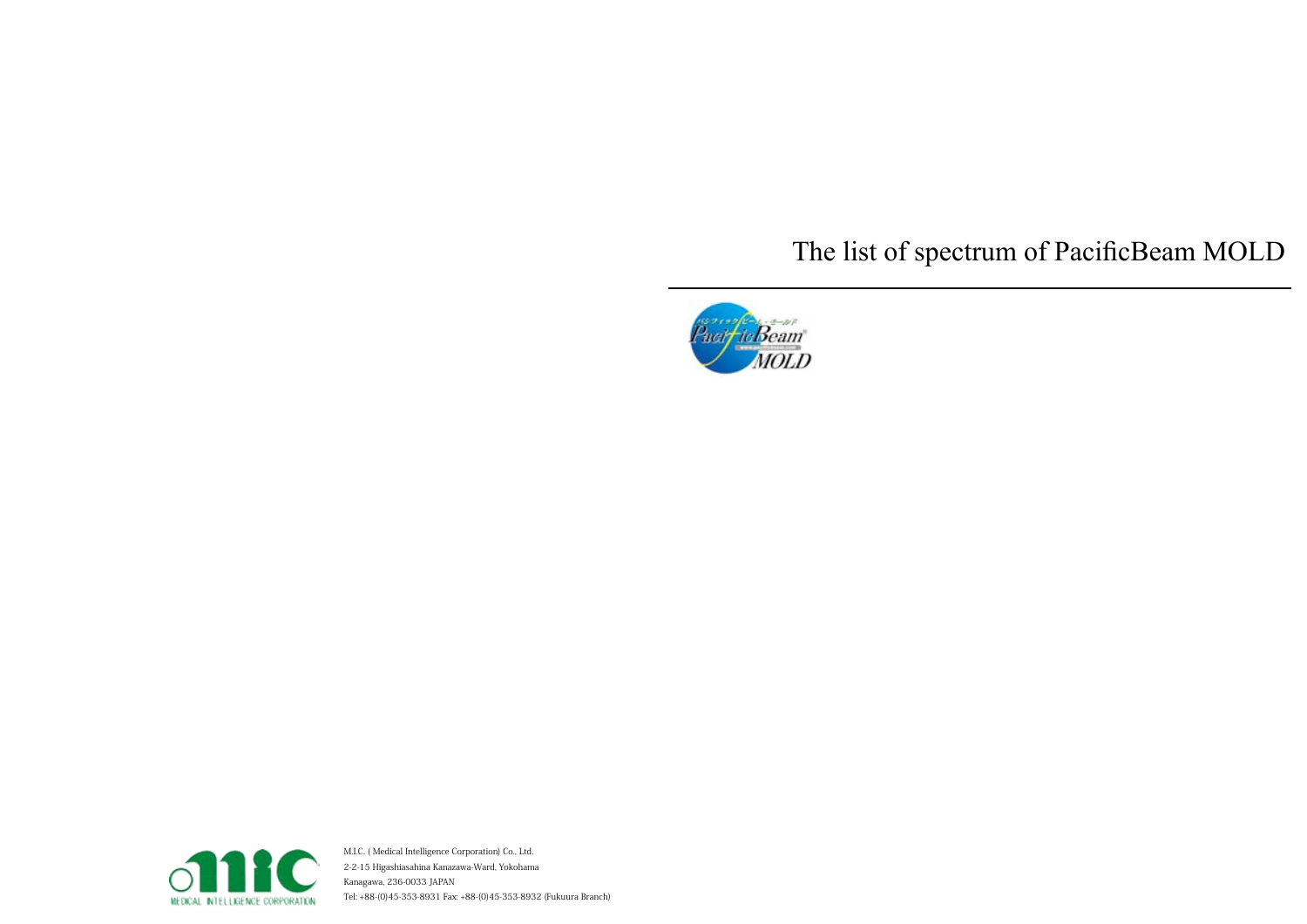| No.        | Category             | Name                                                      | Remarks                                                                                                                                      | <b>MIC (Minimum Inhibitory Concentration)</b> |
|------------|----------------------|-----------------------------------------------------------|----------------------------------------------------------------------------------------------------------------------------------------------|-----------------------------------------------|
| 119        | Algae                | Anabaena offinis                                          |                                                                                                                                              | 3                                             |
| 120<br>121 | Algae<br>Algae       | Anabaena planctonica<br>Anabaena solitaria                | Blue-green alga                                                                                                                              | $\sqrt{3}$<br>$_{\rm 3}$                      |
| 122        | Algae                | Anabaena viguieri                                         | Blue-green alga                                                                                                                              | 3                                             |
| 123        | Algae                | Anabaena affinis                                          | Blue-green alga                                                                                                                              | $\sqrt{3}$                                    |
| 124        | Algae                | Anabaena azollae                                          | Blue-green alga                                                                                                                              | 3                                             |
| 125<br>126 | Algae<br>Algae       | Anabaena cylindrica<br>Anabaena flos-aquae                | Blue-green alga<br>Blue-green alga                                                                                                           | $_{\rm 3}$<br>$\sqrt{3}$                      |
| 127        | Algae                | Anacystis montana                                         | Blue-green alga                                                                                                                              | $\sqrt{3}$                                    |
| 128        | Algae                | Anacystis nidulans                                        | Blue-green alga                                                                                                                              | 3                                             |
| 129<br>130 | Algae<br>Algae       | Anacystis thermale<br>Ankistrodesmus angustus             | Blue-green alga                                                                                                                              | 3<br>3                                        |
| 131        | Algae                | Apatococcus gini                                          | Blue-green alga                                                                                                                              | $\sqrt{3}$                                    |
| 132        | Algae                | Apatococcus lobatus                                       | Blue-green alga                                                                                                                              | 3                                             |
| 133        | Fungus               | Aphanomyces cochlioides                                   | Produced in spinach                                                                                                                          | $\blacksquare$                                |
| 134<br>135 | Fungus<br>Fungus     | Aphanomyces disease<br>Aphanomyces piscicida              | Paracite of fish<br>Paracite of fish                                                                                                         | 3<br>3                                        |
| 136        | Fungus               | Aphanomyces raphani                                       | Root disease                                                                                                                                 | $\mathbf{1}$                                  |
| 137<br>138 | Fungus               | Aphelenchoides besseyi                                    | Parasitic nematode                                                                                                                           | $\sqrt{3}$                                    |
| 139        | Fungus<br>Bacteria   | Aphelenchoides ritzemabosi<br>Arthrobacter citreus        | Parasite eelworm<br>Coryneform bacteria                                                                                                      | $\sqrt{3}$<br>3                               |
| 140        | Bacteria             | Arthrobacter globiformis                                  | Coryneform bacteria                                                                                                                          | $_{\rm 3}$                                    |
| 141        | Bacteria             | Arthrobacter paraffineus                                  | Coryneform bacteria                                                                                                                          | $\sqrt{3}$                                    |
| 142<br>143 | Bacteria<br>Bacteria | Arthrobacter pascens<br>Arthrobacter symplex              |                                                                                                                                              | $\sqrt{3}$<br>3                               |
| 144        | Bacteria             | Arthrobacter terregens                                    |                                                                                                                                              | 3                                             |
| 145        | Fungus               | Ascochyta chrysanthemi                                    | Causative microorganism of blotch                                                                                                            | 3                                             |
| 146<br>147 | Fungus<br>Fungus     | Ascochyta compositarum<br>Ascochyta fabae                 | Causative microorganism of blotch<br>Causative microorganism of plant disease                                                                | $\sqrt{3}$<br>3                               |
| 148        | Fungus               | Ascochyta gossypii                                        | Causative microorganism of plant disease                                                                                                     | 3                                             |
| 149        | Fungus               | Ascochyta imperfecta                                      | Causative microorganism of plant disease                                                                                                     | $\sqrt{3}$                                    |
| 150<br>151 | Fungus<br>Fungus     | Ascochyta leaf spot<br>Ascochyta nicotianae               | Causative microorganism of plant disease<br>Causative microorganism of plant disease                                                         | 3<br>$_{\rm 3}$                               |
| 152        | Fungus               | Ascochyta phaseolorum                                     | Causative microorganism of plant disease                                                                                                     | $\sqrt{3}$                                    |
| 153        | Fungus               | Ascochyta pinodes                                         | Causative microorganism of plant disease                                                                                                     | $\sqrt{3}$                                    |
| 154<br>155 | Fungus               | Ascochyta piricola<br>Ascochyta ribis                     | Causative microorganism of plant disease                                                                                                     | 3<br>3                                        |
| 156        | Fungus<br>Fungus     | Ascochyta tritici                                         | Causative microorganism of plant disease<br>Causative microorganism of plant disease                                                         | 3                                             |
| 157        | Fungus               | Ascophyta pisi                                            | Causative microorganism of plant disease                                                                                                     | 3                                             |
| 158        | Fungus               | Ascosphaera apis                                          | Honey contamination                                                                                                                          | 3                                             |
| 159<br>160 | Fungus<br>Fungus     | Aspergillus amesterodami<br>Aspergillus aurantio-brunneus | Causative microorganism of poisonous mold<br>Causative microorganism of poisonous mold                                                       | 3<br>3                                        |
| 161        | Fungus               | Aspergillus aureus                                        | Causative microorganism of poisonous mold                                                                                                    | $\sqrt{3}$                                    |
| 162<br>163 | Fungus<br>Fungus     | Aspergillus awamori<br>Aspergillus caespitosus            | Used for brew Awamori, Japanese rice wine.<br>Causative microorganism of poisonous mold                                                      | $\mathbf{1}$<br>$\sqrt{3}$                    |
| 164        | Fungus               | * Aspergillus candidus                                    | Causative microorganism of kidney cancer                                                                                                     | $\mathbf{1}$                                  |
| 165        | Fungus               | Aspergillus chevalieri                                    | Causative microorganism of plant disease                                                                                                     | 3                                             |
| 166<br>167 | Fungus<br>Fungus     | Aspergillus clavatus<br>Aspergillus disease               | Nerve toxinproducing bacterium                                                                                                               | $_{\rm 3}$<br>$\sqrt{3}$                      |
| 168        | Fungus               | Aspergillus elegans                                       |                                                                                                                                              | $\sqrt{3}$                                    |
| 169        | Fungus               | * Aspergillus flavus                                      | Aflatoxin producing bacterium                                                                                                                | 3                                             |
| 170<br>171 | Fungus<br>Fungus     | Aspergillus flavus-oryzae<br>Aspergillus foetidus         | Pulmonary aspergillosis                                                                                                                      | 3<br>3                                        |
| 172        | Fungus               | * Aspergillus fumigatus                                   | Fungus disease, Allergen                                                                                                                     | $_{\rm 3}$                                    |
| 173        | Fungus               | Aspergillus giganteus                                     |                                                                                                                                              | 3                                             |
| 174<br>175 | Fungus<br>Fungus     | Aspergillus glaucus<br>Aspergillus halophilicus           | Rice malt                                                                                                                                    | 3<br>$\sqrt{3}$                               |
| 176        | Fungus               | Aspergillus itaconicus                                    |                                                                                                                                              | 3                                             |
| 177<br>178 | Fungus<br>Fungus     | Aspergillus japonicus<br>Aspergillus katsuobushi          |                                                                                                                                              | $_{\rm 3}$<br>$\sqrt{3}$                      |
| 179        | Fungus               | Aspergillus luchuensis                                    | Pulmonary aspergillosis                                                                                                                      | $\sqrt{3}$                                    |
| 180        | Fungus               | Aspergillus melleus                                       |                                                                                                                                              | 3                                             |
| 181<br>182 | Fungus<br>Fungus     | Aspergillus nidulans<br>* Aspergillus niger               | Cancer of liver<br>Black aspergillus (Pulmonary aspergillosis)                                                                               | $\sqrt{3}$<br>3                               |
| 183        | Fungus               | * Aspergillus ochraceus                                   | Causative microorganism of kidney cancer                                                                                                     | 3                                             |
| 184        | Fungus               | * Aspergillus oryzae                                      | Yellow aspergillosis                                                                                                                         | 3                                             |
| 185<br>186 | Fungus<br>Fungus     | Aspergillus oryzae var. viridis<br>Aspergillus ostianus   |                                                                                                                                              | 3<br>3                                        |
| 187        | Fungus               | Aspergillus parasiticus                                   | Aflatoxin producing bacterium                                                                                                                | -1                                            |
| 188<br>189 | Fungus<br>Fungus     | Aspergillus phoenicus<br>Aspergillus repens               | Pulmonary aspergillosis<br>Pulmonary aspergillosis                                                                                           | $_{\rm 3}$<br>3                               |
| 190        | Fungus               | * Aspergillus restrictus                                  | Causative microorganism of pulmonary aspergillosis                                                                                           | $\sqrt{3}$                                    |
| 191        | Fungus               | Aspergillus ruber                                         |                                                                                                                                              | 3                                             |
| 192<br>193 | Fungus<br>Fungus     | Aspergillus rugulosus<br>Aspergillus saitoi               |                                                                                                                                              | $_{\rm 3}$<br>3                               |
| 194        | Fungus               | Aspergillus sojae                                         |                                                                                                                                              | $\sqrt{3}$                                    |
| 195        | Fungus               | Aspergillus sulphureus                                    |                                                                                                                                              | 3                                             |
| 196<br>197 | Fungus<br>Fungus     | Aspergillus sydowi<br>Aspergillus tamari                  |                                                                                                                                              | 3<br>3                                        |
| 198        | Fungus               | $*$ Aspergillus terreus                                   | Opportunistic pathogen, causative microorganism of infection of the external ear canal                                                       | $\sqrt{3}$                                    |
| 199<br>200 | Fungus<br>Fungus     | Aspergillus usamii<br>Aspergillus ustus                   | Causative microorganism of kidney cancer                                                                                                     | 3<br>$\mathbf{1}$                             |
| 201        | Fungus               | * Aspergillus versicolor                                  | Sterigmatocystin producing bacterium                                                                                                         | $\mathbf{3}$                                  |
| 202        | Fungus               | Aspergillus wentii                                        | Poisonous mold                                                                                                                               | 3                                             |
| 203<br>204 | Fungus<br>Fungus     | Aspidisca costata<br>Aspidisca lynceus                    |                                                                                                                                              | $_{\rm 3}$<br>3                               |
| 205        | Bacteria             | Aster yellows                                             |                                                                                                                                              | $\mathbf{1}$                                  |
| 206<br>207 | Algae                | Asterionella formosa                                      | Bacillariophyceae                                                                                                                            | 3<br>$\sqrt{3}$                               |
| 208        | Algae<br>Fungus      | Asterionella japonica<br>* Aureobasidium pullulans        | Bacillariophyceae<br>Causative microorganism of opportunistic pathogen, allergen                                                             | $\overline{c}$                                |
| 209        | Bacteria             | Autotrophic bacteria                                      |                                                                                                                                              | $_{\rm 3}$                                    |
| 210<br>211 | Bacteria<br>Bacteria | Azotobacter vinelandii<br>Bacillus alvei                  | Soil bacteria<br>Soil bacteria                                                                                                               | 3<br>3                                        |
| 212        | Bacteria             | Bacillus anthracis                                        | Soil bacteria                                                                                                                                | 3                                             |
| 213        | Bacteria             | <b>Bacillus</b> badius                                    | Soil bacteria                                                                                                                                | 3                                             |
| 214<br>215 | Bacteria<br>Bacteria | Bacillus cereus<br>Bacillus circulans                     | Bacillus subtilis<br><b>Bacillus</b> subtilis                                                                                                | $\mathbf{1}$<br>$\sqrt{3}$                    |
| 216        | Bacteria             | Bacillus coagulans                                        | Bacillus subtilis                                                                                                                            | $\sqrt{3}$                                    |
| 217        | Bacteria             | <b>Bacillus</b> firmus                                    | <b>Bacillus</b> subtilis                                                                                                                     | 3<br>$_{\rm 3}$                               |
| 218<br>219 | Bacteria<br>Bacteria | Bacillus larvae<br>Bacillus lentimorbus                   | <b>Bacillus</b> subtilis<br>Bacillus subtilis                                                                                                | $\sqrt{3}$                                    |
| 220        | Bacteria             | <b>Bacillus</b> lentus                                    | <b>Bacillus</b> subtilis                                                                                                                     | $\sqrt{3}$                                    |
| 221<br>222 | Bacteria<br>Bacteria | Bacillus licheniformis<br>Bacillus limnophilus            | Bacillus subtilis<br><b>Bacillus</b> subtilis                                                                                                | 3<br>3                                        |
| 223        | Bacteria             | <b>Bacillus</b> limophilus                                | <b>Bacillus</b> subtilis                                                                                                                     | 3                                             |
| 224        | Bacteria             | Bacillus macerans                                         | <b>Bacillus</b> subtilis                                                                                                                     | $_{\rm 3}$                                    |
| 225<br>226 | Bacteria<br>Bacteria | Bacillus megaterrium<br><b>Bacillus</b> mycoides          | <b>Bacillus</b> subtilis<br><b>Bacillus</b> subtilis                                                                                         | 3<br>$\blacksquare$                           |
| 227        | Bacteria             | Bacillus natto                                            | Natto yeast                                                                                                                                  | 3                                             |
| 228<br>229 | Bacteria<br>Bacteria | Bacillus pepo<br>Bacillus popilliae                       |                                                                                                                                              | 3<br>$\sqrt{3}$                               |
| 230        | Bacteria             | Bacillus pumilus                                          |                                                                                                                                              | 3                                             |
| 231        | Bacteria             | Bacillus punctatum                                        |                                                                                                                                              | $\sqrt{3}$                                    |
| 232<br>233 | Bacteria<br>Bacteria | Bacillus sphaericus<br>Bacillus stearothermophilus        |                                                                                                                                              | 3<br>$_{\rm 3}$                               |
| 234        | Bacteria             | Bacillus subtillis                                        | Bacillus subtilis (Water-based paint)                                                                                                        | 3                                             |
| 235<br>236 | Bacteria<br>Bacteria | Bacillus thrmoglucosidus<br><b>Bacillus</b> thuringiensis | Bacillus subtilis (Water-based paint)<br>Bacillus subtilis (Water-based paint)                                                               | $\sqrt{3}$<br>3                               |
|            |                      |                                                           | * is the molds for the PacificBeam MOLD original antimicrobial testing and they are included frequently detected molds in conventional home. |                                               |
|            |                      |                                                           |                                                                                                                                              |                                               |

| 120 Algae<br>Fungus<br>Absidia glauca<br>Causative microorganism of mucormycosis,<br>-3-<br>Anabaena planetonic<br>$121$ Algae<br>Acanthamoeba astronyxis<br>Fungus in soil and deciduous leaf<br>Anabaena solitaria<br>Fungus<br>$3 -$<br>Blue-green alga<br>122 Algae<br>Fungus<br>Acanthamoeba castellanii<br>Fungus in soil and deciduous leaf<br>Anabaena viguieri<br>Blue-green alga<br>3<br>Acanthamoeba comandon<br>Fungus in soil and deciduous leaf<br>$123$ Algae<br>Anabaena affinis<br>Blue-green alga<br>Fungus<br>$\overline{\mathbf{3}}$<br>124 Algae<br>Fungus in soil and deciduous leaf<br>Blue-green alga<br>Fungus<br>Acanthamoeba culbertson<br>$3 -$<br>Anabaena azollae<br>$125$ Algae<br>Acanthamoeba glebae<br>Fungus in soil and deciduous leaf<br>Anabaena cylindric<br>$\overline{\mathbf{3}}$<br>Blue-green alga<br>Fungus<br>126 Algae<br>Fungus<br>Acanthamoeba hatchett<br>Fungus in soil and deciduous leaf<br>3 <sup>1</sup><br>Anabaena flos-aquae<br>Blue-green alga<br>127 Algae<br>Fungus in soil and deciduous leaf<br>Acanthamoeba palestinenis<br>Anacystis montana<br>Blue-green alga<br>Fungus<br>-3-<br>$ 10\rangle$<br>Fungus<br>canthamoeba polyphage<br>Fungus in soil and deciduous leaf<br>128<br>Algae<br>Anacystis nidulans<br>Blue-green alga<br>$3 -$<br>$\overline{11}$<br>$129$ Algae<br>Acanthamoeba rhysode<br>Fungus in soil and deciduous leaf<br>Fungus<br>Anacystis thermal<br>Blue-green alga<br>-3-<br> 12 <br>Fungus<br>Acanthamoeba tubiasi<br>Fungus in soil and deciduous leaf<br>130 Algae<br>Ankistrodesmus angustus<br>-3<br>131 Algae<br>13<br>Acanthocystis turfacea<br>Actinomycetes<br>Actinomycete:<br>-3-<br>Apatococcus gini<br>Blue-green alga<br>14<br>132 Algae<br>Algae<br>cetabularia acetabulum<br>Green alga<br>$3 -$<br>Apatococcus lobatus<br>Blue-green alga<br>133<br>Acetabularia calyculus<br>15<br>Aphanomyces cochlioide<br>Produced in spinach<br>Algae<br>$\overline{\mathbf{3}}$<br>Fungus<br>16<br>134 Fungus<br>Algae<br>Acetabularia mediterranea<br>$\overline{\mathbf{3}}$<br>Aphanomyces disease<br>Paracite of fish<br>17<br>135 Fungus<br>Paracite of fish<br>Algae<br>Acetabularia ryukyuuensi<br>$\mathbf{3}$<br>Aphanomyces piscicida<br>18<br>136 Fungus<br>Bacteria<br>Acetobacter aceti<br>Incubation of acetic acid bacterium<br>Aphanomyces raphani<br>Root disease<br>$\overline{\mathbf{3}}$<br>137<br>19<br>Bacteria<br>Aphelenchoides besseyi<br>Acetobacter acetosum<br>Incubation of acetic acid bacterium<br>$\mathcal{R}$<br>Fungus<br>Parasitic nematode<br>$ 20\rangle$<br>138 Fungus<br>Incubation of acetic acid bacterium<br>Bacteria<br>Acetobacter schutzenbachi<br>Aphelenchoides ritzemabos<br>Parasite eelworm<br>-3-<br>139<br>21<br>Achlya ambisexualis<br>Water mold, which is parasitized huma<br>$3 -$<br>Bacteria<br>Arthrobacter citreus<br>Coryneform bacteria<br>Fungus<br>$\overline{22}$<br>140 Bacteria<br>Achlya americana<br>Water mold, which is parasitized human<br>Arthrobacter globiformis<br>Corvneform bacteria<br>Fungus<br>$\overline{\mathbf{3}}$<br> 23 <br>141<br>Fungus<br>Achlya caroliniana<br>Water mold, which is parasitized human<br>$3 -$<br>Bacteria<br>Arthrobacter paraffineus<br>Coryneform bacteria<br>24<br>142 Bacteria<br>Achlya diffusa<br>Water mold, which is parasitized human<br>Arthrobacter pascens<br>Fungus<br>-3-<br>25<br>143<br>Fungus<br>Achlya dubia<br>Water mold, which is parasitized human<br>Bacteria<br>Arthrobacter symplex<br>$3 -$<br>26<br>144 Bacteria<br>Achlya flagellata<br>Water mold, which is parasitized human<br>Arthrobacter terregens<br>Fungus<br>-3-<br>27<br>145 Fungus<br>Ascochyta chrysanthemi<br>Fungus<br>Achlya intricata<br>Water mold, which is parasitized human<br>3<br>Causative microorganism of blotch<br>28<br>Achlya klebsiana<br>Water mold, which is parasitized human<br>146 Fungus<br>Causative microorganism of blotch<br>Fungus<br>-3-<br>Ascochyta compositarun<br>29<br>147 Fungus<br>Ascochyta fabae<br>Fungus<br>Achlya orion<br>Water mold, which is parasitized human<br>$3 -$<br>Causative microorganism of plant disease<br>148<br>30<br>Fungus<br>Achlya prolifera<br>Water mold, which is parasitized human<br>Ascochyta gossypii<br>Causative microorganism of plant disease<br>$\mathbf{3}$<br>Fungus<br>31<br>149 Fungus<br>Fungus<br>Achlya proliferoides<br>Water mold, which is parasitized human<br>Ascochyta imperfecta<br>Causative microorganism of plant disease<br>$\overline{\mathbf{3}}$<br>32<br>150 Fungus<br>Ascochyta leaf spot<br>Fungus<br>Achlya racemosa<br>Water mold, which is parasitized human<br>$3 -$<br>Causative microorganism of plant disease<br>33<br>151<br>Algae<br>Achnanthes brevipes<br>Algae<br>Ascochyta nicotianae<br>Causative microorganism of plant disease<br>$\overline{\mathbf{3}}$<br>Fungus<br>152<br>34<br>Algae<br>Achnanthes convergens<br>Algae<br>3<br>Ascochyta phaseolorum<br>Causative microorganism of plant disease<br>Fungus<br>35<br>153 Fungus<br>Algae<br>Ascochyta pinodes<br>Algae<br>Achnanthes exigua<br>Causative microorganism of plant disease<br>-3-<br>36<br>154<br>Algae<br>Achnanthes lanceolata<br>Algae<br>$3 -$<br>Ascochyta piricola<br>Causative microorganism of plant disease<br>Fungus<br>37<br>155<br>Algae<br>Achnanthes linearis<br>Ascochyta ribis<br>Algae<br>$\mathbf{3}$<br>Causative microorganism of plant disease<br>Fungus<br>38<br>156<br>Algae<br>Achnanthes microcephala<br>Algae<br>Ascochyta tritici<br>Causative microorganism of plant disease<br>$3 -$<br>Fungus<br>39<br>157 Fungus<br>Algae<br>Achnanthes minutissima<br>Ascophyta pisi<br>Causative microorganism of plant disease<br>Algae<br>-3-<br>40<br>158<br>Bacteria<br>Achremobacter gulyatus<br>Putrefactive bacterium of aquatic food<br>Ascosphaera apis<br>Honey contamination<br>$\mathbf{1}$<br>Fungus<br>159<br>$ 41\rangle$<br>Bacteria<br>Achromobacter brunificans<br>Putrefactive bacterium of aquatic food (marine fish)<br>Aspergillus amesterodami<br>Causative microorganism of poisonous mold<br>-3-<br>Fungus<br>42<br>160 Fungus<br>Bacteria<br>Achromobacter eurydice<br>Putrefactive bacterium of aquatic food (marine fish)<br>3<br>Aspergillus aurantio-brunneus<br>Causative microorganism of poisonous mold<br>43<br>161 Fungus<br>Achromobacter obac<br>Putrefactive bacterium of aquatic food (marine fish)<br>Bacteria<br>$\overline{\mathbf{3}}$<br>Aspergillus aureus<br>Causative microorganism of poisonous mold<br>44<br>162 Fungus<br>Bacteria<br>Aciduric bacterium<br>Aciduric bacteria<br>Aspergillus awamori<br>Used for brew Awamori, Japanese rice wine.<br>$3 -$<br>163<br>45<br>Bacteria<br>Resident microbiota on surface skin<br>Causative microorganism of poisonous mold<br>Acinetobacter calcoaceticus<br>$\mathbf{3}$<br>Fungus<br>Aspergillus caespitosus<br>46<br>164<br>Acne conglobata<br>Causative microorganism of acne<br>* Aspergillus candidus<br>Causative microorganism of kidney cancer<br>Bacteria<br>Fungus<br>-3-<br>47<br>165<br>Bacteria<br>Acne medicamentosa<br>Causative microorganism of acne<br>$3 -$<br>Aspergillus chevalieri<br>Causative microorganism of plant disease<br>Fungus<br>48<br>166<br>Aspergillus clavatus<br>Bacteria<br>Acne vulgaris<br>Nerve toxinproducing bacterium<br>Causative microorganism of acne<br>$\overline{\mathbf{3}}$<br>Fungus<br>167<br>49<br>Fungus<br>Acrocylindrium oryzae<br>Causative microorganism for rice plant<br>3<br>Aspergillus disease<br>Fungus<br>50<br>168 Fungus<br>Causative microorganism of plant disease<br>Acrospermun viticola<br>Aspergillus elegans<br>Fungus<br>-3-<br>51<br>Fungus<br>Actinobacillus lignieresi<br>Disease of cow<br>169<br>* Aspergillus flavus<br>Aflatoxin producing bacterium<br>$3 -$<br>Fungus<br>52<br>170 Fungus<br>Bacteria<br>Actinomadura madurac<br>Aspergillus flavus-oryza<br>Eumveotic mycetoma<br>$\mathbf{3}$<br>171<br>53<br>Bacteria<br>ctinomadura pelletieri<br>Eumycotic mycetoma<br>Aspergillus foetidus<br>$3 -$<br>Fungus<br>Pulmonary aspergillosis<br>54<br>  172   Fungus<br>* Aspergillus fumigatus<br>Actinomycete:<br>Actinomyces bovis<br>Causative microorganism of actinomycosis<br>$\overline{\mathbf{3}}$<br>Fungus disease, Allergen<br>55<br>173 Fungus<br>Actinomycetes<br>ctinomyces israelii<br>$3 -$<br>Aspergillus giganteus<br>Causative microorganism of actinomycosis<br>174 Fungus<br>56<br>Actinomycetes<br>Actinomycetales sp.<br>Aspergillus glaucus<br>Causative microorganism of actinomycosis<br>-3-<br>Rice malt<br>57<br>175 Fungus<br>Causative microorganism of actinomycosis<br>Aspergillus halophilicus<br>Actinomycetes<br>Actinomycetes sp.<br>$\overline{\mathbf{3}}$<br>176 Fungus<br>58<br>Actinomycetes<br>Actinophyes sp.<br>Actinomycetes<br>3 <sup>1</sup><br>Aspergillus itaconicus<br>177 Fungus<br>59<br>Actinomycetes<br>Actinomycetes<br>Aspergillus japonicus<br>Actinoplanes sp.<br>$3 -$<br>178<br>60<br>Actinomycetes<br>Actnosphaerium eichom<br>Actinomycetes<br>$\mathcal{R}$<br>Fungus<br>Aspergillus katsuobush<br>61<br>$179$ Fungus<br>Aspergillus luchuensis<br>Causative microorganism of opportunistic pathogen, water environment pollution<br>Fungus<br>Acuremonium charticola<br>-3-<br>Pulmonary aspergillosis<br>62<br>Bacteria<br>Aerobacter aerogenes<br>Aerobes<br>180<br>Aspergillus melleus<br>$\mathbf{1}$<br>Fungus<br>181<br>63<br>Bacteria<br>Aerobacter cloacae<br>Aerobes<br>Aspergillus nidulans<br>$\mathbf{1}$<br>Fungus<br>Cancer of liver<br>$\frac{64}{65}$<br>182<br>Bacteria<br>Aeromonas caviae<br>Bacteria in the intestine of aquatic<br>* Aspergillus niger<br>Black aspergillus (Pulmonary aspergillosis)<br>-3<br>Fungus<br>Bacteria<br>183<br>Aeromonas hydrophila<br>Bacteria in the intestine of aquatic<br>* Aspergillus ochraceu<br>Causative microorganism of kidney cancer<br>Fungus<br>66<br>Bacteria<br>Aeromonas salmonicida<br>Bacteria in the intestine of aquatic<br>184<br>Yellow aspergillosis<br>3<br>Fungus<br>* Aspergillus oryzae<br>67<br>185<br>Bacteria<br>$\mathbf{3}$<br>Aeromonas sobria<br>Bacteria in the intestine of aquatic<br>Fungus<br>Aspergillus oryzae var. viridis<br>$\begin{array}{ c c }\hline 68 \\ \hline 69 \\ \hline \end{array}$<br>186 Fungus<br>Bacteria<br>Agrobacterium radiobacter<br>3<br>Aspergillus ostianus<br>187 Fungus<br>Bacteria<br>Agrobacterium rhizogenes<br>$\overline{\mathbf{3}}$<br>Aspergillus parasiticus<br>Aflatoxin producing bacterium<br>70<br>188 Fungus<br>Bacteria<br>Agrobacterium tumefaciens<br>Aspergillus phoenicus<br>Pulmonary aspergillosis<br>$3 -$<br>$\overline{71}$<br>189 Fungus<br>Fungus<br>Ajellomyces capsulata<br>Yeast<br>$\mathcal{R}$<br>Aspergillus repens<br>Pulmonary aspergillosis<br>$\begin{array}{ c } \hline 72 \\ \hline 73 \\ \hline \end{array}$<br>Yeast<br>190 Fungus<br>Fungus<br>Ajellomyces dermatitidis<br>* Aspergillus restrictus<br>Causative microorganism of pulmonary aspergillosis<br>-3-<br>191 Fungus<br>Bacteria<br>Alcaligenes denitrificans<br>Bacillus coli<br>$\overline{\mathbf{3}}$<br>Aspergillus ruber<br>192 Fungus<br>74<br>Bacteria<br>Aspergillus rugulosu<br>Alcaligenes eutrophus<br>Saprogenic bacteria from milk and cheese<br>3<br>75<br>193<br>Bacteria<br>* Alcaligenes faecalis<br>Saprogenic bacteria from milk and cheese<br>Fungus<br>Aspergillus saitoi<br>$\overline{1}$<br>$\frac{76}{77}$<br>194 Fungus<br>Saprogenic bacteria from milk and cheese<br>Bacteria<br>Alcaligenes viscolactis<br>Aspergillus sojae<br>-1<br>195 Fungus<br>Fungus<br>Alexandrium affine<br>Aspergillus sulphureus<br>3 <sup>1</sup><br>78<br>196 Fungus<br>Fungus<br>Alexandrium catenella<br>Aspergillus sydow<br>-3-<br>$\begin{array}{ c } \hline 79 \\ \hline 80 \\ \hline \end{array}$<br>197<br>Fungus<br>Alexandrium compressa<br>Aspergillus tamari<br>-3<br>Fungus<br>198 Fungus<br>Fungus<br>Alexandrium fraterculu<br>-3-<br>* Aspergillus terreu<br>Opportunistic pathogen, causative microorganism of infection of the external ear canal<br>81<br>Fungus<br>199 Fungus<br>Alexandrium hiranoi<br>$3 -$<br>Aspergillus usamii<br>82<br>200<br>Fungus<br>Alexandrium leci<br>$-3$<br>Fungus<br>Aspergillus ustus<br>Causative microorganism of kidney cancer<br>83<br>201<br>Fungus<br>Alexandrium peruviana<br>* Aspergillus versicolor<br>Fungus<br>Sterigmatocystin producing bacterium<br>-3-<br>84<br>202 Fungus<br>Fungus<br>Alexandrium tamarens<br>$3 -$<br>Aspergillus wentii<br>Poisonous mold<br>203 Fungus<br>85<br>Fungus<br>* Alternaria alternata<br>Asthma allergen<br>Aspidisca costata<br>$\overline{1}$<br>204<br>86<br>Fungus<br>Alternaria bataticola<br>Scab fungus for batata<br>$\mathcal{R}$<br>Fungus<br>Aspidisca lynceus<br>87<br>205 Bacteria<br>Scab fungus for batata<br>Fungus<br>Alternaria brassicae<br>Aster vellows<br>-3-<br>88<br>206<br>Fungus<br>* Alternaria brassicicola<br>Plant phytopathogenic fungus allergen<br>3 <sup>1</sup><br>Algae<br>Asterionella formosa<br>Bacillariophyceae<br>$\begin{array}{ c } \hline 89 \\ \hline 90 \\ \hline 91 \\ \hline 92 \\ \hline \end{array}$<br>207<br>Fungus<br>Cooty mold<br>3<br>Bacillariophyceae<br>Alternaria calendulae<br>Algae<br>Asterionella japonica<br>208<br>Fungus<br>Alternaria candidus<br>Crop contaminating allergen<br>Fungus<br>* Aureobasidium pullulans<br>Causative microorganism of opportunistic pathogen, allergen<br>2<br>209 Bacteria<br>Fungus<br>Autotrophic bacteria<br>Alternaria carotae<br>Crop contaminating allergen<br>-3-<br>210 Bacteria<br>Fungus<br>Alternaria cinerariae<br>Grain contaminate allergen<br>Azotobacter vinelandii<br>Soil bacteria<br>3 <sup>1</sup><br>$\begin{array}{ c } \hline 93 \\ \hline 94 \\ \hline 95 \\ \hline \end{array}$<br>211<br>Fungus<br>Alternaria citri<br>Causative microorganism of plant disease<br>Bacteria<br>Bacillus alvei<br>-3-<br>Soil bacteria<br>212 Bacteria<br>Soil bacteria<br>Fungus<br>Alternaria dianthi<br>Causative microorganism of plant disease<br>Bacillus anthracis<br>3<br>213 Bacteria<br><b>Bacillus</b> badius<br>Fungus<br>Alternaria japonica<br><b>Black rot</b><br>3<br>Soil bacteria<br>96<br>Fungus<br>Black rot<br>214 Bacteria<br>Bacillus cereus<br>Bacillus subtilis<br>Alternaria kikuchiana<br>$3 -$<br>$\begin{array}{ c } \hline 97 \\ \hline 98 \\ \hline 99 \\ \hline \end{array}$<br>215<br>Fungus<br><b>Bacillus</b> subtilis<br>Alternaria longipes<br>Causative microorganism of plant disease<br>$\mathbf{3}$<br>Bacteria<br><b>Bacillus</b> circulans<br>216 Bacteria<br>Bacillus subtilis<br>Fungus<br>Alternaria mali<br>Causative microorganism of plant disease<br>Bacillus coagulans<br>-3-<br>217 Bacteria<br>Fungus<br>Alternaria oryzae<br>Causative microorganism of plant disease<br>3 <sup>1</sup><br><b>Bacillus</b> firmus<br><b>Bacillus</b> subtilis<br>100 Fungus<br>101 Fungus<br>102 Fungus<br>103 Fungus<br>218 Bacteria<br>Bacillus larvae<br><b>Bacillus</b> subtilis<br>Alternaria padwickii<br>Causative microorganism of plant disease<br>3<br>219 Bacteria<br>Alternaria pisi<br>Causative microorganism of plant disease<br>$\mathcal{R}$<br>Bacillus lentimorbu<br><b>Bacillus</b> subtilis<br>220 Bacteria<br><b>Bacillus</b> lentus<br><b>Bacillus</b> subtilis<br>Alternaria porri<br><b>Black rot</b><br>-3-<br>221 Bacteria<br>Alternaria radicina<br>Black rot<br>3 <sup>3</sup><br>Bacillus licheniformi<br><b>Bacillus</b> subtilis<br>$\begin{tabular}{ c c } \hline 104 & Fungus \\ \hline \hline 105 & Fungus \\ \hline \end{tabular}$<br>222 Bacteria<br>Bacillus limnophilu<br><b>Bacillus</b> subtilis<br>Alternaria solani<br>Causative microorganism of plant disease<br>-3-<br>223<br>Alternaria somniferi<br>Causative microorganism of plant disease<br>Bacteria<br>Bacillus limophilus<br><b>Bacillus</b> subtilis<br>-3<br>$\begin{array}{ l l } \hline 106 & \text{Fungus} \\ \hline 107 & \text{Fungus} \\ \hline \end{array}$<br>$\boxed{\text{224}} \qquad \text{Bacteria}$<br>* Alternaria tenuis<br><b>Bacillus</b> subtilis<br>Allergen for Kawasaki disease<br>Bacillus macerans<br>$\overline{1}$<br>225 Bacteria<br><b>Bacillus</b> subtilis<br>Alternaria tomato<br>Bacteria disease for tomato<br>3 <sup>1</sup><br>Bacillus megaterrium<br>$\begin{array}{ l } \hline 108 \\ \hline 109 \\ \hline \end{array}$<br>226<br>Fungus<br>Mushroom poison<br><b>Bacillus</b> subtilis<br>Amanita muscaria<br>-3-<br>Bacteria<br><b>Bacillus</b> mycoides<br>227 Bacteria<br>Amanita phalloides<br>Mushroom poison<br>Fungus<br>Bacillus natto<br>Natto yeast<br>-3<br>110 Fungus<br>228 Bacteria<br>Mushroom poison<br>Amanita verna<br>$\overline{\mathbf{3}}$<br>Bacillus pepo<br>111<br>Algae<br>229 Bacteria<br>Anabaena catenalla<br>Bacillus popilliae<br>$\overline{\mathbf{3}}$<br>$\frac{112}{113}$<br>230<br>Algae<br>Anabaena circinalis<br>$\mathbf{3}$<br>Bacteria<br><b>Bacillus</b> pumilus<br>231 Bacteria<br>Algae<br>Anabaena constricta<br>Bacillus punctatum<br>-3-<br>$\frac{114}{114}$ Algae<br>232 Bacteria<br>Anabaena cylindrica<br>$3 -$<br>Bacillus sphaericus<br>$\frac{115}{116}$<br>233 Bacteria<br>Algae<br>Anabaena flos-aguae<br>-3-<br>Bacillus stearothermophilus<br>234 Bacteria<br>Algae<br>Anabaena flos-treleasi<br>3<br>Bacillus subtillis<br>Bacillus subtilis (Water-based paint)<br>117 Algae<br>235 Bacteria<br>Anabaena lemmermani<br><b>Bacillus thrmoglucosidus</b><br>Bacillus subtilis (Water-based paint)<br>-3-<br>$\frac{118}{118}$ Algae<br>236<br>Anabaena mendolae<br>Bacteria<br><b>Bacillus</b> thuringiensis<br>Bacillus subtilis (Water-based paint)<br>$\overline{\mathbf{3}}$<br>* is the molds for the PacificBeam MOLD original antimicrobial testing and they are included frequently detected mo<br>$\mathbf{1}$ | No. | Category<br>Fungus | Name<br>Absidia corymbifera | <b>Remarks</b><br>Causative microorganism of opportunistic pathogen (food and feedstuff contamination) | <b>MIC (Minimum Inhibitory Concentration)</b><br>$\mathbf{1}$ | No. Category<br>$119$ Algae | Name<br>Anabaena offinis | Remarks | <b>MIC (Minimum Inhib</b> |
|--------------------------------------------------------------------------------------------------------------------------------------------------------------------------------------------------------------------------------------------------------------------------------------------------------------------------------------------------------------------------------------------------------------------------------------------------------------------------------------------------------------------------------------------------------------------------------------------------------------------------------------------------------------------------------------------------------------------------------------------------------------------------------------------------------------------------------------------------------------------------------------------------------------------------------------------------------------------------------------------------------------------------------------------------------------------------------------------------------------------------------------------------------------------------------------------------------------------------------------------------------------------------------------------------------------------------------------------------------------------------------------------------------------------------------------------------------------------------------------------------------------------------------------------------------------------------------------------------------------------------------------------------------------------------------------------------------------------------------------------------------------------------------------------------------------------------------------------------------------------------------------------------------------------------------------------------------------------------------------------------------------------------------------------------------------------------------------------------------------------------------------------------------------------------------------------------------------------------------------------------------------------------------------------------------------------------------------------------------------------------------------------------------------------------------------------------------------------------------------------------------------------------------------------------------------------------------------------------------------------------------------------------------------------------------------------------------------------------------------------------------------------------------------------------------------------------------------------------------------------------------------------------------------------------------------------------------------------------------------------------------------------------------------------------------------------------------------------------------------------------------------------------------------------------------------------------------------------------------------------------------------------------------------------------------------------------------------------------------------------------------------------------------------------------------------------------------------------------------------------------------------------------------------------------------------------------------------------------------------------------------------------------------------------------------------------------------------------------------------------------------------------------------------------------------------------------------------------------------------------------------------------------------------------------------------------------------------------------------------------------------------------------------------------------------------------------------------------------------------------------------------------------------------------------------------------------------------------------------------------------------------------------------------------------------------------------------------------------------------------------------------------------------------------------------------------------------------------------------------------------------------------------------------------------------------------------------------------------------------------------------------------------------------------------------------------------------------------------------------------------------------------------------------------------------------------------------------------------------------------------------------------------------------------------------------------------------------------------------------------------------------------------------------------------------------------------------------------------------------------------------------------------------------------------------------------------------------------------------------------------------------------------------------------------------------------------------------------------------------------------------------------------------------------------------------------------------------------------------------------------------------------------------------------------------------------------------------------------------------------------------------------------------------------------------------------------------------------------------------------------------------------------------------------------------------------------------------------------------------------------------------------------------------------------------------------------------------------------------------------------------------------------------------------------------------------------------------------------------------------------------------------------------------------------------------------------------------------------------------------------------------------------------------------------------------------------------------------------------------------------------------------------------------------------------------------------------------------------------------------------------------------------------------------------------------------------------------------------------------------------------------------------------------------------------------------------------------------------------------------------------------------------------------------------------------------------------------------------------------------------------------------------------------------------------------------------------------------------------------------------------------------------------------------------------------------------------------------------------------------------------------------------------------------------------------------------------------------------------------------------------------------------------------------------------------------------------------------------------------------------------------------------------------------------------------------------------------------------------------------------------------------------------------------------------------------------------------------------------------------------------------------------------------------------------------------------------------------------------------------------------------------------------------------------------------------------------------------------------------------------------------------------------------------------------------------------------------------------------------------------------------------------------------------------------------------------------------------------------------------------------------------------------------------------------------------------------------------------------------------------------------------------------------------------------------------------------------------------------------------------------------------------------------------------------------------------------------------------------------------------------------------------------------------------------------------------------------------------------------------------------------------------------------------------------------------------------------------------------------------------------------------------------------------------------------------------------------------------------------------------------------------------------------------------------------------------------------------------------------------------------------------------------------------------------------------------------------------------------------------------------------------------------------------------------------------------------------------------------------------------------------------------------------------------------------------------------------------------------------------------------------------------------------------------------------------------------------------------------------------------------------------------------------------------------------------------------------------------------------------------------------------------------------------------------------------------------------------------------------------------------------------------------------------------------------------------------------------------------------------------------------------------------------------------------------------------------------------------------------------------------------------------------------------------------------------------------------------------------------------------------------------------------------------------------------------------------------------------------------------------------------------------------------------------------------------------------------------------------------------------------------------------------------------------------------------------------------------------------------------------------------------------------------------------------------------------------------------------------------------------------------------------------------------------------------------------------------------------------------------------------------------------------------------------------------------------------------------------------------------------------------------------------------------------------------------------------------------------------------------------------------------------------------------------------------------------------------------------------------------------------------------------------------------------------------------------------------------------------------------------------------------------------------------------------------------------------------------------------------------------------------------------------------------------------------------------------------------------------------------------------------------------------------------------------------------------------------------------------------------------------------------------------------------------------------------------------------------------------------------------------------------------------------------------------------------------------------------------------------------------------------------------------------------------------------------------------------------------------------------------------------------------------------------------------------------------------------------------------------------------------------------------------------------------------------------------------------------------------------------------------------------------------------------------------------------------------------------------------------------------------------------------------------------------------------------------------------------------------------------------------------------------------------------------------------------------------------------------------------------------------------------------------------------------------------------------------------------------------------------------------------------------------------------------------------------------------------------------------------------------------------------------------------------------------------------------------------------------------------------------------------------------------------------------------------------------------------------------------------------------------------------------------------------------------------------------------------------------------------------------------------------------------------------------------------------------------------------------------------------------------------------------------------------------------------------------------------------------------------------------------------------------------------------------------------------------------------------------------------------------------------------------------------------------------------------------------------------------------------------------------------------------------------------------------------------------------------------------------------------------------------------------------------------------------------------------------------------------------------------------------------------------------------------------------------------------------------------------------------------------------------------------------------------------------------------------------------------------------------------------------------------------------------------------------------------------------------------------------------------------------------------------------------------------------------------------------------------------------------------------------------------------------------------------------------------------------------------------------------------------------------------------------------------------------------------------------------------------------------------------------------------------------------------------------------------------------------------------------------------------------------------------------------------------------------------------------------------------------------------------------------------------------------------------------------------------------------------------------------------------------------------------------------------------------------------------------------------------------------------------------------------------------------------------------------------------------------------------------------------------------------------------------------------------------------------------------------------------------------------------------------------------------------------------------------------------------------------------------------------------------------------------------------------------------------------------------------------------------------------------------------------------------------------------------------------------------------------------------------------------------------------------------------------------------------------------------------------------------------------------------------------------------------------------------------------------------------------------------------------------------------------------------------------------------------------------------------------------------------------------------------------------------------------------------------------------------------------------------------------------------------------------------------------------------------------------------------------------------------------------------------------------------------------------------------------------------------------------------------------------------------------------------------------------------------------------------------------------------------------------------------------------------------------------------------------------------------------------------------------------------------------------------------------------------------------------------------------------------------------------------------------------------------------------------------------------------------------------------------------------------------------------------------------------------------------------------------------------------------------------------------------------------------------------------------------------------------------------------------------------------------------------------------------------------------------------------------------------------------------------------------------------------------------------------------------------------------------------------------------------------------------------------------------------------------------------------------------------------------------------------------------------------------------------------------------------------------------------------------------------------------------------------------------------------------------------------------------------------------------------------|-----|--------------------|-----------------------------|--------------------------------------------------------------------------------------------------------|---------------------------------------------------------------|-----------------------------|--------------------------|---------|---------------------------|
|                                                                                                                                                                                                                                                                                                                                                                                                                                                                                                                                                                                                                                                                                                                                                                                                                                                                                                                                                                                                                                                                                                                                                                                                                                                                                                                                                                                                                                                                                                                                                                                                                                                                                                                                                                                                                                                                                                                                                                                                                                                                                                                                                                                                                                                                                                                                                                                                                                                                                                                                                                                                                                                                                                                                                                                                                                                                                                                                                                                                                                                                                                                                                                                                                                                                                                                                                                                                                                                                                                                                                                                                                                                                                                                                                                                                                                                                                                                                                                                                                                                                                                                                                                                                                                                                                                                                                                                                                                                                                                                                                                                                                                                                                                                                                                                                                                                                                                                                                                                                                                                                                                                                                                                                                                                                                                                                                                                                                                                                                                                                                                                                                                                                                                                                                                                                                                                                                                                                                                                                                                                                                                                                                                                                                                                                                                                                                                                                                                                                                                                                                                                                                                                                                                                                                                                                                                                                                                                                                                                                                                                                                                                                                                                                                                                                                                                                                                                                                                                                                                                                                                                                                                                                                                                                                                                                                                                                                                                                                                                                                                                                                                                                                                                                                                                                                                                                                                                                                                                                                                                                                                                                                                                                                                                                                                                                                                                                                                                                                                                                                                                                                                                                                                                                                                                                                                                                                                                                                                                                                                                                                                                                                                                                                                                                                                                                                                                                                                                                                                                                                                                                                                                                                                                                                                                                                                                                                                                                                                                                                                                                                                                                                                                                                                                                                                                                                                                                                                                                                                                                                                                                                                                                                                                                                                                                                                                                                                                                                                                                                                                                                                                                                                                                                                                                                                                                                                                                                                                                                                                                                                                                                                                                                                                                                                                                                                                                                                                                                                                                                                                                                                                                                                                                                                                                                                                                                                                                                                                                                                                                                                                                                                                                                                                                                                                                                                                                                                                                                                                                                                                                                                                                                                                                                                                                                                                                                                                                                                                                                                                                                                                                                                                                                                                                                                                                                                                                                                                                                                                                                                                                                                                                                                                                                                                                                                                                                                                                                                                                                                                                                                                                                                                                                                                                                                                                                                                                                                                                                                                                                                                                                                                                                                                                                                                                                                                                                                                                                                                                                                                                                                                                                                                                                                                                                                                                                                                                                                                                                                                                                                                                                                                                                                                                                                                                                                                                                                                                                                                                                                                                                                                                                                                                                                                                                                                                                                                                                                                                                                                                                                                                                                                                                                                                                                                                                                                                                                                                                                                                                                                                        |     |                    |                             |                                                                                                        |                                                               |                             |                          |         |                           |
|                                                                                                                                                                                                                                                                                                                                                                                                                                                                                                                                                                                                                                                                                                                                                                                                                                                                                                                                                                                                                                                                                                                                                                                                                                                                                                                                                                                                                                                                                                                                                                                                                                                                                                                                                                                                                                                                                                                                                                                                                                                                                                                                                                                                                                                                                                                                                                                                                                                                                                                                                                                                                                                                                                                                                                                                                                                                                                                                                                                                                                                                                                                                                                                                                                                                                                                                                                                                                                                                                                                                                                                                                                                                                                                                                                                                                                                                                                                                                                                                                                                                                                                                                                                                                                                                                                                                                                                                                                                                                                                                                                                                                                                                                                                                                                                                                                                                                                                                                                                                                                                                                                                                                                                                                                                                                                                                                                                                                                                                                                                                                                                                                                                                                                                                                                                                                                                                                                                                                                                                                                                                                                                                                                                                                                                                                                                                                                                                                                                                                                                                                                                                                                                                                                                                                                                                                                                                                                                                                                                                                                                                                                                                                                                                                                                                                                                                                                                                                                                                                                                                                                                                                                                                                                                                                                                                                                                                                                                                                                                                                                                                                                                                                                                                                                                                                                                                                                                                                                                                                                                                                                                                                                                                                                                                                                                                                                                                                                                                                                                                                                                                                                                                                                                                                                                                                                                                                                                                                                                                                                                                                                                                                                                                                                                                                                                                                                                                                                                                                                                                                                                                                                                                                                                                                                                                                                                                                                                                                                                                                                                                                                                                                                                                                                                                                                                                                                                                                                                                                                                                                                                                                                                                                                                                                                                                                                                                                                                                                                                                                                                                                                                                                                                                                                                                                                                                                                                                                                                                                                                                                                                                                                                                                                                                                                                                                                                                                                                                                                                                                                                                                                                                                                                                                                                                                                                                                                                                                                                                                                                                                                                                                                                                                                                                                                                                                                                                                                                                                                                                                                                                                                                                                                                                                                                                                                                                                                                                                                                                                                                                                                                                                                                                                                                                                                                                                                                                                                                                                                                                                                                                                                                                                                                                                                                                                                                                                                                                                                                                                                                                                                                                                                                                                                                                                                                                                                                                                                                                                                                                                                                                                                                                                                                                                                                                                                                                                                                                                                                                                                                                                                                                                                                                                                                                                                                                                                                                                                                                                                                                                                                                                                                                                                                                                                                                                                                                                                                                                                                                                                                                                                                                                                                                                                                                                                                                                                                                                                                                                                                                                                                                                                                                                                                                                                                                                                                                                                                                                                                                                                                                        |     |                    |                             |                                                                                                        |                                                               |                             |                          |         |                           |
|                                                                                                                                                                                                                                                                                                                                                                                                                                                                                                                                                                                                                                                                                                                                                                                                                                                                                                                                                                                                                                                                                                                                                                                                                                                                                                                                                                                                                                                                                                                                                                                                                                                                                                                                                                                                                                                                                                                                                                                                                                                                                                                                                                                                                                                                                                                                                                                                                                                                                                                                                                                                                                                                                                                                                                                                                                                                                                                                                                                                                                                                                                                                                                                                                                                                                                                                                                                                                                                                                                                                                                                                                                                                                                                                                                                                                                                                                                                                                                                                                                                                                                                                                                                                                                                                                                                                                                                                                                                                                                                                                                                                                                                                                                                                                                                                                                                                                                                                                                                                                                                                                                                                                                                                                                                                                                                                                                                                                                                                                                                                                                                                                                                                                                                                                                                                                                                                                                                                                                                                                                                                                                                                                                                                                                                                                                                                                                                                                                                                                                                                                                                                                                                                                                                                                                                                                                                                                                                                                                                                                                                                                                                                                                                                                                                                                                                                                                                                                                                                                                                                                                                                                                                                                                                                                                                                                                                                                                                                                                                                                                                                                                                                                                                                                                                                                                                                                                                                                                                                                                                                                                                                                                                                                                                                                                                                                                                                                                                                                                                                                                                                                                                                                                                                                                                                                                                                                                                                                                                                                                                                                                                                                                                                                                                                                                                                                                                                                                                                                                                                                                                                                                                                                                                                                                                                                                                                                                                                                                                                                                                                                                                                                                                                                                                                                                                                                                                                                                                                                                                                                                                                                                                                                                                                                                                                                                                                                                                                                                                                                                                                                                                                                                                                                                                                                                                                                                                                                                                                                                                                                                                                                                                                                                                                                                                                                                                                                                                                                                                                                                                                                                                                                                                                                                                                                                                                                                                                                                                                                                                                                                                                                                                                                                                                                                                                                                                                                                                                                                                                                                                                                                                                                                                                                                                                                                                                                                                                                                                                                                                                                                                                                                                                                                                                                                                                                                                                                                                                                                                                                                                                                                                                                                                                                                                                                                                                                                                                                                                                                                                                                                                                                                                                                                                                                                                                                                                                                                                                                                                                                                                                                                                                                                                                                                                                                                                                                                                                                                                                                                                                                                                                                                                                                                                                                                                                                                                                                                                                                                                                                                                                                                                                                                                                                                                                                                                                                                                                                                                                                                                                                                                                                                                                                                                                                                                                                                                                                                                                                                                                                                                                                                                                                                                                                                                                                                                                                                                                                                                                                                                                        |     |                    |                             |                                                                                                        |                                                               |                             |                          |         |                           |
|                                                                                                                                                                                                                                                                                                                                                                                                                                                                                                                                                                                                                                                                                                                                                                                                                                                                                                                                                                                                                                                                                                                                                                                                                                                                                                                                                                                                                                                                                                                                                                                                                                                                                                                                                                                                                                                                                                                                                                                                                                                                                                                                                                                                                                                                                                                                                                                                                                                                                                                                                                                                                                                                                                                                                                                                                                                                                                                                                                                                                                                                                                                                                                                                                                                                                                                                                                                                                                                                                                                                                                                                                                                                                                                                                                                                                                                                                                                                                                                                                                                                                                                                                                                                                                                                                                                                                                                                                                                                                                                                                                                                                                                                                                                                                                                                                                                                                                                                                                                                                                                                                                                                                                                                                                                                                                                                                                                                                                                                                                                                                                                                                                                                                                                                                                                                                                                                                                                                                                                                                                                                                                                                                                                                                                                                                                                                                                                                                                                                                                                                                                                                                                                                                                                                                                                                                                                                                                                                                                                                                                                                                                                                                                                                                                                                                                                                                                                                                                                                                                                                                                                                                                                                                                                                                                                                                                                                                                                                                                                                                                                                                                                                                                                                                                                                                                                                                                                                                                                                                                                                                                                                                                                                                                                                                                                                                                                                                                                                                                                                                                                                                                                                                                                                                                                                                                                                                                                                                                                                                                                                                                                                                                                                                                                                                                                                                                                                                                                                                                                                                                                                                                                                                                                                                                                                                                                                                                                                                                                                                                                                                                                                                                                                                                                                                                                                                                                                                                                                                                                                                                                                                                                                                                                                                                                                                                                                                                                                                                                                                                                                                                                                                                                                                                                                                                                                                                                                                                                                                                                                                                                                                                                                                                                                                                                                                                                                                                                                                                                                                                                                                                                                                                                                                                                                                                                                                                                                                                                                                                                                                                                                                                                                                                                                                                                                                                                                                                                                                                                                                                                                                                                                                                                                                                                                                                                                                                                                                                                                                                                                                                                                                                                                                                                                                                                                                                                                                                                                                                                                                                                                                                                                                                                                                                                                                                                                                                                                                                                                                                                                                                                                                                                                                                                                                                                                                                                                                                                                                                                                                                                                                                                                                                                                                                                                                                                                                                                                                                                                                                                                                                                                                                                                                                                                                                                                                                                                                                                                                                                                                                                                                                                                                                                                                                                                                                                                                                                                                                                                                                                                                                                                                                                                                                                                                                                                                                                                                                                                                                                                                                                                                                                                                                                                                                                                                                                                                                                                                                                                                                                                        |     |                    |                             |                                                                                                        |                                                               |                             |                          |         |                           |
|                                                                                                                                                                                                                                                                                                                                                                                                                                                                                                                                                                                                                                                                                                                                                                                                                                                                                                                                                                                                                                                                                                                                                                                                                                                                                                                                                                                                                                                                                                                                                                                                                                                                                                                                                                                                                                                                                                                                                                                                                                                                                                                                                                                                                                                                                                                                                                                                                                                                                                                                                                                                                                                                                                                                                                                                                                                                                                                                                                                                                                                                                                                                                                                                                                                                                                                                                                                                                                                                                                                                                                                                                                                                                                                                                                                                                                                                                                                                                                                                                                                                                                                                                                                                                                                                                                                                                                                                                                                                                                                                                                                                                                                                                                                                                                                                                                                                                                                                                                                                                                                                                                                                                                                                                                                                                                                                                                                                                                                                                                                                                                                                                                                                                                                                                                                                                                                                                                                                                                                                                                                                                                                                                                                                                                                                                                                                                                                                                                                                                                                                                                                                                                                                                                                                                                                                                                                                                                                                                                                                                                                                                                                                                                                                                                                                                                                                                                                                                                                                                                                                                                                                                                                                                                                                                                                                                                                                                                                                                                                                                                                                                                                                                                                                                                                                                                                                                                                                                                                                                                                                                                                                                                                                                                                                                                                                                                                                                                                                                                                                                                                                                                                                                                                                                                                                                                                                                                                                                                                                                                                                                                                                                                                                                                                                                                                                                                                                                                                                                                                                                                                                                                                                                                                                                                                                                                                                                                                                                                                                                                                                                                                                                                                                                                                                                                                                                                                                                                                                                                                                                                                                                                                                                                                                                                                                                                                                                                                                                                                                                                                                                                                                                                                                                                                                                                                                                                                                                                                                                                                                                                                                                                                                                                                                                                                                                                                                                                                                                                                                                                                                                                                                                                                                                                                                                                                                                                                                                                                                                                                                                                                                                                                                                                                                                                                                                                                                                                                                                                                                                                                                                                                                                                                                                                                                                                                                                                                                                                                                                                                                                                                                                                                                                                                                                                                                                                                                                                                                                                                                                                                                                                                                                                                                                                                                                                                                                                                                                                                                                                                                                                                                                                                                                                                                                                                                                                                                                                                                                                                                                                                                                                                                                                                                                                                                                                                                                                                                                                                                                                                                                                                                                                                                                                                                                                                                                                                                                                                                                                                                                                                                                                                                                                                                                                                                                                                                                                                                                                                                                                                                                                                                                                                                                                                                                                                                                                                                                                                                                                                                                                                                                                                                                                                                                                                                                                                                                                                                                                                                                                                                        |     |                    |                             |                                                                                                        |                                                               |                             |                          |         |                           |
|                                                                                                                                                                                                                                                                                                                                                                                                                                                                                                                                                                                                                                                                                                                                                                                                                                                                                                                                                                                                                                                                                                                                                                                                                                                                                                                                                                                                                                                                                                                                                                                                                                                                                                                                                                                                                                                                                                                                                                                                                                                                                                                                                                                                                                                                                                                                                                                                                                                                                                                                                                                                                                                                                                                                                                                                                                                                                                                                                                                                                                                                                                                                                                                                                                                                                                                                                                                                                                                                                                                                                                                                                                                                                                                                                                                                                                                                                                                                                                                                                                                                                                                                                                                                                                                                                                                                                                                                                                                                                                                                                                                                                                                                                                                                                                                                                                                                                                                                                                                                                                                                                                                                                                                                                                                                                                                                                                                                                                                                                                                                                                                                                                                                                                                                                                                                                                                                                                                                                                                                                                                                                                                                                                                                                                                                                                                                                                                                                                                                                                                                                                                                                                                                                                                                                                                                                                                                                                                                                                                                                                                                                                                                                                                                                                                                                                                                                                                                                                                                                                                                                                                                                                                                                                                                                                                                                                                                                                                                                                                                                                                                                                                                                                                                                                                                                                                                                                                                                                                                                                                                                                                                                                                                                                                                                                                                                                                                                                                                                                                                                                                                                                                                                                                                                                                                                                                                                                                                                                                                                                                                                                                                                                                                                                                                                                                                                                                                                                                                                                                                                                                                                                                                                                                                                                                                                                                                                                                                                                                                                                                                                                                                                                                                                                                                                                                                                                                                                                                                                                                                                                                                                                                                                                                                                                                                                                                                                                                                                                                                                                                                                                                                                                                                                                                                                                                                                                                                                                                                                                                                                                                                                                                                                                                                                                                                                                                                                                                                                                                                                                                                                                                                                                                                                                                                                                                                                                                                                                                                                                                                                                                                                                                                                                                                                                                                                                                                                                                                                                                                                                                                                                                                                                                                                                                                                                                                                                                                                                                                                                                                                                                                                                                                                                                                                                                                                                                                                                                                                                                                                                                                                                                                                                                                                                                                                                                                                                                                                                                                                                                                                                                                                                                                                                                                                                                                                                                                                                                                                                                                                                                                                                                                                                                                                                                                                                                                                                                                                                                                                                                                                                                                                                                                                                                                                                                                                                                                                                                                                                                                                                                                                                                                                                                                                                                                                                                                                                                                                                                                                                                                                                                                                                                                                                                                                                                                                                                                                                                                                                                                                                                                                                                                                                                                                                                                                                                                                                                                                                                                                                                                        |     |                    |                             |                                                                                                        |                                                               |                             |                          |         |                           |
|                                                                                                                                                                                                                                                                                                                                                                                                                                                                                                                                                                                                                                                                                                                                                                                                                                                                                                                                                                                                                                                                                                                                                                                                                                                                                                                                                                                                                                                                                                                                                                                                                                                                                                                                                                                                                                                                                                                                                                                                                                                                                                                                                                                                                                                                                                                                                                                                                                                                                                                                                                                                                                                                                                                                                                                                                                                                                                                                                                                                                                                                                                                                                                                                                                                                                                                                                                                                                                                                                                                                                                                                                                                                                                                                                                                                                                                                                                                                                                                                                                                                                                                                                                                                                                                                                                                                                                                                                                                                                                                                                                                                                                                                                                                                                                                                                                                                                                                                                                                                                                                                                                                                                                                                                                                                                                                                                                                                                                                                                                                                                                                                                                                                                                                                                                                                                                                                                                                                                                                                                                                                                                                                                                                                                                                                                                                                                                                                                                                                                                                                                                                                                                                                                                                                                                                                                                                                                                                                                                                                                                                                                                                                                                                                                                                                                                                                                                                                                                                                                                                                                                                                                                                                                                                                                                                                                                                                                                                                                                                                                                                                                                                                                                                                                                                                                                                                                                                                                                                                                                                                                                                                                                                                                                                                                                                                                                                                                                                                                                                                                                                                                                                                                                                                                                                                                                                                                                                                                                                                                                                                                                                                                                                                                                                                                                                                                                                                                                                                                                                                                                                                                                                                                                                                                                                                                                                                                                                                                                                                                                                                                                                                                                                                                                                                                                                                                                                                                                                                                                                                                                                                                                                                                                                                                                                                                                                                                                                                                                                                                                                                                                                                                                                                                                                                                                                                                                                                                                                                                                                                                                                                                                                                                                                                                                                                                                                                                                                                                                                                                                                                                                                                                                                                                                                                                                                                                                                                                                                                                                                                                                                                                                                                                                                                                                                                                                                                                                                                                                                                                                                                                                                                                                                                                                                                                                                                                                                                                                                                                                                                                                                                                                                                                                                                                                                                                                                                                                                                                                                                                                                                                                                                                                                                                                                                                                                                                                                                                                                                                                                                                                                                                                                                                                                                                                                                                                                                                                                                                                                                                                                                                                                                                                                                                                                                                                                                                                                                                                                                                                                                                                                                                                                                                                                                                                                                                                                                                                                                                                                                                                                                                                                                                                                                                                                                                                                                                                                                                                                                                                                                                                                                                                                                                                                                                                                                                                                                                                                                                                                                                                                                                                                                                                                                                                                                                                                                                                                                                                                                                                                                        |     |                    |                             |                                                                                                        |                                                               |                             |                          |         |                           |
|                                                                                                                                                                                                                                                                                                                                                                                                                                                                                                                                                                                                                                                                                                                                                                                                                                                                                                                                                                                                                                                                                                                                                                                                                                                                                                                                                                                                                                                                                                                                                                                                                                                                                                                                                                                                                                                                                                                                                                                                                                                                                                                                                                                                                                                                                                                                                                                                                                                                                                                                                                                                                                                                                                                                                                                                                                                                                                                                                                                                                                                                                                                                                                                                                                                                                                                                                                                                                                                                                                                                                                                                                                                                                                                                                                                                                                                                                                                                                                                                                                                                                                                                                                                                                                                                                                                                                                                                                                                                                                                                                                                                                                                                                                                                                                                                                                                                                                                                                                                                                                                                                                                                                                                                                                                                                                                                                                                                                                                                                                                                                                                                                                                                                                                                                                                                                                                                                                                                                                                                                                                                                                                                                                                                                                                                                                                                                                                                                                                                                                                                                                                                                                                                                                                                                                                                                                                                                                                                                                                                                                                                                                                                                                                                                                                                                                                                                                                                                                                                                                                                                                                                                                                                                                                                                                                                                                                                                                                                                                                                                                                                                                                                                                                                                                                                                                                                                                                                                                                                                                                                                                                                                                                                                                                                                                                                                                                                                                                                                                                                                                                                                                                                                                                                                                                                                                                                                                                                                                                                                                                                                                                                                                                                                                                                                                                                                                                                                                                                                                                                                                                                                                                                                                                                                                                                                                                                                                                                                                                                                                                                                                                                                                                                                                                                                                                                                                                                                                                                                                                                                                                                                                                                                                                                                                                                                                                                                                                                                                                                                                                                                                                                                                                                                                                                                                                                                                                                                                                                                                                                                                                                                                                                                                                                                                                                                                                                                                                                                                                                                                                                                                                                                                                                                                                                                                                                                                                                                                                                                                                                                                                                                                                                                                                                                                                                                                                                                                                                                                                                                                                                                                                                                                                                                                                                                                                                                                                                                                                                                                                                                                                                                                                                                                                                                                                                                                                                                                                                                                                                                                                                                                                                                                                                                                                                                                                                                                                                                                                                                                                                                                                                                                                                                                                                                                                                                                                                                                                                                                                                                                                                                                                                                                                                                                                                                                                                                                                                                                                                                                                                                                                                                                                                                                                                                                                                                                                                                                                                                                                                                                                                                                                                                                                                                                                                                                                                                                                                                                                                                                                                                                                                                                                                                                                                                                                                                                                                                                                                                                                                                                                                                                                                                                                                                                                                                                                                                                                                                                                                                                                                        |     |                    |                             |                                                                                                        |                                                               |                             |                          |         |                           |
|                                                                                                                                                                                                                                                                                                                                                                                                                                                                                                                                                                                                                                                                                                                                                                                                                                                                                                                                                                                                                                                                                                                                                                                                                                                                                                                                                                                                                                                                                                                                                                                                                                                                                                                                                                                                                                                                                                                                                                                                                                                                                                                                                                                                                                                                                                                                                                                                                                                                                                                                                                                                                                                                                                                                                                                                                                                                                                                                                                                                                                                                                                                                                                                                                                                                                                                                                                                                                                                                                                                                                                                                                                                                                                                                                                                                                                                                                                                                                                                                                                                                                                                                                                                                                                                                                                                                                                                                                                                                                                                                                                                                                                                                                                                                                                                                                                                                                                                                                                                                                                                                                                                                                                                                                                                                                                                                                                                                                                                                                                                                                                                                                                                                                                                                                                                                                                                                                                                                                                                                                                                                                                                                                                                                                                                                                                                                                                                                                                                                                                                                                                                                                                                                                                                                                                                                                                                                                                                                                                                                                                                                                                                                                                                                                                                                                                                                                                                                                                                                                                                                                                                                                                                                                                                                                                                                                                                                                                                                                                                                                                                                                                                                                                                                                                                                                                                                                                                                                                                                                                                                                                                                                                                                                                                                                                                                                                                                                                                                                                                                                                                                                                                                                                                                                                                                                                                                                                                                                                                                                                                                                                                                                                                                                                                                                                                                                                                                                                                                                                                                                                                                                                                                                                                                                                                                                                                                                                                                                                                                                                                                                                                                                                                                                                                                                                                                                                                                                                                                                                                                                                                                                                                                                                                                                                                                                                                                                                                                                                                                                                                                                                                                                                                                                                                                                                                                                                                                                                                                                                                                                                                                                                                                                                                                                                                                                                                                                                                                                                                                                                                                                                                                                                                                                                                                                                                                                                                                                                                                                                                                                                                                                                                                                                                                                                                                                                                                                                                                                                                                                                                                                                                                                                                                                                                                                                                                                                                                                                                                                                                                                                                                                                                                                                                                                                                                                                                                                                                                                                                                                                                                                                                                                                                                                                                                                                                                                                                                                                                                                                                                                                                                                                                                                                                                                                                                                                                                                                                                                                                                                                                                                                                                                                                                                                                                                                                                                                                                                                                                                                                                                                                                                                                                                                                                                                                                                                                                                                                                                                                                                                                                                                                                                                                                                                                                                                                                                                                                                                                                                                                                                                                                                                                                                                                                                                                                                                                                                                                                                                                                                                                                                                                                                                                                                                                                                                                                                                                                                                                                                                                                        |     |                    |                             |                                                                                                        |                                                               |                             |                          |         |                           |
|                                                                                                                                                                                                                                                                                                                                                                                                                                                                                                                                                                                                                                                                                                                                                                                                                                                                                                                                                                                                                                                                                                                                                                                                                                                                                                                                                                                                                                                                                                                                                                                                                                                                                                                                                                                                                                                                                                                                                                                                                                                                                                                                                                                                                                                                                                                                                                                                                                                                                                                                                                                                                                                                                                                                                                                                                                                                                                                                                                                                                                                                                                                                                                                                                                                                                                                                                                                                                                                                                                                                                                                                                                                                                                                                                                                                                                                                                                                                                                                                                                                                                                                                                                                                                                                                                                                                                                                                                                                                                                                                                                                                                                                                                                                                                                                                                                                                                                                                                                                                                                                                                                                                                                                                                                                                                                                                                                                                                                                                                                                                                                                                                                                                                                                                                                                                                                                                                                                                                                                                                                                                                                                                                                                                                                                                                                                                                                                                                                                                                                                                                                                                                                                                                                                                                                                                                                                                                                                                                                                                                                                                                                                                                                                                                                                                                                                                                                                                                                                                                                                                                                                                                                                                                                                                                                                                                                                                                                                                                                                                                                                                                                                                                                                                                                                                                                                                                                                                                                                                                                                                                                                                                                                                                                                                                                                                                                                                                                                                                                                                                                                                                                                                                                                                                                                                                                                                                                                                                                                                                                                                                                                                                                                                                                                                                                                                                                                                                                                                                                                                                                                                                                                                                                                                                                                                                                                                                                                                                                                                                                                                                                                                                                                                                                                                                                                                                                                                                                                                                                                                                                                                                                                                                                                                                                                                                                                                                                                                                                                                                                                                                                                                                                                                                                                                                                                                                                                                                                                                                                                                                                                                                                                                                                                                                                                                                                                                                                                                                                                                                                                                                                                                                                                                                                                                                                                                                                                                                                                                                                                                                                                                                                                                                                                                                                                                                                                                                                                                                                                                                                                                                                                                                                                                                                                                                                                                                                                                                                                                                                                                                                                                                                                                                                                                                                                                                                                                                                                                                                                                                                                                                                                                                                                                                                                                                                                                                                                                                                                                                                                                                                                                                                                                                                                                                                                                                                                                                                                                                                                                                                                                                                                                                                                                                                                                                                                                                                                                                                                                                                                                                                                                                                                                                                                                                                                                                                                                                                                                                                                                                                                                                                                                                                                                                                                                                                                                                                                                                                                                                                                                                                                                                                                                                                                                                                                                                                                                                                                                                                                                                                                                                                                                                                                                                                                                                                                                                                                                                                                                                                                                        |     |                    |                             |                                                                                                        |                                                               |                             |                          |         |                           |
|                                                                                                                                                                                                                                                                                                                                                                                                                                                                                                                                                                                                                                                                                                                                                                                                                                                                                                                                                                                                                                                                                                                                                                                                                                                                                                                                                                                                                                                                                                                                                                                                                                                                                                                                                                                                                                                                                                                                                                                                                                                                                                                                                                                                                                                                                                                                                                                                                                                                                                                                                                                                                                                                                                                                                                                                                                                                                                                                                                                                                                                                                                                                                                                                                                                                                                                                                                                                                                                                                                                                                                                                                                                                                                                                                                                                                                                                                                                                                                                                                                                                                                                                                                                                                                                                                                                                                                                                                                                                                                                                                                                                                                                                                                                                                                                                                                                                                                                                                                                                                                                                                                                                                                                                                                                                                                                                                                                                                                                                                                                                                                                                                                                                                                                                                                                                                                                                                                                                                                                                                                                                                                                                                                                                                                                                                                                                                                                                                                                                                                                                                                                                                                                                                                                                                                                                                                                                                                                                                                                                                                                                                                                                                                                                                                                                                                                                                                                                                                                                                                                                                                                                                                                                                                                                                                                                                                                                                                                                                                                                                                                                                                                                                                                                                                                                                                                                                                                                                                                                                                                                                                                                                                                                                                                                                                                                                                                                                                                                                                                                                                                                                                                                                                                                                                                                                                                                                                                                                                                                                                                                                                                                                                                                                                                                                                                                                                                                                                                                                                                                                                                                                                                                                                                                                                                                                                                                                                                                                                                                                                                                                                                                                                                                                                                                                                                                                                                                                                                                                                                                                                                                                                                                                                                                                                                                                                                                                                                                                                                                                                                                                                                                                                                                                                                                                                                                                                                                                                                                                                                                                                                                                                                                                                                                                                                                                                                                                                                                                                                                                                                                                                                                                                                                                                                                                                                                                                                                                                                                                                                                                                                                                                                                                                                                                                                                                                                                                                                                                                                                                                                                                                                                                                                                                                                                                                                                                                                                                                                                                                                                                                                                                                                                                                                                                                                                                                                                                                                                                                                                                                                                                                                                                                                                                                                                                                                                                                                                                                                                                                                                                                                                                                                                                                                                                                                                                                                                                                                                                                                                                                                                                                                                                                                                                                                                                                                                                                                                                                                                                                                                                                                                                                                                                                                                                                                                                                                                                                                                                                                                                                                                                                                                                                                                                                                                                                                                                                                                                                                                                                                                                                                                                                                                                                                                                                                                                                                                                                                                                                                                                                                                                                                                                                                                                                                                                                                                                                                                                                                                                                                                        |     |                    |                             |                                                                                                        |                                                               |                             |                          |         |                           |
|                                                                                                                                                                                                                                                                                                                                                                                                                                                                                                                                                                                                                                                                                                                                                                                                                                                                                                                                                                                                                                                                                                                                                                                                                                                                                                                                                                                                                                                                                                                                                                                                                                                                                                                                                                                                                                                                                                                                                                                                                                                                                                                                                                                                                                                                                                                                                                                                                                                                                                                                                                                                                                                                                                                                                                                                                                                                                                                                                                                                                                                                                                                                                                                                                                                                                                                                                                                                                                                                                                                                                                                                                                                                                                                                                                                                                                                                                                                                                                                                                                                                                                                                                                                                                                                                                                                                                                                                                                                                                                                                                                                                                                                                                                                                                                                                                                                                                                                                                                                                                                                                                                                                                                                                                                                                                                                                                                                                                                                                                                                                                                                                                                                                                                                                                                                                                                                                                                                                                                                                                                                                                                                                                                                                                                                                                                                                                                                                                                                                                                                                                                                                                                                                                                                                                                                                                                                                                                                                                                                                                                                                                                                                                                                                                                                                                                                                                                                                                                                                                                                                                                                                                                                                                                                                                                                                                                                                                                                                                                                                                                                                                                                                                                                                                                                                                                                                                                                                                                                                                                                                                                                                                                                                                                                                                                                                                                                                                                                                                                                                                                                                                                                                                                                                                                                                                                                                                                                                                                                                                                                                                                                                                                                                                                                                                                                                                                                                                                                                                                                                                                                                                                                                                                                                                                                                                                                                                                                                                                                                                                                                                                                                                                                                                                                                                                                                                                                                                                                                                                                                                                                                                                                                                                                                                                                                                                                                                                                                                                                                                                                                                                                                                                                                                                                                                                                                                                                                                                                                                                                                                                                                                                                                                                                                                                                                                                                                                                                                                                                                                                                                                                                                                                                                                                                                                                                                                                                                                                                                                                                                                                                                                                                                                                                                                                                                                                                                                                                                                                                                                                                                                                                                                                                                                                                                                                                                                                                                                                                                                                                                                                                                                                                                                                                                                                                                                                                                                                                                                                                                                                                                                                                                                                                                                                                                                                                                                                                                                                                                                                                                                                                                                                                                                                                                                                                                                                                                                                                                                                                                                                                                                                                                                                                                                                                                                                                                                                                                                                                                                                                                                                                                                                                                                                                                                                                                                                                                                                                                                                                                                                                                                                                                                                                                                                                                                                                                                                                                                                                                                                                                                                                                                                                                                                                                                                                                                                                                                                                                                                                                                                                                                                                                                                                                                                                                                                                                                                                                                                                                                                                                        |     |                    |                             |                                                                                                        |                                                               |                             |                          |         |                           |
|                                                                                                                                                                                                                                                                                                                                                                                                                                                                                                                                                                                                                                                                                                                                                                                                                                                                                                                                                                                                                                                                                                                                                                                                                                                                                                                                                                                                                                                                                                                                                                                                                                                                                                                                                                                                                                                                                                                                                                                                                                                                                                                                                                                                                                                                                                                                                                                                                                                                                                                                                                                                                                                                                                                                                                                                                                                                                                                                                                                                                                                                                                                                                                                                                                                                                                                                                                                                                                                                                                                                                                                                                                                                                                                                                                                                                                                                                                                                                                                                                                                                                                                                                                                                                                                                                                                                                                                                                                                                                                                                                                                                                                                                                                                                                                                                                                                                                                                                                                                                                                                                                                                                                                                                                                                                                                                                                                                                                                                                                                                                                                                                                                                                                                                                                                                                                                                                                                                                                                                                                                                                                                                                                                                                                                                                                                                                                                                                                                                                                                                                                                                                                                                                                                                                                                                                                                                                                                                                                                                                                                                                                                                                                                                                                                                                                                                                                                                                                                                                                                                                                                                                                                                                                                                                                                                                                                                                                                                                                                                                                                                                                                                                                                                                                                                                                                                                                                                                                                                                                                                                                                                                                                                                                                                                                                                                                                                                                                                                                                                                                                                                                                                                                                                                                                                                                                                                                                                                                                                                                                                                                                                                                                                                                                                                                                                                                                                                                                                                                                                                                                                                                                                                                                                                                                                                                                                                                                                                                                                                                                                                                                                                                                                                                                                                                                                                                                                                                                                                                                                                                                                                                                                                                                                                                                                                                                                                                                                                                                                                                                                                                                                                                                                                                                                                                                                                                                                                                                                                                                                                                                                                                                                                                                                                                                                                                                                                                                                                                                                                                                                                                                                                                                                                                                                                                                                                                                                                                                                                                                                                                                                                                                                                                                                                                                                                                                                                                                                                                                                                                                                                                                                                                                                                                                                                                                                                                                                                                                                                                                                                                                                                                                                                                                                                                                                                                                                                                                                                                                                                                                                                                                                                                                                                                                                                                                                                                                                                                                                                                                                                                                                                                                                                                                                                                                                                                                                                                                                                                                                                                                                                                                                                                                                                                                                                                                                                                                                                                                                                                                                                                                                                                                                                                                                                                                                                                                                                                                                                                                                                                                                                                                                                                                                                                                                                                                                                                                                                                                                                                                                                                                                                                                                                                                                                                                                                                                                                                                                                                                                                                                                                                                                                                                                                                                                                                                                                                                                                                                                                                                                                        |     |                    |                             |                                                                                                        |                                                               |                             |                          |         |                           |
|                                                                                                                                                                                                                                                                                                                                                                                                                                                                                                                                                                                                                                                                                                                                                                                                                                                                                                                                                                                                                                                                                                                                                                                                                                                                                                                                                                                                                                                                                                                                                                                                                                                                                                                                                                                                                                                                                                                                                                                                                                                                                                                                                                                                                                                                                                                                                                                                                                                                                                                                                                                                                                                                                                                                                                                                                                                                                                                                                                                                                                                                                                                                                                                                                                                                                                                                                                                                                                                                                                                                                                                                                                                                                                                                                                                                                                                                                                                                                                                                                                                                                                                                                                                                                                                                                                                                                                                                                                                                                                                                                                                                                                                                                                                                                                                                                                                                                                                                                                                                                                                                                                                                                                                                                                                                                                                                                                                                                                                                                                                                                                                                                                                                                                                                                                                                                                                                                                                                                                                                                                                                                                                                                                                                                                                                                                                                                                                                                                                                                                                                                                                                                                                                                                                                                                                                                                                                                                                                                                                                                                                                                                                                                                                                                                                                                                                                                                                                                                                                                                                                                                                                                                                                                                                                                                                                                                                                                                                                                                                                                                                                                                                                                                                                                                                                                                                                                                                                                                                                                                                                                                                                                                                                                                                                                                                                                                                                                                                                                                                                                                                                                                                                                                                                                                                                                                                                                                                                                                                                                                                                                                                                                                                                                                                                                                                                                                                                                                                                                                                                                                                                                                                                                                                                                                                                                                                                                                                                                                                                                                                                                                                                                                                                                                                                                                                                                                                                                                                                                                                                                                                                                                                                                                                                                                                                                                                                                                                                                                                                                                                                                                                                                                                                                                                                                                                                                                                                                                                                                                                                                                                                                                                                                                                                                                                                                                                                                                                                                                                                                                                                                                                                                                                                                                                                                                                                                                                                                                                                                                                                                                                                                                                                                                                                                                                                                                                                                                                                                                                                                                                                                                                                                                                                                                                                                                                                                                                                                                                                                                                                                                                                                                                                                                                                                                                                                                                                                                                                                                                                                                                                                                                                                                                                                                                                                                                                                                                                                                                                                                                                                                                                                                                                                                                                                                                                                                                                                                                                                                                                                                                                                                                                                                                                                                                                                                                                                                                                                                                                                                                                                                                                                                                                                                                                                                                                                                                                                                                                                                                                                                                                                                                                                                                                                                                                                                                                                                                                                                                                                                                                                                                                                                                                                                                                                                                                                                                                                                                                                                                                                                                                                                                                                                                                                                                                                                                                                                                                                                                                                                                                        |     |                    |                             |                                                                                                        |                                                               |                             |                          |         |                           |
|                                                                                                                                                                                                                                                                                                                                                                                                                                                                                                                                                                                                                                                                                                                                                                                                                                                                                                                                                                                                                                                                                                                                                                                                                                                                                                                                                                                                                                                                                                                                                                                                                                                                                                                                                                                                                                                                                                                                                                                                                                                                                                                                                                                                                                                                                                                                                                                                                                                                                                                                                                                                                                                                                                                                                                                                                                                                                                                                                                                                                                                                                                                                                                                                                                                                                                                                                                                                                                                                                                                                                                                                                                                                                                                                                                                                                                                                                                                                                                                                                                                                                                                                                                                                                                                                                                                                                                                                                                                                                                                                                                                                                                                                                                                                                                                                                                                                                                                                                                                                                                                                                                                                                                                                                                                                                                                                                                                                                                                                                                                                                                                                                                                                                                                                                                                                                                                                                                                                                                                                                                                                                                                                                                                                                                                                                                                                                                                                                                                                                                                                                                                                                                                                                                                                                                                                                                                                                                                                                                                                                                                                                                                                                                                                                                                                                                                                                                                                                                                                                                                                                                                                                                                                                                                                                                                                                                                                                                                                                                                                                                                                                                                                                                                                                                                                                                                                                                                                                                                                                                                                                                                                                                                                                                                                                                                                                                                                                                                                                                                                                                                                                                                                                                                                                                                                                                                                                                                                                                                                                                                                                                                                                                                                                                                                                                                                                                                                                                                                                                                                                                                                                                                                                                                                                                                                                                                                                                                                                                                                                                                                                                                                                                                                                                                                                                                                                                                                                                                                                                                                                                                                                                                                                                                                                                                                                                                                                                                                                                                                                                                                                                                                                                                                                                                                                                                                                                                                                                                                                                                                                                                                                                                                                                                                                                                                                                                                                                                                                                                                                                                                                                                                                                                                                                                                                                                                                                                                                                                                                                                                                                                                                                                                                                                                                                                                                                                                                                                                                                                                                                                                                                                                                                                                                                                                                                                                                                                                                                                                                                                                                                                                                                                                                                                                                                                                                                                                                                                                                                                                                                                                                                                                                                                                                                                                                                                                                                                                                                                                                                                                                                                                                                                                                                                                                                                                                                                                                                                                                                                                                                                                                                                                                                                                                                                                                                                                                                                                                                                                                                                                                                                                                                                                                                                                                                                                                                                                                                                                                                                                                                                                                                                                                                                                                                                                                                                                                                                                                                                                                                                                                                                                                                                                                                                                                                                                                                                                                                                                                                                                                                                                                                                                                                                                                                                                                                                                                                                                                                                                                                                                        |     |                    |                             |                                                                                                        |                                                               |                             |                          |         |                           |
|                                                                                                                                                                                                                                                                                                                                                                                                                                                                                                                                                                                                                                                                                                                                                                                                                                                                                                                                                                                                                                                                                                                                                                                                                                                                                                                                                                                                                                                                                                                                                                                                                                                                                                                                                                                                                                                                                                                                                                                                                                                                                                                                                                                                                                                                                                                                                                                                                                                                                                                                                                                                                                                                                                                                                                                                                                                                                                                                                                                                                                                                                                                                                                                                                                                                                                                                                                                                                                                                                                                                                                                                                                                                                                                                                                                                                                                                                                                                                                                                                                                                                                                                                                                                                                                                                                                                                                                                                                                                                                                                                                                                                                                                                                                                                                                                                                                                                                                                                                                                                                                                                                                                                                                                                                                                                                                                                                                                                                                                                                                                                                                                                                                                                                                                                                                                                                                                                                                                                                                                                                                                                                                                                                                                                                                                                                                                                                                                                                                                                                                                                                                                                                                                                                                                                                                                                                                                                                                                                                                                                                                                                                                                                                                                                                                                                                                                                                                                                                                                                                                                                                                                                                                                                                                                                                                                                                                                                                                                                                                                                                                                                                                                                                                                                                                                                                                                                                                                                                                                                                                                                                                                                                                                                                                                                                                                                                                                                                                                                                                                                                                                                                                                                                                                                                                                                                                                                                                                                                                                                                                                                                                                                                                                                                                                                                                                                                                                                                                                                                                                                                                                                                                                                                                                                                                                                                                                                                                                                                                                                                                                                                                                                                                                                                                                                                                                                                                                                                                                                                                                                                                                                                                                                                                                                                                                                                                                                                                                                                                                                                                                                                                                                                                                                                                                                                                                                                                                                                                                                                                                                                                                                                                                                                                                                                                                                                                                                                                                                                                                                                                                                                                                                                                                                                                                                                                                                                                                                                                                                                                                                                                                                                                                                                                                                                                                                                                                                                                                                                                                                                                                                                                                                                                                                                                                                                                                                                                                                                                                                                                                                                                                                                                                                                                                                                                                                                                                                                                                                                                                                                                                                                                                                                                                                                                                                                                                                                                                                                                                                                                                                                                                                                                                                                                                                                                                                                                                                                                                                                                                                                                                                                                                                                                                                                                                                                                                                                                                                                                                                                                                                                                                                                                                                                                                                                                                                                                                                                                                                                                                                                                                                                                                                                                                                                                                                                                                                                                                                                                                                                                                                                                                                                                                                                                                                                                                                                                                                                                                                                                                                                                                                                                                                                                                                                                                                                                                                                                                                                                                                                                                        |     |                    |                             |                                                                                                        |                                                               |                             |                          |         |                           |
|                                                                                                                                                                                                                                                                                                                                                                                                                                                                                                                                                                                                                                                                                                                                                                                                                                                                                                                                                                                                                                                                                                                                                                                                                                                                                                                                                                                                                                                                                                                                                                                                                                                                                                                                                                                                                                                                                                                                                                                                                                                                                                                                                                                                                                                                                                                                                                                                                                                                                                                                                                                                                                                                                                                                                                                                                                                                                                                                                                                                                                                                                                                                                                                                                                                                                                                                                                                                                                                                                                                                                                                                                                                                                                                                                                                                                                                                                                                                                                                                                                                                                                                                                                                                                                                                                                                                                                                                                                                                                                                                                                                                                                                                                                                                                                                                                                                                                                                                                                                                                                                                                                                                                                                                                                                                                                                                                                                                                                                                                                                                                                                                                                                                                                                                                                                                                                                                                                                                                                                                                                                                                                                                                                                                                                                                                                                                                                                                                                                                                                                                                                                                                                                                                                                                                                                                                                                                                                                                                                                                                                                                                                                                                                                                                                                                                                                                                                                                                                                                                                                                                                                                                                                                                                                                                                                                                                                                                                                                                                                                                                                                                                                                                                                                                                                                                                                                                                                                                                                                                                                                                                                                                                                                                                                                                                                                                                                                                                                                                                                                                                                                                                                                                                                                                                                                                                                                                                                                                                                                                                                                                                                                                                                                                                                                                                                                                                                                                                                                                                                                                                                                                                                                                                                                                                                                                                                                                                                                                                                                                                                                                                                                                                                                                                                                                                                                                                                                                                                                                                                                                                                                                                                                                                                                                                                                                                                                                                                                                                                                                                                                                                                                                                                                                                                                                                                                                                                                                                                                                                                                                                                                                                                                                                                                                                                                                                                                                                                                                                                                                                                                                                                                                                                                                                                                                                                                                                                                                                                                                                                                                                                                                                                                                                                                                                                                                                                                                                                                                                                                                                                                                                                                                                                                                                                                                                                                                                                                                                                                                                                                                                                                                                                                                                                                                                                                                                                                                                                                                                                                                                                                                                                                                                                                                                                                                                                                                                                                                                                                                                                                                                                                                                                                                                                                                                                                                                                                                                                                                                                                                                                                                                                                                                                                                                                                                                                                                                                                                                                                                                                                                                                                                                                                                                                                                                                                                                                                                                                                                                                                                                                                                                                                                                                                                                                                                                                                                                                                                                                                                                                                                                                                                                                                                                                                                                                                                                                                                                                                                                                                                                                                                                                                                                                                                                                                                                                                                                                                                                                                                                                                        |     |                    |                             |                                                                                                        |                                                               |                             |                          |         |                           |
|                                                                                                                                                                                                                                                                                                                                                                                                                                                                                                                                                                                                                                                                                                                                                                                                                                                                                                                                                                                                                                                                                                                                                                                                                                                                                                                                                                                                                                                                                                                                                                                                                                                                                                                                                                                                                                                                                                                                                                                                                                                                                                                                                                                                                                                                                                                                                                                                                                                                                                                                                                                                                                                                                                                                                                                                                                                                                                                                                                                                                                                                                                                                                                                                                                                                                                                                                                                                                                                                                                                                                                                                                                                                                                                                                                                                                                                                                                                                                                                                                                                                                                                                                                                                                                                                                                                                                                                                                                                                                                                                                                                                                                                                                                                                                                                                                                                                                                                                                                                                                                                                                                                                                                                                                                                                                                                                                                                                                                                                                                                                                                                                                                                                                                                                                                                                                                                                                                                                                                                                                                                                                                                                                                                                                                                                                                                                                                                                                                                                                                                                                                                                                                                                                                                                                                                                                                                                                                                                                                                                                                                                                                                                                                                                                                                                                                                                                                                                                                                                                                                                                                                                                                                                                                                                                                                                                                                                                                                                                                                                                                                                                                                                                                                                                                                                                                                                                                                                                                                                                                                                                                                                                                                                                                                                                                                                                                                                                                                                                                                                                                                                                                                                                                                                                                                                                                                                                                                                                                                                                                                                                                                                                                                                                                                                                                                                                                                                                                                                                                                                                                                                                                                                                                                                                                                                                                                                                                                                                                                                                                                                                                                                                                                                                                                                                                                                                                                                                                                                                                                                                                                                                                                                                                                                                                                                                                                                                                                                                                                                                                                                                                                                                                                                                                                                                                                                                                                                                                                                                                                                                                                                                                                                                                                                                                                                                                                                                                                                                                                                                                                                                                                                                                                                                                                                                                                                                                                                                                                                                                                                                                                                                                                                                                                                                                                                                                                                                                                                                                                                                                                                                                                                                                                                                                                                                                                                                                                                                                                                                                                                                                                                                                                                                                                                                                                                                                                                                                                                                                                                                                                                                                                                                                                                                                                                                                                                                                                                                                                                                                                                                                                                                                                                                                                                                                                                                                                                                                                                                                                                                                                                                                                                                                                                                                                                                                                                                                                                                                                                                                                                                                                                                                                                                                                                                                                                                                                                                                                                                                                                                                                                                                                                                                                                                                                                                                                                                                                                                                                                                                                                                                                                                                                                                                                                                                                                                                                                                                                                                                                                                                                                                                                                                                                                                                                                                                                                                                                                                                                                                                                                        |     |                    |                             |                                                                                                        |                                                               |                             |                          |         |                           |
|                                                                                                                                                                                                                                                                                                                                                                                                                                                                                                                                                                                                                                                                                                                                                                                                                                                                                                                                                                                                                                                                                                                                                                                                                                                                                                                                                                                                                                                                                                                                                                                                                                                                                                                                                                                                                                                                                                                                                                                                                                                                                                                                                                                                                                                                                                                                                                                                                                                                                                                                                                                                                                                                                                                                                                                                                                                                                                                                                                                                                                                                                                                                                                                                                                                                                                                                                                                                                                                                                                                                                                                                                                                                                                                                                                                                                                                                                                                                                                                                                                                                                                                                                                                                                                                                                                                                                                                                                                                                                                                                                                                                                                                                                                                                                                                                                                                                                                                                                                                                                                                                                                                                                                                                                                                                                                                                                                                                                                                                                                                                                                                                                                                                                                                                                                                                                                                                                                                                                                                                                                                                                                                                                                                                                                                                                                                                                                                                                                                                                                                                                                                                                                                                                                                                                                                                                                                                                                                                                                                                                                                                                                                                                                                                                                                                                                                                                                                                                                                                                                                                                                                                                                                                                                                                                                                                                                                                                                                                                                                                                                                                                                                                                                                                                                                                                                                                                                                                                                                                                                                                                                                                                                                                                                                                                                                                                                                                                                                                                                                                                                                                                                                                                                                                                                                                                                                                                                                                                                                                                                                                                                                                                                                                                                                                                                                                                                                                                                                                                                                                                                                                                                                                                                                                                                                                                                                                                                                                                                                                                                                                                                                                                                                                                                                                                                                                                                                                                                                                                                                                                                                                                                                                                                                                                                                                                                                                                                                                                                                                                                                                                                                                                                                                                                                                                                                                                                                                                                                                                                                                                                                                                                                                                                                                                                                                                                                                                                                                                                                                                                                                                                                                                                                                                                                                                                                                                                                                                                                                                                                                                                                                                                                                                                                                                                                                                                                                                                                                                                                                                                                                                                                                                                                                                                                                                                                                                                                                                                                                                                                                                                                                                                                                                                                                                                                                                                                                                                                                                                                                                                                                                                                                                                                                                                                                                                                                                                                                                                                                                                                                                                                                                                                                                                                                                                                                                                                                                                                                                                                                                                                                                                                                                                                                                                                                                                                                                                                                                                                                                                                                                                                                                                                                                                                                                                                                                                                                                                                                                                                                                                                                                                                                                                                                                                                                                                                                                                                                                                                                                                                                                                                                                                                                                                                                                                                                                                                                                                                                                                                                                                                                                                                                                                                                                                                                                                                                                                                                                                                                                                                                        |     |                    |                             |                                                                                                        |                                                               |                             |                          |         |                           |
|                                                                                                                                                                                                                                                                                                                                                                                                                                                                                                                                                                                                                                                                                                                                                                                                                                                                                                                                                                                                                                                                                                                                                                                                                                                                                                                                                                                                                                                                                                                                                                                                                                                                                                                                                                                                                                                                                                                                                                                                                                                                                                                                                                                                                                                                                                                                                                                                                                                                                                                                                                                                                                                                                                                                                                                                                                                                                                                                                                                                                                                                                                                                                                                                                                                                                                                                                                                                                                                                                                                                                                                                                                                                                                                                                                                                                                                                                                                                                                                                                                                                                                                                                                                                                                                                                                                                                                                                                                                                                                                                                                                                                                                                                                                                                                                                                                                                                                                                                                                                                                                                                                                                                                                                                                                                                                                                                                                                                                                                                                                                                                                                                                                                                                                                                                                                                                                                                                                                                                                                                                                                                                                                                                                                                                                                                                                                                                                                                                                                                                                                                                                                                                                                                                                                                                                                                                                                                                                                                                                                                                                                                                                                                                                                                                                                                                                                                                                                                                                                                                                                                                                                                                                                                                                                                                                                                                                                                                                                                                                                                                                                                                                                                                                                                                                                                                                                                                                                                                                                                                                                                                                                                                                                                                                                                                                                                                                                                                                                                                                                                                                                                                                                                                                                                                                                                                                                                                                                                                                                                                                                                                                                                                                                                                                                                                                                                                                                                                                                                                                                                                                                                                                                                                                                                                                                                                                                                                                                                                                                                                                                                                                                                                                                                                                                                                                                                                                                                                                                                                                                                                                                                                                                                                                                                                                                                                                                                                                                                                                                                                                                                                                                                                                                                                                                                                                                                                                                                                                                                                                                                                                                                                                                                                                                                                                                                                                                                                                                                                                                                                                                                                                                                                                                                                                                                                                                                                                                                                                                                                                                                                                                                                                                                                                                                                                                                                                                                                                                                                                                                                                                                                                                                                                                                                                                                                                                                                                                                                                                                                                                                                                                                                                                                                                                                                                                                                                                                                                                                                                                                                                                                                                                                                                                                                                                                                                                                                                                                                                                                                                                                                                                                                                                                                                                                                                                                                                                                                                                                                                                                                                                                                                                                                                                                                                                                                                                                                                                                                                                                                                                                                                                                                                                                                                                                                                                                                                                                                                                                                                                                                                                                                                                                                                                                                                                                                                                                                                                                                                                                                                                                                                                                                                                                                                                                                                                                                                                                                                                                                                                                                                                                                                                                                                                                                                                                                                                                                                                                                                                                                                                        |     |                    |                             |                                                                                                        |                                                               |                             |                          |         |                           |
|                                                                                                                                                                                                                                                                                                                                                                                                                                                                                                                                                                                                                                                                                                                                                                                                                                                                                                                                                                                                                                                                                                                                                                                                                                                                                                                                                                                                                                                                                                                                                                                                                                                                                                                                                                                                                                                                                                                                                                                                                                                                                                                                                                                                                                                                                                                                                                                                                                                                                                                                                                                                                                                                                                                                                                                                                                                                                                                                                                                                                                                                                                                                                                                                                                                                                                                                                                                                                                                                                                                                                                                                                                                                                                                                                                                                                                                                                                                                                                                                                                                                                                                                                                                                                                                                                                                                                                                                                                                                                                                                                                                                                                                                                                                                                                                                                                                                                                                                                                                                                                                                                                                                                                                                                                                                                                                                                                                                                                                                                                                                                                                                                                                                                                                                                                                                                                                                                                                                                                                                                                                                                                                                                                                                                                                                                                                                                                                                                                                                                                                                                                                                                                                                                                                                                                                                                                                                                                                                                                                                                                                                                                                                                                                                                                                                                                                                                                                                                                                                                                                                                                                                                                                                                                                                                                                                                                                                                                                                                                                                                                                                                                                                                                                                                                                                                                                                                                                                                                                                                                                                                                                                                                                                                                                                                                                                                                                                                                                                                                                                                                                                                                                                                                                                                                                                                                                                                                                                                                                                                                                                                                                                                                                                                                                                                                                                                                                                                                                                                                                                                                                                                                                                                                                                                                                                                                                                                                                                                                                                                                                                                                                                                                                                                                                                                                                                                                                                                                                                                                                                                                                                                                                                                                                                                                                                                                                                                                                                                                                                                                                                                                                                                                                                                                                                                                                                                                                                                                                                                                                                                                                                                                                                                                                                                                                                                                                                                                                                                                                                                                                                                                                                                                                                                                                                                                                                                                                                                                                                                                                                                                                                                                                                                                                                                                                                                                                                                                                                                                                                                                                                                                                                                                                                                                                                                                                                                                                                                                                                                                                                                                                                                                                                                                                                                                                                                                                                                                                                                                                                                                                                                                                                                                                                                                                                                                                                                                                                                                                                                                                                                                                                                                                                                                                                                                                                                                                                                                                                                                                                                                                                                                                                                                                                                                                                                                                                                                                                                                                                                                                                                                                                                                                                                                                                                                                                                                                                                                                                                                                                                                                                                                                                                                                                                                                                                                                                                                                                                                                                                                                                                                                                                                                                                                                                                                                                                                                                                                                                                                                                                                                                                                                                                                                                                                                                                                                                                                                                                                                                                                                                        |     |                    |                             |                                                                                                        |                                                               |                             |                          |         |                           |
|                                                                                                                                                                                                                                                                                                                                                                                                                                                                                                                                                                                                                                                                                                                                                                                                                                                                                                                                                                                                                                                                                                                                                                                                                                                                                                                                                                                                                                                                                                                                                                                                                                                                                                                                                                                                                                                                                                                                                                                                                                                                                                                                                                                                                                                                                                                                                                                                                                                                                                                                                                                                                                                                                                                                                                                                                                                                                                                                                                                                                                                                                                                                                                                                                                                                                                                                                                                                                                                                                                                                                                                                                                                                                                                                                                                                                                                                                                                                                                                                                                                                                                                                                                                                                                                                                                                                                                                                                                                                                                                                                                                                                                                                                                                                                                                                                                                                                                                                                                                                                                                                                                                                                                                                                                                                                                                                                                                                                                                                                                                                                                                                                                                                                                                                                                                                                                                                                                                                                                                                                                                                                                                                                                                                                                                                                                                                                                                                                                                                                                                                                                                                                                                                                                                                                                                                                                                                                                                                                                                                                                                                                                                                                                                                                                                                                                                                                                                                                                                                                                                                                                                                                                                                                                                                                                                                                                                                                                                                                                                                                                                                                                                                                                                                                                                                                                                                                                                                                                                                                                                                                                                                                                                                                                                                                                                                                                                                                                                                                                                                                                                                                                                                                                                                                                                                                                                                                                                                                                                                                                                                                                                                                                                                                                                                                                                                                                                                                                                                                                                                                                                                                                                                                                                                                                                                                                                                                                                                                                                                                                                                                                                                                                                                                                                                                                                                                                                                                                                                                                                                                                                                                                                                                                                                                                                                                                                                                                                                                                                                                                                                                                                                                                                                                                                                                                                                                                                                                                                                                                                                                                                                                                                                                                                                                                                                                                                                                                                                                                                                                                                                                                                                                                                                                                                                                                                                                                                                                                                                                                                                                                                                                                                                                                                                                                                                                                                                                                                                                                                                                                                                                                                                                                                                                                                                                                                                                                                                                                                                                                                                                                                                                                                                                                                                                                                                                                                                                                                                                                                                                                                                                                                                                                                                                                                                                                                                                                                                                                                                                                                                                                                                                                                                                                                                                                                                                                                                                                                                                                                                                                                                                                                                                                                                                                                                                                                                                                                                                                                                                                                                                                                                                                                                                                                                                                                                                                                                                                                                                                                                                                                                                                                                                                                                                                                                                                                                                                                                                                                                                                                                                                                                                                                                                                                                                                                                                                                                                                                                                                                                                                                                                                                                                                                                                                                                                                                                                                                                                                                                                                                                        |     |                    |                             |                                                                                                        |                                                               |                             |                          |         |                           |
|                                                                                                                                                                                                                                                                                                                                                                                                                                                                                                                                                                                                                                                                                                                                                                                                                                                                                                                                                                                                                                                                                                                                                                                                                                                                                                                                                                                                                                                                                                                                                                                                                                                                                                                                                                                                                                                                                                                                                                                                                                                                                                                                                                                                                                                                                                                                                                                                                                                                                                                                                                                                                                                                                                                                                                                                                                                                                                                                                                                                                                                                                                                                                                                                                                                                                                                                                                                                                                                                                                                                                                                                                                                                                                                                                                                                                                                                                                                                                                                                                                                                                                                                                                                                                                                                                                                                                                                                                                                                                                                                                                                                                                                                                                                                                                                                                                                                                                                                                                                                                                                                                                                                                                                                                                                                                                                                                                                                                                                                                                                                                                                                                                                                                                                                                                                                                                                                                                                                                                                                                                                                                                                                                                                                                                                                                                                                                                                                                                                                                                                                                                                                                                                                                                                                                                                                                                                                                                                                                                                                                                                                                                                                                                                                                                                                                                                                                                                                                                                                                                                                                                                                                                                                                                                                                                                                                                                                                                                                                                                                                                                                                                                                                                                                                                                                                                                                                                                                                                                                                                                                                                                                                                                                                                                                                                                                                                                                                                                                                                                                                                                                                                                                                                                                                                                                                                                                                                                                                                                                                                                                                                                                                                                                                                                                                                                                                                                                                                                                                                                                                                                                                                                                                                                                                                                                                                                                                                                                                                                                                                                                                                                                                                                                                                                                                                                                                                                                                                                                                                                                                                                                                                                                                                                                                                                                                                                                                                                                                                                                                                                                                                                                                                                                                                                                                                                                                                                                                                                                                                                                                                                                                                                                                                                                                                                                                                                                                                                                                                                                                                                                                                                                                                                                                                                                                                                                                                                                                                                                                                                                                                                                                                                                                                                                                                                                                                                                                                                                                                                                                                                                                                                                                                                                                                                                                                                                                                                                                                                                                                                                                                                                                                                                                                                                                                                                                                                                                                                                                                                                                                                                                                                                                                                                                                                                                                                                                                                                                                                                                                                                                                                                                                                                                                                                                                                                                                                                                                                                                                                                                                                                                                                                                                                                                                                                                                                                                                                                                                                                                                                                                                                                                                                                                                                                                                                                                                                                                                                                                                                                                                                                                                                                                                                                                                                                                                                                                                                                                                                                                                                                                                                                                                                                                                                                                                                                                                                                                                                                                                                                                                                                                                                                                                                                                                                                                                                                                                                                                                                                                                                                        |     |                    |                             |                                                                                                        |                                                               |                             |                          |         |                           |
|                                                                                                                                                                                                                                                                                                                                                                                                                                                                                                                                                                                                                                                                                                                                                                                                                                                                                                                                                                                                                                                                                                                                                                                                                                                                                                                                                                                                                                                                                                                                                                                                                                                                                                                                                                                                                                                                                                                                                                                                                                                                                                                                                                                                                                                                                                                                                                                                                                                                                                                                                                                                                                                                                                                                                                                                                                                                                                                                                                                                                                                                                                                                                                                                                                                                                                                                                                                                                                                                                                                                                                                                                                                                                                                                                                                                                                                                                                                                                                                                                                                                                                                                                                                                                                                                                                                                                                                                                                                                                                                                                                                                                                                                                                                                                                                                                                                                                                                                                                                                                                                                                                                                                                                                                                                                                                                                                                                                                                                                                                                                                                                                                                                                                                                                                                                                                                                                                                                                                                                                                                                                                                                                                                                                                                                                                                                                                                                                                                                                                                                                                                                                                                                                                                                                                                                                                                                                                                                                                                                                                                                                                                                                                                                                                                                                                                                                                                                                                                                                                                                                                                                                                                                                                                                                                                                                                                                                                                                                                                                                                                                                                                                                                                                                                                                                                                                                                                                                                                                                                                                                                                                                                                                                                                                                                                                                                                                                                                                                                                                                                                                                                                                                                                                                                                                                                                                                                                                                                                                                                                                                                                                                                                                                                                                                                                                                                                                                                                                                                                                                                                                                                                                                                                                                                                                                                                                                                                                                                                                                                                                                                                                                                                                                                                                                                                                                                                                                                                                                                                                                                                                                                                                                                                                                                                                                                                                                                                                                                                                                                                                                                                                                                                                                                                                                                                                                                                                                                                                                                                                                                                                                                                                                                                                                                                                                                                                                                                                                                                                                                                                                                                                                                                                                                                                                                                                                                                                                                                                                                                                                                                                                                                                                                                                                                                                                                                                                                                                                                                                                                                                                                                                                                                                                                                                                                                                                                                                                                                                                                                                                                                                                                                                                                                                                                                                                                                                                                                                                                                                                                                                                                                                                                                                                                                                                                                                                                                                                                                                                                                                                                                                                                                                                                                                                                                                                                                                                                                                                                                                                                                                                                                                                                                                                                                                                                                                                                                                                                                                                                                                                                                                                                                                                                                                                                                                                                                                                                                                                                                                                                                                                                                                                                                                                                                                                                                                                                                                                                                                                                                                                                                                                                                                                                                                                                                                                                                                                                                                                                                                                                                                                                                                                                                                                                                                                                                                                                                                                                                                                                                                                        |     |                    |                             |                                                                                                        |                                                               |                             |                          |         |                           |
|                                                                                                                                                                                                                                                                                                                                                                                                                                                                                                                                                                                                                                                                                                                                                                                                                                                                                                                                                                                                                                                                                                                                                                                                                                                                                                                                                                                                                                                                                                                                                                                                                                                                                                                                                                                                                                                                                                                                                                                                                                                                                                                                                                                                                                                                                                                                                                                                                                                                                                                                                                                                                                                                                                                                                                                                                                                                                                                                                                                                                                                                                                                                                                                                                                                                                                                                                                                                                                                                                                                                                                                                                                                                                                                                                                                                                                                                                                                                                                                                                                                                                                                                                                                                                                                                                                                                                                                                                                                                                                                                                                                                                                                                                                                                                                                                                                                                                                                                                                                                                                                                                                                                                                                                                                                                                                                                                                                                                                                                                                                                                                                                                                                                                                                                                                                                                                                                                                                                                                                                                                                                                                                                                                                                                                                                                                                                                                                                                                                                                                                                                                                                                                                                                                                                                                                                                                                                                                                                                                                                                                                                                                                                                                                                                                                                                                                                                                                                                                                                                                                                                                                                                                                                                                                                                                                                                                                                                                                                                                                                                                                                                                                                                                                                                                                                                                                                                                                                                                                                                                                                                                                                                                                                                                                                                                                                                                                                                                                                                                                                                                                                                                                                                                                                                                                                                                                                                                                                                                                                                                                                                                                                                                                                                                                                                                                                                                                                                                                                                                                                                                                                                                                                                                                                                                                                                                                                                                                                                                                                                                                                                                                                                                                                                                                                                                                                                                                                                                                                                                                                                                                                                                                                                                                                                                                                                                                                                                                                                                                                                                                                                                                                                                                                                                                                                                                                                                                                                                                                                                                                                                                                                                                                                                                                                                                                                                                                                                                                                                                                                                                                                                                                                                                                                                                                                                                                                                                                                                                                                                                                                                                                                                                                                                                                                                                                                                                                                                                                                                                                                                                                                                                                                                                                                                                                                                                                                                                                                                                                                                                                                                                                                                                                                                                                                                                                                                                                                                                                                                                                                                                                                                                                                                                                                                                                                                                                                                                                                                                                                                                                                                                                                                                                                                                                                                                                                                                                                                                                                                                                                                                                                                                                                                                                                                                                                                                                                                                                                                                                                                                                                                                                                                                                                                                                                                                                                                                                                                                                                                                                                                                                                                                                                                                                                                                                                                                                                                                                                                                                                                                                                                                                                                                                                                                                                                                                                                                                                                                                                                                                                                                                                                                                                                                                                                                                                                                                                                                                                                                                                                                                        |     |                    |                             |                                                                                                        |                                                               |                             |                          |         |                           |
|                                                                                                                                                                                                                                                                                                                                                                                                                                                                                                                                                                                                                                                                                                                                                                                                                                                                                                                                                                                                                                                                                                                                                                                                                                                                                                                                                                                                                                                                                                                                                                                                                                                                                                                                                                                                                                                                                                                                                                                                                                                                                                                                                                                                                                                                                                                                                                                                                                                                                                                                                                                                                                                                                                                                                                                                                                                                                                                                                                                                                                                                                                                                                                                                                                                                                                                                                                                                                                                                                                                                                                                                                                                                                                                                                                                                                                                                                                                                                                                                                                                                                                                                                                                                                                                                                                                                                                                                                                                                                                                                                                                                                                                                                                                                                                                                                                                                                                                                                                                                                                                                                                                                                                                                                                                                                                                                                                                                                                                                                                                                                                                                                                                                                                                                                                                                                                                                                                                                                                                                                                                                                                                                                                                                                                                                                                                                                                                                                                                                                                                                                                                                                                                                                                                                                                                                                                                                                                                                                                                                                                                                                                                                                                                                                                                                                                                                                                                                                                                                                                                                                                                                                                                                                                                                                                                                                                                                                                                                                                                                                                                                                                                                                                                                                                                                                                                                                                                                                                                                                                                                                                                                                                                                                                                                                                                                                                                                                                                                                                                                                                                                                                                                                                                                                                                                                                                                                                                                                                                                                                                                                                                                                                                                                                                                                                                                                                                                                                                                                                                                                                                                                                                                                                                                                                                                                                                                                                                                                                                                                                                                                                                                                                                                                                                                                                                                                                                                                                                                                                                                                                                                                                                                                                                                                                                                                                                                                                                                                                                                                                                                                                                                                                                                                                                                                                                                                                                                                                                                                                                                                                                                                                                                                                                                                                                                                                                                                                                                                                                                                                                                                                                                                                                                                                                                                                                                                                                                                                                                                                                                                                                                                                                                                                                                                                                                                                                                                                                                                                                                                                                                                                                                                                                                                                                                                                                                                                                                                                                                                                                                                                                                                                                                                                                                                                                                                                                                                                                                                                                                                                                                                                                                                                                                                                                                                                                                                                                                                                                                                                                                                                                                                                                                                                                                                                                                                                                                                                                                                                                                                                                                                                                                                                                                                                                                                                                                                                                                                                                                                                                                                                                                                                                                                                                                                                                                                                                                                                                                                                                                                                                                                                                                                                                                                                                                                                                                                                                                                                                                                                                                                                                                                                                                                                                                                                                                                                                                                                                                                                                                                                                                                                                                                                                                                                                                                                                                                                                                                                                                                                                                        |     |                    |                             |                                                                                                        |                                                               |                             |                          |         |                           |
|                                                                                                                                                                                                                                                                                                                                                                                                                                                                                                                                                                                                                                                                                                                                                                                                                                                                                                                                                                                                                                                                                                                                                                                                                                                                                                                                                                                                                                                                                                                                                                                                                                                                                                                                                                                                                                                                                                                                                                                                                                                                                                                                                                                                                                                                                                                                                                                                                                                                                                                                                                                                                                                                                                                                                                                                                                                                                                                                                                                                                                                                                                                                                                                                                                                                                                                                                                                                                                                                                                                                                                                                                                                                                                                                                                                                                                                                                                                                                                                                                                                                                                                                                                                                                                                                                                                                                                                                                                                                                                                                                                                                                                                                                                                                                                                                                                                                                                                                                                                                                                                                                                                                                                                                                                                                                                                                                                                                                                                                                                                                                                                                                                                                                                                                                                                                                                                                                                                                                                                                                                                                                                                                                                                                                                                                                                                                                                                                                                                                                                                                                                                                                                                                                                                                                                                                                                                                                                                                                                                                                                                                                                                                                                                                                                                                                                                                                                                                                                                                                                                                                                                                                                                                                                                                                                                                                                                                                                                                                                                                                                                                                                                                                                                                                                                                                                                                                                                                                                                                                                                                                                                                                                                                                                                                                                                                                                                                                                                                                                                                                                                                                                                                                                                                                                                                                                                                                                                                                                                                                                                                                                                                                                                                                                                                                                                                                                                                                                                                                                                                                                                                                                                                                                                                                                                                                                                                                                                                                                                                                                                                                                                                                                                                                                                                                                                                                                                                                                                                                                                                                                                                                                                                                                                                                                                                                                                                                                                                                                                                                                                                                                                                                                                                                                                                                                                                                                                                                                                                                                                                                                                                                                                                                                                                                                                                                                                                                                                                                                                                                                                                                                                                                                                                                                                                                                                                                                                                                                                                                                                                                                                                                                                                                                                                                                                                                                                                                                                                                                                                                                                                                                                                                                                                                                                                                                                                                                                                                                                                                                                                                                                                                                                                                                                                                                                                                                                                                                                                                                                                                                                                                                                                                                                                                                                                                                                                                                                                                                                                                                                                                                                                                                                                                                                                                                                                                                                                                                                                                                                                                                                                                                                                                                                                                                                                                                                                                                                                                                                                                                                                                                                                                                                                                                                                                                                                                                                                                                                                                                                                                                                                                                                                                                                                                                                                                                                                                                                                                                                                                                                                                                                                                                                                                                                                                                                                                                                                                                                                                                                                                                                                                                                                                                                                                                                                                                                                                                                                                                                                                                                                        |     |                    |                             |                                                                                                        |                                                               |                             |                          |         |                           |
|                                                                                                                                                                                                                                                                                                                                                                                                                                                                                                                                                                                                                                                                                                                                                                                                                                                                                                                                                                                                                                                                                                                                                                                                                                                                                                                                                                                                                                                                                                                                                                                                                                                                                                                                                                                                                                                                                                                                                                                                                                                                                                                                                                                                                                                                                                                                                                                                                                                                                                                                                                                                                                                                                                                                                                                                                                                                                                                                                                                                                                                                                                                                                                                                                                                                                                                                                                                                                                                                                                                                                                                                                                                                                                                                                                                                                                                                                                                                                                                                                                                                                                                                                                                                                                                                                                                                                                                                                                                                                                                                                                                                                                                                                                                                                                                                                                                                                                                                                                                                                                                                                                                                                                                                                                                                                                                                                                                                                                                                                                                                                                                                                                                                                                                                                                                                                                                                                                                                                                                                                                                                                                                                                                                                                                                                                                                                                                                                                                                                                                                                                                                                                                                                                                                                                                                                                                                                                                                                                                                                                                                                                                                                                                                                                                                                                                                                                                                                                                                                                                                                                                                                                                                                                                                                                                                                                                                                                                                                                                                                                                                                                                                                                                                                                                                                                                                                                                                                                                                                                                                                                                                                                                                                                                                                                                                                                                                                                                                                                                                                                                                                                                                                                                                                                                                                                                                                                                                                                                                                                                                                                                                                                                                                                                                                                                                                                                                                                                                                                                                                                                                                                                                                                                                                                                                                                                                                                                                                                                                                                                                                                                                                                                                                                                                                                                                                                                                                                                                                                                                                                                                                                                                                                                                                                                                                                                                                                                                                                                                                                                                                                                                                                                                                                                                                                                                                                                                                                                                                                                                                                                                                                                                                                                                                                                                                                                                                                                                                                                                                                                                                                                                                                                                                                                                                                                                                                                                                                                                                                                                                                                                                                                                                                                                                                                                                                                                                                                                                                                                                                                                                                                                                                                                                                                                                                                                                                                                                                                                                                                                                                                                                                                                                                                                                                                                                                                                                                                                                                                                                                                                                                                                                                                                                                                                                                                                                                                                                                                                                                                                                                                                                                                                                                                                                                                                                                                                                                                                                                                                                                                                                                                                                                                                                                                                                                                                                                                                                                                                                                                                                                                                                                                                                                                                                                                                                                                                                                                                                                                                                                                                                                                                                                                                                                                                                                                                                                                                                                                                                                                                                                                                                                                                                                                                                                                                                                                                                                                                                                                                                                                                                                                                                                                                                                                                                                                                                                                                                                                                                                                                                        |     |                    |                             |                                                                                                        |                                                               |                             |                          |         |                           |
|                                                                                                                                                                                                                                                                                                                                                                                                                                                                                                                                                                                                                                                                                                                                                                                                                                                                                                                                                                                                                                                                                                                                                                                                                                                                                                                                                                                                                                                                                                                                                                                                                                                                                                                                                                                                                                                                                                                                                                                                                                                                                                                                                                                                                                                                                                                                                                                                                                                                                                                                                                                                                                                                                                                                                                                                                                                                                                                                                                                                                                                                                                                                                                                                                                                                                                                                                                                                                                                                                                                                                                                                                                                                                                                                                                                                                                                                                                                                                                                                                                                                                                                                                                                                                                                                                                                                                                                                                                                                                                                                                                                                                                                                                                                                                                                                                                                                                                                                                                                                                                                                                                                                                                                                                                                                                                                                                                                                                                                                                                                                                                                                                                                                                                                                                                                                                                                                                                                                                                                                                                                                                                                                                                                                                                                                                                                                                                                                                                                                                                                                                                                                                                                                                                                                                                                                                                                                                                                                                                                                                                                                                                                                                                                                                                                                                                                                                                                                                                                                                                                                                                                                                                                                                                                                                                                                                                                                                                                                                                                                                                                                                                                                                                                                                                                                                                                                                                                                                                                                                                                                                                                                                                                                                                                                                                                                                                                                                                                                                                                                                                                                                                                                                                                                                                                                                                                                                                                                                                                                                                                                                                                                                                                                                                                                                                                                                                                                                                                                                                                                                                                                                                                                                                                                                                                                                                                                                                                                                                                                                                                                                                                                                                                                                                                                                                                                                                                                                                                                                                                                                                                                                                                                                                                                                                                                                                                                                                                                                                                                                                                                                                                                                                                                                                                                                                                                                                                                                                                                                                                                                                                                                                                                                                                                                                                                                                                                                                                                                                                                                                                                                                                                                                                                                                                                                                                                                                                                                                                                                                                                                                                                                                                                                                                                                                                                                                                                                                                                                                                                                                                                                                                                                                                                                                                                                                                                                                                                                                                                                                                                                                                                                                                                                                                                                                                                                                                                                                                                                                                                                                                                                                                                                                                                                                                                                                                                                                                                                                                                                                                                                                                                                                                                                                                                                                                                                                                                                                                                                                                                                                                                                                                                                                                                                                                                                                                                                                                                                                                                                                                                                                                                                                                                                                                                                                                                                                                                                                                                                                                                                                                                                                                                                                                                                                                                                                                                                                                                                                                                                                                                                                                                                                                                                                                                                                                                                                                                                                                                                                                                                                                                                                                                                                                                                                                                                                                                                                                                                                                                                                                                        |     |                    |                             |                                                                                                        |                                                               |                             |                          |         |                           |
|                                                                                                                                                                                                                                                                                                                                                                                                                                                                                                                                                                                                                                                                                                                                                                                                                                                                                                                                                                                                                                                                                                                                                                                                                                                                                                                                                                                                                                                                                                                                                                                                                                                                                                                                                                                                                                                                                                                                                                                                                                                                                                                                                                                                                                                                                                                                                                                                                                                                                                                                                                                                                                                                                                                                                                                                                                                                                                                                                                                                                                                                                                                                                                                                                                                                                                                                                                                                                                                                                                                                                                                                                                                                                                                                                                                                                                                                                                                                                                                                                                                                                                                                                                                                                                                                                                                                                                                                                                                                                                                                                                                                                                                                                                                                                                                                                                                                                                                                                                                                                                                                                                                                                                                                                                                                                                                                                                                                                                                                                                                                                                                                                                                                                                                                                                                                                                                                                                                                                                                                                                                                                                                                                                                                                                                                                                                                                                                                                                                                                                                                                                                                                                                                                                                                                                                                                                                                                                                                                                                                                                                                                                                                                                                                                                                                                                                                                                                                                                                                                                                                                                                                                                                                                                                                                                                                                                                                                                                                                                                                                                                                                                                                                                                                                                                                                                                                                                                                                                                                                                                                                                                                                                                                                                                                                                                                                                                                                                                                                                                                                                                                                                                                                                                                                                                                                                                                                                                                                                                                                                                                                                                                                                                                                                                                                                                                                                                                                                                                                                                                                                                                                                                                                                                                                                                                                                                                                                                                                                                                                                                                                                                                                                                                                                                                                                                                                                                                                                                                                                                                                                                                                                                                                                                                                                                                                                                                                                                                                                                                                                                                                                                                                                                                                                                                                                                                                                                                                                                                                                                                                                                                                                                                                                                                                                                                                                                                                                                                                                                                                                                                                                                                                                                                                                                                                                                                                                                                                                                                                                                                                                                                                                                                                                                                                                                                                                                                                                                                                                                                                                                                                                                                                                                                                                                                                                                                                                                                                                                                                                                                                                                                                                                                                                                                                                                                                                                                                                                                                                                                                                                                                                                                                                                                                                                                                                                                                                                                                                                                                                                                                                                                                                                                                                                                                                                                                                                                                                                                                                                                                                                                                                                                                                                                                                                                                                                                                                                                                                                                                                                                                                                                                                                                                                                                                                                                                                                                                                                                                                                                                                                                                                                                                                                                                                                                                                                                                                                                                                                                                                                                                                                                                                                                                                                                                                                                                                                                                                                                                                                                                                                                                                                                                                                                                                                                                                                                                                                                                                                                                                                                        |     |                    |                             |                                                                                                        |                                                               |                             |                          |         |                           |
|                                                                                                                                                                                                                                                                                                                                                                                                                                                                                                                                                                                                                                                                                                                                                                                                                                                                                                                                                                                                                                                                                                                                                                                                                                                                                                                                                                                                                                                                                                                                                                                                                                                                                                                                                                                                                                                                                                                                                                                                                                                                                                                                                                                                                                                                                                                                                                                                                                                                                                                                                                                                                                                                                                                                                                                                                                                                                                                                                                                                                                                                                                                                                                                                                                                                                                                                                                                                                                                                                                                                                                                                                                                                                                                                                                                                                                                                                                                                                                                                                                                                                                                                                                                                                                                                                                                                                                                                                                                                                                                                                                                                                                                                                                                                                                                                                                                                                                                                                                                                                                                                                                                                                                                                                                                                                                                                                                                                                                                                                                                                                                                                                                                                                                                                                                                                                                                                                                                                                                                                                                                                                                                                                                                                                                                                                                                                                                                                                                                                                                                                                                                                                                                                                                                                                                                                                                                                                                                                                                                                                                                                                                                                                                                                                                                                                                                                                                                                                                                                                                                                                                                                                                                                                                                                                                                                                                                                                                                                                                                                                                                                                                                                                                                                                                                                                                                                                                                                                                                                                                                                                                                                                                                                                                                                                                                                                                                                                                                                                                                                                                                                                                                                                                                                                                                                                                                                                                                                                                                                                                                                                                                                                                                                                                                                                                                                                                                                                                                                                                                                                                                                                                                                                                                                                                                                                                                                                                                                                                                                                                                                                                                                                                                                                                                                                                                                                                                                                                                                                                                                                                                                                                                                                                                                                                                                                                                                                                                                                                                                                                                                                                                                                                                                                                                                                                                                                                                                                                                                                                                                                                                                                                                                                                                                                                                                                                                                                                                                                                                                                                                                                                                                                                                                                                                                                                                                                                                                                                                                                                                                                                                                                                                                                                                                                                                                                                                                                                                                                                                                                                                                                                                                                                                                                                                                                                                                                                                                                                                                                                                                                                                                                                                                                                                                                                                                                                                                                                                                                                                                                                                                                                                                                                                                                                                                                                                                                                                                                                                                                                                                                                                                                                                                                                                                                                                                                                                                                                                                                                                                                                                                                                                                                                                                                                                                                                                                                                                                                                                                                                                                                                                                                                                                                                                                                                                                                                                                                                                                                                                                                                                                                                                                                                                                                                                                                                                                                                                                                                                                                                                                                                                                                                                                                                                                                                                                                                                                                                                                                                                                                                                                                                                                                                                                                                                                                                                                                                                                                                                                                                                                        |     |                    |                             |                                                                                                        |                                                               |                             |                          |         |                           |
|                                                                                                                                                                                                                                                                                                                                                                                                                                                                                                                                                                                                                                                                                                                                                                                                                                                                                                                                                                                                                                                                                                                                                                                                                                                                                                                                                                                                                                                                                                                                                                                                                                                                                                                                                                                                                                                                                                                                                                                                                                                                                                                                                                                                                                                                                                                                                                                                                                                                                                                                                                                                                                                                                                                                                                                                                                                                                                                                                                                                                                                                                                                                                                                                                                                                                                                                                                                                                                                                                                                                                                                                                                                                                                                                                                                                                                                                                                                                                                                                                                                                                                                                                                                                                                                                                                                                                                                                                                                                                                                                                                                                                                                                                                                                                                                                                                                                                                                                                                                                                                                                                                                                                                                                                                                                                                                                                                                                                                                                                                                                                                                                                                                                                                                                                                                                                                                                                                                                                                                                                                                                                                                                                                                                                                                                                                                                                                                                                                                                                                                                                                                                                                                                                                                                                                                                                                                                                                                                                                                                                                                                                                                                                                                                                                                                                                                                                                                                                                                                                                                                                                                                                                                                                                                                                                                                                                                                                                                                                                                                                                                                                                                                                                                                                                                                                                                                                                                                                                                                                                                                                                                                                                                                                                                                                                                                                                                                                                                                                                                                                                                                                                                                                                                                                                                                                                                                                                                                                                                                                                                                                                                                                                                                                                                                                                                                                                                                                                                                                                                                                                                                                                                                                                                                                                                                                                                                                                                                                                                                                                                                                                                                                                                                                                                                                                                                                                                                                                                                                                                                                                                                                                                                                                                                                                                                                                                                                                                                                                                                                                                                                                                                                                                                                                                                                                                                                                                                                                                                                                                                                                                                                                                                                                                                                                                                                                                                                                                                                                                                                                                                                                                                                                                                                                                                                                                                                                                                                                                                                                                                                                                                                                                                                                                                                                                                                                                                                                                                                                                                                                                                                                                                                                                                                                                                                                                                                                                                                                                                                                                                                                                                                                                                                                                                                                                                                                                                                                                                                                                                                                                                                                                                                                                                                                                                                                                                                                                                                                                                                                                                                                                                                                                                                                                                                                                                                                                                                                                                                                                                                                                                                                                                                                                                                                                                                                                                                                                                                                                                                                                                                                                                                                                                                                                                                                                                                                                                                                                                                                                                                                                                                                                                                                                                                                                                                                                                                                                                                                                                                                                                                                                                                                                                                                                                                                                                                                                                                                                                                                                                                                                                                                                                                                                                                                                                                                                                                                                                                                                                                                                                        |     |                    |                             |                                                                                                        |                                                               |                             |                          |         |                           |
|                                                                                                                                                                                                                                                                                                                                                                                                                                                                                                                                                                                                                                                                                                                                                                                                                                                                                                                                                                                                                                                                                                                                                                                                                                                                                                                                                                                                                                                                                                                                                                                                                                                                                                                                                                                                                                                                                                                                                                                                                                                                                                                                                                                                                                                                                                                                                                                                                                                                                                                                                                                                                                                                                                                                                                                                                                                                                                                                                                                                                                                                                                                                                                                                                                                                                                                                                                                                                                                                                                                                                                                                                                                                                                                                                                                                                                                                                                                                                                                                                                                                                                                                                                                                                                                                                                                                                                                                                                                                                                                                                                                                                                                                                                                                                                                                                                                                                                                                                                                                                                                                                                                                                                                                                                                                                                                                                                                                                                                                                                                                                                                                                                                                                                                                                                                                                                                                                                                                                                                                                                                                                                                                                                                                                                                                                                                                                                                                                                                                                                                                                                                                                                                                                                                                                                                                                                                                                                                                                                                                                                                                                                                                                                                                                                                                                                                                                                                                                                                                                                                                                                                                                                                                                                                                                                                                                                                                                                                                                                                                                                                                                                                                                                                                                                                                                                                                                                                                                                                                                                                                                                                                                                                                                                                                                                                                                                                                                                                                                                                                                                                                                                                                                                                                                                                                                                                                                                                                                                                                                                                                                                                                                                                                                                                                                                                                                                                                                                                                                                                                                                                                                                                                                                                                                                                                                                                                                                                                                                                                                                                                                                                                                                                                                                                                                                                                                                                                                                                                                                                                                                                                                                                                                                                                                                                                                                                                                                                                                                                                                                                                                                                                                                                                                                                                                                                                                                                                                                                                                                                                                                                                                                                                                                                                                                                                                                                                                                                                                                                                                                                                                                                                                                                                                                                                                                                                                                                                                                                                                                                                                                                                                                                                                                                                                                                                                                                                                                                                                                                                                                                                                                                                                                                                                                                                                                                                                                                                                                                                                                                                                                                                                                                                                                                                                                                                                                                                                                                                                                                                                                                                                                                                                                                                                                                                                                                                                                                                                                                                                                                                                                                                                                                                                                                                                                                                                                                                                                                                                                                                                                                                                                                                                                                                                                                                                                                                                                                                                                                                                                                                                                                                                                                                                                                                                                                                                                                                                                                                                                                                                                                                                                                                                                                                                                                                                                                                                                                                                                                                                                                                                                                                                                                                                                                                                                                                                                                                                                                                                                                                                                                                                                                                                                                                                                                                                                                                                                                                                                                                                                                                        |     |                    |                             |                                                                                                        |                                                               |                             |                          |         |                           |
|                                                                                                                                                                                                                                                                                                                                                                                                                                                                                                                                                                                                                                                                                                                                                                                                                                                                                                                                                                                                                                                                                                                                                                                                                                                                                                                                                                                                                                                                                                                                                                                                                                                                                                                                                                                                                                                                                                                                                                                                                                                                                                                                                                                                                                                                                                                                                                                                                                                                                                                                                                                                                                                                                                                                                                                                                                                                                                                                                                                                                                                                                                                                                                                                                                                                                                                                                                                                                                                                                                                                                                                                                                                                                                                                                                                                                                                                                                                                                                                                                                                                                                                                                                                                                                                                                                                                                                                                                                                                                                                                                                                                                                                                                                                                                                                                                                                                                                                                                                                                                                                                                                                                                                                                                                                                                                                                                                                                                                                                                                                                                                                                                                                                                                                                                                                                                                                                                                                                                                                                                                                                                                                                                                                                                                                                                                                                                                                                                                                                                                                                                                                                                                                                                                                                                                                                                                                                                                                                                                                                                                                                                                                                                                                                                                                                                                                                                                                                                                                                                                                                                                                                                                                                                                                                                                                                                                                                                                                                                                                                                                                                                                                                                                                                                                                                                                                                                                                                                                                                                                                                                                                                                                                                                                                                                                                                                                                                                                                                                                                                                                                                                                                                                                                                                                                                                                                                                                                                                                                                                                                                                                                                                                                                                                                                                                                                                                                                                                                                                                                                                                                                                                                                                                                                                                                                                                                                                                                                                                                                                                                                                                                                                                                                                                                                                                                                                                                                                                                                                                                                                                                                                                                                                                                                                                                                                                                                                                                                                                                                                                                                                                                                                                                                                                                                                                                                                                                                                                                                                                                                                                                                                                                                                                                                                                                                                                                                                                                                                                                                                                                                                                                                                                                                                                                                                                                                                                                                                                                                                                                                                                                                                                                                                                                                                                                                                                                                                                                                                                                                                                                                                                                                                                                                                                                                                                                                                                                                                                                                                                                                                                                                                                                                                                                                                                                                                                                                                                                                                                                                                                                                                                                                                                                                                                                                                                                                                                                                                                                                                                                                                                                                                                                                                                                                                                                                                                                                                                                                                                                                                                                                                                                                                                                                                                                                                                                                                                                                                                                                                                                                                                                                                                                                                                                                                                                                                                                                                                                                                                                                                                                                                                                                                                                                                                                                                                                                                                                                                                                                                                                                                                                                                                                                                                                                                                                                                                                                                                                                                                                                                                                                                                                                                                                                                                                                                                                                                                                                                                                                                                                                        |     |                    |                             |                                                                                                        |                                                               |                             |                          |         |                           |
|                                                                                                                                                                                                                                                                                                                                                                                                                                                                                                                                                                                                                                                                                                                                                                                                                                                                                                                                                                                                                                                                                                                                                                                                                                                                                                                                                                                                                                                                                                                                                                                                                                                                                                                                                                                                                                                                                                                                                                                                                                                                                                                                                                                                                                                                                                                                                                                                                                                                                                                                                                                                                                                                                                                                                                                                                                                                                                                                                                                                                                                                                                                                                                                                                                                                                                                                                                                                                                                                                                                                                                                                                                                                                                                                                                                                                                                                                                                                                                                                                                                                                                                                                                                                                                                                                                                                                                                                                                                                                                                                                                                                                                                                                                                                                                                                                                                                                                                                                                                                                                                                                                                                                                                                                                                                                                                                                                                                                                                                                                                                                                                                                                                                                                                                                                                                                                                                                                                                                                                                                                                                                                                                                                                                                                                                                                                                                                                                                                                                                                                                                                                                                                                                                                                                                                                                                                                                                                                                                                                                                                                                                                                                                                                                                                                                                                                                                                                                                                                                                                                                                                                                                                                                                                                                                                                                                                                                                                                                                                                                                                                                                                                                                                                                                                                                                                                                                                                                                                                                                                                                                                                                                                                                                                                                                                                                                                                                                                                                                                                                                                                                                                                                                                                                                                                                                                                                                                                                                                                                                                                                                                                                                                                                                                                                                                                                                                                                                                                                                                                                                                                                                                                                                                                                                                                                                                                                                                                                                                                                                                                                                                                                                                                                                                                                                                                                                                                                                                                                                                                                                                                                                                                                                                                                                                                                                                                                                                                                                                                                                                                                                                                                                                                                                                                                                                                                                                                                                                                                                                                                                                                                                                                                                                                                                                                                                                                                                                                                                                                                                                                                                                                                                                                                                                                                                                                                                                                                                                                                                                                                                                                                                                                                                                                                                                                                                                                                                                                                                                                                                                                                                                                                                                                                                                                                                                                                                                                                                                                                                                                                                                                                                                                                                                                                                                                                                                                                                                                                                                                                                                                                                                                                                                                                                                                                                                                                                                                                                                                                                                                                                                                                                                                                                                                                                                                                                                                                                                                                                                                                                                                                                                                                                                                                                                                                                                                                                                                                                                                                                                                                                                                                                                                                                                                                                                                                                                                                                                                                                                                                                                                                                                                                                                                                                                                                                                                                                                                                                                                                                                                                                                                                                                                                                                                                                                                                                                                                                                                                                                                                                                                                                                                                                                                                                                                                                                                                                                                                                                                                                                                                        |     |                    |                             |                                                                                                        |                                                               |                             |                          |         |                           |
|                                                                                                                                                                                                                                                                                                                                                                                                                                                                                                                                                                                                                                                                                                                                                                                                                                                                                                                                                                                                                                                                                                                                                                                                                                                                                                                                                                                                                                                                                                                                                                                                                                                                                                                                                                                                                                                                                                                                                                                                                                                                                                                                                                                                                                                                                                                                                                                                                                                                                                                                                                                                                                                                                                                                                                                                                                                                                                                                                                                                                                                                                                                                                                                                                                                                                                                                                                                                                                                                                                                                                                                                                                                                                                                                                                                                                                                                                                                                                                                                                                                                                                                                                                                                                                                                                                                                                                                                                                                                                                                                                                                                                                                                                                                                                                                                                                                                                                                                                                                                                                                                                                                                                                                                                                                                                                                                                                                                                                                                                                                                                                                                                                                                                                                                                                                                                                                                                                                                                                                                                                                                                                                                                                                                                                                                                                                                                                                                                                                                                                                                                                                                                                                                                                                                                                                                                                                                                                                                                                                                                                                                                                                                                                                                                                                                                                                                                                                                                                                                                                                                                                                                                                                                                                                                                                                                                                                                                                                                                                                                                                                                                                                                                                                                                                                                                                                                                                                                                                                                                                                                                                                                                                                                                                                                                                                                                                                                                                                                                                                                                                                                                                                                                                                                                                                                                                                                                                                                                                                                                                                                                                                                                                                                                                                                                                                                                                                                                                                                                                                                                                                                                                                                                                                                                                                                                                                                                                                                                                                                                                                                                                                                                                                                                                                                                                                                                                                                                                                                                                                                                                                                                                                                                                                                                                                                                                                                                                                                                                                                                                                                                                                                                                                                                                                                                                                                                                                                                                                                                                                                                                                                                                                                                                                                                                                                                                                                                                                                                                                                                                                                                                                                                                                                                                                                                                                                                                                                                                                                                                                                                                                                                                                                                                                                                                                                                                                                                                                                                                                                                                                                                                                                                                                                                                                                                                                                                                                                                                                                                                                                                                                                                                                                                                                                                                                                                                                                                                                                                                                                                                                                                                                                                                                                                                                                                                                                                                                                                                                                                                                                                                                                                                                                                                                                                                                                                                                                                                                                                                                                                                                                                                                                                                                                                                                                                                                                                                                                                                                                                                                                                                                                                                                                                                                                                                                                                                                                                                                                                                                                                                                                                                                                                                                                                                                                                                                                                                                                                                                                                                                                                                                                                                                                                                                                                                                                                                                                                                                                                                                                                                                                                                                                                                                                                                                                                                                                                                                                                                                                                                                                        |     |                    |                             |                                                                                                        |                                                               |                             |                          |         |                           |
|                                                                                                                                                                                                                                                                                                                                                                                                                                                                                                                                                                                                                                                                                                                                                                                                                                                                                                                                                                                                                                                                                                                                                                                                                                                                                                                                                                                                                                                                                                                                                                                                                                                                                                                                                                                                                                                                                                                                                                                                                                                                                                                                                                                                                                                                                                                                                                                                                                                                                                                                                                                                                                                                                                                                                                                                                                                                                                                                                                                                                                                                                                                                                                                                                                                                                                                                                                                                                                                                                                                                                                                                                                                                                                                                                                                                                                                                                                                                                                                                                                                                                                                                                                                                                                                                                                                                                                                                                                                                                                                                                                                                                                                                                                                                                                                                                                                                                                                                                                                                                                                                                                                                                                                                                                                                                                                                                                                                                                                                                                                                                                                                                                                                                                                                                                                                                                                                                                                                                                                                                                                                                                                                                                                                                                                                                                                                                                                                                                                                                                                                                                                                                                                                                                                                                                                                                                                                                                                                                                                                                                                                                                                                                                                                                                                                                                                                                                                                                                                                                                                                                                                                                                                                                                                                                                                                                                                                                                                                                                                                                                                                                                                                                                                                                                                                                                                                                                                                                                                                                                                                                                                                                                                                                                                                                                                                                                                                                                                                                                                                                                                                                                                                                                                                                                                                                                                                                                                                                                                                                                                                                                                                                                                                                                                                                                                                                                                                                                                                                                                                                                                                                                                                                                                                                                                                                                                                                                                                                                                                                                                                                                                                                                                                                                                                                                                                                                                                                                                                                                                                                                                                                                                                                                                                                                                                                                                                                                                                                                                                                                                                                                                                                                                                                                                                                                                                                                                                                                                                                                                                                                                                                                                                                                                                                                                                                                                                                                                                                                                                                                                                                                                                                                                                                                                                                                                                                                                                                                                                                                                                                                                                                                                                                                                                                                                                                                                                                                                                                                                                                                                                                                                                                                                                                                                                                                                                                                                                                                                                                                                                                                                                                                                                                                                                                                                                                                                                                                                                                                                                                                                                                                                                                                                                                                                                                                                                                                                                                                                                                                                                                                                                                                                                                                                                                                                                                                                                                                                                                                                                                                                                                                                                                                                                                                                                                                                                                                                                                                                                                                                                                                                                                                                                                                                                                                                                                                                                                                                                                                                                                                                                                                                                                                                                                                                                                                                                                                                                                                                                                                                                                                                                                                                                                                                                                                                                                                                                                                                                                                                                                                                                                                                                                                                                                                                                                                                                                                                                                                                                                                                                        |     |                    |                             |                                                                                                        |                                                               |                             |                          |         |                           |
|                                                                                                                                                                                                                                                                                                                                                                                                                                                                                                                                                                                                                                                                                                                                                                                                                                                                                                                                                                                                                                                                                                                                                                                                                                                                                                                                                                                                                                                                                                                                                                                                                                                                                                                                                                                                                                                                                                                                                                                                                                                                                                                                                                                                                                                                                                                                                                                                                                                                                                                                                                                                                                                                                                                                                                                                                                                                                                                                                                                                                                                                                                                                                                                                                                                                                                                                                                                                                                                                                                                                                                                                                                                                                                                                                                                                                                                                                                                                                                                                                                                                                                                                                                                                                                                                                                                                                                                                                                                                                                                                                                                                                                                                                                                                                                                                                                                                                                                                                                                                                                                                                                                                                                                                                                                                                                                                                                                                                                                                                                                                                                                                                                                                                                                                                                                                                                                                                                                                                                                                                                                                                                                                                                                                                                                                                                                                                                                                                                                                                                                                                                                                                                                                                                                                                                                                                                                                                                                                                                                                                                                                                                                                                                                                                                                                                                                                                                                                                                                                                                                                                                                                                                                                                                                                                                                                                                                                                                                                                                                                                                                                                                                                                                                                                                                                                                                                                                                                                                                                                                                                                                                                                                                                                                                                                                                                                                                                                                                                                                                                                                                                                                                                                                                                                                                                                                                                                                                                                                                                                                                                                                                                                                                                                                                                                                                                                                                                                                                                                                                                                                                                                                                                                                                                                                                                                                                                                                                                                                                                                                                                                                                                                                                                                                                                                                                                                                                                                                                                                                                                                                                                                                                                                                                                                                                                                                                                                                                                                                                                                                                                                                                                                                                                                                                                                                                                                                                                                                                                                                                                                                                                                                                                                                                                                                                                                                                                                                                                                                                                                                                                                                                                                                                                                                                                                                                                                                                                                                                                                                                                                                                                                                                                                                                                                                                                                                                                                                                                                                                                                                                                                                                                                                                                                                                                                                                                                                                                                                                                                                                                                                                                                                                                                                                                                                                                                                                                                                                                                                                                                                                                                                                                                                                                                                                                                                                                                                                                                                                                                                                                                                                                                                                                                                                                                                                                                                                                                                                                                                                                                                                                                                                                                                                                                                                                                                                                                                                                                                                                                                                                                                                                                                                                                                                                                                                                                                                                                                                                                                                                                                                                                                                                                                                                                                                                                                                                                                                                                                                                                                                                                                                                                                                                                                                                                                                                                                                                                                                                                                                                                                                                                                                                                                                                                                                                                                                                                                                                                                                                                                                                        |     |                    |                             |                                                                                                        |                                                               |                             |                          |         |                           |
|                                                                                                                                                                                                                                                                                                                                                                                                                                                                                                                                                                                                                                                                                                                                                                                                                                                                                                                                                                                                                                                                                                                                                                                                                                                                                                                                                                                                                                                                                                                                                                                                                                                                                                                                                                                                                                                                                                                                                                                                                                                                                                                                                                                                                                                                                                                                                                                                                                                                                                                                                                                                                                                                                                                                                                                                                                                                                                                                                                                                                                                                                                                                                                                                                                                                                                                                                                                                                                                                                                                                                                                                                                                                                                                                                                                                                                                                                                                                                                                                                                                                                                                                                                                                                                                                                                                                                                                                                                                                                                                                                                                                                                                                                                                                                                                                                                                                                                                                                                                                                                                                                                                                                                                                                                                                                                                                                                                                                                                                                                                                                                                                                                                                                                                                                                                                                                                                                                                                                                                                                                                                                                                                                                                                                                                                                                                                                                                                                                                                                                                                                                                                                                                                                                                                                                                                                                                                                                                                                                                                                                                                                                                                                                                                                                                                                                                                                                                                                                                                                                                                                                                                                                                                                                                                                                                                                                                                                                                                                                                                                                                                                                                                                                                                                                                                                                                                                                                                                                                                                                                                                                                                                                                                                                                                                                                                                                                                                                                                                                                                                                                                                                                                                                                                                                                                                                                                                                                                                                                                                                                                                                                                                                                                                                                                                                                                                                                                                                                                                                                                                                                                                                                                                                                                                                                                                                                                                                                                                                                                                                                                                                                                                                                                                                                                                                                                                                                                                                                                                                                                                                                                                                                                                                                                                                                                                                                                                                                                                                                                                                                                                                                                                                                                                                                                                                                                                                                                                                                                                                                                                                                                                                                                                                                                                                                                                                                                                                                                                                                                                                                                                                                                                                                                                                                                                                                                                                                                                                                                                                                                                                                                                                                                                                                                                                                                                                                                                                                                                                                                                                                                                                                                                                                                                                                                                                                                                                                                                                                                                                                                                                                                                                                                                                                                                                                                                                                                                                                                                                                                                                                                                                                                                                                                                                                                                                                                                                                                                                                                                                                                                                                                                                                                                                                                                                                                                                                                                                                                                                                                                                                                                                                                                                                                                                                                                                                                                                                                                                                                                                                                                                                                                                                                                                                                                                                                                                                                                                                                                                                                                                                                                                                                                                                                                                                                                                                                                                                                                                                                                                                                                                                                                                                                                                                                                                                                                                                                                                                                                                                                                                                                                                                                                                                                                                                                                                                                                                                                                                                                                                                                        |     |                    |                             |                                                                                                        |                                                               |                             |                          |         |                           |
|                                                                                                                                                                                                                                                                                                                                                                                                                                                                                                                                                                                                                                                                                                                                                                                                                                                                                                                                                                                                                                                                                                                                                                                                                                                                                                                                                                                                                                                                                                                                                                                                                                                                                                                                                                                                                                                                                                                                                                                                                                                                                                                                                                                                                                                                                                                                                                                                                                                                                                                                                                                                                                                                                                                                                                                                                                                                                                                                                                                                                                                                                                                                                                                                                                                                                                                                                                                                                                                                                                                                                                                                                                                                                                                                                                                                                                                                                                                                                                                                                                                                                                                                                                                                                                                                                                                                                                                                                                                                                                                                                                                                                                                                                                                                                                                                                                                                                                                                                                                                                                                                                                                                                                                                                                                                                                                                                                                                                                                                                                                                                                                                                                                                                                                                                                                                                                                                                                                                                                                                                                                                                                                                                                                                                                                                                                                                                                                                                                                                                                                                                                                                                                                                                                                                                                                                                                                                                                                                                                                                                                                                                                                                                                                                                                                                                                                                                                                                                                                                                                                                                                                                                                                                                                                                                                                                                                                                                                                                                                                                                                                                                                                                                                                                                                                                                                                                                                                                                                                                                                                                                                                                                                                                                                                                                                                                                                                                                                                                                                                                                                                                                                                                                                                                                                                                                                                                                                                                                                                                                                                                                                                                                                                                                                                                                                                                                                                                                                                                                                                                                                                                                                                                                                                                                                                                                                                                                                                                                                                                                                                                                                                                                                                                                                                                                                                                                                                                                                                                                                                                                                                                                                                                                                                                                                                                                                                                                                                                                                                                                                                                                                                                                                                                                                                                                                                                                                                                                                                                                                                                                                                                                                                                                                                                                                                                                                                                                                                                                                                                                                                                                                                                                                                                                                                                                                                                                                                                                                                                                                                                                                                                                                                                                                                                                                                                                                                                                                                                                                                                                                                                                                                                                                                                                                                                                                                                                                                                                                                                                                                                                                                                                                                                                                                                                                                                                                                                                                                                                                                                                                                                                                                                                                                                                                                                                                                                                                                                                                                                                                                                                                                                                                                                                                                                                                                                                                                                                                                                                                                                                                                                                                                                                                                                                                                                                                                                                                                                                                                                                                                                                                                                                                                                                                                                                                                                                                                                                                                                                                                                                                                                                                                                                                                                                                                                                                                                                                                                                                                                                                                                                                                                                                                                                                                                                                                                                                                                                                                                                                                                                                                                                                                                                                                                                                                                                                                                                                                                                                                                                                                                        |     |                    |                             |                                                                                                        |                                                               |                             |                          |         |                           |
|                                                                                                                                                                                                                                                                                                                                                                                                                                                                                                                                                                                                                                                                                                                                                                                                                                                                                                                                                                                                                                                                                                                                                                                                                                                                                                                                                                                                                                                                                                                                                                                                                                                                                                                                                                                                                                                                                                                                                                                                                                                                                                                                                                                                                                                                                                                                                                                                                                                                                                                                                                                                                                                                                                                                                                                                                                                                                                                                                                                                                                                                                                                                                                                                                                                                                                                                                                                                                                                                                                                                                                                                                                                                                                                                                                                                                                                                                                                                                                                                                                                                                                                                                                                                                                                                                                                                                                                                                                                                                                                                                                                                                                                                                                                                                                                                                                                                                                                                                                                                                                                                                                                                                                                                                                                                                                                                                                                                                                                                                                                                                                                                                                                                                                                                                                                                                                                                                                                                                                                                                                                                                                                                                                                                                                                                                                                                                                                                                                                                                                                                                                                                                                                                                                                                                                                                                                                                                                                                                                                                                                                                                                                                                                                                                                                                                                                                                                                                                                                                                                                                                                                                                                                                                                                                                                                                                                                                                                                                                                                                                                                                                                                                                                                                                                                                                                                                                                                                                                                                                                                                                                                                                                                                                                                                                                                                                                                                                                                                                                                                                                                                                                                                                                                                                                                                                                                                                                                                                                                                                                                                                                                                                                                                                                                                                                                                                                                                                                                                                                                                                                                                                                                                                                                                                                                                                                                                                                                                                                                                                                                                                                                                                                                                                                                                                                                                                                                                                                                                                                                                                                                                                                                                                                                                                                                                                                                                                                                                                                                                                                                                                                                                                                                                                                                                                                                                                                                                                                                                                                                                                                                                                                                                                                                                                                                                                                                                                                                                                                                                                                                                                                                                                                                                                                                                                                                                                                                                                                                                                                                                                                                                                                                                                                                                                                                                                                                                                                                                                                                                                                                                                                                                                                                                                                                                                                                                                                                                                                                                                                                                                                                                                                                                                                                                                                                                                                                                                                                                                                                                                                                                                                                                                                                                                                                                                                                                                                                                                                                                                                                                                                                                                                                                                                                                                                                                                                                                                                                                                                                                                                                                                                                                                                                                                                                                                                                                                                                                                                                                                                                                                                                                                                                                                                                                                                                                                                                                                                                                                                                                                                                                                                                                                                                                                                                                                                                                                                                                                                                                                                                                                                                                                                                                                                                                                                                                                                                                                                                                                                                                                                                                                                                                                                                                                                                                                                                                                                                                                                                                                                                                        |     |                    |                             |                                                                                                        |                                                               |                             |                          |         |                           |
|                                                                                                                                                                                                                                                                                                                                                                                                                                                                                                                                                                                                                                                                                                                                                                                                                                                                                                                                                                                                                                                                                                                                                                                                                                                                                                                                                                                                                                                                                                                                                                                                                                                                                                                                                                                                                                                                                                                                                                                                                                                                                                                                                                                                                                                                                                                                                                                                                                                                                                                                                                                                                                                                                                                                                                                                                                                                                                                                                                                                                                                                                                                                                                                                                                                                                                                                                                                                                                                                                                                                                                                                                                                                                                                                                                                                                                                                                                                                                                                                                                                                                                                                                                                                                                                                                                                                                                                                                                                                                                                                                                                                                                                                                                                                                                                                                                                                                                                                                                                                                                                                                                                                                                                                                                                                                                                                                                                                                                                                                                                                                                                                                                                                                                                                                                                                                                                                                                                                                                                                                                                                                                                                                                                                                                                                                                                                                                                                                                                                                                                                                                                                                                                                                                                                                                                                                                                                                                                                                                                                                                                                                                                                                                                                                                                                                                                                                                                                                                                                                                                                                                                                                                                                                                                                                                                                                                                                                                                                                                                                                                                                                                                                                                                                                                                                                                                                                                                                                                                                                                                                                                                                                                                                                                                                                                                                                                                                                                                                                                                                                                                                                                                                                                                                                                                                                                                                                                                                                                                                                                                                                                                                                                                                                                                                                                                                                                                                                                                                                                                                                                                                                                                                                                                                                                                                                                                                                                                                                                                                                                                                                                                                                                                                                                                                                                                                                                                                                                                                                                                                                                                                                                                                                                                                                                                                                                                                                                                                                                                                                                                                                                                                                                                                                                                                                                                                                                                                                                                                                                                                                                                                                                                                                                                                                                                                                                                                                                                                                                                                                                                                                                                                                                                                                                                                                                                                                                                                                                                                                                                                                                                                                                                                                                                                                                                                                                                                                                                                                                                                                                                                                                                                                                                                                                                                                                                                                                                                                                                                                                                                                                                                                                                                                                                                                                                                                                                                                                                                                                                                                                                                                                                                                                                                                                                                                                                                                                                                                                                                                                                                                                                                                                                                                                                                                                                                                                                                                                                                                                                                                                                                                                                                                                                                                                                                                                                                                                                                                                                                                                                                                                                                                                                                                                                                                                                                                                                                                                                                                                                                                                                                                                                                                                                                                                                                                                                                                                                                                                                                                                                                                                                                                                                                                                                                                                                                                                                                                                                                                                                                                                                                                                                                                                                                                                                                                                                                                                                                                                                                                                                                        |     |                    |                             |                                                                                                        |                                                               |                             |                          |         |                           |
|                                                                                                                                                                                                                                                                                                                                                                                                                                                                                                                                                                                                                                                                                                                                                                                                                                                                                                                                                                                                                                                                                                                                                                                                                                                                                                                                                                                                                                                                                                                                                                                                                                                                                                                                                                                                                                                                                                                                                                                                                                                                                                                                                                                                                                                                                                                                                                                                                                                                                                                                                                                                                                                                                                                                                                                                                                                                                                                                                                                                                                                                                                                                                                                                                                                                                                                                                                                                                                                                                                                                                                                                                                                                                                                                                                                                                                                                                                                                                                                                                                                                                                                                                                                                                                                                                                                                                                                                                                                                                                                                                                                                                                                                                                                                                                                                                                                                                                                                                                                                                                                                                                                                                                                                                                                                                                                                                                                                                                                                                                                                                                                                                                                                                                                                                                                                                                                                                                                                                                                                                                                                                                                                                                                                                                                                                                                                                                                                                                                                                                                                                                                                                                                                                                                                                                                                                                                                                                                                                                                                                                                                                                                                                                                                                                                                                                                                                                                                                                                                                                                                                                                                                                                                                                                                                                                                                                                                                                                                                                                                                                                                                                                                                                                                                                                                                                                                                                                                                                                                                                                                                                                                                                                                                                                                                                                                                                                                                                                                                                                                                                                                                                                                                                                                                                                                                                                                                                                                                                                                                                                                                                                                                                                                                                                                                                                                                                                                                                                                                                                                                                                                                                                                                                                                                                                                                                                                                                                                                                                                                                                                                                                                                                                                                                                                                                                                                                                                                                                                                                                                                                                                                                                                                                                                                                                                                                                                                                                                                                                                                                                                                                                                                                                                                                                                                                                                                                                                                                                                                                                                                                                                                                                                                                                                                                                                                                                                                                                                                                                                                                                                                                                                                                                                                                                                                                                                                                                                                                                                                                                                                                                                                                                                                                                                                                                                                                                                                                                                                                                                                                                                                                                                                                                                                                                                                                                                                                                                                                                                                                                                                                                                                                                                                                                                                                                                                                                                                                                                                                                                                                                                                                                                                                                                                                                                                                                                                                                                                                                                                                                                                                                                                                                                                                                                                                                                                                                                                                                                                                                                                                                                                                                                                                                                                                                                                                                                                                                                                                                                                                                                                                                                                                                                                                                                                                                                                                                                                                                                                                                                                                                                                                                                                                                                                                                                                                                                                                                                                                                                                                                                                                                                                                                                                                                                                                                                                                                                                                                                                                                                                                                                                                                                                                                                                                                                                                                                                                                                                                                                                                                                        |     |                    |                             |                                                                                                        |                                                               |                             |                          |         |                           |
|                                                                                                                                                                                                                                                                                                                                                                                                                                                                                                                                                                                                                                                                                                                                                                                                                                                                                                                                                                                                                                                                                                                                                                                                                                                                                                                                                                                                                                                                                                                                                                                                                                                                                                                                                                                                                                                                                                                                                                                                                                                                                                                                                                                                                                                                                                                                                                                                                                                                                                                                                                                                                                                                                                                                                                                                                                                                                                                                                                                                                                                                                                                                                                                                                                                                                                                                                                                                                                                                                                                                                                                                                                                                                                                                                                                                                                                                                                                                                                                                                                                                                                                                                                                                                                                                                                                                                                                                                                                                                                                                                                                                                                                                                                                                                                                                                                                                                                                                                                                                                                                                                                                                                                                                                                                                                                                                                                                                                                                                                                                                                                                                                                                                                                                                                                                                                                                                                                                                                                                                                                                                                                                                                                                                                                                                                                                                                                                                                                                                                                                                                                                                                                                                                                                                                                                                                                                                                                                                                                                                                                                                                                                                                                                                                                                                                                                                                                                                                                                                                                                                                                                                                                                                                                                                                                                                                                                                                                                                                                                                                                                                                                                                                                                                                                                                                                                                                                                                                                                                                                                                                                                                                                                                                                                                                                                                                                                                                                                                                                                                                                                                                                                                                                                                                                                                                                                                                                                                                                                                                                                                                                                                                                                                                                                                                                                                                                                                                                                                                                                                                                                                                                                                                                                                                                                                                                                                                                                                                                                                                                                                                                                                                                                                                                                                                                                                                                                                                                                                                                                                                                                                                                                                                                                                                                                                                                                                                                                                                                                                                                                                                                                                                                                                                                                                                                                                                                                                                                                                                                                                                                                                                                                                                                                                                                                                                                                                                                                                                                                                                                                                                                                                                                                                                                                                                                                                                                                                                                                                                                                                                                                                                                                                                                                                                                                                                                                                                                                                                                                                                                                                                                                                                                                                                                                                                                                                                                                                                                                                                                                                                                                                                                                                                                                                                                                                                                                                                                                                                                                                                                                                                                                                                                                                                                                                                                                                                                                                                                                                                                                                                                                                                                                                                                                                                                                                                                                                                                                                                                                                                                                                                                                                                                                                                                                                                                                                                                                                                                                                                                                                                                                                                                                                                                                                                                                                                                                                                                                                                                                                                                                                                                                                                                                                                                                                                                                                                                                                                                                                                                                                                                                                                                                                                                                                                                                                                                                                                                                                                                                                                                                                                                                                                                                                                                                                                                                                                                                                                                                                                                                                        |     |                    |                             |                                                                                                        |                                                               |                             |                          |         |                           |
|                                                                                                                                                                                                                                                                                                                                                                                                                                                                                                                                                                                                                                                                                                                                                                                                                                                                                                                                                                                                                                                                                                                                                                                                                                                                                                                                                                                                                                                                                                                                                                                                                                                                                                                                                                                                                                                                                                                                                                                                                                                                                                                                                                                                                                                                                                                                                                                                                                                                                                                                                                                                                                                                                                                                                                                                                                                                                                                                                                                                                                                                                                                                                                                                                                                                                                                                                                                                                                                                                                                                                                                                                                                                                                                                                                                                                                                                                                                                                                                                                                                                                                                                                                                                                                                                                                                                                                                                                                                                                                                                                                                                                                                                                                                                                                                                                                                                                                                                                                                                                                                                                                                                                                                                                                                                                                                                                                                                                                                                                                                                                                                                                                                                                                                                                                                                                                                                                                                                                                                                                                                                                                                                                                                                                                                                                                                                                                                                                                                                                                                                                                                                                                                                                                                                                                                                                                                                                                                                                                                                                                                                                                                                                                                                                                                                                                                                                                                                                                                                                                                                                                                                                                                                                                                                                                                                                                                                                                                                                                                                                                                                                                                                                                                                                                                                                                                                                                                                                                                                                                                                                                                                                                                                                                                                                                                                                                                                                                                                                                                                                                                                                                                                                                                                                                                                                                                                                                                                                                                                                                                                                                                                                                                                                                                                                                                                                                                                                                                                                                                                                                                                                                                                                                                                                                                                                                                                                                                                                                                                                                                                                                                                                                                                                                                                                                                                                                                                                                                                                                                                                                                                                                                                                                                                                                                                                                                                                                                                                                                                                                                                                                                                                                                                                                                                                                                                                                                                                                                                                                                                                                                                                                                                                                                                                                                                                                                                                                                                                                                                                                                                                                                                                                                                                                                                                                                                                                                                                                                                                                                                                                                                                                                                                                                                                                                                                                                                                                                                                                                                                                                                                                                                                                                                                                                                                                                                                                                                                                                                                                                                                                                                                                                                                                                                                                                                                                                                                                                                                                                                                                                                                                                                                                                                                                                                                                                                                                                                                                                                                                                                                                                                                                                                                                                                                                                                                                                                                                                                                                                                                                                                                                                                                                                                                                                                                                                                                                                                                                                                                                                                                                                                                                                                                                                                                                                                                                                                                                                                                                                                                                                                                                                                                                                                                                                                                                                                                                                                                                                                                                                                                                                                                                                                                                                                                                                                                                                                                                                                                                                                                                                                                                                                                                                                                                                                                                                                                                                                                                                                                                                                        |     |                    |                             |                                                                                                        |                                                               |                             |                          |         |                           |
|                                                                                                                                                                                                                                                                                                                                                                                                                                                                                                                                                                                                                                                                                                                                                                                                                                                                                                                                                                                                                                                                                                                                                                                                                                                                                                                                                                                                                                                                                                                                                                                                                                                                                                                                                                                                                                                                                                                                                                                                                                                                                                                                                                                                                                                                                                                                                                                                                                                                                                                                                                                                                                                                                                                                                                                                                                                                                                                                                                                                                                                                                                                                                                                                                                                                                                                                                                                                                                                                                                                                                                                                                                                                                                                                                                                                                                                                                                                                                                                                                                                                                                                                                                                                                                                                                                                                                                                                                                                                                                                                                                                                                                                                                                                                                                                                                                                                                                                                                                                                                                                                                                                                                                                                                                                                                                                                                                                                                                                                                                                                                                                                                                                                                                                                                                                                                                                                                                                                                                                                                                                                                                                                                                                                                                                                                                                                                                                                                                                                                                                                                                                                                                                                                                                                                                                                                                                                                                                                                                                                                                                                                                                                                                                                                                                                                                                                                                                                                                                                                                                                                                                                                                                                                                                                                                                                                                                                                                                                                                                                                                                                                                                                                                                                                                                                                                                                                                                                                                                                                                                                                                                                                                                                                                                                                                                                                                                                                                                                                                                                                                                                                                                                                                                                                                                                                                                                                                                                                                                                                                                                                                                                                                                                                                                                                                                                                                                                                                                                                                                                                                                                                                                                                                                                                                                                                                                                                                                                                                                                                                                                                                                                                                                                                                                                                                                                                                                                                                                                                                                                                                                                                                                                                                                                                                                                                                                                                                                                                                                                                                                                                                                                                                                                                                                                                                                                                                                                                                                                                                                                                                                                                                                                                                                                                                                                                                                                                                                                                                                                                                                                                                                                                                                                                                                                                                                                                                                                                                                                                                                                                                                                                                                                                                                                                                                                                                                                                                                                                                                                                                                                                                                                                                                                                                                                                                                                                                                                                                                                                                                                                                                                                                                                                                                                                                                                                                                                                                                                                                                                                                                                                                                                                                                                                                                                                                                                                                                                                                                                                                                                                                                                                                                                                                                                                                                                                                                                                                                                                                                                                                                                                                                                                                                                                                                                                                                                                                                                                                                                                                                                                                                                                                                                                                                                                                                                                                                                                                                                                                                                                                                                                                                                                                                                                                                                                                                                                                                                                                                                                                                                                                                                                                                                                                                                                                                                                                                                                                                                                                                                                                                                                                                                                                                                                                                                                                                                                                                                                                                                                                                                        |     |                    |                             |                                                                                                        |                                                               |                             |                          |         |                           |
|                                                                                                                                                                                                                                                                                                                                                                                                                                                                                                                                                                                                                                                                                                                                                                                                                                                                                                                                                                                                                                                                                                                                                                                                                                                                                                                                                                                                                                                                                                                                                                                                                                                                                                                                                                                                                                                                                                                                                                                                                                                                                                                                                                                                                                                                                                                                                                                                                                                                                                                                                                                                                                                                                                                                                                                                                                                                                                                                                                                                                                                                                                                                                                                                                                                                                                                                                                                                                                                                                                                                                                                                                                                                                                                                                                                                                                                                                                                                                                                                                                                                                                                                                                                                                                                                                                                                                                                                                                                                                                                                                                                                                                                                                                                                                                                                                                                                                                                                                                                                                                                                                                                                                                                                                                                                                                                                                                                                                                                                                                                                                                                                                                                                                                                                                                                                                                                                                                                                                                                                                                                                                                                                                                                                                                                                                                                                                                                                                                                                                                                                                                                                                                                                                                                                                                                                                                                                                                                                                                                                                                                                                                                                                                                                                                                                                                                                                                                                                                                                                                                                                                                                                                                                                                                                                                                                                                                                                                                                                                                                                                                                                                                                                                                                                                                                                                                                                                                                                                                                                                                                                                                                                                                                                                                                                                                                                                                                                                                                                                                                                                                                                                                                                                                                                                                                                                                                                                                                                                                                                                                                                                                                                                                                                                                                                                                                                                                                                                                                                                                                                                                                                                                                                                                                                                                                                                                                                                                                                                                                                                                                                                                                                                                                                                                                                                                                                                                                                                                                                                                                                                                                                                                                                                                                                                                                                                                                                                                                                                                                                                                                                                                                                                                                                                                                                                                                                                                                                                                                                                                                                                                                                                                                                                                                                                                                                                                                                                                                                                                                                                                                                                                                                                                                                                                                                                                                                                                                                                                                                                                                                                                                                                                                                                                                                                                                                                                                                                                                                                                                                                                                                                                                                                                                                                                                                                                                                                                                                                                                                                                                                                                                                                                                                                                                                                                                                                                                                                                                                                                                                                                                                                                                                                                                                                                                                                                                                                                                                                                                                                                                                                                                                                                                                                                                                                                                                                                                                                                                                                                                                                                                                                                                                                                                                                                                                                                                                                                                                                                                                                                                                                                                                                                                                                                                                                                                                                                                                                                                                                                                                                                                                                                                                                                                                                                                                                                                                                                                                                                                                                                                                                                                                                                                                                                                                                                                                                                                                                                                                                                                                                                                                                                                                                                                                                                                                                                                                                                                                                                                                                                                        |     |                    |                             |                                                                                                        |                                                               |                             |                          |         |                           |
|                                                                                                                                                                                                                                                                                                                                                                                                                                                                                                                                                                                                                                                                                                                                                                                                                                                                                                                                                                                                                                                                                                                                                                                                                                                                                                                                                                                                                                                                                                                                                                                                                                                                                                                                                                                                                                                                                                                                                                                                                                                                                                                                                                                                                                                                                                                                                                                                                                                                                                                                                                                                                                                                                                                                                                                                                                                                                                                                                                                                                                                                                                                                                                                                                                                                                                                                                                                                                                                                                                                                                                                                                                                                                                                                                                                                                                                                                                                                                                                                                                                                                                                                                                                                                                                                                                                                                                                                                                                                                                                                                                                                                                                                                                                                                                                                                                                                                                                                                                                                                                                                                                                                                                                                                                                                                                                                                                                                                                                                                                                                                                                                                                                                                                                                                                                                                                                                                                                                                                                                                                                                                                                                                                                                                                                                                                                                                                                                                                                                                                                                                                                                                                                                                                                                                                                                                                                                                                                                                                                                                                                                                                                                                                                                                                                                                                                                                                                                                                                                                                                                                                                                                                                                                                                                                                                                                                                                                                                                                                                                                                                                                                                                                                                                                                                                                                                                                                                                                                                                                                                                                                                                                                                                                                                                                                                                                                                                                                                                                                                                                                                                                                                                                                                                                                                                                                                                                                                                                                                                                                                                                                                                                                                                                                                                                                                                                                                                                                                                                                                                                                                                                                                                                                                                                                                                                                                                                                                                                                                                                                                                                                                                                                                                                                                                                                                                                                                                                                                                                                                                                                                                                                                                                                                                                                                                                                                                                                                                                                                                                                                                                                                                                                                                                                                                                                                                                                                                                                                                                                                                                                                                                                                                                                                                                                                                                                                                                                                                                                                                                                                                                                                                                                                                                                                                                                                                                                                                                                                                                                                                                                                                                                                                                                                                                                                                                                                                                                                                                                                                                                                                                                                                                                                                                                                                                                                                                                                                                                                                                                                                                                                                                                                                                                                                                                                                                                                                                                                                                                                                                                                                                                                                                                                                                                                                                                                                                                                                                                                                                                                                                                                                                                                                                                                                                                                                                                                                                                                                                                                                                                                                                                                                                                                                                                                                                                                                                                                                                                                                                                                                                                                                                                                                                                                                                                                                                                                                                                                                                                                                                                                                                                                                                                                                                                                                                                                                                                                                                                                                                                                                                                                                                                                                                                                                                                                                                                                                                                                                                                                                                                                                                                                                                                                                                                                                                                                                                                                                                                                                                                                                        |     |                    |                             |                                                                                                        |                                                               |                             |                          |         |                           |
|                                                                                                                                                                                                                                                                                                                                                                                                                                                                                                                                                                                                                                                                                                                                                                                                                                                                                                                                                                                                                                                                                                                                                                                                                                                                                                                                                                                                                                                                                                                                                                                                                                                                                                                                                                                                                                                                                                                                                                                                                                                                                                                                                                                                                                                                                                                                                                                                                                                                                                                                                                                                                                                                                                                                                                                                                                                                                                                                                                                                                                                                                                                                                                                                                                                                                                                                                                                                                                                                                                                                                                                                                                                                                                                                                                                                                                                                                                                                                                                                                                                                                                                                                                                                                                                                                                                                                                                                                                                                                                                                                                                                                                                                                                                                                                                                                                                                                                                                                                                                                                                                                                                                                                                                                                                                                                                                                                                                                                                                                                                                                                                                                                                                                                                                                                                                                                                                                                                                                                                                                                                                                                                                                                                                                                                                                                                                                                                                                                                                                                                                                                                                                                                                                                                                                                                                                                                                                                                                                                                                                                                                                                                                                                                                                                                                                                                                                                                                                                                                                                                                                                                                                                                                                                                                                                                                                                                                                                                                                                                                                                                                                                                                                                                                                                                                                                                                                                                                                                                                                                                                                                                                                                                                                                                                                                                                                                                                                                                                                                                                                                                                                                                                                                                                                                                                                                                                                                                                                                                                                                                                                                                                                                                                                                                                                                                                                                                                                                                                                                                                                                                                                                                                                                                                                                                                                                                                                                                                                                                                                                                                                                                                                                                                                                                                                                                                                                                                                                                                                                                                                                                                                                                                                                                                                                                                                                                                                                                                                                                                                                                                                                                                                                                                                                                                                                                                                                                                                                                                                                                                                                                                                                                                                                                                                                                                                                                                                                                                                                                                                                                                                                                                                                                                                                                                                                                                                                                                                                                                                                                                                                                                                                                                                                                                                                                                                                                                                                                                                                                                                                                                                                                                                                                                                                                                                                                                                                                                                                                                                                                                                                                                                                                                                                                                                                                                                                                                                                                                                                                                                                                                                                                                                                                                                                                                                                                                                                                                                                                                                                                                                                                                                                                                                                                                                                                                                                                                                                                                                                                                                                                                                                                                                                                                                                                                                                                                                                                                                                                                                                                                                                                                                                                                                                                                                                                                                                                                                                                                                                                                                                                                                                                                                                                                                                                                                                                                                                                                                                                                                                                                                                                                                                                                                                                                                                                                                                                                                                                                                                                                                                                                                                                                                                                                                                                                                                                                                                                                                                                                                                                                        |     |                    |                             |                                                                                                        |                                                               |                             |                          |         |                           |
|                                                                                                                                                                                                                                                                                                                                                                                                                                                                                                                                                                                                                                                                                                                                                                                                                                                                                                                                                                                                                                                                                                                                                                                                                                                                                                                                                                                                                                                                                                                                                                                                                                                                                                                                                                                                                                                                                                                                                                                                                                                                                                                                                                                                                                                                                                                                                                                                                                                                                                                                                                                                                                                                                                                                                                                                                                                                                                                                                                                                                                                                                                                                                                                                                                                                                                                                                                                                                                                                                                                                                                                                                                                                                                                                                                                                                                                                                                                                                                                                                                                                                                                                                                                                                                                                                                                                                                                                                                                                                                                                                                                                                                                                                                                                                                                                                                                                                                                                                                                                                                                                                                                                                                                                                                                                                                                                                                                                                                                                                                                                                                                                                                                                                                                                                                                                                                                                                                                                                                                                                                                                                                                                                                                                                                                                                                                                                                                                                                                                                                                                                                                                                                                                                                                                                                                                                                                                                                                                                                                                                                                                                                                                                                                                                                                                                                                                                                                                                                                                                                                                                                                                                                                                                                                                                                                                                                                                                                                                                                                                                                                                                                                                                                                                                                                                                                                                                                                                                                                                                                                                                                                                                                                                                                                                                                                                                                                                                                                                                                                                                                                                                                                                                                                                                                                                                                                                                                                                                                                                                                                                                                                                                                                                                                                                                                                                                                                                                                                                                                                                                                                                                                                                                                                                                                                                                                                                                                                                                                                                                                                                                                                                                                                                                                                                                                                                                                                                                                                                                                                                                                                                                                                                                                                                                                                                                                                                                                                                                                                                                                                                                                                                                                                                                                                                                                                                                                                                                                                                                                                                                                                                                                                                                                                                                                                                                                                                                                                                                                                                                                                                                                                                                                                                                                                                                                                                                                                                                                                                                                                                                                                                                                                                                                                                                                                                                                                                                                                                                                                                                                                                                                                                                                                                                                                                                                                                                                                                                                                                                                                                                                                                                                                                                                                                                                                                                                                                                                                                                                                                                                                                                                                                                                                                                                                                                                                                                                                                                                                                                                                                                                                                                                                                                                                                                                                                                                                                                                                                                                                                                                                                                                                                                                                                                                                                                                                                                                                                                                                                                                                                                                                                                                                                                                                                                                                                                                                                                                                                                                                                                                                                                                                                                                                                                                                                                                                                                                                                                                                                                                                                                                                                                                                                                                                                                                                                                                                                                                                                                                                                                                                                                                                                                                                                                                                                                                                                                                                                                                                                                                                                        |     |                    |                             |                                                                                                        |                                                               |                             |                          |         |                           |
|                                                                                                                                                                                                                                                                                                                                                                                                                                                                                                                                                                                                                                                                                                                                                                                                                                                                                                                                                                                                                                                                                                                                                                                                                                                                                                                                                                                                                                                                                                                                                                                                                                                                                                                                                                                                                                                                                                                                                                                                                                                                                                                                                                                                                                                                                                                                                                                                                                                                                                                                                                                                                                                                                                                                                                                                                                                                                                                                                                                                                                                                                                                                                                                                                                                                                                                                                                                                                                                                                                                                                                                                                                                                                                                                                                                                                                                                                                                                                                                                                                                                                                                                                                                                                                                                                                                                                                                                                                                                                                                                                                                                                                                                                                                                                                                                                                                                                                                                                                                                                                                                                                                                                                                                                                                                                                                                                                                                                                                                                                                                                                                                                                                                                                                                                                                                                                                                                                                                                                                                                                                                                                                                                                                                                                                                                                                                                                                                                                                                                                                                                                                                                                                                                                                                                                                                                                                                                                                                                                                                                                                                                                                                                                                                                                                                                                                                                                                                                                                                                                                                                                                                                                                                                                                                                                                                                                                                                                                                                                                                                                                                                                                                                                                                                                                                                                                                                                                                                                                                                                                                                                                                                                                                                                                                                                                                                                                                                                                                                                                                                                                                                                                                                                                                                                                                                                                                                                                                                                                                                                                                                                                                                                                                                                                                                                                                                                                                                                                                                                                                                                                                                                                                                                                                                                                                                                                                                                                                                                                                                                                                                                                                                                                                                                                                                                                                                                                                                                                                                                                                                                                                                                                                                                                                                                                                                                                                                                                                                                                                                                                                                                                                                                                                                                                                                                                                                                                                                                                                                                                                                                                                                                                                                                                                                                                                                                                                                                                                                                                                                                                                                                                                                                                                                                                                                                                                                                                                                                                                                                                                                                                                                                                                                                                                                                                                                                                                                                                                                                                                                                                                                                                                                                                                                                                                                                                                                                                                                                                                                                                                                                                                                                                                                                                                                                                                                                                                                                                                                                                                                                                                                                                                                                                                                                                                                                                                                                                                                                                                                                                                                                                                                                                                                                                                                                                                                                                                                                                                                                                                                                                                                                                                                                                                                                                                                                                                                                                                                                                                                                                                                                                                                                                                                                                                                                                                                                                                                                                                                                                                                                                                                                                                                                                                                                                                                                                                                                                                                                                                                                                                                                                                                                                                                                                                                                                                                                                                                                                                                                                                                                                                                                                                                                                                                                                                                                                                                                                                                                                                                                                                        |     |                    |                             |                                                                                                        |                                                               |                             |                          |         |                           |
|                                                                                                                                                                                                                                                                                                                                                                                                                                                                                                                                                                                                                                                                                                                                                                                                                                                                                                                                                                                                                                                                                                                                                                                                                                                                                                                                                                                                                                                                                                                                                                                                                                                                                                                                                                                                                                                                                                                                                                                                                                                                                                                                                                                                                                                                                                                                                                                                                                                                                                                                                                                                                                                                                                                                                                                                                                                                                                                                                                                                                                                                                                                                                                                                                                                                                                                                                                                                                                                                                                                                                                                                                                                                                                                                                                                                                                                                                                                                                                                                                                                                                                                                                                                                                                                                                                                                                                                                                                                                                                                                                                                                                                                                                                                                                                                                                                                                                                                                                                                                                                                                                                                                                                                                                                                                                                                                                                                                                                                                                                                                                                                                                                                                                                                                                                                                                                                                                                                                                                                                                                                                                                                                                                                                                                                                                                                                                                                                                                                                                                                                                                                                                                                                                                                                                                                                                                                                                                                                                                                                                                                                                                                                                                                                                                                                                                                                                                                                                                                                                                                                                                                                                                                                                                                                                                                                                                                                                                                                                                                                                                                                                                                                                                                                                                                                                                                                                                                                                                                                                                                                                                                                                                                                                                                                                                                                                                                                                                                                                                                                                                                                                                                                                                                                                                                                                                                                                                                                                                                                                                                                                                                                                                                                                                                                                                                                                                                                                                                                                                                                                                                                                                                                                                                                                                                                                                                                                                                                                                                                                                                                                                                                                                                                                                                                                                                                                                                                                                                                                                                                                                                                                                                                                                                                                                                                                                                                                                                                                                                                                                                                                                                                                                                                                                                                                                                                                                                                                                                                                                                                                                                                                                                                                                                                                                                                                                                                                                                                                                                                                                                                                                                                                                                                                                                                                                                                                                                                                                                                                                                                                                                                                                                                                                                                                                                                                                                                                                                                                                                                                                                                                                                                                                                                                                                                                                                                                                                                                                                                                                                                                                                                                                                                                                                                                                                                                                                                                                                                                                                                                                                                                                                                                                                                                                                                                                                                                                                                                                                                                                                                                                                                                                                                                                                                                                                                                                                                                                                                                                                                                                                                                                                                                                                                                                                                                                                                                                                                                                                                                                                                                                                                                                                                                                                                                                                                                                                                                                                                                                                                                                                                                                                                                                                                                                                                                                                                                                                                                                                                                                                                                                                                                                                                                                                                                                                                                                                                                                                                                                                                                                                                                                                                                                                                                                                                                                                                                                                                                                                                                                                                        |     |                    |                             |                                                                                                        |                                                               |                             |                          |         |                           |
|                                                                                                                                                                                                                                                                                                                                                                                                                                                                                                                                                                                                                                                                                                                                                                                                                                                                                                                                                                                                                                                                                                                                                                                                                                                                                                                                                                                                                                                                                                                                                                                                                                                                                                                                                                                                                                                                                                                                                                                                                                                                                                                                                                                                                                                                                                                                                                                                                                                                                                                                                                                                                                                                                                                                                                                                                                                                                                                                                                                                                                                                                                                                                                                                                                                                                                                                                                                                                                                                                                                                                                                                                                                                                                                                                                                                                                                                                                                                                                                                                                                                                                                                                                                                                                                                                                                                                                                                                                                                                                                                                                                                                                                                                                                                                                                                                                                                                                                                                                                                                                                                                                                                                                                                                                                                                                                                                                                                                                                                                                                                                                                                                                                                                                                                                                                                                                                                                                                                                                                                                                                                                                                                                                                                                                                                                                                                                                                                                                                                                                                                                                                                                                                                                                                                                                                                                                                                                                                                                                                                                                                                                                                                                                                                                                                                                                                                                                                                                                                                                                                                                                                                                                                                                                                                                                                                                                                                                                                                                                                                                                                                                                                                                                                                                                                                                                                                                                                                                                                                                                                                                                                                                                                                                                                                                                                                                                                                                                                                                                                                                                                                                                                                                                                                                                                                                                                                                                                                                                                                                                                                                                                                                                                                                                                                                                                                                                                                                                                                                                                                                                                                                                                                                                                                                                                                                                                                                                                                                                                                                                                                                                                                                                                                                                                                                                                                                                                                                                                                                                                                                                                                                                                                                                                                                                                                                                                                                                                                                                                                                                                                                                                                                                                                                                                                                                                                                                                                                                                                                                                                                                                                                                                                                                                                                                                                                                                                                                                                                                                                                                                                                                                                                                                                                                                                                                                                                                                                                                                                                                                                                                                                                                                                                                                                                                                                                                                                                                                                                                                                                                                                                                                                                                                                                                                                                                                                                                                                                                                                                                                                                                                                                                                                                                                                                                                                                                                                                                                                                                                                                                                                                                                                                                                                                                                                                                                                                                                                                                                                                                                                                                                                                                                                                                                                                                                                                                                                                                                                                                                                                                                                                                                                                                                                                                                                                                                                                                                                                                                                                                                                                                                                                                                                                                                                                                                                                                                                                                                                                                                                                                                                                                                                                                                                                                                                                                                                                                                                                                                                                                                                                                                                                                                                                                                                                                                                                                                                                                                                                                                                                                                                                                                                                                                                                                                                                                                                                                                                                                                                                                                                        |     |                    |                             |                                                                                                        |                                                               |                             |                          |         |                           |
|                                                                                                                                                                                                                                                                                                                                                                                                                                                                                                                                                                                                                                                                                                                                                                                                                                                                                                                                                                                                                                                                                                                                                                                                                                                                                                                                                                                                                                                                                                                                                                                                                                                                                                                                                                                                                                                                                                                                                                                                                                                                                                                                                                                                                                                                                                                                                                                                                                                                                                                                                                                                                                                                                                                                                                                                                                                                                                                                                                                                                                                                                                                                                                                                                                                                                                                                                                                                                                                                                                                                                                                                                                                                                                                                                                                                                                                                                                                                                                                                                                                                                                                                                                                                                                                                                                                                                                                                                                                                                                                                                                                                                                                                                                                                                                                                                                                                                                                                                                                                                                                                                                                                                                                                                                                                                                                                                                                                                                                                                                                                                                                                                                                                                                                                                                                                                                                                                                                                                                                                                                                                                                                                                                                                                                                                                                                                                                                                                                                                                                                                                                                                                                                                                                                                                                                                                                                                                                                                                                                                                                                                                                                                                                                                                                                                                                                                                                                                                                                                                                                                                                                                                                                                                                                                                                                                                                                                                                                                                                                                                                                                                                                                                                                                                                                                                                                                                                                                                                                                                                                                                                                                                                                                                                                                                                                                                                                                                                                                                                                                                                                                                                                                                                                                                                                                                                                                                                                                                                                                                                                                                                                                                                                                                                                                                                                                                                                                                                                                                                                                                                                                                                                                                                                                                                                                                                                                                                                                                                                                                                                                                                                                                                                                                                                                                                                                                                                                                                                                                                                                                                                                                                                                                                                                                                                                                                                                                                                                                                                                                                                                                                                                                                                                                                                                                                                                                                                                                                                                                                                                                                                                                                                                                                                                                                                                                                                                                                                                                                                                                                                                                                                                                                                                                                                                                                                                                                                                                                                                                                                                                                                                                                                                                                                                                                                                                                                                                                                                                                                                                                                                                                                                                                                                                                                                                                                                                                                                                                                                                                                                                                                                                                                                                                                                                                                                                                                                                                                                                                                                                                                                                                                                                                                                                                                                                                                                                                                                                                                                                                                                                                                                                                                                                                                                                                                                                                                                                                                                                                                                                                                                                                                                                                                                                                                                                                                                                                                                                                                                                                                                                                                                                                                                                                                                                                                                                                                                                                                                                                                                                                                                                                                                                                                                                                                                                                                                                                                                                                                                                                                                                                                                                                                                                                                                                                                                                                                                                                                                                                                                                                                                                                                                                                                                                                                                                                                                                                                                                                                                                                                                        |     |                    |                             |                                                                                                        |                                                               |                             |                          |         |                           |
|                                                                                                                                                                                                                                                                                                                                                                                                                                                                                                                                                                                                                                                                                                                                                                                                                                                                                                                                                                                                                                                                                                                                                                                                                                                                                                                                                                                                                                                                                                                                                                                                                                                                                                                                                                                                                                                                                                                                                                                                                                                                                                                                                                                                                                                                                                                                                                                                                                                                                                                                                                                                                                                                                                                                                                                                                                                                                                                                                                                                                                                                                                                                                                                                                                                                                                                                                                                                                                                                                                                                                                                                                                                                                                                                                                                                                                                                                                                                                                                                                                                                                                                                                                                                                                                                                                                                                                                                                                                                                                                                                                                                                                                                                                                                                                                                                                                                                                                                                                                                                                                                                                                                                                                                                                                                                                                                                                                                                                                                                                                                                                                                                                                                                                                                                                                                                                                                                                                                                                                                                                                                                                                                                                                                                                                                                                                                                                                                                                                                                                                                                                                                                                                                                                                                                                                                                                                                                                                                                                                                                                                                                                                                                                                                                                                                                                                                                                                                                                                                                                                                                                                                                                                                                                                                                                                                                                                                                                                                                                                                                                                                                                                                                                                                                                                                                                                                                                                                                                                                                                                                                                                                                                                                                                                                                                                                                                                                                                                                                                                                                                                                                                                                                                                                                                                                                                                                                                                                                                                                                                                                                                                                                                                                                                                                                                                                                                                                                                                                                                                                                                                                                                                                                                                                                                                                                                                                                                                                                                                                                                                                                                                                                                                                                                                                                                                                                                                                                                                                                                                                                                                                                                                                                                                                                                                                                                                                                                                                                                                                                                                                                                                                                                                                                                                                                                                                                                                                                                                                                                                                                                                                                                                                                                                                                                                                                                                                                                                                                                                                                                                                                                                                                                                                                                                                                                                                                                                                                                                                                                                                                                                                                                                                                                                                                                                                                                                                                                                                                                                                                                                                                                                                                                                                                                                                                                                                                                                                                                                                                                                                                                                                                                                                                                                                                                                                                                                                                                                                                                                                                                                                                                                                                                                                                                                                                                                                                                                                                                                                                                                                                                                                                                                                                                                                                                                                                                                                                                                                                                                                                                                                                                                                                                                                                                                                                                                                                                                                                                                                                                                                                                                                                                                                                                                                                                                                                                                                                                                                                                                                                                                                                                                                                                                                                                                                                                                                                                                                                                                                                                                                                                                                                                                                                                                                                                                                                                                                                                                                                                                                                                                                                                                                                                                                                                                                                                                                                                                                                                                                                                                                        |     |                    |                             |                                                                                                        |                                                               |                             |                          |         |                           |
|                                                                                                                                                                                                                                                                                                                                                                                                                                                                                                                                                                                                                                                                                                                                                                                                                                                                                                                                                                                                                                                                                                                                                                                                                                                                                                                                                                                                                                                                                                                                                                                                                                                                                                                                                                                                                                                                                                                                                                                                                                                                                                                                                                                                                                                                                                                                                                                                                                                                                                                                                                                                                                                                                                                                                                                                                                                                                                                                                                                                                                                                                                                                                                                                                                                                                                                                                                                                                                                                                                                                                                                                                                                                                                                                                                                                                                                                                                                                                                                                                                                                                                                                                                                                                                                                                                                                                                                                                                                                                                                                                                                                                                                                                                                                                                                                                                                                                                                                                                                                                                                                                                                                                                                                                                                                                                                                                                                                                                                                                                                                                                                                                                                                                                                                                                                                                                                                                                                                                                                                                                                                                                                                                                                                                                                                                                                                                                                                                                                                                                                                                                                                                                                                                                                                                                                                                                                                                                                                                                                                                                                                                                                                                                                                                                                                                                                                                                                                                                                                                                                                                                                                                                                                                                                                                                                                                                                                                                                                                                                                                                                                                                                                                                                                                                                                                                                                                                                                                                                                                                                                                                                                                                                                                                                                                                                                                                                                                                                                                                                                                                                                                                                                                                                                                                                                                                                                                                                                                                                                                                                                                                                                                                                                                                                                                                                                                                                                                                                                                                                                                                                                                                                                                                                                                                                                                                                                                                                                                                                                                                                                                                                                                                                                                                                                                                                                                                                                                                                                                                                                                                                                                                                                                                                                                                                                                                                                                                                                                                                                                                                                                                                                                                                                                                                                                                                                                                                                                                                                                                                                                                                                                                                                                                                                                                                                                                                                                                                                                                                                                                                                                                                                                                                                                                                                                                                                                                                                                                                                                                                                                                                                                                                                                                                                                                                                                                                                                                                                                                                                                                                                                                                                                                                                                                                                                                                                                                                                                                                                                                                                                                                                                                                                                                                                                                                                                                                                                                                                                                                                                                                                                                                                                                                                                                                                                                                                                                                                                                                                                                                                                                                                                                                                                                                                                                                                                                                                                                                                                                                                                                                                                                                                                                                                                                                                                                                                                                                                                                                                                                                                                                                                                                                                                                                                                                                                                                                                                                                                                                                                                                                                                                                                                                                                                                                                                                                                                                                                                                                                                                                                                                                                                                                                                                                                                                                                                                                                                                                                                                                                                                                                                                                                                                                                                                                                                                                                                                                                                                                                                                                                        |     |                    |                             |                                                                                                        |                                                               |                             |                          |         |                           |
|                                                                                                                                                                                                                                                                                                                                                                                                                                                                                                                                                                                                                                                                                                                                                                                                                                                                                                                                                                                                                                                                                                                                                                                                                                                                                                                                                                                                                                                                                                                                                                                                                                                                                                                                                                                                                                                                                                                                                                                                                                                                                                                                                                                                                                                                                                                                                                                                                                                                                                                                                                                                                                                                                                                                                                                                                                                                                                                                                                                                                                                                                                                                                                                                                                                                                                                                                                                                                                                                                                                                                                                                                                                                                                                                                                                                                                                                                                                                                                                                                                                                                                                                                                                                                                                                                                                                                                                                                                                                                                                                                                                                                                                                                                                                                                                                                                                                                                                                                                                                                                                                                                                                                                                                                                                                                                                                                                                                                                                                                                                                                                                                                                                                                                                                                                                                                                                                                                                                                                                                                                                                                                                                                                                                                                                                                                                                                                                                                                                                                                                                                                                                                                                                                                                                                                                                                                                                                                                                                                                                                                                                                                                                                                                                                                                                                                                                                                                                                                                                                                                                                                                                                                                                                                                                                                                                                                                                                                                                                                                                                                                                                                                                                                                                                                                                                                                                                                                                                                                                                                                                                                                                                                                                                                                                                                                                                                                                                                                                                                                                                                                                                                                                                                                                                                                                                                                                                                                                                                                                                                                                                                                                                                                                                                                                                                                                                                                                                                                                                                                                                                                                                                                                                                                                                                                                                                                                                                                                                                                                                                                                                                                                                                                                                                                                                                                                                                                                                                                                                                                                                                                                                                                                                                                                                                                                                                                                                                                                                                                                                                                                                                                                                                                                                                                                                                                                                                                                                                                                                                                                                                                                                                                                                                                                                                                                                                                                                                                                                                                                                                                                                                                                                                                                                                                                                                                                                                                                                                                                                                                                                                                                                                                                                                                                                                                                                                                                                                                                                                                                                                                                                                                                                                                                                                                                                                                                                                                                                                                                                                                                                                                                                                                                                                                                                                                                                                                                                                                                                                                                                                                                                                                                                                                                                                                                                                                                                                                                                                                                                                                                                                                                                                                                                                                                                                                                                                                                                                                                                                                                                                                                                                                                                                                                                                                                                                                                                                                                                                                                                                                                                                                                                                                                                                                                                                                                                                                                                                                                                                                                                                                                                                                                                                                                                                                                                                                                                                                                                                                                                                                                                                                                                                                                                                                                                                                                                                                                                                                                                                                                                                                                                                                                                                                                                                                                                                                                                                                                                                                                                                                                        |     |                    |                             |                                                                                                        |                                                               |                             |                          |         |                           |
|                                                                                                                                                                                                                                                                                                                                                                                                                                                                                                                                                                                                                                                                                                                                                                                                                                                                                                                                                                                                                                                                                                                                                                                                                                                                                                                                                                                                                                                                                                                                                                                                                                                                                                                                                                                                                                                                                                                                                                                                                                                                                                                                                                                                                                                                                                                                                                                                                                                                                                                                                                                                                                                                                                                                                                                                                                                                                                                                                                                                                                                                                                                                                                                                                                                                                                                                                                                                                                                                                                                                                                                                                                                                                                                                                                                                                                                                                                                                                                                                                                                                                                                                                                                                                                                                                                                                                                                                                                                                                                                                                                                                                                                                                                                                                                                                                                                                                                                                                                                                                                                                                                                                                                                                                                                                                                                                                                                                                                                                                                                                                                                                                                                                                                                                                                                                                                                                                                                                                                                                                                                                                                                                                                                                                                                                                                                                                                                                                                                                                                                                                                                                                                                                                                                                                                                                                                                                                                                                                                                                                                                                                                                                                                                                                                                                                                                                                                                                                                                                                                                                                                                                                                                                                                                                                                                                                                                                                                                                                                                                                                                                                                                                                                                                                                                                                                                                                                                                                                                                                                                                                                                                                                                                                                                                                                                                                                                                                                                                                                                                                                                                                                                                                                                                                                                                                                                                                                                                                                                                                                                                                                                                                                                                                                                                                                                                                                                                                                                                                                                                                                                                                                                                                                                                                                                                                                                                                                                                                                                                                                                                                                                                                                                                                                                                                                                                                                                                                                                                                                                                                                                                                                                                                                                                                                                                                                                                                                                                                                                                                                                                                                                                                                                                                                                                                                                                                                                                                                                                                                                                                                                                                                                                                                                                                                                                                                                                                                                                                                                                                                                                                                                                                                                                                                                                                                                                                                                                                                                                                                                                                                                                                                                                                                                                                                                                                                                                                                                                                                                                                                                                                                                                                                                                                                                                                                                                                                                                                                                                                                                                                                                                                                                                                                                                                                                                                                                                                                                                                                                                                                                                                                                                                                                                                                                                                                                                                                                                                                                                                                                                                                                                                                                                                                                                                                                                                                                                                                                                                                                                                                                                                                                                                                                                                                                                                                                                                                                                                                                                                                                                                                                                                                                                                                                                                                                                                                                                                                                                                                                                                                                                                                                                                                                                                                                                                                                                                                                                                                                                                                                                                                                                                                                                                                                                                                                                                                                                                                                                                                                                                                                                                                                                                                                                                                                                                                                                                                                                                                                                                                                                        |     |                    |                             |                                                                                                        |                                                               |                             |                          |         |                           |
|                                                                                                                                                                                                                                                                                                                                                                                                                                                                                                                                                                                                                                                                                                                                                                                                                                                                                                                                                                                                                                                                                                                                                                                                                                                                                                                                                                                                                                                                                                                                                                                                                                                                                                                                                                                                                                                                                                                                                                                                                                                                                                                                                                                                                                                                                                                                                                                                                                                                                                                                                                                                                                                                                                                                                                                                                                                                                                                                                                                                                                                                                                                                                                                                                                                                                                                                                                                                                                                                                                                                                                                                                                                                                                                                                                                                                                                                                                                                                                                                                                                                                                                                                                                                                                                                                                                                                                                                                                                                                                                                                                                                                                                                                                                                                                                                                                                                                                                                                                                                                                                                                                                                                                                                                                                                                                                                                                                                                                                                                                                                                                                                                                                                                                                                                                                                                                                                                                                                                                                                                                                                                                                                                                                                                                                                                                                                                                                                                                                                                                                                                                                                                                                                                                                                                                                                                                                                                                                                                                                                                                                                                                                                                                                                                                                                                                                                                                                                                                                                                                                                                                                                                                                                                                                                                                                                                                                                                                                                                                                                                                                                                                                                                                                                                                                                                                                                                                                                                                                                                                                                                                                                                                                                                                                                                                                                                                                                                                                                                                                                                                                                                                                                                                                                                                                                                                                                                                                                                                                                                                                                                                                                                                                                                                                                                                                                                                                                                                                                                                                                                                                                                                                                                                                                                                                                                                                                                                                                                                                                                                                                                                                                                                                                                                                                                                                                                                                                                                                                                                                                                                                                                                                                                                                                                                                                                                                                                                                                                                                                                                                                                                                                                                                                                                                                                                                                                                                                                                                                                                                                                                                                                                                                                                                                                                                                                                                                                                                                                                                                                                                                                                                                                                                                                                                                                                                                                                                                                                                                                                                                                                                                                                                                                                                                                                                                                                                                                                                                                                                                                                                                                                                                                                                                                                                                                                                                                                                                                                                                                                                                                                                                                                                                                                                                                                                                                                                                                                                                                                                                                                                                                                                                                                                                                                                                                                                                                                                                                                                                                                                                                                                                                                                                                                                                                                                                                                                                                                                                                                                                                                                                                                                                                                                                                                                                                                                                                                                                                                                                                                                                                                                                                                                                                                                                                                                                                                                                                                                                                                                                                                                                                                                                                                                                                                                                                                                                                                                                                                                                                                                                                                                                                                                                                                                                                                                                                                                                                                                                                                                                                                                                                                                                                                                                                                                                                                                                                                                                                                                                                                                                        |     |                    |                             |                                                                                                        |                                                               |                             |                          |         |                           |
|                                                                                                                                                                                                                                                                                                                                                                                                                                                                                                                                                                                                                                                                                                                                                                                                                                                                                                                                                                                                                                                                                                                                                                                                                                                                                                                                                                                                                                                                                                                                                                                                                                                                                                                                                                                                                                                                                                                                                                                                                                                                                                                                                                                                                                                                                                                                                                                                                                                                                                                                                                                                                                                                                                                                                                                                                                                                                                                                                                                                                                                                                                                                                                                                                                                                                                                                                                                                                                                                                                                                                                                                                                                                                                                                                                                                                                                                                                                                                                                                                                                                                                                                                                                                                                                                                                                                                                                                                                                                                                                                                                                                                                                                                                                                                                                                                                                                                                                                                                                                                                                                                                                                                                                                                                                                                                                                                                                                                                                                                                                                                                                                                                                                                                                                                                                                                                                                                                                                                                                                                                                                                                                                                                                                                                                                                                                                                                                                                                                                                                                                                                                                                                                                                                                                                                                                                                                                                                                                                                                                                                                                                                                                                                                                                                                                                                                                                                                                                                                                                                                                                                                                                                                                                                                                                                                                                                                                                                                                                                                                                                                                                                                                                                                                                                                                                                                                                                                                                                                                                                                                                                                                                                                                                                                                                                                                                                                                                                                                                                                                                                                                                                                                                                                                                                                                                                                                                                                                                                                                                                                                                                                                                                                                                                                                                                                                                                                                                                                                                                                                                                                                                                                                                                                                                                                                                                                                                                                                                                                                                                                                                                                                                                                                                                                                                                                                                                                                                                                                                                                                                                                                                                                                                                                                                                                                                                                                                                                                                                                                                                                                                                                                                                                                                                                                                                                                                                                                                                                                                                                                                                                                                                                                                                                                                                                                                                                                                                                                                                                                                                                                                                                                                                                                                                                                                                                                                                                                                                                                                                                                                                                                                                                                                                                                                                                                                                                                                                                                                                                                                                                                                                                                                                                                                                                                                                                                                                                                                                                                                                                                                                                                                                                                                                                                                                                                                                                                                                                                                                                                                                                                                                                                                                                                                                                                                                                                                                                                                                                                                                                                                                                                                                                                                                                                                                                                                                                                                                                                                                                                                                                                                                                                                                                                                                                                                                                                                                                                                                                                                                                                                                                                                                                                                                                                                                                                                                                                                                                                                                                                                                                                                                                                                                                                                                                                                                                                                                                                                                                                                                                                                                                                                                                                                                                                                                                                                                                                                                                                                                                                                                                                                                                                                                                                                                                                                                                                                                                                                                                                                                                                        |     |                    |                             |                                                                                                        |                                                               |                             |                          |         |                           |
|                                                                                                                                                                                                                                                                                                                                                                                                                                                                                                                                                                                                                                                                                                                                                                                                                                                                                                                                                                                                                                                                                                                                                                                                                                                                                                                                                                                                                                                                                                                                                                                                                                                                                                                                                                                                                                                                                                                                                                                                                                                                                                                                                                                                                                                                                                                                                                                                                                                                                                                                                                                                                                                                                                                                                                                                                                                                                                                                                                                                                                                                                                                                                                                                                                                                                                                                                                                                                                                                                                                                                                                                                                                                                                                                                                                                                                                                                                                                                                                                                                                                                                                                                                                                                                                                                                                                                                                                                                                                                                                                                                                                                                                                                                                                                                                                                                                                                                                                                                                                                                                                                                                                                                                                                                                                                                                                                                                                                                                                                                                                                                                                                                                                                                                                                                                                                                                                                                                                                                                                                                                                                                                                                                                                                                                                                                                                                                                                                                                                                                                                                                                                                                                                                                                                                                                                                                                                                                                                                                                                                                                                                                                                                                                                                                                                                                                                                                                                                                                                                                                                                                                                                                                                                                                                                                                                                                                                                                                                                                                                                                                                                                                                                                                                                                                                                                                                                                                                                                                                                                                                                                                                                                                                                                                                                                                                                                                                                                                                                                                                                                                                                                                                                                                                                                                                                                                                                                                                                                                                                                                                                                                                                                                                                                                                                                                                                                                                                                                                                                                                                                                                                                                                                                                                                                                                                                                                                                                                                                                                                                                                                                                                                                                                                                                                                                                                                                                                                                                                                                                                                                                                                                                                                                                                                                                                                                                                                                                                                                                                                                                                                                                                                                                                                                                                                                                                                                                                                                                                                                                                                                                                                                                                                                                                                                                                                                                                                                                                                                                                                                                                                                                                                                                                                                                                                                                                                                                                                                                                                                                                                                                                                                                                                                                                                                                                                                                                                                                                                                                                                                                                                                                                                                                                                                                                                                                                                                                                                                                                                                                                                                                                                                                                                                                                                                                                                                                                                                                                                                                                                                                                                                                                                                                                                                                                                                                                                                                                                                                                                                                                                                                                                                                                                                                                                                                                                                                                                                                                                                                                                                                                                                                                                                                                                                                                                                                                                                                                                                                                                                                                                                                                                                                                                                                                                                                                                                                                                                                                                                                                                                                                                                                                                                                                                                                                                                                                                                                                                                                                                                                                                                                                                                                                                                                                                                                                                                                                                                                                                                                                                                                                                                                                                                                                                                                                                                                                                                                                                                                                                                                                        |     |                    |                             |                                                                                                        |                                                               |                             |                          |         |                           |
|                                                                                                                                                                                                                                                                                                                                                                                                                                                                                                                                                                                                                                                                                                                                                                                                                                                                                                                                                                                                                                                                                                                                                                                                                                                                                                                                                                                                                                                                                                                                                                                                                                                                                                                                                                                                                                                                                                                                                                                                                                                                                                                                                                                                                                                                                                                                                                                                                                                                                                                                                                                                                                                                                                                                                                                                                                                                                                                                                                                                                                                                                                                                                                                                                                                                                                                                                                                                                                                                                                                                                                                                                                                                                                                                                                                                                                                                                                                                                                                                                                                                                                                                                                                                                                                                                                                                                                                                                                                                                                                                                                                                                                                                                                                                                                                                                                                                                                                                                                                                                                                                                                                                                                                                                                                                                                                                                                                                                                                                                                                                                                                                                                                                                                                                                                                                                                                                                                                                                                                                                                                                                                                                                                                                                                                                                                                                                                                                                                                                                                                                                                                                                                                                                                                                                                                                                                                                                                                                                                                                                                                                                                                                                                                                                                                                                                                                                                                                                                                                                                                                                                                                                                                                                                                                                                                                                                                                                                                                                                                                                                                                                                                                                                                                                                                                                                                                                                                                                                                                                                                                                                                                                                                                                                                                                                                                                                                                                                                                                                                                                                                                                                                                                                                                                                                                                                                                                                                                                                                                                                                                                                                                                                                                                                                                                                                                                                                                                                                                                                                                                                                                                                                                                                                                                                                                                                                                                                                                                                                                                                                                                                                                                                                                                                                                                                                                                                                                                                                                                                                                                                                                                                                                                                                                                                                                                                                                                                                                                                                                                                                                                                                                                                                                                                                                                                                                                                                                                                                                                                                                                                                                                                                                                                                                                                                                                                                                                                                                                                                                                                                                                                                                                                                                                                                                                                                                                                                                                                                                                                                                                                                                                                                                                                                                                                                                                                                                                                                                                                                                                                                                                                                                                                                                                                                                                                                                                                                                                                                                                                                                                                                                                                                                                                                                                                                                                                                                                                                                                                                                                                                                                                                                                                                                                                                                                                                                                                                                                                                                                                                                                                                                                                                                                                                                                                                                                                                                                                                                                                                                                                                                                                                                                                                                                                                                                                                                                                                                                                                                                                                                                                                                                                                                                                                                                                                                                                                                                                                                                                                                                                                                                                                                                                                                                                                                                                                                                                                                                                                                                                                                                                                                                                                                                                                                                                                                                                                                                                                                                                                                                                                                                                                                                                                                                                                                                                                                                                                                                                                                                                                                        |     |                    |                             |                                                                                                        |                                                               |                             |                          |         |                           |
|                                                                                                                                                                                                                                                                                                                                                                                                                                                                                                                                                                                                                                                                                                                                                                                                                                                                                                                                                                                                                                                                                                                                                                                                                                                                                                                                                                                                                                                                                                                                                                                                                                                                                                                                                                                                                                                                                                                                                                                                                                                                                                                                                                                                                                                                                                                                                                                                                                                                                                                                                                                                                                                                                                                                                                                                                                                                                                                                                                                                                                                                                                                                                                                                                                                                                                                                                                                                                                                                                                                                                                                                                                                                                                                                                                                                                                                                                                                                                                                                                                                                                                                                                                                                                                                                                                                                                                                                                                                                                                                                                                                                                                                                                                                                                                                                                                                                                                                                                                                                                                                                                                                                                                                                                                                                                                                                                                                                                                                                                                                                                                                                                                                                                                                                                                                                                                                                                                                                                                                                                                                                                                                                                                                                                                                                                                                                                                                                                                                                                                                                                                                                                                                                                                                                                                                                                                                                                                                                                                                                                                                                                                                                                                                                                                                                                                                                                                                                                                                                                                                                                                                                                                                                                                                                                                                                                                                                                                                                                                                                                                                                                                                                                                                                                                                                                                                                                                                                                                                                                                                                                                                                                                                                                                                                                                                                                                                                                                                                                                                                                                                                                                                                                                                                                                                                                                                                                                                                                                                                                                                                                                                                                                                                                                                                                                                                                                                                                                                                                                                                                                                                                                                                                                                                                                                                                                                                                                                                                                                                                                                                                                                                                                                                                                                                                                                                                                                                                                                                                                                                                                                                                                                                                                                                                                                                                                                                                                                                                                                                                                                                                                                                                                                                                                                                                                                                                                                                                                                                                                                                                                                                                                                                                                                                                                                                                                                                                                                                                                                                                                                                                                                                                                                                                                                                                                                                                                                                                                                                                                                                                                                                                                                                                                                                                                                                                                                                                                                                                                                                                                                                                                                                                                                                                                                                                                                                                                                                                                                                                                                                                                                                                                                                                                                                                                                                                                                                                                                                                                                                                                                                                                                                                                                                                                                                                                                                                                                                                                                                                                                                                                                                                                                                                                                                                                                                                                                                                                                                                                                                                                                                                                                                                                                                                                                                                                                                                                                                                                                                                                                                                                                                                                                                                                                                                                                                                                                                                                                                                                                                                                                                                                                                                                                                                                                                                                                                                                                                                                                                                                                                                                                                                                                                                                                                                                                                                                                                                                                                                                                                                                                                                                                                                                                                                                                                                                                                                                                                                                                                                                                                        |     |                    |                             |                                                                                                        |                                                               |                             |                          |         |                           |
|                                                                                                                                                                                                                                                                                                                                                                                                                                                                                                                                                                                                                                                                                                                                                                                                                                                                                                                                                                                                                                                                                                                                                                                                                                                                                                                                                                                                                                                                                                                                                                                                                                                                                                                                                                                                                                                                                                                                                                                                                                                                                                                                                                                                                                                                                                                                                                                                                                                                                                                                                                                                                                                                                                                                                                                                                                                                                                                                                                                                                                                                                                                                                                                                                                                                                                                                                                                                                                                                                                                                                                                                                                                                                                                                                                                                                                                                                                                                                                                                                                                                                                                                                                                                                                                                                                                                                                                                                                                                                                                                                                                                                                                                                                                                                                                                                                                                                                                                                                                                                                                                                                                                                                                                                                                                                                                                                                                                                                                                                                                                                                                                                                                                                                                                                                                                                                                                                                                                                                                                                                                                                                                                                                                                                                                                                                                                                                                                                                                                                                                                                                                                                                                                                                                                                                                                                                                                                                                                                                                                                                                                                                                                                                                                                                                                                                                                                                                                                                                                                                                                                                                                                                                                                                                                                                                                                                                                                                                                                                                                                                                                                                                                                                                                                                                                                                                                                                                                                                                                                                                                                                                                                                                                                                                                                                                                                                                                                                                                                                                                                                                                                                                                                                                                                                                                                                                                                                                                                                                                                                                                                                                                                                                                                                                                                                                                                                                                                                                                                                                                                                                                                                                                                                                                                                                                                                                                                                                                                                                                                                                                                                                                                                                                                                                                                                                                                                                                                                                                                                                                                                                                                                                                                                                                                                                                                                                                                                                                                                                                                                                                                                                                                                                                                                                                                                                                                                                                                                                                                                                                                                                                                                                                                                                                                                                                                                                                                                                                                                                                                                                                                                                                                                                                                                                                                                                                                                                                                                                                                                                                                                                                                                                                                                                                                                                                                                                                                                                                                                                                                                                                                                                                                                                                                                                                                                                                                                                                                                                                                                                                                                                                                                                                                                                                                                                                                                                                                                                                                                                                                                                                                                                                                                                                                                                                                                                                                                                                                                                                                                                                                                                                                                                                                                                                                                                                                                                                                                                                                                                                                                                                                                                                                                                                                                                                                                                                                                                                                                                                                                                                                                                                                                                                                                                                                                                                                                                                                                                                                                                                                                                                                                                                                                                                                                                                                                                                                                                                                                                                                                                                                                                                                                                                                                                                                                                                                                                                                                                                                                                                                                                                                                                                                                                                                                                                                                                                                                                                                                                                                                                                        |     |                    |                             |                                                                                                        |                                                               |                             |                          |         |                           |
|                                                                                                                                                                                                                                                                                                                                                                                                                                                                                                                                                                                                                                                                                                                                                                                                                                                                                                                                                                                                                                                                                                                                                                                                                                                                                                                                                                                                                                                                                                                                                                                                                                                                                                                                                                                                                                                                                                                                                                                                                                                                                                                                                                                                                                                                                                                                                                                                                                                                                                                                                                                                                                                                                                                                                                                                                                                                                                                                                                                                                                                                                                                                                                                                                                                                                                                                                                                                                                                                                                                                                                                                                                                                                                                                                                                                                                                                                                                                                                                                                                                                                                                                                                                                                                                                                                                                                                                                                                                                                                                                                                                                                                                                                                                                                                                                                                                                                                                                                                                                                                                                                                                                                                                                                                                                                                                                                                                                                                                                                                                                                                                                                                                                                                                                                                                                                                                                                                                                                                                                                                                                                                                                                                                                                                                                                                                                                                                                                                                                                                                                                                                                                                                                                                                                                                                                                                                                                                                                                                                                                                                                                                                                                                                                                                                                                                                                                                                                                                                                                                                                                                                                                                                                                                                                                                                                                                                                                                                                                                                                                                                                                                                                                                                                                                                                                                                                                                                                                                                                                                                                                                                                                                                                                                                                                                                                                                                                                                                                                                                                                                                                                                                                                                                                                                                                                                                                                                                                                                                                                                                                                                                                                                                                                                                                                                                                                                                                                                                                                                                                                                                                                                                                                                                                                                                                                                                                                                                                                                                                                                                                                                                                                                                                                                                                                                                                                                                                                                                                                                                                                                                                                                                                                                                                                                                                                                                                                                                                                                                                                                                                                                                                                                                                                                                                                                                                                                                                                                                                                                                                                                                                                                                                                                                                                                                                                                                                                                                                                                                                                                                                                                                                                                                                                                                                                                                                                                                                                                                                                                                                                                                                                                                                                                                                                                                                                                                                                                                                                                                                                                                                                                                                                                                                                                                                                                                                                                                                                                                                                                                                                                                                                                                                                                                                                                                                                                                                                                                                                                                                                                                                                                                                                                                                                                                                                                                                                                                                                                                                                                                                                                                                                                                                                                                                                                                                                                                                                                                                                                                                                                                                                                                                                                                                                                                                                                                                                                                                                                                                                                                                                                                                                                                                                                                                                                                                                                                                                                                                                                                                                                                                                                                                                                                                                                                                                                                                                                                                                                                                                                                                                                                                                                                                                                                                                                                                                                                                                                                                                                                                                                                                                                                                                                                                                                                                                                                                                                                                                                                                                                                                        |     |                    |                             |                                                                                                        |                                                               |                             |                          |         |                           |
|                                                                                                                                                                                                                                                                                                                                                                                                                                                                                                                                                                                                                                                                                                                                                                                                                                                                                                                                                                                                                                                                                                                                                                                                                                                                                                                                                                                                                                                                                                                                                                                                                                                                                                                                                                                                                                                                                                                                                                                                                                                                                                                                                                                                                                                                                                                                                                                                                                                                                                                                                                                                                                                                                                                                                                                                                                                                                                                                                                                                                                                                                                                                                                                                                                                                                                                                                                                                                                                                                                                                                                                                                                                                                                                                                                                                                                                                                                                                                                                                                                                                                                                                                                                                                                                                                                                                                                                                                                                                                                                                                                                                                                                                                                                                                                                                                                                                                                                                                                                                                                                                                                                                                                                                                                                                                                                                                                                                                                                                                                                                                                                                                                                                                                                                                                                                                                                                                                                                                                                                                                                                                                                                                                                                                                                                                                                                                                                                                                                                                                                                                                                                                                                                                                                                                                                                                                                                                                                                                                                                                                                                                                                                                                                                                                                                                                                                                                                                                                                                                                                                                                                                                                                                                                                                                                                                                                                                                                                                                                                                                                                                                                                                                                                                                                                                                                                                                                                                                                                                                                                                                                                                                                                                                                                                                                                                                                                                                                                                                                                                                                                                                                                                                                                                                                                                                                                                                                                                                                                                                                                                                                                                                                                                                                                                                                                                                                                                                                                                                                                                                                                                                                                                                                                                                                                                                                                                                                                                                                                                                                                                                                                                                                                                                                                                                                                                                                                                                                                                                                                                                                                                                                                                                                                                                                                                                                                                                                                                                                                                                                                                                                                                                                                                                                                                                                                                                                                                                                                                                                                                                                                                                                                                                                                                                                                                                                                                                                                                                                                                                                                                                                                                                                                                                                                                                                                                                                                                                                                                                                                                                                                                                                                                                                                                                                                                                                                                                                                                                                                                                                                                                                                                                                                                                                                                                                                                                                                                                                                                                                                                                                                                                                                                                                                                                                                                                                                                                                                                                                                                                                                                                                                                                                                                                                                                                                                                                                                                                                                                                                                                                                                                                                                                                                                                                                                                                                                                                                                                                                                                                                                                                                                                                                                                                                                                                                                                                                                                                                                                                                                                                                                                                                                                                                                                                                                                                                                                                                                                                                                                                                                                                                                                                                                                                                                                                                                                                                                                                                                                                                                                                                                                                                                                                                                                                                                                                                                                                                                                                                                                                                                                                                                                                                                                                                                                                                                                                                                                                                                                                                                                        |     |                    |                             |                                                                                                        |                                                               |                             |                          |         |                           |
|                                                                                                                                                                                                                                                                                                                                                                                                                                                                                                                                                                                                                                                                                                                                                                                                                                                                                                                                                                                                                                                                                                                                                                                                                                                                                                                                                                                                                                                                                                                                                                                                                                                                                                                                                                                                                                                                                                                                                                                                                                                                                                                                                                                                                                                                                                                                                                                                                                                                                                                                                                                                                                                                                                                                                                                                                                                                                                                                                                                                                                                                                                                                                                                                                                                                                                                                                                                                                                                                                                                                                                                                                                                                                                                                                                                                                                                                                                                                                                                                                                                                                                                                                                                                                                                                                                                                                                                                                                                                                                                                                                                                                                                                                                                                                                                                                                                                                                                                                                                                                                                                                                                                                                                                                                                                                                                                                                                                                                                                                                                                                                                                                                                                                                                                                                                                                                                                                                                                                                                                                                                                                                                                                                                                                                                                                                                                                                                                                                                                                                                                                                                                                                                                                                                                                                                                                                                                                                                                                                                                                                                                                                                                                                                                                                                                                                                                                                                                                                                                                                                                                                                                                                                                                                                                                                                                                                                                                                                                                                                                                                                                                                                                                                                                                                                                                                                                                                                                                                                                                                                                                                                                                                                                                                                                                                                                                                                                                                                                                                                                                                                                                                                                                                                                                                                                                                                                                                                                                                                                                                                                                                                                                                                                                                                                                                                                                                                                                                                                                                                                                                                                                                                                                                                                                                                                                                                                                                                                                                                                                                                                                                                                                                                                                                                                                                                                                                                                                                                                                                                                                                                                                                                                                                                                                                                                                                                                                                                                                                                                                                                                                                                                                                                                                                                                                                                                                                                                                                                                                                                                                                                                                                                                                                                                                                                                                                                                                                                                                                                                                                                                                                                                                                                                                                                                                                                                                                                                                                                                                                                                                                                                                                                                                                                                                                                                                                                                                                                                                                                                                                                                                                                                                                                                                                                                                                                                                                                                                                                                                                                                                                                                                                                                                                                                                                                                                                                                                                                                                                                                                                                                                                                                                                                                                                                                                                                                                                                                                                                                                                                                                                                                                                                                                                                                                                                                                                                                                                                                                                                                                                                                                                                                                                                                                                                                                                                                                                                                                                                                                                                                                                                                                                                                                                                                                                                                                                                                                                                                                                                                                                                                                                                                                                                                                                                                                                                                                                                                                                                                                                                                                                                                                                                                                                                                                                                                                                                                                                                                                                                                                                                                                                                                                                                                                                                                                                                                                                                                                                                                                                                                        |     |                    |                             |                                                                                                        |                                                               |                             |                          |         |                           |
|                                                                                                                                                                                                                                                                                                                                                                                                                                                                                                                                                                                                                                                                                                                                                                                                                                                                                                                                                                                                                                                                                                                                                                                                                                                                                                                                                                                                                                                                                                                                                                                                                                                                                                                                                                                                                                                                                                                                                                                                                                                                                                                                                                                                                                                                                                                                                                                                                                                                                                                                                                                                                                                                                                                                                                                                                                                                                                                                                                                                                                                                                                                                                                                                                                                                                                                                                                                                                                                                                                                                                                                                                                                                                                                                                                                                                                                                                                                                                                                                                                                                                                                                                                                                                                                                                                                                                                                                                                                                                                                                                                                                                                                                                                                                                                                                                                                                                                                                                                                                                                                                                                                                                                                                                                                                                                                                                                                                                                                                                                                                                                                                                                                                                                                                                                                                                                                                                                                                                                                                                                                                                                                                                                                                                                                                                                                                                                                                                                                                                                                                                                                                                                                                                                                                                                                                                                                                                                                                                                                                                                                                                                                                                                                                                                                                                                                                                                                                                                                                                                                                                                                                                                                                                                                                                                                                                                                                                                                                                                                                                                                                                                                                                                                                                                                                                                                                                                                                                                                                                                                                                                                                                                                                                                                                                                                                                                                                                                                                                                                                                                                                                                                                                                                                                                                                                                                                                                                                                                                                                                                                                                                                                                                                                                                                                                                                                                                                                                                                                                                                                                                                                                                                                                                                                                                                                                                                                                                                                                                                                                                                                                                                                                                                                                                                                                                                                                                                                                                                                                                                                                                                                                                                                                                                                                                                                                                                                                                                                                                                                                                                                                                                                                                                                                                                                                                                                                                                                                                                                                                                                                                                                                                                                                                                                                                                                                                                                                                                                                                                                                                                                                                                                                                                                                                                                                                                                                                                                                                                                                                                                                                                                                                                                                                                                                                                                                                                                                                                                                                                                                                                                                                                                                                                                                                                                                                                                                                                                                                                                                                                                                                                                                                                                                                                                                                                                                                                                                                                                                                                                                                                                                                                                                                                                                                                                                                                                                                                                                                                                                                                                                                                                                                                                                                                                                                                                                                                                                                                                                                                                                                                                                                                                                                                                                                                                                                                                                                                                                                                                                                                                                                                                                                                                                                                                                                                                                                                                                                                                                                                                                                                                                                                                                                                                                                                                                                                                                                                                                                                                                                                                                                                                                                                                                                                                                                                                                                                                                                                                                                                                                                                                                                                                                                                                                                                                                                                                                                                                                                                                                                                        |     |                    |                             |                                                                                                        |                                                               |                             |                          |         |                           |
|                                                                                                                                                                                                                                                                                                                                                                                                                                                                                                                                                                                                                                                                                                                                                                                                                                                                                                                                                                                                                                                                                                                                                                                                                                                                                                                                                                                                                                                                                                                                                                                                                                                                                                                                                                                                                                                                                                                                                                                                                                                                                                                                                                                                                                                                                                                                                                                                                                                                                                                                                                                                                                                                                                                                                                                                                                                                                                                                                                                                                                                                                                                                                                                                                                                                                                                                                                                                                                                                                                                                                                                                                                                                                                                                                                                                                                                                                                                                                                                                                                                                                                                                                                                                                                                                                                                                                                                                                                                                                                                                                                                                                                                                                                                                                                                                                                                                                                                                                                                                                                                                                                                                                                                                                                                                                                                                                                                                                                                                                                                                                                                                                                                                                                                                                                                                                                                                                                                                                                                                                                                                                                                                                                                                                                                                                                                                                                                                                                                                                                                                                                                                                                                                                                                                                                                                                                                                                                                                                                                                                                                                                                                                                                                                                                                                                                                                                                                                                                                                                                                                                                                                                                                                                                                                                                                                                                                                                                                                                                                                                                                                                                                                                                                                                                                                                                                                                                                                                                                                                                                                                                                                                                                                                                                                                                                                                                                                                                                                                                                                                                                                                                                                                                                                                                                                                                                                                                                                                                                                                                                                                                                                                                                                                                                                                                                                                                                                                                                                                                                                                                                                                                                                                                                                                                                                                                                                                                                                                                                                                                                                                                                                                                                                                                                                                                                                                                                                                                                                                                                                                                                                                                                                                                                                                                                                                                                                                                                                                                                                                                                                                                                                                                                                                                                                                                                                                                                                                                                                                                                                                                                                                                                                                                                                                                                                                                                                                                                                                                                                                                                                                                                                                                                                                                                                                                                                                                                                                                                                                                                                                                                                                                                                                                                                                                                                                                                                                                                                                                                                                                                                                                                                                                                                                                                                                                                                                                                                                                                                                                                                                                                                                                                                                                                                                                                                                                                                                                                                                                                                                                                                                                                                                                                                                                                                                                                                                                                                                                                                                                                                                                                                                                                                                                                                                                                                                                                                                                                                                                                                                                                                                                                                                                                                                                                                                                                                                                                                                                                                                                                                                                                                                                                                                                                                                                                                                                                                                                                                                                                                                                                                                                                                                                                                                                                                                                                                                                                                                                                                                                                                                                                                                                                                                                                                                                                                                                                                                                                                                                                                                                                                                                                                                                                                                                                                                                                                                                                                                                                                                                                                        |     |                    |                             |                                                                                                        |                                                               |                             |                          |         |                           |
|                                                                                                                                                                                                                                                                                                                                                                                                                                                                                                                                                                                                                                                                                                                                                                                                                                                                                                                                                                                                                                                                                                                                                                                                                                                                                                                                                                                                                                                                                                                                                                                                                                                                                                                                                                                                                                                                                                                                                                                                                                                                                                                                                                                                                                                                                                                                                                                                                                                                                                                                                                                                                                                                                                                                                                                                                                                                                                                                                                                                                                                                                                                                                                                                                                                                                                                                                                                                                                                                                                                                                                                                                                                                                                                                                                                                                                                                                                                                                                                                                                                                                                                                                                                                                                                                                                                                                                                                                                                                                                                                                                                                                                                                                                                                                                                                                                                                                                                                                                                                                                                                                                                                                                                                                                                                                                                                                                                                                                                                                                                                                                                                                                                                                                                                                                                                                                                                                                                                                                                                                                                                                                                                                                                                                                                                                                                                                                                                                                                                                                                                                                                                                                                                                                                                                                                                                                                                                                                                                                                                                                                                                                                                                                                                                                                                                                                                                                                                                                                                                                                                                                                                                                                                                                                                                                                                                                                                                                                                                                                                                                                                                                                                                                                                                                                                                                                                                                                                                                                                                                                                                                                                                                                                                                                                                                                                                                                                                                                                                                                                                                                                                                                                                                                                                                                                                                                                                                                                                                                                                                                                                                                                                                                                                                                                                                                                                                                                                                                                                                                                                                                                                                                                                                                                                                                                                                                                                                                                                                                                                                                                                                                                                                                                                                                                                                                                                                                                                                                                                                                                                                                                                                                                                                                                                                                                                                                                                                                                                                                                                                                                                                                                                                                                                                                                                                                                                                                                                                                                                                                                                                                                                                                                                                                                                                                                                                                                                                                                                                                                                                                                                                                                                                                                                                                                                                                                                                                                                                                                                                                                                                                                                                                                                                                                                                                                                                                                                                                                                                                                                                                                                                                                                                                                                                                                                                                                                                                                                                                                                                                                                                                                                                                                                                                                                                                                                                                                                                                                                                                                                                                                                                                                                                                                                                                                                                                                                                                                                                                                                                                                                                                                                                                                                                                                                                                                                                                                                                                                                                                                                                                                                                                                                                                                                                                                                                                                                                                                                                                                                                                                                                                                                                                                                                                                                                                                                                                                                                                                                                                                                                                                                                                                                                                                                                                                                                                                                                                                                                                                                                                                                                                                                                                                                                                                                                                                                                                                                                                                                                                                                                                                                                                                                                                                                                                                                                                                                                                                                                                                                                                                        |     |                    |                             |                                                                                                        |                                                               |                             |                          |         |                           |
|                                                                                                                                                                                                                                                                                                                                                                                                                                                                                                                                                                                                                                                                                                                                                                                                                                                                                                                                                                                                                                                                                                                                                                                                                                                                                                                                                                                                                                                                                                                                                                                                                                                                                                                                                                                                                                                                                                                                                                                                                                                                                                                                                                                                                                                                                                                                                                                                                                                                                                                                                                                                                                                                                                                                                                                                                                                                                                                                                                                                                                                                                                                                                                                                                                                                                                                                                                                                                                                                                                                                                                                                                                                                                                                                                                                                                                                                                                                                                                                                                                                                                                                                                                                                                                                                                                                                                                                                                                                                                                                                                                                                                                                                                                                                                                                                                                                                                                                                                                                                                                                                                                                                                                                                                                                                                                                                                                                                                                                                                                                                                                                                                                                                                                                                                                                                                                                                                                                                                                                                                                                                                                                                                                                                                                                                                                                                                                                                                                                                                                                                                                                                                                                                                                                                                                                                                                                                                                                                                                                                                                                                                                                                                                                                                                                                                                                                                                                                                                                                                                                                                                                                                                                                                                                                                                                                                                                                                                                                                                                                                                                                                                                                                                                                                                                                                                                                                                                                                                                                                                                                                                                                                                                                                                                                                                                                                                                                                                                                                                                                                                                                                                                                                                                                                                                                                                                                                                                                                                                                                                                                                                                                                                                                                                                                                                                                                                                                                                                                                                                                                                                                                                                                                                                                                                                                                                                                                                                                                                                                                                                                                                                                                                                                                                                                                                                                                                                                                                                                                                                                                                                                                                                                                                                                                                                                                                                                                                                                                                                                                                                                                                                                                                                                                                                                                                                                                                                                                                                                                                                                                                                                                                                                                                                                                                                                                                                                                                                                                                                                                                                                                                                                                                                                                                                                                                                                                                                                                                                                                                                                                                                                                                                                                                                                                                                                                                                                                                                                                                                                                                                                                                                                                                                                                                                                                                                                                                                                                                                                                                                                                                                                                                                                                                                                                                                                                                                                                                                                                                                                                                                                                                                                                                                                                                                                                                                                                                                                                                                                                                                                                                                                                                                                                                                                                                                                                                                                                                                                                                                                                                                                                                                                                                                                                                                                                                                                                                                                                                                                                                                                                                                                                                                                                                                                                                                                                                                                                                                                                                                                                                                                                                                                                                                                                                                                                                                                                                                                                                                                                                                                                                                                                                                                                                                                                                                                                                                                                                                                                                                                                                                                                                                                                                                                                                                                                                                                                                                                                                                                                                                                        |     |                    |                             |                                                                                                        |                                                               |                             |                          |         |                           |
|                                                                                                                                                                                                                                                                                                                                                                                                                                                                                                                                                                                                                                                                                                                                                                                                                                                                                                                                                                                                                                                                                                                                                                                                                                                                                                                                                                                                                                                                                                                                                                                                                                                                                                                                                                                                                                                                                                                                                                                                                                                                                                                                                                                                                                                                                                                                                                                                                                                                                                                                                                                                                                                                                                                                                                                                                                                                                                                                                                                                                                                                                                                                                                                                                                                                                                                                                                                                                                                                                                                                                                                                                                                                                                                                                                                                                                                                                                                                                                                                                                                                                                                                                                                                                                                                                                                                                                                                                                                                                                                                                                                                                                                                                                                                                                                                                                                                                                                                                                                                                                                                                                                                                                                                                                                                                                                                                                                                                                                                                                                                                                                                                                                                                                                                                                                                                                                                                                                                                                                                                                                                                                                                                                                                                                                                                                                                                                                                                                                                                                                                                                                                                                                                                                                                                                                                                                                                                                                                                                                                                                                                                                                                                                                                                                                                                                                                                                                                                                                                                                                                                                                                                                                                                                                                                                                                                                                                                                                                                                                                                                                                                                                                                                                                                                                                                                                                                                                                                                                                                                                                                                                                                                                                                                                                                                                                                                                                                                                                                                                                                                                                                                                                                                                                                                                                                                                                                                                                                                                                                                                                                                                                                                                                                                                                                                                                                                                                                                                                                                                                                                                                                                                                                                                                                                                                                                                                                                                                                                                                                                                                                                                                                                                                                                                                                                                                                                                                                                                                                                                                                                                                                                                                                                                                                                                                                                                                                                                                                                                                                                                                                                                                                                                                                                                                                                                                                                                                                                                                                                                                                                                                                                                                                                                                                                                                                                                                                                                                                                                                                                                                                                                                                                                                                                                                                                                                                                                                                                                                                                                                                                                                                                                                                                                                                                                                                                                                                                                                                                                                                                                                                                                                                                                                                                                                                                                                                                                                                                                                                                                                                                                                                                                                                                                                                                                                                                                                                                                                                                                                                                                                                                                                                                                                                                                                                                                                                                                                                                                                                                                                                                                                                                                                                                                                                                                                                                                                                                                                                                                                                                                                                                                                                                                                                                                                                                                                                                                                                                                                                                                                                                                                                                                                                                                                                                                                                                                                                                                                                                                                                                                                                                                                                                                                                                                                                                                                                                                                                                                                                                                                                                                                                                                                                                                                                                                                                                                                                                                                                                                                                                                                                                                                                                                                                                                                                                                                                                                                                                                                                                                                        |     |                    |                             |                                                                                                        |                                                               |                             |                          |         |                           |
|                                                                                                                                                                                                                                                                                                                                                                                                                                                                                                                                                                                                                                                                                                                                                                                                                                                                                                                                                                                                                                                                                                                                                                                                                                                                                                                                                                                                                                                                                                                                                                                                                                                                                                                                                                                                                                                                                                                                                                                                                                                                                                                                                                                                                                                                                                                                                                                                                                                                                                                                                                                                                                                                                                                                                                                                                                                                                                                                                                                                                                                                                                                                                                                                                                                                                                                                                                                                                                                                                                                                                                                                                                                                                                                                                                                                                                                                                                                                                                                                                                                                                                                                                                                                                                                                                                                                                                                                                                                                                                                                                                                                                                                                                                                                                                                                                                                                                                                                                                                                                                                                                                                                                                                                                                                                                                                                                                                                                                                                                                                                                                                                                                                                                                                                                                                                                                                                                                                                                                                                                                                                                                                                                                                                                                                                                                                                                                                                                                                                                                                                                                                                                                                                                                                                                                                                                                                                                                                                                                                                                                                                                                                                                                                                                                                                                                                                                                                                                                                                                                                                                                                                                                                                                                                                                                                                                                                                                                                                                                                                                                                                                                                                                                                                                                                                                                                                                                                                                                                                                                                                                                                                                                                                                                                                                                                                                                                                                                                                                                                                                                                                                                                                                                                                                                                                                                                                                                                                                                                                                                                                                                                                                                                                                                                                                                                                                                                                                                                                                                                                                                                                                                                                                                                                                                                                                                                                                                                                                                                                                                                                                                                                                                                                                                                                                                                                                                                                                                                                                                                                                                                                                                                                                                                                                                                                                                                                                                                                                                                                                                                                                                                                                                                                                                                                                                                                                                                                                                                                                                                                                                                                                                                                                                                                                                                                                                                                                                                                                                                                                                                                                                                                                                                                                                                                                                                                                                                                                                                                                                                                                                                                                                                                                                                                                                                                                                                                                                                                                                                                                                                                                                                                                                                                                                                                                                                                                                                                                                                                                                                                                                                                                                                                                                                                                                                                                                                                                                                                                                                                                                                                                                                                                                                                                                                                                                                                                                                                                                                                                                                                                                                                                                                                                                                                                                                                                                                                                                                                                                                                                                                                                                                                                                                                                                                                                                                                                                                                                                                                                                                                                                                                                                                                                                                                                                                                                                                                                                                                                                                                                                                                                                                                                                                                                                                                                                                                                                                                                                                                                                                                                                                                                                                                                                                                                                                                                                                                                                                                                                                                                                                                                                                                                                                                                                                                                                                                                                                                                                                                                                                                        |     |                    |                             |                                                                                                        |                                                               |                             |                          |         |                           |
|                                                                                                                                                                                                                                                                                                                                                                                                                                                                                                                                                                                                                                                                                                                                                                                                                                                                                                                                                                                                                                                                                                                                                                                                                                                                                                                                                                                                                                                                                                                                                                                                                                                                                                                                                                                                                                                                                                                                                                                                                                                                                                                                                                                                                                                                                                                                                                                                                                                                                                                                                                                                                                                                                                                                                                                                                                                                                                                                                                                                                                                                                                                                                                                                                                                                                                                                                                                                                                                                                                                                                                                                                                                                                                                                                                                                                                                                                                                                                                                                                                                                                                                                                                                                                                                                                                                                                                                                                                                                                                                                                                                                                                                                                                                                                                                                                                                                                                                                                                                                                                                                                                                                                                                                                                                                                                                                                                                                                                                                                                                                                                                                                                                                                                                                                                                                                                                                                                                                                                                                                                                                                                                                                                                                                                                                                                                                                                                                                                                                                                                                                                                                                                                                                                                                                                                                                                                                                                                                                                                                                                                                                                                                                                                                                                                                                                                                                                                                                                                                                                                                                                                                                                                                                                                                                                                                                                                                                                                                                                                                                                                                                                                                                                                                                                                                                                                                                                                                                                                                                                                                                                                                                                                                                                                                                                                                                                                                                                                                                                                                                                                                                                                                                                                                                                                                                                                                                                                                                                                                                                                                                                                                                                                                                                                                                                                                                                                                                                                                                                                                                                                                                                                                                                                                                                                                                                                                                                                                                                                                                                                                                                                                                                                                                                                                                                                                                                                                                                                                                                                                                                                                                                                                                                                                                                                                                                                                                                                                                                                                                                                                                                                                                                                                                                                                                                                                                                                                                                                                                                                                                                                                                                                                                                                                                                                                                                                                                                                                                                                                                                                                                                                                                                                                                                                                                                                                                                                                                                                                                                                                                                                                                                                                                                                                                                                                                                                                                                                                                                                                                                                                                                                                                                                                                                                                                                                                                                                                                                                                                                                                                                                                                                                                                                                                                                                                                                                                                                                                                                                                                                                                                                                                                                                                                                                                                                                                                                                                                                                                                                                                                                                                                                                                                                                                                                                                                                                                                                                                                                                                                                                                                                                                                                                                                                                                                                                                                                                                                                                                                                                                                                                                                                                                                                                                                                                                                                                                                                                                                                                                                                                                                                                                                                                                                                                                                                                                                                                                                                                                                                                                                                                                                                                                                                                                                                                                                                                                                                                                                                                                                                                                                                                                                                                                                                                                                                                                                                                                                                                                                                                                        |     |                    |                             |                                                                                                        |                                                               |                             |                          |         |                           |
|                                                                                                                                                                                                                                                                                                                                                                                                                                                                                                                                                                                                                                                                                                                                                                                                                                                                                                                                                                                                                                                                                                                                                                                                                                                                                                                                                                                                                                                                                                                                                                                                                                                                                                                                                                                                                                                                                                                                                                                                                                                                                                                                                                                                                                                                                                                                                                                                                                                                                                                                                                                                                                                                                                                                                                                                                                                                                                                                                                                                                                                                                                                                                                                                                                                                                                                                                                                                                                                                                                                                                                                                                                                                                                                                                                                                                                                                                                                                                                                                                                                                                                                                                                                                                                                                                                                                                                                                                                                                                                                                                                                                                                                                                                                                                                                                                                                                                                                                                                                                                                                                                                                                                                                                                                                                                                                                                                                                                                                                                                                                                                                                                                                                                                                                                                                                                                                                                                                                                                                                                                                                                                                                                                                                                                                                                                                                                                                                                                                                                                                                                                                                                                                                                                                                                                                                                                                                                                                                                                                                                                                                                                                                                                                                                                                                                                                                                                                                                                                                                                                                                                                                                                                                                                                                                                                                                                                                                                                                                                                                                                                                                                                                                                                                                                                                                                                                                                                                                                                                                                                                                                                                                                                                                                                                                                                                                                                                                                                                                                                                                                                                                                                                                                                                                                                                                                                                                                                                                                                                                                                                                                                                                                                                                                                                                                                                                                                                                                                                                                                                                                                                                                                                                                                                                                                                                                                                                                                                                                                                                                                                                                                                                                                                                                                                                                                                                                                                                                                                                                                                                                                                                                                                                                                                                                                                                                                                                                                                                                                                                                                                                                                                                                                                                                                                                                                                                                                                                                                                                                                                                                                                                                                                                                                                                                                                                                                                                                                                                                                                                                                                                                                                                                                                                                                                                                                                                                                                                                                                                                                                                                                                                                                                                                                                                                                                                                                                                                                                                                                                                                                                                                                                                                                                                                                                                                                                                                                                                                                                                                                                                                                                                                                                                                                                                                                                                                                                                                                                                                                                                                                                                                                                                                                                                                                                                                                                                                                                                                                                                                                                                                                                                                                                                                                                                                                                                                                                                                                                                                                                                                                                                                                                                                                                                                                                                                                                                                                                                                                                                                                                                                                                                                                                                                                                                                                                                                                                                                                                                                                                                                                                                                                                                                                                                                                                                                                                                                                                                                                                                                                                                                                                                                                                                                                                                                                                                                                                                                                                                                                                                                                                                                                                                                                                                                                                                                                                                                                                                                                                                                                                        |     |                    |                             |                                                                                                        |                                                               |                             |                          |         |                           |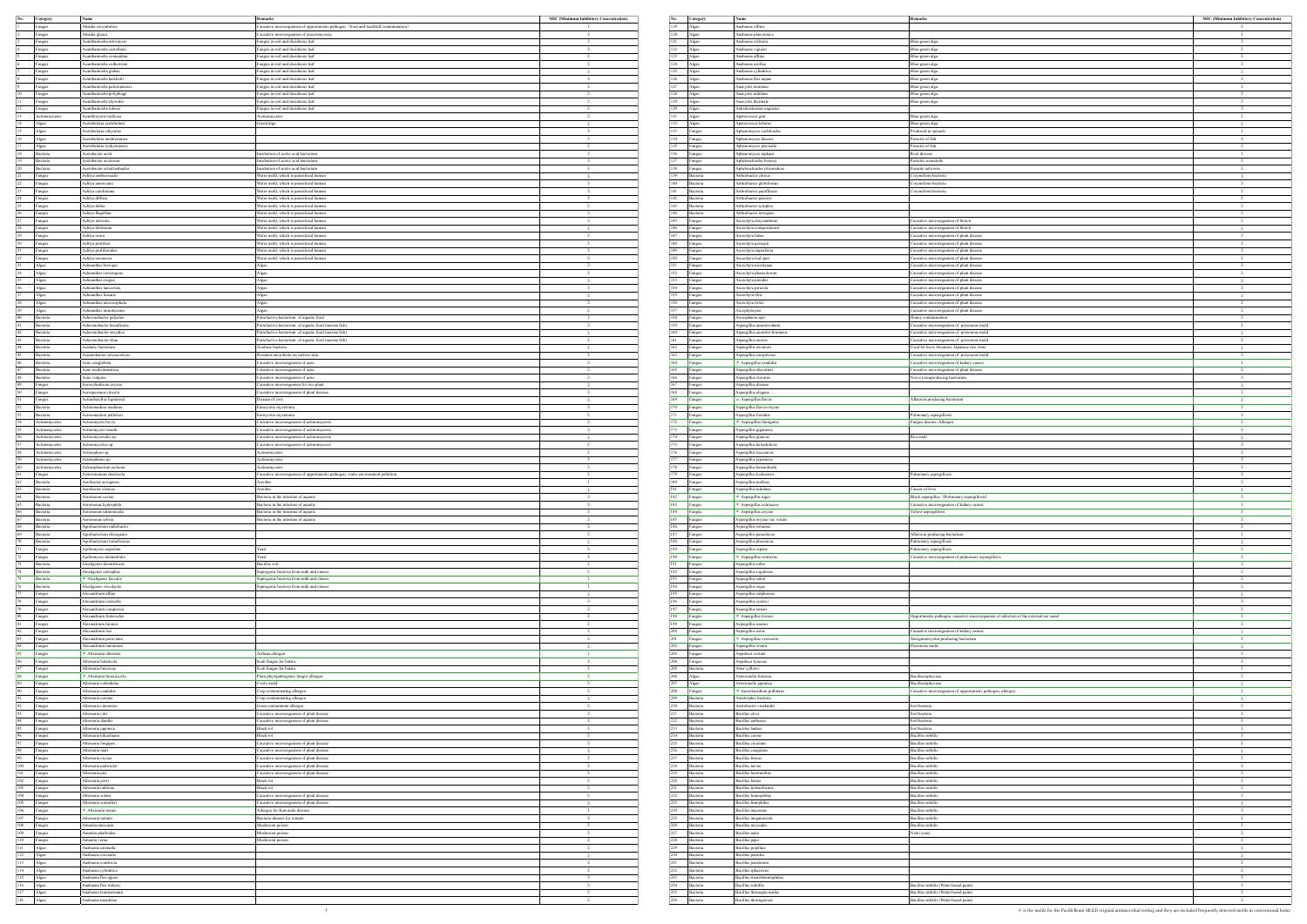| No. Category                                                                                                                     | Name                                              | Remarks                                                                              | <b>MIC (Minimum Inhibitory Concentration)</b> | No. Category                                                                  | Name                                                    | Remarks                                                                                     | <b>MIC (Minimum Inhibitory Concentration</b> |
|----------------------------------------------------------------------------------------------------------------------------------|---------------------------------------------------|--------------------------------------------------------------------------------------|-----------------------------------------------|-------------------------------------------------------------------------------|---------------------------------------------------------|---------------------------------------------------------------------------------------------|----------------------------------------------|
| $\frac{1}{237}$<br>Bacteria                                                                                                      | Bacterium pullorun                                | Bacillus subtilis (Water-based paint)                                                | $-3$                                          | 355 Bacteria                                                                  | Cell wall (of bacterium) lytic enzym                    | Degradative enzyme of cell walls                                                            | $\mathbf{3}$                                 |
| 238<br>Bacteria                                                                                                                  | Bacterium pyocyaneum                              |                                                                                      |                                               | 356<br>Bacteria                                                               | Cell wall (of bacterium) synthesis                      | Degradative enzyme of cell walls                                                            | $\overline{\mathbf{3}}$                      |
| 239<br>Bacteria                                                                                                                  | Bacterium succinicum                              |                                                                                      | $\mathcal{R}$                                 | 357<br>Bacteria                                                               | Cellulomonas flavigena                                  | Cellulolytic enzyme                                                                         | $\mathcal{R}$                                |
| 240<br>Bacteria                                                                                                                  | Bacterium vulgaro                                 |                                                                                      |                                               | 358<br>Bacteria                                                               | Cellulomonas iugis                                      |                                                                                             | - 11                                         |
| 241<br>Bacteria                                                                                                                  | Bacterium whitmori                                |                                                                                      | $\overline{\phantom{a}3}$                     | 359 Fungus                                                                    | Cenangium accum                                         | Canker                                                                                      | $\overline{\mathbf{3}}$                      |
| 242<br>Bacteria                                                                                                                  | Bacteroid melaninogenicus                         |                                                                                      | $-3$                                          | 360<br>Algae                                                                  | Cephaleuros virescens                                   |                                                                                             | -3-                                          |
| 243<br>Bacteria                                                                                                                  | <b>Bacterroid</b> fragilis                        |                                                                                      | $\overline{\phantom{a}3}$                     | 361<br>Fungus                                                                 | Cephalosporium crotocinigenum                           | Producing fungus of trichothecene                                                           | $\mathbf{3}$                                 |
| 244<br>Bacteria                                                                                                                  | Balantidium coli                                  |                                                                                      | - 3                                           | $362$<br>Fungus                                                               | Cephalosporium gramineun                                |                                                                                             | - 3                                          |
| Bacteria                                                                                                                         | Bartonella bacilliformis                          |                                                                                      | $\overline{\mathbf{3}}$                       | 363<br>Fungus                                                                 | Cephalosporium gregatum                                 |                                                                                             | 3 <sup>1</sup>                               |
| Bacteria<br>246                                                                                                                  | Bartonella heuselae                               | Causative microorganism of cat-scratch disease                                       | $\overline{\phantom{a}3}$                     | 364<br>Fungus                                                                 | Cephalosporium roseum                                   |                                                                                             | $\mathcal{R}$                                |
| 247<br>Bacteria                                                                                                                  | Basidiobolus haptpsporus                          |                                                                                      | -3                                            | 365<br>Fungus                                                                 | Ceratium hirundinella                                   |                                                                                             |                                              |
| 248<br>Bacteria                                                                                                                  | Basidiobolus meristosporu                         |                                                                                      | $\mathbf{3}$                                  | 366<br>Fungus                                                                 | Ceratocystis cora                                       |                                                                                             | $\frac{1}{2}$                                |
| 249<br>Bacteria<br>250                                                                                                           | Basidiobolus ranarum<br>Batrachospermum sp        |                                                                                      | -3<br>$-3$                                    | 367<br>Fungus<br>368                                                          | Ceratocystis fimbriata<br>Ceratocystis hibisci          |                                                                                             | $\overline{\mathbf{3}}$<br>$\mathbf{3}$      |
| Algae<br>Bacteria                                                                                                                | Bdellovibrio bacteriovoru                         | Red alga                                                                             | -3                                            | Fungus<br>369                                                                 | Ceratocystis paradoxa                                   |                                                                                             | $\overline{\mathbf{3}}$                      |
| 252<br>Bacteria                                                                                                                  | Bdellovibrio starrii                              |                                                                                      | $\mathbf{3}$                                  | Fungus<br>370 Fungus                                                          | Ceratocystis stenocera:                                 |                                                                                             | $\overline{\mathbf{3}}$                      |
| Bacteria                                                                                                                         | Bdellovibrio stolpii                              |                                                                                      | $\mathcal{R}$                                 | 371<br>Fungus                                                                 | Ceratocystis ulmi                                       | <b>Blue</b> stain                                                                           | $\overline{1}$                               |
| 254<br>Fungus                                                                                                                    | Berberis vulgaris                                 | Causative microorganism of black rust                                                | $\mathcal{R}$                                 | 372 Fungus                                                                    | Ceratocystis wageneri                                   | <b>Blue</b> stain                                                                           | $\mathbf{r}$                                 |
| Fungus                                                                                                                           | Besnoitia besnoiti                                | Skin disease of horses and cows                                                      | - 3                                           | 373<br>Fungus                                                                 | Ceratoma trifurcata                                     | Causative microorganism of plant disease                                                    | - 3                                          |
| 256<br>Fungus                                                                                                                    | Biddulphia aurita                                 |                                                                                      | $\overline{\mathbf{3}}$                       | 374 Fungus                                                                    | Cercospora apii                                         | Causative microorganism of plant disease                                                    | $\overline{\mathbf{3}}$                      |
| Fungus                                                                                                                           | Biddulphia longicrusis                            |                                                                                      | - 3                                           | 375<br>Fungus                                                                 | Cercospora beticola                                     | Brown spot                                                                                  | $\blacksquare$                               |
| 258<br>Yeast                                                                                                                     | Blastomyces dermatitidi                           | Causative microorganism of blastomycosis                                             | $\overline{1}$                                | 376<br>Fungus                                                                 | Cercospora canescens                                    | Causative microorganism of plant disease                                                    | $\mathbf{3}$                                 |
| 259<br>Yeast                                                                                                                     | Blastomyces italicum                              | Causative microorganism of blastomycosis                                             | $\frac{1}{2}$                                 | 377<br>Fungus                                                                 | Cercospora circumscissa                                 | Causative microorganism of plant disease                                                    | - 3                                          |
| 260<br>Fungus                                                                                                                    | Blepharisma japonicum                             | Causative microorganism of plant disease                                             | $\overline{\mathbf{3}}$                       | 378<br>Fungus                                                                 | Cercospora citrullina                                   | Causative microorganism of plant disease                                                    | 3 <sup>1</sup>                               |
| 261<br>Fungus                                                                                                                    | Blepharisma lateritium                            | Causative microorganism of plant disease                                             | $\mathbf{3}$                                  | 379<br>Fungus                                                                 | Cercospora cladosporioide                               | Causative microorganism of plant disease                                                    | $\mathcal{R}$                                |
| $\begin{tabular}{ c c } \hline 262 & Fungs \\ \hline \hline 263 & Fungs \\ \hline 264 & Fungs \\ \hline \end{tabular}$           | Blumeria graminis                                 | Causative microorganism for wheat                                                    |                                               | 380<br>Fungus                                                                 | Cercospora concors                                      | Causative microorganism of plant disease                                                    |                                              |
|                                                                                                                                  | Blumeria graminis horde                           | Causative microorganism for wheat                                                    | $\mathbf{3}$                                  | 381<br>Fungus                                                                 | Cercospora crataegi                                     | Causative microorganism of plant disease                                                    | $\overline{\mathbf{3}}$                      |
|                                                                                                                                  | Blumeria graminis secalis                         | Causative microorganism for wheat                                                    |                                               | 382<br>Fungus<br>$\frac{1}{383}$                                              | Cercospora cruenta                                      | Causative microorganism of plant disease                                                    | $\overline{\mathbf{3}}$                      |
| $\begin{tabular}{ c c c } \hline 265 & Fungs \\ \hline 266 & Fungs \\ \hline \end{tabular}$                                      | Blumeria graminis tritici                         | Causative microorganism for wheat                                                    | $\mathbf{3}$                                  | Fungus<br>384                                                                 | Cercospora dianthi                                      | Causative microorganism of plant disease                                                    | $\mathbf{3}$                                 |
| $\frac{260}{267}$ Fungus                                                                                                         | Bodo caudatus<br>Bodo edax                        | Causative microorganism for potato<br>Causative microorganism for potato             | 3<br>$\overline{\mathbf{3}}$                  | Fungus<br>385<br>Fungus                                                       | Cercospora fuligena<br>Cercospora gossypina             | Causative microorganism of plant disease<br>Causative microorganism of plant disease        | - 3<br>$\overline{\mathbf{3}}$               |
| 268<br>Fungus                                                                                                                    | Bodo putrinus                                     | Causative microorganism for potato                                                   | $\mathbf{3}$                                  | 386<br>Fungus                                                                 | Cercospora hydrangeae                                   | Causative microorganism of plant disease                                                    | $\mathbf{3}$                                 |
| $\overline{269}$<br>Algae                                                                                                        | Boergesenia forbesii                              | Green alga                                                                           | $\mathbf{3}$                                  | $\frac{1}{387}$<br>Fungus                                                     | Cercospora kaki                                         | Brown stem rot                                                                              |                                              |
| 270<br>Fungus                                                                                                                    | Bordetella bronchisentica                         | Causative microorganism of blood poisoning of bronchial tubes                        | - 3                                           | 388 Fungus                                                                    | Cercospora kikuchii                                     | Causative microorganism of plant disease                                                    | - 3-                                         |
| 271<br>Fungus                                                                                                                    | Bordetella parapertussis                          | Causative microorganism of respiratory infective disease                             | $\overline{\mathbf{3}}$                       | 389<br>Fungus                                                                 | Cercospora koepkei var. sorghi                          | Causative microorganism of plant disease                                                    | 3 <sup>1</sup>                               |
| 272<br>Fungus                                                                                                                    | Bordetella pertussis                              | Bordetella pertussis                                                                 | - 3                                           | 390<br>Fungus                                                                 | Cercospora musac                                        | Causative microorganism of plant disease                                                    | -3-                                          |
| 273<br>Fungus                                                                                                                    | Borrelia anserina                                 |                                                                                      | $\overline{\mathbf{3}}$                       | 391<br>Fungus                                                                 | Cercospora nicotianae                                   | Causative microorganism of plant disease                                                    | $\overline{\mathbf{3}}$                      |
| 274 Fungus                                                                                                                       | Borrelia buradonferi                              | Causative microorganism of lyme disease                                              | $\mathbf{3}$                                  | $\boxed{392}$<br>Fungus                                                       | Cercospora ogawae                                       | Causative microorganism of plant disease                                                    | $\overline{\mathbf{3}}$                      |
| 275<br>Fungus                                                                                                                    | Borrelia recurrentis                              |                                                                                      | $\mathbf{3}$                                  | 393<br>Fungus                                                                 | Cercospora oryzae                                       | Causative microorganism of plant disease                                                    | $\overline{\mathbf{3}}$                      |
| $\begin{tabular}{ c c } \hline 276 & Fungus \\ \hline \hline 277 & Fungus \\ \hline \hline 278 & Fungus \\ \hline \end{tabular}$ | Botrvococcus braunii                              |                                                                                      | $\mathbf{3}$                                  | $\begin{array}{ c } \hline 394 \\ \hline 395 \\ \hline \end{array}$<br>Fungus | Cercospora personata                                    | Causative microorganism of plant disease                                                    | $\mathcal{R}$                                |
|                                                                                                                                  | Botryosphaeria berengeriana f.sp. persicae        |                                                                                      | 3                                             | Fungus                                                                        | Cercospora pini-densiflorae                             | Causative microorganism of plant disease                                                    |                                              |
|                                                                                                                                  | Botryosphaeria berengeriana f.sp. piricola        | Causative microorganism of plant bark                                                | $\mathbf{3}$                                  | 396 Fungus                                                                    | Cercospora selini-gmelini                               | Causative microorganism of plant disease                                                    | $\overline{\mathbf{3}}$                      |
| 279<br>Fungus                                                                                                                    | Botryosphaeria obtusa                             |                                                                                      | $\overline{\mathbf{3}}$                       | 397<br>Fungus                                                                 | Cercospora sequoiae                                     | Causative microorganism of plant disease                                                    | $\overline{\mathbf{3}}$                      |
| 280 Fungus                                                                                                                       | Botrytis allii                                    | Food poisoning                                                                       | $\mathcal{R}$                                 | $\frac{1}{398}$<br>Fungus                                                     | Cercospora sesami                                       | Causative microorganism of plant disease                                                    | $\mathcal{R}$                                |
| 281<br>Fungus<br>$\overline{282}$                                                                                                | Botrytis bassiana                                 |                                                                                      | $\overline{\mathbf{3}}$                       | 399<br>Fungus                                                                 | Cercospora sojina                                       | Causative microorganism of plant disease                                                    | - 3                                          |
| Fungus<br>283                                                                                                                    | Botrytis bassiana Bals                            |                                                                                      | $\overline{\mathbf{3}}$                       | 400<br>Fungus                                                                 | Cercospora solani-melongena                             | Causative microorganism of plant disease                                                    | 3 <sup>1</sup>                               |
| Fungus<br>284                                                                                                                    | Botrytis blight<br>Botrytis byssoidea             | Causative microorganism of russeting                                                 | $\overline{\mathbf{3}}$<br>$\mathbf{3}$       | 401<br>Fungus<br>402                                                          | Cercospora sorghi                                       | Causative microorganism of plant disease                                                    | $\mathbf{3}$                                 |
| Fungus<br>285<br>Fungus                                                                                                          | Botrytis cenerea                                  | Gray mold                                                                            | - 3                                           | Fungus<br>403 Fungus                                                          | Cercospora theae<br>Cercospora violamaculans            | Causative microorganism of plant disease<br>Causative microorganism of plant disease        | - 3                                          |
| 286<br>Fungus                                                                                                                    | Botrytis cinera                                   | Gray mold                                                                            |                                               | 404<br>Fungus                                                                 | Cercospora yakushimens                                  | Causative microorganism of plant disease                                                    | 3 <sup>1</sup>                               |
| 287<br>Fungus                                                                                                                    | Botrytis fabae                                    |                                                                                      | $\mathbf{3}$                                  | 405<br>Fungus                                                                 | Cercospora zonata                                       | Causative microorganism of plant disease                                                    | $\mathcal{R}$                                |
| 288<br>Fungus                                                                                                                    | Botrytis paeoniae                                 |                                                                                      |                                               | 406<br>Fungus                                                                 | Cerespora beticola                                      |                                                                                             | $\overline{\mathbf{3}}$                      |
| $\overline{289}$<br>Fungus                                                                                                       | Botrytis squamosa                                 |                                                                                      | $\mathbf{3}$                                  | 407<br>Fungus                                                                 | Cerespora musao                                         |                                                                                             | $\frac{1}{2}$                                |
| 290<br>Fungus                                                                                                                    | Botrytis tulipae                                  | Causative microorganism of food poisoning                                            | $\mathbf{3}$                                  | 408<br>Fungus                                                                 | Chaetocladium jonesii                                   |                                                                                             | $\overline{\mathbf{3}}$                      |
| 291<br>Bacteria                                                                                                                  | Brachionus anguaris                               |                                                                                      | $\mathbf{3}$                                  | 409<br>Fungus                                                                 | Chaetomium clivaceum                                    | Mold poison producing fungi, wood rotting fungus                                            | $\blacksquare$                               |
| 292<br>Bacteria                                                                                                                  | Brachionus candatus                               |                                                                                      | -3                                            | 410<br>Fungus                                                                 | * Chaetomium globosum                                   | Allergen (Deterioration of wood, paper, and fiber)                                          |                                              |
| 293<br>Bacteria                                                                                                                  | Brachionus dimidiatus                             |                                                                                      | $\mathbf{3}$                                  | 411<br>Algae                                                                  | Chara braunii                                           | Chara                                                                                       | $\overline{\mathbf{3}}$                      |
| Bacteria                                                                                                                         | <b>Brachionus</b> falcatus                        |                                                                                      | $\overline{\mathbf{3}}$                       | 412<br>Algae                                                                  | Chara corallina                                         | Chara                                                                                       | -3                                           |
| Bacteria                                                                                                                         | Brachionus leydigii                               |                                                                                      | $\overline{\mathbf{3}}$                       | 413<br>Algae                                                                  | Chara globularis                                        | Chara                                                                                       | $\mathbf{3}$                                 |
| Bacteria                                                                                                                         | <b>Brachionus</b> plicatilis                      |                                                                                      | - 3                                           | 414 Algae                                                                     | Chattonella antiqua                                     | Causative alga of red tide                                                                  | - 3                                          |
| Bacteria                                                                                                                         | Brachionus rubeus                                 |                                                                                      | $\overline{\mathbf{3}}$                       | 415<br>Algae                                                                  | Chattonella marina                                      |                                                                                             | 3 <sup>1</sup>                               |
| Bacteria<br>298                                                                                                                  | Brachionus urceolaris                             |                                                                                      | $\mathbf{3}$                                  | 416 Fungus                                                                    | Chickenpox virus                                        | Chickenpox fungus                                                                           | $\mathbf{3}$                                 |
| 299<br>Fungus                                                                                                                    | Bremia lactucae                                   | Causative microorganism of downy mildew of lettuce                                   | $\mathbf{3}$                                  | 417<br>Fungus                                                                 | Chilodonella cyprini                                    | Paracite on surface of fish                                                                 |                                              |
| 300<br>Bacteria                                                                                                                  | Brevibacterium ammoniagenes                       |                                                                                      | $\mathbf{3}$                                  | 418 Fungus<br>419                                                             | Chilomonas oblonga                                      | Be well grown in freshwater                                                                 | $\mathbf{3}$                                 |
| 301<br>Bacteria<br>302 Bacteria                                                                                                  | Brevibacterium flavum<br>Brevibacterium kawasaki  | Causative microorganism of plant disease<br>Causative microorganism of plant disease | $\mathbf{3}$                                  | Fungus<br>420                                                                 | Chilomonas parama<br>Chlamydia psittaci                 | Trachoma of human etc                                                                       | $\mathcal{R}$                                |
| 303<br>Bacteria                                                                                                                  | Brevibacterium ketoglutaricum                     | Causative microorganism of plant disease                                             | $3 -$                                         | Fungus<br>421                                                                 | Chlamydia trachomatis                                   |                                                                                             | $\overline{\mathbf{3}}$                      |
| 304 Bacteria                                                                                                                     | Brevibacterium lactofermentun                     | Causative microorganism of plant disease                                             | $\mathbf{3}$                                  | Fungus<br>$\sqrt{422}$ Fungus                                                 | Chlamydobotrys sp.                                      |                                                                                             | $\overline{\mathbf{3}}$                      |
| 305<br>Bacteria                                                                                                                  | Brevibacterium linens                             | Causative microorganism of plant disease                                             | $\overline{\mathbf{3}}$                       | 423<br>Algae                                                                  | Chlamydomonas ehrenbergii                               | Green algae                                                                                 | $\overline{\mathbf{3}}$                      |
| 306 Bacteria                                                                                                                     | Brevibacterium liquefaciens                       | Causative microorganism of plant disease                                             | $\mathcal{R}$                                 | 424 Algae                                                                     | Chlamydomonas eugametos                                 | Green algae                                                                                 |                                              |
| 307<br>Bacteria                                                                                                                  | Brevibacterium roseum                             | Causative microorganism of plant disease                                             | $\overline{\mathbf{3}}$                       | 425 Algae                                                                     | Chlamydomonas moewusii                                  | Green algae                                                                                 | - 3                                          |
| 308 Bacteria                                                                                                                     | Brevibacterium subtilis                           | Causative microorganism of plant disease                                             | $\overline{\mathbf{3}}$                       | 426 Algae                                                                     | Chlamydomonas mundana                                   | Green algae                                                                                 | $\overline{\mathbf{3}}$                      |
| 309<br>Fungus                                                                                                                    | Brucella abortus                                  | Causative microorganism of brucella                                                  | $\mathbf{3}$                                  | 427<br>Algae                                                                  | Chlamydomonas nivalis                                   | Green algae                                                                                 | $\mathbf{3}$                                 |
| 310<br>Fungus                                                                                                                    | Brucella canis                                    | Causative microorganism of brucella                                                  | $\mathbf{3}$                                  | 428<br>Algae                                                                  | Chlamydomonas reinhardii                                | Green algae                                                                                 | $\mathbf{3}$                                 |
| 311   Fungus                                                                                                                     | Brucella melitensis                               | Causative microorganism of brucella                                                  | - 3                                           | 429 Algae                                                                     | Chlorella emersonii                                     | Green alga                                                                                  | - 3                                          |
| 312 Fungus                                                                                                                       | Brucella neotomae                                 | Causative microorganism of brucella                                                  | $\overline{\mathbf{3}}$                       | 430<br>Algae                                                                  | Chlorella protothecoides                                |                                                                                             | 3 <sup>1</sup>                               |
| 313 Fungus                                                                                                                       | Brucella ovis                                     | Causative microorganism of brucella                                                  | $\mathbf{3}$                                  | 431<br>Algae                                                                  | Chlorella vulgaris                                      | Green alga                                                                                  | $\mathcal{R}$                                |
| 314<br>Fungus                                                                                                                    | Brucella suis                                     | Causative microorganism of brucella                                                  |                                               | 432<br>Bacteria                                                               | Chlorobium chlorophyll                                  |                                                                                             |                                              |
| 315 Fungus                                                                                                                       | Burkholderia cepacia                              | Causative microorganism of hospital infection                                        | $\mathbf{3}$                                  | 433 Algae                                                                     | Chlorococcum echinozygotum                              | Green algae                                                                                 | $\mathbf{3}$                                 |
| $316$ Fungus                                                                                                                     | Byssochlamys nivea                                | Hygrophilous fungus, decaying canned food                                            |                                               | 434<br>Algae                                                                  | Chlorococcum sp.                                        | Green alga                                                                                  | $\overline{\mathbf{3}}$                      |
| 317<br>Algae                                                                                                                     | Calothrix parietina                               | Blue-green algae                                                                     | $\mathbf{3}$                                  | 435<br>Bacteria                                                               | Chloroflexus aurantiacus                                |                                                                                             | $\mathbf{3}$                                 |
| 318 Bacteria                                                                                                                     | Campylobacter fetus                               |                                                                                      | $\overline{\mathbf{3}}$                       | 436<br>Algae                                                                  | Chloromonas nivalis                                     |                                                                                             | $\overline{\mathbf{3}}$                      |
| 319 Bacteria<br>320<br>Bacteria                                                                                                  | Campylobacter fetus subsp<br>Campylobacter jejuni | Pathogenic species for human and animal<br>Pathogenic species for human and animal   | $\mathbf{3}$<br>$\mathbf{3}$                  | 437<br>Bacteria<br>438<br>Bacteria                                            | Chlorophyll method<br>Chloropseudomonas ethylica        |                                                                                             | $\overline{\mathbf{3}}$<br>$\mathbf{3}$      |
| 321<br>Bacteria                                                                                                                  | Campylobacter jejuni/coli                         | Pathogenic species for human and animal                                              | $\mathcal{R}$                                 | 439<br>Bacteria                                                               | Chloropseudomonas limicola                              |                                                                                             |                                              |
| 322<br>Fungus                                                                                                                    | Candida acutus                                    | Causative microorganism of candidal disease                                          | -3                                            | 440 Algae                                                                     | Chroococcus sp.                                         |                                                                                             | - 3                                          |
| 323 Fungus                                                                                                                       | * Candida albicans                                | Causative microorganism of opportunistic pathogen                                    | -3                                            | 441<br>Algae                                                                  | Chroomonas sp.                                          |                                                                                             | $\overline{\mathbf{3}}$                      |
| 324 Fungus                                                                                                                       | Candida brumpti                                   | Causative microorganism of opportunistic pathogen                                    | $_{3}$                                        | 442<br>Fungus                                                                 | Chrysosporium fastidium                                 |                                                                                             | -3-                                          |
| 325<br>Fungus                                                                                                                    | Candida glabrata                                  | Deep and superficial candidiasis (candidal disease                                   |                                               | 443<br>Fungus                                                                 | Chrysosporium keratinophilum                            | Causative microorganism of opportunistic pathogen (animal skin)                             | $\overline{\mathbf{3}}$                      |
| 326 Fungus                                                                                                                       | Candida granuloma                                 | Deep and superficial candidiasis (candidal disease)                                  | $-3$                                          | 444<br>Fungus                                                                 | Chrysosporium parvum                                    | Causative microorganism of opportunistic pathogen (animal skin)                             | $\overline{\mathbf{3}}$                      |
| 327 Fungus                                                                                                                       | Candida guilliermondii                            | Deep candidiasis (bowel)                                                             |                                               | 445<br>Fungus                                                                 | Chrysosporium thermophilum                              | Causative microorganism of opportunistic pathogen (food declination)                        | $\overline{\mathbf{3}}$                      |
| 328 Fungus                                                                                                                       | Candida guilliermondii var. membranaefaciens      | Deep candidiasis (bowel)                                                             | $\mathbf{3}$                                  | 446<br>Fungus                                                                 | Citrange stun virus                                     |                                                                                             | $\mathcal{R}$                                |
| 329 Fungus                                                                                                                       | Candida hydrocarbofumarica                        | Deep candidiasis (bowel)                                                             |                                               | 447<br>Bacteria                                                               | Citrobacter amalonaticus                                | Bacteria in intestines                                                                      |                                              |
| $330$ Fungus                                                                                                                     | Candida intermedia                                | Deep candidiasis (bowel)                                                             | $\mathbf{3}$                                  | 448 Bacteria                                                                  | Citrobacter diversus                                    |                                                                                             | $\mathbf{3}$                                 |
| 331<br>Fungus<br>$332$ Fungus                                                                                                    | Candida intertrigo                                | Deep candidiasis (bowel)<br>Deep candidiasis                                         | $\overline{\mathbf{3}}$<br>$-3$               | 449<br>Bacteria<br>450                                                        | Citrobacter freundii                                    |                                                                                             | $\overline{\mathbf{3}}$<br>$\mathbf{3}$      |
| 333<br>Fungus                                                                                                                    | Candida Krusei<br>Candida lipolytica              | Causative microorganism of superficial candidiasis (skin and membrana mucosa)        |                                               | Algac<br>451<br>Fungus                                                        | Cladophora glomerata<br>Cladosporium bantianum          | Green alga<br>Causative microorganism of fungus disease                                     |                                              |
| 334 Fungus                                                                                                                       | Candida parapsilosis                              | Candidal disease                                                                     | $\overline{1}$<br>$\overline{\mathbf{3}}$     | 452<br>Fungus                                                                 | Cladosporium carpophilum                                | Scab fungus of Japanese apricot                                                             | - 3<br>3 <sup>1</sup>                        |
| 335<br>Fungus                                                                                                                    | Candida pelliculose                               | Deep and superficial candidiasis (bowel)                                             |                                               | 453<br>Fungus                                                                 | Cladosporium carpophilum cladosporioidos                |                                                                                             | $\mathbf{3}$                                 |
| 336 Fungus                                                                                                                       | Candida pintolopesii                              |                                                                                      | $\mathbf{3}$                                  | 454<br>Fungus                                                                 | Cladosporium carpophilum colocasia                      |                                                                                             |                                              |
| 337 Fungus                                                                                                                       | Candida sake                                      |                                                                                      | - 3                                           | 455 Fungus                                                                    | Cladosporium carpophilum cucumerinum                    |                                                                                             | - 3                                          |
| 338 Fungus                                                                                                                       | Candida stellatoidea                              |                                                                                      | $\overline{\mathbf{3}}$                       | 456 Fungus                                                                    | Cladosporium carpophilum fulvum                         |                                                                                             | $\overline{\mathbf{3}}$                      |
| 339 Fungus                                                                                                                       |                                                   | Causative microorganism of superficial candidiasis (nail and comea)                  | $\mathbf{1}$                                  | 457<br>Fungus                                                                 | Cladosporium carpophilum herbarum                       |                                                                                             | -3-                                          |
| 340 Fungus                                                                                                                       | Candida tropicalis                                |                                                                                      | -3                                            | 458<br>Fungus                                                                 | Cladosporium carpophilum mansonii                       |                                                                                             |                                              |
|                                                                                                                                  | Candida utilis                                    | Causative microorganism of candidiasis                                               |                                               | 459 Fungus                                                                    | Cladosporium carpophilum mivakei                        |                                                                                             | $\overline{\mathbf{3}}$                      |
| $\overline{341}$ Fungus                                                                                                          | Candida zevlanoides                               |                                                                                      | $\mathbf{3}$                                  |                                                                               |                                                         |                                                                                             |                                              |
| $\frac{1}{342}$ Fungus                                                                                                           | Candidiasis of a finger                           | Causative microorganism of candidiasis and moniliasis                                | $3 -$                                         | 460<br>Fungus                                                                 | Cladosporium carpophilum paeoniae                       |                                                                                             | $\overline{\mathbf{3}}$                      |
| $343$ Fungus                                                                                                                     | Candidiasis of ear                                |                                                                                      | $\mathbf{3}$                                  | 461<br>Fungus                                                                 | Cladosporium carpophilum trichoides                     |                                                                                             | $\mathbf{3}$                                 |
| 344 Fungus                                                                                                                       | Candidiasis of toe cleft                          |                                                                                      | -3                                            | 462<br>Fungus                                                                 | Cladosporium carpophilum type                           |                                                                                             |                                              |
| 345 Fungus                                                                                                                       | Capnodium salicinum                               | Sooty mold                                                                           | $\mathbf{3}$                                  | 463<br>Fungus                                                                 | Cladosporium carpophilum werneckii                      |                                                                                             | $\overline{\mathbf{3}}$                      |
| 346 Fungus                                                                                                                       | Carchesium gracilis                               | Attaching with aquatic and animals                                                   | $-3$                                          | 464<br>Fungus                                                                 | * Cladosporium cladosporioides                          | Allergen (Deterioration of base material) Phytopathogenic fungus                            | $\mathbf{3}$                                 |
| 347<br>Fungus                                                                                                                    | Carchesium polypinum                              | Attaching with aquatic and animals                                                   | $\mathbf{3}$<br>$\overline{\mathbf{3}}$       | 465<br>Fungus                                                                 | * Cladosporium herbarum                                 | Causative microorganism of plant disease (hygrophilous)                                     | $\mathbf{3}$<br>$\overline{\mathbf{3}}$      |
| 348 Fungus                                                                                                                       | Caulerpa brachypus<br>Caulerpa okamurai           | Poisonous mold                                                                       | $\overline{\mathbf{3}}$                       | 466<br>Fungus<br>467                                                          | * Cladosporium resinae<br>* Cladosporium sphaerospermum | Allergen (hygrophilous, decompose aluminum)                                                 |                                              |
| $\frac{1}{349}$ Fungus<br>350 Fungus                                                                                             | Caulerpa racemosa var. clavifera f. macrophysa    |                                                                                      | $\mathbf{3}$                                  | Fungus<br>468<br>Fungus                                                       | Claviceps fuiiformis                                    | Allergen (Deterioration of base material) Phytopathogenic fungus<br>Poisonous mold (barley) | 3 <sup>1</sup><br>$\mathbf{3}$               |
| 351<br>Fungus                                                                                                                    | Caulerpa racemosa var. laete-virens               |                                                                                      | -3-                                           | 469<br>Fungus                                                                 | Claviceps purpurea                                      | Ergot disease                                                                               | $\overline{1}$                               |
| 352 Fungus                                                                                                                       | Caulerpa scalpelliformis var. denticulata         |                                                                                      | - 3                                           | 470 Fungus                                                                    | Claviceps virens                                        |                                                                                             | - 3                                          |
| 353<br>Bacteria<br>354 Bacteria                                                                                                  | Cell wall (of bacterium) degrading enzyme         | Degradative enzyme of cell walls                                                     | -3                                            | 471<br>Bacteria<br>472 Fungus                                                 | Cloeckera apiculata                                     |                                                                                             | $\overline{\mathbf{3}}$                      |

|                                              | <b>MIC (Minimum Inhibitory Concentration)</b><br>$\ensuremath{\mathsf{3}}$ |
|----------------------------------------------|----------------------------------------------------------------------------|
|                                              | $\,$ 3                                                                     |
|                                              | $\sqrt{3}$<br>$\,1$                                                        |
|                                              | $\ensuremath{\mathsf{3}}$<br>$\ensuremath{\mathsf{3}}$                     |
|                                              | $\overline{\mathbf{3}}$<br>3                                               |
|                                              | $\,$ 3                                                                     |
|                                              | $\sqrt{3}$<br>$\overline{\mathbf{3}}$                                      |
|                                              | $\mathbf{1}$<br>$\,$ 3                                                     |
|                                              | $\overline{\mathbf{3}}$<br>3                                               |
|                                              | $_{3}$                                                                     |
|                                              | $\,1$<br>3                                                                 |
|                                              | $\overline{\mathbf{3}}$<br>$\overline{\mathbf{3}}$                         |
|                                              | $\,1$<br>3                                                                 |
|                                              | $\overline{\mathbf{3}}$                                                    |
|                                              | $\,$ 3<br>3                                                                |
|                                              | $\ensuremath{\mathsf{3}}$<br>$\overline{\mathbf{3}}$                       |
|                                              | $\,$ 3<br>3                                                                |
|                                              | $\overline{\mathbf{3}}$                                                    |
|                                              | 3<br>$\overline{\mathbf{3}}$                                               |
|                                              | 3<br>$\ensuremath{\mathsf{3}}$                                             |
|                                              | $\ensuremath{\mathsf{3}}$                                                  |
|                                              | $\ensuremath{\mathsf{3}}$<br>$_{\rm 3}$                                    |
|                                              | 3<br>$\,$ 3                                                                |
|                                              | 3<br>$\ensuremath{\mathsf{3}}$                                             |
|                                              | 3<br>$\sqrt{3}$                                                            |
|                                              | $\overline{\mathbf{3}}$                                                    |
|                                              | $\overline{\mathbf{3}}$<br>3                                               |
|                                              | $\overline{\mathbf{3}}$<br>3                                               |
|                                              | $\ensuremath{\mathsf{3}}$<br>$\overline{\mathbf{3}}$                       |
|                                              | 3                                                                          |
|                                              | 3<br>$\overline{1}$                                                        |
| ingus                                        | $\,$ 3<br>$\,$ 1 $\,$                                                      |
| fiber)                                       | $\,$ 3<br>$\sqrt{3}$                                                       |
|                                              | $\overline{\mathbf{3}}$                                                    |
|                                              | $\overline{\mathbf{3}}$                                                    |
|                                              | $\ensuremath{\mathsf{3}}$<br>$\ensuremath{\mathsf{3}}$                     |
|                                              | $_{\rm 3}$<br>$\sqrt{3}$                                                   |
|                                              | $\,$ 3                                                                     |
|                                              | 3<br>$\ensuremath{\mathsf{3}}$                                             |
|                                              | 3<br>$\,$ 3                                                                |
|                                              | $\sqrt{3}$<br>$\overline{\mathbf{3}}$                                      |
|                                              | $\ensuremath{\mathsf{3}}$                                                  |
|                                              | $^3\,$<br>$\overline{\mathbf{3}}$                                          |
|                                              | $\ensuremath{\mathsf{3}}$<br>$\,$ 3                                        |
|                                              | $\sqrt{3}$                                                                 |
|                                              | $\ensuremath{\mathsf{3}}$<br>3                                             |
|                                              | $\,$ 3<br>$\overline{\mathbf{3}}$                                          |
|                                              | $\ensuremath{\mathsf{3}}$<br>$\ensuremath{\mathbf{3}}$                     |
|                                              | $\ensuremath{\mathsf{3}}$<br>3                                             |
|                                              | $\overline{\mathbf{3}}$                                                    |
|                                              | $\ensuremath{\mathsf{3}}$<br>$\,$ 3                                        |
| thogen (animal skin)<br>thogen (animal skin) | 3<br>$\sqrt{3}$                                                            |
| thogen (food declination)                    | $\,$ 3                                                                     |
|                                              | 3<br>$\ensuremath{\mathsf{3}}$                                             |
|                                              | $\overline{\mathbf{3}}$<br>$\,$ 3                                          |
|                                              | $\sqrt{3}$<br>$\overline{\mathbf{3}}$                                      |
|                                              | 3<br>$\overline{\mathbf{3}}$                                               |
|                                              | $\ensuremath{\mathsf{3}}$                                                  |
|                                              | $\ensuremath{\mathsf{3}}$<br>$\ensuremath{\mathbf{3}}$                     |
|                                              | $\sqrt{3}$<br>$\sqrt{3}$                                                   |
|                                              | 3<br>$\,$ 3                                                                |
|                                              | 3                                                                          |
|                                              | $\ensuremath{\mathsf{3}}$<br>3                                             |
| ytopathogenic fungus<br>ygrophilous)         | $\sqrt{3}$<br>$\sqrt{3}$                                                   |
| m)<br>ytopathogenic fungus                   | $\overline{\boldsymbol{3}}$<br>$\ensuremath{\mathsf{3}}$                   |
|                                              | $^3\!$                                                                     |
|                                              | $\,1$<br>$\ensuremath{\mathsf{3}}$                                         |
|                                              | $\,$ 3<br>3                                                                |

 $*$  is the molds for the PacificBeam MOLD original antimicrobial testing and they are included frequently detected molds in conventional home.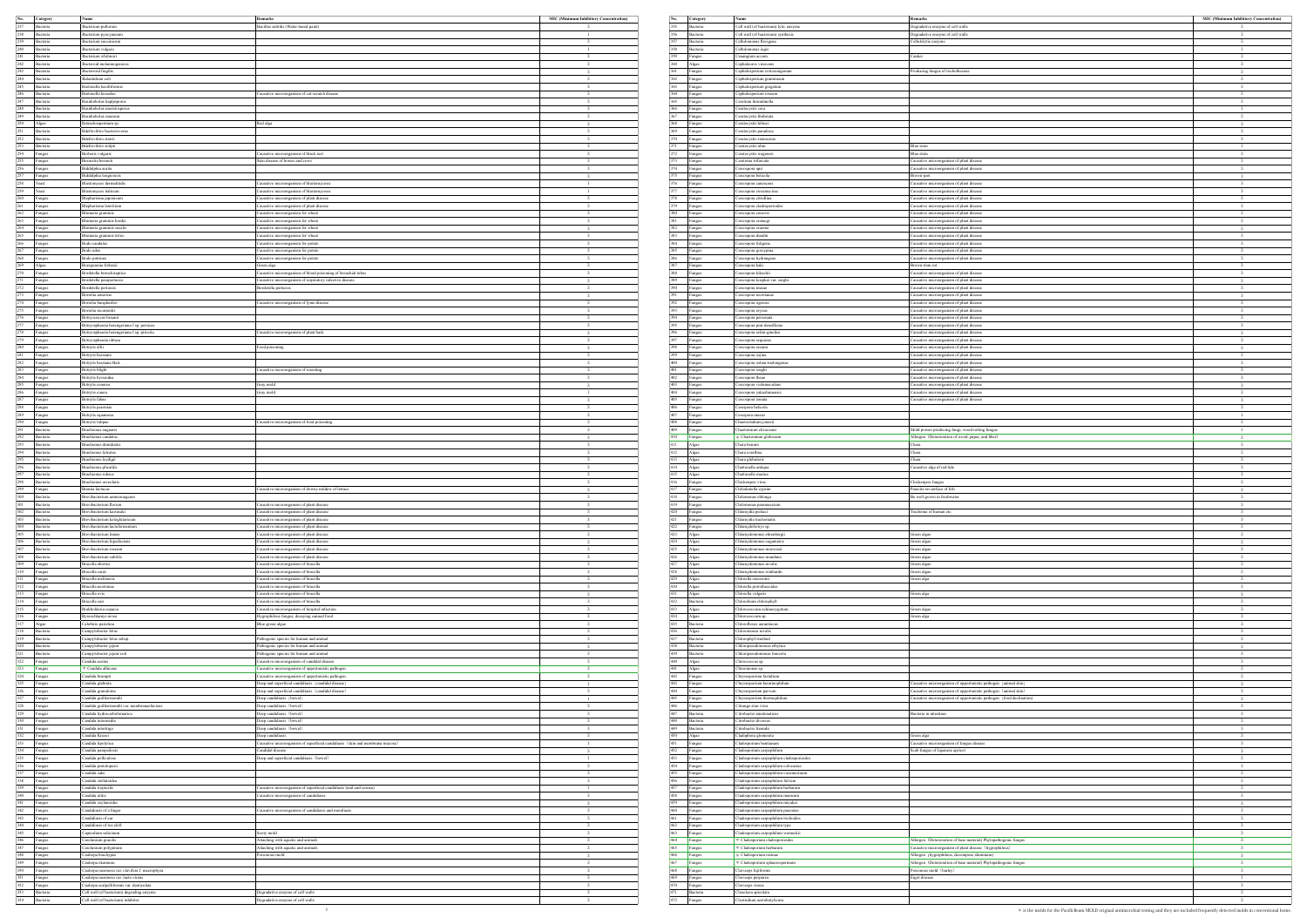| $\begin{tabular}{ c c } \hline \textbf{No.} & \textbf{Category} \\ \hline 473 & Bacteria \\ \hline \end{tabular}$ | Name<br>Clostridium baratii                                             | Remarks<br>F type botulinum toxin producing bacterium                                                                | <b>MIC (Minimum Inhibitory Concentration)</b><br>$-3$ | No. Category<br>591 Fungus                     |                      | Name<br>Dactylium derdroides                              | Remarks<br>Parasite to fungus                                                                                                          | <b>MIC (Minimum Inhibitory Concentration</b><br>$\frac{1}{2}$ |
|-------------------------------------------------------------------------------------------------------------------|-------------------------------------------------------------------------|----------------------------------------------------------------------------------------------------------------------|-------------------------------------------------------|------------------------------------------------|----------------------|-----------------------------------------------------------|----------------------------------------------------------------------------------------------------------------------------------------|---------------------------------------------------------------|
| 474 Bacteria                                                                                                      | Clostridium barkeri                                                     |                                                                                                                      | 3                                                     | 592 Yeast                                      |                      | Debaryamyces hanseni                                      |                                                                                                                                        | $\overline{\mathbf{3}}$                                       |
| 475 Bacteria                                                                                                      | Clostridium bifermentans                                                |                                                                                                                      | $\mathbf{3}$                                          | 593 Fungus<br>594 Fungus                       |                      | Dematium pullulans                                        | Causative microorganism of tinea nigra                                                                                                 | $\mathcal{R}$                                                 |
| 476 Bacteria<br>477 Bacteria                                                                                      | Clostridium botulinum                                                   | Causative microorganism of food poisoning                                                                            | -3-                                                   |                                                |                      | Dematium werneckii                                        | Causative microorganism of tinea nigra                                                                                                 | - 3                                                           |
| 478 Bacteria                                                                                                      | Clostridium botulinum antitoxin<br>Clostridium butyricum                | Causative microorganism of food poisoning<br>Causative microorganism of food poisoning                               | $\overline{\mathbf{3}}$<br>$\overline{\mathbf{3}}$    | 595 Fungus<br>596                              | Fungus               | Dermatophilus congolensi<br>Dermocystidum anguillae       | Fish parasite                                                                                                                          | $\overline{\mathbf{3}}$<br>-3-                                |
| 479 Bacteria                                                                                                      | Clostridium chauvoei                                                    | Causative microorganism of food poisoning                                                                            | $\overline{\mathbf{3}}$                               | 597                                            | Fungus               | Dermocystidum koi                                         | Fish parasite                                                                                                                          | $\mathbf{3}$                                                  |
|                                                                                                                   | Clostridium difficile                                                   | Causative microorganism of food poisoning                                                                            | $\overline{\mathbf{3}}$                               | 598 Fungus                                     |                      | Dermocystidum marinun                                     |                                                                                                                                        | - 3                                                           |
| $\begin{tabular}{ c c } \hline 480 & Bacteria \\ \hline \hline 481 & Bacteria \\ \hline \end{tabular}$            | Clostridium fallax                                                      | Causative microorganism of food poisoning                                                                            | $\overline{\mathbf{3}}$                               | 599                                            | Algae                | Desmococcus vulgaris                                      | Green alga                                                                                                                             | $3 -$                                                         |
| 482<br>Bacteria                                                                                                   | Clostridium histolyticum                                                | Causative microorganism of food poisoning                                                                            | $-3$                                                  | 600                                            | Bacteria             | Desulfomonas sp.                                          | Sulfate-reducing bacteria                                                                                                              | $\mathbf{3}$                                                  |
| 483<br>Bacteria<br>484 Bacteria                                                                                   | Clostridium nigrificans                                                 | Causative microorganism of food poisoning                                                                            | 3                                                     | 601                                            | Bacteria             | Desulfotomaculum acetoxidans                              | Endospore producing bacterium                                                                                                          |                                                               |
| 485<br>Bacteria                                                                                                   | Clostridium novvi<br>Clostridium oedematiens                            | Causative microorganism of food poisoning<br>Causative microorganism of food poisoning                               | $\mathbf{3}$<br>3                                     | 602 Bacteria<br>603                            | Bacteria             | Desulfotomaculum nigrificans<br>Desulfotomaculum orientis |                                                                                                                                        | $\overline{\mathbf{3}}$<br>$\overline{\mathbf{3}}$            |
| 486 Bacteria                                                                                                      | Clostridium omelianskii                                                 | Causative microorganism of food poisoning                                                                            | $-3$                                                  | 604                                            | Bacteria             | Desulfotomaculum ruminis                                  |                                                                                                                                        | $\mathbf{3}$                                                  |
| 487<br>Bacteria                                                                                                   | Clostridium pasteurianum                                                | Causative microorganism of food poisoning                                                                            | $\overline{\mathbf{3}}$                               | 605                                            | Bacteria             | Desulfovibrio desulfuricans                               | Sulfate reducer                                                                                                                        | $\mathbf{1}$                                                  |
| 488 Bacteria                                                                                                      | Clostridium perfringens                                                 | Causative microorganism of food poisoning                                                                            | $\mathbf{3}$                                          | 606 Bacteria                                   |                      | Desulfovibrio sp.                                         |                                                                                                                                        | $\overline{\mathbf{3}}$                                       |
| 489<br>Bacteria                                                                                                   | Clostridium putrefaciens                                                | Causative microorganism of food poisoning                                                                            | $\mathbf{3}$                                          | 607<br>608 Bacteria                            | Bacteria             | Diaporthe batatatis                                       |                                                                                                                                        | $\mathbf{3}$                                                  |
| 490 Bacteria<br>491<br>Bacteria                                                                                   | Clostridium saccharoacetobutyricum<br>Clostridium septicum              | Causative microorganism of food poisoning<br>Causative microorganism of food poisoning                               | $\mathbf{3}$<br>-3-                                   | 609 Bacteria                                   |                      | Diaporthe citri<br>Diaporthe conorum                      |                                                                                                                                        | $\mathcal{R}$<br>- 3                                          |
| 492<br>Bacteria                                                                                                   | Clostridium sordellii                                                   | Causative microorganism of uterine infection                                                                         | $\overline{\mathbf{3}}$                               | 610 Bacteria                                   |                      | Diaporthe dubia                                           |                                                                                                                                        | $\overline{\mathbf{3}}$                                       |
| 493 Fungus                                                                                                        | Clostridium sporogenes                                                  | Protein food spoilage fungus                                                                                         | $\overline{\mathbf{3}}$                               | 611                                            | Bacteria             | Diaporthe eres                                            |                                                                                                                                        | -3-                                                           |
| 494 Fungus                                                                                                        | Clostridium tetani                                                      | Causative microorganism of lockjaw                                                                                   | $\overline{\mathbf{3}}$                               | 612                                            | Bacteria             | Diaporthe nomurai                                         |                                                                                                                                        | $\mathbf{3}$                                                  |
| 495 Fungus<br>496 Fungus                                                                                          | Clostridium tetanomorphum                                               | Causative microorganism of food poisoning                                                                            | - 3                                                   | 613 Bacteria                                   |                      | Diaporthe phaseololum var. soiae                          |                                                                                                                                        | - 3                                                           |
| 497 Fungus                                                                                                        | Clostridium thermosaccharolyticum                                       | Causative microorganism of food poisoning                                                                            | $\overline{\mathbf{3}}$                               | 614 Bacteria<br>615                            |                      | Diaporthe tanakae                                         |                                                                                                                                        | 3 <sup>1</sup>                                                |
|                                                                                                                   | Clostridium welchii<br>Coccidiodes immitis                              | Causative microorganism of food poisoning (clostridium perfringens)<br>Causative microorganism of coccidioidomycosis | $\mathbf{3}$<br>3                                     | 616                                            | Bacteria<br>Bacteria | Didinium balbianii<br>Didinium nasutum                    | Be well grown in sea and fresh water                                                                                                   | $\mathbf{3}$                                                  |
| 498 Fungus<br>499 Algae<br>500 Algae                                                                              | Coccolithus huxleyi                                                     | Haptophyceae                                                                                                         | $\mathbf{3}$                                          | 617 Fungus                                     |                      | Didymella lycopersici                                     | Pathogenic microorganism of tomato                                                                                                     | $\overline{\mathbf{3}}$                                       |
|                                                                                                                   | Coccolithus pelagicus                                                   |                                                                                                                      | $\overline{\mathbf{3}}$                               | 618 Fungus                                     |                      | Didymium squamulosun                                      | Pathogenic microorganism of tomato                                                                                                     | $\overline{\mathbf{3}}$                                       |
| $\begin{array}{ c c c }\n\hline\n501 & \text{Fungus} \\ \hline\n502 & \text{Fungus}\n\end{array}$                 | Cochliobolus lunatus                                                    | Causative microorganism of plant disease                                                                             | $-3$                                                  | 619                                            | Bacteria             | Diphasic bacteria                                         |                                                                                                                                        | $\mathbf{3}$                                                  |
|                                                                                                                   | Cochliobolus miyabe                                                     |                                                                                                                      | $\overline{\mathbf{3}}$                               | 620                                            | Bacteria             | Diphasic fungus                                           |                                                                                                                                        | - 3                                                           |
| $\frac{502}{503}$ Fungus<br>504 Fungus                                                                            | Cochliobolus miyabeanus                                                 |                                                                                                                      | $\overline{\mathbf{3}}$                               | 621<br>622                                     | Bacteria             | Diphasic meningoencephalitis                              |                                                                                                                                        | $\overline{\mathbf{3}}$<br>$\mathbf{3}$                       |
| 505 Fungus                                                                                                        | Cochliobolus sativus<br>Cochliobolus setariae                           | Causative microorganism of plant disease<br>Causative microorganism of plant disease                                 | $\overline{\mathbf{3}}$<br>$\mathbf{3}$               | 623 Bacteria                                   | Bacteria             | Diphasic serotypes<br>Diphtheria antitoxin                | Corynebacterium diphtheriae                                                                                                            | $\mathcal{R}$                                                 |
| 506 Fungus                                                                                                        | Cochliobolus stenospilus                                                | Causative microorganism of plant disease                                                                             | $\overline{\mathbf{3}}$                               | 624 Bacteria                                   |                      | Diplococcus pneumonia                                     |                                                                                                                                        | - 3                                                           |
| 507 Actinomycetes                                                                                                 | Coelomomyces dodgei                                                     | Parasite of insects in water                                                                                         | 3                                                     | 625 Bacteria                                   |                      | Diplococcus sp.                                           |                                                                                                                                        | 3 <sup>1</sup>                                                |
| 508 Actinomycetes                                                                                                 | Coelomomyces psorophorae                                                | Parasite of insects in water                                                                                         | - 3                                                   | 626 Fungus                                     |                      | Diplodia natalensis                                       |                                                                                                                                        | $\blacksquare$                                                |
| 509<br>Actinomycetes                                                                                              | Coelomomyces punctatus                                                  | Parasite of insects in water                                                                                         | $\overline{\mathbf{3}}$                               | 627                                            | Bacteria             | Diplodia viticol                                          | Causative microorganism of stalk rot                                                                                                   | $\overline{\mathbf{3}}$                                       |
| $\begin{array}{ l l } \hline 510 & \text{Fungus} \\ \hline 511 & \text{Fungus} \\ \hline \end{array}$             | Coleosporium asterum<br>Coleosporium bletiae                            | Rust fungi of pine leafs                                                                                             | $\mathbf{3}$<br>3                                     | 628<br>629                                     | Bacteria<br>Fungus   | Dissodinium psedolunula<br>* Drechslera australiensi      | Phytopathogenic fungus                                                                                                                 | $\overline{\mathbf{3}}$<br>$\overline{\mathbf{3}}$            |
|                                                                                                                   | Colletotrichum atramentarium                                            | Causative microorganism of tomato's black root rot                                                                   | $\overline{1}$                                        | 630                                            | Fungus               | Elsinoe ampelina                                          | Causative microorganism of black pox                                                                                                   | $\mathcal{R}$                                                 |
| $\begin{array}{ c c }\n\hline\n512 & \text{Fungus} \\ \hline\n513 & \text{Fungus}\n\end{array}$                   | Colletotrichum fragariae                                                | Strawberry anthracnose                                                                                               |                                                       | 631                                            | Fungus               | Elsinoe araliae                                           | Black pox (soya bean)                                                                                                                  |                                                               |
| $\frac{1}{514}$ Fungus                                                                                            | Colletotrichum fuscum                                                   | Strawberry anthracnose                                                                                               | $\mathbf{3}$                                          | 632 Fungus                                     |                      | Elsinoe batatas                                           | Black pox (soya bean)                                                                                                                  | $\overline{\mathbf{3}}$                                       |
| 515 Fungus                                                                                                        | Colletotrichum gloeosporioides                                          | Causative microorganism of plant disease                                                                             | $\overline{\mathbf{3}}$                               | 633                                            | Fungus               | Elsinoe euonymi-japonic                                   | Black pox (soya bean)                                                                                                                  | $\overline{\mathbf{3}}$                                       |
| 516 Fungus<br>517                                                                                                 | Colletotrichum graminicola                                              | Causative microorganism of plant disease                                                                             | $\mathbf{3}$                                          | 634                                            | Fungus               | Elsinoe fawcettii                                         | Black pox (soya bean)                                                                                                                  | $\mathcal{R}$                                                 |
| Fungus<br>$518$ Fungus                                                                                            | Colletotrichum higginsianum                                             | Causative microorganism of plant disease                                                                             | $\overline{\mathbf{3}}$                               | 635<br>636 Fungus                              | Fungus               | Elsinoe leucospila<br>Elsinoe rosarum                     | Black pox                                                                                                                              | - 3                                                           |
| 519 Fungus                                                                                                        | Colletotrichum lagenarium<br>Colletotrichum lindemuthianur              | Causative microorganism of plant disease<br>Causative microorganism of plant disease                                 | $\overline{\mathbf{3}}$<br>$\overline{\mathbf{3}}$    | 637                                            | Fungus               | Emericella nidulans                                       | Phytopathogenic fungi<br>Causative microorganism of opportunistic pathogen, mycotoxin (肝癌)                                             | 3 <sup>1</sup><br>$\mathbf{3}$                                |
| 520 Fungus                                                                                                        | Colletotrichum phaseolorum                                              | Causative microorganism of plant disease                                                                             | $\overline{\mathbf{3}}$                               | 638                                            | Fungus               | Endomyces geotrichum                                      | Causative microorganism of fungus infection                                                                                            |                                                               |
| $521$ Fungus                                                                                                      | Colletotrichum phomoides                                                | Strawberry and tomato anthracnose                                                                                    | $\mathbf{1}$                                          | 639 Fungus                                     |                      | Endomycopsis fibuliger                                    | Causative microorganism of fungus infection                                                                                            | - 3                                                           |
| 522 Fungus                                                                                                        | Colletotrichum spinaciae                                                | Causative microorganism of plant disease                                                                             | $\overline{\mathbf{3}}$                               | 640 Bacteria                                   |                      | Endothia havanensis                                       | Blight fungus (peaches and apples)                                                                                                     | 3 <sup>1</sup>                                                |
| 523 Fungus                                                                                                        | Colletotrichum tabacum                                                  | Causative microorganism of plant disease                                                                             | $-3$                                                  | 641                                            | Bacteria             | Endothia nitschnei                                        | Blight fungus (peaches and apples)                                                                                                     | $\mathcal{R}$                                                 |
| 524 Fungus                                                                                                        | Colletotrichum theaesinensi<br>Colletotrichum trifolii                  | Causative microorganism of plant disease<br>Causative microorganism of plant disease                                 | 3<br>$\overline{1}$                                   | 642                                            | Bacteria<br>Bacteria | Endothia paracitica<br>Endothia singularis                | Chestnut blight fungus<br>Chestnut blight fungus                                                                                       | <sup>1</sup><br>$\overline{\mathbf{3}}$                       |
| $\begin{array}{ c c }\n\hline\n525 & \text{Fungus} \\ \hline\n526 & \text{Fungus}\n\end{array}$                   | Colletotrichum truncatum                                                | Causative microorganism of plant disease                                                                             | 3                                                     | 643<br>644                                     | Bacteria             | Enterobacter aerogenes                                    | Bacteria in intestines                                                                                                                 | <sup>1</sup>                                                  |
|                                                                                                                   | Coniophora puetana                                                      | Wood rotting fungus                                                                                                  | $\mathbf{3}$                                          | $\frac{1}{645}$                                | Bacteria             | Enterobacter cloacae                                      | Bacteria in intestines                                                                                                                 | $\mathbf{3}$                                                  |
| $\begin{array}{ c c }\n\hline\n527 & \text{Fungus} \\ \hline\n528 & \text{Fungus}\n\end{array}$                   | Cordyceps sinensis                                                      | Parasite in spider                                                                                                   | $\overline{\mathbf{3}}$                               | 646                                            | Algae                | Enteromorpha compressa                                    | Green alga                                                                                                                             | - 3                                                           |
| $529$ Fungus                                                                                                      | Coriolus versicolor                                                     | Wood rotting fungus (turkey tail)                                                                                    | $\overline{\mathbf{3}}$                               | 647 Algae                                      |                      | Enteromorpha intestinalis                                 | Green alga                                                                                                                             | $\overline{\mathbf{3}}$                                       |
| 530<br>Bacteria                                                                                                   | Corticium fuciforme                                                     | Causative microorganism of blight                                                                                    | $\overline{\mathbf{3}}$                               | 648                                            | Algae                | Enteromorpha linza                                        | Green alga                                                                                                                             | $\mathbf{3}$                                                  |
| 531<br>Bacteria<br>532<br>Fungus                                                                                  | Corticium gramineum<br>Corticium rolfsii                                | Causative microorganism of blight<br>Southern blight (root of tomato)                                                | $\overline{\mathbf{3}}$                               | 649<br>650                                     | Algae<br>Bacteria    | Enteromorpha prolifer.<br>Enterrococcus faecalis          | Green alga<br>Food spoilage fungus                                                                                                     | $\mathbf{3}$                                                  |
| 533 Fungus                                                                                                        | Corticium salmonicolor                                                  | Southern blight (vegetable)                                                                                          | $\mathbf{1}$<br>$\overline{\mathbf{3}}$               | 651                                            | Bacteria             | Enterrococcus faecium                                     | Enterococci                                                                                                                            | $\mathbf{1}$<br>$\frac{1}{2}$                                 |
| $534$ Fungus                                                                                                      | Corticium sasakii                                                       | Southern blight (vegetable)                                                                                          | $\overline{\mathbf{3}}$                               | 652                                            | Bacteria             | Enterrococcus nistolytica                                 | Enterococci                                                                                                                            | $\blacksquare$                                                |
| 535<br>Bacteria                                                                                                   | Corynebacterium alkanolyticum                                           |                                                                                                                      | -3                                                    | 653                                            | Fungus               | Entomosporium eriobotryae                                 | Leaf spot (Japanese medlar)                                                                                                            |                                                               |
| 536 Bacteria                                                                                                      | Corvnebacterium diphtheriae                                             | Corvnebacterium diphtheriae                                                                                          | -3-                                                   | 654 Fungus                                     |                      | Entomosporium mespili                                     | Leaf spot (Japanese medlar)                                                                                                            | $\mathbf{3}$                                                  |
| 537<br>Bacteria<br>538 Bacteria                                                                                   | Corynebacterium fascians                                                |                                                                                                                      |                                                       | 655                                            | Fungus               | Entyloma dahliae                                          | Causative microorganism of dustbrand (Rice plant)                                                                                      |                                                               |
| 539<br>Bacteria                                                                                                   | Corvnebacterium flaccumfaciens pv. oortii<br>Corynebacterium glutamicum |                                                                                                                      | $\mathbf{3}$<br>3                                     | 656<br>657                                     | Fungus               | Entyloma oryzae<br>Epicoccum hyalopes                     | Causative microorganism of dustbrand (Rice plant)<br>Causative microorganism of dustbrand (Rice plant)                                 | $\mathcal{R}$<br>$\overline{\mathbf{3}}$                      |
| 540 Bacteria                                                                                                      | Corynebacterium michiganense pv. insidiosum                             |                                                                                                                      | $\mathbf{3}$                                          | 658 Fungus                                     | Fungus               | * Epicoccum purpurascens                                  | Food contaminating bacteria                                                                                                            | $\frac{1}{2}$                                                 |
| 541<br>Bacteria                                                                                                   | Corynebacterium michiganense pv. michiganense                           |                                                                                                                      | 3                                                     | 659                                            | Fungus               | Epidermophyton floccosum                                  | Nail ringworm                                                                                                                          | $\overline{\mathbf{3}}$                                       |
| 542 Bacteria                                                                                                      | Corynebacterium michiganense pv. sepedonicum                            |                                                                                                                      | $\mathbf{3}$                                          | $\begin{array}{c}\n660 \\ \hline\n\end{array}$ | Fungus               | Epidermophyton Sabouraud                                  | Nail ringworm                                                                                                                          |                                                               |
| 543 Bacteria                                                                                                      | Corvnebacterium minutissimun                                            |                                                                                                                      | $\overline{\mathbf{3}}$                               | 661                                            | Fungus               | Epidermophyton stochdaleae                                | Nail ringworm                                                                                                                          | - 3                                                           |
| 544 Bacteria<br>545 Bacteria                                                                                      | Corynebacterium parvum<br>Corvnebacterium pyogene                       |                                                                                                                      | $\overline{\mathbf{3}}$<br>- 3                        | 662 Bacteria<br>663                            | Bacteria             | Erwinia amylovora<br>Erwinia atroseptica                  | Soil bacterium<br>Soil bacterium                                                                                                       | $\overline{\mathbf{3}}$<br>-3-                                |
| 546<br>Bacteria                                                                                                   | Corynebacterium spedonicum                                              |                                                                                                                      | $\overline{\mathbf{3}}$                               | 664                                            | Bacteria             | Erwinia carotovora                                        | Soft rot bacterium for cabbage and Chinese cabbage                                                                                     |                                                               |
| 547 Bacteria                                                                                                      | Corvnebacterium tenuis                                                  |                                                                                                                      | - 3                                                   | 665 Bacteria                                   |                      | Erwinia chrysanthemi                                      | Soft rot bacterium for cabbage and Chinese cabbage                                                                                     | - 3                                                           |
| 548 Bacteria                                                                                                      | Corynebacterium tuberculos                                              |                                                                                                                      | $\overline{\mathbf{3}}$                               | 666                                            | Bacteria             | Erwinia herbicola                                         | Soft rot bacterium for cabbage and Chinese cabbage                                                                                     | 3 <sup>1</sup>                                                |
| 549 Bacteria                                                                                                      | Corvnespora cassiicola                                                  | Causative microorganism of brown spot                                                                                | $\mathbf{3}$                                          | 667                                            | Bacteria             | Erwinia nigrifluens                                       | Soft rot bacterium for cabbage and Chinese cabbage                                                                                     | $\mathcal{R}$                                                 |
| 550 Fungus<br>$551$ Fungus                                                                                        | Corynespora melonis                                                     |                                                                                                                      |                                                       | 668                                            | Bacteria             | Erwinia stewartii                                         | Soft rot bacterium for cabbage and Chinese cabbage<br>Soft rot bacterium for cabbage and Chinese cabbage                               |                                                               |
| $552$ Algae                                                                                                       | Corynespora vignicola<br>Coscinodiscus lacustris                        | Bacillariophyceae                                                                                                    | $\mathbf{3}$<br>$\overline{\mathbf{3}}$               | 669 Bacteria<br>670                            | Fungus               | Erwinia tracheiphila<br>Erysiphe cichoracearum            | Powdery mildew                                                                                                                         | $\mathbf{3}$                                                  |
| 553 Bacteria                                                                                                      | Costia necatrix                                                         | Skin disease of fish                                                                                                 | $-3$                                                  | 671                                            | Fungus               | Erysiphe graminis                                         | Powdery mildew                                                                                                                         | $\mathcal{R}$                                                 |
| 554 Bacteria                                                                                                      | Coxiella burenetii                                                      |                                                                                                                      | $\overline{\mathbf{3}}$                               | 672 Fungus                                     |                      | Erysiphe pisi                                             | Powdery mildew                                                                                                                         | $\overline{\mathbf{3}}$                                       |
| 555 Bacteria                                                                                                      | Coxsackie virus infection                                               | Causative microorganism of coxsackie viral infection                                                                 | $\overline{\mathbf{3}}$                               | 673 Fungus                                     |                      | Erysiphe polygon                                          | Powdery mildew                                                                                                                         | $\overline{\mathbf{3}}$                                       |
| 556 Fungus                                                                                                        | Cronartium quercum                                                      | Causative microorganism of crown wart                                                                                | $\overline{\mathbf{3}}$                               | 674 Bacteria                                   |                      | Escherichia coli                                          | Bacillus coli                                                                                                                          | $\mathbf{3}$                                                  |
| $557$ Fungus<br>558 Fungus                                                                                        | Cronartium ribicola<br>Cryptobia branchialis                            | Causative microorganism of crown wart<br>Causative microorganism of fish skin disease                                | $\mathbf{3}$                                          | 675 Bacteria<br>676 Algae                      |                      | Escherichia freundi<br>Eudorina elegans                   | Bacillus coli<br>Green alga                                                                                                            |                                                               |
| 559 Fungus                                                                                                        | Cryptobia cyprini                                                       | Causative microorganism of fish skin disease                                                                         | $\overline{\mathbf{3}}$<br>$\overline{\mathbf{3}}$    | 677 Algae                                      |                      | Eudorina unicocca                                         | Green alga                                                                                                                             | - 3<br>3                                                      |
| 560 Fungus                                                                                                        | Cryptobia salmositica                                                   | Causative microorganism of fish skin disease                                                                         | 3 <sup>2</sup>                                        | 678 Algae                                      |                      | Euglena acus                                              |                                                                                                                                        | -3-                                                           |
| 561 Fungus                                                                                                        | Cryptocaryon irritans                                                   | Causative microorganism of fish skin disease                                                                         | $\overline{\mathbf{3}}$                               | 679                                            | Algae                | Euglena deses                                             |                                                                                                                                        |                                                               |
| $\begin{array}{ l c } \hline 562 & \text{Fungus} \\ \hline 563 & \text{Fungus} \\ \hline \end{array}$             | Cryptococcus albidas                                                    | Causative microorganism of cryptococcosis                                                                            | $\overline{1}$                                        | 680 Algae                                      |                      | Euglena gracilis                                          |                                                                                                                                        | $\overline{\mathbf{3}}$                                       |
| 564 Fungus                                                                                                        | Cryptococcus laurentii                                                  | Causative microorganism of cryptococcosis                                                                            | $\overline{\mathbf{3}}$                               | 681                                            | Algae                | Euglena sanguidea                                         |                                                                                                                                        | $\overline{\mathbf{3}}$                                       |
| $565$ Fungus                                                                                                      | Cryptococcus lutealus<br>Cryptococcus neoforman                         | Causative microorganism of cryptococcosis<br>Causative microorganism of cryptococcosis (dung of pigeon and rat)      | $\mathbf{3}$                                          | $682$ Algae<br>683 Algae                       |                      | Euglena viridis<br>Euglypha alveolata                     |                                                                                                                                        | $\mathcal{R}$                                                 |
| $566$ Algae                                                                                                       | Cryptomonas baltica                                                     | Cryptophyte algae                                                                                                    | $\mathbf{3}$                                          | 684 Algae                                      |                      | Euglypha cristata                                         |                                                                                                                                        | $\mathbf{3}$                                                  |
| 567 Algae                                                                                                         | Cryptomonas erosa                                                       | Cryptophyte algae                                                                                                    | $\overline{\mathbf{3}}$                               | 685                                            | Algae                | Euglypha tuberculata                                      |                                                                                                                                        |                                                               |
| 568 Fungus                                                                                                        | Curvularia geniculata                                                   | Causative microorganism of plant disease (food contaminating bacteria)                                               | $-3$                                                  | 686 Fungus                                     |                      | * Eurotium amstelodan                                     | Food and feeding stuff contaminan                                                                                                      | $\overline{2}$                                                |
| 569 Fungus                                                                                                        | $\ast$ Curvularia lunata                                                | Causative microorganism of plant disease (food contaminating bacteria)                                               | 3                                                     | 687                                            | Fungus               | * Eurotium chevalieri                                     | Food and feeding stuff contaminant                                                                                                     | $\mathbf{1}$                                                  |
| 570 Fungus<br>571 Fungus                                                                                          | Curvularia senegalense<br>Curvularia trifolii                           |                                                                                                                      | $\overline{\mathbf{3}}$<br>$\overline{\mathbf{3}}$    | 688 Fungus<br>689                              | Fungus               | Eurotium halophilicum<br>Eurotium repens                  | Food and feeding stuff contaminant<br>Food contaminating bacteria                                                                      | $\overline{\mathbf{3}}$<br>$\overline{2}$                     |
| 572 Algae                                                                                                         | Cyanophora paradoxa                                                     | Blue-green algae                                                                                                     | $\mathbf{3}$                                          | 690                                            | Fungus               | * Eurotium rubrum                                         | Food contaminating bacteria                                                                                                            |                                                               |
| 573 Fungus                                                                                                        | Cyclidium citrullus                                                     |                                                                                                                      | - 3                                                   | 691                                            | Fungus               | * Eurotium tonophilum                                     | Be well grown on electric wire and leather                                                                                             | $\mathbf{1}$                                                  |
| 574 Fungus                                                                                                        | Cyclidium glaucoma                                                      |                                                                                                                      | $\overline{\mathbf{3}}$                               | 692                                            | Fungus               | Eutreptia viridis                                         |                                                                                                                                        | $\overline{\mathbf{3}}$                                       |
| $575$ Algae<br>576 Algae                                                                                          | Cyclotella atomus                                                       | Algae                                                                                                                | -3-                                                   | 693                                            | Fungus               | Eutreptiella gymnastica                                   |                                                                                                                                        | -3-                                                           |
|                                                                                                                   | Cyclotella comta<br>Cyclotella cryptica                                 | Algae                                                                                                                | $\mathbf{3}$                                          | 694<br>695 Fungus                              | Fungus               | Exobasidium butleri<br>Exobasidium camelliae              | Pathogenic species ericaceous plants                                                                                                   | $\overline{\mathbf{3}}$                                       |
| 577 Algae                                                                                                         | Cyclotella meneghiniana                                                 | Algae                                                                                                                | 3                                                     | 696                                            | Fungus               | Exobasidium gracile                                       |                                                                                                                                        | $\overline{\mathbf{3}}$                                       |
| 579 Algae                                                                                                         | Cyclotella nana                                                         | Algae                                                                                                                | $\mathbf{3}$                                          | 697                                            | Fungus               | Exobasidium japonicum                                     |                                                                                                                                        | $\mathbf{3}$                                                  |
| $580$ Algae                                                                                                       | Cyclotella radiosa                                                      | Algae                                                                                                                | 3                                                     | 698 Fungus                                     |                      | Exobasidium nudum                                         |                                                                                                                                        |                                                               |
| $581$ Algae                                                                                                       | Cyclotella stelligera                                                   | Algae                                                                                                                | $\mathbf{3}$                                          | 699 Fungus                                     |                      | Exobasidium reticulatun                                   |                                                                                                                                        | $\overline{\mathbf{3}}$                                       |
| $582$ Algae<br>583 Algae                                                                                          | Cyclotella striata                                                      | Algae                                                                                                                | $\mathbf{3}$<br>$\mathbf{3}$                          | 700 Fungus<br>$\sqrt{701}$                     |                      | Exobasidium sasanqua<br>Exobasidium vexans                |                                                                                                                                        | $\mathbf{3}$                                                  |
| 584 Fungus                                                                                                        | Cylindrocapsa sp.<br>Cylindrocarpon panacis                             | Causative microorganism of root rot                                                                                  | $\overline{\mathbf{3}}$                               | 702 Fungus                                     | Fungus               | Exophiala dermatitidis                                    | Skin and visceral pathology                                                                                                            | - 3                                                           |
| 585 Fungus                                                                                                        | Cylindrocladium floridanun                                              | Causative microorganism of root rot                                                                                  | $\overline{\mathbf{3}}$                               | 703 Fungus                                     |                      | Exophiale jeanselmei                                      | Causative microorganism of opportunistic pathogen                                                                                      | 3 <sup>1</sup>                                                |
| 586 Fungus                                                                                                        | Cylindrocladium scoparium                                               | Causative microorganism of root rot                                                                                  | $\mathbf{3}$                                          | 704 Fungus                                     |                      | Fhymatotricum omnivorum                                   |                                                                                                                                        | $\mathbf{3}$                                                  |
| 587 Fungus                                                                                                        | Cylindrosium chrysanthem                                                | Causative microorganism of root rot                                                                                  | -3-                                                   | 705                                            | Bacteria             | Flavobacterium aminogenes                                 |                                                                                                                                        |                                                               |
| 588 Algae<br>589 Algae                                                                                            | Cylindrospermum                                                         | Blue-green algae                                                                                                     | -3-                                                   | 706 Bacteria                                   |                      | Flavobacterium meningosepticum                            |                                                                                                                                        | $\mathbf{1}$                                                  |
| 590 Fungus                                                                                                        | Cymbella ventricosa<br>Cyst nematode disease                            | Wilt disease of rice plant and barley                                                                                | 3                                                     | 707 Bacteria<br>708 Bacteria                   |                      | Flavobacterium rigense<br>Flexibacter columnaris          |                                                                                                                                        | $\overline{\mathbf{3}}$                                       |
|                                                                                                                   |                                                                         |                                                                                                                      | $\mathbf{3}$                                          |                                                |                      |                                                           |                                                                                                                                        |                                                               |
|                                                                                                                   |                                                                         | $\overline{5}$                                                                                                       |                                                       |                                                |                      |                                                           | * is the molds for the PacificBeam MOLD original antimicrobial testing and they are included frequently detected molds in conventional |                                                               |

|                                                                   | <b>MIC (Minimum Inhibitory Concentration)</b><br>$\,1\,$ |
|-------------------------------------------------------------------|----------------------------------------------------------|
|                                                                   | $_{3}$<br>$\overline{\mathbf{3}}$                        |
|                                                                   | $\overline{\boldsymbol{3}}$<br>$\overline{\mathbf{3}}$   |
|                                                                   | 3                                                        |
|                                                                   | $\sqrt{3}$<br>3                                          |
|                                                                   | $\sqrt{3}$<br>$\overline{\mathbf{3}}$                    |
|                                                                   | $\overline{\mathbf{3}}$                                  |
|                                                                   | 3                                                        |
|                                                                   | $\,$ 1 $\,$<br>$\sqrt{3}$                                |
|                                                                   | $\overline{\mathbf{3}}$<br>$\overline{\mathbf{3}}$       |
|                                                                   | 3<br>$\overline{\mathbf{3}}$                             |
|                                                                   | $_{3}$<br>3                                              |
|                                                                   | 3                                                        |
|                                                                   | $\overline{\mathbf{3}}$<br>$\overline{\mathbf{3}}$       |
|                                                                   | 3<br>$_{3}$                                              |
|                                                                   | $\ensuremath{\mathbf{3}}$<br>$_{\rm 3}$                  |
|                                                                   | $\overline{\phantom{a}3}$                                |
|                                                                   | $\overline{\mathbf{3}}$<br>$\overline{\mathbf{3}}$       |
|                                                                   | $\sqrt{3}$<br>$\,$ $\,$                                  |
|                                                                   | $\overline{\mathbf{3}}$                                  |
|                                                                   | $\overline{\mathbf{3}}$<br>$\sqrt{3}$                    |
|                                                                   | $\sqrt{3}$<br>$\,$ 3 $\,$                                |
|                                                                   | $\sqrt{3}$<br>$\overline{\mathbf{3}}$                    |
|                                                                   | $\overline{\mathbf{3}}$                                  |
| hogen, mycotoxin (肝癌)                                             |                                                          |
|                                                                   | 3<br>$\sqrt{3}$                                          |
|                                                                   | 3<br>$\overline{\mathbf{3}}$                             |
|                                                                   | $\mathbf{1}$                                             |
|                                                                   | $\mathbf{1}$<br>$\footnotesize\substack{3}$              |
|                                                                   | 3<br>$\overline{\mathbf{3}}$                             |
|                                                                   | $\overline{\mathbf{3}}$                                  |
|                                                                   | $\overline{1}$<br>$\,$ $\,$                              |
|                                                                   | $\,1$<br>3                                               |
| plant)                                                            | $\frac{3}{3}$                                            |
| plant)<br>plan                                                    | $\overline{\mathbf{3}}$<br>$\overline{3}$                |
|                                                                   | $\,1$<br>$\sqrt{3}$                                      |
|                                                                   | $\overline{\mathbf{3}}$<br>$\sqrt{3}$                    |
|                                                                   | $\overline{\mathbf{3}}$<br>$\sqrt{3}$                    |
| ibbage<br>ibbage                                                  | $\,$ $\,$<br>$\sqrt{3}$                                  |
| ibbage<br>ibbage                                                  | $_{3}$<br>$\footnotesize\substack{3}$                    |
| ibbage<br>ibbage                                                  | $\overline{\mathbf{3}}$<br>$^{\rm 3}$                    |
|                                                                   | $\sqrt{3}$<br>$\ensuremath{\mathbf{3}}$                  |
|                                                                   | $^{\rm 3}$<br>$\overline{\mathbf{3}}$                    |
|                                                                   | $\sqrt{3}$<br>$\ensuremath{\mathsf{3}}$                  |
|                                                                   | $_{\rm 3}$                                               |
|                                                                   | $^{\rm 3}$<br>$\sqrt{3}$<br>$\sqrt{3}$                   |
|                                                                   | $\overline{\mathbf{3}}$                                  |
|                                                                   | $\sqrt{3}$                                               |
|                                                                   | $\overline{\mathbf{3}}$<br>$^{\rm 3}$                    |
|                                                                   | $\sqrt{3}$<br>$\overline{\mathbf{2}}$                    |
|                                                                   | $\overline{1}$<br>$\overline{\mathbf{3}}$                |
|                                                                   | $\overline{2}$<br>$\overline{c}$                         |
|                                                                   | $\,1$<br>$\ensuremath{\mathsf{3}}$                       |
|                                                                   | $\sqrt{3}$<br>$\overline{\mathbf{3}}$                    |
|                                                                   | $\overline{\mathbf{3}}$<br>3                             |
|                                                                   | $\footnotesize\substack{3}$<br>$\sqrt{3}$                |
|                                                                   | $\,$ 3<br>$\,$ 3 $\,$                                    |
|                                                                   | $\overline{\mathbf{3}}$                                  |
| hogen                                                             | $\overline{\mathbf{3}}$<br>$\overline{\mathbf{3}}$       |
|                                                                   | $\sqrt{3}$<br>$\,$ $\,$                                  |
|                                                                   | $\sqrt{3}$<br>$\overline{\mathbf{3}}$                    |
| is the molds for the PasificReam MOI D original<br>فاحتطر<br>4 ek | included frequently<br>.<br>Ma<br>Ā,                     |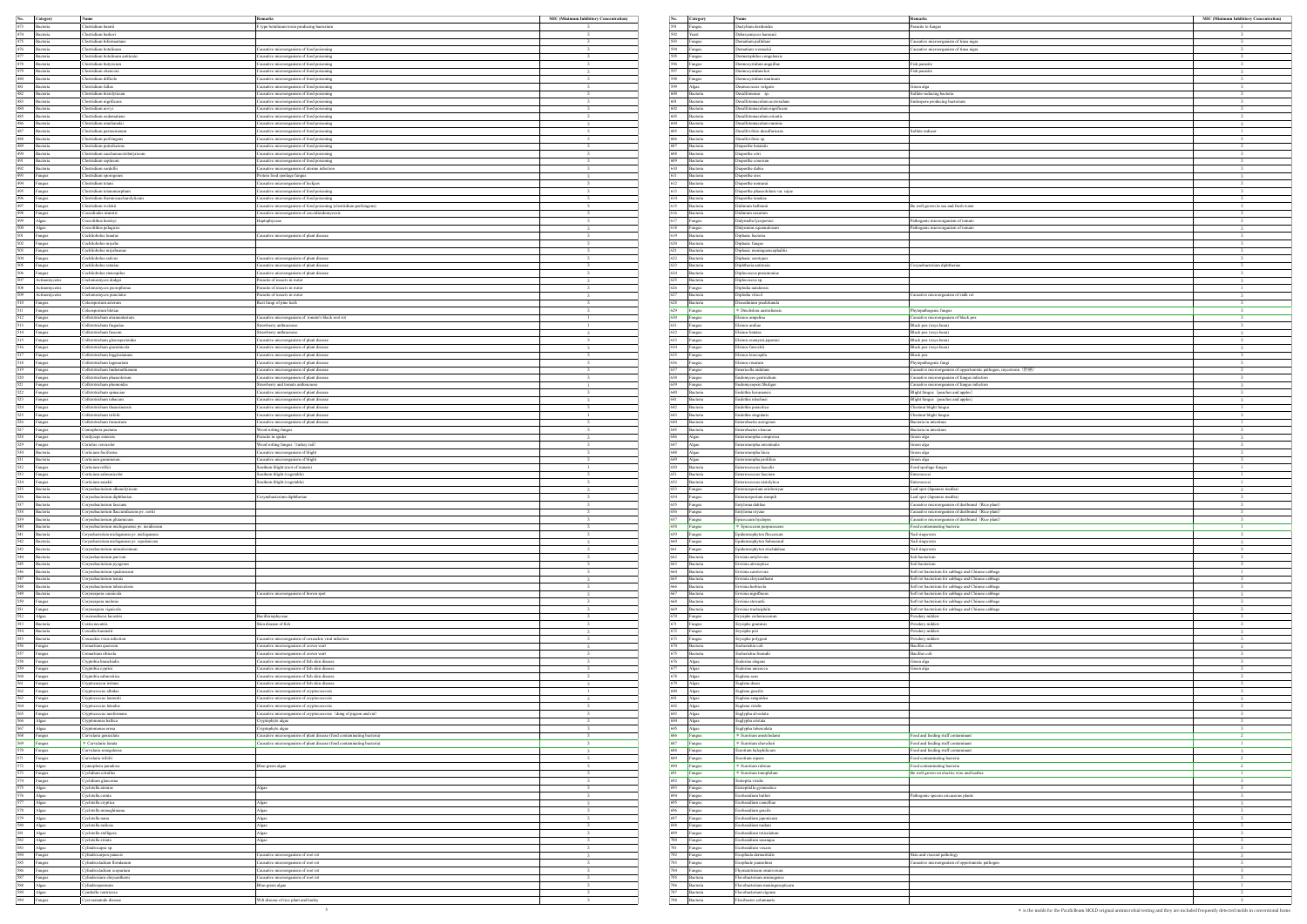| No.        | Category                        | Name                                                             | Remarks                                                                                                                                        |                   | <b>MIC (Minimum Inhibitory Concentration)</b> |
|------------|---------------------------------|------------------------------------------------------------------|------------------------------------------------------------------------------------------------------------------------------------------------|-------------------|-----------------------------------------------|
| 827<br>828 | Bacteria<br>Bacteria            | Gluconobacter oxydans subsp. industrius<br>Gluconobacter roseus  |                                                                                                                                                |                   | 3                                             |
| 829<br>830 | Bacteria<br>Bacteria            | Gluconobacter suboxydans<br>Glugea hertwigi                      |                                                                                                                                                | 3<br>3            |                                               |
| 831        | Bacteria                        | Glugea plecoglossi                                               |                                                                                                                                                | 3                 |                                               |
| 832<br>833 | Bacteria<br>Bacteria            | Gonyaulax catenella<br>Gonyaulax diacantha                       | Causative microorganism of toxic smell and causative alga of red tide<br>Causative microorganism of toxic smell and causative alga of red tide | $_{\rm 3}$<br>3   |                                               |
| 834        | Bacteria                        | Gonyaulax excauata                                               | Causative microorganism of toxic smell and causative alga of red tide                                                                          | 3                 |                                               |
| 835<br>836 | Bacteria<br>Bacteria            | Gonyaulax grindleyi<br>Gonyaulax monilata                        | Causative microorganism of toxic smell and causative alga of red tide<br>Causative microorganism of toxic smell and causative alga of red tide | 3<br>3            |                                               |
| 837<br>838 | Bacteria<br>Bacteria            | Gonyaulax pobyedra<br>Gonyaulax polyedra                         | Causative microorganism of toxic smell and causative alga of red tide<br>Causative microorganism of toxic smell and causative alga of red tide | 3<br>3            |                                               |
| 839        | Bacteria                        | Gonyaulax polygramma                                             | Causative microorganism of toxic smell and causative alga of red tide                                                                          | 3<br>3            |                                               |
| 840<br>841 | Bacteria<br>Bacteria            | Gonyaulax scrippsae<br>Gonyaulax sinifera                        | Causative microorganism of toxic smell and causative alga of red tide<br>Causative microorganism of toxic smell and causative alga of red tide |                   |                                               |
| 842        | Bacteria                        | Gonyaulax tamarensis                                             | Causative microorganism of toxic smell and causative alga of red tide                                                                          | 3<br>3            |                                               |
| 843<br>844 | Bacteria<br>Bacteria            | Gonyaulax turbxnei<br>Gonyaulax verior                           | Causative microorganism of toxic smell and causative alga of red tide<br>Causative microorganism of toxic smell and causative alga of red tide | $_{\rm 3}$<br>3   |                                               |
| 845        | Fungus                          | Guignardia camellae                                              | Causative microorganism of leaf blotch                                                                                                         | 3                 |                                               |
| 846<br>847 | Fungus<br>Fungus                | Guignardia laricina<br>Gymnodinium breve                         | Causative microorganism of leaf blotch                                                                                                         | 3<br>$_{3}$       |                                               |
| 848<br>849 | Fungus<br>Fungus                | Gymnodinium microadriaticum<br>Gymnosporangium asiaticum         | Causative microorganism of frogeye of apples and pears                                                                                         | 3<br>3            |                                               |
| 850        | Fungus                          | Gymnosporangium haraeanum                                        |                                                                                                                                                | 3                 |                                               |
| 851<br>852 | Fungus<br>Fungus                | Gymnosporangium hemisphaericum<br>Gymnosporangium japonicum      |                                                                                                                                                | 3<br>3            |                                               |
| 853        | Fungus                          | Gymnosporangium juniperi                                         |                                                                                                                                                | 3                 |                                               |
| 854<br>855 | Fungus<br>Fungus                | Gymnosporangium miyabei<br>Gymnosporangium shiraianum            |                                                                                                                                                | 3<br>3            |                                               |
| 856<br>857 | Fungus<br>Bacteria              | Gymnosporangium yamadae<br>Haemophilus aegyptius                 |                                                                                                                                                | 3<br>3            |                                               |
| 858        | Bacteria                        | Haemophilus ducreyi                                              |                                                                                                                                                | $_{\rm 3}$        |                                               |
| 859<br>860 | Bacteria<br>Bacteria            | Haemophilus haemoglobinophilus<br>Haemophilus haemolyticus       |                                                                                                                                                | 3<br>3            |                                               |
| 861        | Bacteria                        | Haemophilus influenzae                                           | Hemophilus influenzae                                                                                                                          | 3                 |                                               |
| 862<br>863 | Bacteria<br>Bacteria            | Haemophilus paragallinarum<br>Haemophilus piscium                |                                                                                                                                                | $_{3}$<br>3       |                                               |
| 864<br>865 | Bacteria                        | Haemophilus suis                                                 |                                                                                                                                                | 3                 |                                               |
| 866        | Algae<br>Algae                  | Halimeda discoidea<br>Halimeda incrassata                        | Green algae<br>Green algae                                                                                                                     | 3<br>3            |                                               |
| 867<br>868 | Algae<br>Algae                  | Halimeda macroloba<br>Halimeda opuntia                           | Green algae                                                                                                                                    | 3<br>3            |                                               |
| 869        | Bacteria                        | Halobacterium salinarium                                         | Halophilic bacteria                                                                                                                            | 3                 |                                               |
| 870<br>871 | Algae<br>Bacteria               | Halosphaera viridis<br>Hansenula anomala                         |                                                                                                                                                | 3<br>$_{\rm 3}$   |                                               |
| 872        | Bacteria                        | Hansenula mrakii                                                 |                                                                                                                                                | 3                 |                                               |
| 873<br>874 | Bacteria<br>Bacteria            | Hansenula vingei<br>Hassallia coli                               |                                                                                                                                                | 3<br>3            |                                               |
| 875<br>876 | Bacteria<br>Bacteria            | Hassallia gyssoides<br>Hassallia peci                            | Blue-green alga (concrete block)                                                                                                               | 3<br>3            |                                               |
| 877        | Bacteria                        | Hegneria leptodactyli                                            | Enterobacteria                                                                                                                                 | $\mathbf{3}$      |                                               |
| 878<br>879 | Bacteria<br>Fungus              | Helicobacter phylori<br>Helminthosporium avenae                  | Helicobacter pylori<br>Causative microorganism of plant disease                                                                                | 3<br>3            |                                               |
| 880        | Fungus                          | Helminthosporium capsui                                          |                                                                                                                                                | 3                 |                                               |
| 881<br>882 | Fungus<br>Fungus                | Helminthosporium carbonum<br>Helminthosporium coicis             | Leaf blotch                                                                                                                                    | 3<br>3            |                                               |
| 883        | Fungus                          | Helminthosporium gramineum                                       | Barley stripe                                                                                                                                  | 3                 |                                               |
| 884<br>885 | Fungus<br>Fungus                | Helminthosporium japonica<br>Helminthosporium maydis             | <b>Barley</b> stripe<br>Leaf blotch                                                                                                            | $_{\rm 3}$<br>3   |                                               |
| 886<br>887 | Fungus<br>Fungus                | Helminthosporium oryzae<br>Helminthosporium pruni                | Leaf blotch<br>Leaf blotch                                                                                                                     | 3<br>3            |                                               |
| 888        | Fungus                          | Helminthosporium sacchari                                        | Leaf blotch                                                                                                                                    | 3                 |                                               |
| 889<br>890 | Fungus<br>Fungus                | Helminthosporium sativum<br>Helminthosporium sigmoideum          | Leaf blotch<br>Leaf blotch                                                                                                                     | 3<br>3            |                                               |
| 891        | Fungus                          | Helminthosporium sp.                                             | Causative microorganism of plant disease                                                                                                       | 3                 |                                               |
| 892<br>893 | Fungus<br>Fungus                | Helminthosporium teres<br>Helminthosporium tritici-vulgaris      | Causative microorganism of plant disease<br>Causative microorganism of plant disease                                                           | 3<br>3            |                                               |
| 894<br>895 | Fungus<br>Fungus                | Helminthosporium turcicum<br>Helminthosporium victoriae          | Causative microorganism of plant disease<br>Causative microorganism of plant disease                                                           | $\mathbf{3}$<br>3 |                                               |
| 896        | Fungus                          | Helminthosporium zizaniae                                        | Causative microorganism of plant disease                                                                                                       | 3                 |                                               |
| 897<br>898 | Fungus<br>Fungus                | Helminthosporium zonatum<br>Hendersonia oryzae                   | Causative microorganism of plant disease<br>Causative microorganism of plant disease                                                           | $_{3}$<br>3       |                                               |
| 899        | Fungus                          | Henneguya carassi                                                | Pathogenic species for fish                                                                                                                    | $_{3}$            |                                               |
| 900<br>901 | Fungus<br>Fungus                | Henneguya miyairii<br>Henneguya salminicola                      | Pathogenic species for fish (salmon etc.)<br>Pathogenic species for fish (salmon etc.)                                                         | 3<br>3            |                                               |
| 902<br>903 | Fungus<br>Fungus                | Henneguya spatuluta<br>Henneguya zschokkei                       | Pathogenic species for fish (salmon etc.)<br>Pathogenic species for fish (salmon etc.)                                                         | 3<br>3            |                                               |
| 904        | Fungus                          | Heterodera avenae                                                | Causative microorganism of cyst nematode disease                                                                                               | 3                 |                                               |
| 905<br>906 | Fungus<br>Fungus                | Heterodera glycines<br>Heterodera oryzae                         | Causative microorganism of cyst nematode disease<br>Causative microorganism of cyst nematode disease                                           | 3<br>3            |                                               |
| 907        | Algae                           | Heterosigma akashiwo                                             | Causative alga of red tide                                                                                                                     | 3                 |                                               |
| 908<br>909 | Algae<br>Algae                  | Heterosigma inlandica<br>Heterosporium hordei                    | Causative alga of red tide<br>Causative alga of leaf spot                                                                                      | 3<br>3            |                                               |
| 910<br>911 | Algae<br>Fungus                 | Heterosporium schinulatum<br>Hexamita columbae                   | Causative alga of leaf spot<br>Causative microorganism of invermination of fish                                                                | $_{3}$<br>3       |                                               |
| 912        | Fungus                          | Hexamita inflata                                                 | Causative microorganism of invermination of fish                                                                                               | 3                 |                                               |
| 913<br>914 | Fungus<br>Fungus                | Hexamita meleagridis<br>Hexamita salmonis                        | Causative microorganism of invermination of fish<br>Causative microorganism of invermination of fish                                           | 3<br>$_{3}$       |                                               |
| 915        | Algae                           | Hildenbrandia sp.                                                | Red alga                                                                                                                                       | $_{\rm 3}$        |                                               |
| 916<br>917 | Yeast<br>$\operatorname{Yeast}$ | Histoplasma capsulatum<br>Histoplasma capsulatum Darling         | Yeast, histoplasma<br>Yeast, histoplasma                                                                                                       | 3<br>3            |                                               |
| 918<br>919 | Bacteria<br>Algae               | Holophrya simplex<br>Hormidium sp.                               | Be well grown in water and seawater<br>Blue-green alga                                                                                         | 3<br>3            |                                               |
| 920        | Fungus                          | Hormoderdrum pedrosoi                                            |                                                                                                                                                | 3                 |                                               |
| 921<br>922 | Fungus<br>Algae                 | Hortaea werneckii<br>Hydrodictyon reticulatum                    | Tinea nigra<br>Green algae                                                                                                                     | 3<br>3            |                                               |
| 923<br>924 | Algae                           | Hymenonas carterae                                               | Marine algae                                                                                                                                   | $_{\rm 3}$        |                                               |
| 925        | Algae<br>Algae                  | Hymenonas coronata<br>Hymenonas roscoffensis                     | Marine algae<br>Marine algae                                                                                                                   | 3<br>$_{\rm 3}$   |                                               |
| 926<br>927 | Algae<br>Algae                  | Ichthyobodo necator<br>Ichthyobodo necatrix                      |                                                                                                                                                | 3<br>3            |                                               |
| 928        | Bacteria                        | Klebsiella cyprinicida                                           |                                                                                                                                                | 3                 |                                               |
| 929<br>930 | Bacteria<br>Bacteria            | Klebsiella granulomatis<br>Klebsiella oxytoca                    |                                                                                                                                                | $_{3}$<br>3       |                                               |
| 931        | Bacteria                        | Klebsiella ozaenae                                               |                                                                                                                                                | 3                 |                                               |
| 932<br>933 | Bacteria<br>Bacteria            | Klebsiella pneumoniae<br>Klebsiella pneumoniae subsp. pneumoniae | Klebsiella pneumoniae                                                                                                                          | 3<br>3            |                                               |
| 934<br>935 | Bacteria<br>Bacteria            | Klebsiella subsp. ozaenae                                        |                                                                                                                                                | 3<br>3            |                                               |
| 936        | Bacteria                        | Klebsiella subsp. rhinoscleromatis<br>Kloeckera apiculata        | Fermenter glucose                                                                                                                              | $_{3}$            |                                               |
| 937<br>938 | Bacteria<br>Actinomycetes       | Kluyvera citrophila<br>Kluyveromyces lactis                      |                                                                                                                                                | 3<br>$_{3}$       |                                               |
| 939        | Bacteria                        | Kudoa amamiensis                                                 | Infestant of fish                                                                                                                              | 3                 |                                               |
| 940<br>941 | Bacteria<br>Bacteria            | Kudoa masculoliquefaciens<br>Kudoa pericardialis                 |                                                                                                                                                | $_{\rm 3}$<br>3   |                                               |
| 942<br>943 | Bacteria                        | Labyrinthomyxa marina                                            | Bacillus of oyster                                                                                                                             | 3                 |                                               |
| 944        | Bacteria<br>Bacteria            | Lachnellula calyciformis<br>Lachnellula microspora               | Be well grown in trunk of plants and trees<br>Be well grown in trunk of plants and trees                                                       | 3<br>3            |                                               |
|            |                                 |                                                                  | * is the molds for the PacificBeam MOLD original antimicrobial testing and they are included frequently detected molds in conventional home.   |                   |                                               |

|                                                                                                                                                                                                                                                                                                                                                                                   | No. Category | Name                                                                       | Remarks                                                                                                                                                                                                                        | <b>MIC (Minimum Inhibitory Concentration)</b>      | No.                                          | Category                 | Name                                                             | Remarks<br><b>MIC</b> (Minimum Inhib                                                                                                           |
|-----------------------------------------------------------------------------------------------------------------------------------------------------------------------------------------------------------------------------------------------------------------------------------------------------------------------------------------------------------------------------------|--------------|----------------------------------------------------------------------------|--------------------------------------------------------------------------------------------------------------------------------------------------------------------------------------------------------------------------------|----------------------------------------------------|----------------------------------------------|--------------------------|------------------------------------------------------------------|------------------------------------------------------------------------------------------------------------------------------------------------|
| 709 Fungus<br>710 Fungus                                                                                                                                                                                                                                                                                                                                                          |              | Fonsecaea compacta                                                         |                                                                                                                                                                                                                                |                                                    | 827                                          | Bacteria                 | Gluconobacter oxydans subsp. industrius                          |                                                                                                                                                |
| $711$ Fungus                                                                                                                                                                                                                                                                                                                                                                      |              | Fonsecaea compactum<br>Fonsecaea pedrosoi                                  | Causative microorganism of chromomycosis                                                                                                                                                                                       | $\overline{\mathbf{3}}$<br>$\overline{\mathbf{3}}$ | 828                                          | Bacteria<br>829 Bacteria | Gluconobacter roseus<br>Gluconobacter suboxydans                 |                                                                                                                                                |
| 712 Algae                                                                                                                                                                                                                                                                                                                                                                         |              | Fragilaria capucina                                                        | Bacillariophyceae                                                                                                                                                                                                              | $\overline{\mathbf{3}}$                            | 830                                          | Bacteria                 | Glugea hertwigi                                                  |                                                                                                                                                |
| $713$ Algae<br>714 Bacteria                                                                                                                                                                                                                                                                                                                                                       |              | Fragilaria crotonensis<br>Francisella novicida                             | Bacillariophyceae<br>Francisella tularensis                                                                                                                                                                                    | $\overline{\mathbf{3}}$<br>$\overline{\mathbf{3}}$ | 831<br>832                                   | Bacteria<br>Bacteria     | Glugea plecoglossi<br>Gonyaulax catenella                        | Causative microorganism of toxic smell and causative alga of red tide                                                                          |
| 715 Bacteria                                                                                                                                                                                                                                                                                                                                                                      |              | Francisella tularensis                                                     |                                                                                                                                                                                                                                | $\overline{\mathbf{3}}$                            | 833                                          | Bacteria                 | Gonvaulax diacantha                                              | Causative microorganism of toxic smell and causative alga of red tide                                                                          |
| 716 Fungus                                                                                                                                                                                                                                                                                                                                                                        |              | Fungal disease of apple                                                    | Harmful fungus for plants                                                                                                                                                                                                      | $\overline{\mathbf{3}}$                            | 834                                          | Bacteria                 | Gonyaulax excauata                                               | Causative microorganism of toxic smell and causative alga of red tide                                                                          |
| 717 Fungus<br>718 Fungus                                                                                                                                                                                                                                                                                                                                                          |              | Fungal disease of barley and wheat<br>Fungal disease of cabbage            | Phytopathogen<br>Phytopathogen                                                                                                                                                                                                 | $\overline{\mathbf{3}}$<br>$\overline{\mathbf{3}}$ | 835<br>836                                   | Bacteria<br>Bacteria     | Gonyaulax grindleyi<br>Gonyaulax monilata                        | Causative microorganism of toxic smell and causative alga of red tide<br>Causative microorganism of toxic smell and causative alga of red tide |
| $\begin{array}{ c c c }\n\hline\n\hline\n\text{719} & \text{Fungus}\n\end{array}$                                                                                                                                                                                                                                                                                                 |              | Fungal disease of carnation                                                | Phytopathogen                                                                                                                                                                                                                  | $\overline{\mathbf{3}}$                            | 837                                          | Bacteria                 | Gonvaulax pobvedra                                               | Causative microorganism of toxic smell and causative alga of red tide                                                                          |
| 720 Fungus<br>$721$ Fungus                                                                                                                                                                                                                                                                                                                                                        |              | Fungal disease of Chinese cabbage                                          | Phytopathogen                                                                                                                                                                                                                  | $\overline{\mathbf{3}}$<br>$\overline{\mathbf{3}}$ | 838                                          | Bacteria                 | Gonyaulax polyedra                                               | Causative microorganism of toxic smell and causative alga of red tide                                                                          |
| 722 Fungus                                                                                                                                                                                                                                                                                                                                                                        |              | Fungal disease of chrysanthemun<br>Fungal disease of citrus                | Phytopathogen<br>Phytopathogen                                                                                                                                                                                                 | $\overline{\mathbf{3}}$                            | 839<br>840                                   | Bacteria<br>Bacteria     | Gonyaulax polygramma<br>Gonvaulax scrippsae                      | Causative microorganism of toxic smell and causative alga of red tide<br>Causative microorganism of toxic smell and causative alga of red tide |
| 723 Fungus                                                                                                                                                                                                                                                                                                                                                                        |              | Fungal disease of cucurbits                                                | Phytopathogen                                                                                                                                                                                                                  | $\overline{\mathbf{3}}$                            | 841                                          | Bacteria                 | Gonyaulax sinifera                                               | Causative microorganism of toxic smell and causative alga of red tide                                                                          |
| 724 Fungus<br>725 Fungus                                                                                                                                                                                                                                                                                                                                                          |              | Fungal disease of grapes<br>Fungal disease of leguminous crops             | Phytopathogen<br>Phytopathogen                                                                                                                                                                                                 | - 3-<br>$3 -$                                      | 842<br>843                                   | Bacteria<br>Bacteria     | Gonvaulax tamarensi<br>Gonyaulax turbxnei                        | Causative microorganism of toxic smell and causative alga of red tide<br>Causative microorganism of toxic smell and causative alga of red tide |
| 726 Fungus                                                                                                                                                                                                                                                                                                                                                                        |              | Fungal disease of maize                                                    | Phytopathogen                                                                                                                                                                                                                  | $\mathbf{3}$                                       | 844                                          | Bacteria                 | Gonvaulax verior                                                 | Causative microorganism of toxic smell and causative alga of red tide                                                                          |
| 727 Fungus                                                                                                                                                                                                                                                                                                                                                                        |              | Fungal disease of pears                                                    | Phytopathogen                                                                                                                                                                                                                  | $\overline{\mathbf{3}}$                            | 845                                          | Fungus                   | Guignardia camellae                                              | Causative microorganism of leaf blotch                                                                                                         |
| $\begin{tabular}{ c c } \hline $728$ & \hspace{0.2cm} \textbf{Fungus} \end{tabular}$<br>$729$ Fungus                                                                                                                                                                                                                                                                              |              | Fungal disease of potato<br>Fungal disease of rice                         | Phytopathogen<br>Phytopathogen                                                                                                                                                                                                 | - 3-<br>3 <sup>2</sup>                             | 846<br>847                                   | Fungus<br>Fungus         | Guignardia laricina<br>Gymnodinium breve                         | Causative microorganism of leaf blotch                                                                                                         |
| $730$ Fungus                                                                                                                                                                                                                                                                                                                                                                      |              | Fungal disease of rose                                                     | Phytopathogen                                                                                                                                                                                                                  | $-3$                                               | 848                                          | Fungus                   | Gymnodinium microadriaticum                                      |                                                                                                                                                |
| $\boxed{731}$ Fungus<br>$732$ Fungus                                                                                                                                                                                                                                                                                                                                              |              | Fungal disease of strawberry                                               | Phytopathogen                                                                                                                                                                                                                  | $\overline{\mathbf{3}}$                            | 849<br>850                                   | Fungus                   | Gymnosporangium asiaticum                                        | Causative microorganism of frogeye of apples and pears                                                                                         |
| 733 Fungus                                                                                                                                                                                                                                                                                                                                                                        |              | Fungal disease of tea tree<br>Fungal disease of tobacco                    | Phytopathogen<br>Phytopathogen                                                                                                                                                                                                 | $\mathbf{3}$<br>$\overline{\mathbf{3}}$            | 851                                          | Fungus<br>Fungus         | Gymnosporangium haraeanum<br>Gymnosporangium hemisphaericun      |                                                                                                                                                |
| $734$ Fungus                                                                                                                                                                                                                                                                                                                                                                      |              | Fungal disease of tomato                                                   | Phytopathogen                                                                                                                                                                                                                  | $\overline{\mathbf{3}}$                            | 852                                          | Fungus                   | Gymnosporangium japonicum                                        |                                                                                                                                                |
| $735$ Fungus<br>736 Fungus                                                                                                                                                                                                                                                                                                                                                        |              | Fungal disease of tulip<br>Fusarium acuminatum                             | Phytopathogen<br>Phytopathogen                                                                                                                                                                                                 | - 3-<br>$\overline{1}$                             | 853<br>854                                   | Fungus                   | Gymnosporangium juniper<br>Gymnosporangium miyabei               |                                                                                                                                                |
| 737 Fungus                                                                                                                                                                                                                                                                                                                                                                        |              | Fusarium avenaceum                                                         | Phytopathogen                                                                                                                                                                                                                  | $\mathbf{1}$                                       |                                              | Fungus<br>855 Fungus     | Gymnosporangium shiraianun                                       |                                                                                                                                                |
| 738 Fungus                                                                                                                                                                                                                                                                                                                                                                        |              | Fusarium culmorum                                                          | Phytopathogen                                                                                                                                                                                                                  | $\overline{\mathbf{3}}$                            | 856                                          | Fungus                   | Gymnosporangium yamada                                           |                                                                                                                                                |
| $\begin{tabular}{ c c c } \hline \rule{0.2cm}{.0cm} \rule{0.2cm}{.0cm} \rule{0.2cm}{.0cm} \rule{0.2cm}{.0cm} \rule{0.2cm}{.0cm} \rule{0.2cm}{.0cm} \rule{0.2cm}{.0cm} \rule{0.2cm}{.0cm} \rule{0.2cm}{.0cm} \rule{0.2cm}{.0cm} \rule{0.2cm}{.0cm} \rule{0.2cm}{.0cm} \rule{0.2cm}{.0cm} \rule{0.2cm}{.0cm} \rule{0.2cm}{.0cm} \rule{0.2cm}{.0cm} \rule{0.2cm}{.0cm$<br>740 Fungus |              | Fusarium equiseti<br>Fusarium fusarioides                                  | Phytopathogen<br>Phytopathogen                                                                                                                                                                                                 | $-3$<br>$\overline{\mathbf{3}}$                    | 857<br>858                                   | Bacteria<br>Bacteria     | Haemophilus aegyptius<br>Haemophilus ducreyi                     |                                                                                                                                                |
| 741 Fungus                                                                                                                                                                                                                                                                                                                                                                        |              | Fusarium graminearum                                                       | Poison producing fungi                                                                                                                                                                                                         | $\overline{1}$                                     | 859                                          | Bacteria                 | Haemophilus haemoglobinophilus                                   |                                                                                                                                                |
| $\boxed{742}$ Fungus<br>743 Fungus                                                                                                                                                                                                                                                                                                                                                |              | Fusarium lateritium                                                        | Poison producing fungi                                                                                                                                                                                                         | $\overline{\mathbf{3}}$                            | 860<br>861                                   | Bacteria                 | Haemophilus haemolyticus                                         |                                                                                                                                                |
| 744 Fungus                                                                                                                                                                                                                                                                                                                                                                        |              | Fusarium lateritium f. sp. mor.<br>Fusarium lycopersici                    | Poison producing fungi<br>Poison producing fungi                                                                                                                                                                               | $-3$<br>$\overline{\mathbf{3}}$                    | 862                                          | Bacteria<br>Bacteria     | Haemophilus influenzae<br>Haemophilus paragallinarum             | Hemophilus influenzae                                                                                                                          |
| 745 Fungus                                                                                                                                                                                                                                                                                                                                                                        |              | Fusarium martii                                                            | Poison producing fungi                                                                                                                                                                                                         | $\overline{\mathbf{3}}$                            | 863                                          | Bacteria                 | Haemophilus pisciun                                              |                                                                                                                                                |
| 746 Fungus<br>747 Fungus                                                                                                                                                                                                                                                                                                                                                          |              | * Fusarium moniliforme<br>Fusarium moniliforme var. subglutinans           | Causative microorganism of keratomycosis, spoilage fungus of vegetable                                                                                                                                                         | $\mathbf{3}$                                       | 864<br>865                                   | Bacteria<br>Algac        | Haemophilus suis<br>Halimeda discoidea                           | Green algae                                                                                                                                    |
| 748 Fungus                                                                                                                                                                                                                                                                                                                                                                        |              | Fusarium nivale                                                            | Causative microorganism of trichothecene poison (disorder of hematopoiesis, circulatory organ, and genitalia)                                                                                                                  | $\mathbf{1}$                                       | 866                                          | Algae                    | Halimeda incrassata                                              | Green algae                                                                                                                                    |
| $\begin{array}{ c c c }\n\hline\n\text{749} & \text{Fungus} \\ \hline\n\end{array}$                                                                                                                                                                                                                                                                                               |              | Fusarium nivale f. sp. graminicola                                         |                                                                                                                                                                                                                                | $\overline{\mathbf{3}}$                            | 867                                          | Algae                    | Halimeda macroloba                                               | Green algae                                                                                                                                    |
| 750 Fungus<br>751 Fungus                                                                                                                                                                                                                                                                                                                                                          |              | ↓ * Fusarium oxysporum<br>Fusarium oxysporum f. sp. arctii                 | Causative microorganism of trichothecene poison (disorder of hematopoiesis, circulatory organ, and genitalia)<br>Causative microorganism of trichothecene poison (disorder of hematopoiesis, circulatory organ, and genitalia) | $\mathbf{3}$<br>$\overline{\mathbf{3}}$            | 868<br>869                                   | Algae<br>Bacteria        | Halimeda opuntia<br>Halobacterium salinariur                     | Halophilic bacteria                                                                                                                            |
| $\frac{1}{752}$ Fungus                                                                                                                                                                                                                                                                                                                                                            |              | Fusarium oxysporum f. sp. batatas                                          | Causative microorganism of trichothecene poison (disorder of hematopoiesis, circulatory organ, and genitalia)                                                                                                                  | $\overline{\mathbf{3}}$                            | 870                                          | Algae                    | Halosphaera viridis                                              |                                                                                                                                                |
| $753$ Fungus<br>754 Fungus                                                                                                                                                                                                                                                                                                                                                        |              | Fusarium oxysporum f. sp. callistephi                                      | Causative microorganism of trichothecene poison (disorder of hematopoiesis, circulatory organ, and genitalia)                                                                                                                  | $\overline{\mathbf{3}}$                            | 871                                          | Bacteria                 | Hansenula anomala                                                |                                                                                                                                                |
| 755 Fungus                                                                                                                                                                                                                                                                                                                                                                        |              | Fusarium oxysporum f. sp. cepae<br>Fusarium oxysporum f. sp. conglutinans  | Causative microorganism of trichothecene poison (disorder of hematopoiesis, circulatory organ, and genitalia)<br>Causative microorganism of trichothecene poison (disorder of hematopoiesis, circulatory organ, and genitalia) | $\overline{\mathbf{3}}$<br>$3 -$                   | 872<br>873                                   | Bacteria<br>Bacteria     | Hansenula mraki<br>Hansenula vingei                              |                                                                                                                                                |
| $756$ Fungus                                                                                                                                                                                                                                                                                                                                                                      |              | Fusarium oxysporum f. sp. cucumerinum                                      | Causative microorganism of trichothecene poison (disorder of hematopoiesis, circulatory organ, and genitalia)                                                                                                                  | $\overline{\mathbf{3}}$                            | 874                                          | Bacteria                 | Hassallia coli                                                   |                                                                                                                                                |
| 757 Fungus<br>758 Fungus                                                                                                                                                                                                                                                                                                                                                          |              | Fusarium oxysporum f. sp. cyclaminis<br>Fusarium oxysporum f. sp. dianthi  | Causative microorganism of trichothecene poison (disorder of hematopoiesis, circulatory organ, and genitalia)<br>Causative microorganism of trichothecene poison (disorder of hematopoiesis, circulatory organ, and genitalia) | $\overline{\mathbf{3}}$<br>$\overline{\mathbf{3}}$ | 875<br>876                                   | Bacteria                 | Hassallia gyssoides<br>Hassallia peci                            | Blue-green alga (concrete block)                                                                                                               |
| $\fbox{\halign{3.5cm} \begin{tabular}{ c c } \hline $759$ & \hspace{0.2cm} \textbf{Fungus} \end{tabular} }$                                                                                                                                                                                                                                                                       |              | Fusarium oxysporum f. sp. fabae                                            | Causative microorganism of trichothecene poison (disorder of hematopoiesis, circulatory organ, and genitalia)                                                                                                                  | $\overline{\mathbf{3}}$                            | 877                                          | Bacteria<br>Bacteria     | Hegneria leptodactyli                                            | Enterobacteria                                                                                                                                 |
| $\frac{1}{760}$ Fungus                                                                                                                                                                                                                                                                                                                                                            |              | Fusarium oxysporum f. sp. fragariae                                        | Causative microorganism of trichothecene poison (disorder of hematopoiesis, circulatory organ, and genitalia)                                                                                                                  | 3 <sup>3</sup>                                     | 878                                          | Bacteria                 | Helicobacter phylori                                             | Helicobacter pylori                                                                                                                            |
| 761 Fungus<br>$762$ Fungus                                                                                                                                                                                                                                                                                                                                                        |              | Fusarium oxysporum f. sp. lactucae<br>Fusarium oxysporum f. sp. lagenariae | Causative microorganism of trichothecene poison (disorder of hematopoiesis, circulatory organ, and genitalia)<br>Causative microorganism of trichothecene poison (disorder of hematopoiesis, circulatory organ, and genitalia) | $\overline{\mathbf{3}}$<br>$\overline{\mathbf{3}}$ | 879<br>880                                   | Fungus<br>Fungus         | Helminthosporium avenae<br>Helminthosporium capsui               | Causative microorganism of plant disease                                                                                                       |
| $763$ Fungus                                                                                                                                                                                                                                                                                                                                                                      |              | Fusarium oxysporum f. sp. luffae                                           | Causative microorganism of trichothecene poison (disorder of hematopoiesis, circulatory organ, and genitalia)                                                                                                                  | - 3                                                | 881                                          | Fungus                   | Helminthosporium carbonun                                        |                                                                                                                                                |
| 764 Fungus<br>765 Fungus                                                                                                                                                                                                                                                                                                                                                          |              | Fusarium oxysporum f. sp. lycopersic                                       | Causative microorganism of trichothecene poison (disorder of hematopoiesis, circulatory organ, and genitalia)                                                                                                                  | 3 <sup>3</sup>                                     | 882<br>883                                   | Fungus                   | Helminthosporium coicis                                          | Leaf blotch                                                                                                                                    |
| 766 Fungus                                                                                                                                                                                                                                                                                                                                                                        |              | Fusarium oxysporum f. sp. melongena<br>Fusarium oxysporum f. sp. melonis   | Causative microorganism of trichothecene poison (disorder of hematopoiesis, circulatory organ, and genitalia)<br>Causative microorganism of trichothecene poison (disorder of hematopoiesis, circulatory organ, and genitalia) | - 3-<br>$3 -$                                      | 884                                          | Fungus<br>Fungus         | Helminthosporium gramineum<br>Helminthosporium japonica          | <b>Barley</b> stripe<br>Barley stripe                                                                                                          |
| 767 Fungus                                                                                                                                                                                                                                                                                                                                                                        |              | Fusarium oxysporum f. sp. niveum                                           | Causative microorganism of trichothecene poison (disorder of hematopoiesis, circulatory organ, and genitalia)                                                                                                                  | - 3-                                               | 885                                          | Fungus                   | Helminthosporium maydis                                          | Leaf blotch                                                                                                                                    |
| 768 Fungus<br>$\boxed{769} \qquad \qquad \text{Fungus}$                                                                                                                                                                                                                                                                                                                           |              | Fusarium oxysporum f. sp. raphani<br>Fusarium oxysporum f. sp. sesami      | Causative microorganism of trichothecene poison (disorder of hematopoiesis, circulatory organ, and genitalia)<br>Causative microorganism of trichothecene poison (disorder of hematopoiesis, circulatory organ, and genitalia) | $\overline{\mathbf{3}}$<br>$\mathbf{3}$            | 886<br>$887\,$                               | Fungus<br>Fungus         | Helminthosporium oryzae<br>Helminthosporium pruni                | Leaf blotch<br>Leaf blotch                                                                                                                     |
| 770 Fungus                                                                                                                                                                                                                                                                                                                                                                        |              | Fusarium oxysporum f. sp. spinaciae                                        | Causative microorganism of trichothecene poison (disorder of hematopoiesis, circulatory organ, and genitalia)                                                                                                                  | $\overline{\mathbf{3}}$                            | 888                                          | Fungus                   | Helminthosporium sacchari                                        | Leaf blotch                                                                                                                                    |
| $\boxed{771}$ Fungus                                                                                                                                                                                                                                                                                                                                                              |              | Fusarium oxysporum f. sp. tracheiphilum                                    | Causative microorganism of trichothecene poison (disorder of hematopoiesis, circulatory organ, and genitalia)                                                                                                                  | $-3$                                               | $\begin{array}{c}\n\hline\n889\n\end{array}$ | Fungus                   | Helminthosporium sativum                                         | Leaf blotch                                                                                                                                    |
| 772 Fungus<br>$\overline{773}$                                                                                                                                                                                                                                                                                                                                                    |              | Fusarium oxysporum f. sp. tulipae                                          | Causative microorganism of trichothecene poison (disorder of hematopoiesis, circulatory organ, and genitalia)<br>n of trichothecene noison (disorder of hemator                                                                | $\mathbf{3}$                                       | 890<br>891                                   | Fungus                   | Helminthosporium sigmoideum                                      | Leaf blotch                                                                                                                                    |
| $\begin{array}{ c c }\n\hline\n\end{array}$                                                                                                                                                                                                                                                                                                                                       |              | Fusarium poae                                                              | Causative microorganism of trichothecene poison (disorder of hematopoiesis, circulatory organ, and genitalia)                                                                                                                  | $\overline{\mathbf{3}}$                            |                                              | 892 Fungus               | Helminthosporium teres                                           | Causative microorganism of plant disease                                                                                                       |
| 775 Fungus<br>776 Fungus                                                                                                                                                                                                                                                                                                                                                          |              | * Fusarium proliferatum<br><b>*</b> Fusarium roseum                        | Causative microorganism of keratomycosis and blurred vision<br>Causative microorganism of trichothecene poison (disorder of hematopoiesis circulatory organ, and genitalia)                                                    |                                                    | 893                                          | Fungus<br>Fungus         | Helminthosporium tritici-vulgaris<br>Helminthosporium turcicum   | Causative microorganism of plant disease<br>Causative microorganism of plant disease                                                           |
| $\fbox{ $777$ \begin{tabular}{ c c } \hline \textbf{Fungus} & \textbf{Fungus} \\\hline \end{tabular} $}$                                                                                                                                                                                                                                                                          |              | Fusarium roseum f.sp. cerealis                                             | Causative microorganism of trichothecene poison (disorder of hematopoiesis, circulatory organ, and genitalia)                                                                                                                  | $\overline{\mathbf{3}}$                            | 894<br>895                                   | Fungus                   | Helminthosporium victoriae                                       | Causative microorganism of plant disease                                                                                                       |
| 778 Fungus                                                                                                                                                                                                                                                                                                                                                                        |              | sk Eusarium semitectum                                                     | Causative microorganism of keratomycosis and blurred vision                                                                                                                                                                    |                                                    | 897                                          | 896 Fungus               | Helminthosporium zizaniac                                        | Causative microorganism of plant disease                                                                                                       |
| 779 Fungus<br>$\fbox{ $780$ \begin{tabular}{ c c } \hline $780$ \ \\ \hline \end{tabular} \begin{tabular}{ c c } \hline \multicolumn{1}{ c }{\textbf{Fungus}}\\ \hline \end{tabular}$                                                                                                                                                                                             |              | * Fusarium solani<br>Fusarium solani f. sp. mori                           | Causative microorganism of trichothecene poison (disorder of hematopoiesis, circulatory organ, and genitalia)<br>Causative microorganism of trichothecene poison (disorder of hematopoiesis, circulatory organ, and genitalia) | $\overline{\mathbf{3}}$<br>$\mathbf{3}$            | 898                                          | Fungus<br>Fungus         | Helminthosporium zonatum<br>Hendersonia oryzae                   | Causative microorganism of plant disease<br>Causative microorganism of plant disease                                                           |
| $\begin{tabular}{ c c c } \hline \rule{0.2cm}{.0cm} \rule{0.2cm}{.0cm} \rule{0.2cm}{.0cm} \rule{0.2cm}{.0cm} \rule{0.2cm}{.0cm} \rule{0.2cm}{.0cm} \rule{0.2cm}{.0cm} \rule{0.2cm}{.0cm} \rule{0.2cm}{.0cm} \rule{0.2cm}{.0cm} \rule{0.2cm}{.0cm} \rule{0.2cm}{.0cm} \rule{0.2cm}{.0cm} \rule{0.2cm}{.0cm} \rule{0.2cm}{.0cm} \rule{0.2cm}{.0cm} \rule{0.2cm}{.0cm$               |              | Fusarium solani f. sp. phaseoli                                            | Causative microorganism of trichothecene poison (disorder of hematopoiesis, circulatory organ, and genitalia)                                                                                                                  | $\overline{\mathbf{3}}$                            | 899                                          | Fungus                   | Henneguya carassi                                                | Pathogenic species for fish                                                                                                                    |
| 782 Fungus<br>783 Fungus                                                                                                                                                                                                                                                                                                                                                          |              | Fusarium solani f. sp. pisi<br>Fusarium solani f. sp. radicicola           | Causative microorganism of trichothecene poison (disorder of hematopoiesis, circulatory organ, and genitalia)<br>Causative microorganism of trichothecene poison (disorder of hematopoiesis, circulatory organ, and genitalia) | $-3$<br>$3 -$                                      | 900<br>901                                   | Fungus<br>Fungus         | Henneguya miyairi<br>Henneguya salminicola                       | Pathogenic species for fish (salmon etc.)<br>Pathogenic species for fish (salmon etc.)                                                         |
| $\begin{tabular}{ c c c } \hline \rule{0.2cm}{.0cm} \rule{0.2cm}{.0cm} \rule{0.2cm}{.0cm} \rule{0.2cm}{.0cm} \rule{0.2cm}{.0cm} \rule{0.2cm}{.0cm} \rule{0.2cm}{.0cm} \rule{0.2cm}{.0cm} \rule{0.2cm}{.0cm} \rule{0.2cm}{.0cm} \rule{0.2cm}{.0cm} \rule{0.2cm}{.0cm} \rule{0.2cm}{.0cm} \rule{0.2cm}{.0cm} \rule{0.2cm}{.0cm} \rule{0.2cm}{.0cm} \rule{0.2cm}{.0cm$               |              | Fusarium sporotrichioides                                                  | Causative microorganism of trichothecene poison (disorder of hematopoiesis, circulatory organ, and genitalia)                                                                                                                  | $\mathbf{3}$                                       | 902                                          | Fungus                   | Henneguya spatuluta                                              | Pathogenic species for fish (salmon etc.)                                                                                                      |
| 785 Fungus<br>$\begin{tabular}{ c c c } \hline \rule{0.2cm}{.0cm} \rule{0.2cm}{.0cm} \rule{0.2cm}{.0cm} \rule{0.2cm}{.0cm} \rule{0.2cm}{.0cm} \rule{0.2cm}{.0cm} \rule{0.2cm}{.0cm} \rule{0.2cm}{.0cm} \rule{0.2cm}{.0cm} \rule{0.2cm}{.0cm} \rule{0.2cm}{.0cm} \rule{0.2cm}{.0cm} \rule{0.2cm}{.0cm} \rule{0.2cm}{.0cm} \rule{0.2cm}{.0cm} \rule{0.2cm}{.0cm} \rule{0.2cm}{.0cm$ |              | Fusarium subglutinans                                                      | Causative microorganism of trichothecene poison (disorder of hematopoiesis, circulatory organ, and genitalia)                                                                                                                  | $\overline{\mathbf{3}}$                            | 903<br>904                                   | Fungus                   | Henneguya zschokkei                                              | Pathogenic species for fish (salmon etc.)                                                                                                      |
| 787 Fungus                                                                                                                                                                                                                                                                                                                                                                        |              | Fusarium tricinctum<br>Fusarium voseum                                     | Causative microorganism of trichothecene poison (disorder of hematopoiesis, circulatory organ, and genitalia)<br>Causative microorganism of trichothecene poison (disorder of hematopoiesis, circulatory organ, and genitalia) | $\overline{\mathbf{3}}$<br>$\overline{1}$          | 905                                          | Fungus<br>Fungus         | Heterodera avenae<br>Heterodera glycines                         | Causative microorganism of cyst nematode disease<br>Causative microorganism of cyst nematode disease                                           |
| 788 Fungus                                                                                                                                                                                                                                                                                                                                                                        |              | Fusicladium levieri                                                        | Causative microorganism of trichothecene poison (disorder of hematopoiesis, circulatory organ, and genitalia)                                                                                                                  | $\overline{\mathbf{3}}$                            | 906                                          | Fungus                   | Heterodera oryzae                                                | Causative microorganism of cyst nematode disease                                                                                               |
| 789 Bacteria<br>$\frac{1}{790}$ Algae                                                                                                                                                                                                                                                                                                                                             |              | Fusobacterium nucleatum<br>Gelidium amansii                                | Red algae                                                                                                                                                                                                                      | $\mathbf{1}$<br>$\overline{\mathbf{3}}$            | 907<br>908                                   | Algae<br>Algae           | Heterosigma akashiwo<br>Heterosigma inlandica                    | Causative alga of red tide<br>Causative alga of red tide                                                                                       |
| $791$ Algae                                                                                                                                                                                                                                                                                                                                                                       |              | Gelidium iaponicum                                                         | Red algae                                                                                                                                                                                                                      | $\mathbf{3}$                                       | 909                                          | Algae                    | Heterosporium hordei                                             | Causative alga of leaf spot                                                                                                                    |
| 792 Algae                                                                                                                                                                                                                                                                                                                                                                         |              | Gelidium linoides                                                          | Red algae                                                                                                                                                                                                                      | $\overline{\mathbf{3}}$                            | 910<br>911                                   | Algae                    | Heterosporium schinulatum                                        | Causative alga of leaf spot                                                                                                                    |
| $\sqrt{793}$ Algae<br>$794$ Algae                                                                                                                                                                                                                                                                                                                                                 |              | Gelidium pacificum<br>Gelidium subfastigiatum                              | Red algae<br>Red algae                                                                                                                                                                                                         | $\mathbf{3}$<br>$\overline{\mathbf{3}}$            | 912                                          | Fungus<br>Fungus         | Hexamita columba<br>Hexamita inflata                             | Causative microorganism of invermination of fish<br>Causative microorganism of invermination of fish                                           |
| $795$ Fungus                                                                                                                                                                                                                                                                                                                                                                      |              | Geotricham candidum                                                        | Causative microorganism of breathing problem                                                                                                                                                                                   | - 3-                                               | 913                                          | Fungus                   | Hexamita meleagridi                                              | Causative microorganism of invermination of fish                                                                                               |
| 796 Fungus<br>$797$ Fungus                                                                                                                                                                                                                                                                                                                                                        |              | * Geotricham lactus<br>Geotrichum aurantiacum                              | Causative microorganism of breathing problem<br>Causative microorganism of breathing problem                                                                                                                                   | $\overline{\mathbf{3}}$<br>$\mathbf{3}$            | 914<br>915                                   | Fungus<br>Algae          | Hexamita salmonis<br>Hildenbrandia sp.                           | Causative microorganism of invermination of fish<br>Red alga                                                                                   |
| 798 Fungus                                                                                                                                                                                                                                                                                                                                                                        |              | * Geotrichum candidum                                                      | Causative microorganism of breathing problen                                                                                                                                                                                   | $\mathcal{R}$                                      | 916                                          | Yeast                    | Histoplasma capsulatum                                           | Yeast, histoplasma                                                                                                                             |
| $799$ Fungus                                                                                                                                                                                                                                                                                                                                                                      |              | Geotrichum candidum var. citri-auranti                                     | Causative microorganism of breathing problem                                                                                                                                                                                   | $\mathbf{3}$                                       | 917                                          | Yeast                    | Histoplasma capsulatum Darling                                   | Yeast, histoplasma                                                                                                                             |
| 800 Fungus                                                                                                                                                                                                                                                                                                                                                                        |              | Giardia duodenalis<br>Giardia intestinalis                                 | Causative microorganism of plant disease<br>Causative microorganism of plant disease                                                                                                                                           | -3<br>$\overline{\mathbf{3}}$                      | 918<br>919 Algae                             | Bacteria                 | Holophrya simplex<br>Hormidium sp.                               | Be well grown in water and seawater<br>Blue-green alga                                                                                         |
| $\begin{tabular}{ c c } \hline 802 & Fungus \\ \hline 803 & Fungus \\ \hline \end{tabular}$                                                                                                                                                                                                                                                                                       |              | Giardia lamblia                                                            | Causative microorganism of plant disease                                                                                                                                                                                       | $\overline{\mathbf{3}}$                            | 920                                          | Fungus                   | Hormoderdrum pedroso                                             |                                                                                                                                                |
|                                                                                                                                                                                                                                                                                                                                                                                   |              | Gibberella fujikuroi<br>Gibberella zeae                                    |                                                                                                                                                                                                                                | $\overline{\mathbf{3}}$<br>- 3                     | 921<br>922                                   | Fungus<br>Algae          | Hortaea werneckii<br>Hydrodictvon reticulatum                    | Tinea nigra<br>Green algae                                                                                                                     |
| 805 Fungus                                                                                                                                                                                                                                                                                                                                                                        |              | Glenodinium foliaceum                                                      |                                                                                                                                                                                                                                | $\overline{\mathbf{3}}$                            | 923                                          | Algae                    | Hymenonas carterae                                               | Marine algae                                                                                                                                   |
| 806 Fungus<br>807 Fungus                                                                                                                                                                                                                                                                                                                                                          |              | Gliocladium fimbriatum                                                     | Spoilage fungus of milk                                                                                                                                                                                                        | $\mathbf{3}$                                       | 924                                          | Algae                    | Hymenonas coronata                                               | Marine algae                                                                                                                                   |
| 808 Fungus                                                                                                                                                                                                                                                                                                                                                                        |              | Gliocladium roseum<br>↓ * Gliocladium virens                               | Spoilage fungus of milk<br>Spoilage fungus of milk, river pollutant                                                                                                                                                            | 3<br>-3-                                           | 925<br>926                                   | Algae<br>Algae           | Hymenonas roscoffensis<br>Ichthyobodo necator                    | Marine algae                                                                                                                                   |
| 809 Fungus                                                                                                                                                                                                                                                                                                                                                                        |              | Globidium besnoiti                                                         | Live in a alimentary tract of houses, cows, and so on                                                                                                                                                                          | $\overline{\mathbf{3}}$                            | 927                                          | Algae                    | Ichthyobodo necatrix                                             |                                                                                                                                                |
| 810 Fungus<br>$811$ Fungus                                                                                                                                                                                                                                                                                                                                                        |              | Globidium leuckarti<br>Globigerina rubra                                   | Live in a alimentary tract of houses, cows, and so on                                                                                                                                                                          | - 3-<br>$\overline{\mathbf{3}}$                    | 928<br>929                                   | Bacteria<br>Bacteria     | Klebsiella cyprinicida<br>Klebsiella granulomatis                |                                                                                                                                                |
| 812 Fungus                                                                                                                                                                                                                                                                                                                                                                        |              | Globodera rostochiensis                                                    |                                                                                                                                                                                                                                | $\overline{\mathbf{3}}$                            | 930                                          | Bacteria                 | Klebsiella oxytoca                                               |                                                                                                                                                |
| 813 Fungus<br>814 Fungus                                                                                                                                                                                                                                                                                                                                                          |              | Gloeosporium carthami                                                      | Causative microorganism of anthracnose                                                                                                                                                                                         | $\mathbf{3}$                                       | 931<br>932                                   | Bacteria                 | Klebsiella ozaenae                                               |                                                                                                                                                |
| 815 Fungus                                                                                                                                                                                                                                                                                                                                                                        |              | Gloeosporium kaki<br>Gloeosporium laeticolor                               | Causative microorganism of anthracnose                                                                                                                                                                                         | $\mathcal{R}$<br>- 3                               | 933                                          | Bacteria<br>Bacteria     | Klebsiella pneumoniae<br>Klebsiella pneumoniae subsp. pneumoniae | Klebsiella pneumoniae                                                                                                                          |
| 816 Fungus                                                                                                                                                                                                                                                                                                                                                                        |              | Gloeosporium musarum                                                       |                                                                                                                                                                                                                                | $\overline{\mathbf{3}}$                            | 934                                          | Bacteria                 | Klebsiella subsp. ozaenae                                        |                                                                                                                                                |
| 817 Fungus<br>818 Fungus                                                                                                                                                                                                                                                                                                                                                          |              | Gloiopeltis complanata<br>Gloiopeltis furcata                              |                                                                                                                                                                                                                                | - 3-<br>$3 -$                                      | 935<br>936                                   | Bacteria<br>Bacteria     | Klebsiella subsp. rhinoscleromati<br>Kloeckera apiculata         | menter glucose                                                                                                                                 |
| 819 Fungus                                                                                                                                                                                                                                                                                                                                                                        |              | Gloiopeltis tenax                                                          |                                                                                                                                                                                                                                | $\mathbf{3}$                                       | 937                                          | Bacteria                 | Kluvvera citrophila                                              |                                                                                                                                                |
| $820$ Fungus<br>$821$ Fungus                                                                                                                                                                                                                                                                                                                                                      |              | Glomerella cingulata                                                       | Strawberry anthracnose                                                                                                                                                                                                         | $\overline{\mathbf{3}}$                            | 938<br>939                                   | Actinomycetes            | Kluyveromyces lactis                                             |                                                                                                                                                |
| 822 Fungus                                                                                                                                                                                                                                                                                                                                                                        |              | Glossina palpais<br>Glossina tachinoides                                   | Bacteria responsible for infection of human and cow<br>Bacteria responsible for infection of human and cow                                                                                                                     | $\mathbf{3}$<br>$\overline{\mathbf{3}}$            | 940                                          | Bacteria<br>Bacteria     | Kudoa amamiensis<br>Kudoa masculoliquefaciens                    | Infestant of fish                                                                                                                              |
| 823 Bacteria                                                                                                                                                                                                                                                                                                                                                                      |              | Gluconobacter oxydans                                                      |                                                                                                                                                                                                                                | $\mathbf{3}$                                       | 941                                          | Bacteria                 | Kudoa pericardialis                                              |                                                                                                                                                |
| 824 Bacteria<br>825 Bacteria                                                                                                                                                                                                                                                                                                                                                      |              | Gluconobacter oxydans melanogenes<br>Gluconobacter oxydans oxydans         |                                                                                                                                                                                                                                | $\overline{\mathbf{3}}$<br>$\overline{\mathbf{3}}$ | 942<br>$\frac{1}{943}$                       | Bacteria<br>Bacteria     | Labyrinthomyxa marina<br>Lachnellula calyciformis                | <b>Bacillus</b> of ovster<br>Be well grown in trunk of plants and trees                                                                        |
| 826 Bacteria                                                                                                                                                                                                                                                                                                                                                                      |              | Gluconobacter oxydans suboxydans                                           |                                                                                                                                                                                                                                | $\overline{\mathbf{3}}$                            |                                              | 944 Bacteria             | Lachnellula microspora                                           | Be well grown in trunk of plants and trees                                                                                                     |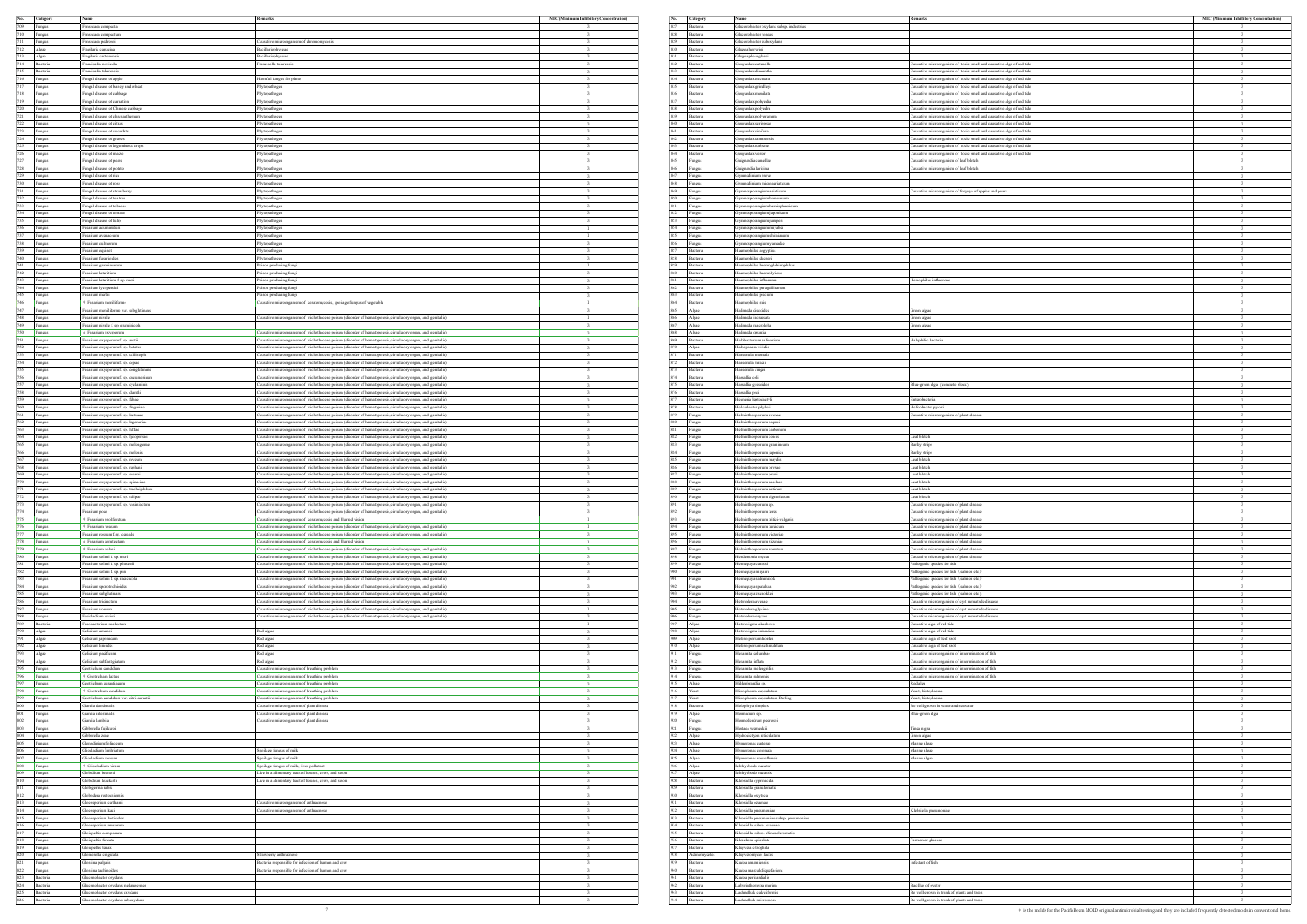| No.          | Category             | Name                                              | <b>Remarks</b>                                                                                                                               | <b>MIC (Minimum Inhibitory Concentration)</b> |
|--------------|----------------------|---------------------------------------------------|----------------------------------------------------------------------------------------------------------------------------------------------|-----------------------------------------------|
| 1063         | Fungus               | Microsporum furfur                                | Ringworm of the scalp                                                                                                                        | 3                                             |
| 1064         | Fungus               | Microsporum gypseum                               | Causative microorganism of superficial mycosis                                                                                               |                                               |
| 1065         | Fungus               | Microsporum japonicum                             | Superficial mycosis                                                                                                                          | $\sqrt{3}$                                    |
| 1066         | Fungus               | Microsporum mansonii                              | Superficial mycosis                                                                                                                          | 3                                             |
| 1067         | Fungus               | Mitraspora cyprini                                | Pathogenicity of fish                                                                                                                        | $\sqrt{3}$                                    |
| 1068         | Fungus               | Mitraspora plecoglossi                            | Pathogenicity of fish                                                                                                                        | 3                                             |
| 1069         | Fungus               | Miyagawanella lymphogranulomatosis                | Psittacosis agent                                                                                                                            | $\sqrt{3}$                                    |
| 1070         | Fungus               | Miyagawanella psittaci                            | Psittacosis agent                                                                                                                            | 3                                             |
| 1071         | Fungus               | Monas guttula                                     |                                                                                                                                              | $\sqrt{3}$                                    |
| 1072         | Fungus               | Monas vestita                                     |                                                                                                                                              | 3                                             |
| 1073         | Fungus               | Monascus anka                                     |                                                                                                                                              | 3                                             |
| 1074         | Fungus               | Monascus barkeri                                  | Food contaminating bacteria                                                                                                                  | 3                                             |
| 1075         | Fungus               | Monascus purpureus                                | Food contaminating bacteria                                                                                                                  | 3                                             |
| 1076         | Fungus               | Monascus ruber                                    | Food contaminating bacteria                                                                                                                  | 3                                             |
| 1077         | Fungus               | Monilia candida                                   | Food contaminating bacteria                                                                                                                  | $\mathbf{1}$                                  |
| 1078         | Fungus               | * Monilia fructigena                              | Food contaminating bacteria                                                                                                                  | 3                                             |
| 1079         | Fungus               | Monilia laxa                                      | Food contaminating bacteria                                                                                                                  | $\overline{1}$                                |
| 1080         | Fungus               | * Monilia nigral                                  | Food contaminating bacteria                                                                                                                  | $\mathbf{1}$                                  |
| 1081         | Fungus               | Monilia sitophila                                 | Food contaminating bacteria                                                                                                                  | 3                                             |
| 1082         | Fungus               | Monilinia fructicola                              | Food contaminating bacteria                                                                                                                  | $\sqrt{3}$                                    |
| 1083         | Fungus               | Monilinia mali                                    | Food contaminating bacteria                                                                                                                  | 3                                             |
| 1084         | Fungus               | Moniliochaetes infuscans                          | Food contaminating bacteria                                                                                                                  | $\sqrt{3}$                                    |
| 1085         | Fungus               | Monocercomonas gallinarum                         | Food contaminating bacteria                                                                                                                  | 3                                             |
| 1086         | Fungus               | Monocercomonoides sp                              | Food contaminating bacteria                                                                                                                  | 3                                             |
| 1087         | Fungus               | Monochaetia compta                                | Food contaminating bacteria                                                                                                                  | 3                                             |
| 1088         | Fungus               | Monocystis ventrosa                               | Food contaminating bacteria                                                                                                                  | 3                                             |
| 1089         | Fungus               | Monostichella sp.                                 | Food contaminating bacteria                                                                                                                  | 3                                             |
| 1090         | Algae                | Monostroma grevillei                              | Green algae                                                                                                                                  | 3                                             |
| 1091         | Algae                | Monostroma latissimum<br>Monostroma nitidum       | Green algae                                                                                                                                  | 3                                             |
| 1092         | Algae                | Monostroma undulatum                              | Green algae                                                                                                                                  | 3                                             |
| 1093         | Algae                |                                                   | Green algae                                                                                                                                  | $\sqrt{3}$                                    |
| 1094         | Algae                | Monostroma zostericola                            | Green algae                                                                                                                                  | 3                                             |
| 1095         | Algae                | Moraxella lacunata                                | Green alga                                                                                                                                   | $\sqrt{3}$                                    |
| 1096         | Bacteria             | Morganella morganii                               | Bacteria in intestines                                                                                                                       | 3                                             |
| 1097         | Bacteria             | Mortierella vinacea                               | Resistance properties for pseudomonad                                                                                                        | $\sqrt{3}$                                    |
| 1098         | Bacteria             | <b>MRPA</b>                                       |                                                                                                                                              | $\sqrt{3}$                                    |
| 1099         | Bacteria             | MRSA                                              | MRSA                                                                                                                                         | $\sqrt{3}$                                    |
| 1100         | Fungus               | Mucor miehei                                      | Mucoraceae                                                                                                                                   | 3                                             |
| 1101         | Fungus               | Mucor mucedo                                      | Mucoraceae                                                                                                                                   | 3                                             |
| 1102         | Fungus               | Mucor pusillus                                    | Mucoraceae                                                                                                                                   | 3                                             |
| 1103         | Fungus               | * Mucor racemosus                                 | Causative microorganism of opportunistic pathogen (food contamination, contained in alcohol)                                                 | 3                                             |
| 1104         | Fungus               | Mucor rouxii                                      | Food contaminating bacteria (be well grown in fruits, vegetable, and breads, contained in alcohol)                                           | 3                                             |
| 1105         | Fungus               | * Mucor spinescens                                | Acute foudroyant fungal infection (contained in alcohol)                                                                                     | $\blacksquare$                                |
| 1106         | Bacteria             | Mycobacterium africanum                           | Pathogenicity of animal                                                                                                                      | 3                                             |
| 1107         | Bacteria             | Mycobacterium avium                               | Anaerobic bacteria, animal pathogen                                                                                                          | $\sqrt{3}$                                    |
| 1108         | Bacteria             | Mycobacterium bovirhinis                          | Anaerobic bacteria, animal pathogen                                                                                                          | $\sqrt{3}$                                    |
| 1109         | Bacteria             | Mycobacterium bovis                               | Anaerobic bacteria, animal pathogen                                                                                                          | 3                                             |
| 1110         | Bacteria             | Mycobacterium bovis strain                        | Anaerobic bacteria, animal pathogen                                                                                                          | $\sqrt{3}$                                    |
| 1111         | Bacteria             | Mycobacterium chelonae                            | Anaerobic bacteria, animal pathogen                                                                                                          | 3                                             |
| 1112         | Bacteria             | Mycobacterium chelonei                            | Anaerobic bacteria, animal pathogen                                                                                                          | $\sqrt{3}$                                    |
| 1113         | Bacteria             | Mycobacterium dispar                              | Anaerobic bacteria, animal pathogen                                                                                                          | 3                                             |
| 1114         | Bacteria             | Mycobacterium fortuitum                           | Anaerobic bacteria, animal pathogen                                                                                                          | $\sqrt{3}$                                    |
| 1115         | Bacteria             | Mycobacterium gordonae                            | Causative microorganism of plant disease                                                                                                     | 3                                             |
| 1116         | Bacteria             | Mycobacterium intracellulare                      | Causative microorganism of plant disease                                                                                                     | 3                                             |
| 1117         | Bacteria             | Mycobacterium johne                               | Causative microorganism of plant disease                                                                                                     | 3                                             |
| 1118         | Bacteria             | Mycobacterium kansasii                            | Causative microorganism of plant disease                                                                                                     | 3                                             |
| 1119         | Bacteria<br>Bacteria | Mycobacterium leprae                              | Causative microorganism of plant disease                                                                                                     | $\sqrt{3}$                                    |
| 1120         | Bacteria             | Mycobacterium lepraemurium                        | Causative microorganism of plant disease                                                                                                     | 3                                             |
| 1121         |                      | Mycobacterium marinum                             | Causative microorganism of plant disease                                                                                                     | $\sqrt{3}$                                    |
| 1122         | Bacteria             | Mycobacterium microti                             | Causative microorganism of plant disease                                                                                                     | 3                                             |
| 1123         | Bacteria             | Mycobacterium norli                               | Causative microorganism of plant disease                                                                                                     | $\sqrt{3}$                                    |
| 1124         | Bacteria             | Mycobacterium paratuberculosis                    | Causative microorganism of plant disease                                                                                                     | 3                                             |
| 1125         | Bacteria             | Mycobacterium phlei                               | Causative microorganism of plant disease                                                                                                     | $\sqrt{3}$                                    |
| 1126         | Bacteria             | Mycobacterium rosicola                            | Causative microorganism of plant disease                                                                                                     | 3                                             |
| 1127         | Bacteria<br>Bacteria | Mycobacterium scrofula                            | Causative microorganism of plant diseas                                                                                                      |                                               |
| 1128         | Bacteria             | Mycobacterium simiae                              | Causative microorganism of plant disease                                                                                                     | 3                                             |
| 1129         |                      | Mycobacterium smegmatis                           | Causative microorganism of plant disease                                                                                                     | $\sqrt{3}$                                    |
| 1130         | Bacteria             | Mycobacterium tuberculosis                        | Bacteria responsible for tuberculosis                                                                                                        | 3                                             |
| 1131         | Bacteria             | Mycobacterium tuberculosis                        | Bacteria responsible for tuberculosis                                                                                                        | 3                                             |
| 1132         | Bacteria             | Mycobacterium tuberculosis complex                | Causative microorganism of plant disease                                                                                                     | $\sqrt{3}$                                    |
| 1133         | Bacteria             | Mycobacterium ulcerans                            | Causative microorganism of plant disease                                                                                                     | 3                                             |
| 1134         | Bacteria             | Mycocentrospora acerina                           |                                                                                                                                              | $\sqrt{3}$                                    |
| 1135         | Bacteria             | Mycophaerella melonis<br>Mycoplasma gallisepticum |                                                                                                                                              | 3<br>$\sqrt{3}$                               |
| 1136<br>1137 | Bacteria<br>Bacteria | Mycoplasma hyopneumoniae                          |                                                                                                                                              | 3                                             |
| 1138         | Bacteria             | Mycoplasma pneumoniae                             |                                                                                                                                              | $\sqrt{3}$                                    |
| 1139         | Bacteria             | Mycoplasma sp.                                    |                                                                                                                                              | 3                                             |
| 1140         | Bacteria             | Mycosphaerella arachidis                          | Causative microorganism of plant disease                                                                                                     | 3                                             |
| 1141         | Bacteria             | Mycosphaerella berkeleyii                         | Causative microorganism of plant disease                                                                                                     | 3                                             |
| 1142         | Bacteria             | Mycosphaerella brassicicola                       | Causative microorganism of plant disease                                                                                                     | 3                                             |
| 1143         | Bacteria             | Mycosphaerella ceracella                          | Causative microorganism of plant disease                                                                                                     | 3<br>3                                        |
| 1144         | Bacteria             | Mycosphaerella cruenta                            | Causative microorganism of plant disease                                                                                                     | $\sqrt{3}$                                    |
| 1145         | Bacteria             | Mycosphaerella cryptomeriae                       | Causative microorganism of plant disease                                                                                                     |                                               |
| 1146         | Bacteria             | Mycosphaerella fragariae                          | Causative microorganism of plant disease                                                                                                     | 3                                             |
| 1147         | Bacteria             | Mycosphaerella gossypina                          | Causative microorganism of plant disease                                                                                                     | $\sqrt{3}$                                    |
| 1148         | Bacteria             | Mycosphaerella horii                              | Causative microorganism of plant disease                                                                                                     | 3                                             |
| 1149         | Bacteria             | Mycosphaerella laricileptolepis                   | Causative microorganism of plant disease                                                                                                     | $\sqrt{3}$                                    |
| 1150         | Bacteria             | Mycosphaerella ligulicola                         | Causative microorganism of plant disease                                                                                                     | 3                                             |
| 1151         | Bacteria             | Mycosphaerella linorum                            | Causative microorganism of plant disease                                                                                                     | $\sqrt{3}$                                    |
| 1152         | Bacteria             | Mycosphaerella melonis                            | Causative microorganism of plant disease                                                                                                     | 3                                             |
| 1153         | Bacteria             | Mycosphaerella musicola                           | Causative microorganism of plant disease                                                                                                     | 3                                             |
| 1154         | Bacteria             | Mycosphaerella nawae                              | Causative microorganism of plant disease                                                                                                     | 3                                             |
| 1155         | Bacteria             | Mycosphaerella pinodes                            | Causative microorganism of plant disease                                                                                                     | 3                                             |
| 1156         | Bacteria             | Mycosphaerella pomi                               | Causative microorganism of plant disease                                                                                                     | 3                                             |
| 1157         | Bacteria             | Mycosphaerella pruni-persicae                     | Causative microorganism of plant disease                                                                                                     | 3                                             |
| 1158         | Bacteria             | Mycosphaerella rosicola                           | Causative microorganism of plant disease                                                                                                     | 3                                             |
| 1159         | Bacteria             | Mycosphaerella sp.                                | Causative microorganism of plant disease                                                                                                     | 3                                             |
| 1160         | Bacteria             | Mycosphaerella tassiana                           | Causative microorganism of plant disease                                                                                                     | $\sqrt{3}$                                    |
| 1161         | Bacteria             | Myrothecium roridum                               | Poisonous mold                                                                                                                               | 3                                             |
| 1162         | Bacteria             | * Myrothecium verrucaria                          | Wood rotting fungus                                                                                                                          | $\sqrt{3}$                                    |
| 1163         | Fungus               | Myxidium anguillae                                | Skin parasite fungus                                                                                                                         | 3                                             |
| 1164         | Fungus               | Myxidium cuneiforme                               | Skin parasite fungus                                                                                                                         | $\sqrt{3}$                                    |
| 1165         | Fungus               | Myxidium enchelypterygii                          | Skin parasite fungus                                                                                                                         | $\sqrt{3}$                                    |
| 1166         | Fungus               | Myxidium giardi                                   | Skin parasite fungus                                                                                                                         | $\sqrt{3}$                                    |
| 1167         | Fungus               | Myxidium leniforme                                | Skin parasite fungus                                                                                                                         | 3                                             |
| 1168         | Fungus               | Myxidium matsui                                   | Skin parasite fungus                                                                                                                         | 3                                             |
| 1169         | Fungus               | Myxidium theragrae                                | Skin parasite fungus                                                                                                                         | 3                                             |
| 1170         | Fungus               | Myxidium tzudae                                   | Skin parasite fungus                                                                                                                         | $\sqrt{3}$                                    |
| 1171         | Fungus               | Myxobolus cyprini                                 | Infestant of fresh water fish                                                                                                                | 3                                             |
| 1172         | Fungus               | Myxobolus kisutchi                                | Infestant of fresh water fish                                                                                                                | 3                                             |
| 1173         | Fungus               | Myxobolus koi                                     | Infestant of fresh water fish                                                                                                                | $\sqrt{3}$                                    |
| 1174         | Fungus               | Myxobolus neurobius                               | Infestant of fresh water fish                                                                                                                | 3                                             |
| 1175         | Fungus               | Myxobolus pfeifferi                               | Infestant of fresh water fish                                                                                                                | $\sqrt{3}$                                    |
| 1176         | Fungus               | Myxococcus xanthus                                |                                                                                                                                              | 3                                             |
| 1177         | Fungus               | Myxosoma acuta                                    |                                                                                                                                              | $\sqrt{3}$                                    |
| 1178         | Fungus               | Myxosoma anguillae                                |                                                                                                                                              | 3                                             |
| 1179         | Fungus               | Myxosoma cerebralis                               |                                                                                                                                              | 3                                             |
| 1180         | Fungus               | Myxosoma dermatobia                               |                                                                                                                                              | 3                                             |
|              |                      |                                                   | * is the molds for the PacificBeam MOLD original antimicrobial testing and they are included frequently detected molds in conventional home. |                                               |

|                                                                                                                                                                                                                                                                                                                                                                                                                                                                                                         | Name                                                             | Remarks                                                                 | <b>MIC (Minimum Inhibitory Concentration)</b>      | No. Category                           | Name                                                         | Remarks                                                                                                                                                                                            | <b>MIC</b> (Minimum Inhib |
|---------------------------------------------------------------------------------------------------------------------------------------------------------------------------------------------------------------------------------------------------------------------------------------------------------------------------------------------------------------------------------------------------------------------------------------------------------------------------------------------------------|------------------------------------------------------------------|-------------------------------------------------------------------------|----------------------------------------------------|----------------------------------------|--------------------------------------------------------------|----------------------------------------------------------------------------------------------------------------------------------------------------------------------------------------------------|---------------------------|
|                                                                                                                                                                                                                                                                                                                                                                                                                                                                                                         | Lachnellula pini<br>Lachnellula subtilissima                     |                                                                         | $\mathbf{3}$<br>$\overline{\mathbf{3}}$            | 1063 Fungus<br>1064 Fungus             | Microsporum furfur<br>Microsporum gypseum                    | Ringworm of the scalp<br>Causative microorganism of superficial mycosis                                                                                                                            |                           |
| $\begin{tabular}{l c c} \hline \textbf{Na.} & \textbf{Categor} \\ \hline 945 & Backeria \\ \hline 947 & Backeria \\ \hline 947 & Backeria \\ \hline 980 & Backeria \\ \hline 950 & Backeria \\ \hline 951 & Backeria \\ \hline 952 & Backeria \\ \hline 953 & Backeria \\ \hline 954 & Backeria \\ \hline 955 & Backeria \\ \hline 956 & Backeria \\ \hline 957 & Backeria \\ \hline 957 & Backeria \\ \hline 958 & Backeria \\ \hline 957 & Backoria \\ \hline 958 & Backoria \\ \hline \end{tabular}$ | Lachnellula willkommii                                           |                                                                         | $\mathcal{R}$                                      | 1065 Fungus                            | Microsporum japonicum                                        | Superficial mycosis                                                                                                                                                                                |                           |
|                                                                                                                                                                                                                                                                                                                                                                                                                                                                                                         | Lactbacillus acidophilus                                         |                                                                         | -3-                                                | 1066 Fungus                            | Microsporum mansonii                                         | Superficial mycosis                                                                                                                                                                                |                           |
|                                                                                                                                                                                                                                                                                                                                                                                                                                                                                                         | Lactbacillus planntarum                                          |                                                                         | 3 <sup>1</sup>                                     | 1067 Fungus                            | Mitraspora cyprini                                           | Pathogenicity of fish                                                                                                                                                                              |                           |
|                                                                                                                                                                                                                                                                                                                                                                                                                                                                                                         | Lactobacillaceae acidophilu<br>Lactobacillaceae bifidus          |                                                                         | $\overline{\mathbf{3}}$<br>$\overline{\mathbf{3}}$ | 1068<br>Fungus<br>1069<br>Fungus       | Mitraspora plecoglossi<br>Miyagawanella lymphogranulomatosis | Pathogenicity of fish<br>Psittacosis agent                                                                                                                                                         |                           |
|                                                                                                                                                                                                                                                                                                                                                                                                                                                                                                         | Lactobacillaceae brevis                                          |                                                                         | - 3                                                | $\boxed{1070}$ Fungus                  | Miyagawanella psittaci                                       | Psittacosis agent                                                                                                                                                                                  |                           |
|                                                                                                                                                                                                                                                                                                                                                                                                                                                                                                         | Lactobacillaceae buchner<br>Lactobacillaceae bulgaricus          |                                                                         | 3 <sup>3</sup>                                     | 1071 Fungus                            | Monas guttula                                                |                                                                                                                                                                                                    |                           |
|                                                                                                                                                                                                                                                                                                                                                                                                                                                                                                         | Lactobacillaceae casei                                           |                                                                         | $\mathbf{3}$<br>$3 -$                              | 1072 Fungus<br>1073<br>Fungus          | Monas vestita<br>Monascus anka                               |                                                                                                                                                                                                    |                           |
|                                                                                                                                                                                                                                                                                                                                                                                                                                                                                                         | Lactobacillaceae delbruecki                                      |                                                                         | $\overline{\mathbf{3}}$                            | 1074 Fungus                            | Monascus barkeri                                             | Food contaminating bacteria                                                                                                                                                                        |                           |
|                                                                                                                                                                                                                                                                                                                                                                                                                                                                                                         | Lactobacillaceae fermenti                                        |                                                                         | 3 <sup>1</sup>                                     | 1075 Fungus                            | Monascus purpureu                                            | Food contaminating bacteria                                                                                                                                                                        |                           |
| 957 Bacteria<br>958 Bacteria<br>959 Bacteria<br>960 Bacteria<br>961 Bacteria                                                                                                                                                                                                                                                                                                                                                                                                                            | Lactobacillaceae fermentum<br>Lactobacillaceae heterohiochii     |                                                                         | $-3$<br>$3 -$                                      | 1076 Fungus<br>1077 Fungus             | Monascus ruber<br>Monilia candida                            | Food contaminating bacteria<br>Food contaminating bacteria                                                                                                                                         |                           |
|                                                                                                                                                                                                                                                                                                                                                                                                                                                                                                         | Lactobacillaceae homohiochii                                     |                                                                         | $\overline{\mathbf{3}}$                            | 1078   Fungus                          | * Monilia fructigen:                                         | Food contaminating bacteria                                                                                                                                                                        |                           |
|                                                                                                                                                                                                                                                                                                                                                                                                                                                                                                         | Lactobacillaceae leichmannii                                     |                                                                         | $\overline{\mathbf{3}}$                            | 1079<br>Fungus                         | Monilia laxa                                                 | Food contaminating bacteria                                                                                                                                                                        |                           |
| $\overline{962}$<br>Bacteria<br>Bacteria                                                                                                                                                                                                                                                                                                                                                                                                                                                                | Lactobacillaceae pastrianus<br>Lactobacillaceae plantarum        |                                                                         | $\mathbf{3}$                                       | 1080 Fungus<br>1081 Fungus             | $*$ Monilia nigral<br>Monilia sitophila                      | Food contaminating bacteria<br>Food contaminating bacteria                                                                                                                                         |                           |
| $\frac{963}{964}$<br>Bacteria                                                                                                                                                                                                                                                                                                                                                                                                                                                                           | Lactobacillaceae sake                                            | Lactic acid bacillus                                                    | - 3<br>$3 -$                                       | 1082<br>Fungus                         | Monilinia fructicola                                         | Food contaminating bacteria                                                                                                                                                                        |                           |
| $\frac{965}{966}$<br>Bacteria                                                                                                                                                                                                                                                                                                                                                                                                                                                                           | Lactobacillus bulgericus                                         |                                                                         | $\overline{1}$                                     | 1083 Fungus                            | Monilinia mali                                               | Food contaminating bacteria                                                                                                                                                                        |                           |
| Fungus                                                                                                                                                                                                                                                                                                                                                                                                                                                                                                  | Lactiporus versisporus                                           | Wood rotting fungus                                                     | $\overline{\mathbf{3}}$                            | 1084<br>Fungus                         | Moniliochaetes infuscans                                     | Food contaminating bacteria                                                                                                                                                                        |                           |
| $\begin{array}{ c c }\hline 967 \\ \hline 968 \\ \hline \end{array}$<br>Bacteria<br>Bacteria                                                                                                                                                                                                                                                                                                                                                                                                            | Lagenidium callinectes<br>Lagenidium giganteum                   | Disease-producing bacteria for crab and shrimp                          | - 3<br>$\overline{\mathbf{3}}$                     | $\sqrt{1085}$ Fungus<br>1086<br>Fungus | Monocercomonas gallinarur<br>Monocercomonoides sp            | Food contaminating bacteria<br>Food contaminating bacteria                                                                                                                                         |                           |
| 969 Bacteria<br>969 Bacteria<br>970 Algae<br>971 Algae<br>972 Algae<br>973 Bacteria                                                                                                                                                                                                                                                                                                                                                                                                                     | Lagenidium scyllae                                               |                                                                         | $\mathbf{3}$                                       | $\boxed{1087}$ Fungus                  | Monochaetia compta                                           | Food contaminating bacteria                                                                                                                                                                        |                           |
|                                                                                                                                                                                                                                                                                                                                                                                                                                                                                                         | Laminaria angusta                                                | Medium brown alga                                                       | $3 -$                                              | 1088<br>Fungus                         | Monocystis ventrosa                                          | Food contaminating bacteria                                                                                                                                                                        |                           |
|                                                                                                                                                                                                                                                                                                                                                                                                                                                                                                         | Laminaria japonica<br>Laminaria religiosa                        | Medium brown alga<br>Medium brown alga                                  | $\overline{\mathbf{3}}$<br>$3 -$                   | 1089<br>Fungus<br>1090<br>Algae        | Monostichella sp.<br>Monostroma grevillei                    | Food contaminating bacteria<br>Green algae                                                                                                                                                         |                           |
|                                                                                                                                                                                                                                                                                                                                                                                                                                                                                                         | Lampropedia hyalina                                              |                                                                         | $\mathbf{3}$                                       | $1091$ Algae                           | Monostroma latissimun                                        | Green algae                                                                                                                                                                                        |                           |
| $\begin{tabular}{ l c } \hline \rule{0pt}{2.5ex}974 & Bacteria \\ \hline \rule{0pt}{2.5ex}975 & Bacteria \\ \hline \rule{0pt}{2.5ex}976 & Bacteria \\ \hline \rule{0pt}{2.5ex} & Bacteria \\ \hline \end{tabular}$                                                                                                                                                                                                                                                                                      | Legionella pneamophila                                           | Gram-negative aerobic rod                                               | $\overline{1}$                                     | $1092$ Algae                           | Monostroma nitidum                                           | Green algae                                                                                                                                                                                        |                           |
|                                                                                                                                                                                                                                                                                                                                                                                                                                                                                                         | Leishmania aethiopica                                            | Causative microorganism of endemic disease                              | $\overline{\mathbf{3}}$                            | 1093 Algae<br>1094                     | Monostroma undulatur                                         | Green algae                                                                                                                                                                                        |                           |
|                                                                                                                                                                                                                                                                                                                                                                                                                                                                                                         | L eishmania brasiliensis<br>L eishmania brasiliensis guiyanensis |                                                                         | $\overline{\mathbf{3}}$<br>$\mathbf{3}$            | Algae<br>1095 Algae                    | Monostroma zostericola<br>Moraxella lacunata                 | Green algae<br>Green alga                                                                                                                                                                          |                           |
|                                                                                                                                                                                                                                                                                                                                                                                                                                                                                                         | L eishmania brasiliensis panamensi                               |                                                                         | - 3                                                | 1096 Bacteria                          | Morganella morganii                                          | Bacteria in intestines                                                                                                                                                                             |                           |
| 976 Bacteria<br>977 Bacteria<br>978 Bacteria<br>980 Bacteria<br>981 Bacteria                                                                                                                                                                                                                                                                                                                                                                                                                            | L eishmania donovani                                             |                                                                         | $3 -$                                              | 1097<br>Bacteria                       | Mortierella vinacea                                          |                                                                                                                                                                                                    |                           |
|                                                                                                                                                                                                                                                                                                                                                                                                                                                                                                         | L eishmania donovani chagas<br>L eishmania donovani infatnun     |                                                                         | $\overline{\mathbf{3}}$<br>3 <sup>3</sup>          | 1098 Bacteria<br>1099<br>Bacteria      | <b>MRPA</b><br>MRSA                                          | Resistance properties for pseudomonad<br>MRSA                                                                                                                                                      |                           |
| $\begin{array}{ c c }\hline \textbf{982} & \textbf{Bacteria} \\ \hline \textbf{983} & \textbf{Bacteria} \\ \hline \end{array}$                                                                                                                                                                                                                                                                                                                                                                          | I. eishmania garnhami                                            |                                                                         | $\overline{\mathbf{3}}$                            | 1100 Fungus                            | Mucor michei                                                 | Mucoraceae                                                                                                                                                                                         |                           |
|                                                                                                                                                                                                                                                                                                                                                                                                                                                                                                         | L eishmania major                                                |                                                                         | $\overline{\mathbf{3}}$                            | 1101<br>Fungus                         | Mucor mucedo                                                 | Mucoraceae                                                                                                                                                                                         |                           |
| 984 Bacteria<br>985 Bacteria<br>986 Fungus<br>987 Fungus                                                                                                                                                                                                                                                                                                                                                                                                                                                | L eishmania perviana                                             |                                                                         | $\mathbf{3}$                                       | $1102$ Fungus                          | Mucor pusillus                                               | Mucoraceae                                                                                                                                                                                         |                           |
| Bacteria                                                                                                                                                                                                                                                                                                                                                                                                                                                                                                | L eishmania tropica<br>Lentinus lepideus                         | Wood rotting fungus (shiitake)                                          | $3 -$<br>$\overline{\mathbf{3}}$                   | 1103 Fungus<br>$1104$ Fungus           | * Mucor racemosus<br>Mucor rouxii                            | Causative microorganism of opportunistic pathogen (food contamination, contained in alcohol)<br>Food contaminating bacteria (be well grown in fruits, vegetable, and breads, contained in alcohol) |                           |
|                                                                                                                                                                                                                                                                                                                                                                                                                                                                                                         | Lentinus tigrinus                                                | Wood rotting fungus (shiitake)                                          | $3 -$                                              | 1105<br>Fungus                         | * Mucor spinescens                                           | Acute foudroyant fungal infection (contained in alcohol                                                                                                                                            |                           |
| 988 Fungus<br>989 Bacteria                                                                                                                                                                                                                                                                                                                                                                                                                                                                              | Lentinus trabae                                                  | Wood rotting fungus (shiitake)                                          | $\mathbf{3}$                                       | 1106 Bacteria                          | Mycobacterium africanur                                      | Pathogenicity of animal                                                                                                                                                                            |                           |
| Bacteria<br>$\overline{990}$<br>Bacteria                                                                                                                                                                                                                                                                                                                                                                                                                                                                | Lepiota castanae<br>Lepiota criststa                             |                                                                         | $\mathbf{1}$<br>$\overline{1}$                     | 1107 Bacteria<br>1108 Bacteria         | Mycobacterium avium<br>Mycobacterium bovirhini               | Anaerobic bacteria, animal pathogen<br>Anaerobic bacteria, animal pathogen                                                                                                                         |                           |
| 991<br>Actinomycetes                                                                                                                                                                                                                                                                                                                                                                                                                                                                                    | Leptosphaeria coniothyriun                                       | Mattery causative microorganism of actinomycosis                        | $\overline{\mathbf{3}}$                            | 1109 Bacteria                          | Mycobacterium bovis                                          | Anaerobic bacteria, animal pathogen                                                                                                                                                                |                           |
| 992<br>Actinomycetes                                                                                                                                                                                                                                                                                                                                                                                                                                                                                    | Leptosphaeria sacchari                                           |                                                                         | $\overline{\mathbf{3}}$                            | 1110 Bacteria                          | Mycobacterium bovis strain                                   | Anaerobic bacteria, animal pathogen                                                                                                                                                                |                           |
| $\frac{993}{994}$<br>Actinomycete<br>Actinomycete                                                                                                                                                                                                                                                                                                                                                                                                                                                       | Leptosphaeria salvinii<br>Leptosphaeria yulan                    |                                                                         | - 3<br>$3 -$                                       | 1111 Bacteria<br>1112 Bacteria         | Mycobacterium chelonae<br>Mycobacterium chelonei             | Anaerobic bacteria, animal pathogen<br>Anaerobic bacteria, animal pathogen                                                                                                                         |                           |
| 995<br>Bacteria                                                                                                                                                                                                                                                                                                                                                                                                                                                                                         | Leptospira biflexa                                               |                                                                         | $\mathbf{3}$                                       | 1113 Bacteria                          | Mycobacterium dispar                                         | Anaerobic bacteria, animal pathogen                                                                                                                                                                |                           |
| $\frac{64}{996}$<br>Bacteria                                                                                                                                                                                                                                                                                                                                                                                                                                                                            | Leptospira interrogans                                           |                                                                         | $\overline{\mathbf{3}}$                            | 1114 Bacteria                          | Mycobacterium fortuitum                                      | Anaerobic bacteria, animal pathogen                                                                                                                                                                |                           |
| $\frac{997}{998}$<br>Bacteria                                                                                                                                                                                                                                                                                                                                                                                                                                                                           | Leuconostoc gelidum                                              | Lactic acid bacterium                                                   | $\mathbf{3}$<br>$\overline{\mathbf{3}}$            | 1115 Bacteria                          | Mycobacterium gordonae                                       | Causative microorganism of plant disease                                                                                                                                                           |                           |
| Bacteria                                                                                                                                                                                                                                                                                                                                                                                                                                                                                                | Leuconostoc mesenteroide<br>Listeria denitrificans               | Lactic acid bacterium<br>Causative microorganism of listerial infection | $\mathbf{3}$                                       | 1116 Bacteria<br>1117 Bacteria         | Mycobacterium intracellular<br>Mycobacterium johne           | Causative microorganism of plant disease<br>Causative microorganism of plant disease                                                                                                               |                           |
| 996 Bacteria<br>1000 Bacteria<br>1001 Bacteria<br>1002 Bacteria                                                                                                                                                                                                                                                                                                                                                                                                                                         | Listeria grayi                                                   |                                                                         | $\overline{\mathbf{3}}$                            | 1118 Bacteria                          | Mycobacterium kansasii                                       | Causative microorganism of plant disease                                                                                                                                                           |                           |
|                                                                                                                                                                                                                                                                                                                                                                                                                                                                                                         | Listeria monocytogene                                            |                                                                         | $\overline{\mathbf{3}}$                            | 1119 Bacteria                          | Mycobacterium leprae                                         | Causative microorganism of plant disease                                                                                                                                                           |                           |
|                                                                                                                                                                                                                                                                                                                                                                                                                                                                                                         | Listeria murrayi<br>Litonotus cygnus                             |                                                                         | $\mathbf{3}$<br>$\overline{\mathbf{3}}$            | 1120 Bacteria<br>1121 Bacteria         | Mycobacterium lepraemurium<br>Mycobacterium marinum          | Causative microorganism of plant disease<br>Causative microorganism of plant disease                                                                                                               |                           |
| 1003 Bacteria                                                                                                                                                                                                                                                                                                                                                                                                                                                                                           | Litonotus fasciola                                               |                                                                         | - 3                                                | 1122 Bacteria                          | Mycobacterium microti                                        | Causative microorganism of plant disease                                                                                                                                                           |                           |
| 1004 Bacteria<br>1005 Fungus<br>1006 Fungus<br>1007 Fungus<br>1008 Fungus<br>1009 Algae                                                                                                                                                                                                                                                                                                                                                                                                                 | Lophodermium pinastri                                            | Causative microorganism of spot blotch of acicular tree                 | $\overline{\mathbf{3}}$                            | 1123 Bacteria                          | Mycobacterium norli                                          | Causative microorganism of plant disease                                                                                                                                                           |                           |
|                                                                                                                                                                                                                                                                                                                                                                                                                                                                                                         | Lophodermium seditiosur                                          |                                                                         | - 3                                                | 1124 Bacteria                          | Mycobacterium paratuberculosis                               | Causative microorganism of plant disease                                                                                                                                                           |                           |
|                                                                                                                                                                                                                                                                                                                                                                                                                                                                                                         | Loxophyllum helus<br>Loxophyllum meleagris                       |                                                                         | $\overline{\mathbf{3}}$<br>$\mathbf{3}$            | 1125 Bacteria<br>1126 Bacteria         | Mycobacterium phlei<br>Mycobacterium rosicola                | Causative microorganism of plant disease<br>Causative microorganism of plant disease                                                                                                               |                           |
|                                                                                                                                                                                                                                                                                                                                                                                                                                                                                                         | Macrocystis pyrifer                                              | Medium brown alga                                                       |                                                    | 1127<br>Bacteria                       | Mycobacterium scrofulaceun                                   | Causative microorganism of plant diseas                                                                                                                                                            |                           |
|                                                                                                                                                                                                                                                                                                                                                                                                                                                                                                         | Madurella grisea                                                 |                                                                         | $\mathcal{R}$                                      | 1128 Bacteria                          | Mycobacterium simiae                                         | Causative microorganism of plant diseas                                                                                                                                                            |                           |
|                                                                                                                                                                                                                                                                                                                                                                                                                                                                                                         |                                                                  |                                                                         | $3 -$<br>$\mathbf{3}$                              | 1129 Bacteria<br>1130 Bacteria         | Mycobacterium smegmatis<br>Mycobacterium tuberculosis        | Causative microorganism of plant disease                                                                                                                                                           |                           |
| $\begin{tabular}{ l c c } \hline \rule{0.2cm}{.04cm} \rule{0.2cm}{.04cm} \rule{0.2cm}{.04cm} \rule{0.2cm}{.04cm} \rule{0.2cm}{.04cm} \rule{0.2cm}{.04cm} \rule{0.2cm}{.04cm} \rule{0.2cm}{.04cm} \rule{0.2cm}{.04cm} \rule{0.2cm}{.04cm} \rule{0.2cm}{.04cm} \rule{0.2cm}{.04cm} \rule{0.2cm}{.04cm} \rule{0.2cm}{.04cm} \rule{0.2cm}{.04cm} \rule{0.2cm}{$                                                                                                                                             | Madurella mycetomatis                                            |                                                                         |                                                    |                                        |                                                              |                                                                                                                                                                                                    |                           |
|                                                                                                                                                                                                                                                                                                                                                                                                                                                                                                         | Medurella mycetomii<br>Melampsora abietis-populi                 | Maduromycosis<br>Causative microorganism of leaf disease                | $\overline{\mathbf{3}}$                            | 1131 Bacteria                          | Mycobacterium tuberculosis                                   | Bacteria responsible for tuberculosis<br>Bacteria responsible for tuberculosis                                                                                                                     |                           |
| $\begin{array}{ l l }\n\hline\n1012 & \text{Fungus} \\ \hline\n1013 & \text{Fungus}\n\end{array}$                                                                                                                                                                                                                                                                                                                                                                                                       | Melampsora laricis                                               |                                                                         | $\mathbf{3}$                                       | 1132 Bacteria                          | Mycobacterium tuberculosis complex                           | Causative microorganism of plant disease                                                                                                                                                           |                           |
| $\begin{tabular}{ l c c } \hline 1014 & Fungus \\ \hline \hline 1015 & Fungus \\ \hline \end{tabular}$                                                                                                                                                                                                                                                                                                                                                                                                  | Melampsora laricis-populina                                      |                                                                         | - 3                                                | 1133 Bacteria                          | Mycobacterium ulcerans                                       | Causative microorganism of plant disease                                                                                                                                                           |                           |
| $\frac{6}{1016}$ Fungus                                                                                                                                                                                                                                                                                                                                                                                                                                                                                 | Melampsorella caryophyllacearum                                  |                                                                         | $\overline{\mathbf{3}}$<br>$\mathbf{3}$            | 1134 Bacteria                          | Mycocentrospora acerina                                      |                                                                                                                                                                                                    |                           |
| 1017 Fungus<br>1018 Bacteria                                                                                                                                                                                                                                                                                                                                                                                                                                                                            | Melampsoridium alni<br>Meloidogyne arenaria                      | Causative microorganism of wilt disease                                 | $\overline{\mathbf{3}}$                            | 1135 Bacteria<br>1136 Bacteria         | Mycophaerella melonis<br>Mycoplasma gallisepticum            |                                                                                                                                                                                                    |                           |
| 1019 Bacteria                                                                                                                                                                                                                                                                                                                                                                                                                                                                                           | Meloidogyne hapla                                                |                                                                         | - 3                                                | 1137 Bacteria                          | Mycoplasma hyopneumoniae                                     |                                                                                                                                                                                                    |                           |
| 1020 Bacteria                                                                                                                                                                                                                                                                                                                                                                                                                                                                                           | Meloidogyne incognita                                            |                                                                         | $\overline{\mathbf{3}}$<br>$\mathbf{3}$            | 1138 Bacteria                          | Mycoplasma pneumoniae                                        |                                                                                                                                                                                                    |                           |
| 1021 Bacteria<br>$1022$ Fungus                                                                                                                                                                                                                                                                                                                                                                                                                                                                          | Meloidogyne javanica<br>Menoniella echinita                      |                                                                         | 3                                                  | 1139 Bacteria<br>1140 Bacteria         | Mycoplasma sp.<br>Mycosphaerella arachidis                   | Causative microorganism of plant disease                                                                                                                                                           |                           |
| $1023$ Algae                                                                                                                                                                                                                                                                                                                                                                                                                                                                                            | Mesotaenium sp.                                                  |                                                                         | $\mathbf{3}$                                       | 1141 Bacteria                          | Mycosphaerella berkelevii                                    | Causative microorganism of plant disease                                                                                                                                                           |                           |
| 1024 Bacteria                                                                                                                                                                                                                                                                                                                                                                                                                                                                                           | Metarhizium anisopliae                                           | Causative microorganism of bee disease                                  | $\overline{\mathbf{3}}$                            | 1142 Bacteria                          | Mycosphaerella brassicicola                                  | Causative microorganism of plant diseas                                                                                                                                                            |                           |
| 1025 Bacteria                                                                                                                                                                                                                                                                                                                                                                                                                                                                                           | Methanobacterium sp                                              | Methane bacterium                                                       | $\mathbf{3}$<br>$\overline{\mathbf{3}}$            | 1143 Bacteria                          | Mycosphaerella ceracella                                     | Causative microorganism of plant diseas                                                                                                                                                            |                           |
| 1026 Bacteria<br>1027 Bacteria                                                                                                                                                                                                                                                                                                                                                                                                                                                                          | Methanobrevibacterium sp.<br>Methanococcus sp.                   | Methane bacterium<br>Methane bacterium                                  | $\mathbf{3}$                                       | 1144 Bacteria<br>1145 Bacteria         | Mycosphaerella cruenta<br>Mycosphaerella cryptomeria         | Causative microorganism of plant disease<br>Causative microorganism of plant disease                                                                                                               |                           |
| 1028 Bacteria                                                                                                                                                                                                                                                                                                                                                                                                                                                                                           | Methanogenium sp.                                                | Methane bacterium                                                       | $\mathbf{3}$                                       | 1146 Bacteria                          | Mycosphaerella fragariae                                     | Causative microorganism of plant disease                                                                                                                                                           |                           |
| 1029 Bacteria                                                                                                                                                                                                                                                                                                                                                                                                                                                                                           | Methanomicrobium sp<br>Methanosarcina sp.                        | Methane bacterium                                                       | $\mathcal{R}$<br>- 3                               | 1147 Bacteria                          | Mycosphaerella gossypina                                     | Causative microorganism of plant disease<br>Causative microorganism of plant disease                                                                                                               |                           |
| 1030 Bacteria<br>1031 Bacteria                                                                                                                                                                                                                                                                                                                                                                                                                                                                          | Methanospirillum sp.                                             | Methane bacterium<br>Methane bacterium                                  | $\overline{\mathbf{3}}$                            | 1148 Bacteria<br>1149 Bacteria         | Mycosphaerella horii<br>Mycosphaerella laricileptolepi       | Causative microorganism of plant disease                                                                                                                                                           |                           |
| 1032 Bacteria                                                                                                                                                                                                                                                                                                                                                                                                                                                                                           | Methylobacterium sr                                              |                                                                         | $\overline{\mathbf{3}}$                            | 1150 Bacteria                          | Mycosphaerella ligulicola                                    | Causative microorganism of plant diseas                                                                                                                                                            |                           |
| 1033 Bacteria                                                                                                                                                                                                                                                                                                                                                                                                                                                                                           | Methylococcus sp.                                                |                                                                         | $\overline{\mathbf{3}}$                            | 1151 Bacteria                          | Mycosphaerella linorum                                       | lausative microorganism of plant disease                                                                                                                                                           |                           |
| 1034 Bacteria                                                                                                                                                                                                                                                                                                                                                                                                                                                                                           | Methylosinus sp.<br>Micrasterias foliacea                        |                                                                         | $\mathbf{3}$<br>3 <sup>3</sup>                     | 1152 Bacteria                          | Mycosphaerella melonis<br>Mycosphaerella musicola            | Causative microorganism of plant disease                                                                                                                                                           |                           |
| 1035 Algae<br>1036 Bacteria                                                                                                                                                                                                                                                                                                                                                                                                                                                                             | Microbacterium lacticum                                          |                                                                         | $\mathbf{3}$                                       | 1153 Bacteria<br>1154 Bacteria         | Mycosphaerella nawae                                         | Causative microorganism of plant disease<br>Causative microorganism of plant disease                                                                                                               |                           |
| 1037 Bacteria                                                                                                                                                                                                                                                                                                                                                                                                                                                                                           | Micrococcaceae sp.                                               |                                                                         | -3                                                 | 1155 Bacteria                          | Mycosphaerella pinodes                                       | Causative microorganism of plant disease                                                                                                                                                           |                           |
| 1038 Bacteria                                                                                                                                                                                                                                                                                                                                                                                                                                                                                           | Micrococcus aerogenes                                            | Halobacteria                                                            | $\mathbf{3}$<br>$\overline{1}$                     | 1156 Bacteria                          | Mycosphaerella pomi                                          | Causative microorganism of plant disease                                                                                                                                                           |                           |
| 1039 Bacteria<br>1040 Bacteria                                                                                                                                                                                                                                                                                                                                                                                                                                                                          | Micrococcus albus<br>Micrococcus aquilis                         |                                                                         | $\overline{1}$                                     | 1157 Bacteria<br>1158 Bacteria         | Mycosphaerella pruni-persicae<br>Mycosphaerella rosicola     | Causative microorganism of plant disease<br>Causative microorganism of plant diseas                                                                                                                |                           |
| 1041 Bacteria                                                                                                                                                                                                                                                                                                                                                                                                                                                                                           | Micrococcus beigelii                                             |                                                                         | - 3                                                | 1159 Bacteria                          | Mycosphaerella sp.                                           | Causative microorganism of plant disease                                                                                                                                                           |                           |
| 1042 Bacteria                                                                                                                                                                                                                                                                                                                                                                                                                                                                                           | Micrococcus candidus                                             | Pigment-producing                                                       | $\overline{\mathbf{3}}$                            | 1160 Bacteria                          | Mycosphaerella tassiana                                      | Causative microorganism of plant disease                                                                                                                                                           |                           |
| 1043 Bacteria<br>1044 Bacteria                                                                                                                                                                                                                                                                                                                                                                                                                                                                          | Micrococcus caseolyticu<br>Micrococcus conglomerate              | Pigment-producing                                                       | $\mathbf{3}$<br>$\overline{1}$                     | 1161<br>Bacteria<br>1162 Bacteria      | Myrothecium roridum<br>* Myrothecium verrucaria              | Poisonous mold<br>Wood rotting fungus                                                                                                                                                              |                           |
| 1045 Bacteria                                                                                                                                                                                                                                                                                                                                                                                                                                                                                           | Micrococcus denitrificans                                        |                                                                         | - 3                                                | 1163 Fungus                            | Myxidium anguillae                                           | Skin parasite fungus                                                                                                                                                                               |                           |
| 1046 Bacteria                                                                                                                                                                                                                                                                                                                                                                                                                                                                                           | Micrococcus glutamicus                                           | Pigment-producing                                                       | 3 <sup>3</sup>                                     | 1164 Fungus                            | Myxidium cuneiforme                                          | Skin parasite fungus                                                                                                                                                                               |                           |
| 1047 Bacteria                                                                                                                                                                                                                                                                                                                                                                                                                                                                                           | Micrococcus luteus                                               |                                                                         | $\overline{\mathbf{3}}$                            | 1165 Fungus                            | Myxidium enchelyptervgi                                      | Skin parasite fungus                                                                                                                                                                               |                           |
| 1048 Bacteria<br>1049 Bacteria                                                                                                                                                                                                                                                                                                                                                                                                                                                                          | Micrococcus lysodeikticus<br>Micrococcus pyogenes                | Pigment-producing                                                       | $\mathbf{3}$                                       | 1166 Fungus                            | Myxidium giardi<br>Myxidium leniforme                        | Skin parasite fungus<br>Skin parasite fungus                                                                                                                                                       |                           |
| 1050 Bacteria                                                                                                                                                                                                                                                                                                                                                                                                                                                                                           | Micrococcus roseus                                               |                                                                         | 3 <sup>3</sup>                                     | $1167$ Fungus<br>1168 Fungus           | Myxidium matsui                                              | Skin parasite fungus                                                                                                                                                                               |                           |
| 1051 Bacteria                                                                                                                                                                                                                                                                                                                                                                                                                                                                                           | Micrococcus varians                                              | Anaerobic coccus                                                        | $\overline{1}$                                     | 1169   Fungus                          | Myxidium theragra                                            | Skin parasite fungus                                                                                                                                                                               |                           |
| 1052 Bacteria                                                                                                                                                                                                                                                                                                                                                                                                                                                                                           | Micrococcus vulgaris                                             | Anaerobic coccus                                                        | -3<br>$\overline{\mathbf{3}}$                      | 1170 Fungus                            | Myxidium tzudae                                              | Skin parasite fungus                                                                                                                                                                               |                           |
| 1053 Bacteria<br>1054 Bacteria                                                                                                                                                                                                                                                                                                                                                                                                                                                                          | Microcystis aeruginosa<br>Microcystis flos-aquae                 |                                                                         | 3 <sup>3</sup>                                     | 1171   Fungus<br>1172 Fungus           | Myxobolus cyprin<br>Myxobolus kisutchi                       | Infestant of fresh water fish<br>Infestant of fresh water fish                                                                                                                                     |                           |
| 1055 Bacteria                                                                                                                                                                                                                                                                                                                                                                                                                                                                                           | Microcystis viridis                                              |                                                                         | $\mathbf{3}$                                       | 1173 Fungus                            | Myxobolus koj                                                | Infestant of fresh water fish                                                                                                                                                                      |                           |
| 1056 Bacteria                                                                                                                                                                                                                                                                                                                                                                                                                                                                                           | Microcystis wesenbergii                                          |                                                                         | - 3                                                | 1174 Fungus                            | Myxobolus neurobius                                          | Infestant of fresh water fish                                                                                                                                                                      |                           |
| $\boxed{1057}$ Bacteria                                                                                                                                                                                                                                                                                                                                                                                                                                                                                 | Micropolyspora faeni<br>Microsporum audouin                      | Causative microorganism of pneumonopathy                                | $\overline{\mathbf{3}}$<br>$\mathbf{3}$            | 1175 Fungus                            | Myxobolus pfeifferi<br>Myxococcus xanthus                    | Infestant of fresh water fish                                                                                                                                                                      |                           |
| 1058 Fungus<br>1059 Fungus                                                                                                                                                                                                                                                                                                                                                                                                                                                                              | Microsporum audouinii Gruby                                      |                                                                         | -3                                                 | 1176 Fungus<br>1177 Fungus             | Myxosoma acuta                                               |                                                                                                                                                                                                    |                           |
| $\fbox{1060 \quad Fungus}$                                                                                                                                                                                                                                                                                                                                                                                                                                                                              | Microsporum canis                                                | Offending bacteria of infection                                         | - 3                                                | 1178 Fungus                            | Myxosoma anguillae                                           |                                                                                                                                                                                                    |                           |
| $\frac{1000}{1061}$ Fungus                                                                                                                                                                                                                                                                                                                                                                                                                                                                              | Microsporum equium                                               |                                                                         | $\overline{\mathbf{3}}$                            | 1179 Fungus                            | Myxosoma cerebralis                                          |                                                                                                                                                                                                    |                           |
| $\boxed{1062 \qquad \qquad \text{Fungus} }$                                                                                                                                                                                                                                                                                                                                                                                                                                                             | Microsporum ferrugineum                                          | Ringworm of the scalp<br>9                                              | $\mathbf{3}$                                       | 1180 Fungus                            | Myxosoma dermatobia                                          | * is the molds for the PacificBeam MOLD original antimicrobial testing and they are included frequently detected mo                                                                                |                           |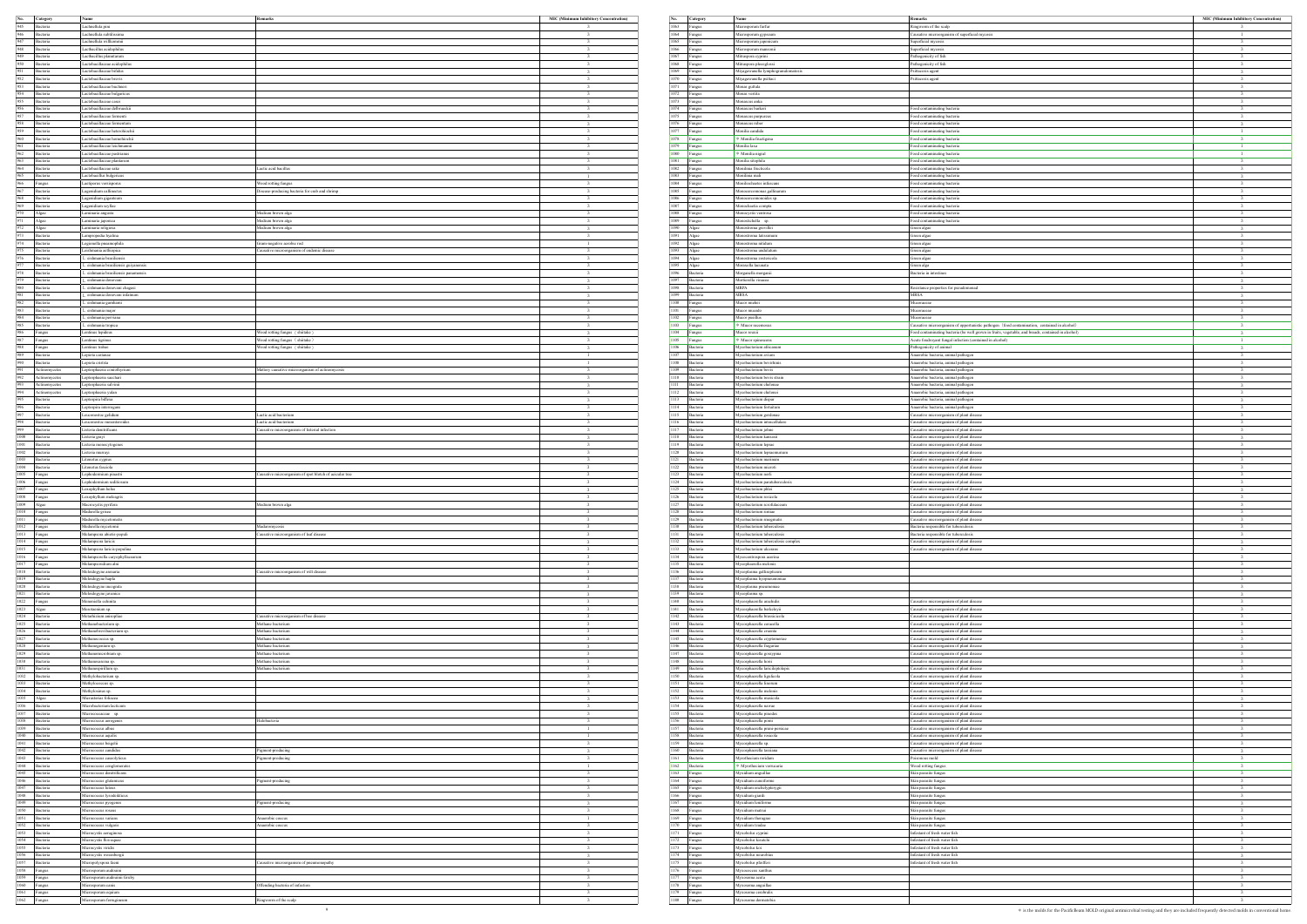\* is the molds for the PacificBeam MOLD original antimicrobial testing and they are included frequently detected molds in conventional home.

| No.          | Category           | Name                                                           | Remarks                                                                                                                                          | <b>MIC (Minimum Inhibitory Concentration)</b> |
|--------------|--------------------|----------------------------------------------------------------|--------------------------------------------------------------------------------------------------------------------------------------------------|-----------------------------------------------|
| 1299         | Fungus             | Penicillium leucopus                                           | Keratomycosis                                                                                                                                    | 3<br>$\sqrt{3}$                               |
| 1300<br>1301 | Fungus<br>Fungus   | * Penicillium lilacinum<br>Penicillium luteum                  | Causative microorganism of keratomycosis<br>Causative microorganism of keratomycosis                                                             | 3                                             |
| 1302         | Fungus             | Penicillium martensii                                          | Causative microorganism of keratomycosis                                                                                                         | 3                                             |
| 1303<br>1304 | Fungus<br>Fungus   | Penicillium meleagrinum<br>Penicillium melinii                 | Causative microorganism of keratomycosis<br>Causative microorganism of keratomycosis                                                             | 3<br>3                                        |
| 1305         | Fungus             | * Penicillium nigricans                                        | Causative microorganism of keratomycosis                                                                                                         | 3                                             |
| 1306         | Fungus             | Penicillium notatum                                            | Producing bacterium of antibiotic substance                                                                                                      | 3                                             |
| 1307<br>1308 | Fungus<br>Fungus   | Penicillium oxalicum<br>Penicillium palitans                   | Causative microorganism of keratomycosis<br>Causative microorganism of keratomycosis                                                             | 3<br>3                                        |
| 1309         | Fungus             | Penicillium paraherque                                         | Causative microorganism of keratomycosis                                                                                                         | $\sqrt{3}$                                    |
| 1310<br>1311 | Fungus<br>Fungus   | Penicillium patulum<br>Penicillium paxilli                     | Causative microorganism of keratomycosis<br>Causative microorganism of keratomycosis                                                             | 3<br>$\sqrt{3}$                               |
| 1312         | Fungus             | Penicillium piscarium                                          | Causative microorganism of keratomycosis                                                                                                         | 3                                             |
| 1313         | Fungus             | Penicillium puberulum                                          | Causative microorganism of keratomycosis                                                                                                         | $\sqrt{3}$                                    |
| 1314<br>1315 | Fungus<br>Fungus   | Penicillium pulvillorum<br>Penicillium purpurogenum            | Causative microorganism of keratomycosis<br>Causative microorganism of keratomycosis                                                             | 3<br>$\overline{1}$                           |
| 1316         | Fungus             | Penicillium raistrickii                                        | Causative microorganism of keratomycosis                                                                                                         | 3                                             |
| 1317<br>1318 | Fungus<br>Fungus   | Penicillium resiculosum<br>Penicillium roqueforti              | Causative microorganism of keratomycosis<br>Causative microorganism of keratomycosis                                                             | 3<br>3                                        |
| 1319         | Fungus             | Penicillium rubrum                                             | Causative microorganism of keratomycosis                                                                                                         | 3                                             |
| 1320<br>1321 | Fungus             | Penicillium rugulosum<br>Penicillium spinulosum                | Producing bacterium penicillic acid(hepatic damage and food contamination)                                                                       | 3<br>3                                        |
| 1322         | Fungus<br>Fungus   | Penicillium steckii                                            | Causative microorganism of keratomycosis                                                                                                         | $\sqrt{3}$                                    |
| 1323<br>1324 | Fungus             | Penicillium stoloniferum<br>Penicillium toxicarium             | Causative microorganism of keratomycosis                                                                                                         | 3<br>$\sqrt{3}$                               |
| 1325         | Fungus<br>Fungus   | Penicillium urticae                                            | Causative microorganism of keratomycosis<br>Causative microorganism of keratomycosis                                                             | 3                                             |
| 1326         | Fungus             | Penicillium variabile                                          | Causative microorganism of keratomycosis                                                                                                         | $\mathbf{1}$                                  |
| 1327<br>1328 | Fungus<br>Fungus   | Penicillium verruculosum<br>Penicillium viridicatum            | Causative microorganism of keratomycosis<br>Causative microorganism of keratomycosis                                                             | $\sqrt{3}$<br>$\sqrt{3}$                      |
| 1329         | Fungus             | Penicillium viridi-cyclopium                                   | Causative microorganism of keratomycosis                                                                                                         | 3                                             |
| 1330<br>1331 | Fungus<br>Fungus   | Peptococcus sp<br>Peridinium balticum                          |                                                                                                                                                  | 3<br>3                                        |
| 1332         | Fungus             | Peronosclerospora maydis                                       | Causative microorganism of downy mildew                                                                                                          | 3                                             |
| 1333<br>1334 | Fungus<br>Fungus   | Peronosclerospora philippinensis<br>Peronosclerospora sacchari | Causative microorganism of downy mildew<br>Causative microorganism of downy mildew                                                               | 3<br>3                                        |
| 1335         | Fungus             | Peronosclerospora sorghi                                       | Causative microorganism of downy mildew                                                                                                          | $\sqrt{3}$                                    |
| 1336<br>1337 | Fungus<br>Fungus   | Peronospora brassicae<br>Peronospora chrysanthemi-coronarii    | Downy mildew<br>Downy mildew                                                                                                                     | 3<br>$\sqrt{3}$                               |
| 1338         | Fungus             | Peronospora destructor                                         |                                                                                                                                                  | 3                                             |
| 1339<br>1340 | Fungus             | Peronospora manshurica                                         | Causative microorganism of plant disease                                                                                                         | $\sqrt{3}$                                    |
| 1341         | Fungus<br>Fungus   | Peronospora parasitica<br>Peronospora pisi                     |                                                                                                                                                  | 3<br>$\sqrt{3}$                               |
| 1342<br>1343 | Fungus<br>Fungus   | Peronospora sparsa<br>Peronospora spinaciae                    |                                                                                                                                                  | 3                                             |
| 1344         | Fungus             | Peronospora tabacina                                           |                                                                                                                                                  | 3<br>3                                        |
| 1345         | Fungus             | * Pestalotia adusta                                            | Causative microorganism of plant disease (Food contamination, apple, Japanese medlar)                                                            | 3                                             |
| 1346<br>1347 | Fungus<br>Fungus   | Pestalotia breviseta<br>Pestalotia foedans                     | Causative microorganism of plant disease (Food contamination, apple, Japanese medlar)                                                            | 3<br>3                                        |
| 1348         | Fungus             | Pestalotia funerea                                             | Disease of Japanese medlar                                                                                                                       | 3                                             |
| 1349<br>1350 | Fungus<br>Fungus   | Pestalotia guepini<br>Pestalotia menezesiana                   |                                                                                                                                                  | 3<br>$\sqrt{3}$                               |
| 1351         | Fungus             | * Pestalotia neglecta                                          | Causative microorganism of plant disease                                                                                                         | 3                                             |
| 1352         | Fungus             | Pestalotia theae                                               | Causative microorganism of plant disease                                                                                                         | $\sqrt{3}$                                    |
| 1353<br>1354 | Fungus<br>Fungus   | Pestalotia uvicola<br>Pestalotia versicolor                    | Causative microorganism of plant disease<br>Causative microorganism of plant disease                                                             | $\sqrt{3}$<br>$\sqrt{3}$                      |
| 1355         | Fungus             | Phacidipycnus funfuracea                                       |                                                                                                                                                  | 3                                             |
| 1356<br>1357 | Fungus<br>Bacteria | Phaeosphaeria oryzae<br>Phaffia rhodozyma                      | Red carotenoid                                                                                                                                   | 3<br>3                                        |
| 1358         | Fungus             | Phialophora compacta                                           |                                                                                                                                                  | 3                                             |
| 1359<br>1360 | Fungus<br>Fungus   | Phialophora dermatitidis<br>Phialophora pedrosoi               |                                                                                                                                                  | 3<br>3                                        |
| 1361         | Fungus             | Phialophora richardsiae                                        |                                                                                                                                                  | 3                                             |
| 1362<br>1363 | Fungus<br>Fungus   | Phialophora verrucosa<br>homa asparagi                         | Causative microorganism of plant disease                                                                                                         | 3<br>3                                        |
| 1364         | Fungus             | Phoma betae                                                    | Causative microorganism of plant disease                                                                                                         | 3                                             |
| 1365         | Fungus             | * Phoma citricarpa                                             | Causative microorganism of plant disease (food contaminating bacteria)                                                                           | $\sqrt{3}$                                    |
| 1366<br>1367 | Fungus<br>Fungus   | Phoma destructiva<br>* Phoma glomerata                         | Causative microorganism of plant disease (food contaminating bacteria)                                                                           | 3<br>$\sqrt{3}$                               |
| 1368         | Fungus             | Phoma glumarum                                                 | Causative microorganism of plant disease (food contaminating bacteria)                                                                           | 3                                             |
| 1369<br>1370 | Fungus<br>Fungus   | Phoma kakivora<br>Phoma lingam                                 | Causative microorganism of plant disease (food contaminating bacteria)<br>Causative microorganism of plant disease (food contaminating bacteria) | 3<br>$_{\rm 3}$                               |
| 1371         | Fungus             | Phoma pigmentivora                                             | Causative microorganism of plant disease (food contaminating bacteria)                                                                           | 3                                             |
| 1372<br>1373 | Fungus<br>Fungus   | * Phoma terrestius<br>Phoma wasabiae                           | Causative microorganism of plant disease (food contaminating bacteria)<br>Causative microorganism of food poisoning                              | 3<br>$\sqrt{3}$                               |
| 1374         | Fungus             | Phomopsis fukushii                                             | Blast disease (pear)                                                                                                                             | $\mathbf{1}$                                  |
| 1375<br>1376 | Fungus<br>Fungus   | Phomopsis vexan<br>Phomopsis vexans-coli                       | Eggplant spot<br>Eggplant spot                                                                                                                   | $\overline{1}$<br>$\sqrt{3}$                  |
| 1377         | Fungus             | Phomosis citri                                                 |                                                                                                                                                  | 3                                             |
| 1378         | Algae              | Phormidium chalybeam                                           | Sewage alga                                                                                                                                      | $\sqrt{3}$<br>3                               |
| 1379<br>1380 | Algae<br>Algae     | Phormidium diguitii<br>Phormidium formosum                     | Sewage alga                                                                                                                                      | $\sqrt{3}$                                    |
| 1381         | Algae              | Phormidium foveolarum                                          |                                                                                                                                                  | 3                                             |
| 1382<br>1383 | Algae<br>Algae     | Phormidium ornatum<br>Phormidium retzii                        | Sewage alga<br>Sewage alga                                                                                                                       | 3<br>3                                        |
| 1384         | Algae              | Phormidium tenne                                               | Sewage alga                                                                                                                                      | 3                                             |
| 1385<br>1386 | Fungus<br>Fungus   | Phyllactinia broussonetiae-kaempferi<br>Phyllactinia guttata   | Powdery mildew (Plant)<br>Powdery mildew (Plant)                                                                                                 | 3<br>3                                        |
| 1387         | Fungus             | Phyllactinia hoboris                                           | Powdery mildew (Plant)                                                                                                                           | 3                                             |
| 1388<br>1389 | Fungus<br>Fungus   | Phyllactinia moricola<br>Phyllactinia phri                     | Powdery mildew (Plant)<br>Powdery mildew (Plant)                                                                                                 | 3<br>$\sqrt{3}$                               |
| 1390         | Fungus             | Phyllosticta antirrhini                                        | Causative microorganism of leaf spot                                                                                                             | $\sqrt{3}$                                    |
| 1391<br>1392 | Fungus<br>Fungus   | Phyllosticta araliae<br>Phyllosticta betae                     | Causative microorganism of leaf spot<br>Causative microorganism of leaf spot (strawberry, sesamum indicum)                                       | $\sqrt{3}$<br>3                               |
| 1393         | Fungus             | Phyllosticta chrysanthemi                                      | Causative microorganism of leaf spot                                                                                                             | $\sqrt{3}$                                    |
| 1394<br>1395 | Fungus<br>Fungus   | Phyllosticta fragaricola<br>Phyllosticta japonica              | Causative microorganism of leaf spot<br>Causative microorganism of leaf spot                                                                     | 3<br>3                                        |
| 1396         | Fungus             | Phyllosticta kuwaecola                                         | Causative microorganism of leaf spot                                                                                                             | 3                                             |
| 1397<br>1398 | Fungus<br>Fungus   | Phyllosticta lactucaecola<br>Phyllosticta lappae               | Causative microorganism of leaf spot<br>Causative microorganism of leaf spot                                                                     | $\sqrt{3}$<br>3                               |
| 1399         | Fungus             | Phyllosticta lycopersici                                       | Causative microorganism of leaf spot                                                                                                             | -3                                            |
| 1400         | Fungus             | Phyllosticta maydis<br>Phyllosticta nicotiana                  | Causative microorganism of leaf spot                                                                                                             | 3<br>3                                        |
| 1401<br>1402 | Fungus<br>Fungus   | Phyllosticta panax                                             | Causative microorganism of leaf spot<br>Causative microorganism of plant disease                                                                 | $\sqrt{3}$                                    |
| 1403         | Fungus             | Phyllosticta persicae                                          | Causative microorganism of plant disease                                                                                                         | 3                                             |
| 1404<br>1405 | Fungus<br>Fungus   | Phyllosticta phaseolina<br>Phyllosticta populorum              | Causative microorganism of plant disease<br>Causative microorganism of plant disease                                                             | $\sqrt{3}$<br>3                               |
| 1406         | Fungus             | Phyllosticta tambowiensis                                      | Causative microorganism of plant disease                                                                                                         | $\sqrt{3}$                                    |
| 1407<br>1408 | Bacteria<br>Fungus | Phyrasium cinereum<br>Physalospora baccae                      | Leaf spot of camellia                                                                                                                            | -1<br>3                                       |
| 1409         | Fungus             | Physalospora kaki                                              | Leaf spot of camellia                                                                                                                            | 3                                             |
| 1410<br>1411 | Fungus<br>Fungus   | Physalospora obtusa<br>Physalospora piricola                   | Leaf spot of camellia<br>Leaf spot of camellia                                                                                                   | 3<br>3                                        |
| 1412         | Fungus             | Physoderma maydis                                              | Leaf spot of com                                                                                                                                 | 3                                             |
| 1413<br>1414 | Fungus<br>Fungus   | Phytophthora cactorum<br>Phytophthora cambivora                | Causative microorganism of plant disease<br>Causative microorganism of plant disease                                                             | 3<br>-3                                       |
| 1415         | Fungus             | Phytophthora capsici                                           | Causative microorganism of plant disease                                                                                                         | $\mathbf{1}$                                  |
| 1416         | Fungus             | Phytophthora cinnamomi                                         | Causative microorganism of plant disease                                                                                                         | $\sqrt{3}$                                    |

|                                                                                                                                                                                                                    |                                          | Name                                                     | Remarks                                                                                                      | <b>MIC (Minimum Inhibitory Concentration)</b>      |                                    | No. Category     | Name                                                          | Remarks                                                                                                                                          | <b>MIC</b> (Minimum Inhib |
|--------------------------------------------------------------------------------------------------------------------------------------------------------------------------------------------------------------------|------------------------------------------|----------------------------------------------------------|--------------------------------------------------------------------------------------------------------------|----------------------------------------------------|------------------------------------|------------------|---------------------------------------------------------------|--------------------------------------------------------------------------------------------------------------------------------------------------|---------------------------|
| $\begin{tabular}{ c c } \hline \textbf{No.} & \textbf{Category} \\ \hline 1181 & \text{Fungus} \\ \hline \end{tabular}$ $\begin{tabular}{ c c c } \hline \textbf{No.} & \textbf{Category} \\ \hline \end{tabular}$ |                                          | Myxosoma duiardini<br>Myxosoma elliptica                 |                                                                                                              | -3-<br>$3 -$                                       | $1299$ Fungus<br>1300 Fungus       |                  | Penicillium leucopus<br>* Penicillium lilacinun               | Keratomycosis<br>Causative microorganism of keratomycosis                                                                                        |                           |
| $\begin{tabular}{ c c } \hline 1183 & Fungs \\ \hline \hline 1184 & Fungs \\ \hline \end{tabular}$                                                                                                                 |                                          | Myxosoma sphaerica                                       |                                                                                                              | $\mathbf{3}$                                       | 1301 Fungus                        |                  | Penicillium luteum                                            | Causative microorganism of keratomycosis                                                                                                         |                           |
| 1185 Fungus                                                                                                                                                                                                        |                                          | Nannizia fulva                                           | Trichophyton                                                                                                 | $3 -$                                              | 1302 Fungus                        |                  | Penicillium martensii                                         | Causative microorganism of keratomycosis                                                                                                         |                           |
| 1186 Fungus                                                                                                                                                                                                        |                                          | Nannizia gypsea<br>Nannizia incurvata                    | Trichophyton<br>Trichophyton                                                                                 | $\overline{\mathbf{3}}$<br>$\overline{\mathbf{3}}$ | 1303 Fungus<br>1304 Fungus         |                  | Penicillium meleagrinum<br>Penicillium melinii                | Causative microorganism of keratomycosis<br>Causative microorganism of keratomycosis                                                             |                           |
| 1187 Fungus                                                                                                                                                                                                        |                                          | Nannizia otae                                            | Trichophyton                                                                                                 | $\overline{\mathbf{3}}$                            | 1305   Fungus                      |                  | * Penicillium nigrican                                        | Causative microorganism of keratomycosis                                                                                                         |                           |
| $\sqrt{1188}$ Algae<br>1189 Algae                                                                                                                                                                                  |                                          | Navicula atomus<br>Navicula minima                       | Diatom in sea and fresh water<br>Diatom in sea and fresh water                                               | $\overline{\mathbf{3}}$<br>$\overline{\mathbf{3}}$ | 1306 Fungus<br>$1307$ Fungus       |                  | Penicillium notatum<br>Penicillium oxalicum                   | Producing bacterium of antibiotic substance<br>Causative microorganism of keratomycosis                                                          |                           |
| $1190$ Algae                                                                                                                                                                                                       |                                          | Navicula seminulum                                       | Diatom in sea and fresh water                                                                                | 3 <sup>1</sup>                                     | 1308 Fungus                        |                  | Penicillium palitans                                          | Causative microorganism of keratomycosis                                                                                                         |                           |
| 1191 Algae                                                                                                                                                                                                         |                                          | Navicula sp.<br>Neisseria flavescens                     | Bacillariophyceae                                                                                            | $\mathbf{3}$<br>-3                                 | 1309 Fungus<br>1310 Fungus         |                  | Penicillium paraherque<br>Penicillium patulum                 | Causative microorganism of keratomycosis<br>Causative microorganism of keratomycosis                                                             |                           |
| $\begin{tabular}{ l c } \hline 1192 & Bacteria \\ \hline 1193 & Bacteria \\ \hline \end{tabular}$                                                                                                                  |                                          | Neisseria gonorrhoeae                                    |                                                                                                              | 3 <sup>3</sup>                                     | 1311   Fungus                      |                  | Penicillium paxilli                                           | Causative microorganism of keratomycosis                                                                                                         |                           |
| $\begin{tabular}{ l c } \hline 1194 & Bacteria \\ \hline \hline 1195 & Bacteria \\ \hline \end{tabular}$                                                                                                           |                                          | Neisseria meningitidis                                   |                                                                                                              | $\overline{\mathbf{3}}$                            | 1312 Fungus                        |                  | Penicillium piscarium                                         | Causative microorganism of keratomycosis                                                                                                         |                           |
|                                                                                                                                                                                                                    |                                          | Neisseria mucosa<br>Neisseria sicca                      |                                                                                                              | 3<br>-3                                            | 1313 Fungus<br>$1314$ Fungus       |                  | Penicillium puberulum<br>Penicillium pulvillorum              | Causative microorganism of keratomycosis<br>Causative microorganism of keratomycosis                                                             |                           |
| $\begin{tabular}{ l c } \hline 1196 & Bacteria \\ \hline 1197 & Bacteria \\ \hline \end{tabular}$                                                                                                                  |                                          | Neisseria subflava                                       |                                                                                                              | 3                                                  | 1315 Fungus                        |                  | Penicillium purpurogenun                                      | Causative microorganism of keratomycosis                                                                                                         |                           |
| 1198 Fungus<br>1199 Fungus                                                                                                                                                                                         |                                          | Neurospora crassa<br>* Neurospora sitophila              | Causative microorganism of opportunistic pathogen<br>Containing beta-carotene in conidiospore                | $\mathbf{3}$<br>-3                                 | 1316 Fungus<br>1317 Fungus         |                  | Penicillium raistrickii<br>Penicillium resiculosum            | Causative microorganism of keratomycosis<br>Causative microorganism of keratomycosis                                                             |                           |
| 1200 Fungus                                                                                                                                                                                                        |                                          | Neurospora tetrasperma                                   |                                                                                                              | -3                                                 | 1318 Fungus                        |                  | Penicillium roqueforti                                        | Causative microorganism of keratomycosis                                                                                                         |                           |
| $1201$ Fungus<br>1202 Fungus                                                                                                                                                                                       |                                          | Nicotiana clevelandii<br>Nicotiana glauca                | Causative microorganism of tobacco leaf disease<br>Causative microorganism of tobacco leaf disease           | 3 <sup>3</sup><br>$\overline{\mathbf{3}}$          | 1319 Fungus<br>1320 Fungus         |                  | Penicillium rubrum<br>Penicillium rugulosum                   | Causative microorganism of keratomycosis<br>Producing bacterium penicillic acid(hepatic damage and food contamination)                           |                           |
| 1203 Fungus                                                                                                                                                                                                        |                                          | Nicotiana gutinosa                                       | Causative microorganism of tobacco leaf disease                                                              | $3 -$                                              | $1321$ Fungus                      |                  | Penicillium spinulosum                                        |                                                                                                                                                  |                           |
| 1204 Fungus<br>1205 Fungus                                                                                                                                                                                         |                                          | Nicotiana langsdorffi                                    | Causative microorganism of tobacco leaf disease                                                              | $\overline{\mathbf{3}}$                            | $1322$ Fungus<br>1323 Fungus       |                  | Penicillium steckii                                           | Causative microorganism of keratomycosis                                                                                                         |                           |
| $1206$ Fungus                                                                                                                                                                                                      |                                          | Nicotiana tabacum<br>Nicotiana veltina                   | Causative microorganism of tobacco leaf disease<br>Causative microorganism of tobacco leaf disease           | $\overline{\mathbf{3}}$<br>-3                      | 1324 Fungus                        |                  | Penicillium stoloniferum<br>Penicillium toxicarium            | Causative microorganism of keratomycosis<br>Causative microorganism of keratomycosis                                                             |                           |
| 1207 Fungus                                                                                                                                                                                                        |                                          | * Nigrospora oryzae                                      | Food contaminating bacteria                                                                                  | 1                                                  | 1325 Fungus                        |                  | Penicillium urticae                                           | Causative microorganism of keratomycosis                                                                                                         |                           |
| 1208 Fungus                                                                                                                                                                                                        |                                          | * Nigrospora sphaerica<br>Nitrobacter winogradskvi       | Food contaminating bacteria<br>Nitrate bacterium                                                             | 3<br>3                                             | 1326 Fungus<br>1327 Fungus         |                  | Penicillium variabile<br>Penicillium verruculosum             | Causative microorganism of keratomycosis<br>Causative microorganism of keratomycosis                                                             |                           |
| $\begin{tabular}{ l c } \hline 1209 & Bacteria \\ \hline 1210 & Bacteria \\ \hline \end{tabular}$                                                                                                                  |                                          | Nitrosomonas europaea                                    | Nitric bacterium                                                                                             | -3                                                 | 1328 Fungus                        |                  | Penicillium viridicatum                                       | Causative microorganism of keratomycosis                                                                                                         |                           |
| $\begin{tabular}{ c c c } \hline 1211 & \quad \quad \text{Algae} \\ \hline 1212 & \quad \quad \text{Algae} \\ \hline \end{tabular}$                                                                                |                                          | Nitzschia gandersheimiensis<br>Nitzschia palea           | Bacillariophyceae                                                                                            | $\overline{\mathbf{3}}$<br>$\overline{\mathbf{3}}$ | 1329 Fungus<br>1330 Fungus         |                  | Penicillium viridi-evelopium                                  | Causative microorganism of keratomycosis                                                                                                         |                           |
|                                                                                                                                                                                                                    | 1213 Actinomycetes                       | Nocardia asteroides                                      | Causative microorganism of nocardia                                                                          | $\mathbf{3}$                                       | 1331 Fungus                        |                  | Peptococcus sp.<br>Peridinium balticum                        |                                                                                                                                                  |                           |
|                                                                                                                                                                                                                    | 1214 Actinomycetes                       | Nocardia brasiliensis                                    | Causative microorganism of nocardia                                                                          | $3 -$                                              | 1332 Fungus                        |                  | Peronosclerospora maydis                                      | Causative microorganism of downy mildew                                                                                                          |                           |
|                                                                                                                                                                                                                    | 1215 Actinomycetes<br>1216 Actinomycetes | Nocardia kampachi<br>Nocardia otitidis-caviarum          | Causative microorganism of nocardia<br>Causative microorganism of nocardia                                   | $\overline{\mathbf{3}}$<br>$\overline{\mathbf{3}}$ | 1333 Fungus<br>1334 Fungus         |                  | Peronosclerospora philippinensi<br>Peronosclerospora sacchari | Causative microorganism of downy mildew<br>Causative microorganism of downy mildew                                                               |                           |
|                                                                                                                                                                                                                    | 1217 Actinomycetes                       | Nocardia rugosa                                          | Causative microorganism of nocardia                                                                          | $\mathbf{3}$                                       | 1335 Fungus                        |                  | Peronosclerospora sorghi                                      | Causative microorganism of downy mildew                                                                                                          |                           |
| 1218 Bacteria<br>1219 Bacteria                                                                                                                                                                                     |                                          | Noctiluca miliaris<br>Noctiluca scintillans              | Creature in red tide<br>Creature in red tide                                                                 | -3                                                 | 1336 Fungus<br>1337 Fungus         |                  | Peronospora brassicae<br>Peronospora chrysanthemi-coronarii   | Downy mildew<br>Downy mildew                                                                                                                     |                           |
| $1220$ Algae                                                                                                                                                                                                       |                                          | Nostoc commune                                           | Blue-green alga                                                                                              | 3 <sup>3</sup><br>3                                | 1338 Fungus                        |                  | Peronospora destructor                                        |                                                                                                                                                  |                           |
| 1221 Algae<br>1222 Algae<br>1223 Algae                                                                                                                                                                             |                                          | Nostoc commune flagelliforme                             | Blue-green alga                                                                                              | $\overline{\mathbf{3}}$                            | 1339 Fungus                        |                  | Peronospora manshurica                                        | Causative microorganism of plant disease                                                                                                         |                           |
|                                                                                                                                                                                                                    |                                          | Nostoc verrucossun<br>Nostocales sp.                     | Blue-green alga<br>Blue-green algae                                                                          | -3-<br>3 <sup>3</sup>                              | $1340$ Fungus<br>1341 Fungus       |                  | Peronospora parasitica<br>Peronospora pisi                    |                                                                                                                                                  |                           |
| $\begin{tabular}{ l c } \hline 1224 & Bacteria \\ \hline 1225 & Bacteria \\ \hline \end{tabular}$                                                                                                                  |                                          | $O-157$                                                  |                                                                                                              | 0.2                                                | 1342 Fungus                        |                  | Peronospora sparsa                                            |                                                                                                                                                  |                           |
| $\boxed{1226}$ Fungus                                                                                                                                                                                              |                                          | Oidium sp.<br>Olpidium brassicae                         | Milk product                                                                                                 | $3 -$<br>$\overline{\mathbf{3}}$                   | 1343 Fungus<br>$1344$ Fungus       |                  | Peronospora spinacia<br>Peronospora tabacina                  |                                                                                                                                                  |                           |
| 1227 Fungus                                                                                                                                                                                                        |                                          | Olpidium cucurbitacearum                                 |                                                                                                              | $\overline{\mathbf{3}}$                            | 1345 Fungus                        |                  | * Pestalotia adusta                                           | Causative microorganism of plant disease (Food contamination, apple, Japanese medlar)                                                            |                           |
| 1228 Fungus<br>1229 Fungus                                                                                                                                                                                         |                                          | Olpidium trifolii                                        |                                                                                                              | $\mathbf{3}$                                       | 1346 Fungus                        |                  | Pestalotia breviseta                                          | Causative microorganism of plant disease (Food contamination, apple, Japanese medlar)                                                            |                           |
| 1230 Fungus                                                                                                                                                                                                        |                                          | Olpidium viciae<br>Oodinium limneticum                   | Paracite on surfaces of fish                                                                                 | $\mathbf{3}$<br>$\overline{\mathbf{3}}$            | 1347 Fungus<br>1348 Fungus         |                  | Pestalotia foedans<br>Pestalotia funerea                      | Disease of Japanese medlar                                                                                                                       |                           |
| 1231 Fungus                                                                                                                                                                                                        |                                          | Oodinium ocellatum                                       | Paracite on surfaces of fish                                                                                 | 3 <sup>1</sup>                                     | 1349 Fungus                        |                  | Pestalotia guepini                                            |                                                                                                                                                  |                           |
| $\frac{6}{1232}$ Fungus                                                                                                                                                                                            |                                          | Oodinium pillularis<br>Oospora aurianticum               | Paracite on surfaces of fish<br>Declination of dairy goods                                                   | -3<br>$\mathbf{3}$                                 | 1350 Fungus<br>1351 Fungus         |                  | Pestalotia menezesian<br>* Pestalotia neglecta                | Causative microorganism of plant disease                                                                                                         |                           |
| $\begin{array}{ l c } \hline 1233 & \text{Fungus} \\ \hline 1234 & \text{Fungus} \\ \hline \end{array}$                                                                                                            |                                          | Oospora crustacea                                        | Declination of dairy goods                                                                                   | 3                                                  | 1352 Fungus                        |                  | Pestalotia theae                                              | Causative microorganism of plant disease                                                                                                         |                           |
| 1235    Fungus<br>1236    Fungus<br>1237    Fungus                                                                                                                                                                 |                                          | Oospora lactis<br>Oospora lupuli                         | Declination of dairy goods<br>Declination of dairy goods                                                     | $\overline{\mathbf{3}}$<br>$\mathbf{3}$            | $1353$ Fungus<br>1354 Fungus       |                  | Pestalotia uvicola<br>Pestalotia versicolor                   | Causative microorganism of plant disease<br>Causative microorganism of plant disease                                                             |                           |
|                                                                                                                                                                                                                    |                                          | Oospora rubrum                                           | Declination of dairy goods                                                                                   | $\mathbf{3}$                                       | $1355$ Fungus                      |                  | Phacidipycnus funfurace                                       |                                                                                                                                                  |                           |
| 1238 Bacteria                                                                                                                                                                                                      |                                          | Opercularia coarctata                                    |                                                                                                              | 3 <sup>1</sup>                                     | 1356 Fungus<br>1357 Bacteria       |                  | Phaeosphaeria oryzae                                          |                                                                                                                                                  |                           |
| $\begin{tabular}{ l c } \hline 1239 & Bacteria \\ \hline 1240 & Bacteria \\ \hline \end{tabular}$                                                                                                                  |                                          | Opercularia curvicaula<br>Opercularia microdiscum        |                                                                                                              | $\mathbf{3}$<br>$\mathbf{3}$                       | 1358 Fungus                        |                  | Phaffia rhodozyma<br>Phialophora compacta                     | Red carotenoid                                                                                                                                   |                           |
| $\begin{tabular}{ c c } \hline \textbf{1241} & \textbf{Bacteria} \\ \hline \end{tabular}$                                                                                                                          |                                          | Opercularia minima                                       |                                                                                                              | 3                                                  | 1359 Fungus                        |                  | Phialophora dermatitidi                                       |                                                                                                                                                  |                           |
| 1242 Bacteria<br>1243 Bacteria                                                                                                                                                                                     |                                          | Opercularia phryganeae<br>Ophiobolus gramiuis            | Causative microorganism of Nectria haematococca                                                              | $\mathbf{3}$<br>$\mathbf{3}$                       | 1360 Fungus<br>$1361$ Fungus       |                  | Phialophora pedrosoi<br>Phialophora richardsiae               |                                                                                                                                                  |                           |
| $1244$ Algae                                                                                                                                                                                                       |                                          | Oscillatoria candida                                     |                                                                                                              | $3 -$                                              | 1362 Fungus                        |                  | Phialophora verrucosa                                         |                                                                                                                                                  |                           |
| $1245$ Algae<br>1246 Bacteria                                                                                                                                                                                      |                                          | Oscillatoria lutea                                       | Blue-green algae                                                                                             |                                                    | 1363 Fungus<br>1364                |                  | Phoma asparagi                                                | Causative microorganism of plant disease                                                                                                         |                           |
| $\overline{1247}$ Bacteria                                                                                                                                                                                         |                                          | Paecilomyces farinosus<br>Paecilomyces fumoso-roseus     |                                                                                                              | -3<br>$\mathbf{3}$                                 | 1365                               | Fungus<br>Fungus | Phoma betae<br>* Phoma citricarp                              | Causative microorganism of plant disease<br>Causative microorganism of plant disease (food contaminating bacteria)                               |                           |
| 1248 Bacteria                                                                                                                                                                                                      |                                          | Paecilomyces lilacinus                                   | Causative microorganism of opportunistic pathogen (skin and aqueous environmental pollution)                 | -3                                                 | 1366 Fungus                        |                  | Phoma destructiva                                             |                                                                                                                                                  |                           |
| 1249 Bacteria<br>1250 Bacteria                                                                                                                                                                                     |                                          | Paecilomyces variotti<br>Paracolabactrum aerogenoides    | Causative microorganism of opportunistic pathogen (skin and aqueous environmental pollution)                 | 2<br>$\overline{1}$                                | 1367 Fungus<br>1368 Fungus         |                  | * Phoma glomerata<br>Phoma glumarum                           | Causative microorganism of plant disease (food contaminating bacteria)<br>Causative microorganism of plant disease (food contaminating bacteria) |                           |
| 1251 Bacteria                                                                                                                                                                                                      |                                          | Paramecium aurelia                                       |                                                                                                              |                                                    | 1369 Fungus                        |                  | Phoma kakivora                                                | Causative microorganism of plant disease (food contaminating bacteria)                                                                           |                           |
| 1252 Bacteria<br>1253 Bacteria                                                                                                                                                                                     |                                          | Paramecium aurelia complex<br>Paramecium bursaria        |                                                                                                              | $\mathcal{R}$<br>$\overline{\mathbf{3}}$           | $1370$ Fungus<br>1371 Fungus       |                  | Phoma lingam<br>Phoma pigmentivora                            | Causative microorganism of plant disease (food contaminating bacteria)<br>Causative microorganism of plant disease (food contaminating bacteria) |                           |
| 1254 Bacteria                                                                                                                                                                                                      |                                          | Paramecium calkinsi                                      |                                                                                                              | $\mathbf{3}$                                       | 1372 Fungus                        |                  | * Phoma terrestiu                                             | Causative microorganism of plant disease (food contaminating bacteria)                                                                           |                           |
| 1255 Bacteria                                                                                                                                                                                                      |                                          | Paramecium caudatum                                      |                                                                                                              | 3                                                  | 1373 Fungus                        |                  | Phoma wasabiae                                                | Causative microorganism of food poisoning                                                                                                        |                           |
| 1256 Bacteria<br>1257 Bacteria                                                                                                                                                                                     |                                          | Paramecium multimicronucleatum<br>Paramecium tetraurelia |                                                                                                              | $\mathbf{3}$<br>$\mathcal{R}$                      | 1374 Fungus<br>1375 Fungus         |                  | Phomopsis fukushi<br>Phomopsis vexan                          | Blast disease (pear)<br>Eggplant spot                                                                                                            |                           |
| 1258 Bacteria                                                                                                                                                                                                      |                                          | Paramecium trichium                                      |                                                                                                              | $\mathcal{R}$                                      | 1376 Fungus                        |                  | Phomopsis vexans-coli                                         | Eggplant spot                                                                                                                                    |                           |
| 1259 Bacteria<br>1260 Bacteria                                                                                                                                                                                     |                                          | Pasteurella haemolytica<br>Pasteurella multocida         |                                                                                                              | $\mathbf{3}$<br>$\overline{\mathbf{3}}$            | 1377 Fungus<br>1378 Algae          |                  | Phomosis citri<br>Phormidium chalybeam                        | Sewage alga                                                                                                                                      |                           |
| 1261 Bacteria                                                                                                                                                                                                      |                                          | Pasteurella piscicida                                    |                                                                                                              | $\mathbf{3}$                                       | $1379$ Algae                       |                  | Phormidium diguitii                                           | Sewage alga                                                                                                                                      |                           |
| 1262 Bacteria<br>1263 Bacteria                                                                                                                                                                                     |                                          | Pasteurella pneumotropica<br>Pasteurella septica         |                                                                                                              | 3<br>$\mathbf{3}$                                  | 1380 Algae<br>$1381$ Algae         |                  | Phormidium formosun<br>Phormidium foveolarun                  |                                                                                                                                                  |                           |
| 1264 Bacteria                                                                                                                                                                                                      |                                          | Pasteurella ureae                                        |                                                                                                              | 3                                                  | 1382 Algae                         |                  | Phormidium ornatum                                            | Sewage alga                                                                                                                                      |                           |
| 1265 Bacteria<br>1266 Bacteria                                                                                                                                                                                     |                                          | Pediococcus acidilactici                                 | Lactic acid-producing coccus                                                                                 | -3<br>$3 -$                                        | $1383$ Algae                       |                  | Phormidium retzii<br>Phormidium tenne                         | Sewage alga                                                                                                                                      |                           |
| 1267 Bacteria                                                                                                                                                                                                      |                                          | Pediococcus cerevisiae<br>Pediococcus halophilus         | Beer putrid bacterium<br>Soy sauce lactic acid bacterium                                                     | $\mathbf{3}$                                       | 1384 Algae<br>1385 Fungus          |                  | Phyllactinia broussonetiae-kaempferi                          | Sewage alga<br>Powdery mildew (Plant)                                                                                                            |                           |
| 1268 Bacteria                                                                                                                                                                                                      |                                          | Pediococcus pentosaceus                                  | Soy sauce lactic acid bacterium                                                                              | 3                                                  | 1386 Fungus                        |                  | Phyllactinia guttata                                          | Powdery mildew (Plant)                                                                                                                           |                           |
| 1269 Fungus<br>1270 Fungus                                                                                                                                                                                         |                                          | Penicillium albidum<br>Penicillium amagasakiense         | Causative microorganism of food poisoning<br>Causative microorganism of food poisoning                       | $\mathbf{3}$<br>$\overline{\mathbf{3}}$            | 1387 Fungus<br>1388 Fungus         |                  | Phyllactinia hobori<br>Phyllactinia moricola                  | Powdery mildew (Plant<br>Powdery mildew (Plant)                                                                                                  |                           |
| 1271 Fungus                                                                                                                                                                                                        |                                          | Penicillium aurantio-virens                              | Deterioration bacteria                                                                                       | 3                                                  | 1389 Fungus                        |                  | Phyllactinia phri                                             | Powdery mildew (Plant)                                                                                                                           |                           |
| 1272 Fungus<br>1273 Fungus                                                                                                                                                                                         |                                          | Penicillium brefeldianaum<br>Penicillium brevi-compactun | Deterioration bacteria<br>Deterioration bacteria                                                             | $\mathcal{R}$<br>$3 -$                             | 1390 Fungus<br>  1391   Fungus     |                  | Phyllosticta antirrhini<br>Phyllosticta araliae               | Causative microorganism of leaf spot<br>Causative microorganism of leaf spot                                                                     |                           |
| 1274 Fungus                                                                                                                                                                                                        |                                          | Penicillium brunneo-stoloniferum                         | Deterioration bacteria                                                                                       | $\overline{\mathbf{3}}$                            | $1392 \qquad \qquad \text{Fungus}$ |                  | Phyllosticta betae                                            | Causative microorganism of leaf spot (strawberry, sesamum indicum)                                                                               |                           |
| 1275 Fungus                                                                                                                                                                                                        |                                          | Penicillium camemberti                                   | Deterioration bacteria                                                                                       | $\overline{\mathbf{3}}$                            | 1393 Fungus                        |                  | Phyllosticta chrysanthem                                      | Causative microorganism of leaf spot                                                                                                             |                           |
| 1276 Fungus<br>1277 Fungus                                                                                                                                                                                         |                                          | Penicillium casei<br>Penicillium chrysogenum virus       | Causative microorganism of plant disease                                                                     | $\overline{\mathbf{3}}$<br>-3                      | 1394 Fungus<br>1395 Fungus         |                  | Phyllosticta fragaricola<br>Phyllosticta japonica             | Causative microorganism of leaf spot<br>Causative microorganism of leaf spot                                                                     |                           |
| 1278 Fungus                                                                                                                                                                                                        |                                          | Penicillium chrysosgenum                                 | Producing bacterium of antibiotic substance                                                                  | $\overline{\mathbf{3}}$                            | 1396 Fungus                        |                  | Phyllosticta kuwaecola                                        | Causative microorganism of leaf spot                                                                                                             |                           |
| 1279 Fungus<br>1280 Fungus                                                                                                                                                                                         |                                          | * Penicillium citreo-virid<br>* Penicillium citrinum     | Causative microorganism of central neurological disease<br>Causative microorganism of kidney cancer          | -3<br>-3-                                          | 1397 Fungus<br>1398 Fungus         |                  | Phyllosticta lactucaecol<br>Phyllosticta lappae               | Causative microorganism of leaf spot<br>Causative microorganism of leaf spot                                                                     |                           |
| 1281 Fungus                                                                                                                                                                                                        |                                          | Penicillium claviforme                                   |                                                                                                              | $3 -$                                              | 1399 Fungus                        |                  | Phyllosticta lycopersici                                      | Causative microorganism of leaf spot                                                                                                             |                           |
| 1282 Fungus<br>1283 Fungus                                                                                                                                                                                         |                                          | Penicillium corvlophlum                                  |                                                                                                              | $\mathbf{3}$<br>3                                  | 1400 Fungus<br>1401 Fungus         |                  | Phyllosticta maydis                                           | Causative microorganism of leaf spot                                                                                                             |                           |
| 1284 Fungus                                                                                                                                                                                                        |                                          | Penicillium corymbiferum<br>Penicillium crocicola        |                                                                                                              | $\overline{\mathbf{3}}$                            | 1402 Fungus                        |                  | Phyllosticta nicotiana<br>Phyllosticta panax                  | Causative microorganism of leaf spot<br>Causative microorganism of plant disease                                                                 |                           |
| 1285 Fungus                                                                                                                                                                                                        |                                          | Penicillium crustosum                                    |                                                                                                              | -3                                                 | 1403 Fungus                        |                  | Phyllosticta persicae                                         | Causative microorganism of plant disease                                                                                                         |                           |
| 1286 Fungus<br>1287 Fungus                                                                                                                                                                                         |                                          | * Penicillium cyclopium<br>Penicillium digitatum         | Producing bacterium penicillic acid(hepatic damage and food contamination)<br>Orange and lemon contamination | -3<br>$\mathcal{R}$                                | 1404 Fungus<br>1405 Fungus         |                  | Phyllosticta phaseolina<br>Phyllosticta populorum             | Causative microorganism of plant disease<br>Causative microorganism of plant disease                                                             |                           |
| $\frac{128}{1288}$ Fungus                                                                                                                                                                                          |                                          | Penicillium divergens                                    |                                                                                                              | -3                                                 | 1406 Fungus                        |                  | Phyllosticta tambowiensis                                     | Causative microorganism of plant disease                                                                                                         |                           |
| 1289 Fungus<br>1290 Fungus                                                                                                                                                                                         |                                          | Penicillium equinu<br>* Penicillium expansum             | Causative microorganism of kidney cancer and nervous poison                                                  | -3<br>-3                                           | 1407 Bacteria<br>1408 Fungus       |                  | Phyrasium cinereum<br>Physalospora baccae                     | Leaf spot of camellia                                                                                                                            |                           |
| 1291 Fungus                                                                                                                                                                                                        |                                          | $*$ Penicillium frequentance                             | Causative microorganism of keratomycosis (Be well grown on tatami and leather)                               | $\overline{1}$                                     | 1409 Fungus                        |                  | Physalospora kaki                                             | Leaf spot of camellia                                                                                                                            |                           |
| 1292 Fungus                                                                                                                                                                                                        |                                          | * Penicillium funiculosun                                | Fungal food contamination                                                                                    | -3                                                 | 1410 Fungus<br>$1411$ Fungus       |                  | Physalospora obtusa                                           | Leaf spot of camellia<br>Leaf spot of camellia                                                                                                   |                           |
| $1293$ Fungus<br>$\boxed{1294}$ Fungus                                                                                                                                                                             |                                          | Penicillium gladioli<br>Penicillium glaucum              |                                                                                                              | $\mathbf{3}$<br><sup>1</sup>                       | 1412 Fungus                        |                  | Physalospora piricola<br>Physoderma maydis                    | Leaf spot of com                                                                                                                                 |                           |
| 1295 Fungus                                                                                                                                                                                                        |                                          | Penicillium griseofulvum                                 |                                                                                                              | -3-                                                | 1413 Fungus                        |                  | Phytophthora cactorum                                         | Causative microorganism of plant disease                                                                                                         |                           |
| 1296 Fungus<br>1297 Fungus                                                                                                                                                                                         |                                          | * Penicillium islandicum<br>Penicillium italicum         | Causative microorganism of liver cancer and cirrhosis<br>Keratomycosis                                       | $3 -$<br>$\overline{\mathbf{3}}$                   | 1414 Fungus<br>1415 Fungus         |                  | Phytophthora cambivora<br>Phytophthora capsici                | Causative microorganism of plant disease<br>Causative microorganism of plant disease                                                             |                           |
| 1298 Fungus                                                                                                                                                                                                        |                                          | Penicillium lapidosum                                    | Keratomycosis                                                                                                | $\mathbf{3}$                                       | 1416 Fungus                        |                  | Phytophthora cinnamomi                                        | Causative microorganism of plant disease                                                                                                         |                           |
|                                                                                                                                                                                                                    |                                          |                                                          | 11                                                                                                           |                                                    |                                    |                  |                                                               | * is the molds for the PacificBeam MOLD original antimicrobial testing and they are included frequently detected mo                              |                           |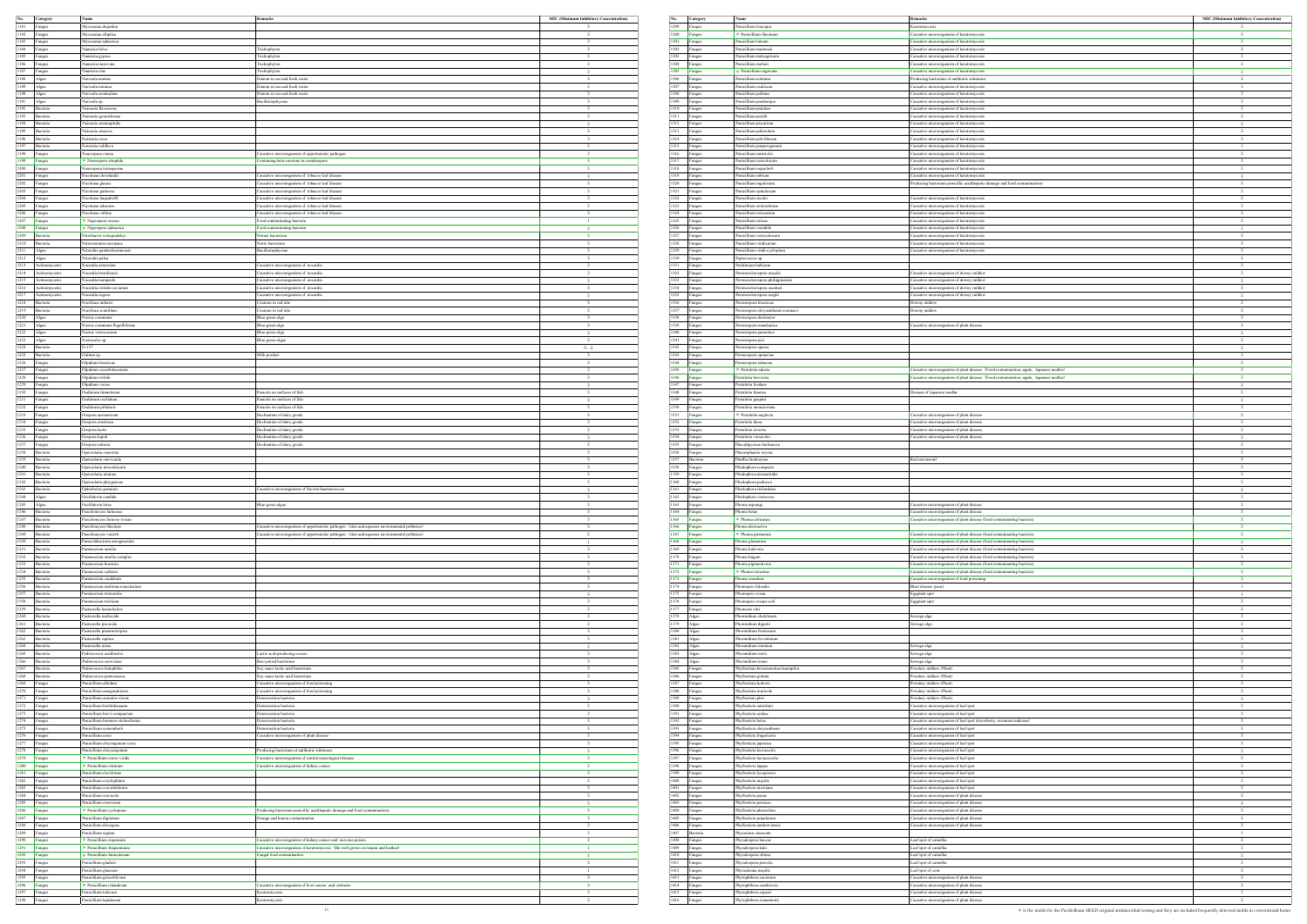| 1535 Bacteria<br>Phytophthora drechsleri<br>Pseudomonos hordei<br>Causative microorganism of plant disease<br>$\overline{\mathbf{3}}$<br>$\overline{\mathbf{3}}$<br>1418 Fungus<br>1536 Bacteria<br>Phytophthora fragariae<br>Causative microorganism of plant disease<br>Pseudomonos ichthyosmia<br>$\mathbf{3}$<br>$\mathbf{3}$<br>1419 Fungus<br>1537 Bacteria<br>Phytophthora infestans<br>Pseudomonos japonica<br>$\overline{1}$<br>3<br>1420 Fungus<br>$\fbox{1538} \begin{tabular}{ c c } \hline \textbf{1538} & Bacteria \\ \hline \end{tabular}$<br>Pseudomonos lindneri<br>Phytophthora megasperma<br>Epidemic of stem (Beans)<br>$\overline{1}$<br>$\mathbf{3}$<br>1421 Fungus<br>1539 Bacteria<br>Pseudomonos mallei<br>Phytophthora megasperma sojae<br>Epidemic of stem (Beans)<br>$\overline{\mathbf{3}}$<br>$_{3}$<br>1422 Fungus<br>1540 Bacteria<br>Epidemic of stem (Beans)<br>Pseudomonos marginalis<br>Phytophthora melonis<br>$\overline{\mathbf{3}}$<br>$\mathbf{3}$<br>1423 Fungus<br>1541 Bacteria<br>Phytophthora nicotianae<br>Pseudomonos marginata<br>$\mathbf{1}$<br>- 3<br>$1424$ Fungus<br>1542 Bacteria<br>Phytophthora nicotianae var. nicotianae<br>3 <sup>2</sup><br>Pseudomonos mephitica<br>$\overline{\mathbf{3}}$<br>1543 Bacteria<br>Phytophthora oryzae<br>Pseudomonos methanica<br>$\overline{\mathbf{3}}$<br>$\overline{\mathbf{3}}$<br>1426 Fungus<br>1544 Bacteria<br>Phytophthora phaseoli<br>Pseudomonos nicotiana<br>$\overline{\mathbf{3}}$<br>$\mathcal{R}$<br>1427 Fungus<br>1545 Bacteria<br>Phytophthora porri<br>Pseudomonos nigrifaciens<br>$\overline{\mathbf{3}}$<br>$\mathbf{3}$<br>1428 Fungus<br>1546 Bacteria<br>Phytophthora vignae<br>3 <sup>1</sup><br>Pseudomonos ovalis<br>$\overline{\mathbf{3}}$<br>1547 Bacteria<br>1429 Bacteria<br>Pichia anomala<br>Pseudomonos pseudomallei<br>Generate acetic ether<br>$\mathbf{3}$<br>$_{3}$<br>1548 Bacteria<br>1430 Bacteria<br>Pichia guilliermondi<br>3 <sup>3</sup><br>Pseudomonos putida<br>$\overline{\mathbf{3}}$<br>Yeast<br>1431 Bacteria<br>1549 Bacteria<br>Pseudomonos saccharophila<br>Pichia membranaefacien<br>Alcohol fermentation<br>$\overline{\mathbf{3}}$<br>$\mathbf{3}$<br>1432 Bacteria<br>1550 Bacteria<br>Piedraia colombiana<br>Causative microorganism of black piedra<br>3 <sup>3</sup><br>Pseudomonos solanacearum<br>Causative microorganism of bacterial wilt disease<br>$\overline{\mathbf{3}}$<br>1551 Bacteria<br>1433 Bacteria<br>Pseudomonos stuzeri<br>Piedraia hortae<br>$\mathbf{3}$<br>$\mathcal{R}$<br>1434 Bacteria<br>1552 Bacteria<br>Piedraia javanica<br>Pseudomonos syringae<br>Causative microorganism of xanthomonas campestris pv. citri (Japanese apricot)<br>- 3<br>-3<br>1435 Bacteria<br>1553 Bacteria<br>Piedraia surinamensis<br>$\overline{\mathbf{3}}$<br>Pseudomonos syringae apii<br>$\overline{\mathbf{3}}$<br>1436 Bacteria<br>1554 Bacteria<br>Piedraja venezuelensis<br>$\overline{\mathbf{3}}$<br>Pseudomonos syringae coronafaciens<br>$\mathbf{3}$<br>1437 Fungus<br>1555 Bacteria<br>Pithomyces chantarum<br>$\overline{\mathbf{3}}$<br>Pseudomonos syringae eriobotryae<br>$\mathbf{3}$<br>1438 Fungus<br>1556 Bacteria<br>Avian malaria infection<br>Plasmodesmatum cathemerium<br>Pseudomonos syringae glycinea<br>- 3<br>- 3<br>1557 Bacteria<br>1439 <b>Fungus</b><br>P lasmodesmatum circumflexum<br>3 <sup>2</sup><br>Pseudomonos syringae lachrymans<br>$\overline{\mathbf{3}}$<br>$\boxed{\text{1440} \qquad \text{Fungus}}$<br>1558 Bacteria<br>Plasmodesmatum gallinaceum<br>Pseudomonos syringae lapsa<br>- 3-<br>$\mathcal{R}$<br>1441 Fungus<br>1559 Bacteria<br>Plasmodesmatum nucleophilum<br>Pseudomonos syringae maculicola<br>$\overline{\mathbf{3}}$<br>1442 Fungus<br>1560 Bacteria<br>Pseudomonos syringae mellea<br>Plasmodesmatum relictum<br>3<br>$\mathbf{3}$<br>$\boxed{1443}$ Fungus<br>1561 Bacteria<br>Plasmodesmatum rouxi<br>$\overline{\mathbf{3}}$<br>Pseudomonos syringae mori<br>$\overline{\mathbf{3}}$<br>1444 Fungus<br>1562 Bacteria<br>Plasmodesmatum vaughani<br>$\mathbf{3}$<br>Pseudomonos syringae panici<br>$\mathbf{3}$<br>1563 Bacteria<br>Plasmodiophora brassicae<br>Clubroot fungus<br>Pseudomonos syringae pisi<br>$\overline{1}$<br>3<br>$\begin{tabular}{ c c c } \hline & \multicolumn{3}{ c }{\textbf{1446}} & \multicolumn{3}{ c }{\textbf{Fungus}}\\ \hline \end{tabular}$<br>$\fbox{1564} \quad \quad {\text{Bacteria}}$<br>Plasmodium vlictum<br>Infection disease of sparrow<br>$\overline{\mathbf{3}}$<br>Pseudomonos syringae tabaci<br>$\mathbf{3}$<br>1447 Fungus<br>1565 Bacteria<br>Plasmodium vouxi<br>Infection disease of sparrow<br>Pseudomonos testosteroni<br>$\overline{\mathbf{3}}$<br>-3-<br>$\begin{tabular}{ c c } \hline 1448 & \text{Algac} \\ \hline 1449 & \text{Algac} \\ \hline \end{tabular}$<br>1566 Bacteria<br>Plectonema boryanum<br>Red-green algae<br>$\mathbf{3}$<br>Pseudomonos trifolii<br>$\mathcal{R}$<br>1567 Bacteria<br>Red-green algae<br>Pseudomonos viridiflava<br>Plectonema cryptomeriae<br>3<br>- 3-<br>1568 Bacteria<br>Plectonema terebrans<br>$\overline{\mathbf{3}}$<br>Pseudomonos woodsii<br>$\overline{\mathbf{3}}$<br>1451 Fungus<br>1569 Bacteria<br>Plesiomonas shigelloides<br>Causative microorganism of food poisoning<br>Pseudoperonospora cubensis<br>3<br>- 3-<br>  1452   Algae<br>1570 Bacteria<br>Pleurococcus naegeli<br>Green algae<br>3<br>Pseudoperonospora humuli<br>$_{3}$<br>1571 Fungus<br>1453 Algae<br>Green alga<br>Puccinia arachidis<br>Pleurococcus sp.<br>3<br>Rust<br>-3-<br>$1454$ Algae<br>1572 Fungus<br>Pleurococcus vulgaris<br>Green alga<br>$\overline{\mathbf{3}}$<br>Puccinia chrysanthemi<br>$\overline{\mathbf{3}}$<br>1573 Fungus<br>Green alga<br>Puccinia coronata<br>Pleurosigma angulatum<br>$\mathbf{3}$<br>Pathogenic species of plants<br>-3-<br>1456 Bacteria<br>1574 Fungus<br>Podiococcus acidilactici<br>Puccinia coronata avenae<br>$\overline{\mathbf{3}}$<br>1457 Bacteria<br>1575 Fungus<br>Podiococcus soyae<br>3<br>Puccinia graminis<br>Blast<br>-3-<br>1458 Bacteria<br>1576 Fungus<br>Podophrya fixa<br>$\overline{\mathbf{3}}$<br>Puccinia hordei<br>Pathogenic species of plants<br>- 3<br>1577 Fungus<br>1459 Bacteria<br>Podophrya maupasi<br>$\mathbf{3}$<br>Puccinia horiana<br>$_{3}$<br>1460 Bacteria<br>1578 Fungus<br>Podosphaera leucotricha<br>Powdery mildew<br>Puccinia punctiformi:<br>$\mathbf{1}$<br>- 3<br>1461 Fungus<br>1579 Fungus<br>Polyporus versicolor<br>Wood rotting fungus<br>$\overline{\mathbf{3}}$<br>Puccinia recondita<br>$\overline{\mathbf{3}}$<br>$1462$ Fungus<br>1580 Fungus<br>Wood rotting fungus<br>Poria vaporariq<br>Puccinia sorghi<br>3<br>- 3 -<br>1581 Fungus<br>$\overline{1463}$ Algae<br>Porphyra dentata<br>$\overline{\mathbf{3}}$<br>Puccinia striiformis<br>$\mathcal{R}$<br>$\begin{array}{ l c c }\n\hline\n1464 & \text{Algac} \\ \hline\n1465 & \text{Algac} \\ \hline\n\end{array}$<br>$1582$ Fungus<br>Porphyra kuniedai<br>Puccinia triticina<br>3<br>- 3<br>1583 Fungus<br>Porphyra pseudolinearis<br>3<br>* Pullularia pullulans<br>Be well grown in water-type paint<br>-1<br>$\begin{tabular}{ l c c } \hline 1466 & \quad \quad \text{Algac} \\ \hline 1467 & \quad \quad \text{Algac} \\\hline \end{tabular}$<br>1584 Fungus<br>Pyrenochaeta liconersio<br>Porphyra suborbiculata<br>Tomato root rot<br>- 3<br>$\overline{1}$<br>1585 Fungus<br>Porphyra terera<br>Pyrenochaeta oryzae<br>$\overline{\mathbf{3}}$<br>$\begin{array}{ c c c }\n\hline\n1468 & \text{Algac} \\ \hline\n\end{array}$<br>1586 Fungus<br>Porphyra vezoensis<br>Pyrenophora avenae<br>Causative microorganism of mottle-leaf<br>3<br>-3-<br>$1469$ Algae<br>1587 Fungus<br>Porphyridium cruentum<br>Pyrenophora graminea<br>Causative microorganism of mottle-leaf<br>$\overline{\mathbf{3}}$<br>$\overline{\mathbf{3}}$<br>1588 Fungus<br>1470 Bacteria<br>Pouchetia fusus<br>$\mathbf{3}$<br>Pyrenophora japonica<br>Causative microorganism of mottle-leaf<br>$_{3}$<br>1471 Bacteria<br>1589 Fungus<br>Pyrenophora teres<br>Pouchetia maxima<br>Causative microorganism of mottle-leaf<br>3<br>$1590$ Fungus<br>$1472$ Algae<br>Prasinocladus ascus<br>Prasinophyceae<br>3<br>Pyricularia grisea<br>Disease of snail<br>$_{3}$<br>$1473$ Algae<br>1591 Fungus<br>Prasinocladus marinus<br>Pyricularia oryzae<br>$\overline{\mathbf{3}}$<br>$_{3}$<br>1592 Fungus<br>1474 Fungus<br>Pratylenchus coffeae<br>Root rot<br>$\mathbf{3}$<br>Pyricularia setariae<br>$\mathcal{R}$<br>1475 Fungus<br>1593 Fungus<br>Pratylenchus neglectus<br>Pythium aphanidermatam<br>Causative microorganism of disease of fruits and tomatos<br>3<br>$\overline{1}$<br>$\boxed{1594} \qquad \text{Fungus}$<br>Pythium cucurbitacearum<br>Pratylenchus penetrans<br>Root rot<br>3<br>Causative microorganism of plant disease<br>$\overline{\mathbf{3}}$<br>1477 Fungus<br>1595 Fungus<br>Pythium debaryanum<br>Pratylenchus vulnus<br>3<br>Causative microorganism of plant disease (fabaceae)<br>$\overline{1}$<br>$ 1478 $ Algae<br>1596 Fungus<br>Prochloron didemni<br>Green alga<br>$\overline{\mathbf{3}}$<br>Pythium graminicolum<br>Lawn grass<br>$\mathcal{R}$<br>1597 Fungus<br>1479 Bacteria<br>Pythium horinouchiensis<br>Propionibacterium aces<br>Causative microorganism of plant disease<br>$\mathbf{1}$<br>- 3<br>1598 Fungus<br>1480 Bacteria<br>Propionibacterium acnes<br>Propionic acid bacterium<br>Pythium irregulare<br>Root rot of cocklebur<br>$\overline{\mathbf{3}}$<br>1599 Fungus<br>Propionibacterium arab<br>Root rot of cocklebu<br>Pythium iwayama<br>1482 Bacteria<br>1600 Fungus<br>Propionibacterium freudenreichii<br>Pythium paddicum<br>Root rot of cocklebur<br>3<br>$\overline{\mathbf{3}}$<br>1483 Bacteria<br>$\begin{tabular}{ c c c } \hline & \multicolumn{1}{ c }{\textbf{1601}} & \multicolumn{1}{ c }{\textbf{Fungus}}\\ \hline \end{tabular}$<br>Propionibacterium shermanii<br>Gram-positive bacterium<br>$\mathbf{1}$<br>Pythium spinosum<br>Root rot of cocklebur<br>-3-<br>$ 1484 $ Algae<br>1602 Fungus<br>Prorocentrum balicun<br>$\overline{\mathbf{3}}$<br>Pythium ultimum<br>Root rot of cocklebur<br>$\overline{\mathbf{3}}$<br>$1603$ Fungus<br>1485 Algae<br>Pythium vanterpoolii<br>Root rot of cocklebur<br>Prorocentrum bidens<br>$\mathbf{3}$<br>$\overline{1}$<br>1604 Bacteria<br>Rhizobium japonium<br>Prorocentrum compressum<br>3<br>- 3<br>$\boxed{1487} \qquad \boxed{\text{Algac}}$<br>1605 Bacteria<br>Prorocentrum concavum<br>$\overline{\mathbf{3}}$<br>Rhizoctonia bataticola<br>$\mathbf{3}$<br>$1488$ Algae<br>1606 Bacteria<br>Rhizoctonia leguminicola<br>Prorocentrum cordifourmis<br>3<br>$_{3}$<br>$1489$ Algae<br>1607 Bacteria<br>Prorocentrum dentatum<br>$\overline{\mathbf{3}}$<br>Rhizoctonia oryzae<br>$_{3}$<br>$\begin{tabular}{ c c c } \hline 1490 & \quad \quad \text{Algae} \\ \hline 1491 & \quad \quad \text{Algae} \\ \hline \end{tabular}$<br>1608 Bacteria<br>Prorocentrum gracile<br>3<br>Rhizoctonia repens<br>- 3<br>Prorocentrum lima<br>3<br>1609 Bacteria<br>Causative microorganism of plant disease (brassica family) root rot<br>Rhizoctonia solani<br><sup>1</sup><br>$\boxed{1492}$ Algae<br>1610 Bacteria<br>Prorocentrum mariae<br>$\overline{\mathbf{3}}$<br>Rhizoctonia tuliparum<br>$_{3}$<br>$1493$ Algae<br>1611 Bacteria<br>Prorocentrum micans<br>Rhizoctonia violacea<br>3<br>$1494$ Algae<br>$\boxed{1612}$ Fungus<br>Prorocentrum minimum<br>Rhizopus arrhizus<br>$\overline{\mathbf{3}}$<br>$_{3}$<br>1495 Algae<br>1613 Fungus<br>Prorocentrum rhathymum<br>Rhizopus delemar<br>$\overline{\phantom{a}3}$<br>$\overline{\mathbf{3}}$<br>$1496$ Algae<br>1614 Fungus<br>Prorocentrum triestinum<br>$\mathbf{3}$<br>Rhizopus japonicus<br>Causative microorganism of bowel fungus disease<br>$_{3}$<br>1497 真菌<br>1615 <b>Fungus</b><br>Proteus mirabilis<br>Proteus vulgaris (Suppurative disease, urinary tract infectious disease)<br>-3<br>$\overline{1}$<br>Rhizopus microsporus<br>1498 Fungus<br>1616 Fungus<br>Proteus myxofaciens<br>Proteus vulgaris (Suppurative disease, urinary tract infectious disease)<br>$\overline{\mathbf{3}}$<br>* Rhizopus nigricans<br>Causative microorganism of bowel fungus disease<br>$_{3}$<br>1499 Fungus<br>1617 Fungus<br>$\overline{\mathbf{3}}$<br>$\mathcal{R}$<br>Proteus penneri<br>Proteus vulgaris (Suppurative disease, urinary tract infectious disease)<br>Rhizopus nodosis<br>$1618$ Fungus<br>1500 Fungus<br>Proteus rettgeri<br>Proteus vulgaris (Suppurative disease, urinary tract infectious disease)<br>$\mathbf{3}$<br>Rhizopus oligosporus<br>$\mathcal{R}$<br>1501 Bacteria<br>1619 Fungus<br>Proteus vulgaris<br>Causative microorganism of bowel fungus disease<br>Proteus vulgaris<br>* Rhizopus oryzae<br>- 3<br>$1502$ Algae<br>1620 Fungus<br>Protogonyaulax catenella<br>3 <sup>1</sup><br>Rhizopus ramosis<br>-3-<br>$1503$ Algae<br>1621 Fungus<br>Protogonyaulax tomarensi<br>$\overline{\mathbf{3}}$<br>Rhizopus rhizopodiformis<br>-3<br>1504 Bacteria<br>Prototheca wickerhamii<br>3 <sup>1</sup><br>1622 Fungus<br>* Rhizopus solani<br>Causative microorganism of opportunistic pathogen<br>$_{3}$<br>1505 Bacteria<br>1623 Fungus<br>Prototheca zonfii<br>Causative microorganism of plant disease<br>$\mathbf{3}$<br><b>* Rhizopus storonifer</b><br>- 3<br>1506 Bacteria<br>1624 Fungus<br>Virus of fruits<br>3 <sup>3</sup><br>$\mathbf{3}$<br>Prunus armeniaca<br>Rhizopus tritici<br>$\fbox{1625} \begin{tabular}{ c c } \hline \textbf{Fungus} \\ \hline \end{tabular}$<br>Prunus avium<br>Disease of fruits<br>Rhizosolenia fragilissima<br>- 3-<br>$\mathcal{R}$<br>1508 Bacteria<br>1626 Bacteria<br>Disease of fruits<br>Rhodopseudomonas capusulata<br>Prunus cerasus<br>$\overline{\mathbf{3}}$<br>1509 Bacteria<br>1627 Bacteria<br>Prunus communis<br>Disease of fruits<br>$\overline{\mathbf{3}}$<br>Rhodopseudomonas sphaeroides<br>$_{3}$<br>1510 Bacteria<br>1628 Bacteria<br>Prunus domestica<br>Disease of fruits<br>$\overline{\mathbf{3}}$<br>Rhodopseudomonas viridis<br>$\overline{\mathbf{3}}$<br>1629 Bacteria<br>Prunus omeniaca<br>Fruits pathogenicity<br>$\mathbf{3}$<br>Rhodosporidium toruloides<br>$_{3}$<br>1630 Fungus<br>$\overline{\mathbf{3}}$<br>Rhodotorula glutinis<br>Yeast<br>$_{3}$<br>Prymnesium parvum<br>1513 Bacteria<br>1631 Fungus<br>Pseudocercospora vitis<br>3 <sup>3</sup><br>Rhodotorula gulinis<br>Yeast<br>$\mathbf{3}$<br>Leaf spot<br>1632 Fungus<br>1514 Bacteria<br>Pseudomonad aeruginosa (hospital infection, infection after burn injury)<br>Rhodotorula lactosa<br>Yeast<br>Pseudomonas aeruginosa<br>$\mathbf{3}$<br>-3-<br>$\boxed{1633 \qquad \text{Fungus} }$<br>1515 Bacteria<br>Pseudomonas fluresceus<br>Pseudomonad aeruginosa (hospital infection)<br>$\mathbf{3}$<br>Rhodotorula mimuta<br>Yeast<br>$\mathcal{R}$<br>$1634$ Fungus<br>Yeast<br>Rhodotorula mucilaginosa<br>Pseudomonos acidovorans<br>- 3<br>-3<br>1635 Fungus<br>Pseudomonos adzukicola<br>$\overline{\mathbf{3}}$<br>Rhodotorula mutation<br>$\overline{3}$<br>1518 Bacteria<br>1636 Fungus<br>Pseudomonos albonrecipitan<br>$\overline{\mathbf{3}}$<br>Rhodotorula ruba<br><b>Yeast</b><br>-3.<br>1519 Bacteria<br>1637 Fungus<br>$\overline{\mathbf{3}}$<br>Rhodotorula texensis<br>Yeast<br>$\mathbf{3}$<br>Pseudomonos andropogonis<br>$1638$ Fungus<br>Rhynchosporium orthosporun<br>Causative microorganism of scald<br>Pseudomonos anguilliseptica<br>$\overline{\mathbf{3}}$<br>$_{3}$<br>1521 Bacteria<br>1639 Fungus<br>Pseudomonos angulata<br>3 <sup>3</sup><br>Rhynchosporium oryzae<br>$\mathbf{3}$<br>1640 Fungus<br>1522 Bacteria<br>Pseudomonos astragali<br>Rhynchosporium secalis<br>- 3-<br>$\mathcal{R}$<br>1523 Bacteria<br>1641 Fungus<br>$\overline{\mathbf{3}}$<br><b>Black</b> spot<br>Pseudomonos avenae<br>Rhytisma acerinum<br>$1642$ Fungus<br>1524 Bacteria<br>Pseudomonos caryophylli<br>$\mathbf{3}$<br>Rhytisma shiraianum<br>$\mathbf{3}$<br>1525 Bacteria<br>1643 Bacteria<br>Pseudomonos castaneae<br>$\overline{\mathbf{3}}$<br>Rickettsia akari<br>$\overline{\mathbf{3}}$<br>1526 Bacteria<br>1644 Bacteria<br>Pseudomonos cepacia<br>Rickettsia australis<br>$\mathcal{R}$<br>$\mathcal{R}$<br>1645 Bacteria<br>Rickettsia conorii<br>Pseudomonos cichori<br>- 3<br>-3.<br>1528 Bacteria<br>1646 Bacteria<br>Pseudomonos dacunhae<br>$\overline{\mathbf{3}}$<br>Rickettsia prowazekii<br>$\overline{3}$<br>1647 Bacteria<br>1529 Bacteria<br>Rickettsia rickettsii<br>Pseudomonos diminuta<br>Causative microorganism of spotted fever<br>$\mathbf{3}$<br>1530 Bacteria<br>Pseudomonos fluorescens<br>$\mathbf{3}$<br>1648 Bacteria<br>Rickettsia sennetsu<br>$\mathcal{R}$<br>1531 Bacteria<br>1649 Bacteria<br>Pseudomonos fragi<br>Rickettsia sibirica<br>3<br>- 3<br>1532 Bacteria<br>Pseudomonos fuscovaginae<br>$\overline{\mathbf{3}}$<br>1650 Bacteria<br>Rickettsia tsutsugamush<br>$\mathbf{3}$<br>1651 Bacteria<br>1533 Bacteria<br>Pseudomonos gladioli pv. gladioli<br>Rickettsia typhi<br>$\mathbf{3}$<br>- વ<br>1534 Bacteria<br>Pseudomonos glumae<br>1652 Bacteria<br>Ruminococcus sp.<br>Cellulose breakdown<br>$\overline{\mathbf{3}}$<br>13<br>* is the molds for the PacificBeam MOLD original antimicrobial testing and they are included frequently detected molds in conventional home. | $\fbox{No.} \begin{tabular}{ l l } \hline \textbf{No.} & \textbf{Category} \\ \hline 1417 & \textbf{Fungus} \\ \hline \end{tabular}$ | Name | Remarks | <b>MIC (Minimum Inhibitory Concentration)</b> | No. Category | Name | Remarks<br><b>MIC (Minimum Inhibitory Concentration)</b> |  |
|---------------------------------------------------------------------------------------------------------------------------------------------------------------------------------------------------------------------------------------------------------------------------------------------------------------------------------------------------------------------------------------------------------------------------------------------------------------------------------------------------------------------------------------------------------------------------------------------------------------------------------------------------------------------------------------------------------------------------------------------------------------------------------------------------------------------------------------------------------------------------------------------------------------------------------------------------------------------------------------------------------------------------------------------------------------------------------------------------------------------------------------------------------------------------------------------------------------------------------------------------------------------------------------------------------------------------------------------------------------------------------------------------------------------------------------------------------------------------------------------------------------------------------------------------------------------------------------------------------------------------------------------------------------------------------------------------------------------------------------------------------------------------------------------------------------------------------------------------------------------------------------------------------------------------------------------------------------------------------------------------------------------------------------------------------------------------------------------------------------------------------------------------------------------------------------------------------------------------------------------------------------------------------------------------------------------------------------------------------------------------------------------------------------------------------------------------------------------------------------------------------------------------------------------------------------------------------------------------------------------------------------------------------------------------------------------------------------------------------------------------------------------------------------------------------------------------------------------------------------------------------------------------------------------------------------------------------------------------------------------------------------------------------------------------------------------------------------------------------------------------------------------------------------------------------------------------------------------------------------------------------------------------------------------------------------------------------------------------------------------------------------------------------------------------------------------------------------------------------------------------------------------------------------------------------------------------------------------------------------------------------------------------------------------------------------------------------------------------------------------------------------------------------------------------------------------------------------------------------------------------------------------------------------------------------------------------------------------------------------------------------------------------------------------------------------------------------------------------------------------------------------------------------------------------------------------------------------------------------------------------------------------------------------------------------------------------------------------------------------------------------------------------------------------------------------------------------------------------------------------------------------------------------------------------------------------------------------------------------------------------------------------------------------------------------------------------------------------------------------------------------------------------------------------------------------------------------------------------------------------------------------------------------------------------------------------------------------------------------------------------------------------------------------------------------------------------------------------------------------------------------------------------------------------------------------------------------------------------------------------------------------------------------------------------------------------------------------------------------------------------------------------------------------------------------------------------------------------------------------------------------------------------------------------------------------------------------------------------------------------------------------------------------------------------------------------------------------------------------------------------------------------------------------------------------------------------------------------------------------------------------------------------------------------------------------------------------------------------------------------------------------------------------------------------------------------------------------------------------------------------------------------------------------------------------------------------------------------------------------------------------------------------------------------------------------------------------------------------------------------------------------------------------------------------------------------------------------------------------------------------------------------------------------------------------------------------------------------------------------------------------------------------------------------------------------------------------------------------------------------------------------------------------------------------------------------------------------------------------------------------------------------------------------------------------------------------------------------------------------------------------------------------------------------------------------------------------------------------------------------------------------------------------------------------------------------------------------------------------------------------------------------------------------------------------------------------------------------------------------------------------------------------------------------------------------------------------------------------------------------------------------------------------------------------------------------------------------------------------------------------------------------------------------------------------------------------------------------------------------------------------------------------------------------------------------------------------------------------------------------------------------------------------------------------------------------------------------------------------------------------------------------------------------------------------------------------------------------------------------------------------------------------------------------------------------------------------------------------------------------------------------------------------------------------------------------------------------------------------------------------------------------------------------------------------------------------------------------------------------------------------------------------------------------------------------------------------------------------------------------------------------------------------------------------------------------------------------------------------------------------------------------------------------------------------------------------------------------------------------------------------------------------------------------------------------------------------------------------------------------------------------------------------------------------------------------------------------------------------------------------------------------------------------------------------------------------------------------------------------------------------------------------------------------------------------------------------------------------------------------------------------------------------------------------------------------------------------------------------------------------------------------------------------------------------------------------------------------------------------------------------------------------------------------------------------------------------------------------------------------------------------------------------------------------------------------------------------------------------------------------------------------------------------------------------------------------------------------------------------------------------------------------------------------------------------------------------------------------------------------------------------------------------------------------------------------------------------------------------------------------------------------------------------------------------------------------------------------------------------------------------------------------------------------------------------------------------------------------------------------------------------------------------------------------------------------------------------------------------------------------------------------------------------------------------------------------------------------------------------------------------------------------------------------------------------------------------------------------------------------------------------------------------------------------------------------------------------------------------------------------------------------------------------------------------------------------------------------------------------------------------------------------------------------------------------------------------------------------------------------------------------------------------------------------------------------------------------------------------------------------------------------------------------------------------------------------------------------------------------------------------------------------------------------------------------------------------------------------------------------------------------------------------------------------------------------------------------------------------------------------------------------------------------------------------------------------------------------------------------------------------------------------------------------------------------------------------------------------------------------------------------------------------------------------------------------------------------------------------------------------------------------------------------------------------------------------------------------------------------------------------------------------------------------------------------------------------------------------------------------------------------------------------------------------------------------------------------------------------------------------------------------------------------------------------------------------------------------------------------------------------------------------------------------------------------------------------------------------------------------------------------------------------------------------------------------------------------------------------------------------------------------------------------------------------------------------------------------------------------------------------------------------------------------------------------------------------------------------------------------------------------------------------------------------------------------------------------------------------------------------------------------------------------------------------------------------------------------------------------------------------------------------------------------------------------------------------------------------------------------------------------------------------------------------------------------------------------------------------------------------------------------------------------------------------------------------------------------------------------------------------------------------------------------------------------------------------------------------------------------------------------------------------------------------------------------------------------------------------------------------------------------------------------------------------------------------------------------------------------------------------------------------------------------------------------------------------------------------------------------------------------------------------------------------------------------------------------------------------------------------------------------------------------------------------------------------------------------------------------------------------------------------------------------------------------------------------------------------------------------------------------------------------------------------------------------------------------------------------------------------------------------------------------------------------------------------------------------------------------------------------------------------------------------------------------------------------------------------------------------------------------------------------------------------------------------------------------------------------------------------------------------------------------------------------------------------------------------------------------------------------------------------------------------------------------------------------------------------------------------------------------------------------------------------------------------------------------------------------------------------------------------------------------------------------------------------------------------------------------------------------------------------------------------------------------------------------------------------------------------------------------------------------------------------------------------------------------------------------------------------------------------------------------------------------------------------------------------------------------------------------------------------------------------------------------------------------------------------------------------------------------------------------------------------------------------------------------------------------------------------------------------------------------------------------------------------------------------------------------------------------------------------------------------------------------------------------------------------------------------------------------------------------------------------------------------------------------------------------------------------------------------------------------------------------------------------------------------------------------------------------------------------------------------------------------------------------------------------------------------------------------------------------------------------------------------------------------------------------------------------------------------------------------------------------------------------------------------------------------------------------------------------------------------------------------------------------------------------------------------------------------------------------------------------------------------------------------------------------------------------------------------------------------------------------------------------------------------------------------------------------------------|--------------------------------------------------------------------------------------------------------------------------------------|------|---------|-----------------------------------------------|--------------|------|----------------------------------------------------------|--|
|                                                                                                                                                                                                                                                                                                                                                                                                                                                                                                                                                                                                                                                                                                                                                                                                                                                                                                                                                                                                                                                                                                                                                                                                                                                                                                                                                                                                                                                                                                                                                                                                                                                                                                                                                                                                                                                                                                                                                                                                                                                                                                                                                                                                                                                                                                                                                                                                                                                                                                                                                                                                                                                                                                                                                                                                                                                                                                                                                                                                                                                                                                                                                                                                                                                                                                                                                                                                                                                                                                                                                                                                                                                                                                                                                                                                                                                                                                                                                                                                                                                                                                                                                                                                                                                                                                                                                                                                                                                                                                                                                                                                                                                                                                                                                                                                                                                                                                                                                                                                                                                                                                                                                                                                                                                                                                                                                                                                                                                                                                                                                                                                                                                                                                                                                                                                                                                                                                                                                                                                                                                                                                                                                                                                                                                                                                                                                                                                                                                                                                                                                                                                                                                                                                                                                                                                                                                                                                                                                                                                                                                                                                                                                                                                                                                                                                                                                                                                                                                                                                                                                                                                                                                                                                                                                                                                                                                                                                                                                                                                                                                                                                                                                                                                                                                                                                                                                                                                                                                                                                                                                                                                                                                                                                                                                                                                                                                                                                                                                                                                                                                                                                                                                                                                                                                                                                                                                                                                                                                                                                                                                                                                                                                                                                                                                                                                                                                                                                                                                                                                                                                                                                                                                                                                                                                                                                                                                                                                                                                                                                                                                                                                                                                                                                                                                                                                                                                                                                                                                                                                                                                                                                                                                                                                                                                                                                                                                                                                                                                                                                                                                                                                                                                                                                                                                                                                                                                                                                                                                                                                                                                                                                                                                                                                                                                                                                                                                                                                                                                                                                                                                                                                                                                                                                                                                                                                                                                                                                                                                                                                                                                                                                                                                                                                                                                                                                                                                                                                                                                                                                                                                                                                                                                                                                                                                                                                                                                                                                                                                                                                                                                                                                                                                                                                                                                                                                                                                                                                                                                                                                                                                                                                                                                                                                                                                                                                                                                                                                                                                                                                                                                                                                                                                                                                                                                                                                                                                                                                                                                                                                                                                                                                                                                                                                                                                                                                                                                                                                                                                                                                                                                                                                                                                                                                                                                                                                                                                                                                                                                                                                                                                                                                                                                                                                                                                                                                                                                                                                                                                                                                                                                                                                                                                                                                                                                                                                                                                                                                                                                                                                                     |                                                                                                                                      |      |         |                                               |              |      |                                                          |  |
|                                                                                                                                                                                                                                                                                                                                                                                                                                                                                                                                                                                                                                                                                                                                                                                                                                                                                                                                                                                                                                                                                                                                                                                                                                                                                                                                                                                                                                                                                                                                                                                                                                                                                                                                                                                                                                                                                                                                                                                                                                                                                                                                                                                                                                                                                                                                                                                                                                                                                                                                                                                                                                                                                                                                                                                                                                                                                                                                                                                                                                                                                                                                                                                                                                                                                                                                                                                                                                                                                                                                                                                                                                                                                                                                                                                                                                                                                                                                                                                                                                                                                                                                                                                                                                                                                                                                                                                                                                                                                                                                                                                                                                                                                                                                                                                                                                                                                                                                                                                                                                                                                                                                                                                                                                                                                                                                                                                                                                                                                                                                                                                                                                                                                                                                                                                                                                                                                                                                                                                                                                                                                                                                                                                                                                                                                                                                                                                                                                                                                                                                                                                                                                                                                                                                                                                                                                                                                                                                                                                                                                                                                                                                                                                                                                                                                                                                                                                                                                                                                                                                                                                                                                                                                                                                                                                                                                                                                                                                                                                                                                                                                                                                                                                                                                                                                                                                                                                                                                                                                                                                                                                                                                                                                                                                                                                                                                                                                                                                                                                                                                                                                                                                                                                                                                                                                                                                                                                                                                                                                                                                                                                                                                                                                                                                                                                                                                                                                                                                                                                                                                                                                                                                                                                                                                                                                                                                                                                                                                                                                                                                                                                                                                                                                                                                                                                                                                                                                                                                                                                                                                                                                                                                                                                                                                                                                                                                                                                                                                                                                                                                                                                                                                                                                                                                                                                                                                                                                                                                                                                                                                                                                                                                                                                                                                                                                                                                                                                                                                                                                                                                                                                                                                                                                                                                                                                                                                                                                                                                                                                                                                                                                                                                                                                                                                                                                                                                                                                                                                                                                                                                                                                                                                                                                                                                                                                                                                                                                                                                                                                                                                                                                                                                                                                                                                                                                                                                                                                                                                                                                                                                                                                                                                                                                                                                                                                                                                                                                                                                                                                                                                                                                                                                                                                                                                                                                                                                                                                                                                                                                                                                                                                                                                                                                                                                                                                                                                                                                                                                                                                                                                                                                                                                                                                                                                                                                                                                                                                                                                                                                                                                                                                                                                                                                                                                                                                                                                                                                                                                                                                                                                                                                                                                                                                                                                                                                                                                                                                                                                                                                                                     |                                                                                                                                      |      |         |                                               |              |      |                                                          |  |
|                                                                                                                                                                                                                                                                                                                                                                                                                                                                                                                                                                                                                                                                                                                                                                                                                                                                                                                                                                                                                                                                                                                                                                                                                                                                                                                                                                                                                                                                                                                                                                                                                                                                                                                                                                                                                                                                                                                                                                                                                                                                                                                                                                                                                                                                                                                                                                                                                                                                                                                                                                                                                                                                                                                                                                                                                                                                                                                                                                                                                                                                                                                                                                                                                                                                                                                                                                                                                                                                                                                                                                                                                                                                                                                                                                                                                                                                                                                                                                                                                                                                                                                                                                                                                                                                                                                                                                                                                                                                                                                                                                                                                                                                                                                                                                                                                                                                                                                                                                                                                                                                                                                                                                                                                                                                                                                                                                                                                                                                                                                                                                                                                                                                                                                                                                                                                                                                                                                                                                                                                                                                                                                                                                                                                                                                                                                                                                                                                                                                                                                                                                                                                                                                                                                                                                                                                                                                                                                                                                                                                                                                                                                                                                                                                                                                                                                                                                                                                                                                                                                                                                                                                                                                                                                                                                                                                                                                                                                                                                                                                                                                                                                                                                                                                                                                                                                                                                                                                                                                                                                                                                                                                                                                                                                                                                                                                                                                                                                                                                                                                                                                                                                                                                                                                                                                                                                                                                                                                                                                                                                                                                                                                                                                                                                                                                                                                                                                                                                                                                                                                                                                                                                                                                                                                                                                                                                                                                                                                                                                                                                                                                                                                                                                                                                                                                                                                                                                                                                                                                                                                                                                                                                                                                                                                                                                                                                                                                                                                                                                                                                                                                                                                                                                                                                                                                                                                                                                                                                                                                                                                                                                                                                                                                                                                                                                                                                                                                                                                                                                                                                                                                                                                                                                                                                                                                                                                                                                                                                                                                                                                                                                                                                                                                                                                                                                                                                                                                                                                                                                                                                                                                                                                                                                                                                                                                                                                                                                                                                                                                                                                                                                                                                                                                                                                                                                                                                                                                                                                                                                                                                                                                                                                                                                                                                                                                                                                                                                                                                                                                                                                                                                                                                                                                                                                                                                                                                                                                                                                                                                                                                                                                                                                                                                                                                                                                                                                                                                                                                                                                                                                                                                                                                                                                                                                                                                                                                                                                                                                                                                                                                                                                                                                                                                                                                                                                                                                                                                                                                                                                                                                                                                                                                                                                                                                                                                                                                                                                                                                                                                                                                     |                                                                                                                                      |      |         |                                               |              |      |                                                          |  |
|                                                                                                                                                                                                                                                                                                                                                                                                                                                                                                                                                                                                                                                                                                                                                                                                                                                                                                                                                                                                                                                                                                                                                                                                                                                                                                                                                                                                                                                                                                                                                                                                                                                                                                                                                                                                                                                                                                                                                                                                                                                                                                                                                                                                                                                                                                                                                                                                                                                                                                                                                                                                                                                                                                                                                                                                                                                                                                                                                                                                                                                                                                                                                                                                                                                                                                                                                                                                                                                                                                                                                                                                                                                                                                                                                                                                                                                                                                                                                                                                                                                                                                                                                                                                                                                                                                                                                                                                                                                                                                                                                                                                                                                                                                                                                                                                                                                                                                                                                                                                                                                                                                                                                                                                                                                                                                                                                                                                                                                                                                                                                                                                                                                                                                                                                                                                                                                                                                                                                                                                                                                                                                                                                                                                                                                                                                                                                                                                                                                                                                                                                                                                                                                                                                                                                                                                                                                                                                                                                                                                                                                                                                                                                                                                                                                                                                                                                                                                                                                                                                                                                                                                                                                                                                                                                                                                                                                                                                                                                                                                                                                                                                                                                                                                                                                                                                                                                                                                                                                                                                                                                                                                                                                                                                                                                                                                                                                                                                                                                                                                                                                                                                                                                                                                                                                                                                                                                                                                                                                                                                                                                                                                                                                                                                                                                                                                                                                                                                                                                                                                                                                                                                                                                                                                                                                                                                                                                                                                                                                                                                                                                                                                                                                                                                                                                                                                                                                                                                                                                                                                                                                                                                                                                                                                                                                                                                                                                                                                                                                                                                                                                                                                                                                                                                                                                                                                                                                                                                                                                                                                                                                                                                                                                                                                                                                                                                                                                                                                                                                                                                                                                                                                                                                                                                                                                                                                                                                                                                                                                                                                                                                                                                                                                                                                                                                                                                                                                                                                                                                                                                                                                                                                                                                                                                                                                                                                                                                                                                                                                                                                                                                                                                                                                                                                                                                                                                                                                                                                                                                                                                                                                                                                                                                                                                                                                                                                                                                                                                                                                                                                                                                                                                                                                                                                                                                                                                                                                                                                                                                                                                                                                                                                                                                                                                                                                                                                                                                                                                                                                                                                                                                                                                                                                                                                                                                                                                                                                                                                                                                                                                                                                                                                                                                                                                                                                                                                                                                                                                                                                                                                                                                                                                                                                                                                                                                                                                                                                                                                                                                                                                                     |                                                                                                                                      |      |         |                                               |              |      |                                                          |  |
|                                                                                                                                                                                                                                                                                                                                                                                                                                                                                                                                                                                                                                                                                                                                                                                                                                                                                                                                                                                                                                                                                                                                                                                                                                                                                                                                                                                                                                                                                                                                                                                                                                                                                                                                                                                                                                                                                                                                                                                                                                                                                                                                                                                                                                                                                                                                                                                                                                                                                                                                                                                                                                                                                                                                                                                                                                                                                                                                                                                                                                                                                                                                                                                                                                                                                                                                                                                                                                                                                                                                                                                                                                                                                                                                                                                                                                                                                                                                                                                                                                                                                                                                                                                                                                                                                                                                                                                                                                                                                                                                                                                                                                                                                                                                                                                                                                                                                                                                                                                                                                                                                                                                                                                                                                                                                                                                                                                                                                                                                                                                                                                                                                                                                                                                                                                                                                                                                                                                                                                                                                                                                                                                                                                                                                                                                                                                                                                                                                                                                                                                                                                                                                                                                                                                                                                                                                                                                                                                                                                                                                                                                                                                                                                                                                                                                                                                                                                                                                                                                                                                                                                                                                                                                                                                                                                                                                                                                                                                                                                                                                                                                                                                                                                                                                                                                                                                                                                                                                                                                                                                                                                                                                                                                                                                                                                                                                                                                                                                                                                                                                                                                                                                                                                                                                                                                                                                                                                                                                                                                                                                                                                                                                                                                                                                                                                                                                                                                                                                                                                                                                                                                                                                                                                                                                                                                                                                                                                                                                                                                                                                                                                                                                                                                                                                                                                                                                                                                                                                                                                                                                                                                                                                                                                                                                                                                                                                                                                                                                                                                                                                                                                                                                                                                                                                                                                                                                                                                                                                                                                                                                                                                                                                                                                                                                                                                                                                                                                                                                                                                                                                                                                                                                                                                                                                                                                                                                                                                                                                                                                                                                                                                                                                                                                                                                                                                                                                                                                                                                                                                                                                                                                                                                                                                                                                                                                                                                                                                                                                                                                                                                                                                                                                                                                                                                                                                                                                                                                                                                                                                                                                                                                                                                                                                                                                                                                                                                                                                                                                                                                                                                                                                                                                                                                                                                                                                                                                                                                                                                                                                                                                                                                                                                                                                                                                                                                                                                                                                                                                                                                                                                                                                                                                                                                                                                                                                                                                                                                                                                                                                                                                                                                                                                                                                                                                                                                                                                                                                                                                                                                                                                                                                                                                                                                                                                                                                                                                                                                                                                                                                                                     |                                                                                                                                      |      |         |                                               |              |      |                                                          |  |
|                                                                                                                                                                                                                                                                                                                                                                                                                                                                                                                                                                                                                                                                                                                                                                                                                                                                                                                                                                                                                                                                                                                                                                                                                                                                                                                                                                                                                                                                                                                                                                                                                                                                                                                                                                                                                                                                                                                                                                                                                                                                                                                                                                                                                                                                                                                                                                                                                                                                                                                                                                                                                                                                                                                                                                                                                                                                                                                                                                                                                                                                                                                                                                                                                                                                                                                                                                                                                                                                                                                                                                                                                                                                                                                                                                                                                                                                                                                                                                                                                                                                                                                                                                                                                                                                                                                                                                                                                                                                                                                                                                                                                                                                                                                                                                                                                                                                                                                                                                                                                                                                                                                                                                                                                                                                                                                                                                                                                                                                                                                                                                                                                                                                                                                                                                                                                                                                                                                                                                                                                                                                                                                                                                                                                                                                                                                                                                                                                                                                                                                                                                                                                                                                                                                                                                                                                                                                                                                                                                                                                                                                                                                                                                                                                                                                                                                                                                                                                                                                                                                                                                                                                                                                                                                                                                                                                                                                                                                                                                                                                                                                                                                                                                                                                                                                                                                                                                                                                                                                                                                                                                                                                                                                                                                                                                                                                                                                                                                                                                                                                                                                                                                                                                                                                                                                                                                                                                                                                                                                                                                                                                                                                                                                                                                                                                                                                                                                                                                                                                                                                                                                                                                                                                                                                                                                                                                                                                                                                                                                                                                                                                                                                                                                                                                                                                                                                                                                                                                                                                                                                                                                                                                                                                                                                                                                                                                                                                                                                                                                                                                                                                                                                                                                                                                                                                                                                                                                                                                                                                                                                                                                                                                                                                                                                                                                                                                                                                                                                                                                                                                                                                                                                                                                                                                                                                                                                                                                                                                                                                                                                                                                                                                                                                                                                                                                                                                                                                                                                                                                                                                                                                                                                                                                                                                                                                                                                                                                                                                                                                                                                                                                                                                                                                                                                                                                                                                                                                                                                                                                                                                                                                                                                                                                                                                                                                                                                                                                                                                                                                                                                                                                                                                                                                                                                                                                                                                                                                                                                                                                                                                                                                                                                                                                                                                                                                                                                                                                                                                                                                                                                                                                                                                                                                                                                                                                                                                                                                                                                                                                                                                                                                                                                                                                                                                                                                                                                                                                                                                                                                                                                                                                                                                                                                                                                                                                                                                                                                                                                                                                                                                     |                                                                                                                                      |      |         |                                               |              |      |                                                          |  |
|                                                                                                                                                                                                                                                                                                                                                                                                                                                                                                                                                                                                                                                                                                                                                                                                                                                                                                                                                                                                                                                                                                                                                                                                                                                                                                                                                                                                                                                                                                                                                                                                                                                                                                                                                                                                                                                                                                                                                                                                                                                                                                                                                                                                                                                                                                                                                                                                                                                                                                                                                                                                                                                                                                                                                                                                                                                                                                                                                                                                                                                                                                                                                                                                                                                                                                                                                                                                                                                                                                                                                                                                                                                                                                                                                                                                                                                                                                                                                                                                                                                                                                                                                                                                                                                                                                                                                                                                                                                                                                                                                                                                                                                                                                                                                                                                                                                                                                                                                                                                                                                                                                                                                                                                                                                                                                                                                                                                                                                                                                                                                                                                                                                                                                                                                                                                                                                                                                                                                                                                                                                                                                                                                                                                                                                                                                                                                                                                                                                                                                                                                                                                                                                                                                                                                                                                                                                                                                                                                                                                                                                                                                                                                                                                                                                                                                                                                                                                                                                                                                                                                                                                                                                                                                                                                                                                                                                                                                                                                                                                                                                                                                                                                                                                                                                                                                                                                                                                                                                                                                                                                                                                                                                                                                                                                                                                                                                                                                                                                                                                                                                                                                                                                                                                                                                                                                                                                                                                                                                                                                                                                                                                                                                                                                                                                                                                                                                                                                                                                                                                                                                                                                                                                                                                                                                                                                                                                                                                                                                                                                                                                                                                                                                                                                                                                                                                                                                                                                                                                                                                                                                                                                                                                                                                                                                                                                                                                                                                                                                                                                                                                                                                                                                                                                                                                                                                                                                                                                                                                                                                                                                                                                                                                                                                                                                                                                                                                                                                                                                                                                                                                                                                                                                                                                                                                                                                                                                                                                                                                                                                                                                                                                                                                                                                                                                                                                                                                                                                                                                                                                                                                                                                                                                                                                                                                                                                                                                                                                                                                                                                                                                                                                                                                                                                                                                                                                                                                                                                                                                                                                                                                                                                                                                                                                                                                                                                                                                                                                                                                                                                                                                                                                                                                                                                                                                                                                                                                                                                                                                                                                                                                                                                                                                                                                                                                                                                                                                                                                                                                                                                                                                                                                                                                                                                                                                                                                                                                                                                                                                                                                                                                                                                                                                                                                                                                                                                                                                                                                                                                                                                                                                                                                                                                                                                                                                                                                                                                                                                                                                                                                                     | $1425$ Fungus                                                                                                                        |      |         |                                               |              |      |                                                          |  |
|                                                                                                                                                                                                                                                                                                                                                                                                                                                                                                                                                                                                                                                                                                                                                                                                                                                                                                                                                                                                                                                                                                                                                                                                                                                                                                                                                                                                                                                                                                                                                                                                                                                                                                                                                                                                                                                                                                                                                                                                                                                                                                                                                                                                                                                                                                                                                                                                                                                                                                                                                                                                                                                                                                                                                                                                                                                                                                                                                                                                                                                                                                                                                                                                                                                                                                                                                                                                                                                                                                                                                                                                                                                                                                                                                                                                                                                                                                                                                                                                                                                                                                                                                                                                                                                                                                                                                                                                                                                                                                                                                                                                                                                                                                                                                                                                                                                                                                                                                                                                                                                                                                                                                                                                                                                                                                                                                                                                                                                                                                                                                                                                                                                                                                                                                                                                                                                                                                                                                                                                                                                                                                                                                                                                                                                                                                                                                                                                                                                                                                                                                                                                                                                                                                                                                                                                                                                                                                                                                                                                                                                                                                                                                                                                                                                                                                                                                                                                                                                                                                                                                                                                                                                                                                                                                                                                                                                                                                                                                                                                                                                                                                                                                                                                                                                                                                                                                                                                                                                                                                                                                                                                                                                                                                                                                                                                                                                                                                                                                                                                                                                                                                                                                                                                                                                                                                                                                                                                                                                                                                                                                                                                                                                                                                                                                                                                                                                                                                                                                                                                                                                                                                                                                                                                                                                                                                                                                                                                                                                                                                                                                                                                                                                                                                                                                                                                                                                                                                                                                                                                                                                                                                                                                                                                                                                                                                                                                                                                                                                                                                                                                                                                                                                                                                                                                                                                                                                                                                                                                                                                                                                                                                                                                                                                                                                                                                                                                                                                                                                                                                                                                                                                                                                                                                                                                                                                                                                                                                                                                                                                                                                                                                                                                                                                                                                                                                                                                                                                                                                                                                                                                                                                                                                                                                                                                                                                                                                                                                                                                                                                                                                                                                                                                                                                                                                                                                                                                                                                                                                                                                                                                                                                                                                                                                                                                                                                                                                                                                                                                                                                                                                                                                                                                                                                                                                                                                                                                                                                                                                                                                                                                                                                                                                                                                                                                                                                                                                                                                                                                                                                                                                                                                                                                                                                                                                                                                                                                                                                                                                                                                                                                                                                                                                                                                                                                                                                                                                                                                                                                                                                                                                                                                                                                                                                                                                                                                                                                                                                                                                                                                                     |                                                                                                                                      |      |         |                                               |              |      |                                                          |  |
|                                                                                                                                                                                                                                                                                                                                                                                                                                                                                                                                                                                                                                                                                                                                                                                                                                                                                                                                                                                                                                                                                                                                                                                                                                                                                                                                                                                                                                                                                                                                                                                                                                                                                                                                                                                                                                                                                                                                                                                                                                                                                                                                                                                                                                                                                                                                                                                                                                                                                                                                                                                                                                                                                                                                                                                                                                                                                                                                                                                                                                                                                                                                                                                                                                                                                                                                                                                                                                                                                                                                                                                                                                                                                                                                                                                                                                                                                                                                                                                                                                                                                                                                                                                                                                                                                                                                                                                                                                                                                                                                                                                                                                                                                                                                                                                                                                                                                                                                                                                                                                                                                                                                                                                                                                                                                                                                                                                                                                                                                                                                                                                                                                                                                                                                                                                                                                                                                                                                                                                                                                                                                                                                                                                                                                                                                                                                                                                                                                                                                                                                                                                                                                                                                                                                                                                                                                                                                                                                                                                                                                                                                                                                                                                                                                                                                                                                                                                                                                                                                                                                                                                                                                                                                                                                                                                                                                                                                                                                                                                                                                                                                                                                                                                                                                                                                                                                                                                                                                                                                                                                                                                                                                                                                                                                                                                                                                                                                                                                                                                                                                                                                                                                                                                                                                                                                                                                                                                                                                                                                                                                                                                                                                                                                                                                                                                                                                                                                                                                                                                                                                                                                                                                                                                                                                                                                                                                                                                                                                                                                                                                                                                                                                                                                                                                                                                                                                                                                                                                                                                                                                                                                                                                                                                                                                                                                                                                                                                                                                                                                                                                                                                                                                                                                                                                                                                                                                                                                                                                                                                                                                                                                                                                                                                                                                                                                                                                                                                                                                                                                                                                                                                                                                                                                                                                                                                                                                                                                                                                                                                                                                                                                                                                                                                                                                                                                                                                                                                                                                                                                                                                                                                                                                                                                                                                                                                                                                                                                                                                                                                                                                                                                                                                                                                                                                                                                                                                                                                                                                                                                                                                                                                                                                                                                                                                                                                                                                                                                                                                                                                                                                                                                                                                                                                                                                                                                                                                                                                                                                                                                                                                                                                                                                                                                                                                                                                                                                                                                                                                                                                                                                                                                                                                                                                                                                                                                                                                                                                                                                                                                                                                                                                                                                                                                                                                                                                                                                                                                                                                                                                                                                                                                                                                                                                                                                                                                                                                                                                                                                                                                                                     |                                                                                                                                      |      |         |                                               |              |      |                                                          |  |
|                                                                                                                                                                                                                                                                                                                                                                                                                                                                                                                                                                                                                                                                                                                                                                                                                                                                                                                                                                                                                                                                                                                                                                                                                                                                                                                                                                                                                                                                                                                                                                                                                                                                                                                                                                                                                                                                                                                                                                                                                                                                                                                                                                                                                                                                                                                                                                                                                                                                                                                                                                                                                                                                                                                                                                                                                                                                                                                                                                                                                                                                                                                                                                                                                                                                                                                                                                                                                                                                                                                                                                                                                                                                                                                                                                                                                                                                                                                                                                                                                                                                                                                                                                                                                                                                                                                                                                                                                                                                                                                                                                                                                                                                                                                                                                                                                                                                                                                                                                                                                                                                                                                                                                                                                                                                                                                                                                                                                                                                                                                                                                                                                                                                                                                                                                                                                                                                                                                                                                                                                                                                                                                                                                                                                                                                                                                                                                                                                                                                                                                                                                                                                                                                                                                                                                                                                                                                                                                                                                                                                                                                                                                                                                                                                                                                                                                                                                                                                                                                                                                                                                                                                                                                                                                                                                                                                                                                                                                                                                                                                                                                                                                                                                                                                                                                                                                                                                                                                                                                                                                                                                                                                                                                                                                                                                                                                                                                                                                                                                                                                                                                                                                                                                                                                                                                                                                                                                                                                                                                                                                                                                                                                                                                                                                                                                                                                                                                                                                                                                                                                                                                                                                                                                                                                                                                                                                                                                                                                                                                                                                                                                                                                                                                                                                                                                                                                                                                                                                                                                                                                                                                                                                                                                                                                                                                                                                                                                                                                                                                                                                                                                                                                                                                                                                                                                                                                                                                                                                                                                                                                                                                                                                                                                                                                                                                                                                                                                                                                                                                                                                                                                                                                                                                                                                                                                                                                                                                                                                                                                                                                                                                                                                                                                                                                                                                                                                                                                                                                                                                                                                                                                                                                                                                                                                                                                                                                                                                                                                                                                                                                                                                                                                                                                                                                                                                                                                                                                                                                                                                                                                                                                                                                                                                                                                                                                                                                                                                                                                                                                                                                                                                                                                                                                                                                                                                                                                                                                                                                                                                                                                                                                                                                                                                                                                                                                                                                                                                                                                                                                                                                                                                                                                                                                                                                                                                                                                                                                                                                                                                                                                                                                                                                                                                                                                                                                                                                                                                                                                                                                                                                                                                                                                                                                                                                                                                                                                                                                                                                                                                                                                     |                                                                                                                                      |      |         |                                               |              |      |                                                          |  |
|                                                                                                                                                                                                                                                                                                                                                                                                                                                                                                                                                                                                                                                                                                                                                                                                                                                                                                                                                                                                                                                                                                                                                                                                                                                                                                                                                                                                                                                                                                                                                                                                                                                                                                                                                                                                                                                                                                                                                                                                                                                                                                                                                                                                                                                                                                                                                                                                                                                                                                                                                                                                                                                                                                                                                                                                                                                                                                                                                                                                                                                                                                                                                                                                                                                                                                                                                                                                                                                                                                                                                                                                                                                                                                                                                                                                                                                                                                                                                                                                                                                                                                                                                                                                                                                                                                                                                                                                                                                                                                                                                                                                                                                                                                                                                                                                                                                                                                                                                                                                                                                                                                                                                                                                                                                                                                                                                                                                                                                                                                                                                                                                                                                                                                                                                                                                                                                                                                                                                                                                                                                                                                                                                                                                                                                                                                                                                                                                                                                                                                                                                                                                                                                                                                                                                                                                                                                                                                                                                                                                                                                                                                                                                                                                                                                                                                                                                                                                                                                                                                                                                                                                                                                                                                                                                                                                                                                                                                                                                                                                                                                                                                                                                                                                                                                                                                                                                                                                                                                                                                                                                                                                                                                                                                                                                                                                                                                                                                                                                                                                                                                                                                                                                                                                                                                                                                                                                                                                                                                                                                                                                                                                                                                                                                                                                                                                                                                                                                                                                                                                                                                                                                                                                                                                                                                                                                                                                                                                                                                                                                                                                                                                                                                                                                                                                                                                                                                                                                                                                                                                                                                                                                                                                                                                                                                                                                                                                                                                                                                                                                                                                                                                                                                                                                                                                                                                                                                                                                                                                                                                                                                                                                                                                                                                                                                                                                                                                                                                                                                                                                                                                                                                                                                                                                                                                                                                                                                                                                                                                                                                                                                                                                                                                                                                                                                                                                                                                                                                                                                                                                                                                                                                                                                                                                                                                                                                                                                                                                                                                                                                                                                                                                                                                                                                                                                                                                                                                                                                                                                                                                                                                                                                                                                                                                                                                                                                                                                                                                                                                                                                                                                                                                                                                                                                                                                                                                                                                                                                                                                                                                                                                                                                                                                                                                                                                                                                                                                                                                                                                                                                                                                                                                                                                                                                                                                                                                                                                                                                                                                                                                                                                                                                                                                                                                                                                                                                                                                                                                                                                                                                                                                                                                                                                                                                                                                                                                                                                                                                                                                                                                                     |                                                                                                                                      |      |         |                                               |              |      |                                                          |  |
|                                                                                                                                                                                                                                                                                                                                                                                                                                                                                                                                                                                                                                                                                                                                                                                                                                                                                                                                                                                                                                                                                                                                                                                                                                                                                                                                                                                                                                                                                                                                                                                                                                                                                                                                                                                                                                                                                                                                                                                                                                                                                                                                                                                                                                                                                                                                                                                                                                                                                                                                                                                                                                                                                                                                                                                                                                                                                                                                                                                                                                                                                                                                                                                                                                                                                                                                                                                                                                                                                                                                                                                                                                                                                                                                                                                                                                                                                                                                                                                                                                                                                                                                                                                                                                                                                                                                                                                                                                                                                                                                                                                                                                                                                                                                                                                                                                                                                                                                                                                                                                                                                                                                                                                                                                                                                                                                                                                                                                                                                                                                                                                                                                                                                                                                                                                                                                                                                                                                                                                                                                                                                                                                                                                                                                                                                                                                                                                                                                                                                                                                                                                                                                                                                                                                                                                                                                                                                                                                                                                                                                                                                                                                                                                                                                                                                                                                                                                                                                                                                                                                                                                                                                                                                                                                                                                                                                                                                                                                                                                                                                                                                                                                                                                                                                                                                                                                                                                                                                                                                                                                                                                                                                                                                                                                                                                                                                                                                                                                                                                                                                                                                                                                                                                                                                                                                                                                                                                                                                                                                                                                                                                                                                                                                                                                                                                                                                                                                                                                                                                                                                                                                                                                                                                                                                                                                                                                                                                                                                                                                                                                                                                                                                                                                                                                                                                                                                                                                                                                                                                                                                                                                                                                                                                                                                                                                                                                                                                                                                                                                                                                                                                                                                                                                                                                                                                                                                                                                                                                                                                                                                                                                                                                                                                                                                                                                                                                                                                                                                                                                                                                                                                                                                                                                                                                                                                                                                                                                                                                                                                                                                                                                                                                                                                                                                                                                                                                                                                                                                                                                                                                                                                                                                                                                                                                                                                                                                                                                                                                                                                                                                                                                                                                                                                                                                                                                                                                                                                                                                                                                                                                                                                                                                                                                                                                                                                                                                                                                                                                                                                                                                                                                                                                                                                                                                                                                                                                                                                                                                                                                                                                                                                                                                                                                                                                                                                                                                                                                                                                                                                                                                                                                                                                                                                                                                                                                                                                                                                                                                                                                                                                                                                                                                                                                                                                                                                                                                                                                                                                                                                                                                                                                                                                                                                                                                                                                                                                                                                                                                                                                                                     |                                                                                                                                      |      |         |                                               |              |      |                                                          |  |
|                                                                                                                                                                                                                                                                                                                                                                                                                                                                                                                                                                                                                                                                                                                                                                                                                                                                                                                                                                                                                                                                                                                                                                                                                                                                                                                                                                                                                                                                                                                                                                                                                                                                                                                                                                                                                                                                                                                                                                                                                                                                                                                                                                                                                                                                                                                                                                                                                                                                                                                                                                                                                                                                                                                                                                                                                                                                                                                                                                                                                                                                                                                                                                                                                                                                                                                                                                                                                                                                                                                                                                                                                                                                                                                                                                                                                                                                                                                                                                                                                                                                                                                                                                                                                                                                                                                                                                                                                                                                                                                                                                                                                                                                                                                                                                                                                                                                                                                                                                                                                                                                                                                                                                                                                                                                                                                                                                                                                                                                                                                                                                                                                                                                                                                                                                                                                                                                                                                                                                                                                                                                                                                                                                                                                                                                                                                                                                                                                                                                                                                                                                                                                                                                                                                                                                                                                                                                                                                                                                                                                                                                                                                                                                                                                                                                                                                                                                                                                                                                                                                                                                                                                                                                                                                                                                                                                                                                                                                                                                                                                                                                                                                                                                                                                                                                                                                                                                                                                                                                                                                                                                                                                                                                                                                                                                                                                                                                                                                                                                                                                                                                                                                                                                                                                                                                                                                                                                                                                                                                                                                                                                                                                                                                                                                                                                                                                                                                                                                                                                                                                                                                                                                                                                                                                                                                                                                                                                                                                                                                                                                                                                                                                                                                                                                                                                                                                                                                                                                                                                                                                                                                                                                                                                                                                                                                                                                                                                                                                                                                                                                                                                                                                                                                                                                                                                                                                                                                                                                                                                                                                                                                                                                                                                                                                                                                                                                                                                                                                                                                                                                                                                                                                                                                                                                                                                                                                                                                                                                                                                                                                                                                                                                                                                                                                                                                                                                                                                                                                                                                                                                                                                                                                                                                                                                                                                                                                                                                                                                                                                                                                                                                                                                                                                                                                                                                                                                                                                                                                                                                                                                                                                                                                                                                                                                                                                                                                                                                                                                                                                                                                                                                                                                                                                                                                                                                                                                                                                                                                                                                                                                                                                                                                                                                                                                                                                                                                                                                                                                                                                                                                                                                                                                                                                                                                                                                                                                                                                                                                                                                                                                                                                                                                                                                                                                                                                                                                                                                                                                                                                                                                                                                                                                                                                                                                                                                                                                                                                                                                                                                                                                     |                                                                                                                                      |      |         |                                               |              |      |                                                          |  |
|                                                                                                                                                                                                                                                                                                                                                                                                                                                                                                                                                                                                                                                                                                                                                                                                                                                                                                                                                                                                                                                                                                                                                                                                                                                                                                                                                                                                                                                                                                                                                                                                                                                                                                                                                                                                                                                                                                                                                                                                                                                                                                                                                                                                                                                                                                                                                                                                                                                                                                                                                                                                                                                                                                                                                                                                                                                                                                                                                                                                                                                                                                                                                                                                                                                                                                                                                                                                                                                                                                                                                                                                                                                                                                                                                                                                                                                                                                                                                                                                                                                                                                                                                                                                                                                                                                                                                                                                                                                                                                                                                                                                                                                                                                                                                                                                                                                                                                                                                                                                                                                                                                                                                                                                                                                                                                                                                                                                                                                                                                                                                                                                                                                                                                                                                                                                                                                                                                                                                                                                                                                                                                                                                                                                                                                                                                                                                                                                                                                                                                                                                                                                                                                                                                                                                                                                                                                                                                                                                                                                                                                                                                                                                                                                                                                                                                                                                                                                                                                                                                                                                                                                                                                                                                                                                                                                                                                                                                                                                                                                                                                                                                                                                                                                                                                                                                                                                                                                                                                                                                                                                                                                                                                                                                                                                                                                                                                                                                                                                                                                                                                                                                                                                                                                                                                                                                                                                                                                                                                                                                                                                                                                                                                                                                                                                                                                                                                                                                                                                                                                                                                                                                                                                                                                                                                                                                                                                                                                                                                                                                                                                                                                                                                                                                                                                                                                                                                                                                                                                                                                                                                                                                                                                                                                                                                                                                                                                                                                                                                                                                                                                                                                                                                                                                                                                                                                                                                                                                                                                                                                                                                                                                                                                                                                                                                                                                                                                                                                                                                                                                                                                                                                                                                                                                                                                                                                                                                                                                                                                                                                                                                                                                                                                                                                                                                                                                                                                                                                                                                                                                                                                                                                                                                                                                                                                                                                                                                                                                                                                                                                                                                                                                                                                                                                                                                                                                                                                                                                                                                                                                                                                                                                                                                                                                                                                                                                                                                                                                                                                                                                                                                                                                                                                                                                                                                                                                                                                                                                                                                                                                                                                                                                                                                                                                                                                                                                                                                                                                                                                                                                                                                                                                                                                                                                                                                                                                                                                                                                                                                                                                                                                                                                                                                                                                                                                                                                                                                                                                                                                                                                                                                                                                                                                                                                                                                                                                                                                                                                                                                                                                                     |                                                                                                                                      |      |         |                                               |              |      |                                                          |  |
|                                                                                                                                                                                                                                                                                                                                                                                                                                                                                                                                                                                                                                                                                                                                                                                                                                                                                                                                                                                                                                                                                                                                                                                                                                                                                                                                                                                                                                                                                                                                                                                                                                                                                                                                                                                                                                                                                                                                                                                                                                                                                                                                                                                                                                                                                                                                                                                                                                                                                                                                                                                                                                                                                                                                                                                                                                                                                                                                                                                                                                                                                                                                                                                                                                                                                                                                                                                                                                                                                                                                                                                                                                                                                                                                                                                                                                                                                                                                                                                                                                                                                                                                                                                                                                                                                                                                                                                                                                                                                                                                                                                                                                                                                                                                                                                                                                                                                                                                                                                                                                                                                                                                                                                                                                                                                                                                                                                                                                                                                                                                                                                                                                                                                                                                                                                                                                                                                                                                                                                                                                                                                                                                                                                                                                                                                                                                                                                                                                                                                                                                                                                                                                                                                                                                                                                                                                                                                                                                                                                                                                                                                                                                                                                                                                                                                                                                                                                                                                                                                                                                                                                                                                                                                                                                                                                                                                                                                                                                                                                                                                                                                                                                                                                                                                                                                                                                                                                                                                                                                                                                                                                                                                                                                                                                                                                                                                                                                                                                                                                                                                                                                                                                                                                                                                                                                                                                                                                                                                                                                                                                                                                                                                                                                                                                                                                                                                                                                                                                                                                                                                                                                                                                                                                                                                                                                                                                                                                                                                                                                                                                                                                                                                                                                                                                                                                                                                                                                                                                                                                                                                                                                                                                                                                                                                                                                                                                                                                                                                                                                                                                                                                                                                                                                                                                                                                                                                                                                                                                                                                                                                                                                                                                                                                                                                                                                                                                                                                                                                                                                                                                                                                                                                                                                                                                                                                                                                                                                                                                                                                                                                                                                                                                                                                                                                                                                                                                                                                                                                                                                                                                                                                                                                                                                                                                                                                                                                                                                                                                                                                                                                                                                                                                                                                                                                                                                                                                                                                                                                                                                                                                                                                                                                                                                                                                                                                                                                                                                                                                                                                                                                                                                                                                                                                                                                                                                                                                                                                                                                                                                                                                                                                                                                                                                                                                                                                                                                                                                                                                                                                                                                                                                                                                                                                                                                                                                                                                                                                                                                                                                                                                                                                                                                                                                                                                                                                                                                                                                                                                                                                                                                                                                                                                                                                                                                                                                                                                                                                                                                                                                                                     |                                                                                                                                      |      |         |                                               |              |      |                                                          |  |
|                                                                                                                                                                                                                                                                                                                                                                                                                                                                                                                                                                                                                                                                                                                                                                                                                                                                                                                                                                                                                                                                                                                                                                                                                                                                                                                                                                                                                                                                                                                                                                                                                                                                                                                                                                                                                                                                                                                                                                                                                                                                                                                                                                                                                                                                                                                                                                                                                                                                                                                                                                                                                                                                                                                                                                                                                                                                                                                                                                                                                                                                                                                                                                                                                                                                                                                                                                                                                                                                                                                                                                                                                                                                                                                                                                                                                                                                                                                                                                                                                                                                                                                                                                                                                                                                                                                                                                                                                                                                                                                                                                                                                                                                                                                                                                                                                                                                                                                                                                                                                                                                                                                                                                                                                                                                                                                                                                                                                                                                                                                                                                                                                                                                                                                                                                                                                                                                                                                                                                                                                                                                                                                                                                                                                                                                                                                                                                                                                                                                                                                                                                                                                                                                                                                                                                                                                                                                                                                                                                                                                                                                                                                                                                                                                                                                                                                                                                                                                                                                                                                                                                                                                                                                                                                                                                                                                                                                                                                                                                                                                                                                                                                                                                                                                                                                                                                                                                                                                                                                                                                                                                                                                                                                                                                                                                                                                                                                                                                                                                                                                                                                                                                                                                                                                                                                                                                                                                                                                                                                                                                                                                                                                                                                                                                                                                                                                                                                                                                                                                                                                                                                                                                                                                                                                                                                                                                                                                                                                                                                                                                                                                                                                                                                                                                                                                                                                                                                                                                                                                                                                                                                                                                                                                                                                                                                                                                                                                                                                                                                                                                                                                                                                                                                                                                                                                                                                                                                                                                                                                                                                                                                                                                                                                                                                                                                                                                                                                                                                                                                                                                                                                                                                                                                                                                                                                                                                                                                                                                                                                                                                                                                                                                                                                                                                                                                                                                                                                                                                                                                                                                                                                                                                                                                                                                                                                                                                                                                                                                                                                                                                                                                                                                                                                                                                                                                                                                                                                                                                                                                                                                                                                                                                                                                                                                                                                                                                                                                                                                                                                                                                                                                                                                                                                                                                                                                                                                                                                                                                                                                                                                                                                                                                                                                                                                                                                                                                                                                                                                                                                                                                                                                                                                                                                                                                                                                                                                                                                                                                                                                                                                                                                                                                                                                                                                                                                                                                                                                                                                                                                                                                                                                                                                                                                                                                                                                                                                                                                                                                                                                                                                     |                                                                                                                                      |      |         |                                               |              |      |                                                          |  |
|                                                                                                                                                                                                                                                                                                                                                                                                                                                                                                                                                                                                                                                                                                                                                                                                                                                                                                                                                                                                                                                                                                                                                                                                                                                                                                                                                                                                                                                                                                                                                                                                                                                                                                                                                                                                                                                                                                                                                                                                                                                                                                                                                                                                                                                                                                                                                                                                                                                                                                                                                                                                                                                                                                                                                                                                                                                                                                                                                                                                                                                                                                                                                                                                                                                                                                                                                                                                                                                                                                                                                                                                                                                                                                                                                                                                                                                                                                                                                                                                                                                                                                                                                                                                                                                                                                                                                                                                                                                                                                                                                                                                                                                                                                                                                                                                                                                                                                                                                                                                                                                                                                                                                                                                                                                                                                                                                                                                                                                                                                                                                                                                                                                                                                                                                                                                                                                                                                                                                                                                                                                                                                                                                                                                                                                                                                                                                                                                                                                                                                                                                                                                                                                                                                                                                                                                                                                                                                                                                                                                                                                                                                                                                                                                                                                                                                                                                                                                                                                                                                                                                                                                                                                                                                                                                                                                                                                                                                                                                                                                                                                                                                                                                                                                                                                                                                                                                                                                                                                                                                                                                                                                                                                                                                                                                                                                                                                                                                                                                                                                                                                                                                                                                                                                                                                                                                                                                                                                                                                                                                                                                                                                                                                                                                                                                                                                                                                                                                                                                                                                                                                                                                                                                                                                                                                                                                                                                                                                                                                                                                                                                                                                                                                                                                                                                                                                                                                                                                                                                                                                                                                                                                                                                                                                                                                                                                                                                                                                                                                                                                                                                                                                                                                                                                                                                                                                                                                                                                                                                                                                                                                                                                                                                                                                                                                                                                                                                                                                                                                                                                                                                                                                                                                                                                                                                                                                                                                                                                                                                                                                                                                                                                                                                                                                                                                                                                                                                                                                                                                                                                                                                                                                                                                                                                                                                                                                                                                                                                                                                                                                                                                                                                                                                                                                                                                                                                                                                                                                                                                                                                                                                                                                                                                                                                                                                                                                                                                                                                                                                                                                                                                                                                                                                                                                                                                                                                                                                                                                                                                                                                                                                                                                                                                                                                                                                                                                                                                                                                                                                                                                                                                                                                                                                                                                                                                                                                                                                                                                                                                                                                                                                                                                                                                                                                                                                                                                                                                                                                                                                                                                                                                                                                                                                                                                                                                                                                                                                                                                                                                                                                                     |                                                                                                                                      |      |         |                                               |              |      |                                                          |  |
|                                                                                                                                                                                                                                                                                                                                                                                                                                                                                                                                                                                                                                                                                                                                                                                                                                                                                                                                                                                                                                                                                                                                                                                                                                                                                                                                                                                                                                                                                                                                                                                                                                                                                                                                                                                                                                                                                                                                                                                                                                                                                                                                                                                                                                                                                                                                                                                                                                                                                                                                                                                                                                                                                                                                                                                                                                                                                                                                                                                                                                                                                                                                                                                                                                                                                                                                                                                                                                                                                                                                                                                                                                                                                                                                                                                                                                                                                                                                                                                                                                                                                                                                                                                                                                                                                                                                                                                                                                                                                                                                                                                                                                                                                                                                                                                                                                                                                                                                                                                                                                                                                                                                                                                                                                                                                                                                                                                                                                                                                                                                                                                                                                                                                                                                                                                                                                                                                                                                                                                                                                                                                                                                                                                                                                                                                                                                                                                                                                                                                                                                                                                                                                                                                                                                                                                                                                                                                                                                                                                                                                                                                                                                                                                                                                                                                                                                                                                                                                                                                                                                                                                                                                                                                                                                                                                                                                                                                                                                                                                                                                                                                                                                                                                                                                                                                                                                                                                                                                                                                                                                                                                                                                                                                                                                                                                                                                                                                                                                                                                                                                                                                                                                                                                                                                                                                                                                                                                                                                                                                                                                                                                                                                                                                                                                                                                                                                                                                                                                                                                                                                                                                                                                                                                                                                                                                                                                                                                                                                                                                                                                                                                                                                                                                                                                                                                                                                                                                                                                                                                                                                                                                                                                                                                                                                                                                                                                                                                                                                                                                                                                                                                                                                                                                                                                                                                                                                                                                                                                                                                                                                                                                                                                                                                                                                                                                                                                                                                                                                                                                                                                                                                                                                                                                                                                                                                                                                                                                                                                                                                                                                                                                                                                                                                                                                                                                                                                                                                                                                                                                                                                                                                                                                                                                                                                                                                                                                                                                                                                                                                                                                                                                                                                                                                                                                                                                                                                                                                                                                                                                                                                                                                                                                                                                                                                                                                                                                                                                                                                                                                                                                                                                                                                                                                                                                                                                                                                                                                                                                                                                                                                                                                                                                                                                                                                                                                                                                                                                                                                                                                                                                                                                                                                                                                                                                                                                                                                                                                                                                                                                                                                                                                                                                                                                                                                                                                                                                                                                                                                                                                                                                                                                                                                                                                                                                                                                                                                                                                                                                                                                                                     |                                                                                                                                      |      |         |                                               |              |      |                                                          |  |
|                                                                                                                                                                                                                                                                                                                                                                                                                                                                                                                                                                                                                                                                                                                                                                                                                                                                                                                                                                                                                                                                                                                                                                                                                                                                                                                                                                                                                                                                                                                                                                                                                                                                                                                                                                                                                                                                                                                                                                                                                                                                                                                                                                                                                                                                                                                                                                                                                                                                                                                                                                                                                                                                                                                                                                                                                                                                                                                                                                                                                                                                                                                                                                                                                                                                                                                                                                                                                                                                                                                                                                                                                                                                                                                                                                                                                                                                                                                                                                                                                                                                                                                                                                                                                                                                                                                                                                                                                                                                                                                                                                                                                                                                                                                                                                                                                                                                                                                                                                                                                                                                                                                                                                                                                                                                                                                                                                                                                                                                                                                                                                                                                                                                                                                                                                                                                                                                                                                                                                                                                                                                                                                                                                                                                                                                                                                                                                                                                                                                                                                                                                                                                                                                                                                                                                                                                                                                                                                                                                                                                                                                                                                                                                                                                                                                                                                                                                                                                                                                                                                                                                                                                                                                                                                                                                                                                                                                                                                                                                                                                                                                                                                                                                                                                                                                                                                                                                                                                                                                                                                                                                                                                                                                                                                                                                                                                                                                                                                                                                                                                                                                                                                                                                                                                                                                                                                                                                                                                                                                                                                                                                                                                                                                                                                                                                                                                                                                                                                                                                                                                                                                                                                                                                                                                                                                                                                                                                                                                                                                                                                                                                                                                                                                                                                                                                                                                                                                                                                                                                                                                                                                                                                                                                                                                                                                                                                                                                                                                                                                                                                                                                                                                                                                                                                                                                                                                                                                                                                                                                                                                                                                                                                                                                                                                                                                                                                                                                                                                                                                                                                                                                                                                                                                                                                                                                                                                                                                                                                                                                                                                                                                                                                                                                                                                                                                                                                                                                                                                                                                                                                                                                                                                                                                                                                                                                                                                                                                                                                                                                                                                                                                                                                                                                                                                                                                                                                                                                                                                                                                                                                                                                                                                                                                                                                                                                                                                                                                                                                                                                                                                                                                                                                                                                                                                                                                                                                                                                                                                                                                                                                                                                                                                                                                                                                                                                                                                                                                                                                                                                                                                                                                                                                                                                                                                                                                                                                                                                                                                                                                                                                                                                                                                                                                                                                                                                                                                                                                                                                                                                                                                                                                                                                                                                                                                                                                                                                                                                                                                                                                                                                     |                                                                                                                                      |      |         |                                               |              |      |                                                          |  |
|                                                                                                                                                                                                                                                                                                                                                                                                                                                                                                                                                                                                                                                                                                                                                                                                                                                                                                                                                                                                                                                                                                                                                                                                                                                                                                                                                                                                                                                                                                                                                                                                                                                                                                                                                                                                                                                                                                                                                                                                                                                                                                                                                                                                                                                                                                                                                                                                                                                                                                                                                                                                                                                                                                                                                                                                                                                                                                                                                                                                                                                                                                                                                                                                                                                                                                                                                                                                                                                                                                                                                                                                                                                                                                                                                                                                                                                                                                                                                                                                                                                                                                                                                                                                                                                                                                                                                                                                                                                                                                                                                                                                                                                                                                                                                                                                                                                                                                                                                                                                                                                                                                                                                                                                                                                                                                                                                                                                                                                                                                                                                                                                                                                                                                                                                                                                                                                                                                                                                                                                                                                                                                                                                                                                                                                                                                                                                                                                                                                                                                                                                                                                                                                                                                                                                                                                                                                                                                                                                                                                                                                                                                                                                                                                                                                                                                                                                                                                                                                                                                                                                                                                                                                                                                                                                                                                                                                                                                                                                                                                                                                                                                                                                                                                                                                                                                                                                                                                                                                                                                                                                                                                                                                                                                                                                                                                                                                                                                                                                                                                                                                                                                                                                                                                                                                                                                                                                                                                                                                                                                                                                                                                                                                                                                                                                                                                                                                                                                                                                                                                                                                                                                                                                                                                                                                                                                                                                                                                                                                                                                                                                                                                                                                                                                                                                                                                                                                                                                                                                                                                                                                                                                                                                                                                                                                                                                                                                                                                                                                                                                                                                                                                                                                                                                                                                                                                                                                                                                                                                                                                                                                                                                                                                                                                                                                                                                                                                                                                                                                                                                                                                                                                                                                                                                                                                                                                                                                                                                                                                                                                                                                                                                                                                                                                                                                                                                                                                                                                                                                                                                                                                                                                                                                                                                                                                                                                                                                                                                                                                                                                                                                                                                                                                                                                                                                                                                                                                                                                                                                                                                                                                                                                                                                                                                                                                                                                                                                                                                                                                                                                                                                                                                                                                                                                                                                                                                                                                                                                                                                                                                                                                                                                                                                                                                                                                                                                                                                                                                                                                                                                                                                                                                                                                                                                                                                                                                                                                                                                                                                                                                                                                                                                                                                                                                                                                                                                                                                                                                                                                                                                                                                                                                                                                                                                                                                                                                                                                                                                                                                                                                                     |                                                                                                                                      |      |         |                                               |              |      |                                                          |  |
|                                                                                                                                                                                                                                                                                                                                                                                                                                                                                                                                                                                                                                                                                                                                                                                                                                                                                                                                                                                                                                                                                                                                                                                                                                                                                                                                                                                                                                                                                                                                                                                                                                                                                                                                                                                                                                                                                                                                                                                                                                                                                                                                                                                                                                                                                                                                                                                                                                                                                                                                                                                                                                                                                                                                                                                                                                                                                                                                                                                                                                                                                                                                                                                                                                                                                                                                                                                                                                                                                                                                                                                                                                                                                                                                                                                                                                                                                                                                                                                                                                                                                                                                                                                                                                                                                                                                                                                                                                                                                                                                                                                                                                                                                                                                                                                                                                                                                                                                                                                                                                                                                                                                                                                                                                                                                                                                                                                                                                                                                                                                                                                                                                                                                                                                                                                                                                                                                                                                                                                                                                                                                                                                                                                                                                                                                                                                                                                                                                                                                                                                                                                                                                                                                                                                                                                                                                                                                                                                                                                                                                                                                                                                                                                                                                                                                                                                                                                                                                                                                                                                                                                                                                                                                                                                                                                                                                                                                                                                                                                                                                                                                                                                                                                                                                                                                                                                                                                                                                                                                                                                                                                                                                                                                                                                                                                                                                                                                                                                                                                                                                                                                                                                                                                                                                                                                                                                                                                                                                                                                                                                                                                                                                                                                                                                                                                                                                                                                                                                                                                                                                                                                                                                                                                                                                                                                                                                                                                                                                                                                                                                                                                                                                                                                                                                                                                                                                                                                                                                                                                                                                                                                                                                                                                                                                                                                                                                                                                                                                                                                                                                                                                                                                                                                                                                                                                                                                                                                                                                                                                                                                                                                                                                                                                                                                                                                                                                                                                                                                                                                                                                                                                                                                                                                                                                                                                                                                                                                                                                                                                                                                                                                                                                                                                                                                                                                                                                                                                                                                                                                                                                                                                                                                                                                                                                                                                                                                                                                                                                                                                                                                                                                                                                                                                                                                                                                                                                                                                                                                                                                                                                                                                                                                                                                                                                                                                                                                                                                                                                                                                                                                                                                                                                                                                                                                                                                                                                                                                                                                                                                                                                                                                                                                                                                                                                                                                                                                                                                                                                                                                                                                                                                                                                                                                                                                                                                                                                                                                                                                                                                                                                                                                                                                                                                                                                                                                                                                                                                                                                                                                                                                                                                                                                                                                                                                                                                                                                                                                                                                                                                                                     |                                                                                                                                      |      |         |                                               |              |      |                                                          |  |
|                                                                                                                                                                                                                                                                                                                                                                                                                                                                                                                                                                                                                                                                                                                                                                                                                                                                                                                                                                                                                                                                                                                                                                                                                                                                                                                                                                                                                                                                                                                                                                                                                                                                                                                                                                                                                                                                                                                                                                                                                                                                                                                                                                                                                                                                                                                                                                                                                                                                                                                                                                                                                                                                                                                                                                                                                                                                                                                                                                                                                                                                                                                                                                                                                                                                                                                                                                                                                                                                                                                                                                                                                                                                                                                                                                                                                                                                                                                                                                                                                                                                                                                                                                                                                                                                                                                                                                                                                                                                                                                                                                                                                                                                                                                                                                                                                                                                                                                                                                                                                                                                                                                                                                                                                                                                                                                                                                                                                                                                                                                                                                                                                                                                                                                                                                                                                                                                                                                                                                                                                                                                                                                                                                                                                                                                                                                                                                                                                                                                                                                                                                                                                                                                                                                                                                                                                                                                                                                                                                                                                                                                                                                                                                                                                                                                                                                                                                                                                                                                                                                                                                                                                                                                                                                                                                                                                                                                                                                                                                                                                                                                                                                                                                                                                                                                                                                                                                                                                                                                                                                                                                                                                                                                                                                                                                                                                                                                                                                                                                                                                                                                                                                                                                                                                                                                                                                                                                                                                                                                                                                                                                                                                                                                                                                                                                                                                                                                                                                                                                                                                                                                                                                                                                                                                                                                                                                                                                                                                                                                                                                                                                                                                                                                                                                                                                                                                                                                                                                                                                                                                                                                                                                                                                                                                                                                                                                                                                                                                                                                                                                                                                                                                                                                                                                                                                                                                                                                                                                                                                                                                                                                                                                                                                                                                                                                                                                                                                                                                                                                                                                                                                                                                                                                                                                                                                                                                                                                                                                                                                                                                                                                                                                                                                                                                                                                                                                                                                                                                                                                                                                                                                                                                                                                                                                                                                                                                                                                                                                                                                                                                                                                                                                                                                                                                                                                                                                                                                                                                                                                                                                                                                                                                                                                                                                                                                                                                                                                                                                                                                                                                                                                                                                                                                                                                                                                                                                                                                                                                                                                                                                                                                                                                                                                                                                                                                                                                                                                                                                                                                                                                                                                                                                                                                                                                                                                                                                                                                                                                                                                                                                                                                                                                                                                                                                                                                                                                                                                                                                                                                                                                                                                                                                                                                                                                                                                                                                                                                                                                                                                                                                     |                                                                                                                                      |      |         |                                               |              |      |                                                          |  |
|                                                                                                                                                                                                                                                                                                                                                                                                                                                                                                                                                                                                                                                                                                                                                                                                                                                                                                                                                                                                                                                                                                                                                                                                                                                                                                                                                                                                                                                                                                                                                                                                                                                                                                                                                                                                                                                                                                                                                                                                                                                                                                                                                                                                                                                                                                                                                                                                                                                                                                                                                                                                                                                                                                                                                                                                                                                                                                                                                                                                                                                                                                                                                                                                                                                                                                                                                                                                                                                                                                                                                                                                                                                                                                                                                                                                                                                                                                                                                                                                                                                                                                                                                                                                                                                                                                                                                                                                                                                                                                                                                                                                                                                                                                                                                                                                                                                                                                                                                                                                                                                                                                                                                                                                                                                                                                                                                                                                                                                                                                                                                                                                                                                                                                                                                                                                                                                                                                                                                                                                                                                                                                                                                                                                                                                                                                                                                                                                                                                                                                                                                                                                                                                                                                                                                                                                                                                                                                                                                                                                                                                                                                                                                                                                                                                                                                                                                                                                                                                                                                                                                                                                                                                                                                                                                                                                                                                                                                                                                                                                                                                                                                                                                                                                                                                                                                                                                                                                                                                                                                                                                                                                                                                                                                                                                                                                                                                                                                                                                                                                                                                                                                                                                                                                                                                                                                                                                                                                                                                                                                                                                                                                                                                                                                                                                                                                                                                                                                                                                                                                                                                                                                                                                                                                                                                                                                                                                                                                                                                                                                                                                                                                                                                                                                                                                                                                                                                                                                                                                                                                                                                                                                                                                                                                                                                                                                                                                                                                                                                                                                                                                                                                                                                                                                                                                                                                                                                                                                                                                                                                                                                                                                                                                                                                                                                                                                                                                                                                                                                                                                                                                                                                                                                                                                                                                                                                                                                                                                                                                                                                                                                                                                                                                                                                                                                                                                                                                                                                                                                                                                                                                                                                                                                                                                                                                                                                                                                                                                                                                                                                                                                                                                                                                                                                                                                                                                                                                                                                                                                                                                                                                                                                                                                                                                                                                                                                                                                                                                                                                                                                                                                                                                                                                                                                                                                                                                                                                                                                                                                                                                                                                                                                                                                                                                                                                                                                                                                                                                                                                                                                                                                                                                                                                                                                                                                                                                                                                                                                                                                                                                                                                                                                                                                                                                                                                                                                                                                                                                                                                                                                                                                                                                                                                                                                                                                                                                                                                                                                                                                                                                                     | 1445 Fungus                                                                                                                          |      |         |                                               |              |      |                                                          |  |
|                                                                                                                                                                                                                                                                                                                                                                                                                                                                                                                                                                                                                                                                                                                                                                                                                                                                                                                                                                                                                                                                                                                                                                                                                                                                                                                                                                                                                                                                                                                                                                                                                                                                                                                                                                                                                                                                                                                                                                                                                                                                                                                                                                                                                                                                                                                                                                                                                                                                                                                                                                                                                                                                                                                                                                                                                                                                                                                                                                                                                                                                                                                                                                                                                                                                                                                                                                                                                                                                                                                                                                                                                                                                                                                                                                                                                                                                                                                                                                                                                                                                                                                                                                                                                                                                                                                                                                                                                                                                                                                                                                                                                                                                                                                                                                                                                                                                                                                                                                                                                                                                                                                                                                                                                                                                                                                                                                                                                                                                                                                                                                                                                                                                                                                                                                                                                                                                                                                                                                                                                                                                                                                                                                                                                                                                                                                                                                                                                                                                                                                                                                                                                                                                                                                                                                                                                                                                                                                                                                                                                                                                                                                                                                                                                                                                                                                                                                                                                                                                                                                                                                                                                                                                                                                                                                                                                                                                                                                                                                                                                                                                                                                                                                                                                                                                                                                                                                                                                                                                                                                                                                                                                                                                                                                                                                                                                                                                                                                                                                                                                                                                                                                                                                                                                                                                                                                                                                                                                                                                                                                                                                                                                                                                                                                                                                                                                                                                                                                                                                                                                                                                                                                                                                                                                                                                                                                                                                                                                                                                                                                                                                                                                                                                                                                                                                                                                                                                                                                                                                                                                                                                                                                                                                                                                                                                                                                                                                                                                                                                                                                                                                                                                                                                                                                                                                                                                                                                                                                                                                                                                                                                                                                                                                                                                                                                                                                                                                                                                                                                                                                                                                                                                                                                                                                                                                                                                                                                                                                                                                                                                                                                                                                                                                                                                                                                                                                                                                                                                                                                                                                                                                                                                                                                                                                                                                                                                                                                                                                                                                                                                                                                                                                                                                                                                                                                                                                                                                                                                                                                                                                                                                                                                                                                                                                                                                                                                                                                                                                                                                                                                                                                                                                                                                                                                                                                                                                                                                                                                                                                                                                                                                                                                                                                                                                                                                                                                                                                                                                                                                                                                                                                                                                                                                                                                                                                                                                                                                                                                                                                                                                                                                                                                                                                                                                                                                                                                                                                                                                                                                                                                                                                                                                                                                                                                                                                                                                                                                                                                                                                                                                     |                                                                                                                                      |      |         |                                               |              |      |                                                          |  |
|                                                                                                                                                                                                                                                                                                                                                                                                                                                                                                                                                                                                                                                                                                                                                                                                                                                                                                                                                                                                                                                                                                                                                                                                                                                                                                                                                                                                                                                                                                                                                                                                                                                                                                                                                                                                                                                                                                                                                                                                                                                                                                                                                                                                                                                                                                                                                                                                                                                                                                                                                                                                                                                                                                                                                                                                                                                                                                                                                                                                                                                                                                                                                                                                                                                                                                                                                                                                                                                                                                                                                                                                                                                                                                                                                                                                                                                                                                                                                                                                                                                                                                                                                                                                                                                                                                                                                                                                                                                                                                                                                                                                                                                                                                                                                                                                                                                                                                                                                                                                                                                                                                                                                                                                                                                                                                                                                                                                                                                                                                                                                                                                                                                                                                                                                                                                                                                                                                                                                                                                                                                                                                                                                                                                                                                                                                                                                                                                                                                                                                                                                                                                                                                                                                                                                                                                                                                                                                                                                                                                                                                                                                                                                                                                                                                                                                                                                                                                                                                                                                                                                                                                                                                                                                                                                                                                                                                                                                                                                                                                                                                                                                                                                                                                                                                                                                                                                                                                                                                                                                                                                                                                                                                                                                                                                                                                                                                                                                                                                                                                                                                                                                                                                                                                                                                                                                                                                                                                                                                                                                                                                                                                                                                                                                                                                                                                                                                                                                                                                                                                                                                                                                                                                                                                                                                                                                                                                                                                                                                                                                                                                                                                                                                                                                                                                                                                                                                                                                                                                                                                                                                                                                                                                                                                                                                                                                                                                                                                                                                                                                                                                                                                                                                                                                                                                                                                                                                                                                                                                                                                                                                                                                                                                                                                                                                                                                                                                                                                                                                                                                                                                                                                                                                                                                                                                                                                                                                                                                                                                                                                                                                                                                                                                                                                                                                                                                                                                                                                                                                                                                                                                                                                                                                                                                                                                                                                                                                                                                                                                                                                                                                                                                                                                                                                                                                                                                                                                                                                                                                                                                                                                                                                                                                                                                                                                                                                                                                                                                                                                                                                                                                                                                                                                                                                                                                                                                                                                                                                                                                                                                                                                                                                                                                                                                                                                                                                                                                                                                                                                                                                                                                                                                                                                                                                                                                                                                                                                                                                                                                                                                                                                                                                                                                                                                                                                                                                                                                                                                                                                                                                                                                                                                                                                                                                                                                                                                                                                                                                                                                                                                                     |                                                                                                                                      |      |         |                                               |              |      |                                                          |  |
|                                                                                                                                                                                                                                                                                                                                                                                                                                                                                                                                                                                                                                                                                                                                                                                                                                                                                                                                                                                                                                                                                                                                                                                                                                                                                                                                                                                                                                                                                                                                                                                                                                                                                                                                                                                                                                                                                                                                                                                                                                                                                                                                                                                                                                                                                                                                                                                                                                                                                                                                                                                                                                                                                                                                                                                                                                                                                                                                                                                                                                                                                                                                                                                                                                                                                                                                                                                                                                                                                                                                                                                                                                                                                                                                                                                                                                                                                                                                                                                                                                                                                                                                                                                                                                                                                                                                                                                                                                                                                                                                                                                                                                                                                                                                                                                                                                                                                                                                                                                                                                                                                                                                                                                                                                                                                                                                                                                                                                                                                                                                                                                                                                                                                                                                                                                                                                                                                                                                                                                                                                                                                                                                                                                                                                                                                                                                                                                                                                                                                                                                                                                                                                                                                                                                                                                                                                                                                                                                                                                                                                                                                                                                                                                                                                                                                                                                                                                                                                                                                                                                                                                                                                                                                                                                                                                                                                                                                                                                                                                                                                                                                                                                                                                                                                                                                                                                                                                                                                                                                                                                                                                                                                                                                                                                                                                                                                                                                                                                                                                                                                                                                                                                                                                                                                                                                                                                                                                                                                                                                                                                                                                                                                                                                                                                                                                                                                                                                                                                                                                                                                                                                                                                                                                                                                                                                                                                                                                                                                                                                                                                                                                                                                                                                                                                                                                                                                                                                                                                                                                                                                                                                                                                                                                                                                                                                                                                                                                                                                                                                                                                                                                                                                                                                                                                                                                                                                                                                                                                                                                                                                                                                                                                                                                                                                                                                                                                                                                                                                                                                                                                                                                                                                                                                                                                                                                                                                                                                                                                                                                                                                                                                                                                                                                                                                                                                                                                                                                                                                                                                                                                                                                                                                                                                                                                                                                                                                                                                                                                                                                                                                                                                                                                                                                                                                                                                                                                                                                                                                                                                                                                                                                                                                                                                                                                                                                                                                                                                                                                                                                                                                                                                                                                                                                                                                                                                                                                                                                                                                                                                                                                                                                                                                                                                                                                                                                                                                                                                                                                                                                                                                                                                                                                                                                                                                                                                                                                                                                                                                                                                                                                                                                                                                                                                                                                                                                                                                                                                                                                                                                                                                                                                                                                                                                                                                                                                                                                                                                                                                                                                                                     |                                                                                                                                      |      |         |                                               |              |      |                                                          |  |
|                                                                                                                                                                                                                                                                                                                                                                                                                                                                                                                                                                                                                                                                                                                                                                                                                                                                                                                                                                                                                                                                                                                                                                                                                                                                                                                                                                                                                                                                                                                                                                                                                                                                                                                                                                                                                                                                                                                                                                                                                                                                                                                                                                                                                                                                                                                                                                                                                                                                                                                                                                                                                                                                                                                                                                                                                                                                                                                                                                                                                                                                                                                                                                                                                                                                                                                                                                                                                                                                                                                                                                                                                                                                                                                                                                                                                                                                                                                                                                                                                                                                                                                                                                                                                                                                                                                                                                                                                                                                                                                                                                                                                                                                                                                                                                                                                                                                                                                                                                                                                                                                                                                                                                                                                                                                                                                                                                                                                                                                                                                                                                                                                                                                                                                                                                                                                                                                                                                                                                                                                                                                                                                                                                                                                                                                                                                                                                                                                                                                                                                                                                                                                                                                                                                                                                                                                                                                                                                                                                                                                                                                                                                                                                                                                                                                                                                                                                                                                                                                                                                                                                                                                                                                                                                                                                                                                                                                                                                                                                                                                                                                                                                                                                                                                                                                                                                                                                                                                                                                                                                                                                                                                                                                                                                                                                                                                                                                                                                                                                                                                                                                                                                                                                                                                                                                                                                                                                                                                                                                                                                                                                                                                                                                                                                                                                                                                                                                                                                                                                                                                                                                                                                                                                                                                                                                                                                                                                                                                                                                                                                                                                                                                                                                                                                                                                                                                                                                                                                                                                                                                                                                                                                                                                                                                                                                                                                                                                                                                                                                                                                                                                                                                                                                                                                                                                                                                                                                                                                                                                                                                                                                                                                                                                                                                                                                                                                                                                                                                                                                                                                                                                                                                                                                                                                                                                                                                                                                                                                                                                                                                                                                                                                                                                                                                                                                                                                                                                                                                                                                                                                                                                                                                                                                                                                                                                                                                                                                                                                                                                                                                                                                                                                                                                                                                                                                                                                                                                                                                                                                                                                                                                                                                                                                                                                                                                                                                                                                                                                                                                                                                                                                                                                                                                                                                                                                                                                                                                                                                                                                                                                                                                                                                                                                                                                                                                                                                                                                                                                                                                                                                                                                                                                                                                                                                                                                                                                                                                                                                                                                                                                                                                                                                                                                                                                                                                                                                                                                                                                                                                                                                                                                                                                                                                                                                                                                                                                                                                                                                                                                                                                     | $ 1450 $ Algae                                                                                                                       |      |         |                                               |              |      |                                                          |  |
|                                                                                                                                                                                                                                                                                                                                                                                                                                                                                                                                                                                                                                                                                                                                                                                                                                                                                                                                                                                                                                                                                                                                                                                                                                                                                                                                                                                                                                                                                                                                                                                                                                                                                                                                                                                                                                                                                                                                                                                                                                                                                                                                                                                                                                                                                                                                                                                                                                                                                                                                                                                                                                                                                                                                                                                                                                                                                                                                                                                                                                                                                                                                                                                                                                                                                                                                                                                                                                                                                                                                                                                                                                                                                                                                                                                                                                                                                                                                                                                                                                                                                                                                                                                                                                                                                                                                                                                                                                                                                                                                                                                                                                                                                                                                                                                                                                                                                                                                                                                                                                                                                                                                                                                                                                                                                                                                                                                                                                                                                                                                                                                                                                                                                                                                                                                                                                                                                                                                                                                                                                                                                                                                                                                                                                                                                                                                                                                                                                                                                                                                                                                                                                                                                                                                                                                                                                                                                                                                                                                                                                                                                                                                                                                                                                                                                                                                                                                                                                                                                                                                                                                                                                                                                                                                                                                                                                                                                                                                                                                                                                                                                                                                                                                                                                                                                                                                                                                                                                                                                                                                                                                                                                                                                                                                                                                                                                                                                                                                                                                                                                                                                                                                                                                                                                                                                                                                                                                                                                                                                                                                                                                                                                                                                                                                                                                                                                                                                                                                                                                                                                                                                                                                                                                                                                                                                                                                                                                                                                                                                                                                                                                                                                                                                                                                                                                                                                                                                                                                                                                                                                                                                                                                                                                                                                                                                                                                                                                                                                                                                                                                                                                                                                                                                                                                                                                                                                                                                                                                                                                                                                                                                                                                                                                                                                                                                                                                                                                                                                                                                                                                                                                                                                                                                                                                                                                                                                                                                                                                                                                                                                                                                                                                                                                                                                                                                                                                                                                                                                                                                                                                                                                                                                                                                                                                                                                                                                                                                                                                                                                                                                                                                                                                                                                                                                                                                                                                                                                                                                                                                                                                                                                                                                                                                                                                                                                                                                                                                                                                                                                                                                                                                                                                                                                                                                                                                                                                                                                                                                                                                                                                                                                                                                                                                                                                                                                                                                                                                                                                                                                                                                                                                                                                                                                                                                                                                                                                                                                                                                                                                                                                                                                                                                                                                                                                                                                                                                                                                                                                                                                                                                                                                                                                                                                                                                                                                                                                                                                                                                                                                                                     |                                                                                                                                      |      |         |                                               |              |      |                                                          |  |
|                                                                                                                                                                                                                                                                                                                                                                                                                                                                                                                                                                                                                                                                                                                                                                                                                                                                                                                                                                                                                                                                                                                                                                                                                                                                                                                                                                                                                                                                                                                                                                                                                                                                                                                                                                                                                                                                                                                                                                                                                                                                                                                                                                                                                                                                                                                                                                                                                                                                                                                                                                                                                                                                                                                                                                                                                                                                                                                                                                                                                                                                                                                                                                                                                                                                                                                                                                                                                                                                                                                                                                                                                                                                                                                                                                                                                                                                                                                                                                                                                                                                                                                                                                                                                                                                                                                                                                                                                                                                                                                                                                                                                                                                                                                                                                                                                                                                                                                                                                                                                                                                                                                                                                                                                                                                                                                                                                                                                                                                                                                                                                                                                                                                                                                                                                                                                                                                                                                                                                                                                                                                                                                                                                                                                                                                                                                                                                                                                                                                                                                                                                                                                                                                                                                                                                                                                                                                                                                                                                                                                                                                                                                                                                                                                                                                                                                                                                                                                                                                                                                                                                                                                                                                                                                                                                                                                                                                                                                                                                                                                                                                                                                                                                                                                                                                                                                                                                                                                                                                                                                                                                                                                                                                                                                                                                                                                                                                                                                                                                                                                                                                                                                                                                                                                                                                                                                                                                                                                                                                                                                                                                                                                                                                                                                                                                                                                                                                                                                                                                                                                                                                                                                                                                                                                                                                                                                                                                                                                                                                                                                                                                                                                                                                                                                                                                                                                                                                                                                                                                                                                                                                                                                                                                                                                                                                                                                                                                                                                                                                                                                                                                                                                                                                                                                                                                                                                                                                                                                                                                                                                                                                                                                                                                                                                                                                                                                                                                                                                                                                                                                                                                                                                                                                                                                                                                                                                                                                                                                                                                                                                                                                                                                                                                                                                                                                                                                                                                                                                                                                                                                                                                                                                                                                                                                                                                                                                                                                                                                                                                                                                                                                                                                                                                                                                                                                                                                                                                                                                                                                                                                                                                                                                                                                                                                                                                                                                                                                                                                                                                                                                                                                                                                                                                                                                                                                                                                                                                                                                                                                                                                                                                                                                                                                                                                                                                                                                                                                                                                                                                                                                                                                                                                                                                                                                                                                                                                                                                                                                                                                                                                                                                                                                                                                                                                                                                                                                                                                                                                                                                                                                                                                                                                                                                                                                                                                                                                                                                                                                                                                                                                     |                                                                                                                                      |      |         |                                               |              |      |                                                          |  |
|                                                                                                                                                                                                                                                                                                                                                                                                                                                                                                                                                                                                                                                                                                                                                                                                                                                                                                                                                                                                                                                                                                                                                                                                                                                                                                                                                                                                                                                                                                                                                                                                                                                                                                                                                                                                                                                                                                                                                                                                                                                                                                                                                                                                                                                                                                                                                                                                                                                                                                                                                                                                                                                                                                                                                                                                                                                                                                                                                                                                                                                                                                                                                                                                                                                                                                                                                                                                                                                                                                                                                                                                                                                                                                                                                                                                                                                                                                                                                                                                                                                                                                                                                                                                                                                                                                                                                                                                                                                                                                                                                                                                                                                                                                                                                                                                                                                                                                                                                                                                                                                                                                                                                                                                                                                                                                                                                                                                                                                                                                                                                                                                                                                                                                                                                                                                                                                                                                                                                                                                                                                                                                                                                                                                                                                                                                                                                                                                                                                                                                                                                                                                                                                                                                                                                                                                                                                                                                                                                                                                                                                                                                                                                                                                                                                                                                                                                                                                                                                                                                                                                                                                                                                                                                                                                                                                                                                                                                                                                                                                                                                                                                                                                                                                                                                                                                                                                                                                                                                                                                                                                                                                                                                                                                                                                                                                                                                                                                                                                                                                                                                                                                                                                                                                                                                                                                                                                                                                                                                                                                                                                                                                                                                                                                                                                                                                                                                                                                                                                                                                                                                                                                                                                                                                                                                                                                                                                                                                                                                                                                                                                                                                                                                                                                                                                                                                                                                                                                                                                                                                                                                                                                                                                                                                                                                                                                                                                                                                                                                                                                                                                                                                                                                                                                                                                                                                                                                                                                                                                                                                                                                                                                                                                                                                                                                                                                                                                                                                                                                                                                                                                                                                                                                                                                                                                                                                                                                                                                                                                                                                                                                                                                                                                                                                                                                                                                                                                                                                                                                                                                                                                                                                                                                                                                                                                                                                                                                                                                                                                                                                                                                                                                                                                                                                                                                                                                                                                                                                                                                                                                                                                                                                                                                                                                                                                                                                                                                                                                                                                                                                                                                                                                                                                                                                                                                                                                                                                                                                                                                                                                                                                                                                                                                                                                                                                                                                                                                                                                                                                                                                                                                                                                                                                                                                                                                                                                                                                                                                                                                                                                                                                                                                                                                                                                                                                                                                                                                                                                                                                                                                                                                                                                                                                                                                                                                                                                                                                                                                                                                                                                                     |                                                                                                                                      |      |         |                                               |              |      |                                                          |  |
|                                                                                                                                                                                                                                                                                                                                                                                                                                                                                                                                                                                                                                                                                                                                                                                                                                                                                                                                                                                                                                                                                                                                                                                                                                                                                                                                                                                                                                                                                                                                                                                                                                                                                                                                                                                                                                                                                                                                                                                                                                                                                                                                                                                                                                                                                                                                                                                                                                                                                                                                                                                                                                                                                                                                                                                                                                                                                                                                                                                                                                                                                                                                                                                                                                                                                                                                                                                                                                                                                                                                                                                                                                                                                                                                                                                                                                                                                                                                                                                                                                                                                                                                                                                                                                                                                                                                                                                                                                                                                                                                                                                                                                                                                                                                                                                                                                                                                                                                                                                                                                                                                                                                                                                                                                                                                                                                                                                                                                                                                                                                                                                                                                                                                                                                                                                                                                                                                                                                                                                                                                                                                                                                                                                                                                                                                                                                                                                                                                                                                                                                                                                                                                                                                                                                                                                                                                                                                                                                                                                                                                                                                                                                                                                                                                                                                                                                                                                                                                                                                                                                                                                                                                                                                                                                                                                                                                                                                                                                                                                                                                                                                                                                                                                                                                                                                                                                                                                                                                                                                                                                                                                                                                                                                                                                                                                                                                                                                                                                                                                                                                                                                                                                                                                                                                                                                                                                                                                                                                                                                                                                                                                                                                                                                                                                                                                                                                                                                                                                                                                                                                                                                                                                                                                                                                                                                                                                                                                                                                                                                                                                                                                                                                                                                                                                                                                                                                                                                                                                                                                                                                                                                                                                                                                                                                                                                                                                                                                                                                                                                                                                                                                                                                                                                                                                                                                                                                                                                                                                                                                                                                                                                                                                                                                                                                                                                                                                                                                                                                                                                                                                                                                                                                                                                                                                                                                                                                                                                                                                                                                                                                                                                                                                                                                                                                                                                                                                                                                                                                                                                                                                                                                                                                                                                                                                                                                                                                                                                                                                                                                                                                                                                                                                                                                                                                                                                                                                                                                                                                                                                                                                                                                                                                                                                                                                                                                                                                                                                                                                                                                                                                                                                                                                                                                                                                                                                                                                                                                                                                                                                                                                                                                                                                                                                                                                                                                                                                                                                                                                                                                                                                                                                                                                                                                                                                                                                                                                                                                                                                                                                                                                                                                                                                                                                                                                                                                                                                                                                                                                                                                                                                                                                                                                                                                                                                                                                                                                                                                                                                                                                                                     | 1455 Algae                                                                                                                           |      |         |                                               |              |      |                                                          |  |
|                                                                                                                                                                                                                                                                                                                                                                                                                                                                                                                                                                                                                                                                                                                                                                                                                                                                                                                                                                                                                                                                                                                                                                                                                                                                                                                                                                                                                                                                                                                                                                                                                                                                                                                                                                                                                                                                                                                                                                                                                                                                                                                                                                                                                                                                                                                                                                                                                                                                                                                                                                                                                                                                                                                                                                                                                                                                                                                                                                                                                                                                                                                                                                                                                                                                                                                                                                                                                                                                                                                                                                                                                                                                                                                                                                                                                                                                                                                                                                                                                                                                                                                                                                                                                                                                                                                                                                                                                                                                                                                                                                                                                                                                                                                                                                                                                                                                                                                                                                                                                                                                                                                                                                                                                                                                                                                                                                                                                                                                                                                                                                                                                                                                                                                                                                                                                                                                                                                                                                                                                                                                                                                                                                                                                                                                                                                                                                                                                                                                                                                                                                                                                                                                                                                                                                                                                                                                                                                                                                                                                                                                                                                                                                                                                                                                                                                                                                                                                                                                                                                                                                                                                                                                                                                                                                                                                                                                                                                                                                                                                                                                                                                                                                                                                                                                                                                                                                                                                                                                                                                                                                                                                                                                                                                                                                                                                                                                                                                                                                                                                                                                                                                                                                                                                                                                                                                                                                                                                                                                                                                                                                                                                                                                                                                                                                                                                                                                                                                                                                                                                                                                                                                                                                                                                                                                                                                                                                                                                                                                                                                                                                                                                                                                                                                                                                                                                                                                                                                                                                                                                                                                                                                                                                                                                                                                                                                                                                                                                                                                                                                                                                                                                                                                                                                                                                                                                                                                                                                                                                                                                                                                                                                                                                                                                                                                                                                                                                                                                                                                                                                                                                                                                                                                                                                                                                                                                                                                                                                                                                                                                                                                                                                                                                                                                                                                                                                                                                                                                                                                                                                                                                                                                                                                                                                                                                                                                                                                                                                                                                                                                                                                                                                                                                                                                                                                                                                                                                                                                                                                                                                                                                                                                                                                                                                                                                                                                                                                                                                                                                                                                                                                                                                                                                                                                                                                                                                                                                                                                                                                                                                                                                                                                                                                                                                                                                                                                                                                                                                                                                                                                                                                                                                                                                                                                                                                                                                                                                                                                                                                                                                                                                                                                                                                                                                                                                                                                                                                                                                                                                                                                                                                                                                                                                                                                                                                                                                                                                                                                                                                                                                     |                                                                                                                                      |      |         |                                               |              |      |                                                          |  |
|                                                                                                                                                                                                                                                                                                                                                                                                                                                                                                                                                                                                                                                                                                                                                                                                                                                                                                                                                                                                                                                                                                                                                                                                                                                                                                                                                                                                                                                                                                                                                                                                                                                                                                                                                                                                                                                                                                                                                                                                                                                                                                                                                                                                                                                                                                                                                                                                                                                                                                                                                                                                                                                                                                                                                                                                                                                                                                                                                                                                                                                                                                                                                                                                                                                                                                                                                                                                                                                                                                                                                                                                                                                                                                                                                                                                                                                                                                                                                                                                                                                                                                                                                                                                                                                                                                                                                                                                                                                                                                                                                                                                                                                                                                                                                                                                                                                                                                                                                                                                                                                                                                                                                                                                                                                                                                                                                                                                                                                                                                                                                                                                                                                                                                                                                                                                                                                                                                                                                                                                                                                                                                                                                                                                                                                                                                                                                                                                                                                                                                                                                                                                                                                                                                                                                                                                                                                                                                                                                                                                                                                                                                                                                                                                                                                                                                                                                                                                                                                                                                                                                                                                                                                                                                                                                                                                                                                                                                                                                                                                                                                                                                                                                                                                                                                                                                                                                                                                                                                                                                                                                                                                                                                                                                                                                                                                                                                                                                                                                                                                                                                                                                                                                                                                                                                                                                                                                                                                                                                                                                                                                                                                                                                                                                                                                                                                                                                                                                                                                                                                                                                                                                                                                                                                                                                                                                                                                                                                                                                                                                                                                                                                                                                                                                                                                                                                                                                                                                                                                                                                                                                                                                                                                                                                                                                                                                                                                                                                                                                                                                                                                                                                                                                                                                                                                                                                                                                                                                                                                                                                                                                                                                                                                                                                                                                                                                                                                                                                                                                                                                                                                                                                                                                                                                                                                                                                                                                                                                                                                                                                                                                                                                                                                                                                                                                                                                                                                                                                                                                                                                                                                                                                                                                                                                                                                                                                                                                                                                                                                                                                                                                                                                                                                                                                                                                                                                                                                                                                                                                                                                                                                                                                                                                                                                                                                                                                                                                                                                                                                                                                                                                                                                                                                                                                                                                                                                                                                                                                                                                                                                                                                                                                                                                                                                                                                                                                                                                                                                                                                                                                                                                                                                                                                                                                                                                                                                                                                                                                                                                                                                                                                                                                                                                                                                                                                                                                                                                                                                                                                                                                                                                                                                                                                                                                                                                                                                                                                                                                                                                                                                                     |                                                                                                                                      |      |         |                                               |              |      |                                                          |  |
|                                                                                                                                                                                                                                                                                                                                                                                                                                                                                                                                                                                                                                                                                                                                                                                                                                                                                                                                                                                                                                                                                                                                                                                                                                                                                                                                                                                                                                                                                                                                                                                                                                                                                                                                                                                                                                                                                                                                                                                                                                                                                                                                                                                                                                                                                                                                                                                                                                                                                                                                                                                                                                                                                                                                                                                                                                                                                                                                                                                                                                                                                                                                                                                                                                                                                                                                                                                                                                                                                                                                                                                                                                                                                                                                                                                                                                                                                                                                                                                                                                                                                                                                                                                                                                                                                                                                                                                                                                                                                                                                                                                                                                                                                                                                                                                                                                                                                                                                                                                                                                                                                                                                                                                                                                                                                                                                                                                                                                                                                                                                                                                                                                                                                                                                                                                                                                                                                                                                                                                                                                                                                                                                                                                                                                                                                                                                                                                                                                                                                                                                                                                                                                                                                                                                                                                                                                                                                                                                                                                                                                                                                                                                                                                                                                                                                                                                                                                                                                                                                                                                                                                                                                                                                                                                                                                                                                                                                                                                                                                                                                                                                                                                                                                                                                                                                                                                                                                                                                                                                                                                                                                                                                                                                                                                                                                                                                                                                                                                                                                                                                                                                                                                                                                                                                                                                                                                                                                                                                                                                                                                                                                                                                                                                                                                                                                                                                                                                                                                                                                                                                                                                                                                                                                                                                                                                                                                                                                                                                                                                                                                                                                                                                                                                                                                                                                                                                                                                                                                                                                                                                                                                                                                                                                                                                                                                                                                                                                                                                                                                                                                                                                                                                                                                                                                                                                                                                                                                                                                                                                                                                                                                                                                                                                                                                                                                                                                                                                                                                                                                                                                                                                                                                                                                                                                                                                                                                                                                                                                                                                                                                                                                                                                                                                                                                                                                                                                                                                                                                                                                                                                                                                                                                                                                                                                                                                                                                                                                                                                                                                                                                                                                                                                                                                                                                                                                                                                                                                                                                                                                                                                                                                                                                                                                                                                                                                                                                                                                                                                                                                                                                                                                                                                                                                                                                                                                                                                                                                                                                                                                                                                                                                                                                                                                                                                                                                                                                                                                                                                                                                                                                                                                                                                                                                                                                                                                                                                                                                                                                                                                                                                                                                                                                                                                                                                                                                                                                                                                                                                                                                                                                                                                                                                                                                                                                                                                                                                                                                                                                                                                                                     |                                                                                                                                      |      |         |                                               |              |      |                                                          |  |
|                                                                                                                                                                                                                                                                                                                                                                                                                                                                                                                                                                                                                                                                                                                                                                                                                                                                                                                                                                                                                                                                                                                                                                                                                                                                                                                                                                                                                                                                                                                                                                                                                                                                                                                                                                                                                                                                                                                                                                                                                                                                                                                                                                                                                                                                                                                                                                                                                                                                                                                                                                                                                                                                                                                                                                                                                                                                                                                                                                                                                                                                                                                                                                                                                                                                                                                                                                                                                                                                                                                                                                                                                                                                                                                                                                                                                                                                                                                                                                                                                                                                                                                                                                                                                                                                                                                                                                                                                                                                                                                                                                                                                                                                                                                                                                                                                                                                                                                                                                                                                                                                                                                                                                                                                                                                                                                                                                                                                                                                                                                                                                                                                                                                                                                                                                                                                                                                                                                                                                                                                                                                                                                                                                                                                                                                                                                                                                                                                                                                                                                                                                                                                                                                                                                                                                                                                                                                                                                                                                                                                                                                                                                                                                                                                                                                                                                                                                                                                                                                                                                                                                                                                                                                                                                                                                                                                                                                                                                                                                                                                                                                                                                                                                                                                                                                                                                                                                                                                                                                                                                                                                                                                                                                                                                                                                                                                                                                                                                                                                                                                                                                                                                                                                                                                                                                                                                                                                                                                                                                                                                                                                                                                                                                                                                                                                                                                                                                                                                                                                                                                                                                                                                                                                                                                                                                                                                                                                                                                                                                                                                                                                                                                                                                                                                                                                                                                                                                                                                                                                                                                                                                                                                                                                                                                                                                                                                                                                                                                                                                                                                                                                                                                                                                                                                                                                                                                                                                                                                                                                                                                                                                                                                                                                                                                                                                                                                                                                                                                                                                                                                                                                                                                                                                                                                                                                                                                                                                                                                                                                                                                                                                                                                                                                                                                                                                                                                                                                                                                                                                                                                                                                                                                                                                                                                                                                                                                                                                                                                                                                                                                                                                                                                                                                                                                                                                                                                                                                                                                                                                                                                                                                                                                                                                                                                                                                                                                                                                                                                                                                                                                                                                                                                                                                                                                                                                                                                                                                                                                                                                                                                                                                                                                                                                                                                                                                                                                                                                                                                                                                                                                                                                                                                                                                                                                                                                                                                                                                                                                                                                                                                                                                                                                                                                                                                                                                                                                                                                                                                                                                                                                                                                                                                                                                                                                                                                                                                                                                                                                                                                                                                     |                                                                                                                                      |      |         |                                               |              |      |                                                          |  |
|                                                                                                                                                                                                                                                                                                                                                                                                                                                                                                                                                                                                                                                                                                                                                                                                                                                                                                                                                                                                                                                                                                                                                                                                                                                                                                                                                                                                                                                                                                                                                                                                                                                                                                                                                                                                                                                                                                                                                                                                                                                                                                                                                                                                                                                                                                                                                                                                                                                                                                                                                                                                                                                                                                                                                                                                                                                                                                                                                                                                                                                                                                                                                                                                                                                                                                                                                                                                                                                                                                                                                                                                                                                                                                                                                                                                                                                                                                                                                                                                                                                                                                                                                                                                                                                                                                                                                                                                                                                                                                                                                                                                                                                                                                                                                                                                                                                                                                                                                                                                                                                                                                                                                                                                                                                                                                                                                                                                                                                                                                                                                                                                                                                                                                                                                                                                                                                                                                                                                                                                                                                                                                                                                                                                                                                                                                                                                                                                                                                                                                                                                                                                                                                                                                                                                                                                                                                                                                                                                                                                                                                                                                                                                                                                                                                                                                                                                                                                                                                                                                                                                                                                                                                                                                                                                                                                                                                                                                                                                                                                                                                                                                                                                                                                                                                                                                                                                                                                                                                                                                                                                                                                                                                                                                                                                                                                                                                                                                                                                                                                                                                                                                                                                                                                                                                                                                                                                                                                                                                                                                                                                                                                                                                                                                                                                                                                                                                                                                                                                                                                                                                                                                                                                                                                                                                                                                                                                                                                                                                                                                                                                                                                                                                                                                                                                                                                                                                                                                                                                                                                                                                                                                                                                                                                                                                                                                                                                                                                                                                                                                                                                                                                                                                                                                                                                                                                                                                                                                                                                                                                                                                                                                                                                                                                                                                                                                                                                                                                                                                                                                                                                                                                                                                                                                                                                                                                                                                                                                                                                                                                                                                                                                                                                                                                                                                                                                                                                                                                                                                                                                                                                                                                                                                                                                                                                                                                                                                                                                                                                                                                                                                                                                                                                                                                                                                                                                                                                                                                                                                                                                                                                                                                                                                                                                                                                                                                                                                                                                                                                                                                                                                                                                                                                                                                                                                                                                                                                                                                                                                                                                                                                                                                                                                                                                                                                                                                                                                                                                                                                                                                                                                                                                                                                                                                                                                                                                                                                                                                                                                                                                                                                                                                                                                                                                                                                                                                                                                                                                                                                                                                                                                                                                                                                                                                                                                                                                                                                                                                                                                                                                                     |                                                                                                                                      |      |         |                                               |              |      |                                                          |  |
|                                                                                                                                                                                                                                                                                                                                                                                                                                                                                                                                                                                                                                                                                                                                                                                                                                                                                                                                                                                                                                                                                                                                                                                                                                                                                                                                                                                                                                                                                                                                                                                                                                                                                                                                                                                                                                                                                                                                                                                                                                                                                                                                                                                                                                                                                                                                                                                                                                                                                                                                                                                                                                                                                                                                                                                                                                                                                                                                                                                                                                                                                                                                                                                                                                                                                                                                                                                                                                                                                                                                                                                                                                                                                                                                                                                                                                                                                                                                                                                                                                                                                                                                                                                                                                                                                                                                                                                                                                                                                                                                                                                                                                                                                                                                                                                                                                                                                                                                                                                                                                                                                                                                                                                                                                                                                                                                                                                                                                                                                                                                                                                                                                                                                                                                                                                                                                                                                                                                                                                                                                                                                                                                                                                                                                                                                                                                                                                                                                                                                                                                                                                                                                                                                                                                                                                                                                                                                                                                                                                                                                                                                                                                                                                                                                                                                                                                                                                                                                                                                                                                                                                                                                                                                                                                                                                                                                                                                                                                                                                                                                                                                                                                                                                                                                                                                                                                                                                                                                                                                                                                                                                                                                                                                                                                                                                                                                                                                                                                                                                                                                                                                                                                                                                                                                                                                                                                                                                                                                                                                                                                                                                                                                                                                                                                                                                                                                                                                                                                                                                                                                                                                                                                                                                                                                                                                                                                                                                                                                                                                                                                                                                                                                                                                                                                                                                                                                                                                                                                                                                                                                                                                                                                                                                                                                                                                                                                                                                                                                                                                                                                                                                                                                                                                                                                                                                                                                                                                                                                                                                                                                                                                                                                                                                                                                                                                                                                                                                                                                                                                                                                                                                                                                                                                                                                                                                                                                                                                                                                                                                                                                                                                                                                                                                                                                                                                                                                                                                                                                                                                                                                                                                                                                                                                                                                                                                                                                                                                                                                                                                                                                                                                                                                                                                                                                                                                                                                                                                                                                                                                                                                                                                                                                                                                                                                                                                                                                                                                                                                                                                                                                                                                                                                                                                                                                                                                                                                                                                                                                                                                                                                                                                                                                                                                                                                                                                                                                                                                                                                                                                                                                                                                                                                                                                                                                                                                                                                                                                                                                                                                                                                                                                                                                                                                                                                                                                                                                                                                                                                                                                                                                                                                                                                                                                                                                                                                                                                                                                                                                                                                                                     |                                                                                                                                      |      |         |                                               |              |      |                                                          |  |
|                                                                                                                                                                                                                                                                                                                                                                                                                                                                                                                                                                                                                                                                                                                                                                                                                                                                                                                                                                                                                                                                                                                                                                                                                                                                                                                                                                                                                                                                                                                                                                                                                                                                                                                                                                                                                                                                                                                                                                                                                                                                                                                                                                                                                                                                                                                                                                                                                                                                                                                                                                                                                                                                                                                                                                                                                                                                                                                                                                                                                                                                                                                                                                                                                                                                                                                                                                                                                                                                                                                                                                                                                                                                                                                                                                                                                                                                                                                                                                                                                                                                                                                                                                                                                                                                                                                                                                                                                                                                                                                                                                                                                                                                                                                                                                                                                                                                                                                                                                                                                                                                                                                                                                                                                                                                                                                                                                                                                                                                                                                                                                                                                                                                                                                                                                                                                                                                                                                                                                                                                                                                                                                                                                                                                                                                                                                                                                                                                                                                                                                                                                                                                                                                                                                                                                                                                                                                                                                                                                                                                                                                                                                                                                                                                                                                                                                                                                                                                                                                                                                                                                                                                                                                                                                                                                                                                                                                                                                                                                                                                                                                                                                                                                                                                                                                                                                                                                                                                                                                                                                                                                                                                                                                                                                                                                                                                                                                                                                                                                                                                                                                                                                                                                                                                                                                                                                                                                                                                                                                                                                                                                                                                                                                                                                                                                                                                                                                                                                                                                                                                                                                                                                                                                                                                                                                                                                                                                                                                                                                                                                                                                                                                                                                                                                                                                                                                                                                                                                                                                                                                                                                                                                                                                                                                                                                                                                                                                                                                                                                                                                                                                                                                                                                                                                                                                                                                                                                                                                                                                                                                                                                                                                                                                                                                                                                                                                                                                                                                                                                                                                                                                                                                                                                                                                                                                                                                                                                                                                                                                                                                                                                                                                                                                                                                                                                                                                                                                                                                                                                                                                                                                                                                                                                                                                                                                                                                                                                                                                                                                                                                                                                                                                                                                                                                                                                                                                                                                                                                                                                                                                                                                                                                                                                                                                                                                                                                                                                                                                                                                                                                                                                                                                                                                                                                                                                                                                                                                                                                                                                                                                                                                                                                                                                                                                                                                                                                                                                                                                                                                                                                                                                                                                                                                                                                                                                                                                                                                                                                                                                                                                                                                                                                                                                                                                                                                                                                                                                                                                                                                                                                                                                                                                                                                                                                                                                                                                                                                                                                                                                                                                     |                                                                                                                                      |      |         |                                               |              |      |                                                          |  |
|                                                                                                                                                                                                                                                                                                                                                                                                                                                                                                                                                                                                                                                                                                                                                                                                                                                                                                                                                                                                                                                                                                                                                                                                                                                                                                                                                                                                                                                                                                                                                                                                                                                                                                                                                                                                                                                                                                                                                                                                                                                                                                                                                                                                                                                                                                                                                                                                                                                                                                                                                                                                                                                                                                                                                                                                                                                                                                                                                                                                                                                                                                                                                                                                                                                                                                                                                                                                                                                                                                                                                                                                                                                                                                                                                                                                                                                                                                                                                                                                                                                                                                                                                                                                                                                                                                                                                                                                                                                                                                                                                                                                                                                                                                                                                                                                                                                                                                                                                                                                                                                                                                                                                                                                                                                                                                                                                                                                                                                                                                                                                                                                                                                                                                                                                                                                                                                                                                                                                                                                                                                                                                                                                                                                                                                                                                                                                                                                                                                                                                                                                                                                                                                                                                                                                                                                                                                                                                                                                                                                                                                                                                                                                                                                                                                                                                                                                                                                                                                                                                                                                                                                                                                                                                                                                                                                                                                                                                                                                                                                                                                                                                                                                                                                                                                                                                                                                                                                                                                                                                                                                                                                                                                                                                                                                                                                                                                                                                                                                                                                                                                                                                                                                                                                                                                                                                                                                                                                                                                                                                                                                                                                                                                                                                                                                                                                                                                                                                                                                                                                                                                                                                                                                                                                                                                                                                                                                                                                                                                                                                                                                                                                                                                                                                                                                                                                                                                                                                                                                                                                                                                                                                                                                                                                                                                                                                                                                                                                                                                                                                                                                                                                                                                                                                                                                                                                                                                                                                                                                                                                                                                                                                                                                                                                                                                                                                                                                                                                                                                                                                                                                                                                                                                                                                                                                                                                                                                                                                                                                                                                                                                                                                                                                                                                                                                                                                                                                                                                                                                                                                                                                                                                                                                                                                                                                                                                                                                                                                                                                                                                                                                                                                                                                                                                                                                                                                                                                                                                                                                                                                                                                                                                                                                                                                                                                                                                                                                                                                                                                                                                                                                                                                                                                                                                                                                                                                                                                                                                                                                                                                                                                                                                                                                                                                                                                                                                                                                                                                                                                                                                                                                                                                                                                                                                                                                                                                                                                                                                                                                                                                                                                                                                                                                                                                                                                                                                                                                                                                                                                                                                                                                                                                                                                                                                                                                                                                                                                                                                                                                                                                                     |                                                                                                                                      |      |         |                                               |              |      |                                                          |  |
|                                                                                                                                                                                                                                                                                                                                                                                                                                                                                                                                                                                                                                                                                                                                                                                                                                                                                                                                                                                                                                                                                                                                                                                                                                                                                                                                                                                                                                                                                                                                                                                                                                                                                                                                                                                                                                                                                                                                                                                                                                                                                                                                                                                                                                                                                                                                                                                                                                                                                                                                                                                                                                                                                                                                                                                                                                                                                                                                                                                                                                                                                                                                                                                                                                                                                                                                                                                                                                                                                                                                                                                                                                                                                                                                                                                                                                                                                                                                                                                                                                                                                                                                                                                                                                                                                                                                                                                                                                                                                                                                                                                                                                                                                                                                                                                                                                                                                                                                                                                                                                                                                                                                                                                                                                                                                                                                                                                                                                                                                                                                                                                                                                                                                                                                                                                                                                                                                                                                                                                                                                                                                                                                                                                                                                                                                                                                                                                                                                                                                                                                                                                                                                                                                                                                                                                                                                                                                                                                                                                                                                                                                                                                                                                                                                                                                                                                                                                                                                                                                                                                                                                                                                                                                                                                                                                                                                                                                                                                                                                                                                                                                                                                                                                                                                                                                                                                                                                                                                                                                                                                                                                                                                                                                                                                                                                                                                                                                                                                                                                                                                                                                                                                                                                                                                                                                                                                                                                                                                                                                                                                                                                                                                                                                                                                                                                                                                                                                                                                                                                                                                                                                                                                                                                                                                                                                                                                                                                                                                                                                                                                                                                                                                                                                                                                                                                                                                                                                                                                                                                                                                                                                                                                                                                                                                                                                                                                                                                                                                                                                                                                                                                                                                                                                                                                                                                                                                                                                                                                                                                                                                                                                                                                                                                                                                                                                                                                                                                                                                                                                                                                                                                                                                                                                                                                                                                                                                                                                                                                                                                                                                                                                                                                                                                                                                                                                                                                                                                                                                                                                                                                                                                                                                                                                                                                                                                                                                                                                                                                                                                                                                                                                                                                                                                                                                                                                                                                                                                                                                                                                                                                                                                                                                                                                                                                                                                                                                                                                                                                                                                                                                                                                                                                                                                                                                                                                                                                                                                                                                                                                                                                                                                                                                                                                                                                                                                                                                                                                                                                                                                                                                                                                                                                                                                                                                                                                                                                                                                                                                                                                                                                                                                                                                                                                                                                                                                                                                                                                                                                                                                                                                                                                                                                                                                                                                                                                                                                                                                                                                                                                                                     |                                                                                                                                      |      |         |                                               |              |      |                                                          |  |
|                                                                                                                                                                                                                                                                                                                                                                                                                                                                                                                                                                                                                                                                                                                                                                                                                                                                                                                                                                                                                                                                                                                                                                                                                                                                                                                                                                                                                                                                                                                                                                                                                                                                                                                                                                                                                                                                                                                                                                                                                                                                                                                                                                                                                                                                                                                                                                                                                                                                                                                                                                                                                                                                                                                                                                                                                                                                                                                                                                                                                                                                                                                                                                                                                                                                                                                                                                                                                                                                                                                                                                                                                                                                                                                                                                                                                                                                                                                                                                                                                                                                                                                                                                                                                                                                                                                                                                                                                                                                                                                                                                                                                                                                                                                                                                                                                                                                                                                                                                                                                                                                                                                                                                                                                                                                                                                                                                                                                                                                                                                                                                                                                                                                                                                                                                                                                                                                                                                                                                                                                                                                                                                                                                                                                                                                                                                                                                                                                                                                                                                                                                                                                                                                                                                                                                                                                                                                                                                                                                                                                                                                                                                                                                                                                                                                                                                                                                                                                                                                                                                                                                                                                                                                                                                                                                                                                                                                                                                                                                                                                                                                                                                                                                                                                                                                                                                                                                                                                                                                                                                                                                                                                                                                                                                                                                                                                                                                                                                                                                                                                                                                                                                                                                                                                                                                                                                                                                                                                                                                                                                                                                                                                                                                                                                                                                                                                                                                                                                                                                                                                                                                                                                                                                                                                                                                                                                                                                                                                                                                                                                                                                                                                                                                                                                                                                                                                                                                                                                                                                                                                                                                                                                                                                                                                                                                                                                                                                                                                                                                                                                                                                                                                                                                                                                                                                                                                                                                                                                                                                                                                                                                                                                                                                                                                                                                                                                                                                                                                                                                                                                                                                                                                                                                                                                                                                                                                                                                                                                                                                                                                                                                                                                                                                                                                                                                                                                                                                                                                                                                                                                                                                                                                                                                                                                                                                                                                                                                                                                                                                                                                                                                                                                                                                                                                                                                                                                                                                                                                                                                                                                                                                                                                                                                                                                                                                                                                                                                                                                                                                                                                                                                                                                                                                                                                                                                                                                                                                                                                                                                                                                                                                                                                                                                                                                                                                                                                                                                                                                                                                                                                                                                                                                                                                                                                                                                                                                                                                                                                                                                                                                                                                                                                                                                                                                                                                                                                                                                                                                                                                                                                                                                                                                                                                                                                                                                                                                                                                                                                                                                                                                     |                                                                                                                                      |      |         |                                               |              |      |                                                          |  |
|                                                                                                                                                                                                                                                                                                                                                                                                                                                                                                                                                                                                                                                                                                                                                                                                                                                                                                                                                                                                                                                                                                                                                                                                                                                                                                                                                                                                                                                                                                                                                                                                                                                                                                                                                                                                                                                                                                                                                                                                                                                                                                                                                                                                                                                                                                                                                                                                                                                                                                                                                                                                                                                                                                                                                                                                                                                                                                                                                                                                                                                                                                                                                                                                                                                                                                                                                                                                                                                                                                                                                                                                                                                                                                                                                                                                                                                                                                                                                                                                                                                                                                                                                                                                                                                                                                                                                                                                                                                                                                                                                                                                                                                                                                                                                                                                                                                                                                                                                                                                                                                                                                                                                                                                                                                                                                                                                                                                                                                                                                                                                                                                                                                                                                                                                                                                                                                                                                                                                                                                                                                                                                                                                                                                                                                                                                                                                                                                                                                                                                                                                                                                                                                                                                                                                                                                                                                                                                                                                                                                                                                                                                                                                                                                                                                                                                                                                                                                                                                                                                                                                                                                                                                                                                                                                                                                                                                                                                                                                                                                                                                                                                                                                                                                                                                                                                                                                                                                                                                                                                                                                                                                                                                                                                                                                                                                                                                                                                                                                                                                                                                                                                                                                                                                                                                                                                                                                                                                                                                                                                                                                                                                                                                                                                                                                                                                                                                                                                                                                                                                                                                                                                                                                                                                                                                                                                                                                                                                                                                                                                                                                                                                                                                                                                                                                                                                                                                                                                                                                                                                                                                                                                                                                                                                                                                                                                                                                                                                                                                                                                                                                                                                                                                                                                                                                                                                                                                                                                                                                                                                                                                                                                                                                                                                                                                                                                                                                                                                                                                                                                                                                                                                                                                                                                                                                                                                                                                                                                                                                                                                                                                                                                                                                                                                                                                                                                                                                                                                                                                                                                                                                                                                                                                                                                                                                                                                                                                                                                                                                                                                                                                                                                                                                                                                                                                                                                                                                                                                                                                                                                                                                                                                                                                                                                                                                                                                                                                                                                                                                                                                                                                                                                                                                                                                                                                                                                                                                                                                                                                                                                                                                                                                                                                                                                                                                                                                                                                                                                                                                                                                                                                                                                                                                                                                                                                                                                                                                                                                                                                                                                                                                                                                                                                                                                                                                                                                                                                                                                                                                                                                                                                                                                                                                                                                                                                                                                                                                                                                                                                                                                                     |                                                                                                                                      |      |         |                                               |              |      |                                                          |  |
|                                                                                                                                                                                                                                                                                                                                                                                                                                                                                                                                                                                                                                                                                                                                                                                                                                                                                                                                                                                                                                                                                                                                                                                                                                                                                                                                                                                                                                                                                                                                                                                                                                                                                                                                                                                                                                                                                                                                                                                                                                                                                                                                                                                                                                                                                                                                                                                                                                                                                                                                                                                                                                                                                                                                                                                                                                                                                                                                                                                                                                                                                                                                                                                                                                                                                                                                                                                                                                                                                                                                                                                                                                                                                                                                                                                                                                                                                                                                                                                                                                                                                                                                                                                                                                                                                                                                                                                                                                                                                                                                                                                                                                                                                                                                                                                                                                                                                                                                                                                                                                                                                                                                                                                                                                                                                                                                                                                                                                                                                                                                                                                                                                                                                                                                                                                                                                                                                                                                                                                                                                                                                                                                                                                                                                                                                                                                                                                                                                                                                                                                                                                                                                                                                                                                                                                                                                                                                                                                                                                                                                                                                                                                                                                                                                                                                                                                                                                                                                                                                                                                                                                                                                                                                                                                                                                                                                                                                                                                                                                                                                                                                                                                                                                                                                                                                                                                                                                                                                                                                                                                                                                                                                                                                                                                                                                                                                                                                                                                                                                                                                                                                                                                                                                                                                                                                                                                                                                                                                                                                                                                                                                                                                                                                                                                                                                                                                                                                                                                                                                                                                                                                                                                                                                                                                                                                                                                                                                                                                                                                                                                                                                                                                                                                                                                                                                                                                                                                                                                                                                                                                                                                                                                                                                                                                                                                                                                                                                                                                                                                                                                                                                                                                                                                                                                                                                                                                                                                                                                                                                                                                                                                                                                                                                                                                                                                                                                                                                                                                                                                                                                                                                                                                                                                                                                                                                                                                                                                                                                                                                                                                                                                                                                                                                                                                                                                                                                                                                                                                                                                                                                                                                                                                                                                                                                                                                                                                                                                                                                                                                                                                                                                                                                                                                                                                                                                                                                                                                                                                                                                                                                                                                                                                                                                                                                                                                                                                                                                                                                                                                                                                                                                                                                                                                                                                                                                                                                                                                                                                                                                                                                                                                                                                                                                                                                                                                                                                                                                                                                                                                                                                                                                                                                                                                                                                                                                                                                                                                                                                                                                                                                                                                                                                                                                                                                                                                                                                                                                                                                                                                                                                                                                                                                                                                                                                                                                                                                                                                                                                                                                                                     |                                                                                                                                      |      |         |                                               |              |      |                                                          |  |
|                                                                                                                                                                                                                                                                                                                                                                                                                                                                                                                                                                                                                                                                                                                                                                                                                                                                                                                                                                                                                                                                                                                                                                                                                                                                                                                                                                                                                                                                                                                                                                                                                                                                                                                                                                                                                                                                                                                                                                                                                                                                                                                                                                                                                                                                                                                                                                                                                                                                                                                                                                                                                                                                                                                                                                                                                                                                                                                                                                                                                                                                                                                                                                                                                                                                                                                                                                                                                                                                                                                                                                                                                                                                                                                                                                                                                                                                                                                                                                                                                                                                                                                                                                                                                                                                                                                                                                                                                                                                                                                                                                                                                                                                                                                                                                                                                                                                                                                                                                                                                                                                                                                                                                                                                                                                                                                                                                                                                                                                                                                                                                                                                                                                                                                                                                                                                                                                                                                                                                                                                                                                                                                                                                                                                                                                                                                                                                                                                                                                                                                                                                                                                                                                                                                                                                                                                                                                                                                                                                                                                                                                                                                                                                                                                                                                                                                                                                                                                                                                                                                                                                                                                                                                                                                                                                                                                                                                                                                                                                                                                                                                                                                                                                                                                                                                                                                                                                                                                                                                                                                                                                                                                                                                                                                                                                                                                                                                                                                                                                                                                                                                                                                                                                                                                                                                                                                                                                                                                                                                                                                                                                                                                                                                                                                                                                                                                                                                                                                                                                                                                                                                                                                                                                                                                                                                                                                                                                                                                                                                                                                                                                                                                                                                                                                                                                                                                                                                                                                                                                                                                                                                                                                                                                                                                                                                                                                                                                                                                                                                                                                                                                                                                                                                                                                                                                                                                                                                                                                                                                                                                                                                                                                                                                                                                                                                                                                                                                                                                                                                                                                                                                                                                                                                                                                                                                                                                                                                                                                                                                                                                                                                                                                                                                                                                                                                                                                                                                                                                                                                                                                                                                                                                                                                                                                                                                                                                                                                                                                                                                                                                                                                                                                                                                                                                                                                                                                                                                                                                                                                                                                                                                                                                                                                                                                                                                                                                                                                                                                                                                                                                                                                                                                                                                                                                                                                                                                                                                                                                                                                                                                                                                                                                                                                                                                                                                                                                                                                                                                                                                                                                                                                                                                                                                                                                                                                                                                                                                                                                                                                                                                                                                                                                                                                                                                                                                                                                                                                                                                                                                                                                                                                                                                                                                                                                                                                                                                                                                                                                                                                                                                     |                                                                                                                                      |      |         |                                               |              |      |                                                          |  |
|                                                                                                                                                                                                                                                                                                                                                                                                                                                                                                                                                                                                                                                                                                                                                                                                                                                                                                                                                                                                                                                                                                                                                                                                                                                                                                                                                                                                                                                                                                                                                                                                                                                                                                                                                                                                                                                                                                                                                                                                                                                                                                                                                                                                                                                                                                                                                                                                                                                                                                                                                                                                                                                                                                                                                                                                                                                                                                                                                                                                                                                                                                                                                                                                                                                                                                                                                                                                                                                                                                                                                                                                                                                                                                                                                                                                                                                                                                                                                                                                                                                                                                                                                                                                                                                                                                                                                                                                                                                                                                                                                                                                                                                                                                                                                                                                                                                                                                                                                                                                                                                                                                                                                                                                                                                                                                                                                                                                                                                                                                                                                                                                                                                                                                                                                                                                                                                                                                                                                                                                                                                                                                                                                                                                                                                                                                                                                                                                                                                                                                                                                                                                                                                                                                                                                                                                                                                                                                                                                                                                                                                                                                                                                                                                                                                                                                                                                                                                                                                                                                                                                                                                                                                                                                                                                                                                                                                                                                                                                                                                                                                                                                                                                                                                                                                                                                                                                                                                                                                                                                                                                                                                                                                                                                                                                                                                                                                                                                                                                                                                                                                                                                                                                                                                                                                                                                                                                                                                                                                                                                                                                                                                                                                                                                                                                                                                                                                                                                                                                                                                                                                                                                                                                                                                                                                                                                                                                                                                                                                                                                                                                                                                                                                                                                                                                                                                                                                                                                                                                                                                                                                                                                                                                                                                                                                                                                                                                                                                                                                                                                                                                                                                                                                                                                                                                                                                                                                                                                                                                                                                                                                                                                                                                                                                                                                                                                                                                                                                                                                                                                                                                                                                                                                                                                                                                                                                                                                                                                                                                                                                                                                                                                                                                                                                                                                                                                                                                                                                                                                                                                                                                                                                                                                                                                                                                                                                                                                                                                                                                                                                                                                                                                                                                                                                                                                                                                                                                                                                                                                                                                                                                                                                                                                                                                                                                                                                                                                                                                                                                                                                                                                                                                                                                                                                                                                                                                                                                                                                                                                                                                                                                                                                                                                                                                                                                                                                                                                                                                                                                                                                                                                                                                                                                                                                                                                                                                                                                                                                                                                                                                                                                                                                                                                                                                                                                                                                                                                                                                                                                                                                                                                                                                                                                                                                                                                                                                                                                                                                                                                                                                                     |                                                                                                                                      |      |         |                                               |              |      |                                                          |  |
|                                                                                                                                                                                                                                                                                                                                                                                                                                                                                                                                                                                                                                                                                                                                                                                                                                                                                                                                                                                                                                                                                                                                                                                                                                                                                                                                                                                                                                                                                                                                                                                                                                                                                                                                                                                                                                                                                                                                                                                                                                                                                                                                                                                                                                                                                                                                                                                                                                                                                                                                                                                                                                                                                                                                                                                                                                                                                                                                                                                                                                                                                                                                                                                                                                                                                                                                                                                                                                                                                                                                                                                                                                                                                                                                                                                                                                                                                                                                                                                                                                                                                                                                                                                                                                                                                                                                                                                                                                                                                                                                                                                                                                                                                                                                                                                                                                                                                                                                                                                                                                                                                                                                                                                                                                                                                                                                                                                                                                                                                                                                                                                                                                                                                                                                                                                                                                                                                                                                                                                                                                                                                                                                                                                                                                                                                                                                                                                                                                                                                                                                                                                                                                                                                                                                                                                                                                                                                                                                                                                                                                                                                                                                                                                                                                                                                                                                                                                                                                                                                                                                                                                                                                                                                                                                                                                                                                                                                                                                                                                                                                                                                                                                                                                                                                                                                                                                                                                                                                                                                                                                                                                                                                                                                                                                                                                                                                                                                                                                                                                                                                                                                                                                                                                                                                                                                                                                                                                                                                                                                                                                                                                                                                                                                                                                                                                                                                                                                                                                                                                                                                                                                                                                                                                                                                                                                                                                                                                                                                                                                                                                                                                                                                                                                                                                                                                                                                                                                                                                                                                                                                                                                                                                                                                                                                                                                                                                                                                                                                                                                                                                                                                                                                                                                                                                                                                                                                                                                                                                                                                                                                                                                                                                                                                                                                                                                                                                                                                                                                                                                                                                                                                                                                                                                                                                                                                                                                                                                                                                                                                                                                                                                                                                                                                                                                                                                                                                                                                                                                                                                                                                                                                                                                                                                                                                                                                                                                                                                                                                                                                                                                                                                                                                                                                                                                                                                                                                                                                                                                                                                                                                                                                                                                                                                                                                                                                                                                                                                                                                                                                                                                                                                                                                                                                                                                                                                                                                                                                                                                                                                                                                                                                                                                                                                                                                                                                                                                                                                                                                                                                                                                                                                                                                                                                                                                                                                                                                                                                                                                                                                                                                                                                                                                                                                                                                                                                                                                                                                                                                                                                                                                                                                                                                                                                                                                                                                                                                                                                                                                                                                                                     |                                                                                                                                      |      |         |                                               |              |      |                                                          |  |
|                                                                                                                                                                                                                                                                                                                                                                                                                                                                                                                                                                                                                                                                                                                                                                                                                                                                                                                                                                                                                                                                                                                                                                                                                                                                                                                                                                                                                                                                                                                                                                                                                                                                                                                                                                                                                                                                                                                                                                                                                                                                                                                                                                                                                                                                                                                                                                                                                                                                                                                                                                                                                                                                                                                                                                                                                                                                                                                                                                                                                                                                                                                                                                                                                                                                                                                                                                                                                                                                                                                                                                                                                                                                                                                                                                                                                                                                                                                                                                                                                                                                                                                                                                                                                                                                                                                                                                                                                                                                                                                                                                                                                                                                                                                                                                                                                                                                                                                                                                                                                                                                                                                                                                                                                                                                                                                                                                                                                                                                                                                                                                                                                                                                                                                                                                                                                                                                                                                                                                                                                                                                                                                                                                                                                                                                                                                                                                                                                                                                                                                                                                                                                                                                                                                                                                                                                                                                                                                                                                                                                                                                                                                                                                                                                                                                                                                                                                                                                                                                                                                                                                                                                                                                                                                                                                                                                                                                                                                                                                                                                                                                                                                                                                                                                                                                                                                                                                                                                                                                                                                                                                                                                                                                                                                                                                                                                                                                                                                                                                                                                                                                                                                                                                                                                                                                                                                                                                                                                                                                                                                                                                                                                                                                                                                                                                                                                                                                                                                                                                                                                                                                                                                                                                                                                                                                                                                                                                                                                                                                                                                                                                                                                                                                                                                                                                                                                                                                                                                                                                                                                                                                                                                                                                                                                                                                                                                                                                                                                                                                                                                                                                                                                                                                                                                                                                                                                                                                                                                                                                                                                                                                                                                                                                                                                                                                                                                                                                                                                                                                                                                                                                                                                                                                                                                                                                                                                                                                                                                                                                                                                                                                                                                                                                                                                                                                                                                                                                                                                                                                                                                                                                                                                                                                                                                                                                                                                                                                                                                                                                                                                                                                                                                                                                                                                                                                                                                                                                                                                                                                                                                                                                                                                                                                                                                                                                                                                                                                                                                                                                                                                                                                                                                                                                                                                                                                                                                                                                                                                                                                                                                                                                                                                                                                                                                                                                                                                                                                                                                                                                                                                                                                                                                                                                                                                                                                                                                                                                                                                                                                                                                                                                                                                                                                                                                                                                                                                                                                                                                                                                                                                                                                                                                                                                                                                                                                                                                                                                                                                                                                                                                     |                                                                                                                                      |      |         |                                               |              |      |                                                          |  |
|                                                                                                                                                                                                                                                                                                                                                                                                                                                                                                                                                                                                                                                                                                                                                                                                                                                                                                                                                                                                                                                                                                                                                                                                                                                                                                                                                                                                                                                                                                                                                                                                                                                                                                                                                                                                                                                                                                                                                                                                                                                                                                                                                                                                                                                                                                                                                                                                                                                                                                                                                                                                                                                                                                                                                                                                                                                                                                                                                                                                                                                                                                                                                                                                                                                                                                                                                                                                                                                                                                                                                                                                                                                                                                                                                                                                                                                                                                                                                                                                                                                                                                                                                                                                                                                                                                                                                                                                                                                                                                                                                                                                                                                                                                                                                                                                                                                                                                                                                                                                                                                                                                                                                                                                                                                                                                                                                                                                                                                                                                                                                                                                                                                                                                                                                                                                                                                                                                                                                                                                                                                                                                                                                                                                                                                                                                                                                                                                                                                                                                                                                                                                                                                                                                                                                                                                                                                                                                                                                                                                                                                                                                                                                                                                                                                                                                                                                                                                                                                                                                                                                                                                                                                                                                                                                                                                                                                                                                                                                                                                                                                                                                                                                                                                                                                                                                                                                                                                                                                                                                                                                                                                                                                                                                                                                                                                                                                                                                                                                                                                                                                                                                                                                                                                                                                                                                                                                                                                                                                                                                                                                                                                                                                                                                                                                                                                                                                                                                                                                                                                                                                                                                                                                                                                                                                                                                                                                                                                                                                                                                                                                                                                                                                                                                                                                                                                                                                                                                                                                                                                                                                                                                                                                                                                                                                                                                                                                                                                                                                                                                                                                                                                                                                                                                                                                                                                                                                                                                                                                                                                                                                                                                                                                                                                                                                                                                                                                                                                                                                                                                                                                                                                                                                                                                                                                                                                                                                                                                                                                                                                                                                                                                                                                                                                                                                                                                                                                                                                                                                                                                                                                                                                                                                                                                                                                                                                                                                                                                                                                                                                                                                                                                                                                                                                                                                                                                                                                                                                                                                                                                                                                                                                                                                                                                                                                                                                                                                                                                                                                                                                                                                                                                                                                                                                                                                                                                                                                                                                                                                                                                                                                                                                                                                                                                                                                                                                                                                                                                                                                                                                                                                                                                                                                                                                                                                                                                                                                                                                                                                                                                                                                                                                                                                                                                                                                                                                                                                                                                                                                                                                                                                                                                                                                                                                                                                                                                                                                                                                                                                                                                                     | 1476 Fungus                                                                                                                          |      |         |                                               |              |      |                                                          |  |
|                                                                                                                                                                                                                                                                                                                                                                                                                                                                                                                                                                                                                                                                                                                                                                                                                                                                                                                                                                                                                                                                                                                                                                                                                                                                                                                                                                                                                                                                                                                                                                                                                                                                                                                                                                                                                                                                                                                                                                                                                                                                                                                                                                                                                                                                                                                                                                                                                                                                                                                                                                                                                                                                                                                                                                                                                                                                                                                                                                                                                                                                                                                                                                                                                                                                                                                                                                                                                                                                                                                                                                                                                                                                                                                                                                                                                                                                                                                                                                                                                                                                                                                                                                                                                                                                                                                                                                                                                                                                                                                                                                                                                                                                                                                                                                                                                                                                                                                                                                                                                                                                                                                                                                                                                                                                                                                                                                                                                                                                                                                                                                                                                                                                                                                                                                                                                                                                                                                                                                                                                                                                                                                                                                                                                                                                                                                                                                                                                                                                                                                                                                                                                                                                                                                                                                                                                                                                                                                                                                                                                                                                                                                                                                                                                                                                                                                                                                                                                                                                                                                                                                                                                                                                                                                                                                                                                                                                                                                                                                                                                                                                                                                                                                                                                                                                                                                                                                                                                                                                                                                                                                                                                                                                                                                                                                                                                                                                                                                                                                                                                                                                                                                                                                                                                                                                                                                                                                                                                                                                                                                                                                                                                                                                                                                                                                                                                                                                                                                                                                                                                                                                                                                                                                                                                                                                                                                                                                                                                                                                                                                                                                                                                                                                                                                                                                                                                                                                                                                                                                                                                                                                                                                                                                                                                                                                                                                                                                                                                                                                                                                                                                                                                                                                                                                                                                                                                                                                                                                                                                                                                                                                                                                                                                                                                                                                                                                                                                                                                                                                                                                                                                                                                                                                                                                                                                                                                                                                                                                                                                                                                                                                                                                                                                                                                                                                                                                                                                                                                                                                                                                                                                                                                                                                                                                                                                                                                                                                                                                                                                                                                                                                                                                                                                                                                                                                                                                                                                                                                                                                                                                                                                                                                                                                                                                                                                                                                                                                                                                                                                                                                                                                                                                                                                                                                                                                                                                                                                                                                                                                                                                                                                                                                                                                                                                                                                                                                                                                                                                                                                                                                                                                                                                                                                                                                                                                                                                                                                                                                                                                                                                                                                                                                                                                                                                                                                                                                                                                                                                                                                                                                                                                                                                                                                                                                                                                                                                                                                                                                                                                                                                     |                                                                                                                                      |      |         |                                               |              |      |                                                          |  |
|                                                                                                                                                                                                                                                                                                                                                                                                                                                                                                                                                                                                                                                                                                                                                                                                                                                                                                                                                                                                                                                                                                                                                                                                                                                                                                                                                                                                                                                                                                                                                                                                                                                                                                                                                                                                                                                                                                                                                                                                                                                                                                                                                                                                                                                                                                                                                                                                                                                                                                                                                                                                                                                                                                                                                                                                                                                                                                                                                                                                                                                                                                                                                                                                                                                                                                                                                                                                                                                                                                                                                                                                                                                                                                                                                                                                                                                                                                                                                                                                                                                                                                                                                                                                                                                                                                                                                                                                                                                                                                                                                                                                                                                                                                                                                                                                                                                                                                                                                                                                                                                                                                                                                                                                                                                                                                                                                                                                                                                                                                                                                                                                                                                                                                                                                                                                                                                                                                                                                                                                                                                                                                                                                                                                                                                                                                                                                                                                                                                                                                                                                                                                                                                                                                                                                                                                                                                                                                                                                                                                                                                                                                                                                                                                                                                                                                                                                                                                                                                                                                                                                                                                                                                                                                                                                                                                                                                                                                                                                                                                                                                                                                                                                                                                                                                                                                                                                                                                                                                                                                                                                                                                                                                                                                                                                                                                                                                                                                                                                                                                                                                                                                                                                                                                                                                                                                                                                                                                                                                                                                                                                                                                                                                                                                                                                                                                                                                                                                                                                                                                                                                                                                                                                                                                                                                                                                                                                                                                                                                                                                                                                                                                                                                                                                                                                                                                                                                                                                                                                                                                                                                                                                                                                                                                                                                                                                                                                                                                                                                                                                                                                                                                                                                                                                                                                                                                                                                                                                                                                                                                                                                                                                                                                                                                                                                                                                                                                                                                                                                                                                                                                                                                                                                                                                                                                                                                                                                                                                                                                                                                                                                                                                                                                                                                                                                                                                                                                                                                                                                                                                                                                                                                                                                                                                                                                                                                                                                                                                                                                                                                                                                                                                                                                                                                                                                                                                                                                                                                                                                                                                                                                                                                                                                                                                                                                                                                                                                                                                                                                                                                                                                                                                                                                                                                                                                                                                                                                                                                                                                                                                                                                                                                                                                                                                                                                                                                                                                                                                                                                                                                                                                                                                                                                                                                                                                                                                                                                                                                                                                                                                                                                                                                                                                                                                                                                                                                                                                                                                                                                                                                                                                                                                                                                                                                                                                                                                                                                                                                                                                                                                                     |                                                                                                                                      |      |         |                                               |              |      |                                                          |  |
|                                                                                                                                                                                                                                                                                                                                                                                                                                                                                                                                                                                                                                                                                                                                                                                                                                                                                                                                                                                                                                                                                                                                                                                                                                                                                                                                                                                                                                                                                                                                                                                                                                                                                                                                                                                                                                                                                                                                                                                                                                                                                                                                                                                                                                                                                                                                                                                                                                                                                                                                                                                                                                                                                                                                                                                                                                                                                                                                                                                                                                                                                                                                                                                                                                                                                                                                                                                                                                                                                                                                                                                                                                                                                                                                                                                                                                                                                                                                                                                                                                                                                                                                                                                                                                                                                                                                                                                                                                                                                                                                                                                                                                                                                                                                                                                                                                                                                                                                                                                                                                                                                                                                                                                                                                                                                                                                                                                                                                                                                                                                                                                                                                                                                                                                                                                                                                                                                                                                                                                                                                                                                                                                                                                                                                                                                                                                                                                                                                                                                                                                                                                                                                                                                                                                                                                                                                                                                                                                                                                                                                                                                                                                                                                                                                                                                                                                                                                                                                                                                                                                                                                                                                                                                                                                                                                                                                                                                                                                                                                                                                                                                                                                                                                                                                                                                                                                                                                                                                                                                                                                                                                                                                                                                                                                                                                                                                                                                                                                                                                                                                                                                                                                                                                                                                                                                                                                                                                                                                                                                                                                                                                                                                                                                                                                                                                                                                                                                                                                                                                                                                                                                                                                                                                                                                                                                                                                                                                                                                                                                                                                                                                                                                                                                                                                                                                                                                                                                                                                                                                                                                                                                                                                                                                                                                                                                                                                                                                                                                                                                                                                                                                                                                                                                                                                                                                                                                                                                                                                                                                                                                                                                                                                                                                                                                                                                                                                                                                                                                                                                                                                                                                                                                                                                                                                                                                                                                                                                                                                                                                                                                                                                                                                                                                                                                                                                                                                                                                                                                                                                                                                                                                                                                                                                                                                                                                                                                                                                                                                                                                                                                                                                                                                                                                                                                                                                                                                                                                                                                                                                                                                                                                                                                                                                                                                                                                                                                                                                                                                                                                                                                                                                                                                                                                                                                                                                                                                                                                                                                                                                                                                                                                                                                                                                                                                                                                                                                                                                                                                                                                                                                                                                                                                                                                                                                                                                                                                                                                                                                                                                                                                                                                                                                                                                                                                                                                                                                                                                                                                                                                                                                                                                                                                                                                                                                                                                                                                                                                                                                                                                                                     |                                                                                                                                      |      |         |                                               |              |      |                                                          |  |
|                                                                                                                                                                                                                                                                                                                                                                                                                                                                                                                                                                                                                                                                                                                                                                                                                                                                                                                                                                                                                                                                                                                                                                                                                                                                                                                                                                                                                                                                                                                                                                                                                                                                                                                                                                                                                                                                                                                                                                                                                                                                                                                                                                                                                                                                                                                                                                                                                                                                                                                                                                                                                                                                                                                                                                                                                                                                                                                                                                                                                                                                                                                                                                                                                                                                                                                                                                                                                                                                                                                                                                                                                                                                                                                                                                                                                                                                                                                                                                                                                                                                                                                                                                                                                                                                                                                                                                                                                                                                                                                                                                                                                                                                                                                                                                                                                                                                                                                                                                                                                                                                                                                                                                                                                                                                                                                                                                                                                                                                                                                                                                                                                                                                                                                                                                                                                                                                                                                                                                                                                                                                                                                                                                                                                                                                                                                                                                                                                                                                                                                                                                                                                                                                                                                                                                                                                                                                                                                                                                                                                                                                                                                                                                                                                                                                                                                                                                                                                                                                                                                                                                                                                                                                                                                                                                                                                                                                                                                                                                                                                                                                                                                                                                                                                                                                                                                                                                                                                                                                                                                                                                                                                                                                                                                                                                                                                                                                                                                                                                                                                                                                                                                                                                                                                                                                                                                                                                                                                                                                                                                                                                                                                                                                                                                                                                                                                                                                                                                                                                                                                                                                                                                                                                                                                                                                                                                                                                                                                                                                                                                                                                                                                                                                                                                                                                                                                                                                                                                                                                                                                                                                                                                                                                                                                                                                                                                                                                                                                                                                                                                                                                                                                                                                                                                                                                                                                                                                                                                                                                                                                                                                                                                                                                                                                                                                                                                                                                                                                                                                                                                                                                                                                                                                                                                                                                                                                                                                                                                                                                                                                                                                                                                                                                                                                                                                                                                                                                                                                                                                                                                                                                                                                                                                                                                                                                                                                                                                                                                                                                                                                                                                                                                                                                                                                                                                                                                                                                                                                                                                                                                                                                                                                                                                                                                                                                                                                                                                                                                                                                                                                                                                                                                                                                                                                                                                                                                                                                                                                                                                                                                                                                                                                                                                                                                                                                                                                                                                                                                                                                                                                                                                                                                                                                                                                                                                                                                                                                                                                                                                                                                                                                                                                                                                                                                                                                                                                                                                                                                                                                                                                                                                                                                                                                                                                                                                                                                                                                                                                                                                                                                     | 1481 Bacteria                                                                                                                        |      |         |                                               |              |      |                                                          |  |
|                                                                                                                                                                                                                                                                                                                                                                                                                                                                                                                                                                                                                                                                                                                                                                                                                                                                                                                                                                                                                                                                                                                                                                                                                                                                                                                                                                                                                                                                                                                                                                                                                                                                                                                                                                                                                                                                                                                                                                                                                                                                                                                                                                                                                                                                                                                                                                                                                                                                                                                                                                                                                                                                                                                                                                                                                                                                                                                                                                                                                                                                                                                                                                                                                                                                                                                                                                                                                                                                                                                                                                                                                                                                                                                                                                                                                                                                                                                                                                                                                                                                                                                                                                                                                                                                                                                                                                                                                                                                                                                                                                                                                                                                                                                                                                                                                                                                                                                                                                                                                                                                                                                                                                                                                                                                                                                                                                                                                                                                                                                                                                                                                                                                                                                                                                                                                                                                                                                                                                                                                                                                                                                                                                                                                                                                                                                                                                                                                                                                                                                                                                                                                                                                                                                                                                                                                                                                                                                                                                                                                                                                                                                                                                                                                                                                                                                                                                                                                                                                                                                                                                                                                                                                                                                                                                                                                                                                                                                                                                                                                                                                                                                                                                                                                                                                                                                                                                                                                                                                                                                                                                                                                                                                                                                                                                                                                                                                                                                                                                                                                                                                                                                                                                                                                                                                                                                                                                                                                                                                                                                                                                                                                                                                                                                                                                                                                                                                                                                                                                                                                                                                                                                                                                                                                                                                                                                                                                                                                                                                                                                                                                                                                                                                                                                                                                                                                                                                                                                                                                                                                                                                                                                                                                                                                                                                                                                                                                                                                                                                                                                                                                                                                                                                                                                                                                                                                                                                                                                                                                                                                                                                                                                                                                                                                                                                                                                                                                                                                                                                                                                                                                                                                                                                                                                                                                                                                                                                                                                                                                                                                                                                                                                                                                                                                                                                                                                                                                                                                                                                                                                                                                                                                                                                                                                                                                                                                                                                                                                                                                                                                                                                                                                                                                                                                                                                                                                                                                                                                                                                                                                                                                                                                                                                                                                                                                                                                                                                                                                                                                                                                                                                                                                                                                                                                                                                                                                                                                                                                                                                                                                                                                                                                                                                                                                                                                                                                                                                                                                                                                                                                                                                                                                                                                                                                                                                                                                                                                                                                                                                                                                                                                                                                                                                                                                                                                                                                                                                                                                                                                                                                                                                                                                                                                                                                                                                                                                                                                                                                                                                                                                     |                                                                                                                                      |      |         |                                               |              |      |                                                          |  |
|                                                                                                                                                                                                                                                                                                                                                                                                                                                                                                                                                                                                                                                                                                                                                                                                                                                                                                                                                                                                                                                                                                                                                                                                                                                                                                                                                                                                                                                                                                                                                                                                                                                                                                                                                                                                                                                                                                                                                                                                                                                                                                                                                                                                                                                                                                                                                                                                                                                                                                                                                                                                                                                                                                                                                                                                                                                                                                                                                                                                                                                                                                                                                                                                                                                                                                                                                                                                                                                                                                                                                                                                                                                                                                                                                                                                                                                                                                                                                                                                                                                                                                                                                                                                                                                                                                                                                                                                                                                                                                                                                                                                                                                                                                                                                                                                                                                                                                                                                                                                                                                                                                                                                                                                                                                                                                                                                                                                                                                                                                                                                                                                                                                                                                                                                                                                                                                                                                                                                                                                                                                                                                                                                                                                                                                                                                                                                                                                                                                                                                                                                                                                                                                                                                                                                                                                                                                                                                                                                                                                                                                                                                                                                                                                                                                                                                                                                                                                                                                                                                                                                                                                                                                                                                                                                                                                                                                                                                                                                                                                                                                                                                                                                                                                                                                                                                                                                                                                                                                                                                                                                                                                                                                                                                                                                                                                                                                                                                                                                                                                                                                                                                                                                                                                                                                                                                                                                                                                                                                                                                                                                                                                                                                                                                                                                                                                                                                                                                                                                                                                                                                                                                                                                                                                                                                                                                                                                                                                                                                                                                                                                                                                                                                                                                                                                                                                                                                                                                                                                                                                                                                                                                                                                                                                                                                                                                                                                                                                                                                                                                                                                                                                                                                                                                                                                                                                                                                                                                                                                                                                                                                                                                                                                                                                                                                                                                                                                                                                                                                                                                                                                                                                                                                                                                                                                                                                                                                                                                                                                                                                                                                                                                                                                                                                                                                                                                                                                                                                                                                                                                                                                                                                                                                                                                                                                                                                                                                                                                                                                                                                                                                                                                                                                                                                                                                                                                                                                                                                                                                                                                                                                                                                                                                                                                                                                                                                                                                                                                                                                                                                                                                                                                                                                                                                                                                                                                                                                                                                                                                                                                                                                                                                                                                                                                                                                                                                                                                                                                                                                                                                                                                                                                                                                                                                                                                                                                                                                                                                                                                                                                                                                                                                                                                                                                                                                                                                                                                                                                                                                                                                                                                                                                                                                                                                                                                                                                                                                                                                                                                                                                                     |                                                                                                                                      |      |         |                                               |              |      |                                                          |  |
|                                                                                                                                                                                                                                                                                                                                                                                                                                                                                                                                                                                                                                                                                                                                                                                                                                                                                                                                                                                                                                                                                                                                                                                                                                                                                                                                                                                                                                                                                                                                                                                                                                                                                                                                                                                                                                                                                                                                                                                                                                                                                                                                                                                                                                                                                                                                                                                                                                                                                                                                                                                                                                                                                                                                                                                                                                                                                                                                                                                                                                                                                                                                                                                                                                                                                                                                                                                                                                                                                                                                                                                                                                                                                                                                                                                                                                                                                                                                                                                                                                                                                                                                                                                                                                                                                                                                                                                                                                                                                                                                                                                                                                                                                                                                                                                                                                                                                                                                                                                                                                                                                                                                                                                                                                                                                                                                                                                                                                                                                                                                                                                                                                                                                                                                                                                                                                                                                                                                                                                                                                                                                                                                                                                                                                                                                                                                                                                                                                                                                                                                                                                                                                                                                                                                                                                                                                                                                                                                                                                                                                                                                                                                                                                                                                                                                                                                                                                                                                                                                                                                                                                                                                                                                                                                                                                                                                                                                                                                                                                                                                                                                                                                                                                                                                                                                                                                                                                                                                                                                                                                                                                                                                                                                                                                                                                                                                                                                                                                                                                                                                                                                                                                                                                                                                                                                                                                                                                                                                                                                                                                                                                                                                                                                                                                                                                                                                                                                                                                                                                                                                                                                                                                                                                                                                                                                                                                                                                                                                                                                                                                                                                                                                                                                                                                                                                                                                                                                                                                                                                                                                                                                                                                                                                                                                                                                                                                                                                                                                                                                                                                                                                                                                                                                                                                                                                                                                                                                                                                                                                                                                                                                                                                                                                                                                                                                                                                                                                                                                                                                                                                                                                                                                                                                                                                                                                                                                                                                                                                                                                                                                                                                                                                                                                                                                                                                                                                                                                                                                                                                                                                                                                                                                                                                                                                                                                                                                                                                                                                                                                                                                                                                                                                                                                                                                                                                                                                                                                                                                                                                                                                                                                                                                                                                                                                                                                                                                                                                                                                                                                                                                                                                                                                                                                                                                                                                                                                                                                                                                                                                                                                                                                                                                                                                                                                                                                                                                                                                                                                                                                                                                                                                                                                                                                                                                                                                                                                                                                                                                                                                                                                                                                                                                                                                                                                                                                                                                                                                                                                                                                                                                                                                                                                                                                                                                                                                                                                                                                                                                                                                                                     |                                                                                                                                      |      |         |                                               |              |      |                                                          |  |
|                                                                                                                                                                                                                                                                                                                                                                                                                                                                                                                                                                                                                                                                                                                                                                                                                                                                                                                                                                                                                                                                                                                                                                                                                                                                                                                                                                                                                                                                                                                                                                                                                                                                                                                                                                                                                                                                                                                                                                                                                                                                                                                                                                                                                                                                                                                                                                                                                                                                                                                                                                                                                                                                                                                                                                                                                                                                                                                                                                                                                                                                                                                                                                                                                                                                                                                                                                                                                                                                                                                                                                                                                                                                                                                                                                                                                                                                                                                                                                                                                                                                                                                                                                                                                                                                                                                                                                                                                                                                                                                                                                                                                                                                                                                                                                                                                                                                                                                                                                                                                                                                                                                                                                                                                                                                                                                                                                                                                                                                                                                                                                                                                                                                                                                                                                                                                                                                                                                                                                                                                                                                                                                                                                                                                                                                                                                                                                                                                                                                                                                                                                                                                                                                                                                                                                                                                                                                                                                                                                                                                                                                                                                                                                                                                                                                                                                                                                                                                                                                                                                                                                                                                                                                                                                                                                                                                                                                                                                                                                                                                                                                                                                                                                                                                                                                                                                                                                                                                                                                                                                                                                                                                                                                                                                                                                                                                                                                                                                                                                                                                                                                                                                                                                                                                                                                                                                                                                                                                                                                                                                                                                                                                                                                                                                                                                                                                                                                                                                                                                                                                                                                                                                                                                                                                                                                                                                                                                                                                                                                                                                                                                                                                                                                                                                                                                                                                                                                                                                                                                                                                                                                                                                                                                                                                                                                                                                                                                                                                                                                                                                                                                                                                                                                                                                                                                                                                                                                                                                                                                                                                                                                                                                                                                                                                                                                                                                                                                                                                                                                                                                                                                                                                                                                                                                                                                                                                                                                                                                                                                                                                                                                                                                                                                                                                                                                                                                                                                                                                                                                                                                                                                                                                                                                                                                                                                                                                                                                                                                                                                                                                                                                                                                                                                                                                                                                                                                                                                                                                                                                                                                                                                                                                                                                                                                                                                                                                                                                                                                                                                                                                                                                                                                                                                                                                                                                                                                                                                                                                                                                                                                                                                                                                                                                                                                                                                                                                                                                                                                                                                                                                                                                                                                                                                                                                                                                                                                                                                                                                                                                                                                                                                                                                                                                                                                                                                                                                                                                                                                                                                                                                                                                                                                                                                                                                                                                                                                                                                                                                                                                                                                     | $1486$ Algae                                                                                                                         |      |         |                                               |              |      |                                                          |  |
|                                                                                                                                                                                                                                                                                                                                                                                                                                                                                                                                                                                                                                                                                                                                                                                                                                                                                                                                                                                                                                                                                                                                                                                                                                                                                                                                                                                                                                                                                                                                                                                                                                                                                                                                                                                                                                                                                                                                                                                                                                                                                                                                                                                                                                                                                                                                                                                                                                                                                                                                                                                                                                                                                                                                                                                                                                                                                                                                                                                                                                                                                                                                                                                                                                                                                                                                                                                                                                                                                                                                                                                                                                                                                                                                                                                                                                                                                                                                                                                                                                                                                                                                                                                                                                                                                                                                                                                                                                                                                                                                                                                                                                                                                                                                                                                                                                                                                                                                                                                                                                                                                                                                                                                                                                                                                                                                                                                                                                                                                                                                                                                                                                                                                                                                                                                                                                                                                                                                                                                                                                                                                                                                                                                                                                                                                                                                                                                                                                                                                                                                                                                                                                                                                                                                                                                                                                                                                                                                                                                                                                                                                                                                                                                                                                                                                                                                                                                                                                                                                                                                                                                                                                                                                                                                                                                                                                                                                                                                                                                                                                                                                                                                                                                                                                                                                                                                                                                                                                                                                                                                                                                                                                                                                                                                                                                                                                                                                                                                                                                                                                                                                                                                                                                                                                                                                                                                                                                                                                                                                                                                                                                                                                                                                                                                                                                                                                                                                                                                                                                                                                                                                                                                                                                                                                                                                                                                                                                                                                                                                                                                                                                                                                                                                                                                                                                                                                                                                                                                                                                                                                                                                                                                                                                                                                                                                                                                                                                                                                                                                                                                                                                                                                                                                                                                                                                                                                                                                                                                                                                                                                                                                                                                                                                                                                                                                                                                                                                                                                                                                                                                                                                                                                                                                                                                                                                                                                                                                                                                                                                                                                                                                                                                                                                                                                                                                                                                                                                                                                                                                                                                                                                                                                                                                                                                                                                                                                                                                                                                                                                                                                                                                                                                                                                                                                                                                                                                                                                                                                                                                                                                                                                                                                                                                                                                                                                                                                                                                                                                                                                                                                                                                                                                                                                                                                                                                                                                                                                                                                                                                                                                                                                                                                                                                                                                                                                                                                                                                                                                                                                                                                                                                                                                                                                                                                                                                                                                                                                                                                                                                                                                                                                                                                                                                                                                                                                                                                                                                                                                                                                                                                                                                                                                                                                                                                                                                                                                                                                                                                                                                                                     |                                                                                                                                      |      |         |                                               |              |      |                                                          |  |
|                                                                                                                                                                                                                                                                                                                                                                                                                                                                                                                                                                                                                                                                                                                                                                                                                                                                                                                                                                                                                                                                                                                                                                                                                                                                                                                                                                                                                                                                                                                                                                                                                                                                                                                                                                                                                                                                                                                                                                                                                                                                                                                                                                                                                                                                                                                                                                                                                                                                                                                                                                                                                                                                                                                                                                                                                                                                                                                                                                                                                                                                                                                                                                                                                                                                                                                                                                                                                                                                                                                                                                                                                                                                                                                                                                                                                                                                                                                                                                                                                                                                                                                                                                                                                                                                                                                                                                                                                                                                                                                                                                                                                                                                                                                                                                                                                                                                                                                                                                                                                                                                                                                                                                                                                                                                                                                                                                                                                                                                                                                                                                                                                                                                                                                                                                                                                                                                                                                                                                                                                                                                                                                                                                                                                                                                                                                                                                                                                                                                                                                                                                                                                                                                                                                                                                                                                                                                                                                                                                                                                                                                                                                                                                                                                                                                                                                                                                                                                                                                                                                                                                                                                                                                                                                                                                                                                                                                                                                                                                                                                                                                                                                                                                                                                                                                                                                                                                                                                                                                                                                                                                                                                                                                                                                                                                                                                                                                                                                                                                                                                                                                                                                                                                                                                                                                                                                                                                                                                                                                                                                                                                                                                                                                                                                                                                                                                                                                                                                                                                                                                                                                                                                                                                                                                                                                                                                                                                                                                                                                                                                                                                                                                                                                                                                                                                                                                                                                                                                                                                                                                                                                                                                                                                                                                                                                                                                                                                                                                                                                                                                                                                                                                                                                                                                                                                                                                                                                                                                                                                                                                                                                                                                                                                                                                                                                                                                                                                                                                                                                                                                                                                                                                                                                                                                                                                                                                                                                                                                                                                                                                                                                                                                                                                                                                                                                                                                                                                                                                                                                                                                                                                                                                                                                                                                                                                                                                                                                                                                                                                                                                                                                                                                                                                                                                                                                                                                                                                                                                                                                                                                                                                                                                                                                                                                                                                                                                                                                                                                                                                                                                                                                                                                                                                                                                                                                                                                                                                                                                                                                                                                                                                                                                                                                                                                                                                                                                                                                                                                                                                                                                                                                                                                                                                                                                                                                                                                                                                                                                                                                                                                                                                                                                                                                                                                                                                                                                                                                                                                                                                                                                                                                                                                                                                                                                                                                                                                                                                                                                                                                                                                     |                                                                                                                                      |      |         |                                               |              |      |                                                          |  |
|                                                                                                                                                                                                                                                                                                                                                                                                                                                                                                                                                                                                                                                                                                                                                                                                                                                                                                                                                                                                                                                                                                                                                                                                                                                                                                                                                                                                                                                                                                                                                                                                                                                                                                                                                                                                                                                                                                                                                                                                                                                                                                                                                                                                                                                                                                                                                                                                                                                                                                                                                                                                                                                                                                                                                                                                                                                                                                                                                                                                                                                                                                                                                                                                                                                                                                                                                                                                                                                                                                                                                                                                                                                                                                                                                                                                                                                                                                                                                                                                                                                                                                                                                                                                                                                                                                                                                                                                                                                                                                                                                                                                                                                                                                                                                                                                                                                                                                                                                                                                                                                                                                                                                                                                                                                                                                                                                                                                                                                                                                                                                                                                                                                                                                                                                                                                                                                                                                                                                                                                                                                                                                                                                                                                                                                                                                                                                                                                                                                                                                                                                                                                                                                                                                                                                                                                                                                                                                                                                                                                                                                                                                                                                                                                                                                                                                                                                                                                                                                                                                                                                                                                                                                                                                                                                                                                                                                                                                                                                                                                                                                                                                                                                                                                                                                                                                                                                                                                                                                                                                                                                                                                                                                                                                                                                                                                                                                                                                                                                                                                                                                                                                                                                                                                                                                                                                                                                                                                                                                                                                                                                                                                                                                                                                                                                                                                                                                                                                                                                                                                                                                                                                                                                                                                                                                                                                                                                                                                                                                                                                                                                                                                                                                                                                                                                                                                                                                                                                                                                                                                                                                                                                                                                                                                                                                                                                                                                                                                                                                                                                                                                                                                                                                                                                                                                                                                                                                                                                                                                                                                                                                                                                                                                                                                                                                                                                                                                                                                                                                                                                                                                                                                                                                                                                                                                                                                                                                                                                                                                                                                                                                                                                                                                                                                                                                                                                                                                                                                                                                                                                                                                                                                                                                                                                                                                                                                                                                                                                                                                                                                                                                                                                                                                                                                                                                                                                                                                                                                                                                                                                                                                                                                                                                                                                                                                                                                                                                                                                                                                                                                                                                                                                                                                                                                                                                                                                                                                                                                                                                                                                                                                                                                                                                                                                                                                                                                                                                                                                                                                                                                                                                                                                                                                                                                                                                                                                                                                                                                                                                                                                                                                                                                                                                                                                                                                                                                                                                                                                                                                                                                                                                                                                                                                                                                                                                                                                                                                                                                                                                                                                                     |                                                                                                                                      |      |         |                                               |              |      |                                                          |  |
|                                                                                                                                                                                                                                                                                                                                                                                                                                                                                                                                                                                                                                                                                                                                                                                                                                                                                                                                                                                                                                                                                                                                                                                                                                                                                                                                                                                                                                                                                                                                                                                                                                                                                                                                                                                                                                                                                                                                                                                                                                                                                                                                                                                                                                                                                                                                                                                                                                                                                                                                                                                                                                                                                                                                                                                                                                                                                                                                                                                                                                                                                                                                                                                                                                                                                                                                                                                                                                                                                                                                                                                                                                                                                                                                                                                                                                                                                                                                                                                                                                                                                                                                                                                                                                                                                                                                                                                                                                                                                                                                                                                                                                                                                                                                                                                                                                                                                                                                                                                                                                                                                                                                                                                                                                                                                                                                                                                                                                                                                                                                                                                                                                                                                                                                                                                                                                                                                                                                                                                                                                                                                                                                                                                                                                                                                                                                                                                                                                                                                                                                                                                                                                                                                                                                                                                                                                                                                                                                                                                                                                                                                                                                                                                                                                                                                                                                                                                                                                                                                                                                                                                                                                                                                                                                                                                                                                                                                                                                                                                                                                                                                                                                                                                                                                                                                                                                                                                                                                                                                                                                                                                                                                                                                                                                                                                                                                                                                                                                                                                                                                                                                                                                                                                                                                                                                                                                                                                                                                                                                                                                                                                                                                                                                                                                                                                                                                                                                                                                                                                                                                                                                                                                                                                                                                                                                                                                                                                                                                                                                                                                                                                                                                                                                                                                                                                                                                                                                                                                                                                                                                                                                                                                                                                                                                                                                                                                                                                                                                                                                                                                                                                                                                                                                                                                                                                                                                                                                                                                                                                                                                                                                                                                                                                                                                                                                                                                                                                                                                                                                                                                                                                                                                                                                                                                                                                                                                                                                                                                                                                                                                                                                                                                                                                                                                                                                                                                                                                                                                                                                                                                                                                                                                                                                                                                                                                                                                                                                                                                                                                                                                                                                                                                                                                                                                                                                                                                                                                                                                                                                                                                                                                                                                                                                                                                                                                                                                                                                                                                                                                                                                                                                                                                                                                                                                                                                                                                                                                                                                                                                                                                                                                                                                                                                                                                                                                                                                                                                                                                                                                                                                                                                                                                                                                                                                                                                                                                                                                                                                                                                                                                                                                                                                                                                                                                                                                                                                                                                                                                                                                                                                                                                                                                                                                                                                                                                                                                                                                                                                                                                                                     |                                                                                                                                      |      |         |                                               |              |      |                                                          |  |
|                                                                                                                                                                                                                                                                                                                                                                                                                                                                                                                                                                                                                                                                                                                                                                                                                                                                                                                                                                                                                                                                                                                                                                                                                                                                                                                                                                                                                                                                                                                                                                                                                                                                                                                                                                                                                                                                                                                                                                                                                                                                                                                                                                                                                                                                                                                                                                                                                                                                                                                                                                                                                                                                                                                                                                                                                                                                                                                                                                                                                                                                                                                                                                                                                                                                                                                                                                                                                                                                                                                                                                                                                                                                                                                                                                                                                                                                                                                                                                                                                                                                                                                                                                                                                                                                                                                                                                                                                                                                                                                                                                                                                                                                                                                                                                                                                                                                                                                                                                                                                                                                                                                                                                                                                                                                                                                                                                                                                                                                                                                                                                                                                                                                                                                                                                                                                                                                                                                                                                                                                                                                                                                                                                                                                                                                                                                                                                                                                                                                                                                                                                                                                                                                                                                                                                                                                                                                                                                                                                                                                                                                                                                                                                                                                                                                                                                                                                                                                                                                                                                                                                                                                                                                                                                                                                                                                                                                                                                                                                                                                                                                                                                                                                                                                                                                                                                                                                                                                                                                                                                                                                                                                                                                                                                                                                                                                                                                                                                                                                                                                                                                                                                                                                                                                                                                                                                                                                                                                                                                                                                                                                                                                                                                                                                                                                                                                                                                                                                                                                                                                                                                                                                                                                                                                                                                                                                                                                                                                                                                                                                                                                                                                                                                                                                                                                                                                                                                                                                                                                                                                                                                                                                                                                                                                                                                                                                                                                                                                                                                                                                                                                                                                                                                                                                                                                                                                                                                                                                                                                                                                                                                                                                                                                                                                                                                                                                                                                                                                                                                                                                                                                                                                                                                                                                                                                                                                                                                                                                                                                                                                                                                                                                                                                                                                                                                                                                                                                                                                                                                                                                                                                                                                                                                                                                                                                                                                                                                                                                                                                                                                                                                                                                                                                                                                                                                                                                                                                                                                                                                                                                                                                                                                                                                                                                                                                                                                                                                                                                                                                                                                                                                                                                                                                                                                                                                                                                                                                                                                                                                                                                                                                                                                                                                                                                                                                                                                                                                                                                                                                                                                                                                                                                                                                                                                                                                                                                                                                                                                                                                                                                                                                                                                                                                                                                                                                                                                                                                                                                                                                                                                                                                                                                                                                                                                                                                                                                                                                                                                                                                                                                     |                                                                                                                                      |      |         |                                               |              |      |                                                          |  |
|                                                                                                                                                                                                                                                                                                                                                                                                                                                                                                                                                                                                                                                                                                                                                                                                                                                                                                                                                                                                                                                                                                                                                                                                                                                                                                                                                                                                                                                                                                                                                                                                                                                                                                                                                                                                                                                                                                                                                                                                                                                                                                                                                                                                                                                                                                                                                                                                                                                                                                                                                                                                                                                                                                                                                                                                                                                                                                                                                                                                                                                                                                                                                                                                                                                                                                                                                                                                                                                                                                                                                                                                                                                                                                                                                                                                                                                                                                                                                                                                                                                                                                                                                                                                                                                                                                                                                                                                                                                                                                                                                                                                                                                                                                                                                                                                                                                                                                                                                                                                                                                                                                                                                                                                                                                                                                                                                                                                                                                                                                                                                                                                                                                                                                                                                                                                                                                                                                                                                                                                                                                                                                                                                                                                                                                                                                                                                                                                                                                                                                                                                                                                                                                                                                                                                                                                                                                                                                                                                                                                                                                                                                                                                                                                                                                                                                                                                                                                                                                                                                                                                                                                                                                                                                                                                                                                                                                                                                                                                                                                                                                                                                                                                                                                                                                                                                                                                                                                                                                                                                                                                                                                                                                                                                                                                                                                                                                                                                                                                                                                                                                                                                                                                                                                                                                                                                                                                                                                                                                                                                                                                                                                                                                                                                                                                                                                                                                                                                                                                                                                                                                                                                                                                                                                                                                                                                                                                                                                                                                                                                                                                                                                                                                                                                                                                                                                                                                                                                                                                                                                                                                                                                                                                                                                                                                                                                                                                                                                                                                                                                                                                                                                                                                                                                                                                                                                                                                                                                                                                                                                                                                                                                                                                                                                                                                                                                                                                                                                                                                                                                                                                                                                                                                                                                                                                                                                                                                                                                                                                                                                                                                                                                                                                                                                                                                                                                                                                                                                                                                                                                                                                                                                                                                                                                                                                                                                                                                                                                                                                                                                                                                                                                                                                                                                                                                                                                                                                                                                                                                                                                                                                                                                                                                                                                                                                                                                                                                                                                                                                                                                                                                                                                                                                                                                                                                                                                                                                                                                                                                                                                                                                                                                                                                                                                                                                                                                                                                                                                                                                                                                                                                                                                                                                                                                                                                                                                                                                                                                                                                                                                                                                                                                                                                                                                                                                                                                                                                                                                                                                                                                                                                                                                                                                                                                                                                                                                                                                                                                                                                                                                                     |                                                                                                                                      |      |         |                                               |              |      |                                                          |  |
|                                                                                                                                                                                                                                                                                                                                                                                                                                                                                                                                                                                                                                                                                                                                                                                                                                                                                                                                                                                                                                                                                                                                                                                                                                                                                                                                                                                                                                                                                                                                                                                                                                                                                                                                                                                                                                                                                                                                                                                                                                                                                                                                                                                                                                                                                                                                                                                                                                                                                                                                                                                                                                                                                                                                                                                                                                                                                                                                                                                                                                                                                                                                                                                                                                                                                                                                                                                                                                                                                                                                                                                                                                                                                                                                                                                                                                                                                                                                                                                                                                                                                                                                                                                                                                                                                                                                                                                                                                                                                                                                                                                                                                                                                                                                                                                                                                                                                                                                                                                                                                                                                                                                                                                                                                                                                                                                                                                                                                                                                                                                                                                                                                                                                                                                                                                                                                                                                                                                                                                                                                                                                                                                                                                                                                                                                                                                                                                                                                                                                                                                                                                                                                                                                                                                                                                                                                                                                                                                                                                                                                                                                                                                                                                                                                                                                                                                                                                                                                                                                                                                                                                                                                                                                                                                                                                                                                                                                                                                                                                                                                                                                                                                                                                                                                                                                                                                                                                                                                                                                                                                                                                                                                                                                                                                                                                                                                                                                                                                                                                                                                                                                                                                                                                                                                                                                                                                                                                                                                                                                                                                                                                                                                                                                                                                                                                                                                                                                                                                                                                                                                                                                                                                                                                                                                                                                                                                                                                                                                                                                                                                                                                                                                                                                                                                                                                                                                                                                                                                                                                                                                                                                                                                                                                                                                                                                                                                                                                                                                                                                                                                                                                                                                                                                                                                                                                                                                                                                                                                                                                                                                                                                                                                                                                                                                                                                                                                                                                                                                                                                                                                                                                                                                                                                                                                                                                                                                                                                                                                                                                                                                                                                                                                                                                                                                                                                                                                                                                                                                                                                                                                                                                                                                                                                                                                                                                                                                                                                                                                                                                                                                                                                                                                                                                                                                                                                                                                                                                                                                                                                                                                                                                                                                                                                                                                                                                                                                                                                                                                                                                                                                                                                                                                                                                                                                                                                                                                                                                                                                                                                                                                                                                                                                                                                                                                                                                                                                                                                                                                                                                                                                                                                                                                                                                                                                                                                                                                                                                                                                                                                                                                                                                                                                                                                                                                                                                                                                                                                                                                                                                                                                                                                                                                                                                                                                                                                                                                                                                                                                                                                                                     |                                                                                                                                      |      |         |                                               |              |      |                                                          |  |
|                                                                                                                                                                                                                                                                                                                                                                                                                                                                                                                                                                                                                                                                                                                                                                                                                                                                                                                                                                                                                                                                                                                                                                                                                                                                                                                                                                                                                                                                                                                                                                                                                                                                                                                                                                                                                                                                                                                                                                                                                                                                                                                                                                                                                                                                                                                                                                                                                                                                                                                                                                                                                                                                                                                                                                                                                                                                                                                                                                                                                                                                                                                                                                                                                                                                                                                                                                                                                                                                                                                                                                                                                                                                                                                                                                                                                                                                                                                                                                                                                                                                                                                                                                                                                                                                                                                                                                                                                                                                                                                                                                                                                                                                                                                                                                                                                                                                                                                                                                                                                                                                                                                                                                                                                                                                                                                                                                                                                                                                                                                                                                                                                                                                                                                                                                                                                                                                                                                                                                                                                                                                                                                                                                                                                                                                                                                                                                                                                                                                                                                                                                                                                                                                                                                                                                                                                                                                                                                                                                                                                                                                                                                                                                                                                                                                                                                                                                                                                                                                                                                                                                                                                                                                                                                                                                                                                                                                                                                                                                                                                                                                                                                                                                                                                                                                                                                                                                                                                                                                                                                                                                                                                                                                                                                                                                                                                                                                                                                                                                                                                                                                                                                                                                                                                                                                                                                                                                                                                                                                                                                                                                                                                                                                                                                                                                                                                                                                                                                                                                                                                                                                                                                                                                                                                                                                                                                                                                                                                                                                                                                                                                                                                                                                                                                                                                                                                                                                                                                                                                                                                                                                                                                                                                                                                                                                                                                                                                                                                                                                                                                                                                                                                                                                                                                                                                                                                                                                                                                                                                                                                                                                                                                                                                                                                                                                                                                                                                                                                                                                                                                                                                                                                                                                                                                                                                                                                                                                                                                                                                                                                                                                                                                                                                                                                                                                                                                                                                                                                                                                                                                                                                                                                                                                                                                                                                                                                                                                                                                                                                                                                                                                                                                                                                                                                                                                                                                                                                                                                                                                                                                                                                                                                                                                                                                                                                                                                                                                                                                                                                                                                                                                                                                                                                                                                                                                                                                                                                                                                                                                                                                                                                                                                                                                                                                                                                                                                                                                                                                                                                                                                                                                                                                                                                                                                                                                                                                                                                                                                                                                                                                                                                                                                                                                                                                                                                                                                                                                                                                                                                                                                                                                                                                                                                                                                                                                                                                                                                                                                                                                                                                     |                                                                                                                                      |      |         |                                               |              |      |                                                          |  |
|                                                                                                                                                                                                                                                                                                                                                                                                                                                                                                                                                                                                                                                                                                                                                                                                                                                                                                                                                                                                                                                                                                                                                                                                                                                                                                                                                                                                                                                                                                                                                                                                                                                                                                                                                                                                                                                                                                                                                                                                                                                                                                                                                                                                                                                                                                                                                                                                                                                                                                                                                                                                                                                                                                                                                                                                                                                                                                                                                                                                                                                                                                                                                                                                                                                                                                                                                                                                                                                                                                                                                                                                                                                                                                                                                                                                                                                                                                                                                                                                                                                                                                                                                                                                                                                                                                                                                                                                                                                                                                                                                                                                                                                                                                                                                                                                                                                                                                                                                                                                                                                                                                                                                                                                                                                                                                                                                                                                                                                                                                                                                                                                                                                                                                                                                                                                                                                                                                                                                                                                                                                                                                                                                                                                                                                                                                                                                                                                                                                                                                                                                                                                                                                                                                                                                                                                                                                                                                                                                                                                                                                                                                                                                                                                                                                                                                                                                                                                                                                                                                                                                                                                                                                                                                                                                                                                                                                                                                                                                                                                                                                                                                                                                                                                                                                                                                                                                                                                                                                                                                                                                                                                                                                                                                                                                                                                                                                                                                                                                                                                                                                                                                                                                                                                                                                                                                                                                                                                                                                                                                                                                                                                                                                                                                                                                                                                                                                                                                                                                                                                                                                                                                                                                                                                                                                                                                                                                                                                                                                                                                                                                                                                                                                                                                                                                                                                                                                                                                                                                                                                                                                                                                                                                                                                                                                                                                                                                                                                                                                                                                                                                                                                                                                                                                                                                                                                                                                                                                                                                                                                                                                                                                                                                                                                                                                                                                                                                                                                                                                                                                                                                                                                                                                                                                                                                                                                                                                                                                                                                                                                                                                                                                                                                                                                                                                                                                                                                                                                                                                                                                                                                                                                                                                                                                                                                                                                                                                                                                                                                                                                                                                                                                                                                                                                                                                                                                                                                                                                                                                                                                                                                                                                                                                                                                                                                                                                                                                                                                                                                                                                                                                                                                                                                                                                                                                                                                                                                                                                                                                                                                                                                                                                                                                                                                                                                                                                                                                                                                                                                                                                                                                                                                                                                                                                                                                                                                                                                                                                                                                                                                                                                                                                                                                                                                                                                                                                                                                                                                                                                                                                                                                                                                                                                                                                                                                                                                                                                                                                                                                                                                                     |                                                                                                                                      |      |         |                                               |              |      |                                                          |  |
|                                                                                                                                                                                                                                                                                                                                                                                                                                                                                                                                                                                                                                                                                                                                                                                                                                                                                                                                                                                                                                                                                                                                                                                                                                                                                                                                                                                                                                                                                                                                                                                                                                                                                                                                                                                                                                                                                                                                                                                                                                                                                                                                                                                                                                                                                                                                                                                                                                                                                                                                                                                                                                                                                                                                                                                                                                                                                                                                                                                                                                                                                                                                                                                                                                                                                                                                                                                                                                                                                                                                                                                                                                                                                                                                                                                                                                                                                                                                                                                                                                                                                                                                                                                                                                                                                                                                                                                                                                                                                                                                                                                                                                                                                                                                                                                                                                                                                                                                                                                                                                                                                                                                                                                                                                                                                                                                                                                                                                                                                                                                                                                                                                                                                                                                                                                                                                                                                                                                                                                                                                                                                                                                                                                                                                                                                                                                                                                                                                                                                                                                                                                                                                                                                                                                                                                                                                                                                                                                                                                                                                                                                                                                                                                                                                                                                                                                                                                                                                                                                                                                                                                                                                                                                                                                                                                                                                                                                                                                                                                                                                                                                                                                                                                                                                                                                                                                                                                                                                                                                                                                                                                                                                                                                                                                                                                                                                                                                                                                                                                                                                                                                                                                                                                                                                                                                                                                                                                                                                                                                                                                                                                                                                                                                                                                                                                                                                                                                                                                                                                                                                                                                                                                                                                                                                                                                                                                                                                                                                                                                                                                                                                                                                                                                                                                                                                                                                                                                                                                                                                                                                                                                                                                                                                                                                                                                                                                                                                                                                                                                                                                                                                                                                                                                                                                                                                                                                                                                                                                                                                                                                                                                                                                                                                                                                                                                                                                                                                                                                                                                                                                                                                                                                                                                                                                                                                                                                                                                                                                                                                                                                                                                                                                                                                                                                                                                                                                                                                                                                                                                                                                                                                                                                                                                                                                                                                                                                                                                                                                                                                                                                                                                                                                                                                                                                                                                                                                                                                                                                                                                                                                                                                                                                                                                                                                                                                                                                                                                                                                                                                                                                                                                                                                                                                                                                                                                                                                                                                                                                                                                                                                                                                                                                                                                                                                                                                                                                                                                                                                                                                                                                                                                                                                                                                                                                                                                                                                                                                                                                                                                                                                                                                                                                                                                                                                                                                                                                                                                                                                                                                                                                                                                                                                                                                                                                                                                                                                                                                                                                                                                                                     |                                                                                                                                      |      |         |                                               |              |      |                                                          |  |
|                                                                                                                                                                                                                                                                                                                                                                                                                                                                                                                                                                                                                                                                                                                                                                                                                                                                                                                                                                                                                                                                                                                                                                                                                                                                                                                                                                                                                                                                                                                                                                                                                                                                                                                                                                                                                                                                                                                                                                                                                                                                                                                                                                                                                                                                                                                                                                                                                                                                                                                                                                                                                                                                                                                                                                                                                                                                                                                                                                                                                                                                                                                                                                                                                                                                                                                                                                                                                                                                                                                                                                                                                                                                                                                                                                                                                                                                                                                                                                                                                                                                                                                                                                                                                                                                                                                                                                                                                                                                                                                                                                                                                                                                                                                                                                                                                                                                                                                                                                                                                                                                                                                                                                                                                                                                                                                                                                                                                                                                                                                                                                                                                                                                                                                                                                                                                                                                                                                                                                                                                                                                                                                                                                                                                                                                                                                                                                                                                                                                                                                                                                                                                                                                                                                                                                                                                                                                                                                                                                                                                                                                                                                                                                                                                                                                                                                                                                                                                                                                                                                                                                                                                                                                                                                                                                                                                                                                                                                                                                                                                                                                                                                                                                                                                                                                                                                                                                                                                                                                                                                                                                                                                                                                                                                                                                                                                                                                                                                                                                                                                                                                                                                                                                                                                                                                                                                                                                                                                                                                                                                                                                                                                                                                                                                                                                                                                                                                                                                                                                                                                                                                                                                                                                                                                                                                                                                                                                                                                                                                                                                                                                                                                                                                                                                                                                                                                                                                                                                                                                                                                                                                                                                                                                                                                                                                                                                                                                                                                                                                                                                                                                                                                                                                                                                                                                                                                                                                                                                                                                                                                                                                                                                                                                                                                                                                                                                                                                                                                                                                                                                                                                                                                                                                                                                                                                                                                                                                                                                                                                                                                                                                                                                                                                                                                                                                                                                                                                                                                                                                                                                                                                                                                                                                                                                                                                                                                                                                                                                                                                                                                                                                                                                                                                                                                                                                                                                                                                                                                                                                                                                                                                                                                                                                                                                                                                                                                                                                                                                                                                                                                                                                                                                                                                                                                                                                                                                                                                                                                                                                                                                                                                                                                                                                                                                                                                                                                                                                                                                                                                                                                                                                                                                                                                                                                                                                                                                                                                                                                                                                                                                                                                                                                                                                                                                                                                                                                                                                                                                                                                                                                                                                                                                                                                                                                                                                                                                                                                                                                                                                                                                     |                                                                                                                                      |      |         |                                               |              |      |                                                          |  |
|                                                                                                                                                                                                                                                                                                                                                                                                                                                                                                                                                                                                                                                                                                                                                                                                                                                                                                                                                                                                                                                                                                                                                                                                                                                                                                                                                                                                                                                                                                                                                                                                                                                                                                                                                                                                                                                                                                                                                                                                                                                                                                                                                                                                                                                                                                                                                                                                                                                                                                                                                                                                                                                                                                                                                                                                                                                                                                                                                                                                                                                                                                                                                                                                                                                                                                                                                                                                                                                                                                                                                                                                                                                                                                                                                                                                                                                                                                                                                                                                                                                                                                                                                                                                                                                                                                                                                                                                                                                                                                                                                                                                                                                                                                                                                                                                                                                                                                                                                                                                                                                                                                                                                                                                                                                                                                                                                                                                                                                                                                                                                                                                                                                                                                                                                                                                                                                                                                                                                                                                                                                                                                                                                                                                                                                                                                                                                                                                                                                                                                                                                                                                                                                                                                                                                                                                                                                                                                                                                                                                                                                                                                                                                                                                                                                                                                                                                                                                                                                                                                                                                                                                                                                                                                                                                                                                                                                                                                                                                                                                                                                                                                                                                                                                                                                                                                                                                                                                                                                                                                                                                                                                                                                                                                                                                                                                                                                                                                                                                                                                                                                                                                                                                                                                                                                                                                                                                                                                                                                                                                                                                                                                                                                                                                                                                                                                                                                                                                                                                                                                                                                                                                                                                                                                                                                                                                                                                                                                                                                                                                                                                                                                                                                                                                                                                                                                                                                                                                                                                                                                                                                                                                                                                                                                                                                                                                                                                                                                                                                                                                                                                                                                                                                                                                                                                                                                                                                                                                                                                                                                                                                                                                                                                                                                                                                                                                                                                                                                                                                                                                                                                                                                                                                                                                                                                                                                                                                                                                                                                                                                                                                                                                                                                                                                                                                                                                                                                                                                                                                                                                                                                                                                                                                                                                                                                                                                                                                                                                                                                                                                                                                                                                                                                                                                                                                                                                                                                                                                                                                                                                                                                                                                                                                                                                                                                                                                                                                                                                                                                                                                                                                                                                                                                                                                                                                                                                                                                                                                                                                                                                                                                                                                                                                                                                                                                                                                                                                                                                                                                                                                                                                                                                                                                                                                                                                                                                                                                                                                                                                                                                                                                                                                                                                                                                                                                                                                                                                                                                                                                                                                                                                                                                                                                                                                                                                                                                                                                                                                                                                                                                                     |                                                                                                                                      |      |         |                                               |              |      |                                                          |  |
|                                                                                                                                                                                                                                                                                                                                                                                                                                                                                                                                                                                                                                                                                                                                                                                                                                                                                                                                                                                                                                                                                                                                                                                                                                                                                                                                                                                                                                                                                                                                                                                                                                                                                                                                                                                                                                                                                                                                                                                                                                                                                                                                                                                                                                                                                                                                                                                                                                                                                                                                                                                                                                                                                                                                                                                                                                                                                                                                                                                                                                                                                                                                                                                                                                                                                                                                                                                                                                                                                                                                                                                                                                                                                                                                                                                                                                                                                                                                                                                                                                                                                                                                                                                                                                                                                                                                                                                                                                                                                                                                                                                                                                                                                                                                                                                                                                                                                                                                                                                                                                                                                                                                                                                                                                                                                                                                                                                                                                                                                                                                                                                                                                                                                                                                                                                                                                                                                                                                                                                                                                                                                                                                                                                                                                                                                                                                                                                                                                                                                                                                                                                                                                                                                                                                                                                                                                                                                                                                                                                                                                                                                                                                                                                                                                                                                                                                                                                                                                                                                                                                                                                                                                                                                                                                                                                                                                                                                                                                                                                                                                                                                                                                                                                                                                                                                                                                                                                                                                                                                                                                                                                                                                                                                                                                                                                                                                                                                                                                                                                                                                                                                                                                                                                                                                                                                                                                                                                                                                                                                                                                                                                                                                                                                                                                                                                                                                                                                                                                                                                                                                                                                                                                                                                                                                                                                                                                                                                                                                                                                                                                                                                                                                                                                                                                                                                                                                                                                                                                                                                                                                                                                                                                                                                                                                                                                                                                                                                                                                                                                                                                                                                                                                                                                                                                                                                                                                                                                                                                                                                                                                                                                                                                                                                                                                                                                                                                                                                                                                                                                                                                                                                                                                                                                                                                                                                                                                                                                                                                                                                                                                                                                                                                                                                                                                                                                                                                                                                                                                                                                                                                                                                                                                                                                                                                                                                                                                                                                                                                                                                                                                                                                                                                                                                                                                                                                                                                                                                                                                                                                                                                                                                                                                                                                                                                                                                                                                                                                                                                                                                                                                                                                                                                                                                                                                                                                                                                                                                                                                                                                                                                                                                                                                                                                                                                                                                                                                                                                                                                                                                                                                                                                                                                                                                                                                                                                                                                                                                                                                                                                                                                                                                                                                                                                                                                                                                                                                                                                                                                                                                                                                                                                                                                                                                                                                                                                                                                                                                                                                                                                                                     |                                                                                                                                      |      |         |                                               |              |      |                                                          |  |
|                                                                                                                                                                                                                                                                                                                                                                                                                                                                                                                                                                                                                                                                                                                                                                                                                                                                                                                                                                                                                                                                                                                                                                                                                                                                                                                                                                                                                                                                                                                                                                                                                                                                                                                                                                                                                                                                                                                                                                                                                                                                                                                                                                                                                                                                                                                                                                                                                                                                                                                                                                                                                                                                                                                                                                                                                                                                                                                                                                                                                                                                                                                                                                                                                                                                                                                                                                                                                                                                                                                                                                                                                                                                                                                                                                                                                                                                                                                                                                                                                                                                                                                                                                                                                                                                                                                                                                                                                                                                                                                                                                                                                                                                                                                                                                                                                                                                                                                                                                                                                                                                                                                                                                                                                                                                                                                                                                                                                                                                                                                                                                                                                                                                                                                                                                                                                                                                                                                                                                                                                                                                                                                                                                                                                                                                                                                                                                                                                                                                                                                                                                                                                                                                                                                                                                                                                                                                                                                                                                                                                                                                                                                                                                                                                                                                                                                                                                                                                                                                                                                                                                                                                                                                                                                                                                                                                                                                                                                                                                                                                                                                                                                                                                                                                                                                                                                                                                                                                                                                                                                                                                                                                                                                                                                                                                                                                                                                                                                                                                                                                                                                                                                                                                                                                                                                                                                                                                                                                                                                                                                                                                                                                                                                                                                                                                                                                                                                                                                                                                                                                                                                                                                                                                                                                                                                                                                                                                                                                                                                                                                                                                                                                                                                                                                                                                                                                                                                                                                                                                                                                                                                                                                                                                                                                                                                                                                                                                                                                                                                                                                                                                                                                                                                                                                                                                                                                                                                                                                                                                                                                                                                                                                                                                                                                                                                                                                                                                                                                                                                                                                                                                                                                                                                                                                                                                                                                                                                                                                                                                                                                                                                                                                                                                                                                                                                                                                                                                                                                                                                                                                                                                                                                                                                                                                                                                                                                                                                                                                                                                                                                                                                                                                                                                                                                                                                                                                                                                                                                                                                                                                                                                                                                                                                                                                                                                                                                                                                                                                                                                                                                                                                                                                                                                                                                                                                                                                                                                                                                                                                                                                                                                                                                                                                                                                                                                                                                                                                                                                                                                                                                                                                                                                                                                                                                                                                                                                                                                                                                                                                                                                                                                                                                                                                                                                                                                                                                                                                                                                                                                                                                                                                                                                                                                                                                                                                                                                                                                                                                                                                                                                     |                                                                                                                                      |      |         |                                               |              |      |                                                          |  |
|                                                                                                                                                                                                                                                                                                                                                                                                                                                                                                                                                                                                                                                                                                                                                                                                                                                                                                                                                                                                                                                                                                                                                                                                                                                                                                                                                                                                                                                                                                                                                                                                                                                                                                                                                                                                                                                                                                                                                                                                                                                                                                                                                                                                                                                                                                                                                                                                                                                                                                                                                                                                                                                                                                                                                                                                                                                                                                                                                                                                                                                                                                                                                                                                                                                                                                                                                                                                                                                                                                                                                                                                                                                                                                                                                                                                                                                                                                                                                                                                                                                                                                                                                                                                                                                                                                                                                                                                                                                                                                                                                                                                                                                                                                                                                                                                                                                                                                                                                                                                                                                                                                                                                                                                                                                                                                                                                                                                                                                                                                                                                                                                                                                                                                                                                                                                                                                                                                                                                                                                                                                                                                                                                                                                                                                                                                                                                                                                                                                                                                                                                                                                                                                                                                                                                                                                                                                                                                                                                                                                                                                                                                                                                                                                                                                                                                                                                                                                                                                                                                                                                                                                                                                                                                                                                                                                                                                                                                                                                                                                                                                                                                                                                                                                                                                                                                                                                                                                                                                                                                                                                                                                                                                                                                                                                                                                                                                                                                                                                                                                                                                                                                                                                                                                                                                                                                                                                                                                                                                                                                                                                                                                                                                                                                                                                                                                                                                                                                                                                                                                                                                                                                                                                                                                                                                                                                                                                                                                                                                                                                                                                                                                                                                                                                                                                                                                                                                                                                                                                                                                                                                                                                                                                                                                                                                                                                                                                                                                                                                                                                                                                                                                                                                                                                                                                                                                                                                                                                                                                                                                                                                                                                                                                                                                                                                                                                                                                                                                                                                                                                                                                                                                                                                                                                                                                                                                                                                                                                                                                                                                                                                                                                                                                                                                                                                                                                                                                                                                                                                                                                                                                                                                                                                                                                                                                                                                                                                                                                                                                                                                                                                                                                                                                                                                                                                                                                                                                                                                                                                                                                                                                                                                                                                                                                                                                                                                                                                                                                                                                                                                                                                                                                                                                                                                                                                                                                                                                                                                                                                                                                                                                                                                                                                                                                                                                                                                                                                                                                                                                                                                                                                                                                                                                                                                                                                                                                                                                                                                                                                                                                                                                                                                                                                                                                                                                                                                                                                                                                                                                                                                                                                                                                                                                                                                                                                                                                                                                                                                                                                                                                                     |                                                                                                                                      |      |         |                                               |              |      |                                                          |  |
|                                                                                                                                                                                                                                                                                                                                                                                                                                                                                                                                                                                                                                                                                                                                                                                                                                                                                                                                                                                                                                                                                                                                                                                                                                                                                                                                                                                                                                                                                                                                                                                                                                                                                                                                                                                                                                                                                                                                                                                                                                                                                                                                                                                                                                                                                                                                                                                                                                                                                                                                                                                                                                                                                                                                                                                                                                                                                                                                                                                                                                                                                                                                                                                                                                                                                                                                                                                                                                                                                                                                                                                                                                                                                                                                                                                                                                                                                                                                                                                                                                                                                                                                                                                                                                                                                                                                                                                                                                                                                                                                                                                                                                                                                                                                                                                                                                                                                                                                                                                                                                                                                                                                                                                                                                                                                                                                                                                                                                                                                                                                                                                                                                                                                                                                                                                                                                                                                                                                                                                                                                                                                                                                                                                                                                                                                                                                                                                                                                                                                                                                                                                                                                                                                                                                                                                                                                                                                                                                                                                                                                                                                                                                                                                                                                                                                                                                                                                                                                                                                                                                                                                                                                                                                                                                                                                                                                                                                                                                                                                                                                                                                                                                                                                                                                                                                                                                                                                                                                                                                                                                                                                                                                                                                                                                                                                                                                                                                                                                                                                                                                                                                                                                                                                                                                                                                                                                                                                                                                                                                                                                                                                                                                                                                                                                                                                                                                                                                                                                                                                                                                                                                                                                                                                                                                                                                                                                                                                                                                                                                                                                                                                                                                                                                                                                                                                                                                                                                                                                                                                                                                                                                                                                                                                                                                                                                                                                                                                                                                                                                                                                                                                                                                                                                                                                                                                                                                                                                                                                                                                                                                                                                                                                                                                                                                                                                                                                                                                                                                                                                                                                                                                                                                                                                                                                                                                                                                                                                                                                                                                                                                                                                                                                                                                                                                                                                                                                                                                                                                                                                                                                                                                                                                                                                                                                                                                                                                                                                                                                                                                                                                                                                                                                                                                                                                                                                                                                                                                                                                                                                                                                                                                                                                                                                                                                                                                                                                                                                                                                                                                                                                                                                                                                                                                                                                                                                                                                                                                                                                                                                                                                                                                                                                                                                                                                                                                                                                                                                                                                                                                                                                                                                                                                                                                                                                                                                                                                                                                                                                                                                                                                                                                                                                                                                                                                                                                                                                                                                                                                                                                                                                                                                                                                                                                                                                                                                                                                                                                                                                                                                                                     |                                                                                                                                      |      |         |                                               |              |      |                                                          |  |
|                                                                                                                                                                                                                                                                                                                                                                                                                                                                                                                                                                                                                                                                                                                                                                                                                                                                                                                                                                                                                                                                                                                                                                                                                                                                                                                                                                                                                                                                                                                                                                                                                                                                                                                                                                                                                                                                                                                                                                                                                                                                                                                                                                                                                                                                                                                                                                                                                                                                                                                                                                                                                                                                                                                                                                                                                                                                                                                                                                                                                                                                                                                                                                                                                                                                                                                                                                                                                                                                                                                                                                                                                                                                                                                                                                                                                                                                                                                                                                                                                                                                                                                                                                                                                                                                                                                                                                                                                                                                                                                                                                                                                                                                                                                                                                                                                                                                                                                                                                                                                                                                                                                                                                                                                                                                                                                                                                                                                                                                                                                                                                                                                                                                                                                                                                                                                                                                                                                                                                                                                                                                                                                                                                                                                                                                                                                                                                                                                                                                                                                                                                                                                                                                                                                                                                                                                                                                                                                                                                                                                                                                                                                                                                                                                                                                                                                                                                                                                                                                                                                                                                                                                                                                                                                                                                                                                                                                                                                                                                                                                                                                                                                                                                                                                                                                                                                                                                                                                                                                                                                                                                                                                                                                                                                                                                                                                                                                                                                                                                                                                                                                                                                                                                                                                                                                                                                                                                                                                                                                                                                                                                                                                                                                                                                                                                                                                                                                                                                                                                                                                                                                                                                                                                                                                                                                                                                                                                                                                                                                                                                                                                                                                                                                                                                                                                                                                                                                                                                                                                                                                                                                                                                                                                                                                                                                                                                                                                                                                                                                                                                                                                                                                                                                                                                                                                                                                                                                                                                                                                                                                                                                                                                                                                                                                                                                                                                                                                                                                                                                                                                                                                                                                                                                                                                                                                                                                                                                                                                                                                                                                                                                                                                                                                                                                                                                                                                                                                                                                                                                                                                                                                                                                                                                                                                                                                                                                                                                                                                                                                                                                                                                                                                                                                                                                                                                                                                                                                                                                                                                                                                                                                                                                                                                                                                                                                                                                                                                                                                                                                                                                                                                                                                                                                                                                                                                                                                                                                                                                                                                                                                                                                                                                                                                                                                                                                                                                                                                                                                                                                                                                                                                                                                                                                                                                                                                                                                                                                                                                                                                                                                                                                                                                                                                                                                                                                                                                                                                                                                                                                                                                                                                                                                                                                                                                                                                                                                                                                                                                                                                                                                     | 1507 Bacteria                                                                                                                        |      |         |                                               |              |      |                                                          |  |
|                                                                                                                                                                                                                                                                                                                                                                                                                                                                                                                                                                                                                                                                                                                                                                                                                                                                                                                                                                                                                                                                                                                                                                                                                                                                                                                                                                                                                                                                                                                                                                                                                                                                                                                                                                                                                                                                                                                                                                                                                                                                                                                                                                                                                                                                                                                                                                                                                                                                                                                                                                                                                                                                                                                                                                                                                                                                                                                                                                                                                                                                                                                                                                                                                                                                                                                                                                                                                                                                                                                                                                                                                                                                                                                                                                                                                                                                                                                                                                                                                                                                                                                                                                                                                                                                                                                                                                                                                                                                                                                                                                                                                                                                                                                                                                                                                                                                                                                                                                                                                                                                                                                                                                                                                                                                                                                                                                                                                                                                                                                                                                                                                                                                                                                                                                                                                                                                                                                                                                                                                                                                                                                                                                                                                                                                                                                                                                                                                                                                                                                                                                                                                                                                                                                                                                                                                                                                                                                                                                                                                                                                                                                                                                                                                                                                                                                                                                                                                                                                                                                                                                                                                                                                                                                                                                                                                                                                                                                                                                                                                                                                                                                                                                                                                                                                                                                                                                                                                                                                                                                                                                                                                                                                                                                                                                                                                                                                                                                                                                                                                                                                                                                                                                                                                                                                                                                                                                                                                                                                                                                                                                                                                                                                                                                                                                                                                                                                                                                                                                                                                                                                                                                                                                                                                                                                                                                                                                                                                                                                                                                                                                                                                                                                                                                                                                                                                                                                                                                                                                                                                                                                                                                                                                                                                                                                                                                                                                                                                                                                                                                                                                                                                                                                                                                                                                                                                                                                                                                                                                                                                                                                                                                                                                                                                                                                                                                                                                                                                                                                                                                                                                                                                                                                                                                                                                                                                                                                                                                                                                                                                                                                                                                                                                                                                                                                                                                                                                                                                                                                                                                                                                                                                                                                                                                                                                                                                                                                                                                                                                                                                                                                                                                                                                                                                                                                                                                                                                                                                                                                                                                                                                                                                                                                                                                                                                                                                                                                                                                                                                                                                                                                                                                                                                                                                                                                                                                                                                                                                                                                                                                                                                                                                                                                                                                                                                                                                                                                                                                                                                                                                                                                                                                                                                                                                                                                                                                                                                                                                                                                                                                                                                                                                                                                                                                                                                                                                                                                                                                                                                                                                                                                                                                                                                                                                                                                                                                                                                                                                                                                                                                     |                                                                                                                                      |      |         |                                               |              |      |                                                          |  |
|                                                                                                                                                                                                                                                                                                                                                                                                                                                                                                                                                                                                                                                                                                                                                                                                                                                                                                                                                                                                                                                                                                                                                                                                                                                                                                                                                                                                                                                                                                                                                                                                                                                                                                                                                                                                                                                                                                                                                                                                                                                                                                                                                                                                                                                                                                                                                                                                                                                                                                                                                                                                                                                                                                                                                                                                                                                                                                                                                                                                                                                                                                                                                                                                                                                                                                                                                                                                                                                                                                                                                                                                                                                                                                                                                                                                                                                                                                                                                                                                                                                                                                                                                                                                                                                                                                                                                                                                                                                                                                                                                                                                                                                                                                                                                                                                                                                                                                                                                                                                                                                                                                                                                                                                                                                                                                                                                                                                                                                                                                                                                                                                                                                                                                                                                                                                                                                                                                                                                                                                                                                                                                                                                                                                                                                                                                                                                                                                                                                                                                                                                                                                                                                                                                                                                                                                                                                                                                                                                                                                                                                                                                                                                                                                                                                                                                                                                                                                                                                                                                                                                                                                                                                                                                                                                                                                                                                                                                                                                                                                                                                                                                                                                                                                                                                                                                                                                                                                                                                                                                                                                                                                                                                                                                                                                                                                                                                                                                                                                                                                                                                                                                                                                                                                                                                                                                                                                                                                                                                                                                                                                                                                                                                                                                                                                                                                                                                                                                                                                                                                                                                                                                                                                                                                                                                                                                                                                                                                                                                                                                                                                                                                                                                                                                                                                                                                                                                                                                                                                                                                                                                                                                                                                                                                                                                                                                                                                                                                                                                                                                                                                                                                                                                                                                                                                                                                                                                                                                                                                                                                                                                                                                                                                                                                                                                                                                                                                                                                                                                                                                                                                                                                                                                                                                                                                                                                                                                                                                                                                                                                                                                                                                                                                                                                                                                                                                                                                                                                                                                                                                                                                                                                                                                                                                                                                                                                                                                                                                                                                                                                                                                                                                                                                                                                                                                                                                                                                                                                                                                                                                                                                                                                                                                                                                                                                                                                                                                                                                                                                                                                                                                                                                                                                                                                                                                                                                                                                                                                                                                                                                                                                                                                                                                                                                                                                                                                                                                                                                                                                                                                                                                                                                                                                                                                                                                                                                                                                                                                                                                                                                                                                                                                                                                                                                                                                                                                                                                                                                                                                                                                                                                                                                                                                                                                                                                                                                                                                                                                                                                                                                                     |                                                                                                                                      |      |         |                                               |              |      |                                                          |  |
|                                                                                                                                                                                                                                                                                                                                                                                                                                                                                                                                                                                                                                                                                                                                                                                                                                                                                                                                                                                                                                                                                                                                                                                                                                                                                                                                                                                                                                                                                                                                                                                                                                                                                                                                                                                                                                                                                                                                                                                                                                                                                                                                                                                                                                                                                                                                                                                                                                                                                                                                                                                                                                                                                                                                                                                                                                                                                                                                                                                                                                                                                                                                                                                                                                                                                                                                                                                                                                                                                                                                                                                                                                                                                                                                                                                                                                                                                                                                                                                                                                                                                                                                                                                                                                                                                                                                                                                                                                                                                                                                                                                                                                                                                                                                                                                                                                                                                                                                                                                                                                                                                                                                                                                                                                                                                                                                                                                                                                                                                                                                                                                                                                                                                                                                                                                                                                                                                                                                                                                                                                                                                                                                                                                                                                                                                                                                                                                                                                                                                                                                                                                                                                                                                                                                                                                                                                                                                                                                                                                                                                                                                                                                                                                                                                                                                                                                                                                                                                                                                                                                                                                                                                                                                                                                                                                                                                                                                                                                                                                                                                                                                                                                                                                                                                                                                                                                                                                                                                                                                                                                                                                                                                                                                                                                                                                                                                                                                                                                                                                                                                                                                                                                                                                                                                                                                                                                                                                                                                                                                                                                                                                                                                                                                                                                                                                                                                                                                                                                                                                                                                                                                                                                                                                                                                                                                                                                                                                                                                                                                                                                                                                                                                                                                                                                                                                                                                                                                                                                                                                                                                                                                                                                                                                                                                                                                                                                                                                                                                                                                                                                                                                                                                                                                                                                                                                                                                                                                                                                                                                                                                                                                                                                                                                                                                                                                                                                                                                                                                                                                                                                                                                                                                                                                                                                                                                                                                                                                                                                                                                                                                                                                                                                                                                                                                                                                                                                                                                                                                                                                                                                                                                                                                                                                                                                                                                                                                                                                                                                                                                                                                                                                                                                                                                                                                                                                                                                                                                                                                                                                                                                                                                                                                                                                                                                                                                                                                                                                                                                                                                                                                                                                                                                                                                                                                                                                                                                                                                                                                                                                                                                                                                                                                                                                                                                                                                                                                                                                                                                                                                                                                                                                                                                                                                                                                                                                                                                                                                                                                                                                                                                                                                                                                                                                                                                                                                                                                                                                                                                                                                                                                                                                                                                                                                                                                                                                                                                                                                                                                                                                                                     | 1511 Bacteria                                                                                                                        |      |         |                                               |              |      |                                                          |  |
|                                                                                                                                                                                                                                                                                                                                                                                                                                                                                                                                                                                                                                                                                                                                                                                                                                                                                                                                                                                                                                                                                                                                                                                                                                                                                                                                                                                                                                                                                                                                                                                                                                                                                                                                                                                                                                                                                                                                                                                                                                                                                                                                                                                                                                                                                                                                                                                                                                                                                                                                                                                                                                                                                                                                                                                                                                                                                                                                                                                                                                                                                                                                                                                                                                                                                                                                                                                                                                                                                                                                                                                                                                                                                                                                                                                                                                                                                                                                                                                                                                                                                                                                                                                                                                                                                                                                                                                                                                                                                                                                                                                                                                                                                                                                                                                                                                                                                                                                                                                                                                                                                                                                                                                                                                                                                                                                                                                                                                                                                                                                                                                                                                                                                                                                                                                                                                                                                                                                                                                                                                                                                                                                                                                                                                                                                                                                                                                                                                                                                                                                                                                                                                                                                                                                                                                                                                                                                                                                                                                                                                                                                                                                                                                                                                                                                                                                                                                                                                                                                                                                                                                                                                                                                                                                                                                                                                                                                                                                                                                                                                                                                                                                                                                                                                                                                                                                                                                                                                                                                                                                                                                                                                                                                                                                                                                                                                                                                                                                                                                                                                                                                                                                                                                                                                                                                                                                                                                                                                                                                                                                                                                                                                                                                                                                                                                                                                                                                                                                                                                                                                                                                                                                                                                                                                                                                                                                                                                                                                                                                                                                                                                                                                                                                                                                                                                                                                                                                                                                                                                                                                                                                                                                                                                                                                                                                                                                                                                                                                                                                                                                                                                                                                                                                                                                                                                                                                                                                                                                                                                                                                                                                                                                                                                                                                                                                                                                                                                                                                                                                                                                                                                                                                                                                                                                                                                                                                                                                                                                                                                                                                                                                                                                                                                                                                                                                                                                                                                                                                                                                                                                                                                                                                                                                                                                                                                                                                                                                                                                                                                                                                                                                                                                                                                                                                                                                                                                                                                                                                                                                                                                                                                                                                                                                                                                                                                                                                                                                                                                                                                                                                                                                                                                                                                                                                                                                                                                                                                                                                                                                                                                                                                                                                                                                                                                                                                                                                                                                                                                                                                                                                                                                                                                                                                                                                                                                                                                                                                                                                                                                                                                                                                                                                                                                                                                                                                                                                                                                                                                                                                                                                                                                                                                                                                                                                                                                                                                                                                                                                                                                                                     | $1512$ Algae                                                                                                                         |      |         |                                               |              |      |                                                          |  |
|                                                                                                                                                                                                                                                                                                                                                                                                                                                                                                                                                                                                                                                                                                                                                                                                                                                                                                                                                                                                                                                                                                                                                                                                                                                                                                                                                                                                                                                                                                                                                                                                                                                                                                                                                                                                                                                                                                                                                                                                                                                                                                                                                                                                                                                                                                                                                                                                                                                                                                                                                                                                                                                                                                                                                                                                                                                                                                                                                                                                                                                                                                                                                                                                                                                                                                                                                                                                                                                                                                                                                                                                                                                                                                                                                                                                                                                                                                                                                                                                                                                                                                                                                                                                                                                                                                                                                                                                                                                                                                                                                                                                                                                                                                                                                                                                                                                                                                                                                                                                                                                                                                                                                                                                                                                                                                                                                                                                                                                                                                                                                                                                                                                                                                                                                                                                                                                                                                                                                                                                                                                                                                                                                                                                                                                                                                                                                                                                                                                                                                                                                                                                                                                                                                                                                                                                                                                                                                                                                                                                                                                                                                                                                                                                                                                                                                                                                                                                                                                                                                                                                                                                                                                                                                                                                                                                                                                                                                                                                                                                                                                                                                                                                                                                                                                                                                                                                                                                                                                                                                                                                                                                                                                                                                                                                                                                                                                                                                                                                                                                                                                                                                                                                                                                                                                                                                                                                                                                                                                                                                                                                                                                                                                                                                                                                                                                                                                                                                                                                                                                                                                                                                                                                                                                                                                                                                                                                                                                                                                                                                                                                                                                                                                                                                                                                                                                                                                                                                                                                                                                                                                                                                                                                                                                                                                                                                                                                                                                                                                                                                                                                                                                                                                                                                                                                                                                                                                                                                                                                                                                                                                                                                                                                                                                                                                                                                                                                                                                                                                                                                                                                                                                                                                                                                                                                                                                                                                                                                                                                                                                                                                                                                                                                                                                                                                                                                                                                                                                                                                                                                                                                                                                                                                                                                                                                                                                                                                                                                                                                                                                                                                                                                                                                                                                                                                                                                                                                                                                                                                                                                                                                                                                                                                                                                                                                                                                                                                                                                                                                                                                                                                                                                                                                                                                                                                                                                                                                                                                                                                                                                                                                                                                                                                                                                                                                                                                                                                                                                                                                                                                                                                                                                                                                                                                                                                                                                                                                                                                                                                                                                                                                                                                                                                                                                                                                                                                                                                                                                                                                                                                                                                                                                                                                                                                                                                                                                                                                                                                                                                                                                                     |                                                                                                                                      |      |         |                                               |              |      |                                                          |  |
|                                                                                                                                                                                                                                                                                                                                                                                                                                                                                                                                                                                                                                                                                                                                                                                                                                                                                                                                                                                                                                                                                                                                                                                                                                                                                                                                                                                                                                                                                                                                                                                                                                                                                                                                                                                                                                                                                                                                                                                                                                                                                                                                                                                                                                                                                                                                                                                                                                                                                                                                                                                                                                                                                                                                                                                                                                                                                                                                                                                                                                                                                                                                                                                                                                                                                                                                                                                                                                                                                                                                                                                                                                                                                                                                                                                                                                                                                                                                                                                                                                                                                                                                                                                                                                                                                                                                                                                                                                                                                                                                                                                                                                                                                                                                                                                                                                                                                                                                                                                                                                                                                                                                                                                                                                                                                                                                                                                                                                                                                                                                                                                                                                                                                                                                                                                                                                                                                                                                                                                                                                                                                                                                                                                                                                                                                                                                                                                                                                                                                                                                                                                                                                                                                                                                                                                                                                                                                                                                                                                                                                                                                                                                                                                                                                                                                                                                                                                                                                                                                                                                                                                                                                                                                                                                                                                                                                                                                                                                                                                                                                                                                                                                                                                                                                                                                                                                                                                                                                                                                                                                                                                                                                                                                                                                                                                                                                                                                                                                                                                                                                                                                                                                                                                                                                                                                                                                                                                                                                                                                                                                                                                                                                                                                                                                                                                                                                                                                                                                                                                                                                                                                                                                                                                                                                                                                                                                                                                                                                                                                                                                                                                                                                                                                                                                                                                                                                                                                                                                                                                                                                                                                                                                                                                                                                                                                                                                                                                                                                                                                                                                                                                                                                                                                                                                                                                                                                                                                                                                                                                                                                                                                                                                                                                                                                                                                                                                                                                                                                                                                                                                                                                                                                                                                                                                                                                                                                                                                                                                                                                                                                                                                                                                                                                                                                                                                                                                                                                                                                                                                                                                                                                                                                                                                                                                                                                                                                                                                                                                                                                                                                                                                                                                                                                                                                                                                                                                                                                                                                                                                                                                                                                                                                                                                                                                                                                                                                                                                                                                                                                                                                                                                                                                                                                                                                                                                                                                                                                                                                                                                                                                                                                                                                                                                                                                                                                                                                                                                                                                                                                                                                                                                                                                                                                                                                                                                                                                                                                                                                                                                                                                                                                                                                                                                                                                                                                                                                                                                                                                                                                                                                                                                                                                                                                                                                                                                                                                                                                                                                                                                                                     |                                                                                                                                      |      |         |                                               |              |      |                                                          |  |
|                                                                                                                                                                                                                                                                                                                                                                                                                                                                                                                                                                                                                                                                                                                                                                                                                                                                                                                                                                                                                                                                                                                                                                                                                                                                                                                                                                                                                                                                                                                                                                                                                                                                                                                                                                                                                                                                                                                                                                                                                                                                                                                                                                                                                                                                                                                                                                                                                                                                                                                                                                                                                                                                                                                                                                                                                                                                                                                                                                                                                                                                                                                                                                                                                                                                                                                                                                                                                                                                                                                                                                                                                                                                                                                                                                                                                                                                                                                                                                                                                                                                                                                                                                                                                                                                                                                                                                                                                                                                                                                                                                                                                                                                                                                                                                                                                                                                                                                                                                                                                                                                                                                                                                                                                                                                                                                                                                                                                                                                                                                                                                                                                                                                                                                                                                                                                                                                                                                                                                                                                                                                                                                                                                                                                                                                                                                                                                                                                                                                                                                                                                                                                                                                                                                                                                                                                                                                                                                                                                                                                                                                                                                                                                                                                                                                                                                                                                                                                                                                                                                                                                                                                                                                                                                                                                                                                                                                                                                                                                                                                                                                                                                                                                                                                                                                                                                                                                                                                                                                                                                                                                                                                                                                                                                                                                                                                                                                                                                                                                                                                                                                                                                                                                                                                                                                                                                                                                                                                                                                                                                                                                                                                                                                                                                                                                                                                                                                                                                                                                                                                                                                                                                                                                                                                                                                                                                                                                                                                                                                                                                                                                                                                                                                                                                                                                                                                                                                                                                                                                                                                                                                                                                                                                                                                                                                                                                                                                                                                                                                                                                                                                                                                                                                                                                                                                                                                                                                                                                                                                                                                                                                                                                                                                                                                                                                                                                                                                                                                                                                                                                                                                                                                                                                                                                                                                                                                                                                                                                                                                                                                                                                                                                                                                                                                                                                                                                                                                                                                                                                                                                                                                                                                                                                                                                                                                                                                                                                                                                                                                                                                                                                                                                                                                                                                                                                                                                                                                                                                                                                                                                                                                                                                                                                                                                                                                                                                                                                                                                                                                                                                                                                                                                                                                                                                                                                                                                                                                                                                                                                                                                                                                                                                                                                                                                                                                                                                                                                                                                                                                                                                                                                                                                                                                                                                                                                                                                                                                                                                                                                                                                                                                                                                                                                                                                                                                                                                                                                                                                                                                                                                                                                                                                                                                                                                                                                                                                                                                                                                                                                                                                     | 1516 Bacteria                                                                                                                        |      |         |                                               |              |      |                                                          |  |
|                                                                                                                                                                                                                                                                                                                                                                                                                                                                                                                                                                                                                                                                                                                                                                                                                                                                                                                                                                                                                                                                                                                                                                                                                                                                                                                                                                                                                                                                                                                                                                                                                                                                                                                                                                                                                                                                                                                                                                                                                                                                                                                                                                                                                                                                                                                                                                                                                                                                                                                                                                                                                                                                                                                                                                                                                                                                                                                                                                                                                                                                                                                                                                                                                                                                                                                                                                                                                                                                                                                                                                                                                                                                                                                                                                                                                                                                                                                                                                                                                                                                                                                                                                                                                                                                                                                                                                                                                                                                                                                                                                                                                                                                                                                                                                                                                                                                                                                                                                                                                                                                                                                                                                                                                                                                                                                                                                                                                                                                                                                                                                                                                                                                                                                                                                                                                                                                                                                                                                                                                                                                                                                                                                                                                                                                                                                                                                                                                                                                                                                                                                                                                                                                                                                                                                                                                                                                                                                                                                                                                                                                                                                                                                                                                                                                                                                                                                                                                                                                                                                                                                                                                                                                                                                                                                                                                                                                                                                                                                                                                                                                                                                                                                                                                                                                                                                                                                                                                                                                                                                                                                                                                                                                                                                                                                                                                                                                                                                                                                                                                                                                                                                                                                                                                                                                                                                                                                                                                                                                                                                                                                                                                                                                                                                                                                                                                                                                                                                                                                                                                                                                                                                                                                                                                                                                                                                                                                                                                                                                                                                                                                                                                                                                                                                                                                                                                                                                                                                                                                                                                                                                                                                                                                                                                                                                                                                                                                                                                                                                                                                                                                                                                                                                                                                                                                                                                                                                                                                                                                                                                                                                                                                                                                                                                                                                                                                                                                                                                                                                                                                                                                                                                                                                                                                                                                                                                                                                                                                                                                                                                                                                                                                                                                                                                                                                                                                                                                                                                                                                                                                                                                                                                                                                                                                                                                                                                                                                                                                                                                                                                                                                                                                                                                                                                                                                                                                                                                                                                                                                                                                                                                                                                                                                                                                                                                                                                                                                                                                                                                                                                                                                                                                                                                                                                                                                                                                                                                                                                                                                                                                                                                                                                                                                                                                                                                                                                                                                                                                                                                                                                                                                                                                                                                                                                                                                                                                                                                                                                                                                                                                                                                                                                                                                                                                                                                                                                                                                                                                                                                                                                                                                                                                                                                                                                                                                                                                                                                                                                                                                                                                     | 1517 Bacteria                                                                                                                        |      |         |                                               |              |      |                                                          |  |
|                                                                                                                                                                                                                                                                                                                                                                                                                                                                                                                                                                                                                                                                                                                                                                                                                                                                                                                                                                                                                                                                                                                                                                                                                                                                                                                                                                                                                                                                                                                                                                                                                                                                                                                                                                                                                                                                                                                                                                                                                                                                                                                                                                                                                                                                                                                                                                                                                                                                                                                                                                                                                                                                                                                                                                                                                                                                                                                                                                                                                                                                                                                                                                                                                                                                                                                                                                                                                                                                                                                                                                                                                                                                                                                                                                                                                                                                                                                                                                                                                                                                                                                                                                                                                                                                                                                                                                                                                                                                                                                                                                                                                                                                                                                                                                                                                                                                                                                                                                                                                                                                                                                                                                                                                                                                                                                                                                                                                                                                                                                                                                                                                                                                                                                                                                                                                                                                                                                                                                                                                                                                                                                                                                                                                                                                                                                                                                                                                                                                                                                                                                                                                                                                                                                                                                                                                                                                                                                                                                                                                                                                                                                                                                                                                                                                                                                                                                                                                                                                                                                                                                                                                                                                                                                                                                                                                                                                                                                                                                                                                                                                                                                                                                                                                                                                                                                                                                                                                                                                                                                                                                                                                                                                                                                                                                                                                                                                                                                                                                                                                                                                                                                                                                                                                                                                                                                                                                                                                                                                                                                                                                                                                                                                                                                                                                                                                                                                                                                                                                                                                                                                                                                                                                                                                                                                                                                                                                                                                                                                                                                                                                                                                                                                                                                                                                                                                                                                                                                                                                                                                                                                                                                                                                                                                                                                                                                                                                                                                                                                                                                                                                                                                                                                                                                                                                                                                                                                                                                                                                                                                                                                                                                                                                                                                                                                                                                                                                                                                                                                                                                                                                                                                                                                                                                                                                                                                                                                                                                                                                                                                                                                                                                                                                                                                                                                                                                                                                                                                                                                                                                                                                                                                                                                                                                                                                                                                                                                                                                                                                                                                                                                                                                                                                                                                                                                                                                                                                                                                                                                                                                                                                                                                                                                                                                                                                                                                                                                                                                                                                                                                                                                                                                                                                                                                                                                                                                                                                                                                                                                                                                                                                                                                                                                                                                                                                                                                                                                                                                                                                                                                                                                                                                                                                                                                                                                                                                                                                                                                                                                                                                                                                                                                                                                                                                                                                                                                                                                                                                                                                                                                                                                                                                                                                                                                                                                                                                                                                                                                                                                                                                     |                                                                                                                                      |      |         |                                               |              |      |                                                          |  |
|                                                                                                                                                                                                                                                                                                                                                                                                                                                                                                                                                                                                                                                                                                                                                                                                                                                                                                                                                                                                                                                                                                                                                                                                                                                                                                                                                                                                                                                                                                                                                                                                                                                                                                                                                                                                                                                                                                                                                                                                                                                                                                                                                                                                                                                                                                                                                                                                                                                                                                                                                                                                                                                                                                                                                                                                                                                                                                                                                                                                                                                                                                                                                                                                                                                                                                                                                                                                                                                                                                                                                                                                                                                                                                                                                                                                                                                                                                                                                                                                                                                                                                                                                                                                                                                                                                                                                                                                                                                                                                                                                                                                                                                                                                                                                                                                                                                                                                                                                                                                                                                                                                                                                                                                                                                                                                                                                                                                                                                                                                                                                                                                                                                                                                                                                                                                                                                                                                                                                                                                                                                                                                                                                                                                                                                                                                                                                                                                                                                                                                                                                                                                                                                                                                                                                                                                                                                                                                                                                                                                                                                                                                                                                                                                                                                                                                                                                                                                                                                                                                                                                                                                                                                                                                                                                                                                                                                                                                                                                                                                                                                                                                                                                                                                                                                                                                                                                                                                                                                                                                                                                                                                                                                                                                                                                                                                                                                                                                                                                                                                                                                                                                                                                                                                                                                                                                                                                                                                                                                                                                                                                                                                                                                                                                                                                                                                                                                                                                                                                                                                                                                                                                                                                                                                                                                                                                                                                                                                                                                                                                                                                                                                                                                                                                                                                                                                                                                                                                                                                                                                                                                                                                                                                                                                                                                                                                                                                                                                                                                                                                                                                                                                                                                                                                                                                                                                                                                                                                                                                                                                                                                                                                                                                                                                                                                                                                                                                                                                                                                                                                                                                                                                                                                                                                                                                                                                                                                                                                                                                                                                                                                                                                                                                                                                                                                                                                                                                                                                                                                                                                                                                                                                                                                                                                                                                                                                                                                                                                                                                                                                                                                                                                                                                                                                                                                                                                                                                                                                                                                                                                                                                                                                                                                                                                                                                                                                                                                                                                                                                                                                                                                                                                                                                                                                                                                                                                                                                                                                                                                                                                                                                                                                                                                                                                                                                                                                                                                                                                                                                                                                                                                                                                                                                                                                                                                                                                                                                                                                                                                                                                                                                                                                                                                                                                                                                                                                                                                                                                                                                                                                                                                                                                                                                                                                                                                                                                                                                                                                                                                                                                                     | 1520 Bacteria                                                                                                                        |      |         |                                               |              |      |                                                          |  |
|                                                                                                                                                                                                                                                                                                                                                                                                                                                                                                                                                                                                                                                                                                                                                                                                                                                                                                                                                                                                                                                                                                                                                                                                                                                                                                                                                                                                                                                                                                                                                                                                                                                                                                                                                                                                                                                                                                                                                                                                                                                                                                                                                                                                                                                                                                                                                                                                                                                                                                                                                                                                                                                                                                                                                                                                                                                                                                                                                                                                                                                                                                                                                                                                                                                                                                                                                                                                                                                                                                                                                                                                                                                                                                                                                                                                                                                                                                                                                                                                                                                                                                                                                                                                                                                                                                                                                                                                                                                                                                                                                                                                                                                                                                                                                                                                                                                                                                                                                                                                                                                                                                                                                                                                                                                                                                                                                                                                                                                                                                                                                                                                                                                                                                                                                                                                                                                                                                                                                                                                                                                                                                                                                                                                                                                                                                                                                                                                                                                                                                                                                                                                                                                                                                                                                                                                                                                                                                                                                                                                                                                                                                                                                                                                                                                                                                                                                                                                                                                                                                                                                                                                                                                                                                                                                                                                                                                                                                                                                                                                                                                                                                                                                                                                                                                                                                                                                                                                                                                                                                                                                                                                                                                                                                                                                                                                                                                                                                                                                                                                                                                                                                                                                                                                                                                                                                                                                                                                                                                                                                                                                                                                                                                                                                                                                                                                                                                                                                                                                                                                                                                                                                                                                                                                                                                                                                                                                                                                                                                                                                                                                                                                                                                                                                                                                                                                                                                                                                                                                                                                                                                                                                                                                                                                                                                                                                                                                                                                                                                                                                                                                                                                                                                                                                                                                                                                                                                                                                                                                                                                                                                                                                                                                                                                                                                                                                                                                                                                                                                                                                                                                                                                                                                                                                                                                                                                                                                                                                                                                                                                                                                                                                                                                                                                                                                                                                                                                                                                                                                                                                                                                                                                                                                                                                                                                                                                                                                                                                                                                                                                                                                                                                                                                                                                                                                                                                                                                                                                                                                                                                                                                                                                                                                                                                                                                                                                                                                                                                                                                                                                                                                                                                                                                                                                                                                                                                                                                                                                                                                                                                                                                                                                                                                                                                                                                                                                                                                                                                                                                                                                                                                                                                                                                                                                                                                                                                                                                                                                                                                                                                                                                                                                                                                                                                                                                                                                                                                                                                                                                                                                                                                                                                                                                                                                                                                                                                                                                                                                                                                                                                                     |                                                                                                                                      |      |         |                                               |              |      |                                                          |  |
|                                                                                                                                                                                                                                                                                                                                                                                                                                                                                                                                                                                                                                                                                                                                                                                                                                                                                                                                                                                                                                                                                                                                                                                                                                                                                                                                                                                                                                                                                                                                                                                                                                                                                                                                                                                                                                                                                                                                                                                                                                                                                                                                                                                                                                                                                                                                                                                                                                                                                                                                                                                                                                                                                                                                                                                                                                                                                                                                                                                                                                                                                                                                                                                                                                                                                                                                                                                                                                                                                                                                                                                                                                                                                                                                                                                                                                                                                                                                                                                                                                                                                                                                                                                                                                                                                                                                                                                                                                                                                                                                                                                                                                                                                                                                                                                                                                                                                                                                                                                                                                                                                                                                                                                                                                                                                                                                                                                                                                                                                                                                                                                                                                                                                                                                                                                                                                                                                                                                                                                                                                                                                                                                                                                                                                                                                                                                                                                                                                                                                                                                                                                                                                                                                                                                                                                                                                                                                                                                                                                                                                                                                                                                                                                                                                                                                                                                                                                                                                                                                                                                                                                                                                                                                                                                                                                                                                                                                                                                                                                                                                                                                                                                                                                                                                                                                                                                                                                                                                                                                                                                                                                                                                                                                                                                                                                                                                                                                                                                                                                                                                                                                                                                                                                                                                                                                                                                                                                                                                                                                                                                                                                                                                                                                                                                                                                                                                                                                                                                                                                                                                                                                                                                                                                                                                                                                                                                                                                                                                                                                                                                                                                                                                                                                                                                                                                                                                                                                                                                                                                                                                                                                                                                                                                                                                                                                                                                                                                                                                                                                                                                                                                                                                                                                                                                                                                                                                                                                                                                                                                                                                                                                                                                                                                                                                                                                                                                                                                                                                                                                                                                                                                                                                                                                                                                                                                                                                                                                                                                                                                                                                                                                                                                                                                                                                                                                                                                                                                                                                                                                                                                                                                                                                                                                                                                                                                                                                                                                                                                                                                                                                                                                                                                                                                                                                                                                                                                                                                                                                                                                                                                                                                                                                                                                                                                                                                                                                                                                                                                                                                                                                                                                                                                                                                                                                                                                                                                                                                                                                                                                                                                                                                                                                                                                                                                                                                                                                                                                                                                                                                                                                                                                                                                                                                                                                                                                                                                                                                                                                                                                                                                                                                                                                                                                                                                                                                                                                                                                                                                                                                                                                                                                                                                                                                                                                                                                                                                                                                                                                                                                                                     |                                                                                                                                      |      |         |                                               |              |      |                                                          |  |
|                                                                                                                                                                                                                                                                                                                                                                                                                                                                                                                                                                                                                                                                                                                                                                                                                                                                                                                                                                                                                                                                                                                                                                                                                                                                                                                                                                                                                                                                                                                                                                                                                                                                                                                                                                                                                                                                                                                                                                                                                                                                                                                                                                                                                                                                                                                                                                                                                                                                                                                                                                                                                                                                                                                                                                                                                                                                                                                                                                                                                                                                                                                                                                                                                                                                                                                                                                                                                                                                                                                                                                                                                                                                                                                                                                                                                                                                                                                                                                                                                                                                                                                                                                                                                                                                                                                                                                                                                                                                                                                                                                                                                                                                                                                                                                                                                                                                                                                                                                                                                                                                                                                                                                                                                                                                                                                                                                                                                                                                                                                                                                                                                                                                                                                                                                                                                                                                                                                                                                                                                                                                                                                                                                                                                                                                                                                                                                                                                                                                                                                                                                                                                                                                                                                                                                                                                                                                                                                                                                                                                                                                                                                                                                                                                                                                                                                                                                                                                                                                                                                                                                                                                                                                                                                                                                                                                                                                                                                                                                                                                                                                                                                                                                                                                                                                                                                                                                                                                                                                                                                                                                                                                                                                                                                                                                                                                                                                                                                                                                                                                                                                                                                                                                                                                                                                                                                                                                                                                                                                                                                                                                                                                                                                                                                                                                                                                                                                                                                                                                                                                                                                                                                                                                                                                                                                                                                                                                                                                                                                                                                                                                                                                                                                                                                                                                                                                                                                                                                                                                                                                                                                                                                                                                                                                                                                                                                                                                                                                                                                                                                                                                                                                                                                                                                                                                                                                                                                                                                                                                                                                                                                                                                                                                                                                                                                                                                                                                                                                                                                                                                                                                                                                                                                                                                                                                                                                                                                                                                                                                                                                                                                                                                                                                                                                                                                                                                                                                                                                                                                                                                                                                                                                                                                                                                                                                                                                                                                                                                                                                                                                                                                                                                                                                                                                                                                                                                                                                                                                                                                                                                                                                                                                                                                                                                                                                                                                                                                                                                                                                                                                                                                                                                                                                                                                                                                                                                                                                                                                                                                                                                                                                                                                                                                                                                                                                                                                                                                                                                                                                                                                                                                                                                                                                                                                                                                                                                                                                                                                                                                                                                                                                                                                                                                                                                                                                                                                                                                                                                                                                                                                                                                                                                                                                                                                                                                                                                                                                                                                                                                                                                     |                                                                                                                                      |      |         |                                               |              |      |                                                          |  |
|                                                                                                                                                                                                                                                                                                                                                                                                                                                                                                                                                                                                                                                                                                                                                                                                                                                                                                                                                                                                                                                                                                                                                                                                                                                                                                                                                                                                                                                                                                                                                                                                                                                                                                                                                                                                                                                                                                                                                                                                                                                                                                                                                                                                                                                                                                                                                                                                                                                                                                                                                                                                                                                                                                                                                                                                                                                                                                                                                                                                                                                                                                                                                                                                                                                                                                                                                                                                                                                                                                                                                                                                                                                                                                                                                                                                                                                                                                                                                                                                                                                                                                                                                                                                                                                                                                                                                                                                                                                                                                                                                                                                                                                                                                                                                                                                                                                                                                                                                                                                                                                                                                                                                                                                                                                                                                                                                                                                                                                                                                                                                                                                                                                                                                                                                                                                                                                                                                                                                                                                                                                                                                                                                                                                                                                                                                                                                                                                                                                                                                                                                                                                                                                                                                                                                                                                                                                                                                                                                                                                                                                                                                                                                                                                                                                                                                                                                                                                                                                                                                                                                                                                                                                                                                                                                                                                                                                                                                                                                                                                                                                                                                                                                                                                                                                                                                                                                                                                                                                                                                                                                                                                                                                                                                                                                                                                                                                                                                                                                                                                                                                                                                                                                                                                                                                                                                                                                                                                                                                                                                                                                                                                                                                                                                                                                                                                                                                                                                                                                                                                                                                                                                                                                                                                                                                                                                                                                                                                                                                                                                                                                                                                                                                                                                                                                                                                                                                                                                                                                                                                                                                                                                                                                                                                                                                                                                                                                                                                                                                                                                                                                                                                                                                                                                                                                                                                                                                                                                                                                                                                                                                                                                                                                                                                                                                                                                                                                                                                                                                                                                                                                                                                                                                                                                                                                                                                                                                                                                                                                                                                                                                                                                                                                                                                                                                                                                                                                                                                                                                                                                                                                                                                                                                                                                                                                                                                                                                                                                                                                                                                                                                                                                                                                                                                                                                                                                                                                                                                                                                                                                                                                                                                                                                                                                                                                                                                                                                                                                                                                                                                                                                                                                                                                                                                                                                                                                                                                                                                                                                                                                                                                                                                                                                                                                                                                                                                                                                                                                                                                                                                                                                                                                                                                                                                                                                                                                                                                                                                                                                                                                                                                                                                                                                                                                                                                                                                                                                                                                                                                                                                                                                                                                                                                                                                                                                                                                                                                                                                                                                                                                                     |                                                                                                                                      |      |         |                                               |              |      |                                                          |  |
|                                                                                                                                                                                                                                                                                                                                                                                                                                                                                                                                                                                                                                                                                                                                                                                                                                                                                                                                                                                                                                                                                                                                                                                                                                                                                                                                                                                                                                                                                                                                                                                                                                                                                                                                                                                                                                                                                                                                                                                                                                                                                                                                                                                                                                                                                                                                                                                                                                                                                                                                                                                                                                                                                                                                                                                                                                                                                                                                                                                                                                                                                                                                                                                                                                                                                                                                                                                                                                                                                                                                                                                                                                                                                                                                                                                                                                                                                                                                                                                                                                                                                                                                                                                                                                                                                                                                                                                                                                                                                                                                                                                                                                                                                                                                                                                                                                                                                                                                                                                                                                                                                                                                                                                                                                                                                                                                                                                                                                                                                                                                                                                                                                                                                                                                                                                                                                                                                                                                                                                                                                                                                                                                                                                                                                                                                                                                                                                                                                                                                                                                                                                                                                                                                                                                                                                                                                                                                                                                                                                                                                                                                                                                                                                                                                                                                                                                                                                                                                                                                                                                                                                                                                                                                                                                                                                                                                                                                                                                                                                                                                                                                                                                                                                                                                                                                                                                                                                                                                                                                                                                                                                                                                                                                                                                                                                                                                                                                                                                                                                                                                                                                                                                                                                                                                                                                                                                                                                                                                                                                                                                                                                                                                                                                                                                                                                                                                                                                                                                                                                                                                                                                                                                                                                                                                                                                                                                                                                                                                                                                                                                                                                                                                                                                                                                                                                                                                                                                                                                                                                                                                                                                                                                                                                                                                                                                                                                                                                                                                                                                                                                                                                                                                                                                                                                                                                                                                                                                                                                                                                                                                                                                                                                                                                                                                                                                                                                                                                                                                                                                                                                                                                                                                                                                                                                                                                                                                                                                                                                                                                                                                                                                                                                                                                                                                                                                                                                                                                                                                                                                                                                                                                                                                                                                                                                                                                                                                                                                                                                                                                                                                                                                                                                                                                                                                                                                                                                                                                                                                                                                                                                                                                                                                                                                                                                                                                                                                                                                                                                                                                                                                                                                                                                                                                                                                                                                                                                                                                                                                                                                                                                                                                                                                                                                                                                                                                                                                                                                                                                                                                                                                                                                                                                                                                                                                                                                                                                                                                                                                                                                                                                                                                                                                                                                                                                                                                                                                                                                                                                                                                                                                                                                                                                                                                                                                                                                                                                                                                                                                                                                                                     |                                                                                                                                      |      |         |                                               |              |      |                                                          |  |
|                                                                                                                                                                                                                                                                                                                                                                                                                                                                                                                                                                                                                                                                                                                                                                                                                                                                                                                                                                                                                                                                                                                                                                                                                                                                                                                                                                                                                                                                                                                                                                                                                                                                                                                                                                                                                                                                                                                                                                                                                                                                                                                                                                                                                                                                                                                                                                                                                                                                                                                                                                                                                                                                                                                                                                                                                                                                                                                                                                                                                                                                                                                                                                                                                                                                                                                                                                                                                                                                                                                                                                                                                                                                                                                                                                                                                                                                                                                                                                                                                                                                                                                                                                                                                                                                                                                                                                                                                                                                                                                                                                                                                                                                                                                                                                                                                                                                                                                                                                                                                                                                                                                                                                                                                                                                                                                                                                                                                                                                                                                                                                                                                                                                                                                                                                                                                                                                                                                                                                                                                                                                                                                                                                                                                                                                                                                                                                                                                                                                                                                                                                                                                                                                                                                                                                                                                                                                                                                                                                                                                                                                                                                                                                                                                                                                                                                                                                                                                                                                                                                                                                                                                                                                                                                                                                                                                                                                                                                                                                                                                                                                                                                                                                                                                                                                                                                                                                                                                                                                                                                                                                                                                                                                                                                                                                                                                                                                                                                                                                                                                                                                                                                                                                                                                                                                                                                                                                                                                                                                                                                                                                                                                                                                                                                                                                                                                                                                                                                                                                                                                                                                                                                                                                                                                                                                                                                                                                                                                                                                                                                                                                                                                                                                                                                                                                                                                                                                                                                                                                                                                                                                                                                                                                                                                                                                                                                                                                                                                                                                                                                                                                                                                                                                                                                                                                                                                                                                                                                                                                                                                                                                                                                                                                                                                                                                                                                                                                                                                                                                                                                                                                                                                                                                                                                                                                                                                                                                                                                                                                                                                                                                                                                                                                                                                                                                                                                                                                                                                                                                                                                                                                                                                                                                                                                                                                                                                                                                                                                                                                                                                                                                                                                                                                                                                                                                                                                                                                                                                                                                                                                                                                                                                                                                                                                                                                                                                                                                                                                                                                                                                                                                                                                                                                                                                                                                                                                                                                                                                                                                                                                                                                                                                                                                                                                                                                                                                                                                                                                                                                                                                                                                                                                                                                                                                                                                                                                                                                                                                                                                                                                                                                                                                                                                                                                                                                                                                                                                                                                                                                                                                                                                                                                                                                                                                                                                                                                                                                                                                                                                                                                     | 1527 Bacteria                                                                                                                        |      |         |                                               |              |      |                                                          |  |
|                                                                                                                                                                                                                                                                                                                                                                                                                                                                                                                                                                                                                                                                                                                                                                                                                                                                                                                                                                                                                                                                                                                                                                                                                                                                                                                                                                                                                                                                                                                                                                                                                                                                                                                                                                                                                                                                                                                                                                                                                                                                                                                                                                                                                                                                                                                                                                                                                                                                                                                                                                                                                                                                                                                                                                                                                                                                                                                                                                                                                                                                                                                                                                                                                                                                                                                                                                                                                                                                                                                                                                                                                                                                                                                                                                                                                                                                                                                                                                                                                                                                                                                                                                                                                                                                                                                                                                                                                                                                                                                                                                                                                                                                                                                                                                                                                                                                                                                                                                                                                                                                                                                                                                                                                                                                                                                                                                                                                                                                                                                                                                                                                                                                                                                                                                                                                                                                                                                                                                                                                                                                                                                                                                                                                                                                                                                                                                                                                                                                                                                                                                                                                                                                                                                                                                                                                                                                                                                                                                                                                                                                                                                                                                                                                                                                                                                                                                                                                                                                                                                                                                                                                                                                                                                                                                                                                                                                                                                                                                                                                                                                                                                                                                                                                                                                                                                                                                                                                                                                                                                                                                                                                                                                                                                                                                                                                                                                                                                                                                                                                                                                                                                                                                                                                                                                                                                                                                                                                                                                                                                                                                                                                                                                                                                                                                                                                                                                                                                                                                                                                                                                                                                                                                                                                                                                                                                                                                                                                                                                                                                                                                                                                                                                                                                                                                                                                                                                                                                                                                                                                                                                                                                                                                                                                                                                                                                                                                                                                                                                                                                                                                                                                                                                                                                                                                                                                                                                                                                                                                                                                                                                                                                                                                                                                                                                                                                                                                                                                                                                                                                                                                                                                                                                                                                                                                                                                                                                                                                                                                                                                                                                                                                                                                                                                                                                                                                                                                                                                                                                                                                                                                                                                                                                                                                                                                                                                                                                                                                                                                                                                                                                                                                                                                                                                                                                                                                                                                                                                                                                                                                                                                                                                                                                                                                                                                                                                                                                                                                                                                                                                                                                                                                                                                                                                                                                                                                                                                                                                                                                                                                                                                                                                                                                                                                                                                                                                                                                                                                                                                                                                                                                                                                                                                                                                                                                                                                                                                                                                                                                                                                                                                                                                                                                                                                                                                                                                                                                                                                                                                                                                                                                                                                                                                                                                                                                                                                                                                                                                                                                                                                     |                                                                                                                                      |      |         |                                               |              |      |                                                          |  |
|                                                                                                                                                                                                                                                                                                                                                                                                                                                                                                                                                                                                                                                                                                                                                                                                                                                                                                                                                                                                                                                                                                                                                                                                                                                                                                                                                                                                                                                                                                                                                                                                                                                                                                                                                                                                                                                                                                                                                                                                                                                                                                                                                                                                                                                                                                                                                                                                                                                                                                                                                                                                                                                                                                                                                                                                                                                                                                                                                                                                                                                                                                                                                                                                                                                                                                                                                                                                                                                                                                                                                                                                                                                                                                                                                                                                                                                                                                                                                                                                                                                                                                                                                                                                                                                                                                                                                                                                                                                                                                                                                                                                                                                                                                                                                                                                                                                                                                                                                                                                                                                                                                                                                                                                                                                                                                                                                                                                                                                                                                                                                                                                                                                                                                                                                                                                                                                                                                                                                                                                                                                                                                                                                                                                                                                                                                                                                                                                                                                                                                                                                                                                                                                                                                                                                                                                                                                                                                                                                                                                                                                                                                                                                                                                                                                                                                                                                                                                                                                                                                                                                                                                                                                                                                                                                                                                                                                                                                                                                                                                                                                                                                                                                                                                                                                                                                                                                                                                                                                                                                                                                                                                                                                                                                                                                                                                                                                                                                                                                                                                                                                                                                                                                                                                                                                                                                                                                                                                                                                                                                                                                                                                                                                                                                                                                                                                                                                                                                                                                                                                                                                                                                                                                                                                                                                                                                                                                                                                                                                                                                                                                                                                                                                                                                                                                                                                                                                                                                                                                                                                                                                                                                                                                                                                                                                                                                                                                                                                                                                                                                                                                                                                                                                                                                                                                                                                                                                                                                                                                                                                                                                                                                                                                                                                                                                                                                                                                                                                                                                                                                                                                                                                                                                                                                                                                                                                                                                                                                                                                                                                                                                                                                                                                                                                                                                                                                                                                                                                                                                                                                                                                                                                                                                                                                                                                                                                                                                                                                                                                                                                                                                                                                                                                                                                                                                                                                                                                                                                                                                                                                                                                                                                                                                                                                                                                                                                                                                                                                                                                                                                                                                                                                                                                                                                                                                                                                                                                                                                                                                                                                                                                                                                                                                                                                                                                                                                                                                                                                                                                                                                                                                                                                                                                                                                                                                                                                                                                                                                                                                                                                                                                                                                                                                                                                                                                                                                                                                                                                                                                                                                                                                                                                                                                                                                                                                                                                                                                                                                                                                                                                                     |                                                                                                                                      |      |         |                                               |              |      |                                                          |  |
|                                                                                                                                                                                                                                                                                                                                                                                                                                                                                                                                                                                                                                                                                                                                                                                                                                                                                                                                                                                                                                                                                                                                                                                                                                                                                                                                                                                                                                                                                                                                                                                                                                                                                                                                                                                                                                                                                                                                                                                                                                                                                                                                                                                                                                                                                                                                                                                                                                                                                                                                                                                                                                                                                                                                                                                                                                                                                                                                                                                                                                                                                                                                                                                                                                                                                                                                                                                                                                                                                                                                                                                                                                                                                                                                                                                                                                                                                                                                                                                                                                                                                                                                                                                                                                                                                                                                                                                                                                                                                                                                                                                                                                                                                                                                                                                                                                                                                                                                                                                                                                                                                                                                                                                                                                                                                                                                                                                                                                                                                                                                                                                                                                                                                                                                                                                                                                                                                                                                                                                                                                                                                                                                                                                                                                                                                                                                                                                                                                                                                                                                                                                                                                                                                                                                                                                                                                                                                                                                                                                                                                                                                                                                                                                                                                                                                                                                                                                                                                                                                                                                                                                                                                                                                                                                                                                                                                                                                                                                                                                                                                                                                                                                                                                                                                                                                                                                                                                                                                                                                                                                                                                                                                                                                                                                                                                                                                                                                                                                                                                                                                                                                                                                                                                                                                                                                                                                                                                                                                                                                                                                                                                                                                                                                                                                                                                                                                                                                                                                                                                                                                                                                                                                                                                                                                                                                                                                                                                                                                                                                                                                                                                                                                                                                                                                                                                                                                                                                                                                                                                                                                                                                                                                                                                                                                                                                                                                                                                                                                                                                                                                                                                                                                                                                                                                                                                                                                                                                                                                                                                                                                                                                                                                                                                                                                                                                                                                                                                                                                                                                                                                                                                                                                                                                                                                                                                                                                                                                                                                                                                                                                                                                                                                                                                                                                                                                                                                                                                                                                                                                                                                                                                                                                                                                                                                                                                                                                                                                                                                                                                                                                                                                                                                                                                                                                                                                                                                                                                                                                                                                                                                                                                                                                                                                                                                                                                                                                                                                                                                                                                                                                                                                                                                                                                                                                                                                                                                                                                                                                                                                                                                                                                                                                                                                                                                                                                                                                                                                                                                                                                                                                                                                                                                                                                                                                                                                                                                                                                                                                                                                                                                                                                                                                                                                                                                                                                                                                                                                                                                                                                                                                                                                                                                                                                                                                                                                                                                                                                                                                                                                                                     |                                                                                                                                      |      |         |                                               |              |      |                                                          |  |
|                                                                                                                                                                                                                                                                                                                                                                                                                                                                                                                                                                                                                                                                                                                                                                                                                                                                                                                                                                                                                                                                                                                                                                                                                                                                                                                                                                                                                                                                                                                                                                                                                                                                                                                                                                                                                                                                                                                                                                                                                                                                                                                                                                                                                                                                                                                                                                                                                                                                                                                                                                                                                                                                                                                                                                                                                                                                                                                                                                                                                                                                                                                                                                                                                                                                                                                                                                                                                                                                                                                                                                                                                                                                                                                                                                                                                                                                                                                                                                                                                                                                                                                                                                                                                                                                                                                                                                                                                                                                                                                                                                                                                                                                                                                                                                                                                                                                                                                                                                                                                                                                                                                                                                                                                                                                                                                                                                                                                                                                                                                                                                                                                                                                                                                                                                                                                                                                                                                                                                                                                                                                                                                                                                                                                                                                                                                                                                                                                                                                                                                                                                                                                                                                                                                                                                                                                                                                                                                                                                                                                                                                                                                                                                                                                                                                                                                                                                                                                                                                                                                                                                                                                                                                                                                                                                                                                                                                                                                                                                                                                                                                                                                                                                                                                                                                                                                                                                                                                                                                                                                                                                                                                                                                                                                                                                                                                                                                                                                                                                                                                                                                                                                                                                                                                                                                                                                                                                                                                                                                                                                                                                                                                                                                                                                                                                                                                                                                                                                                                                                                                                                                                                                                                                                                                                                                                                                                                                                                                                                                                                                                                                                                                                                                                                                                                                                                                                                                                                                                                                                                                                                                                                                                                                                                                                                                                                                                                                                                                                                                                                                                                                                                                                                                                                                                                                                                                                                                                                                                                                                                                                                                                                                                                                                                                                                                                                                                                                                                                                                                                                                                                                                                                                                                                                                                                                                                                                                                                                                                                                                                                                                                                                                                                                                                                                                                                                                                                                                                                                                                                                                                                                                                                                                                                                                                                                                                                                                                                                                                                                                                                                                                                                                                                                                                                                                                                                                                                                                                                                                                                                                                                                                                                                                                                                                                                                                                                                                                                                                                                                                                                                                                                                                                                                                                                                                                                                                                                                                                                                                                                                                                                                                                                                                                                                                                                                                                                                                                                                                                                                                                                                                                                                                                                                                                                                                                                                                                                                                                                                                                                                                                                                                                                                                                                                                                                                                                                                                                                                                                                                                                                                                                                                                                                                                                                                                                                                                                                                                                                                                                                                                     |                                                                                                                                      |      |         |                                               |              |      |                                                          |  |
|                                                                                                                                                                                                                                                                                                                                                                                                                                                                                                                                                                                                                                                                                                                                                                                                                                                                                                                                                                                                                                                                                                                                                                                                                                                                                                                                                                                                                                                                                                                                                                                                                                                                                                                                                                                                                                                                                                                                                                                                                                                                                                                                                                                                                                                                                                                                                                                                                                                                                                                                                                                                                                                                                                                                                                                                                                                                                                                                                                                                                                                                                                                                                                                                                                                                                                                                                                                                                                                                                                                                                                                                                                                                                                                                                                                                                                                                                                                                                                                                                                                                                                                                                                                                                                                                                                                                                                                                                                                                                                                                                                                                                                                                                                                                                                                                                                                                                                                                                                                                                                                                                                                                                                                                                                                                                                                                                                                                                                                                                                                                                                                                                                                                                                                                                                                                                                                                                                                                                                                                                                                                                                                                                                                                                                                                                                                                                                                                                                                                                                                                                                                                                                                                                                                                                                                                                                                                                                                                                                                                                                                                                                                                                                                                                                                                                                                                                                                                                                                                                                                                                                                                                                                                                                                                                                                                                                                                                                                                                                                                                                                                                                                                                                                                                                                                                                                                                                                                                                                                                                                                                                                                                                                                                                                                                                                                                                                                                                                                                                                                                                                                                                                                                                                                                                                                                                                                                                                                                                                                                                                                                                                                                                                                                                                                                                                                                                                                                                                                                                                                                                                                                                                                                                                                                                                                                                                                                                                                                                                                                                                                                                                                                                                                                                                                                                                                                                                                                                                                                                                                                                                                                                                                                                                                                                                                                                                                                                                                                                                                                                                                                                                                                                                                                                                                                                                                                                                                                                                                                                                                                                                                                                                                                                                                                                                                                                                                                                                                                                                                                                                                                                                                                                                                                                                                                                                                                                                                                                                                                                                                                                                                                                                                                                                                                                                                                                                                                                                                                                                                                                                                                                                                                                                                                                                                                                                                                                                                                                                                                                                                                                                                                                                                                                                                                                                                                                                                                                                                                                                                                                                                                                                                                                                                                                                                                                                                                                                                                                                                                                                                                                                                                                                                                                                                                                                                                                                                                                                                                                                                                                                                                                                                                                                                                                                                                                                                                                                                                                                                                                                                                                                                                                                                                                                                                                                                                                                                                                                                                                                                                                                                                                                                                                                                                                                                                                                                                                                                                                                                                                                                                                                                                                                                                                                                                                                                                                                                                                                                                                                                                                                     |                                                                                                                                      |      |         |                                               |              |      |                                                          |  |
|                                                                                                                                                                                                                                                                                                                                                                                                                                                                                                                                                                                                                                                                                                                                                                                                                                                                                                                                                                                                                                                                                                                                                                                                                                                                                                                                                                                                                                                                                                                                                                                                                                                                                                                                                                                                                                                                                                                                                                                                                                                                                                                                                                                                                                                                                                                                                                                                                                                                                                                                                                                                                                                                                                                                                                                                                                                                                                                                                                                                                                                                                                                                                                                                                                                                                                                                                                                                                                                                                                                                                                                                                                                                                                                                                                                                                                                                                                                                                                                                                                                                                                                                                                                                                                                                                                                                                                                                                                                                                                                                                                                                                                                                                                                                                                                                                                                                                                                                                                                                                                                                                                                                                                                                                                                                                                                                                                                                                                                                                                                                                                                                                                                                                                                                                                                                                                                                                                                                                                                                                                                                                                                                                                                                                                                                                                                                                                                                                                                                                                                                                                                                                                                                                                                                                                                                                                                                                                                                                                                                                                                                                                                                                                                                                                                                                                                                                                                                                                                                                                                                                                                                                                                                                                                                                                                                                                                                                                                                                                                                                                                                                                                                                                                                                                                                                                                                                                                                                                                                                                                                                                                                                                                                                                                                                                                                                                                                                                                                                                                                                                                                                                                                                                                                                                                                                                                                                                                                                                                                                                                                                                                                                                                                                                                                                                                                                                                                                                                                                                                                                                                                                                                                                                                                                                                                                                                                                                                                                                                                                                                                                                                                                                                                                                                                                                                                                                                                                                                                                                                                                                                                                                                                                                                                                                                                                                                                                                                                                                                                                                                                                                                                                                                                                                                                                                                                                                                                                                                                                                                                                                                                                                                                                                                                                                                                                                                                                                                                                                                                                                                                                                                                                                                                                                                                                                                                                                                                                                                                                                                                                                                                                                                                                                                                                                                                                                                                                                                                                                                                                                                                                                                                                                                                                                                                                                                                                                                                                                                                                                                                                                                                                                                                                                                                                                                                                                                                                                                                                                                                                                                                                                                                                                                                                                                                                                                                                                                                                                                                                                                                                                                                                                                                                                                                                                                                                                                                                                                                                                                                                                                                                                                                                                                                                                                                                                                                                                                                                                                                                                                                                                                                                                                                                                                                                                                                                                                                                                                                                                                                                                                                                                                                                                                                                                                                                                                                                                                                                                                                                                                                                                                                                                                                                                                                                                                                                                                                                                                                                                                                                                                     |                                                                                                                                      |      |         |                                               |              |      |                                                          |  |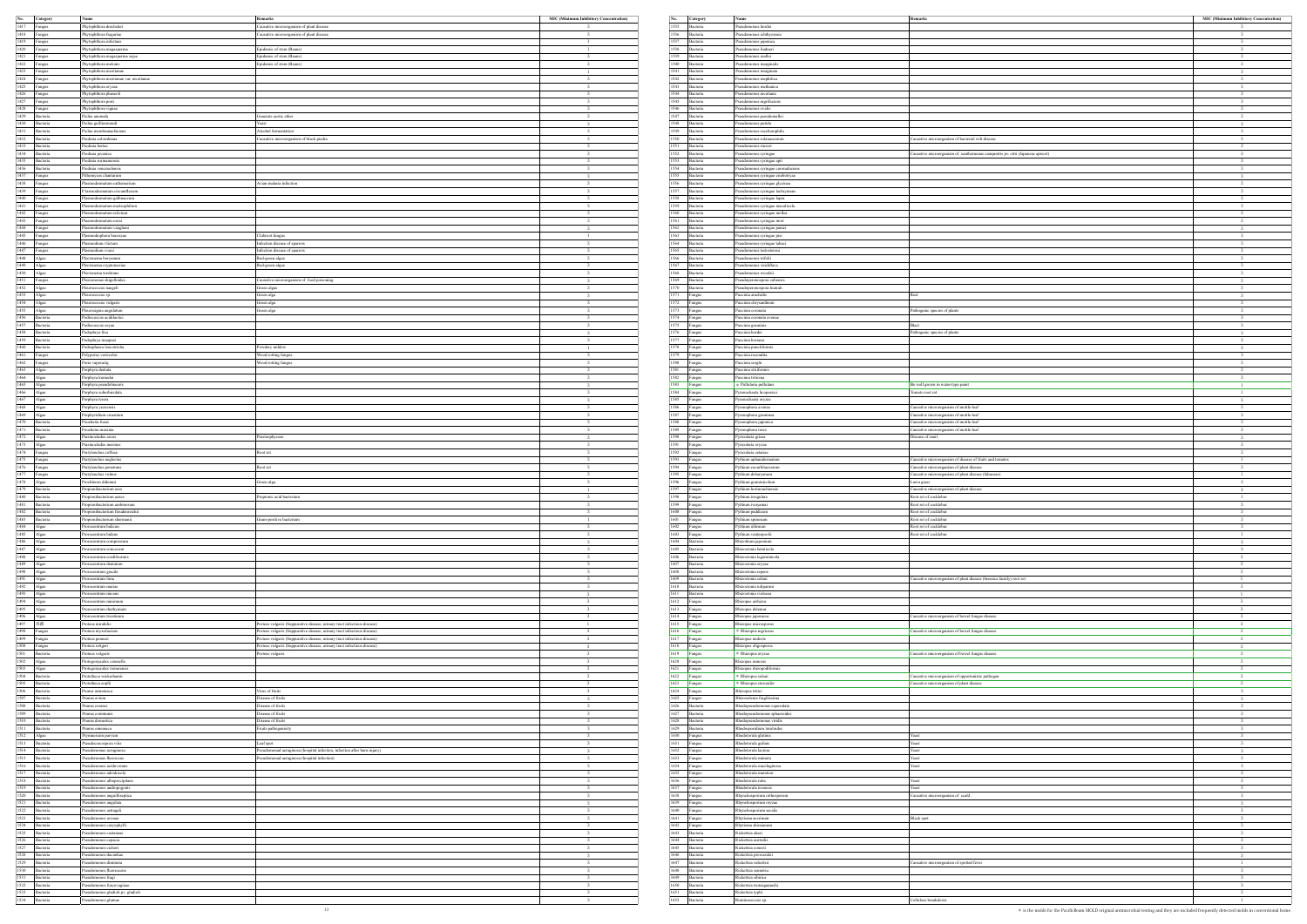| No.          | Category                                 | Name                                                  | Remarks                                                                                                                                      | <b>MIC (Minimum Inhibitory Concentration)</b> |
|--------------|------------------------------------------|-------------------------------------------------------|----------------------------------------------------------------------------------------------------------------------------------------------|-----------------------------------------------|
| 1771         | Fungus                                   | Sphaerotheca pannosa                                  |                                                                                                                                              | -3                                            |
| 1772         | Fungus                                   | Sphaerotilus natans                                   |                                                                                                                                              | $\boldsymbol{\beta}$                          |
| 1773         | Fungus                                   | Sphaerulina miyakei                                   |                                                                                                                                              | $\sqrt{3}$                                    |
| 1774         | Fungus                                   | Sphaerulina oryzina                                   |                                                                                                                                              | $\sqrt{3}$                                    |
| 1775         | Fungus                                   | Sphaerulina rhodeae                                   | Causative microorganism of opportunistic pathogen                                                                                            | $\sqrt{3}$                                    |
| 1776         | Fungus                                   | Sphingomonas paucimobillis                            |                                                                                                                                              | $_{\rm 3}$                                    |
| 1777         | Fungus                                   | Sphyingobadterium spiritivorum                        | <b>Blood</b> poisoning                                                                                                                       | $\sqrt{3}$                                    |
| 1778         | Fungus                                   | Spicaria vlolacea                                     |                                                                                                                                              | $\sqrt{3}$                                    |
| 1779         | Bacteria                                 | Spiroplasma citri                                     |                                                                                                                                              | 3                                             |
| 1780         | Bacteria                                 | Spiroplasma floricola                                 |                                                                                                                                              | $_{\rm 3}$                                    |
| 1781         | Bacteria                                 | Spiroplasma mirum                                     |                                                                                                                                              | 3                                             |
| 1782         | Bacteria                                 | Sporobolomyces roseus                                 |                                                                                                                                              | 3                                             |
| 1783         | Bacteria                                 | Sporocytohaga myxococcoides                           |                                                                                                                                              | $\mathbf{1}$<br>$\overline{1}$                |
| 1784<br>1785 | $\ensuremath{\mathsf{Fungus}}$<br>Fungus | Sporothrix schencki<br>Sporotrichum anthophilum       | Lymph channel infection                                                                                                                      | 3                                             |
| 1786         | Fungus                                   | Sporotrichum schenckii                                |                                                                                                                                              | 3                                             |
| 1787         | Fungus                                   | Sporotrichum shenki                                   |                                                                                                                                              | $_{\rm 3}$                                    |
| 1788         | Fungus                                   | Stachybotrys alternans                                |                                                                                                                                              | $\sqrt{3}$                                    |
| 1789         | Fungus                                   | Stachybotrys atra                                     | Fiber contamination                                                                                                                          | $\sqrt{3}$                                    |
| 1790         | Fungus                                   | Stachybotrys chartarum                                |                                                                                                                                              | 3                                             |
| 1791         | Fungus                                   | Stachybotrys sp.                                      |                                                                                                                                              | $_{\rm 3}$                                    |
| 1792         | Fungus                                   | Stagonospora cryptomeriae                             |                                                                                                                                              | $\,$ 3                                        |
| 1793         | Fungus                                   | Stagonospora curtisii                                 |                                                                                                                                              | $\sqrt{3}$                                    |
| 1794         | Fungus                                   | Stagonospora cyperi                                   |                                                                                                                                              | $\boldsymbol{\beta}$                          |
| 1795         | Fungus                                   | Stagonospora sacchari                                 | Staphylococcus aureus                                                                                                                        | $_{\rm 3}$                                    |
| 1796         | Bacteria                                 | Staphylococcus agalactiae                             |                                                                                                                                              | $\mathbf{1}$                                  |
| 1797         | Bacteria                                 | Staphylococcus aureus                                 | Staphylococcus aureus (hospital infection)                                                                                                   | $_{\rm 3}$                                    |
| 1798         | Bacteria                                 | Staphylococcus epidermidis                            | Staphylococcus aureus                                                                                                                        | $\mathbf{1}$                                  |
| 1799         | Bacteria                                 | Staphylococcus faecalis                               | Staphylococcus aureus                                                                                                                        | 3                                             |
| 1800<br>1801 | Bacteria<br>Bacteria                     | Staphylococcus haemolyticus<br>Staphylococcus hominis |                                                                                                                                              | $\sqrt{3}$                                    |
| 1802         | Bacteria                                 | Staphylococcus pneumoniae                             | Staphylococcus aureus<br>Staphylococcus aureus                                                                                               | -1<br>$\,1\,$                                 |
| 1803         | Bacteria                                 | Staphylococcus pyogenes                               | Staphylococcus aureus                                                                                                                        | $\overline{1}$                                |
| 1804         | Bacteria                                 | Staphylococcus saprophyticus                          |                                                                                                                                              | $\sqrt{3}$                                    |
| 1805         | Bacteria                                 | Staphylococcus warneri                                |                                                                                                                                              | 3                                             |
| 1806         | Bacteria                                 | Stemphylium lycopersici                               | Spot blotch                                                                                                                                  | $_{\rm 3}$                                    |
| 1807         | Bacteria                                 | Stemphylium sarcinaeforme                             |                                                                                                                                              | 3                                             |
| 1808         | Bacteria                                 | Stemphylium solani                                    |                                                                                                                                              | 3                                             |
| 1809         | Bacteria                                 | Stemphylium trifolii                                  | Algae in cold water                                                                                                                          | $\boldsymbol{\beta}$                          |
| 1810         | Algae                                    | Stentor auricula                                      |                                                                                                                                              | 3                                             |
| 1811         | Algae                                    | Stentor coerulens                                     | Algae in cold water                                                                                                                          | 3                                             |
| 1812         | Algae                                    | Stentor gracilis                                      | Algae in cold water                                                                                                                          | $\sqrt{3}$                                    |
| 1813         | Algae                                    | Stentor ignens                                        |                                                                                                                                              | 3                                             |
| 1814         | Algae                                    | Stentor niger                                         | Algae in cold water                                                                                                                          | $\sqrt{3}$                                    |
| 1815         | Algae                                    | Stentor roeseli                                       |                                                                                                                                              | $\sqrt{3}$                                    |
| 1816         | Algae                                    | Stentor viridis                                       | Algae in cold water                                                                                                                          | 3                                             |
| 1817         | Fungus                                   | Stichococcus bacillavis                               | Production of antibiotics                                                                                                                    | $_{\rm 3}$                                    |
| 1818         | Fungus                                   | Stneptomyces kanamyceticus                            |                                                                                                                                              | $\sqrt{3}$                                    |
| 1819         | Fungus                                   | Stneptomyces peucetius                                | Production of carcinostatics                                                                                                                 | $\sqrt{3}$                                    |
| 1820         | Bacteria                                 | Streptococcus agalactiae                              | Blood poisoning of newborn                                                                                                                   | 3                                             |
| 1821         | Bacteria                                 | Streptococcus cremoris                                |                                                                                                                                              | 3                                             |
| 1822         | Bacteria                                 | Streptococcus diacetilactis                           |                                                                                                                                              | 3                                             |
| 1823         | Bacteria                                 | Streptococcus equisimilis                             |                                                                                                                                              | $\sqrt{3}$                                    |
| 1824         | Bacteria                                 | Streptococcus faecalis                                | Enterococcus                                                                                                                                 | $\boldsymbol{\beta}$                          |
| 1825         | Bacteria                                 | Streptococcus faecium                                 | Lactic acid bacterium                                                                                                                        | 3                                             |
| 1826         | Bacteria                                 | Streptococcus lactis                                  |                                                                                                                                              | 3                                             |
| 1827         | Bacteria                                 | Streptococcus milleri                                 |                                                                                                                                              | $\boldsymbol{\beta}$                          |
| 1828         | Bacteria                                 | Streptococcus mitior                                  |                                                                                                                                              | $\sqrt{3}$                                    |
| 1829         | Bacteria                                 | Streptococcus mitis                                   |                                                                                                                                              | 3                                             |
| 1830         | Bacteria                                 | Streptococcus mutans                                  |                                                                                                                                              | $^{\rm 3}$                                    |
| 1831         | Bacteria                                 | Streptococcus pluton                                  |                                                                                                                                              | $\boldsymbol{\beta}$                          |
| 1832         | Bacteria                                 | Streptococcus pneumoniae                              | Chain coccus of inflammation of the lungs                                                                                                    | $\sqrt{3}$                                    |
| 1833         | Bacteria                                 | Streptococcus pyogenes                                |                                                                                                                                              | $\sqrt{3}$                                    |
| 1834         | Bacteria                                 | Streptococcus salivarius                              |                                                                                                                                              | $^{\rm 3}$                                    |
| 1835<br>1836 | Bacteria                                 | Streptococcus sanguis                                 |                                                                                                                                              | 3                                             |
| 1837         | Bacteria                                 | Streptococcus tharmophilis                            | Lactic acid bacterium                                                                                                                        | 3                                             |
|              | Bacteria                                 | Streptococcus viridans                                | Chain coccus                                                                                                                                 | 3                                             |
| 1838         | Bacteria                                 | Streptomyces aureofaciens                             | Actinomycete                                                                                                                                 | $^{\rm 3}$                                    |
| 1839         | Actinomycetes                            | Streptomyces aureus                                   | Actinomycete, potato disease                                                                                                                 | $\mathbf{3}$                                  |
| 1840         | Actinomycetes                            | Streptomyces fradiae                                  | Actinomycete, potato disease                                                                                                                 | 3                                             |
| 1841         | Actinomycetes                            | Streptomyces galilaeus                                | Producing bacterium of antibiotic substance                                                                                                  | $_{\rm 3}$                                    |
| 1842         | Actinomycetes                            | Streptomyces glaucescens                              | Potato disease                                                                                                                               | $\boldsymbol{\beta}$                          |
| 1843         | Bacteria                                 | Streptomyces griseus                                  | Actinomycete                                                                                                                                 | $\sqrt{3}$                                    |
| 1844         | Bacteria                                 | Streptomyces kasugaensis                              | Actinomycete                                                                                                                                 | $_{\rm 3}$                                    |
| 1845         | Bacteria                                 | Streptomyces mediterranei                             |                                                                                                                                              | $_{\rm 3}$                                    |
| 1846         | Bacteria                                 | Streptomyces mobaraensis                              |                                                                                                                                              | 3                                             |
| 1847         | Bacteria                                 | Streptomyces olivaceus                                | Actinomycete                                                                                                                                 | 3                                             |
| 1848         | Bacteria                                 | Streptomyces rubrireticuli                            | Actinomycete                                                                                                                                 | 3                                             |
| 1849<br>1850 | Bacteria<br>Bacteria                     | Streptomyces scabies                                  | Disease of potatoes                                                                                                                          | $\sqrt{3}$<br>$\boldsymbol{\beta}$            |
| 1851         | Bacteria                                 | Streptomyces somaliensis<br>Streptomyces venezuelae   |                                                                                                                                              | 3                                             |
| 1852         | Bacteria                                 | Streptoverticillum reticulum                          |                                                                                                                                              | 3                                             |
| 1853         | Bacteria                                 | Sugeran mosaic                                        |                                                                                                                                              | -1                                            |
| 1854         | Fungus                                   | Syncephalastrum racemosum                             | Food contamination                                                                                                                           | $\sqrt{3}$                                    |
| 1855         | Algae                                    | Synechococcus leopoliensis                            |                                                                                                                                              | 3                                             |
| 1856         | Algae                                    | Synechococcus lividus                                 |                                                                                                                                              | $_{\rm 3}$                                    |
| 1857         | Algae                                    | Synedra acus                                          |                                                                                                                                              | $\boldsymbol{\beta}$                          |
| 1858         | Algae                                    | Synedra dorsiventralis                                |                                                                                                                                              | $\sqrt{3}$                                    |
| 1859         | Algae                                    | Synedra inaequalis                                    |                                                                                                                                              | $_{\rm 3}$                                    |
| 1860         | Algae                                    | Synedra lanceolata                                    |                                                                                                                                              | $\sqrt{3}$                                    |
| 1861         | Algae                                    | Synedra runpens                                       |                                                                                                                                              | $\boldsymbol{\beta}$                          |
| 1862         | Algae                                    | Synedra ulana                                         |                                                                                                                                              | 3                                             |
| 1863         | Fungus                                   | Taphrina bullata                                      | Causative microorganism of crinkle leaf                                                                                                      | 3                                             |
| 1864         | Fungus                                   | Taphrina deformans                                    | Causative microorganism of crinkle leaf                                                                                                      | $\sqrt{3}$                                    |
| 1865         | Fungus                                   | Taphrina farlowii                                     | Causative microorganism of crinkle leaf                                                                                                      | 3                                             |
| 1866         | Fungus                                   | Taphrina mume                                         | Causative microorganism of crinkle leaf                                                                                                      | 3                                             |
| 1867         | Fungus                                   | Taphrina pruni                                        | Causative microorganism of crinkle leaf                                                                                                      | $\sqrt{3}$                                    |
| 1868         | Fungus                                   | Taphrina truncicola                                   | Causative microorganism of crinkle leaf                                                                                                      | 3                                             |
| 1869         | Fungus                                   | Taphrina wiesneri                                     | Causative microorganism of crinkle leaf                                                                                                      | $_{\rm 3}$                                    |
| 1870<br>1871 | Algae                                    | Tetraspera gelatinosa                                 |                                                                                                                                              | $\sqrt{3}$<br>$\sqrt{3}$                      |
| 1872         | Algae<br>Algae                           | Tetraspera pouchetii<br>Thalassiosina angstii         | Causative microorganism of red tide                                                                                                          | 3                                             |
| 1873         | Algae                                    | Thalassiosina anguste-lineata                         | Causative microorganism of red tide                                                                                                          | $_{\rm 3}$                                    |
| 1874         | Algae                                    | Thalassiosina binata                                  | Causative microorganism of red tide                                                                                                          | 3                                             |
| 1875         | Algae                                    | Thalassiosina confeta                                 | Causative microorganism of red tide                                                                                                          | $\sqrt{3}$                                    |
| 1876         | Algae                                    | Thalassiosina mala                                    | Causative microorganism of red tide                                                                                                          | 3                                             |
| 1877         | Algae                                    | Thalassiosina minima                                  | Causative microorganism of red tide                                                                                                          | 3                                             |
| 1878         | Algae                                    | Thalassiosina pseudomona                              | Causative microorganism of red tide                                                                                                          | 3<br>3                                        |
| 1879         | Algae                                    | Thalassiosina weissflogii                             | Causative microorganism of red tide                                                                                                          | $\sqrt{3}$                                    |
| 1880         | Algae                                    | Thelohanellus cyprini                                 | Parasite of carp                                                                                                                             |                                               |
| 1881         | Algae                                    | Thelohanellus dogieli                                 | Parasite of carp                                                                                                                             | 3                                             |
| 1882         | Algae                                    | Thelohanellus kitauei                                 | Parasite of carp                                                                                                                             | $\sqrt{3}$                                    |
| 1883         | Actinomycetes                            | Thermoactinomyces sacchari                            | Actinomycete                                                                                                                                 | 3                                             |
| 1884         | Actinomycetes                            | Thermoactinomyces vulgaris                            | Actinomycete                                                                                                                                 | $\,1\,$                                       |
| 1885         | Bacteria                                 | Thiobacillus asidophilus                              | Acidophil aerobic bacterium                                                                                                                  | $\blacksquare$                                |
| 1886         | Bacteria                                 | Thiobacillus delicatus                                | Non-acidophil facultative anaerobic bacterium                                                                                                | $\mathbf{1}$                                  |
| 1887         | Bacteria                                 | Thiobacillus denitrificans                            | Non-acidophil facultative anaerobic bacterium                                                                                                |                                               |
| 1888         | Bacteria                                 | Thiobacillus ferrooxidans                             | Acidophil aerobic bacterium                                                                                                                  | $\mathbf{1}$<br>$\mathbf{1}$                  |
|              |                                          |                                                       | * is the molds for the PacificBeam MOLD original antimicrobial testing and they are included frequently detected molds in conventional home. |                                               |

| 1771 Fungus<br>1653<br>Bacteria<br>Saccharomyces aureus<br>Sphaerotheca pannosa<br>-3<br>1772<br>1654<br>Bacteria<br>Saccharomyces bayanus<br>3<br>Fungus<br>Sphaerotilus natans<br>1655<br>1773 Fungus<br>Sphaerulina mivakei<br>Bacteria<br>Saccharomyces carlsbergensis<br>$\mathbf{3}$<br>1656<br>Bacteria<br>Saccharomyces cerevisiae<br>Yeast for breads<br>$\overline{\mathbf{3}}$<br>1774<br>Fungus<br>Sphaerulina oryzina<br>1657<br>1775 Fungus<br>Saccharomyces diastaticus<br>Sphaerulina rhodeae<br>Bacteria<br>3<br>1776<br>1658<br>Bacteria<br>Saccharomyces epidermidis<br>3<br>Fungus<br>Sphingomonas paucimobillis<br>lausative microorganism of opportunistic path<br>1777<br>1659<br>$\mathbf{3}$<br><b>Blood</b> poisoning<br>Bacteria<br>Saccharomyces for mosensi<br>Fungus<br>Sphyingobadterium spiritivorum<br>1660<br>1778 Fungus<br>Saccharomyces italicus<br>3<br>Spicaria vlolacea<br>Bacteria<br>1779 Bacteria<br>1661<br>Bacteria<br>Saccharomyces kefir<br>- 3<br>Spiroplasma citri<br>1662<br>1780<br>Bacteria<br>Saccharomyces mellis<br>3<br>Bacteria<br>Spiroplasma floricola<br>1663<br>1781<br>Bacteria<br>Bacteria<br>Saccharomyces oviformis<br>$\overline{\mathbf{3}}$<br>Spiroplasma mirum<br>1664<br>1782<br>Sporobolomyces roseus<br>Bacteria<br>Saccharomyces pasteurianus<br>Bacteria<br>Yeast<br>$\overline{\mathbf{3}}$<br>1665<br>Bacteria<br>Saccharomyces pastrianus<br>3<br>1783<br>Bacteria<br>Sporocytohaga myxococcoides<br>1666<br>3<br>1784<br>Bacteria<br>Saccharomyces pastridium<br>Sporothrix schenckii<br>ymph channel infection<br>Fungus<br>1667<br>Saccharomyces rosei<br>-3<br>1785<br>Sporotrichum anthophilum<br>Bacteria<br>Fungus<br>1668<br>1786<br>Saccharomyces rouxii<br>Yeast<br>Sporotrichum schenckii<br>Bacteria<br>-1<br>Fungus<br>1787<br>1669<br>Bacteria<br>Saccharomyces sake<br>3<br>Sporotrichum shenki<br>Fungus<br>1670<br>1788<br>Saccharomyces uvarum<br>Stachybotrys alternans<br>Bacteria<br>$_{3}$<br>Fungus<br>1671<br>Bacteria<br>Saccharomyces willianus<br>3<br>1789<br>Fungus<br>Stachybotrys atra<br>1672<br>1790<br>Bacteria<br>Saccharomycodes ludwigii<br>For preparation of wine<br>$\mathbf{3}$<br>Fungus<br>Stachybotrys chartarum<br>Fiber contamination<br>1673<br>$\overline{\mathbf{3}}$<br>1791<br>Fungus<br>Saccharomycodes pasteurianus<br>Stachybotrys sp.<br>Fungus<br>1674<br>1792<br>Salmonella abortusequi<br>3<br>Bacteria<br>Fungus<br>Stagonospora cryptomeriae<br>1675<br>Salmonella anatum<br>1793<br>3<br>Bacteria<br>Causative microorganism of food poisoning<br>Fungus<br>Stagonospora curtisi<br>1794<br>1676<br>Bacteria<br>Salmonella arizonae<br>Bacterium in stomach and intestines<br>3<br>Fungus<br>Stagonospora cyperi<br>1677<br>1795<br>Bacteria<br>Salmonella bongor<br>Causative microorganism of food poisoning<br>3<br>Fungus<br>Stagonospora sacchari<br>1678<br>1796<br>Salmonella choleraesuis<br>Bacteria<br>Bacteria<br>Salmonella choleraesuis<br>3<br>Staphylococcus agalactiae<br>Staphylococcus aureus<br>1679<br>1797<br>Salmonella dublin<br>$\overline{\mathbf{3}}$<br>Bacteria<br>Bacteria<br>Staphylococcus aureus<br>Staphylococcus aureus (hospital infection)<br>1798<br>1680<br>Bacteria<br>Salmonella enteritidis<br>Causative microorganism of food poisoning<br>3<br>Bacteria<br>Staphylococcus epidermidis<br>Staphylococcus aureus<br>1681<br>3<br>1799<br>Salmonella enterrica<br>Staphylococcus faecalis<br>Staphylococcus aureus<br>Bacteria<br>Causative microorganism of food poisoning<br>Bacteria<br>1800<br>1682<br>Salmonella gallinarum<br>'ausative microorganism of food poisoning<br>$\mathbf{3}$<br>Bacteria<br>staphylococcus haemolyticus<br>Bacteria<br>1683<br>1801<br>Salmonella gallinarum-pullorum<br>Bacteria<br>Stanhylococcus hominis<br>Bacteria<br>-3<br>Staphylococcus aureus<br>1684<br>Bacteria<br>Salmonella hirschfeldii<br>3<br>1802<br>Bacteria<br>Staphylococcus pneumoniae<br>Staphylococcus aureus<br>1685<br>1803<br>Salmonella houtenae<br>3<br>Bacteria<br>Bacteria<br>Staphylococcus pyogenes<br>Staphylococcus aureus<br>1686<br>$\overline{\mathbf{3}}$<br>1804<br>Bacteria<br>Salmonella minnesota<br>Bacteria<br>Staphylococcus saprophyticus<br>1687<br>1805<br>Salmonella newington<br>Bacteria<br>3<br>Bacteria<br>Staphylococcus warneri<br>1688<br>Salmonella paratyphi<br>$\overline{\mathbf{3}}$<br>1806<br>Bacteria<br>Paratyphoid bacillus<br>Bacteria<br>Stemphylium lycopersici<br>Spot blotch<br>1807<br>1689<br>Salmonella pullorum<br>Bacteria<br>Bacteria<br>Causative microorganism of food poisoning<br>$\mathbf{3}$<br>Stemphylium sarcinaeforme<br>1808<br>1690<br>Salmonella salamae<br>Bacteria<br>Stemphylium solani<br>$\overline{\mathbf{3}}$<br>Bacteria<br>1809<br>1691<br>Bacteria<br>Salmonella schottmueller<br>3<br>Bacteria<br>Stemphylium trifolii<br>1692<br>1810<br>Salmonella sendai<br>Algae in cold water<br>Bacteria<br>$\overline{\mathbf{3}}$<br>Algae<br>Stentor auricula<br>1811<br>1693<br>Bacteria<br>Salmonella typhi<br>3<br>Algae<br>stentor coerulens<br>Algae in cold water<br>1812<br>1694<br>Salmonella typhimurium<br>Algae in cold water<br>Salmonella typhimurium<br>Algae<br>Stentor gracilis<br>Bacteria<br>$\mathbf{1}$<br>1695<br>1813<br>Bacteria<br>Salmonella typhosa<br>Bacillus typhosus<br>$\overline{1}$<br>Algae<br>Stentor ignens<br>1696<br>1814<br>Saprolegnia diclina<br>Bacteria<br>$_{3}$<br>Algae<br>Stentor niger<br>1815<br>1697<br>Saprolegnia ferax<br>stentor roeseli<br>Algae in cold water<br>Bacteria<br>3<br>Algae<br>1816<br>1698<br>Stentor viridis<br>Algae in cold water<br>Saprolegnia parasitica<br>Algae<br>Bacteria<br>-3<br>1699<br>1817<br>Bacteria<br>Saprolegnia terrestris<br>3<br>Fungus<br>Stichococcus bacillavis<br>1700<br>1818<br>Production of antibiotics<br>Bacteria<br>Sarcina flava<br>Nonsporeforming anaerobic bacteria<br>$\overline{1}$<br>Fungus<br>Stneptomyces kanamyceticus<br>1701<br>1819<br>Sarcinalatea<br>$\overline{1}$<br>Fungus<br>Production of carcinostatics<br>Bacteria<br>Stneptomyces peucetius<br>1702<br>1820<br>Bacteria<br>Fungus<br>Sarcocystis hominis<br>Causative microorganism of sarcocystosis<br>3<br>Streptococcus agalactiae<br>Blood poisoning of newborn<br>1703<br>1821<br>Fungus<br>Sarcocystis lindemanni<br>3<br>Bacteria<br>Streptococcus cremoris<br>Causative microorganism of sarcocystosis<br>1822<br>1704<br>Bacteria<br>Fungus<br>Sarcocystis suihominis<br>Causative microorganism of sarcocystosis<br>$\mathbf{3}$<br>Streptococcus diacetilactis<br>1823<br>1705<br>* Scedosporium apiospermum<br>Causative microorganism of opportunistic pathogen (hygrophilous fungi)<br>Bacteria<br>Fungus<br>$\overline{\mathbf{3}}$<br>Streptococcus equisimilis<br>1706<br>Yeast<br>Schizosaccharomyces japonicus<br>3<br>1824<br>Bacteria<br>streptococcus faecalis<br>Yeast<br>Enterococcus<br>1707<br>1825<br>Yeast<br>Schizosaccharomyces malidevorans<br>$\overline{\mathbf{3}}$<br>Bacteria<br>Streptococcus faecium<br>Yeast<br>1826<br>1708<br>Yeast<br>Schizosaccharomyces octosporus<br>Yeast<br>3<br>Bacteria<br>treptococcus lactis<br>Lactic acid bacterium<br>1827<br>1709<br>Bacteria<br>Schizosaccharomyces pombe<br>Alcohol brewing<br>Bacteria<br>Streptococcus milleri<br>-3<br>1710<br>Bacteria<br>Schizothrix calcicola<br>Oscillatoriales<br>1828<br>Bacteria<br>Streptococcus mitior<br>$\mathbf{3}$<br>1711<br>Schizothrix fniesii<br>1829<br>Oscillatoriales<br>Bacteria<br>$_{3}$<br>Bacteria<br>Streptococcus mitis<br>1712<br>Schizothrix rubella<br>Oscillatoriales<br>1830<br>Bacteria<br>Streptococcus mutans<br>Bacteria<br>3<br>1713 Bacteria<br>1831<br>Sclerospora graminicola<br>Causative microorganism of downy mildew<br>-3<br>Bacteria<br>Streptococcus pluton<br>1714<br>1832<br>Selerotina fructincola<br>$\mathbf{3}$<br>Bacteria<br>Chain coccus of inflammation of the lungs<br>Fungus<br>Streptococcus pneumoniae<br>1715<br>1833<br>Sclerotinia borealis<br>$_{3}$<br>Fungus<br>Crown rot<br>Bacteria<br>Streptococcus pyogenes<br>1716<br>1834<br>Fungus<br>Sclerotinia fructicola<br>Crown rot<br>$\mathbf{3}$<br>Bacteria<br>Streptococcus salivarius<br>1717 Fungus<br>Sclerotinia sclerotiorum<br>Crown rot (leaf of tomatoes)<br>1835<br>Bacteria<br>Streptococcus sanguis<br>1718 Fungus<br>1836<br>Sclerotinia trifoliorum<br>Crown rot (leaf of tomatoes)<br>3<br>Bacteria<br>Lactic acid bacterium<br>Streptococcus tharmophili:<br>$1719$ Fungus<br>1837<br>Selerotium cepivorum<br>Bacteria<br>Streptococcus viridans<br>Chain coccus<br>-1<br>$\begin{vmatrix} 1720 \\ \end{vmatrix}$ Fungus<br>1838 Bacteria<br>Sclerotium fumigatum<br>$\mathbf{3}$<br>Streptomyces aureofaciens<br>Actinomycete<br>1721<br>Fungus<br>Sclerotium hydrophilum<br>3 <sup>1</sup><br>1839<br>Actinomycetes<br>Streptomyces aureus<br>Actinomycete, potato disease<br>1722 Fungus<br>1840<br>Sclerotium oryzae-sativae<br>$\mathbf{3}$<br>Actinomycetes<br>Streptomyces fradiae<br>Actinomycete, potato disease<br>1723<br>Fungus<br>Selerotium oryzicola<br>$3 -$<br>1841<br>Actinomycetes<br>Streptomyces galilaeus<br>Producing bacterium of antibiotic substance<br>1724 Fungus<br>Scolecobasidium constrictum<br>1842<br>Actinomycetes<br>Streptomyces glaucescens<br>Potato disease<br>$\mathbf{3}$<br>1725<br>Fungus<br>Scopulariopsis brevicaulis<br>3<br>1843<br>Bacteria<br>Actinomycete<br>Streptomyces griseus<br>1726 Fungus<br>$\overline{\mathbf{3}}$<br>1844<br>Scopulariopsis halophilica<br>Bacteria<br>Streptomyces kasugaensis<br>Actinomycete<br>1727   Fungus<br>1845<br>Screlotium fmigatum<br>$\overline{1}$<br>Streptomyces mediterranei<br>Bacteria<br>1728<br>1846 Bacteria<br>Fungus<br>Screlotium hydrophilum<br>$\overline{1}$<br>Streptomyces mobaraensis<br>1729<br>1847<br>Fungus<br>Screlotium oryzae - sativae<br>Bacteria<br>Streptomyces olivaceus<br>$\overline{1}$<br>Actinomycete<br>1730<br>1848<br>Fungus<br>Screlotium oryzicola<br>$\overline{1}$<br>Bacteria<br>Streptomyces rubrireticuli<br>Actinomycete<br>1731<br>1849<br>Algae<br>Scytonema hofmannii<br>Bacteria<br>Disease of potatoes<br>Blue-green algae<br>$\overline{\mathbf{3}}$<br>Streptomyces scabies<br>1732<br>Algae<br>Sehizothrix sp.<br>3<br>1850<br>Bacteria<br>Streptomyces somaliensis<br>1733<br>$3 -$<br>1851<br>Septobasidium bogoriense<br>Fungus<br>Bacteria<br>Streptomyces venezuelae<br>1734<br>Septobasidium tanakae<br>$\overline{\mathbf{3}}$<br>1852<br>Bacteria<br>Streptoverticillum reticulum<br>Fungus<br>1735<br>1853<br>Fungus<br>Septogloeum sojae<br>Bacteria<br>$\overline{\mathbf{3}}$<br>Sugeran mosaic<br>1736<br>Fungus<br>Septoria alliacea<br>Angular spot<br>3<br>1854<br>Syncephalastrum racemosum<br>Food contamination<br>Fungus<br>1737<br>1855<br>$3 -$<br>Fungus<br>Septoria apii<br>Algae<br>Synechococcus leopoliensis<br>1738<br>Fungus<br>Septoria azaleae<br>$\overline{\mathbf{3}}$<br>1856<br>Algae<br>Synechococcus lividus<br>1739<br>1857<br>3<br>Fungus<br>Septoria chrysanthemella<br>Algae<br>Synedra acus<br>1740<br>$\overline{\mathbf{3}}$<br>1858<br>Fungus<br>Septoria chrysanthemi-indici<br>Algae<br>Synedra dorsiventralis<br>1741<br>1859<br>$\overline{\mathbf{3}}$<br>Fungus<br>Septoria dianthi<br>Algae<br>Synedra inaequalis<br>1742<br>1860<br>Septoria glodioli<br>Synedra lanceolata<br>Fungus<br>$\overline{\mathbf{3}}$<br>Algae<br>1743<br>1861<br>Fungus<br>Septoria glycines<br>3<br>Algae<br>Synedra runpens<br>1744<br>1862<br>Fungus<br>Septoria lilii<br>3<br>Algae<br>Synedra ulana<br>1745<br>1863<br>Fungus<br>Septoria linicola<br>$\overline{\mathbf{3}}$<br>Taphrina bullata<br>lausative microorganism of crinkle leaf<br>Fungus<br>1746<br>1864<br>$\overline{\mathbf{3}}$<br>Taphrina deformans<br>Fungus<br>Septoria lycopersici<br>Causative microorganism of crinkle leaf<br>Fungus<br>1747<br>1865<br>Fungus<br>Septoria nodorum<br>3<br>Taphrina farlowii<br>Fungus<br>Causative microorganism of crinkle leaf<br>1748<br>3<br>1866<br>Fungus<br>Septoria tritici<br>Fungus<br>Taphrina mume<br>Causative microorganism of crinkle leaf<br>1867<br>1749<br>Fungus<br>Serpula lacrymans<br>Taphrina pruni<br>$\overline{1}$<br>Fungus<br>lausative microorganism of crinkle leaf<br>1750<br>1868<br>Bacteria<br>Serratia liguefaciens<br>Food putrefactive bacteria<br>Taphrina truncicola<br>Causative microorganism of crinkle leaf<br><sup>1</sup><br>Fungus<br>1751<br>Bacteria<br>Serratia marcesceus<br>$\mathbf{1}$<br>1869<br>Taphrina wiesneri<br>Causative microorganism of crinkle leaf<br>Causative microorganism of opportunistic pathogen<br>Fungus<br>1752<br>3<br>1870<br>Bacteria<br>Serratia marcesens<br>Causative microorganism of opportunistic pathogen<br>Algae<br>Tetraspera gelatinosa<br>1753<br>1871<br>Bacteria<br>Serratia salinaria<br>Food putrefactive bacteria<br>$\overline{1}$<br>Algae<br>Tetraspera pouchetii<br>1754<br>1872<br>Bacteria<br>Shigella boydii<br>- 3<br>Algae<br>Thalassiosina angstii<br>Causative microorganism of red tide<br>1755<br>3<br>1873<br>Bacteria<br>Shigella dysenteriae<br>Bacillus dysenteriae<br>Algae<br>Thalassiosina anguste-lineata<br>Causative microorganism of red tide<br>1756<br>1874<br>Bacteria<br>Shigella flexneri<br>Bacillus dysenteriae<br>Algae<br>Thalassiosina binata<br>-3<br>Causative microorganism of red tide<br>1757<br>1875<br>Shigella sonnei<br>Algae<br>Thalassiosina confeta<br>Bacteria<br>3<br>Causative microorganism of red tide<br>1758<br>1876<br>Fungus<br>Sordaria brevicollis<br>3<br>Algae<br>Thalassiosina mala<br>Causative microorganism of red tide<br>1759<br>1877<br>3<br>Sordaria fimicola<br>Algae<br>Fungus<br>Thalassiosina minima<br>Causative microorganism of red tide<br>1878<br>1760<br>Fungus<br>Sorosporium reilianum<br>Dustbrand<br>$\overline{\mathbf{3}}$<br>Algae<br>Thalassiosina pseudomona<br>Causative microorganism of red tide<br>1761<br>1879<br>$\overline{\mathbf{3}}$<br>Fungus<br>Sphaceloma arachidis<br>Variola major<br>Algae<br>Thalassiosina weissflogii<br>Causative microorganism of red tide<br>1762<br>1880<br>Fungus<br>Sphaceloma glycines<br>3<br>Algae<br>Thelohanellus cyprini<br>Parasite of carp<br>1763<br>1881<br>Sphaceloma paeoniae<br>Thelohanellus dogieli<br>Parasite of carp<br>Fungus<br>$\overline{\mathbf{3}}$<br>Algae<br>1764<br>Fungus<br>Sphaceloma populi<br>1882<br>Algae<br>Thelohanellus kitauei<br>Parasite of carp<br>3<br>1765<br>1883<br>Fungus<br>Sphaceloma prunus-domesticae<br>Actinomycetes<br>Actinomycete<br>-3<br>Thermoactinomyces sacchari<br>1766<br>3<br>1884<br>Fungus<br>Sphaceloma punicae<br>Actinomycetes<br>Thermoactinomyces vulgaris<br>Actinomycete<br>1767<br>3<br>1885<br>Fungus<br>Sphacelotheca reiliana<br>Bacteria<br>Thiobacillus asidophilus<br>Acidophil aerobic bacterium<br>1768<br>3<br>1886<br>Fungus<br>Sphacelotheca sorghi<br>Bacteria<br>Thiobacillus delicatus<br>Non-acidophil facultative anaerobic bacterium<br>1769<br>1887<br>Sphaerotheca fuliginea<br>Thiobacillus denitrificans<br>Non-acidophil facultative anaerobic bacterium<br>Fungus<br>3<br>Bacteria<br>1770 Fungus<br>Acidophil aerobic bacterium | <b>MIC (Minimum Inhibitory Concentration)</b><br>No.<br>Category<br>Remarks<br>Name |  | Remarks                                                          | Name                | Category | No. |
|---------------------------------------------------------------------------------------------------------------------------------------------------------------------------------------------------------------------------------------------------------------------------------------------------------------------------------------------------------------------------------------------------------------------------------------------------------------------------------------------------------------------------------------------------------------------------------------------------------------------------------------------------------------------------------------------------------------------------------------------------------------------------------------------------------------------------------------------------------------------------------------------------------------------------------------------------------------------------------------------------------------------------------------------------------------------------------------------------------------------------------------------------------------------------------------------------------------------------------------------------------------------------------------------------------------------------------------------------------------------------------------------------------------------------------------------------------------------------------------------------------------------------------------------------------------------------------------------------------------------------------------------------------------------------------------------------------------------------------------------------------------------------------------------------------------------------------------------------------------------------------------------------------------------------------------------------------------------------------------------------------------------------------------------------------------------------------------------------------------------------------------------------------------------------------------------------------------------------------------------------------------------------------------------------------------------------------------------------------------------------------------------------------------------------------------------------------------------------------------------------------------------------------------------------------------------------------------------------------------------------------------------------------------------------------------------------------------------------------------------------------------------------------------------------------------------------------------------------------------------------------------------------------------------------------------------------------------------------------------------------------------------------------------------------------------------------------------------------------------------------------------------------------------------------------------------------------------------------------------------------------------------------------------------------------------------------------------------------------------------------------------------------------------------------------------------------------------------------------------------------------------------------------------------------------------------------------------------------------------------------------------------------------------------------------------------------------------------------------------------------------------------------------------------------------------------------------------------------------------------------------------------------------------------------------------------------------------------------------------------------------------------------------------------------------------------------------------------------------------------------------------------------------------------------------------------------------------------------------------------------------------------------------------------------------------------------------------------------------------------------------------------------------------------------------------------------------------------------------------------------------------------------------------------------------------------------------------------------------------------------------------------------------------------------------------------------------------------------------------------------------------------------------------------------------------------------------------------------------------------------------------------------------------------------------------------------------------------------------------------------------------------------------------------------------------------------------------------------------------------------------------------------------------------------------------------------------------------------------------------------------------------------------------------------------------------------------------------------------------------------------------------------------------------------------------------------------------------------------------------------------------------------------------------------------------------------------------------------------------------------------------------------------------------------------------------------------------------------------------------------------------------------------------------------------------------------------------------------------------------------------------------------------------------------------------------------------------------------------------------------------------------------------------------------------------------------------------------------------------------------------------------------------------------------------------------------------------------------------------------------------------------------------------------------------------------------------------------------------------------------------------------------------------------------------------------------------------------------------------------------------------------------------------------------------------------------------------------------------------------------------------------------------------------------------------------------------------------------------------------------------------------------------------------------------------------------------------------------------------------------------------------------------------------------------------------------------------------------------------------------------------------------------------------------------------------------------------------------------------------------------------------------------------------------------------------------------------------------------------------------------------------------------------------------------------------------------------------------------------------------------------------------------------------------------------------------------------------------------------------------------------------------------------------------------------------------------------------------------------------------------------------------------------------------------------------------------------------------------------------------------------------------------------------------------------------------------------------------------------------------------------------------------------------------------------------------------------------------------------------------------------------------------------------------------------------------------------------------------------------------------------------------------------------------------------------------------------------------------------------------------------------------------------------------------------------------------------------------------------------------------------------------------------------------------------------------------------------------------------------------------------------------------------------------------------------------------------------------------------------------------------------------------------------------------------------------------------------------------------------------------------------------------------------------------------------------------------------------------------------------------------------------------------------------------------------------------------------------------------------------------------------------------------------------------------------------------------------------------------------------------------------------------------------------------------------------------------------------------------------------------------------------------------------------------------------------------------------------------------------------------------------------------------------------------------------------------------------------------------------------------------------------------------------------------------------------------------------------------------------------------------------------------------------------------------------------------------------------------------------------------------------------------------------------------------------------------------------------------------------------------------------------------------------------------------------------------------------------------------------------------------------------------------------------------------------------------------------------------------------------------------------------------------------------------------------------------------------------------------------------------------------------------------------------------------------------------------------------------------------------------------------------------------------------------------------------------------------------------------------------------------------------------------------------------------------------------------------------------------------------------------------------------------------------------------------------------------------------------------------------------------------------------------------------------------------------------------------------------------------------------------------------------------------------------------------------------------------------------------------------------------------------------------------------------------------------------------------------------------------------------------------------------------------------------------------------------------------------------------------------------------------------------------------------------------------------------------------------------------------------------------------------------------------------------------------------------------------------------------------------------------------------------------------------------------------------------------------------------------------------------------------------------------------------------------------------------------------------------------------------------------------------------------------------------------------------------------------------------------------------------------------------------------------------------------------------------------------------------------------------------------------------------------------------------------------------------------------------------------------------------------------------------------------------------------------------------------------------------------------------------------------------------------------------------------------------------------------------------------------------------------------------------------------------------------------------------------------------------------------------------------------------------------------------------------------------------------------------------------------------------------------------------------------------------------------------------------------------------------------------------------------------------------------------------------------------------------------------------------------------------------------------------------------------------------------------------------------------------------------------------------------------------------------------------------------------------------------------------------------------------------------------------------------------------------------------------------------------------------------------------------------------------------------------------------------------------------------------------------------------------------------------------------------------------------------------------------------------------------------------------------------------------------------------------------------------------------------------------------------------------------------------------------------------------------------------------------------------------------------------------------------------------------------------------------------------------------------------------------------------------------------------------------------------------------------------------------------------------------------------------------------------------------------------------------------------------------------------------------------------------------------------------------------------------------------------------------------------------------------------------------------------------------------------------------------------------------------------------------------------------------------------------------------------------------------------------------------------------------------------------------------------------------------------------------------------------------------------------------------------------------------------------------------------------------------------------------------------------------------------------------------------------------------------------------------------------------------------------------------------------------------------------------------------------------------------------------------------------------------------------------------------------------------------------------------------------------------------------------------------------------------------------------------------------------------------------------------------------------------------------------------------------------------------------------------------------------------------------------------|-------------------------------------------------------------------------------------|--|------------------------------------------------------------------|---------------------|----------|-----|
|                                                                                                                                                                                                                                                                                                                                                                                                                                                                                                                                                                                                                                                                                                                                                                                                                                                                                                                                                                                                                                                                                                                                                                                                                                                                                                                                                                                                                                                                                                                                                                                                                                                                                                                                                                                                                                                                                                                                                                                                                                                                                                                                                                                                                                                                                                                                                                                                                                                                                                                                                                                                                                                                                                                                                                                                                                                                                                                                                                                                                                                                                                                                                                                                                                                                                                                                                                                                                                                                                                                                                                                                                                                                                                                                                                                                                                                                                                                                                                                                                                                                                                                                                                                                                                                                                                                                                                                                                                                                                                                                                                                                                                                                                                                                                                                                                                                                                                                                                                                                                                                                                                                                                                                                                                                                                                                                                                                                                                                                                                                                                                                                                                                                                                                                                                                                                                                                                                                                                                                                                                                                                                                                                                                                                                                                                                                                                                                                                                                                                                                                                                                                                                                                                                                                                                                                                                                                                                                                                                                                                                                                                                                                                                                                                                                                                                                                                                                                                                                                                                                                                                                                                                                                                                                                                                                                                                                                                                                                                                                                                                                                                                                                                                                                                                                                                                                                                                                                                                                                                                                                                                                                                                                                                                                                                                                                                                                                                                                                                                                                                                                                                                                                                                                                                                                                                                                                                                                                                                                                                                                                                                                                                                                                                                                                                                                                                                                                                                                                                                                                                                                                                                                                                                                                                                                                                                                                                                                                                                                                                                                                                                                                                                                                                                                                                                                                                                                                                                                                                                                                                                                                                                                                                                                                                                                                                                                                                                                                                                                                                                                                                                                                                                                                                                                                                                                                                                                                                                                                                                                                                                                                                                                                                                                                                                                                                                                                                                                                                                                                                                                                                                                                                                                                                                                                                                                                                                                                                                                                                                                                                                                                                                                                                                                                                                                                                                                                                                                                                                                                                                                                                                                                                                                                                                                                                                                                                                                                                                                                                                                                                                                                                                                                                                                                                                                                                                                                                                                                                                                                                                                                                                                                                                                                                                                                                                                                                                                                                                                                                                                                                                                                                                                                                                                                                                                                                                                                                                     |                                                                                     |  |                                                                  |                     |          |     |
|                                                                                                                                                                                                                                                                                                                                                                                                                                                                                                                                                                                                                                                                                                                                                                                                                                                                                                                                                                                                                                                                                                                                                                                                                                                                                                                                                                                                                                                                                                                                                                                                                                                                                                                                                                                                                                                                                                                                                                                                                                                                                                                                                                                                                                                                                                                                                                                                                                                                                                                                                                                                                                                                                                                                                                                                                                                                                                                                                                                                                                                                                                                                                                                                                                                                                                                                                                                                                                                                                                                                                                                                                                                                                                                                                                                                                                                                                                                                                                                                                                                                                                                                                                                                                                                                                                                                                                                                                                                                                                                                                                                                                                                                                                                                                                                                                                                                                                                                                                                                                                                                                                                                                                                                                                                                                                                                                                                                                                                                                                                                                                                                                                                                                                                                                                                                                                                                                                                                                                                                                                                                                                                                                                                                                                                                                                                                                                                                                                                                                                                                                                                                                                                                                                                                                                                                                                                                                                                                                                                                                                                                                                                                                                                                                                                                                                                                                                                                                                                                                                                                                                                                                                                                                                                                                                                                                                                                                                                                                                                                                                                                                                                                                                                                                                                                                                                                                                                                                                                                                                                                                                                                                                                                                                                                                                                                                                                                                                                                                                                                                                                                                                                                                                                                                                                                                                                                                                                                                                                                                                                                                                                                                                                                                                                                                                                                                                                                                                                                                                                                                                                                                                                                                                                                                                                                                                                                                                                                                                                                                                                                                                                                                                                                                                                                                                                                                                                                                                                                                                                                                                                                                                                                                                                                                                                                                                                                                                                                                                                                                                                                                                                                                                                                                                                                                                                                                                                                                                                                                                                                                                                                                                                                                                                                                                                                                                                                                                                                                                                                                                                                                                                                                                                                                                                                                                                                                                                                                                                                                                                                                                                                                                                                                                                                                                                                                                                                                                                                                                                                                                                                                                                                                                                                                                                                                                                                                                                                                                                                                                                                                                                                                                                                                                                                                                                                                                                                                                                                                                                                                                                                                                                                                                                                                                                                                                                                                                                                                                                                                                                                                                                                                                                                                                                                                                                                                                                                                                     |                                                                                     |  |                                                                  |                     |          |     |
|                                                                                                                                                                                                                                                                                                                                                                                                                                                                                                                                                                                                                                                                                                                                                                                                                                                                                                                                                                                                                                                                                                                                                                                                                                                                                                                                                                                                                                                                                                                                                                                                                                                                                                                                                                                                                                                                                                                                                                                                                                                                                                                                                                                                                                                                                                                                                                                                                                                                                                                                                                                                                                                                                                                                                                                                                                                                                                                                                                                                                                                                                                                                                                                                                                                                                                                                                                                                                                                                                                                                                                                                                                                                                                                                                                                                                                                                                                                                                                                                                                                                                                                                                                                                                                                                                                                                                                                                                                                                                                                                                                                                                                                                                                                                                                                                                                                                                                                                                                                                                                                                                                                                                                                                                                                                                                                                                                                                                                                                                                                                                                                                                                                                                                                                                                                                                                                                                                                                                                                                                                                                                                                                                                                                                                                                                                                                                                                                                                                                                                                                                                                                                                                                                                                                                                                                                                                                                                                                                                                                                                                                                                                                                                                                                                                                                                                                                                                                                                                                                                                                                                                                                                                                                                                                                                                                                                                                                                                                                                                                                                                                                                                                                                                                                                                                                                                                                                                                                                                                                                                                                                                                                                                                                                                                                                                                                                                                                                                                                                                                                                                                                                                                                                                                                                                                                                                                                                                                                                                                                                                                                                                                                                                                                                                                                                                                                                                                                                                                                                                                                                                                                                                                                                                                                                                                                                                                                                                                                                                                                                                                                                                                                                                                                                                                                                                                                                                                                                                                                                                                                                                                                                                                                                                                                                                                                                                                                                                                                                                                                                                                                                                                                                                                                                                                                                                                                                                                                                                                                                                                                                                                                                                                                                                                                                                                                                                                                                                                                                                                                                                                                                                                                                                                                                                                                                                                                                                                                                                                                                                                                                                                                                                                                                                                                                                                                                                                                                                                                                                                                                                                                                                                                                                                                                                                                                                                                                                                                                                                                                                                                                                                                                                                                                                                                                                                                                                                                                                                                                                                                                                                                                                                                                                                                                                                                                                                                                                                                                                                                                                                                                                                                                                                                                                                                                                                                                                                                                     |                                                                                     |  |                                                                  |                     |          |     |
|                                                                                                                                                                                                                                                                                                                                                                                                                                                                                                                                                                                                                                                                                                                                                                                                                                                                                                                                                                                                                                                                                                                                                                                                                                                                                                                                                                                                                                                                                                                                                                                                                                                                                                                                                                                                                                                                                                                                                                                                                                                                                                                                                                                                                                                                                                                                                                                                                                                                                                                                                                                                                                                                                                                                                                                                                                                                                                                                                                                                                                                                                                                                                                                                                                                                                                                                                                                                                                                                                                                                                                                                                                                                                                                                                                                                                                                                                                                                                                                                                                                                                                                                                                                                                                                                                                                                                                                                                                                                                                                                                                                                                                                                                                                                                                                                                                                                                                                                                                                                                                                                                                                                                                                                                                                                                                                                                                                                                                                                                                                                                                                                                                                                                                                                                                                                                                                                                                                                                                                                                                                                                                                                                                                                                                                                                                                                                                                                                                                                                                                                                                                                                                                                                                                                                                                                                                                                                                                                                                                                                                                                                                                                                                                                                                                                                                                                                                                                                                                                                                                                                                                                                                                                                                                                                                                                                                                                                                                                                                                                                                                                                                                                                                                                                                                                                                                                                                                                                                                                                                                                                                                                                                                                                                                                                                                                                                                                                                                                                                                                                                                                                                                                                                                                                                                                                                                                                                                                                                                                                                                                                                                                                                                                                                                                                                                                                                                                                                                                                                                                                                                                                                                                                                                                                                                                                                                                                                                                                                                                                                                                                                                                                                                                                                                                                                                                                                                                                                                                                                                                                                                                                                                                                                                                                                                                                                                                                                                                                                                                                                                                                                                                                                                                                                                                                                                                                                                                                                                                                                                                                                                                                                                                                                                                                                                                                                                                                                                                                                                                                                                                                                                                                                                                                                                                                                                                                                                                                                                                                                                                                                                                                                                                                                                                                                                                                                                                                                                                                                                                                                                                                                                                                                                                                                                                                                                                                                                                                                                                                                                                                                                                                                                                                                                                                                                                                                                                                                                                                                                                                                                                                                                                                                                                                                                                                                                                                                                                                                                                                                                                                                                                                                                                                                                                                                                                                                                                                                     |                                                                                     |  |                                                                  |                     |          |     |
|                                                                                                                                                                                                                                                                                                                                                                                                                                                                                                                                                                                                                                                                                                                                                                                                                                                                                                                                                                                                                                                                                                                                                                                                                                                                                                                                                                                                                                                                                                                                                                                                                                                                                                                                                                                                                                                                                                                                                                                                                                                                                                                                                                                                                                                                                                                                                                                                                                                                                                                                                                                                                                                                                                                                                                                                                                                                                                                                                                                                                                                                                                                                                                                                                                                                                                                                                                                                                                                                                                                                                                                                                                                                                                                                                                                                                                                                                                                                                                                                                                                                                                                                                                                                                                                                                                                                                                                                                                                                                                                                                                                                                                                                                                                                                                                                                                                                                                                                                                                                                                                                                                                                                                                                                                                                                                                                                                                                                                                                                                                                                                                                                                                                                                                                                                                                                                                                                                                                                                                                                                                                                                                                                                                                                                                                                                                                                                                                                                                                                                                                                                                                                                                                                                                                                                                                                                                                                                                                                                                                                                                                                                                                                                                                                                                                                                                                                                                                                                                                                                                                                                                                                                                                                                                                                                                                                                                                                                                                                                                                                                                                                                                                                                                                                                                                                                                                                                                                                                                                                                                                                                                                                                                                                                                                                                                                                                                                                                                                                                                                                                                                                                                                                                                                                                                                                                                                                                                                                                                                                                                                                                                                                                                                                                                                                                                                                                                                                                                                                                                                                                                                                                                                                                                                                                                                                                                                                                                                                                                                                                                                                                                                                                                                                                                                                                                                                                                                                                                                                                                                                                                                                                                                                                                                                                                                                                                                                                                                                                                                                                                                                                                                                                                                                                                                                                                                                                                                                                                                                                                                                                                                                                                                                                                                                                                                                                                                                                                                                                                                                                                                                                                                                                                                                                                                                                                                                                                                                                                                                                                                                                                                                                                                                                                                                                                                                                                                                                                                                                                                                                                                                                                                                                                                                                                                                                                                                                                                                                                                                                                                                                                                                                                                                                                                                                                                                                                                                                                                                                                                                                                                                                                                                                                                                                                                                                                                                                                                                                                                                                                                                                                                                                                                                                                                                                                                                                                                                                     |                                                                                     |  |                                                                  |                     |          |     |
|                                                                                                                                                                                                                                                                                                                                                                                                                                                                                                                                                                                                                                                                                                                                                                                                                                                                                                                                                                                                                                                                                                                                                                                                                                                                                                                                                                                                                                                                                                                                                                                                                                                                                                                                                                                                                                                                                                                                                                                                                                                                                                                                                                                                                                                                                                                                                                                                                                                                                                                                                                                                                                                                                                                                                                                                                                                                                                                                                                                                                                                                                                                                                                                                                                                                                                                                                                                                                                                                                                                                                                                                                                                                                                                                                                                                                                                                                                                                                                                                                                                                                                                                                                                                                                                                                                                                                                                                                                                                                                                                                                                                                                                                                                                                                                                                                                                                                                                                                                                                                                                                                                                                                                                                                                                                                                                                                                                                                                                                                                                                                                                                                                                                                                                                                                                                                                                                                                                                                                                                                                                                                                                                                                                                                                                                                                                                                                                                                                                                                                                                                                                                                                                                                                                                                                                                                                                                                                                                                                                                                                                                                                                                                                                                                                                                                                                                                                                                                                                                                                                                                                                                                                                                                                                                                                                                                                                                                                                                                                                                                                                                                                                                                                                                                                                                                                                                                                                                                                                                                                                                                                                                                                                                                                                                                                                                                                                                                                                                                                                                                                                                                                                                                                                                                                                                                                                                                                                                                                                                                                                                                                                                                                                                                                                                                                                                                                                                                                                                                                                                                                                                                                                                                                                                                                                                                                                                                                                                                                                                                                                                                                                                                                                                                                                                                                                                                                                                                                                                                                                                                                                                                                                                                                                                                                                                                                                                                                                                                                                                                                                                                                                                                                                                                                                                                                                                                                                                                                                                                                                                                                                                                                                                                                                                                                                                                                                                                                                                                                                                                                                                                                                                                                                                                                                                                                                                                                                                                                                                                                                                                                                                                                                                                                                                                                                                                                                                                                                                                                                                                                                                                                                                                                                                                                                                                                                                                                                                                                                                                                                                                                                                                                                                                                                                                                                                                                                                                                                                                                                                                                                                                                                                                                                                                                                                                                                                                                                                                                                                                                                                                                                                                                                                                                                                                                                                                                                                                                     |                                                                                     |  |                                                                  |                     |          |     |
|                                                                                                                                                                                                                                                                                                                                                                                                                                                                                                                                                                                                                                                                                                                                                                                                                                                                                                                                                                                                                                                                                                                                                                                                                                                                                                                                                                                                                                                                                                                                                                                                                                                                                                                                                                                                                                                                                                                                                                                                                                                                                                                                                                                                                                                                                                                                                                                                                                                                                                                                                                                                                                                                                                                                                                                                                                                                                                                                                                                                                                                                                                                                                                                                                                                                                                                                                                                                                                                                                                                                                                                                                                                                                                                                                                                                                                                                                                                                                                                                                                                                                                                                                                                                                                                                                                                                                                                                                                                                                                                                                                                                                                                                                                                                                                                                                                                                                                                                                                                                                                                                                                                                                                                                                                                                                                                                                                                                                                                                                                                                                                                                                                                                                                                                                                                                                                                                                                                                                                                                                                                                                                                                                                                                                                                                                                                                                                                                                                                                                                                                                                                                                                                                                                                                                                                                                                                                                                                                                                                                                                                                                                                                                                                                                                                                                                                                                                                                                                                                                                                                                                                                                                                                                                                                                                                                                                                                                                                                                                                                                                                                                                                                                                                                                                                                                                                                                                                                                                                                                                                                                                                                                                                                                                                                                                                                                                                                                                                                                                                                                                                                                                                                                                                                                                                                                                                                                                                                                                                                                                                                                                                                                                                                                                                                                                                                                                                                                                                                                                                                                                                                                                                                                                                                                                                                                                                                                                                                                                                                                                                                                                                                                                                                                                                                                                                                                                                                                                                                                                                                                                                                                                                                                                                                                                                                                                                                                                                                                                                                                                                                                                                                                                                                                                                                                                                                                                                                                                                                                                                                                                                                                                                                                                                                                                                                                                                                                                                                                                                                                                                                                                                                                                                                                                                                                                                                                                                                                                                                                                                                                                                                                                                                                                                                                                                                                                                                                                                                                                                                                                                                                                                                                                                                                                                                                                                                                                                                                                                                                                                                                                                                                                                                                                                                                                                                                                                                                                                                                                                                                                                                                                                                                                                                                                                                                                                                                                                                                                                                                                                                                                                                                                                                                                                                                                                                                                                                                                     |                                                                                     |  |                                                                  |                     |          |     |
|                                                                                                                                                                                                                                                                                                                                                                                                                                                                                                                                                                                                                                                                                                                                                                                                                                                                                                                                                                                                                                                                                                                                                                                                                                                                                                                                                                                                                                                                                                                                                                                                                                                                                                                                                                                                                                                                                                                                                                                                                                                                                                                                                                                                                                                                                                                                                                                                                                                                                                                                                                                                                                                                                                                                                                                                                                                                                                                                                                                                                                                                                                                                                                                                                                                                                                                                                                                                                                                                                                                                                                                                                                                                                                                                                                                                                                                                                                                                                                                                                                                                                                                                                                                                                                                                                                                                                                                                                                                                                                                                                                                                                                                                                                                                                                                                                                                                                                                                                                                                                                                                                                                                                                                                                                                                                                                                                                                                                                                                                                                                                                                                                                                                                                                                                                                                                                                                                                                                                                                                                                                                                                                                                                                                                                                                                                                                                                                                                                                                                                                                                                                                                                                                                                                                                                                                                                                                                                                                                                                                                                                                                                                                                                                                                                                                                                                                                                                                                                                                                                                                                                                                                                                                                                                                                                                                                                                                                                                                                                                                                                                                                                                                                                                                                                                                                                                                                                                                                                                                                                                                                                                                                                                                                                                                                                                                                                                                                                                                                                                                                                                                                                                                                                                                                                                                                                                                                                                                                                                                                                                                                                                                                                                                                                                                                                                                                                                                                                                                                                                                                                                                                                                                                                                                                                                                                                                                                                                                                                                                                                                                                                                                                                                                                                                                                                                                                                                                                                                                                                                                                                                                                                                                                                                                                                                                                                                                                                                                                                                                                                                                                                                                                                                                                                                                                                                                                                                                                                                                                                                                                                                                                                                                                                                                                                                                                                                                                                                                                                                                                                                                                                                                                                                                                                                                                                                                                                                                                                                                                                                                                                                                                                                                                                                                                                                                                                                                                                                                                                                                                                                                                                                                                                                                                                                                                                                                                                                                                                                                                                                                                                                                                                                                                                                                                                                                                                                                                                                                                                                                                                                                                                                                                                                                                                                                                                                                                                                                                                                                                                                                                                                                                                                                                                                                                                                                                                                                                                     |                                                                                     |  |                                                                  |                     |          |     |
|                                                                                                                                                                                                                                                                                                                                                                                                                                                                                                                                                                                                                                                                                                                                                                                                                                                                                                                                                                                                                                                                                                                                                                                                                                                                                                                                                                                                                                                                                                                                                                                                                                                                                                                                                                                                                                                                                                                                                                                                                                                                                                                                                                                                                                                                                                                                                                                                                                                                                                                                                                                                                                                                                                                                                                                                                                                                                                                                                                                                                                                                                                                                                                                                                                                                                                                                                                                                                                                                                                                                                                                                                                                                                                                                                                                                                                                                                                                                                                                                                                                                                                                                                                                                                                                                                                                                                                                                                                                                                                                                                                                                                                                                                                                                                                                                                                                                                                                                                                                                                                                                                                                                                                                                                                                                                                                                                                                                                                                                                                                                                                                                                                                                                                                                                                                                                                                                                                                                                                                                                                                                                                                                                                                                                                                                                                                                                                                                                                                                                                                                                                                                                                                                                                                                                                                                                                                                                                                                                                                                                                                                                                                                                                                                                                                                                                                                                                                                                                                                                                                                                                                                                                                                                                                                                                                                                                                                                                                                                                                                                                                                                                                                                                                                                                                                                                                                                                                                                                                                                                                                                                                                                                                                                                                                                                                                                                                                                                                                                                                                                                                                                                                                                                                                                                                                                                                                                                                                                                                                                                                                                                                                                                                                                                                                                                                                                                                                                                                                                                                                                                                                                                                                                                                                                                                                                                                                                                                                                                                                                                                                                                                                                                                                                                                                                                                                                                                                                                                                                                                                                                                                                                                                                                                                                                                                                                                                                                                                                                                                                                                                                                                                                                                                                                                                                                                                                                                                                                                                                                                                                                                                                                                                                                                                                                                                                                                                                                                                                                                                                                                                                                                                                                                                                                                                                                                                                                                                                                                                                                                                                                                                                                                                                                                                                                                                                                                                                                                                                                                                                                                                                                                                                                                                                                                                                                                                                                                                                                                                                                                                                                                                                                                                                                                                                                                                                                                                                                                                                                                                                                                                                                                                                                                                                                                                                                                                                                                                                                                                                                                                                                                                                                                                                                                                                                                                                                                                                                     |                                                                                     |  |                                                                  |                     |          |     |
|                                                                                                                                                                                                                                                                                                                                                                                                                                                                                                                                                                                                                                                                                                                                                                                                                                                                                                                                                                                                                                                                                                                                                                                                                                                                                                                                                                                                                                                                                                                                                                                                                                                                                                                                                                                                                                                                                                                                                                                                                                                                                                                                                                                                                                                                                                                                                                                                                                                                                                                                                                                                                                                                                                                                                                                                                                                                                                                                                                                                                                                                                                                                                                                                                                                                                                                                                                                                                                                                                                                                                                                                                                                                                                                                                                                                                                                                                                                                                                                                                                                                                                                                                                                                                                                                                                                                                                                                                                                                                                                                                                                                                                                                                                                                                                                                                                                                                                                                                                                                                                                                                                                                                                                                                                                                                                                                                                                                                                                                                                                                                                                                                                                                                                                                                                                                                                                                                                                                                                                                                                                                                                                                                                                                                                                                                                                                                                                                                                                                                                                                                                                                                                                                                                                                                                                                                                                                                                                                                                                                                                                                                                                                                                                                                                                                                                                                                                                                                                                                                                                                                                                                                                                                                                                                                                                                                                                                                                                                                                                                                                                                                                                                                                                                                                                                                                                                                                                                                                                                                                                                                                                                                                                                                                                                                                                                                                                                                                                                                                                                                                                                                                                                                                                                                                                                                                                                                                                                                                                                                                                                                                                                                                                                                                                                                                                                                                                                                                                                                                                                                                                                                                                                                                                                                                                                                                                                                                                                                                                                                                                                                                                                                                                                                                                                                                                                                                                                                                                                                                                                                                                                                                                                                                                                                                                                                                                                                                                                                                                                                                                                                                                                                                                                                                                                                                                                                                                                                                                                                                                                                                                                                                                                                                                                                                                                                                                                                                                                                                                                                                                                                                                                                                                                                                                                                                                                                                                                                                                                                                                                                                                                                                                                                                                                                                                                                                                                                                                                                                                                                                                                                                                                                                                                                                                                                                                                                                                                                                                                                                                                                                                                                                                                                                                                                                                                                                                                                                                                                                                                                                                                                                                                                                                                                                                                                                                                                                                                                                                                                                                                                                                                                                                                                                                                                                                                                                                                                                     |                                                                                     |  |                                                                  |                     |          |     |
|                                                                                                                                                                                                                                                                                                                                                                                                                                                                                                                                                                                                                                                                                                                                                                                                                                                                                                                                                                                                                                                                                                                                                                                                                                                                                                                                                                                                                                                                                                                                                                                                                                                                                                                                                                                                                                                                                                                                                                                                                                                                                                                                                                                                                                                                                                                                                                                                                                                                                                                                                                                                                                                                                                                                                                                                                                                                                                                                                                                                                                                                                                                                                                                                                                                                                                                                                                                                                                                                                                                                                                                                                                                                                                                                                                                                                                                                                                                                                                                                                                                                                                                                                                                                                                                                                                                                                                                                                                                                                                                                                                                                                                                                                                                                                                                                                                                                                                                                                                                                                                                                                                                                                                                                                                                                                                                                                                                                                                                                                                                                                                                                                                                                                                                                                                                                                                                                                                                                                                                                                                                                                                                                                                                                                                                                                                                                                                                                                                                                                                                                                                                                                                                                                                                                                                                                                                                                                                                                                                                                                                                                                                                                                                                                                                                                                                                                                                                                                                                                                                                                                                                                                                                                                                                                                                                                                                                                                                                                                                                                                                                                                                                                                                                                                                                                                                                                                                                                                                                                                                                                                                                                                                                                                                                                                                                                                                                                                                                                                                                                                                                                                                                                                                                                                                                                                                                                                                                                                                                                                                                                                                                                                                                                                                                                                                                                                                                                                                                                                                                                                                                                                                                                                                                                                                                                                                                                                                                                                                                                                                                                                                                                                                                                                                                                                                                                                                                                                                                                                                                                                                                                                                                                                                                                                                                                                                                                                                                                                                                                                                                                                                                                                                                                                                                                                                                                                                                                                                                                                                                                                                                                                                                                                                                                                                                                                                                                                                                                                                                                                                                                                                                                                                                                                                                                                                                                                                                                                                                                                                                                                                                                                                                                                                                                                                                                                                                                                                                                                                                                                                                                                                                                                                                                                                                                                                                                                                                                                                                                                                                                                                                                                                                                                                                                                                                                                                                                                                                                                                                                                                                                                                                                                                                                                                                                                                                                                                                                                                                                                                                                                                                                                                                                                                                                                                                                                                                                                                     |                                                                                     |  |                                                                  |                     |          |     |
|                                                                                                                                                                                                                                                                                                                                                                                                                                                                                                                                                                                                                                                                                                                                                                                                                                                                                                                                                                                                                                                                                                                                                                                                                                                                                                                                                                                                                                                                                                                                                                                                                                                                                                                                                                                                                                                                                                                                                                                                                                                                                                                                                                                                                                                                                                                                                                                                                                                                                                                                                                                                                                                                                                                                                                                                                                                                                                                                                                                                                                                                                                                                                                                                                                                                                                                                                                                                                                                                                                                                                                                                                                                                                                                                                                                                                                                                                                                                                                                                                                                                                                                                                                                                                                                                                                                                                                                                                                                                                                                                                                                                                                                                                                                                                                                                                                                                                                                                                                                                                                                                                                                                                                                                                                                                                                                                                                                                                                                                                                                                                                                                                                                                                                                                                                                                                                                                                                                                                                                                                                                                                                                                                                                                                                                                                                                                                                                                                                                                                                                                                                                                                                                                                                                                                                                                                                                                                                                                                                                                                                                                                                                                                                                                                                                                                                                                                                                                                                                                                                                                                                                                                                                                                                                                                                                                                                                                                                                                                                                                                                                                                                                                                                                                                                                                                                                                                                                                                                                                                                                                                                                                                                                                                                                                                                                                                                                                                                                                                                                                                                                                                                                                                                                                                                                                                                                                                                                                                                                                                                                                                                                                                                                                                                                                                                                                                                                                                                                                                                                                                                                                                                                                                                                                                                                                                                                                                                                                                                                                                                                                                                                                                                                                                                                                                                                                                                                                                                                                                                                                                                                                                                                                                                                                                                                                                                                                                                                                                                                                                                                                                                                                                                                                                                                                                                                                                                                                                                                                                                                                                                                                                                                                                                                                                                                                                                                                                                                                                                                                                                                                                                                                                                                                                                                                                                                                                                                                                                                                                                                                                                                                                                                                                                                                                                                                                                                                                                                                                                                                                                                                                                                                                                                                                                                                                                                                                                                                                                                                                                                                                                                                                                                                                                                                                                                                                                                                                                                                                                                                                                                                                                                                                                                                                                                                                                                                                                                                                                                                                                                                                                                                                                                                                                                                                                                                                                                                                                     |                                                                                     |  |                                                                  |                     |          |     |
|                                                                                                                                                                                                                                                                                                                                                                                                                                                                                                                                                                                                                                                                                                                                                                                                                                                                                                                                                                                                                                                                                                                                                                                                                                                                                                                                                                                                                                                                                                                                                                                                                                                                                                                                                                                                                                                                                                                                                                                                                                                                                                                                                                                                                                                                                                                                                                                                                                                                                                                                                                                                                                                                                                                                                                                                                                                                                                                                                                                                                                                                                                                                                                                                                                                                                                                                                                                                                                                                                                                                                                                                                                                                                                                                                                                                                                                                                                                                                                                                                                                                                                                                                                                                                                                                                                                                                                                                                                                                                                                                                                                                                                                                                                                                                                                                                                                                                                                                                                                                                                                                                                                                                                                                                                                                                                                                                                                                                                                                                                                                                                                                                                                                                                                                                                                                                                                                                                                                                                                                                                                                                                                                                                                                                                                                                                                                                                                                                                                                                                                                                                                                                                                                                                                                                                                                                                                                                                                                                                                                                                                                                                                                                                                                                                                                                                                                                                                                                                                                                                                                                                                                                                                                                                                                                                                                                                                                                                                                                                                                                                                                                                                                                                                                                                                                                                                                                                                                                                                                                                                                                                                                                                                                                                                                                                                                                                                                                                                                                                                                                                                                                                                                                                                                                                                                                                                                                                                                                                                                                                                                                                                                                                                                                                                                                                                                                                                                                                                                                                                                                                                                                                                                                                                                                                                                                                                                                                                                                                                                                                                                                                                                                                                                                                                                                                                                                                                                                                                                                                                                                                                                                                                                                                                                                                                                                                                                                                                                                                                                                                                                                                                                                                                                                                                                                                                                                                                                                                                                                                                                                                                                                                                                                                                                                                                                                                                                                                                                                                                                                                                                                                                                                                                                                                                                                                                                                                                                                                                                                                                                                                                                                                                                                                                                                                                                                                                                                                                                                                                                                                                                                                                                                                                                                                                                                                                                                                                                                                                                                                                                                                                                                                                                                                                                                                                                                                                                                                                                                                                                                                                                                                                                                                                                                                                                                                                                                                                                                                                                                                                                                                                                                                                                                                                                                                                                                                                                                                     |                                                                                     |  |                                                                  |                     |          |     |
|                                                                                                                                                                                                                                                                                                                                                                                                                                                                                                                                                                                                                                                                                                                                                                                                                                                                                                                                                                                                                                                                                                                                                                                                                                                                                                                                                                                                                                                                                                                                                                                                                                                                                                                                                                                                                                                                                                                                                                                                                                                                                                                                                                                                                                                                                                                                                                                                                                                                                                                                                                                                                                                                                                                                                                                                                                                                                                                                                                                                                                                                                                                                                                                                                                                                                                                                                                                                                                                                                                                                                                                                                                                                                                                                                                                                                                                                                                                                                                                                                                                                                                                                                                                                                                                                                                                                                                                                                                                                                                                                                                                                                                                                                                                                                                                                                                                                                                                                                                                                                                                                                                                                                                                                                                                                                                                                                                                                                                                                                                                                                                                                                                                                                                                                                                                                                                                                                                                                                                                                                                                                                                                                                                                                                                                                                                                                                                                                                                                                                                                                                                                                                                                                                                                                                                                                                                                                                                                                                                                                                                                                                                                                                                                                                                                                                                                                                                                                                                                                                                                                                                                                                                                                                                                                                                                                                                                                                                                                                                                                                                                                                                                                                                                                                                                                                                                                                                                                                                                                                                                                                                                                                                                                                                                                                                                                                                                                                                                                                                                                                                                                                                                                                                                                                                                                                                                                                                                                                                                                                                                                                                                                                                                                                                                                                                                                                                                                                                                                                                                                                                                                                                                                                                                                                                                                                                                                                                                                                                                                                                                                                                                                                                                                                                                                                                                                                                                                                                                                                                                                                                                                                                                                                                                                                                                                                                                                                                                                                                                                                                                                                                                                                                                                                                                                                                                                                                                                                                                                                                                                                                                                                                                                                                                                                                                                                                                                                                                                                                                                                                                                                                                                                                                                                                                                                                                                                                                                                                                                                                                                                                                                                                                                                                                                                                                                                                                                                                                                                                                                                                                                                                                                                                                                                                                                                                                                                                                                                                                                                                                                                                                                                                                                                                                                                                                                                                                                                                                                                                                                                                                                                                                                                                                                                                                                                                                                                                                                                                                                                                                                                                                                                                                                                                                                                                                                                                                                                                     |                                                                                     |  |                                                                  |                     |          |     |
|                                                                                                                                                                                                                                                                                                                                                                                                                                                                                                                                                                                                                                                                                                                                                                                                                                                                                                                                                                                                                                                                                                                                                                                                                                                                                                                                                                                                                                                                                                                                                                                                                                                                                                                                                                                                                                                                                                                                                                                                                                                                                                                                                                                                                                                                                                                                                                                                                                                                                                                                                                                                                                                                                                                                                                                                                                                                                                                                                                                                                                                                                                                                                                                                                                                                                                                                                                                                                                                                                                                                                                                                                                                                                                                                                                                                                                                                                                                                                                                                                                                                                                                                                                                                                                                                                                                                                                                                                                                                                                                                                                                                                                                                                                                                                                                                                                                                                                                                                                                                                                                                                                                                                                                                                                                                                                                                                                                                                                                                                                                                                                                                                                                                                                                                                                                                                                                                                                                                                                                                                                                                                                                                                                                                                                                                                                                                                                                                                                                                                                                                                                                                                                                                                                                                                                                                                                                                                                                                                                                                                                                                                                                                                                                                                                                                                                                                                                                                                                                                                                                                                                                                                                                                                                                                                                                                                                                                                                                                                                                                                                                                                                                                                                                                                                                                                                                                                                                                                                                                                                                                                                                                                                                                                                                                                                                                                                                                                                                                                                                                                                                                                                                                                                                                                                                                                                                                                                                                                                                                                                                                                                                                                                                                                                                                                                                                                                                                                                                                                                                                                                                                                                                                                                                                                                                                                                                                                                                                                                                                                                                                                                                                                                                                                                                                                                                                                                                                                                                                                                                                                                                                                                                                                                                                                                                                                                                                                                                                                                                                                                                                                                                                                                                                                                                                                                                                                                                                                                                                                                                                                                                                                                                                                                                                                                                                                                                                                                                                                                                                                                                                                                                                                                                                                                                                                                                                                                                                                                                                                                                                                                                                                                                                                                                                                                                                                                                                                                                                                                                                                                                                                                                                                                                                                                                                                                                                                                                                                                                                                                                                                                                                                                                                                                                                                                                                                                                                                                                                                                                                                                                                                                                                                                                                                                                                                                                                                                                                                                                                                                                                                                                                                                                                                                                                                                                                                                                                                                     |                                                                                     |  |                                                                  |                     |          |     |
|                                                                                                                                                                                                                                                                                                                                                                                                                                                                                                                                                                                                                                                                                                                                                                                                                                                                                                                                                                                                                                                                                                                                                                                                                                                                                                                                                                                                                                                                                                                                                                                                                                                                                                                                                                                                                                                                                                                                                                                                                                                                                                                                                                                                                                                                                                                                                                                                                                                                                                                                                                                                                                                                                                                                                                                                                                                                                                                                                                                                                                                                                                                                                                                                                                                                                                                                                                                                                                                                                                                                                                                                                                                                                                                                                                                                                                                                                                                                                                                                                                                                                                                                                                                                                                                                                                                                                                                                                                                                                                                                                                                                                                                                                                                                                                                                                                                                                                                                                                                                                                                                                                                                                                                                                                                                                                                                                                                                                                                                                                                                                                                                                                                                                                                                                                                                                                                                                                                                                                                                                                                                                                                                                                                                                                                                                                                                                                                                                                                                                                                                                                                                                                                                                                                                                                                                                                                                                                                                                                                                                                                                                                                                                                                                                                                                                                                                                                                                                                                                                                                                                                                                                                                                                                                                                                                                                                                                                                                                                                                                                                                                                                                                                                                                                                                                                                                                                                                                                                                                                                                                                                                                                                                                                                                                                                                                                                                                                                                                                                                                                                                                                                                                                                                                                                                                                                                                                                                                                                                                                                                                                                                                                                                                                                                                                                                                                                                                                                                                                                                                                                                                                                                                                                                                                                                                                                                                                                                                                                                                                                                                                                                                                                                                                                                                                                                                                                                                                                                                                                                                                                                                                                                                                                                                                                                                                                                                                                                                                                                                                                                                                                                                                                                                                                                                                                                                                                                                                                                                                                                                                                                                                                                                                                                                                                                                                                                                                                                                                                                                                                                                                                                                                                                                                                                                                                                                                                                                                                                                                                                                                                                                                                                                                                                                                                                                                                                                                                                                                                                                                                                                                                                                                                                                                                                                                                                                                                                                                                                                                                                                                                                                                                                                                                                                                                                                                                                                                                                                                                                                                                                                                                                                                                                                                                                                                                                                                                                                                                                                                                                                                                                                                                                                                                                                                                                                                                                                                                     |                                                                                     |  |                                                                  |                     |          |     |
|                                                                                                                                                                                                                                                                                                                                                                                                                                                                                                                                                                                                                                                                                                                                                                                                                                                                                                                                                                                                                                                                                                                                                                                                                                                                                                                                                                                                                                                                                                                                                                                                                                                                                                                                                                                                                                                                                                                                                                                                                                                                                                                                                                                                                                                                                                                                                                                                                                                                                                                                                                                                                                                                                                                                                                                                                                                                                                                                                                                                                                                                                                                                                                                                                                                                                                                                                                                                                                                                                                                                                                                                                                                                                                                                                                                                                                                                                                                                                                                                                                                                                                                                                                                                                                                                                                                                                                                                                                                                                                                                                                                                                                                                                                                                                                                                                                                                                                                                                                                                                                                                                                                                                                                                                                                                                                                                                                                                                                                                                                                                                                                                                                                                                                                                                                                                                                                                                                                                                                                                                                                                                                                                                                                                                                                                                                                                                                                                                                                                                                                                                                                                                                                                                                                                                                                                                                                                                                                                                                                                                                                                                                                                                                                                                                                                                                                                                                                                                                                                                                                                                                                                                                                                                                                                                                                                                                                                                                                                                                                                                                                                                                                                                                                                                                                                                                                                                                                                                                                                                                                                                                                                                                                                                                                                                                                                                                                                                                                                                                                                                                                                                                                                                                                                                                                                                                                                                                                                                                                                                                                                                                                                                                                                                                                                                                                                                                                                                                                                                                                                                                                                                                                                                                                                                                                                                                                                                                                                                                                                                                                                                                                                                                                                                                                                                                                                                                                                                                                                                                                                                                                                                                                                                                                                                                                                                                                                                                                                                                                                                                                                                                                                                                                                                                                                                                                                                                                                                                                                                                                                                                                                                                                                                                                                                                                                                                                                                                                                                                                                                                                                                                                                                                                                                                                                                                                                                                                                                                                                                                                                                                                                                                                                                                                                                                                                                                                                                                                                                                                                                                                                                                                                                                                                                                                                                                                                                                                                                                                                                                                                                                                                                                                                                                                                                                                                                                                                                                                                                                                                                                                                                                                                                                                                                                                                                                                                                                                                                                                                                                                                                                                                                                                                                                                                                                                                                                                                                                     |                                                                                     |  |                                                                  |                     |          |     |
|                                                                                                                                                                                                                                                                                                                                                                                                                                                                                                                                                                                                                                                                                                                                                                                                                                                                                                                                                                                                                                                                                                                                                                                                                                                                                                                                                                                                                                                                                                                                                                                                                                                                                                                                                                                                                                                                                                                                                                                                                                                                                                                                                                                                                                                                                                                                                                                                                                                                                                                                                                                                                                                                                                                                                                                                                                                                                                                                                                                                                                                                                                                                                                                                                                                                                                                                                                                                                                                                                                                                                                                                                                                                                                                                                                                                                                                                                                                                                                                                                                                                                                                                                                                                                                                                                                                                                                                                                                                                                                                                                                                                                                                                                                                                                                                                                                                                                                                                                                                                                                                                                                                                                                                                                                                                                                                                                                                                                                                                                                                                                                                                                                                                                                                                                                                                                                                                                                                                                                                                                                                                                                                                                                                                                                                                                                                                                                                                                                                                                                                                                                                                                                                                                                                                                                                                                                                                                                                                                                                                                                                                                                                                                                                                                                                                                                                                                                                                                                                                                                                                                                                                                                                                                                                                                                                                                                                                                                                                                                                                                                                                                                                                                                                                                                                                                                                                                                                                                                                                                                                                                                                                                                                                                                                                                                                                                                                                                                                                                                                                                                                                                                                                                                                                                                                                                                                                                                                                                                                                                                                                                                                                                                                                                                                                                                                                                                                                                                                                                                                                                                                                                                                                                                                                                                                                                                                                                                                                                                                                                                                                                                                                                                                                                                                                                                                                                                                                                                                                                                                                                                                                                                                                                                                                                                                                                                                                                                                                                                                                                                                                                                                                                                                                                                                                                                                                                                                                                                                                                                                                                                                                                                                                                                                                                                                                                                                                                                                                                                                                                                                                                                                                                                                                                                                                                                                                                                                                                                                                                                                                                                                                                                                                                                                                                                                                                                                                                                                                                                                                                                                                                                                                                                                                                                                                                                                                                                                                                                                                                                                                                                                                                                                                                                                                                                                                                                                                                                                                                                                                                                                                                                                                                                                                                                                                                                                                                                                                                                                                                                                                                                                                                                                                                                                                                                                                                                                                                                     |                                                                                     |  |                                                                  |                     |          |     |
|                                                                                                                                                                                                                                                                                                                                                                                                                                                                                                                                                                                                                                                                                                                                                                                                                                                                                                                                                                                                                                                                                                                                                                                                                                                                                                                                                                                                                                                                                                                                                                                                                                                                                                                                                                                                                                                                                                                                                                                                                                                                                                                                                                                                                                                                                                                                                                                                                                                                                                                                                                                                                                                                                                                                                                                                                                                                                                                                                                                                                                                                                                                                                                                                                                                                                                                                                                                                                                                                                                                                                                                                                                                                                                                                                                                                                                                                                                                                                                                                                                                                                                                                                                                                                                                                                                                                                                                                                                                                                                                                                                                                                                                                                                                                                                                                                                                                                                                                                                                                                                                                                                                                                                                                                                                                                                                                                                                                                                                                                                                                                                                                                                                                                                                                                                                                                                                                                                                                                                                                                                                                                                                                                                                                                                                                                                                                                                                                                                                                                                                                                                                                                                                                                                                                                                                                                                                                                                                                                                                                                                                                                                                                                                                                                                                                                                                                                                                                                                                                                                                                                                                                                                                                                                                                                                                                                                                                                                                                                                                                                                                                                                                                                                                                                                                                                                                                                                                                                                                                                                                                                                                                                                                                                                                                                                                                                                                                                                                                                                                                                                                                                                                                                                                                                                                                                                                                                                                                                                                                                                                                                                                                                                                                                                                                                                                                                                                                                                                                                                                                                                                                                                                                                                                                                                                                                                                                                                                                                                                                                                                                                                                                                                                                                                                                                                                                                                                                                                                                                                                                                                                                                                                                                                                                                                                                                                                                                                                                                                                                                                                                                                                                                                                                                                                                                                                                                                                                                                                                                                                                                                                                                                                                                                                                                                                                                                                                                                                                                                                                                                                                                                                                                                                                                                                                                                                                                                                                                                                                                                                                                                                                                                                                                                                                                                                                                                                                                                                                                                                                                                                                                                                                                                                                                                                                                                                                                                                                                                                                                                                                                                                                                                                                                                                                                                                                                                                                                                                                                                                                                                                                                                                                                                                                                                                                                                                                                                                                                                                                                                                                                                                                                                                                                                                                                                                                                                                                                                     |                                                                                     |  |                                                                  |                     |          |     |
|                                                                                                                                                                                                                                                                                                                                                                                                                                                                                                                                                                                                                                                                                                                                                                                                                                                                                                                                                                                                                                                                                                                                                                                                                                                                                                                                                                                                                                                                                                                                                                                                                                                                                                                                                                                                                                                                                                                                                                                                                                                                                                                                                                                                                                                                                                                                                                                                                                                                                                                                                                                                                                                                                                                                                                                                                                                                                                                                                                                                                                                                                                                                                                                                                                                                                                                                                                                                                                                                                                                                                                                                                                                                                                                                                                                                                                                                                                                                                                                                                                                                                                                                                                                                                                                                                                                                                                                                                                                                                                                                                                                                                                                                                                                                                                                                                                                                                                                                                                                                                                                                                                                                                                                                                                                                                                                                                                                                                                                                                                                                                                                                                                                                                                                                                                                                                                                                                                                                                                                                                                                                                                                                                                                                                                                                                                                                                                                                                                                                                                                                                                                                                                                                                                                                                                                                                                                                                                                                                                                                                                                                                                                                                                                                                                                                                                                                                                                                                                                                                                                                                                                                                                                                                                                                                                                                                                                                                                                                                                                                                                                                                                                                                                                                                                                                                                                                                                                                                                                                                                                                                                                                                                                                                                                                                                                                                                                                                                                                                                                                                                                                                                                                                                                                                                                                                                                                                                                                                                                                                                                                                                                                                                                                                                                                                                                                                                                                                                                                                                                                                                                                                                                                                                                                                                                                                                                                                                                                                                                                                                                                                                                                                                                                                                                                                                                                                                                                                                                                                                                                                                                                                                                                                                                                                                                                                                                                                                                                                                                                                                                                                                                                                                                                                                                                                                                                                                                                                                                                                                                                                                                                                                                                                                                                                                                                                                                                                                                                                                                                                                                                                                                                                                                                                                                                                                                                                                                                                                                                                                                                                                                                                                                                                                                                                                                                                                                                                                                                                                                                                                                                                                                                                                                                                                                                                                                                                                                                                                                                                                                                                                                                                                                                                                                                                                                                                                                                                                                                                                                                                                                                                                                                                                                                                                                                                                                                                                                                                                                                                                                                                                                                                                                                                                                                                                                                                                                                                                     |                                                                                     |  |                                                                  |                     |          |     |
|                                                                                                                                                                                                                                                                                                                                                                                                                                                                                                                                                                                                                                                                                                                                                                                                                                                                                                                                                                                                                                                                                                                                                                                                                                                                                                                                                                                                                                                                                                                                                                                                                                                                                                                                                                                                                                                                                                                                                                                                                                                                                                                                                                                                                                                                                                                                                                                                                                                                                                                                                                                                                                                                                                                                                                                                                                                                                                                                                                                                                                                                                                                                                                                                                                                                                                                                                                                                                                                                                                                                                                                                                                                                                                                                                                                                                                                                                                                                                                                                                                                                                                                                                                                                                                                                                                                                                                                                                                                                                                                                                                                                                                                                                                                                                                                                                                                                                                                                                                                                                                                                                                                                                                                                                                                                                                                                                                                                                                                                                                                                                                                                                                                                                                                                                                                                                                                                                                                                                                                                                                                                                                                                                                                                                                                                                                                                                                                                                                                                                                                                                                                                                                                                                                                                                                                                                                                                                                                                                                                                                                                                                                                                                                                                                                                                                                                                                                                                                                                                                                                                                                                                                                                                                                                                                                                                                                                                                                                                                                                                                                                                                                                                                                                                                                                                                                                                                                                                                                                                                                                                                                                                                                                                                                                                                                                                                                                                                                                                                                                                                                                                                                                                                                                                                                                                                                                                                                                                                                                                                                                                                                                                                                                                                                                                                                                                                                                                                                                                                                                                                                                                                                                                                                                                                                                                                                                                                                                                                                                                                                                                                                                                                                                                                                                                                                                                                                                                                                                                                                                                                                                                                                                                                                                                                                                                                                                                                                                                                                                                                                                                                                                                                                                                                                                                                                                                                                                                                                                                                                                                                                                                                                                                                                                                                                                                                                                                                                                                                                                                                                                                                                                                                                                                                                                                                                                                                                                                                                                                                                                                                                                                                                                                                                                                                                                                                                                                                                                                                                                                                                                                                                                                                                                                                                                                                                                                                                                                                                                                                                                                                                                                                                                                                                                                                                                                                                                                                                                                                                                                                                                                                                                                                                                                                                                                                                                                                                                                                                                                                                                                                                                                                                                                                                                                                                                                                                                                                                     |                                                                                     |  |                                                                  |                     |          |     |
|                                                                                                                                                                                                                                                                                                                                                                                                                                                                                                                                                                                                                                                                                                                                                                                                                                                                                                                                                                                                                                                                                                                                                                                                                                                                                                                                                                                                                                                                                                                                                                                                                                                                                                                                                                                                                                                                                                                                                                                                                                                                                                                                                                                                                                                                                                                                                                                                                                                                                                                                                                                                                                                                                                                                                                                                                                                                                                                                                                                                                                                                                                                                                                                                                                                                                                                                                                                                                                                                                                                                                                                                                                                                                                                                                                                                                                                                                                                                                                                                                                                                                                                                                                                                                                                                                                                                                                                                                                                                                                                                                                                                                                                                                                                                                                                                                                                                                                                                                                                                                                                                                                                                                                                                                                                                                                                                                                                                                                                                                                                                                                                                                                                                                                                                                                                                                                                                                                                                                                                                                                                                                                                                                                                                                                                                                                                                                                                                                                                                                                                                                                                                                                                                                                                                                                                                                                                                                                                                                                                                                                                                                                                                                                                                                                                                                                                                                                                                                                                                                                                                                                                                                                                                                                                                                                                                                                                                                                                                                                                                                                                                                                                                                                                                                                                                                                                                                                                                                                                                                                                                                                                                                                                                                                                                                                                                                                                                                                                                                                                                                                                                                                                                                                                                                                                                                                                                                                                                                                                                                                                                                                                                                                                                                                                                                                                                                                                                                                                                                                                                                                                                                                                                                                                                                                                                                                                                                                                                                                                                                                                                                                                                                                                                                                                                                                                                                                                                                                                                                                                                                                                                                                                                                                                                                                                                                                                                                                                                                                                                                                                                                                                                                                                                                                                                                                                                                                                                                                                                                                                                                                                                                                                                                                                                                                                                                                                                                                                                                                                                                                                                                                                                                                                                                                                                                                                                                                                                                                                                                                                                                                                                                                                                                                                                                                                                                                                                                                                                                                                                                                                                                                                                                                                                                                                                                                                                                                                                                                                                                                                                                                                                                                                                                                                                                                                                                                                                                                                                                                                                                                                                                                                                                                                                                                                                                                                                                                                                                                                                                                                                                                                                                                                                                                                                                                                                                                                                                                     |                                                                                     |  |                                                                  |                     |          |     |
|                                                                                                                                                                                                                                                                                                                                                                                                                                                                                                                                                                                                                                                                                                                                                                                                                                                                                                                                                                                                                                                                                                                                                                                                                                                                                                                                                                                                                                                                                                                                                                                                                                                                                                                                                                                                                                                                                                                                                                                                                                                                                                                                                                                                                                                                                                                                                                                                                                                                                                                                                                                                                                                                                                                                                                                                                                                                                                                                                                                                                                                                                                                                                                                                                                                                                                                                                                                                                                                                                                                                                                                                                                                                                                                                                                                                                                                                                                                                                                                                                                                                                                                                                                                                                                                                                                                                                                                                                                                                                                                                                                                                                                                                                                                                                                                                                                                                                                                                                                                                                                                                                                                                                                                                                                                                                                                                                                                                                                                                                                                                                                                                                                                                                                                                                                                                                                                                                                                                                                                                                                                                                                                                                                                                                                                                                                                                                                                                                                                                                                                                                                                                                                                                                                                                                                                                                                                                                                                                                                                                                                                                                                                                                                                                                                                                                                                                                                                                                                                                                                                                                                                                                                                                                                                                                                                                                                                                                                                                                                                                                                                                                                                                                                                                                                                                                                                                                                                                                                                                                                                                                                                                                                                                                                                                                                                                                                                                                                                                                                                                                                                                                                                                                                                                                                                                                                                                                                                                                                                                                                                                                                                                                                                                                                                                                                                                                                                                                                                                                                                                                                                                                                                                                                                                                                                                                                                                                                                                                                                                                                                                                                                                                                                                                                                                                                                                                                                                                                                                                                                                                                                                                                                                                                                                                                                                                                                                                                                                                                                                                                                                                                                                                                                                                                                                                                                                                                                                                                                                                                                                                                                                                                                                                                                                                                                                                                                                                                                                                                                                                                                                                                                                                                                                                                                                                                                                                                                                                                                                                                                                                                                                                                                                                                                                                                                                                                                                                                                                                                                                                                                                                                                                                                                                                                                                                                                                                                                                                                                                                                                                                                                                                                                                                                                                                                                                                                                                                                                                                                                                                                                                                                                                                                                                                                                                                                                                                                                                                                                                                                                                                                                                                                                                                                                                                                                                                                                                                                     |                                                                                     |  |                                                                  |                     |          |     |
|                                                                                                                                                                                                                                                                                                                                                                                                                                                                                                                                                                                                                                                                                                                                                                                                                                                                                                                                                                                                                                                                                                                                                                                                                                                                                                                                                                                                                                                                                                                                                                                                                                                                                                                                                                                                                                                                                                                                                                                                                                                                                                                                                                                                                                                                                                                                                                                                                                                                                                                                                                                                                                                                                                                                                                                                                                                                                                                                                                                                                                                                                                                                                                                                                                                                                                                                                                                                                                                                                                                                                                                                                                                                                                                                                                                                                                                                                                                                                                                                                                                                                                                                                                                                                                                                                                                                                                                                                                                                                                                                                                                                                                                                                                                                                                                                                                                                                                                                                                                                                                                                                                                                                                                                                                                                                                                                                                                                                                                                                                                                                                                                                                                                                                                                                                                                                                                                                                                                                                                                                                                                                                                                                                                                                                                                                                                                                                                                                                                                                                                                                                                                                                                                                                                                                                                                                                                                                                                                                                                                                                                                                                                                                                                                                                                                                                                                                                                                                                                                                                                                                                                                                                                                                                                                                                                                                                                                                                                                                                                                                                                                                                                                                                                                                                                                                                                                                                                                                                                                                                                                                                                                                                                                                                                                                                                                                                                                                                                                                                                                                                                                                                                                                                                                                                                                                                                                                                                                                                                                                                                                                                                                                                                                                                                                                                                                                                                                                                                                                                                                                                                                                                                                                                                                                                                                                                                                                                                                                                                                                                                                                                                                                                                                                                                                                                                                                                                                                                                                                                                                                                                                                                                                                                                                                                                                                                                                                                                                                                                                                                                                                                                                                                                                                                                                                                                                                                                                                                                                                                                                                                                                                                                                                                                                                                                                                                                                                                                                                                                                                                                                                                                                                                                                                                                                                                                                                                                                                                                                                                                                                                                                                                                                                                                                                                                                                                                                                                                                                                                                                                                                                                                                                                                                                                                                                                                                                                                                                                                                                                                                                                                                                                                                                                                                                                                                                                                                                                                                                                                                                                                                                                                                                                                                                                                                                                                                                                                                                                                                                                                                                                                                                                                                                                                                                                                                                                                                                                     |                                                                                     |  |                                                                  |                     |          |     |
|                                                                                                                                                                                                                                                                                                                                                                                                                                                                                                                                                                                                                                                                                                                                                                                                                                                                                                                                                                                                                                                                                                                                                                                                                                                                                                                                                                                                                                                                                                                                                                                                                                                                                                                                                                                                                                                                                                                                                                                                                                                                                                                                                                                                                                                                                                                                                                                                                                                                                                                                                                                                                                                                                                                                                                                                                                                                                                                                                                                                                                                                                                                                                                                                                                                                                                                                                                                                                                                                                                                                                                                                                                                                                                                                                                                                                                                                                                                                                                                                                                                                                                                                                                                                                                                                                                                                                                                                                                                                                                                                                                                                                                                                                                                                                                                                                                                                                                                                                                                                                                                                                                                                                                                                                                                                                                                                                                                                                                                                                                                                                                                                                                                                                                                                                                                                                                                                                                                                                                                                                                                                                                                                                                                                                                                                                                                                                                                                                                                                                                                                                                                                                                                                                                                                                                                                                                                                                                                                                                                                                                                                                                                                                                                                                                                                                                                                                                                                                                                                                                                                                                                                                                                                                                                                                                                                                                                                                                                                                                                                                                                                                                                                                                                                                                                                                                                                                                                                                                                                                                                                                                                                                                                                                                                                                                                                                                                                                                                                                                                                                                                                                                                                                                                                                                                                                                                                                                                                                                                                                                                                                                                                                                                                                                                                                                                                                                                                                                                                                                                                                                                                                                                                                                                                                                                                                                                                                                                                                                                                                                                                                                                                                                                                                                                                                                                                                                                                                                                                                                                                                                                                                                                                                                                                                                                                                                                                                                                                                                                                                                                                                                                                                                                                                                                                                                                                                                                                                                                                                                                                                                                                                                                                                                                                                                                                                                                                                                                                                                                                                                                                                                                                                                                                                                                                                                                                                                                                                                                                                                                                                                                                                                                                                                                                                                                                                                                                                                                                                                                                                                                                                                                                                                                                                                                                                                                                                                                                                                                                                                                                                                                                                                                                                                                                                                                                                                                                                                                                                                                                                                                                                                                                                                                                                                                                                                                                                                                                                                                                                                                                                                                                                                                                                                                                                                                                                                                                                                     |                                                                                     |  |                                                                  |                     |          |     |
|                                                                                                                                                                                                                                                                                                                                                                                                                                                                                                                                                                                                                                                                                                                                                                                                                                                                                                                                                                                                                                                                                                                                                                                                                                                                                                                                                                                                                                                                                                                                                                                                                                                                                                                                                                                                                                                                                                                                                                                                                                                                                                                                                                                                                                                                                                                                                                                                                                                                                                                                                                                                                                                                                                                                                                                                                                                                                                                                                                                                                                                                                                                                                                                                                                                                                                                                                                                                                                                                                                                                                                                                                                                                                                                                                                                                                                                                                                                                                                                                                                                                                                                                                                                                                                                                                                                                                                                                                                                                                                                                                                                                                                                                                                                                                                                                                                                                                                                                                                                                                                                                                                                                                                                                                                                                                                                                                                                                                                                                                                                                                                                                                                                                                                                                                                                                                                                                                                                                                                                                                                                                                                                                                                                                                                                                                                                                                                                                                                                                                                                                                                                                                                                                                                                                                                                                                                                                                                                                                                                                                                                                                                                                                                                                                                                                                                                                                                                                                                                                                                                                                                                                                                                                                                                                                                                                                                                                                                                                                                                                                                                                                                                                                                                                                                                                                                                                                                                                                                                                                                                                                                                                                                                                                                                                                                                                                                                                                                                                                                                                                                                                                                                                                                                                                                                                                                                                                                                                                                                                                                                                                                                                                                                                                                                                                                                                                                                                                                                                                                                                                                                                                                                                                                                                                                                                                                                                                                                                                                                                                                                                                                                                                                                                                                                                                                                                                                                                                                                                                                                                                                                                                                                                                                                                                                                                                                                                                                                                                                                                                                                                                                                                                                                                                                                                                                                                                                                                                                                                                                                                                                                                                                                                                                                                                                                                                                                                                                                                                                                                                                                                                                                                                                                                                                                                                                                                                                                                                                                                                                                                                                                                                                                                                                                                                                                                                                                                                                                                                                                                                                                                                                                                                                                                                                                                                                                                                                                                                                                                                                                                                                                                                                                                                                                                                                                                                                                                                                                                                                                                                                                                                                                                                                                                                                                                                                                                                                                                                                                                                                                                                                                                                                                                                                                                                                                                                                                                                                     |                                                                                     |  |                                                                  |                     |          |     |
|                                                                                                                                                                                                                                                                                                                                                                                                                                                                                                                                                                                                                                                                                                                                                                                                                                                                                                                                                                                                                                                                                                                                                                                                                                                                                                                                                                                                                                                                                                                                                                                                                                                                                                                                                                                                                                                                                                                                                                                                                                                                                                                                                                                                                                                                                                                                                                                                                                                                                                                                                                                                                                                                                                                                                                                                                                                                                                                                                                                                                                                                                                                                                                                                                                                                                                                                                                                                                                                                                                                                                                                                                                                                                                                                                                                                                                                                                                                                                                                                                                                                                                                                                                                                                                                                                                                                                                                                                                                                                                                                                                                                                                                                                                                                                                                                                                                                                                                                                                                                                                                                                                                                                                                                                                                                                                                                                                                                                                                                                                                                                                                                                                                                                                                                                                                                                                                                                                                                                                                                                                                                                                                                                                                                                                                                                                                                                                                                                                                                                                                                                                                                                                                                                                                                                                                                                                                                                                                                                                                                                                                                                                                                                                                                                                                                                                                                                                                                                                                                                                                                                                                                                                                                                                                                                                                                                                                                                                                                                                                                                                                                                                                                                                                                                                                                                                                                                                                                                                                                                                                                                                                                                                                                                                                                                                                                                                                                                                                                                                                                                                                                                                                                                                                                                                                                                                                                                                                                                                                                                                                                                                                                                                                                                                                                                                                                                                                                                                                                                                                                                                                                                                                                                                                                                                                                                                                                                                                                                                                                                                                                                                                                                                                                                                                                                                                                                                                                                                                                                                                                                                                                                                                                                                                                                                                                                                                                                                                                                                                                                                                                                                                                                                                                                                                                                                                                                                                                                                                                                                                                                                                                                                                                                                                                                                                                                                                                                                                                                                                                                                                                                                                                                                                                                                                                                                                                                                                                                                                                                                                                                                                                                                                                                                                                                                                                                                                                                                                                                                                                                                                                                                                                                                                                                                                                                                                                                                                                                                                                                                                                                                                                                                                                                                                                                                                                                                                                                                                                                                                                                                                                                                                                                                                                                                                                                                                                                                                                                                                                                                                                                                                                                                                                                                                                                                                                                                                                                                     |                                                                                     |  |                                                                  |                     |          |     |
|                                                                                                                                                                                                                                                                                                                                                                                                                                                                                                                                                                                                                                                                                                                                                                                                                                                                                                                                                                                                                                                                                                                                                                                                                                                                                                                                                                                                                                                                                                                                                                                                                                                                                                                                                                                                                                                                                                                                                                                                                                                                                                                                                                                                                                                                                                                                                                                                                                                                                                                                                                                                                                                                                                                                                                                                                                                                                                                                                                                                                                                                                                                                                                                                                                                                                                                                                                                                                                                                                                                                                                                                                                                                                                                                                                                                                                                                                                                                                                                                                                                                                                                                                                                                                                                                                                                                                                                                                                                                                                                                                                                                                                                                                                                                                                                                                                                                                                                                                                                                                                                                                                                                                                                                                                                                                                                                                                                                                                                                                                                                                                                                                                                                                                                                                                                                                                                                                                                                                                                                                                                                                                                                                                                                                                                                                                                                                                                                                                                                                                                                                                                                                                                                                                                                                                                                                                                                                                                                                                                                                                                                                                                                                                                                                                                                                                                                                                                                                                                                                                                                                                                                                                                                                                                                                                                                                                                                                                                                                                                                                                                                                                                                                                                                                                                                                                                                                                                                                                                                                                                                                                                                                                                                                                                                                                                                                                                                                                                                                                                                                                                                                                                                                                                                                                                                                                                                                                                                                                                                                                                                                                                                                                                                                                                                                                                                                                                                                                                                                                                                                                                                                                                                                                                                                                                                                                                                                                                                                                                                                                                                                                                                                                                                                                                                                                                                                                                                                                                                                                                                                                                                                                                                                                                                                                                                                                                                                                                                                                                                                                                                                                                                                                                                                                                                                                                                                                                                                                                                                                                                                                                                                                                                                                                                                                                                                                                                                                                                                                                                                                                                                                                                                                                                                                                                                                                                                                                                                                                                                                                                                                                                                                                                                                                                                                                                                                                                                                                                                                                                                                                                                                                                                                                                                                                                                                                                                                                                                                                                                                                                                                                                                                                                                                                                                                                                                                                                                                                                                                                                                                                                                                                                                                                                                                                                                                                                                                                                                                                                                                                                                                                                                                                                                                                                                                                                                                                                                                     |                                                                                     |  |                                                                  |                     |          |     |
|                                                                                                                                                                                                                                                                                                                                                                                                                                                                                                                                                                                                                                                                                                                                                                                                                                                                                                                                                                                                                                                                                                                                                                                                                                                                                                                                                                                                                                                                                                                                                                                                                                                                                                                                                                                                                                                                                                                                                                                                                                                                                                                                                                                                                                                                                                                                                                                                                                                                                                                                                                                                                                                                                                                                                                                                                                                                                                                                                                                                                                                                                                                                                                                                                                                                                                                                                                                                                                                                                                                                                                                                                                                                                                                                                                                                                                                                                                                                                                                                                                                                                                                                                                                                                                                                                                                                                                                                                                                                                                                                                                                                                                                                                                                                                                                                                                                                                                                                                                                                                                                                                                                                                                                                                                                                                                                                                                                                                                                                                                                                                                                                                                                                                                                                                                                                                                                                                                                                                                                                                                                                                                                                                                                                                                                                                                                                                                                                                                                                                                                                                                                                                                                                                                                                                                                                                                                                                                                                                                                                                                                                                                                                                                                                                                                                                                                                                                                                                                                                                                                                                                                                                                                                                                                                                                                                                                                                                                                                                                                                                                                                                                                                                                                                                                                                                                                                                                                                                                                                                                                                                                                                                                                                                                                                                                                                                                                                                                                                                                                                                                                                                                                                                                                                                                                                                                                                                                                                                                                                                                                                                                                                                                                                                                                                                                                                                                                                                                                                                                                                                                                                                                                                                                                                                                                                                                                                                                                                                                                                                                                                                                                                                                                                                                                                                                                                                                                                                                                                                                                                                                                                                                                                                                                                                                                                                                                                                                                                                                                                                                                                                                                                                                                                                                                                                                                                                                                                                                                                                                                                                                                                                                                                                                                                                                                                                                                                                                                                                                                                                                                                                                                                                                                                                                                                                                                                                                                                                                                                                                                                                                                                                                                                                                                                                                                                                                                                                                                                                                                                                                                                                                                                                                                                                                                                                                                                                                                                                                                                                                                                                                                                                                                                                                                                                                                                                                                                                                                                                                                                                                                                                                                                                                                                                                                                                                                                                                                                                                                                                                                                                                                                                                                                                                                                                                                                                                                                                                     |                                                                                     |  |                                                                  |                     |          |     |
|                                                                                                                                                                                                                                                                                                                                                                                                                                                                                                                                                                                                                                                                                                                                                                                                                                                                                                                                                                                                                                                                                                                                                                                                                                                                                                                                                                                                                                                                                                                                                                                                                                                                                                                                                                                                                                                                                                                                                                                                                                                                                                                                                                                                                                                                                                                                                                                                                                                                                                                                                                                                                                                                                                                                                                                                                                                                                                                                                                                                                                                                                                                                                                                                                                                                                                                                                                                                                                                                                                                                                                                                                                                                                                                                                                                                                                                                                                                                                                                                                                                                                                                                                                                                                                                                                                                                                                                                                                                                                                                                                                                                                                                                                                                                                                                                                                                                                                                                                                                                                                                                                                                                                                                                                                                                                                                                                                                                                                                                                                                                                                                                                                                                                                                                                                                                                                                                                                                                                                                                                                                                                                                                                                                                                                                                                                                                                                                                                                                                                                                                                                                                                                                                                                                                                                                                                                                                                                                                                                                                                                                                                                                                                                                                                                                                                                                                                                                                                                                                                                                                                                                                                                                                                                                                                                                                                                                                                                                                                                                                                                                                                                                                                                                                                                                                                                                                                                                                                                                                                                                                                                                                                                                                                                                                                                                                                                                                                                                                                                                                                                                                                                                                                                                                                                                                                                                                                                                                                                                                                                                                                                                                                                                                                                                                                                                                                                                                                                                                                                                                                                                                                                                                                                                                                                                                                                                                                                                                                                                                                                                                                                                                                                                                                                                                                                                                                                                                                                                                                                                                                                                                                                                                                                                                                                                                                                                                                                                                                                                                                                                                                                                                                                                                                                                                                                                                                                                                                                                                                                                                                                                                                                                                                                                                                                                                                                                                                                                                                                                                                                                                                                                                                                                                                                                                                                                                                                                                                                                                                                                                                                                                                                                                                                                                                                                                                                                                                                                                                                                                                                                                                                                                                                                                                                                                                                                                                                                                                                                                                                                                                                                                                                                                                                                                                                                                                                                                                                                                                                                                                                                                                                                                                                                                                                                                                                                                                                                                                                                                                                                                                                                                                                                                                                                                                                                                                                                                                                     |                                                                                     |  |                                                                  |                     |          |     |
|                                                                                                                                                                                                                                                                                                                                                                                                                                                                                                                                                                                                                                                                                                                                                                                                                                                                                                                                                                                                                                                                                                                                                                                                                                                                                                                                                                                                                                                                                                                                                                                                                                                                                                                                                                                                                                                                                                                                                                                                                                                                                                                                                                                                                                                                                                                                                                                                                                                                                                                                                                                                                                                                                                                                                                                                                                                                                                                                                                                                                                                                                                                                                                                                                                                                                                                                                                                                                                                                                                                                                                                                                                                                                                                                                                                                                                                                                                                                                                                                                                                                                                                                                                                                                                                                                                                                                                                                                                                                                                                                                                                                                                                                                                                                                                                                                                                                                                                                                                                                                                                                                                                                                                                                                                                                                                                                                                                                                                                                                                                                                                                                                                                                                                                                                                                                                                                                                                                                                                                                                                                                                                                                                                                                                                                                                                                                                                                                                                                                                                                                                                                                                                                                                                                                                                                                                                                                                                                                                                                                                                                                                                                                                                                                                                                                                                                                                                                                                                                                                                                                                                                                                                                                                                                                                                                                                                                                                                                                                                                                                                                                                                                                                                                                                                                                                                                                                                                                                                                                                                                                                                                                                                                                                                                                                                                                                                                                                                                                                                                                                                                                                                                                                                                                                                                                                                                                                                                                                                                                                                                                                                                                                                                                                                                                                                                                                                                                                                                                                                                                                                                                                                                                                                                                                                                                                                                                                                                                                                                                                                                                                                                                                                                                                                                                                                                                                                                                                                                                                                                                                                                                                                                                                                                                                                                                                                                                                                                                                                                                                                                                                                                                                                                                                                                                                                                                                                                                                                                                                                                                                                                                                                                                                                                                                                                                                                                                                                                                                                                                                                                                                                                                                                                                                                                                                                                                                                                                                                                                                                                                                                                                                                                                                                                                                                                                                                                                                                                                                                                                                                                                                                                                                                                                                                                                                                                                                                                                                                                                                                                                                                                                                                                                                                                                                                                                                                                                                                                                                                                                                                                                                                                                                                                                                                                                                                                                                                                                                                                                                                                                                                                                                                                                                                                                                                                                                                                                                                     |                                                                                     |  |                                                                  |                     |          |     |
|                                                                                                                                                                                                                                                                                                                                                                                                                                                                                                                                                                                                                                                                                                                                                                                                                                                                                                                                                                                                                                                                                                                                                                                                                                                                                                                                                                                                                                                                                                                                                                                                                                                                                                                                                                                                                                                                                                                                                                                                                                                                                                                                                                                                                                                                                                                                                                                                                                                                                                                                                                                                                                                                                                                                                                                                                                                                                                                                                                                                                                                                                                                                                                                                                                                                                                                                                                                                                                                                                                                                                                                                                                                                                                                                                                                                                                                                                                                                                                                                                                                                                                                                                                                                                                                                                                                                                                                                                                                                                                                                                                                                                                                                                                                                                                                                                                                                                                                                                                                                                                                                                                                                                                                                                                                                                                                                                                                                                                                                                                                                                                                                                                                                                                                                                                                                                                                                                                                                                                                                                                                                                                                                                                                                                                                                                                                                                                                                                                                                                                                                                                                                                                                                                                                                                                                                                                                                                                                                                                                                                                                                                                                                                                                                                                                                                                                                                                                                                                                                                                                                                                                                                                                                                                                                                                                                                                                                                                                                                                                                                                                                                                                                                                                                                                                                                                                                                                                                                                                                                                                                                                                                                                                                                                                                                                                                                                                                                                                                                                                                                                                                                                                                                                                                                                                                                                                                                                                                                                                                                                                                                                                                                                                                                                                                                                                                                                                                                                                                                                                                                                                                                                                                                                                                                                                                                                                                                                                                                                                                                                                                                                                                                                                                                                                                                                                                                                                                                                                                                                                                                                                                                                                                                                                                                                                                                                                                                                                                                                                                                                                                                                                                                                                                                                                                                                                                                                                                                                                                                                                                                                                                                                                                                                                                                                                                                                                                                                                                                                                                                                                                                                                                                                                                                                                                                                                                                                                                                                                                                                                                                                                                                                                                                                                                                                                                                                                                                                                                                                                                                                                                                                                                                                                                                                                                                                                                                                                                                                                                                                                                                                                                                                                                                                                                                                                                                                                                                                                                                                                                                                                                                                                                                                                                                                                                                                                                                                                                                                                                                                                                                                                                                                                                                                                                                                                                                                                                                                     |                                                                                     |  |                                                                  |                     |          |     |
|                                                                                                                                                                                                                                                                                                                                                                                                                                                                                                                                                                                                                                                                                                                                                                                                                                                                                                                                                                                                                                                                                                                                                                                                                                                                                                                                                                                                                                                                                                                                                                                                                                                                                                                                                                                                                                                                                                                                                                                                                                                                                                                                                                                                                                                                                                                                                                                                                                                                                                                                                                                                                                                                                                                                                                                                                                                                                                                                                                                                                                                                                                                                                                                                                                                                                                                                                                                                                                                                                                                                                                                                                                                                                                                                                                                                                                                                                                                                                                                                                                                                                                                                                                                                                                                                                                                                                                                                                                                                                                                                                                                                                                                                                                                                                                                                                                                                                                                                                                                                                                                                                                                                                                                                                                                                                                                                                                                                                                                                                                                                                                                                                                                                                                                                                                                                                                                                                                                                                                                                                                                                                                                                                                                                                                                                                                                                                                                                                                                                                                                                                                                                                                                                                                                                                                                                                                                                                                                                                                                                                                                                                                                                                                                                                                                                                                                                                                                                                                                                                                                                                                                                                                                                                                                                                                                                                                                                                                                                                                                                                                                                                                                                                                                                                                                                                                                                                                                                                                                                                                                                                                                                                                                                                                                                                                                                                                                                                                                                                                                                                                                                                                                                                                                                                                                                                                                                                                                                                                                                                                                                                                                                                                                                                                                                                                                                                                                                                                                                                                                                                                                                                                                                                                                                                                                                                                                                                                                                                                                                                                                                                                                                                                                                                                                                                                                                                                                                                                                                                                                                                                                                                                                                                                                                                                                                                                                                                                                                                                                                                                                                                                                                                                                                                                                                                                                                                                                                                                                                                                                                                                                                                                                                                                                                                                                                                                                                                                                                                                                                                                                                                                                                                                                                                                                                                                                                                                                                                                                                                                                                                                                                                                                                                                                                                                                                                                                                                                                                                                                                                                                                                                                                                                                                                                                                                                                                                                                                                                                                                                                                                                                                                                                                                                                                                                                                                                                                                                                                                                                                                                                                                                                                                                                                                                                                                                                                                                                                                                                                                                                                                                                                                                                                                                                                                                                                                                                                                                     |                                                                                     |  |                                                                  |                     |          |     |
|                                                                                                                                                                                                                                                                                                                                                                                                                                                                                                                                                                                                                                                                                                                                                                                                                                                                                                                                                                                                                                                                                                                                                                                                                                                                                                                                                                                                                                                                                                                                                                                                                                                                                                                                                                                                                                                                                                                                                                                                                                                                                                                                                                                                                                                                                                                                                                                                                                                                                                                                                                                                                                                                                                                                                                                                                                                                                                                                                                                                                                                                                                                                                                                                                                                                                                                                                                                                                                                                                                                                                                                                                                                                                                                                                                                                                                                                                                                                                                                                                                                                                                                                                                                                                                                                                                                                                                                                                                                                                                                                                                                                                                                                                                                                                                                                                                                                                                                                                                                                                                                                                                                                                                                                                                                                                                                                                                                                                                                                                                                                                                                                                                                                                                                                                                                                                                                                                                                                                                                                                                                                                                                                                                                                                                                                                                                                                                                                                                                                                                                                                                                                                                                                                                                                                                                                                                                                                                                                                                                                                                                                                                                                                                                                                                                                                                                                                                                                                                                                                                                                                                                                                                                                                                                                                                                                                                                                                                                                                                                                                                                                                                                                                                                                                                                                                                                                                                                                                                                                                                                                                                                                                                                                                                                                                                                                                                                                                                                                                                                                                                                                                                                                                                                                                                                                                                                                                                                                                                                                                                                                                                                                                                                                                                                                                                                                                                                                                                                                                                                                                                                                                                                                                                                                                                                                                                                                                                                                                                                                                                                                                                                                                                                                                                                                                                                                                                                                                                                                                                                                                                                                                                                                                                                                                                                                                                                                                                                                                                                                                                                                                                                                                                                                                                                                                                                                                                                                                                                                                                                                                                                                                                                                                                                                                                                                                                                                                                                                                                                                                                                                                                                                                                                                                                                                                                                                                                                                                                                                                                                                                                                                                                                                                                                                                                                                                                                                                                                                                                                                                                                                                                                                                                                                                                                                                                                                                                                                                                                                                                                                                                                                                                                                                                                                                                                                                                                                                                                                                                                                                                                                                                                                                                                                                                                                                                                                                                                                                                                                                                                                                                                                                                                                                                                                                                                                                                                                                                     |                                                                                     |  |                                                                  |                     |          |     |
|                                                                                                                                                                                                                                                                                                                                                                                                                                                                                                                                                                                                                                                                                                                                                                                                                                                                                                                                                                                                                                                                                                                                                                                                                                                                                                                                                                                                                                                                                                                                                                                                                                                                                                                                                                                                                                                                                                                                                                                                                                                                                                                                                                                                                                                                                                                                                                                                                                                                                                                                                                                                                                                                                                                                                                                                                                                                                                                                                                                                                                                                                                                                                                                                                                                                                                                                                                                                                                                                                                                                                                                                                                                                                                                                                                                                                                                                                                                                                                                                                                                                                                                                                                                                                                                                                                                                                                                                                                                                                                                                                                                                                                                                                                                                                                                                                                                                                                                                                                                                                                                                                                                                                                                                                                                                                                                                                                                                                                                                                                                                                                                                                                                                                                                                                                                                                                                                                                                                                                                                                                                                                                                                                                                                                                                                                                                                                                                                                                                                                                                                                                                                                                                                                                                                                                                                                                                                                                                                                                                                                                                                                                                                                                                                                                                                                                                                                                                                                                                                                                                                                                                                                                                                                                                                                                                                                                                                                                                                                                                                                                                                                                                                                                                                                                                                                                                                                                                                                                                                                                                                                                                                                                                                                                                                                                                                                                                                                                                                                                                                                                                                                                                                                                                                                                                                                                                                                                                                                                                                                                                                                                                                                                                                                                                                                                                                                                                                                                                                                                                                                                                                                                                                                                                                                                                                                                                                                                                                                                                                                                                                                                                                                                                                                                                                                                                                                                                                                                                                                                                                                                                                                                                                                                                                                                                                                                                                                                                                                                                                                                                                                                                                                                                                                                                                                                                                                                                                                                                                                                                                                                                                                                                                                                                                                                                                                                                                                                                                                                                                                                                                                                                                                                                                                                                                                                                                                                                                                                                                                                                                                                                                                                                                                                                                                                                                                                                                                                                                                                                                                                                                                                                                                                                                                                                                                                                                                                                                                                                                                                                                                                                                                                                                                                                                                                                                                                                                                                                                                                                                                                                                                                                                                                                                                                                                                                                                                                                                                                                                                                                                                                                                                                                                                                                                                                                                                                                                                                     |                                                                                     |  |                                                                  |                     |          |     |
|                                                                                                                                                                                                                                                                                                                                                                                                                                                                                                                                                                                                                                                                                                                                                                                                                                                                                                                                                                                                                                                                                                                                                                                                                                                                                                                                                                                                                                                                                                                                                                                                                                                                                                                                                                                                                                                                                                                                                                                                                                                                                                                                                                                                                                                                                                                                                                                                                                                                                                                                                                                                                                                                                                                                                                                                                                                                                                                                                                                                                                                                                                                                                                                                                                                                                                                                                                                                                                                                                                                                                                                                                                                                                                                                                                                                                                                                                                                                                                                                                                                                                                                                                                                                                                                                                                                                                                                                                                                                                                                                                                                                                                                                                                                                                                                                                                                                                                                                                                                                                                                                                                                                                                                                                                                                                                                                                                                                                                                                                                                                                                                                                                                                                                                                                                                                                                                                                                                                                                                                                                                                                                                                                                                                                                                                                                                                                                                                                                                                                                                                                                                                                                                                                                                                                                                                                                                                                                                                                                                                                                                                                                                                                                                                                                                                                                                                                                                                                                                                                                                                                                                                                                                                                                                                                                                                                                                                                                                                                                                                                                                                                                                                                                                                                                                                                                                                                                                                                                                                                                                                                                                                                                                                                                                                                                                                                                                                                                                                                                                                                                                                                                                                                                                                                                                                                                                                                                                                                                                                                                                                                                                                                                                                                                                                                                                                                                                                                                                                                                                                                                                                                                                                                                                                                                                                                                                                                                                                                                                                                                                                                                                                                                                                                                                                                                                                                                                                                                                                                                                                                                                                                                                                                                                                                                                                                                                                                                                                                                                                                                                                                                                                                                                                                                                                                                                                                                                                                                                                                                                                                                                                                                                                                                                                                                                                                                                                                                                                                                                                                                                                                                                                                                                                                                                                                                                                                                                                                                                                                                                                                                                                                                                                                                                                                                                                                                                                                                                                                                                                                                                                                                                                                                                                                                                                                                                                                                                                                                                                                                                                                                                                                                                                                                                                                                                                                                                                                                                                                                                                                                                                                                                                                                                                                                                                                                                                                                                                                                                                                                                                                                                                                                                                                                                                                                                                                                                                                                     |                                                                                     |  |                                                                  |                     |          |     |
|                                                                                                                                                                                                                                                                                                                                                                                                                                                                                                                                                                                                                                                                                                                                                                                                                                                                                                                                                                                                                                                                                                                                                                                                                                                                                                                                                                                                                                                                                                                                                                                                                                                                                                                                                                                                                                                                                                                                                                                                                                                                                                                                                                                                                                                                                                                                                                                                                                                                                                                                                                                                                                                                                                                                                                                                                                                                                                                                                                                                                                                                                                                                                                                                                                                                                                                                                                                                                                                                                                                                                                                                                                                                                                                                                                                                                                                                                                                                                                                                                                                                                                                                                                                                                                                                                                                                                                                                                                                                                                                                                                                                                                                                                                                                                                                                                                                                                                                                                                                                                                                                                                                                                                                                                                                                                                                                                                                                                                                                                                                                                                                                                                                                                                                                                                                                                                                                                                                                                                                                                                                                                                                                                                                                                                                                                                                                                                                                                                                                                                                                                                                                                                                                                                                                                                                                                                                                                                                                                                                                                                                                                                                                                                                                                                                                                                                                                                                                                                                                                                                                                                                                                                                                                                                                                                                                                                                                                                                                                                                                                                                                                                                                                                                                                                                                                                                                                                                                                                                                                                                                                                                                                                                                                                                                                                                                                                                                                                                                                                                                                                                                                                                                                                                                                                                                                                                                                                                                                                                                                                                                                                                                                                                                                                                                                                                                                                                                                                                                                                                                                                                                                                                                                                                                                                                                                                                                                                                                                                                                                                                                                                                                                                                                                                                                                                                                                                                                                                                                                                                                                                                                                                                                                                                                                                                                                                                                                                                                                                                                                                                                                                                                                                                                                                                                                                                                                                                                                                                                                                                                                                                                                                                                                                                                                                                                                                                                                                                                                                                                                                                                                                                                                                                                                                                                                                                                                                                                                                                                                                                                                                                                                                                                                                                                                                                                                                                                                                                                                                                                                                                                                                                                                                                                                                                                                                                                                                                                                                                                                                                                                                                                                                                                                                                                                                                                                                                                                                                                                                                                                                                                                                                                                                                                                                                                                                                                                                                                                                                                                                                                                                                                                                                                                                                                                                                                                                                                                                     |                                                                                     |  |                                                                  |                     |          |     |
|                                                                                                                                                                                                                                                                                                                                                                                                                                                                                                                                                                                                                                                                                                                                                                                                                                                                                                                                                                                                                                                                                                                                                                                                                                                                                                                                                                                                                                                                                                                                                                                                                                                                                                                                                                                                                                                                                                                                                                                                                                                                                                                                                                                                                                                                                                                                                                                                                                                                                                                                                                                                                                                                                                                                                                                                                                                                                                                                                                                                                                                                                                                                                                                                                                                                                                                                                                                                                                                                                                                                                                                                                                                                                                                                                                                                                                                                                                                                                                                                                                                                                                                                                                                                                                                                                                                                                                                                                                                                                                                                                                                                                                                                                                                                                                                                                                                                                                                                                                                                                                                                                                                                                                                                                                                                                                                                                                                                                                                                                                                                                                                                                                                                                                                                                                                                                                                                                                                                                                                                                                                                                                                                                                                                                                                                                                                                                                                                                                                                                                                                                                                                                                                                                                                                                                                                                                                                                                                                                                                                                                                                                                                                                                                                                                                                                                                                                                                                                                                                                                                                                                                                                                                                                                                                                                                                                                                                                                                                                                                                                                                                                                                                                                                                                                                                                                                                                                                                                                                                                                                                                                                                                                                                                                                                                                                                                                                                                                                                                                                                                                                                                                                                                                                                                                                                                                                                                                                                                                                                                                                                                                                                                                                                                                                                                                                                                                                                                                                                                                                                                                                                                                                                                                                                                                                                                                                                                                                                                                                                                                                                                                                                                                                                                                                                                                                                                                                                                                                                                                                                                                                                                                                                                                                                                                                                                                                                                                                                                                                                                                                                                                                                                                                                                                                                                                                                                                                                                                                                                                                                                                                                                                                                                                                                                                                                                                                                                                                                                                                                                                                                                                                                                                                                                                                                                                                                                                                                                                                                                                                                                                                                                                                                                                                                                                                                                                                                                                                                                                                                                                                                                                                                                                                                                                                                                                                                                                                                                                                                                                                                                                                                                                                                                                                                                                                                                                                                                                                                                                                                                                                                                                                                                                                                                                                                                                                                                                                                                                                                                                                                                                                                                                                                                                                                                                                                                                                                                                     |                                                                                     |  |                                                                  |                     |          |     |
|                                                                                                                                                                                                                                                                                                                                                                                                                                                                                                                                                                                                                                                                                                                                                                                                                                                                                                                                                                                                                                                                                                                                                                                                                                                                                                                                                                                                                                                                                                                                                                                                                                                                                                                                                                                                                                                                                                                                                                                                                                                                                                                                                                                                                                                                                                                                                                                                                                                                                                                                                                                                                                                                                                                                                                                                                                                                                                                                                                                                                                                                                                                                                                                                                                                                                                                                                                                                                                                                                                                                                                                                                                                                                                                                                                                                                                                                                                                                                                                                                                                                                                                                                                                                                                                                                                                                                                                                                                                                                                                                                                                                                                                                                                                                                                                                                                                                                                                                                                                                                                                                                                                                                                                                                                                                                                                                                                                                                                                                                                                                                                                                                                                                                                                                                                                                                                                                                                                                                                                                                                                                                                                                                                                                                                                                                                                                                                                                                                                                                                                                                                                                                                                                                                                                                                                                                                                                                                                                                                                                                                                                                                                                                                                                                                                                                                                                                                                                                                                                                                                                                                                                                                                                                                                                                                                                                                                                                                                                                                                                                                                                                                                                                                                                                                                                                                                                                                                                                                                                                                                                                                                                                                                                                                                                                                                                                                                                                                                                                                                                                                                                                                                                                                                                                                                                                                                                                                                                                                                                                                                                                                                                                                                                                                                                                                                                                                                                                                                                                                                                                                                                                                                                                                                                                                                                                                                                                                                                                                                                                                                                                                                                                                                                                                                                                                                                                                                                                                                                                                                                                                                                                                                                                                                                                                                                                                                                                                                                                                                                                                                                                                                                                                                                                                                                                                                                                                                                                                                                                                                                                                                                                                                                                                                                                                                                                                                                                                                                                                                                                                                                                                                                                                                                                                                                                                                                                                                                                                                                                                                                                                                                                                                                                                                                                                                                                                                                                                                                                                                                                                                                                                                                                                                                                                                                                                                                                                                                                                                                                                                                                                                                                                                                                                                                                                                                                                                                                                                                                                                                                                                                                                                                                                                                                                                                                                                                                                                                                                                                                                                                                                                                                                                                                                                                                                                                                                                                                                     |                                                                                     |  |                                                                  |                     |          |     |
|                                                                                                                                                                                                                                                                                                                                                                                                                                                                                                                                                                                                                                                                                                                                                                                                                                                                                                                                                                                                                                                                                                                                                                                                                                                                                                                                                                                                                                                                                                                                                                                                                                                                                                                                                                                                                                                                                                                                                                                                                                                                                                                                                                                                                                                                                                                                                                                                                                                                                                                                                                                                                                                                                                                                                                                                                                                                                                                                                                                                                                                                                                                                                                                                                                                                                                                                                                                                                                                                                                                                                                                                                                                                                                                                                                                                                                                                                                                                                                                                                                                                                                                                                                                                                                                                                                                                                                                                                                                                                                                                                                                                                                                                                                                                                                                                                                                                                                                                                                                                                                                                                                                                                                                                                                                                                                                                                                                                                                                                                                                                                                                                                                                                                                                                                                                                                                                                                                                                                                                                                                                                                                                                                                                                                                                                                                                                                                                                                                                                                                                                                                                                                                                                                                                                                                                                                                                                                                                                                                                                                                                                                                                                                                                                                                                                                                                                                                                                                                                                                                                                                                                                                                                                                                                                                                                                                                                                                                                                                                                                                                                                                                                                                                                                                                                                                                                                                                                                                                                                                                                                                                                                                                                                                                                                                                                                                                                                                                                                                                                                                                                                                                                                                                                                                                                                                                                                                                                                                                                                                                                                                                                                                                                                                                                                                                                                                                                                                                                                                                                                                                                                                                                                                                                                                                                                                                                                                                                                                                                                                                                                                                                                                                                                                                                                                                                                                                                                                                                                                                                                                                                                                                                                                                                                                                                                                                                                                                                                                                                                                                                                                                                                                                                                                                                                                                                                                                                                                                                                                                                                                                                                                                                                                                                                                                                                                                                                                                                                                                                                                                                                                                                                                                                                                                                                                                                                                                                                                                                                                                                                                                                                                                                                                                                                                                                                                                                                                                                                                                                                                                                                                                                                                                                                                                                                                                                                                                                                                                                                                                                                                                                                                                                                                                                                                                                                                                                                                                                                                                                                                                                                                                                                                                                                                                                                                                                                                                                                                                                                                                                                                                                                                                                                                                                                                                                                                                                                                                     |                                                                                     |  |                                                                  |                     |          |     |
|                                                                                                                                                                                                                                                                                                                                                                                                                                                                                                                                                                                                                                                                                                                                                                                                                                                                                                                                                                                                                                                                                                                                                                                                                                                                                                                                                                                                                                                                                                                                                                                                                                                                                                                                                                                                                                                                                                                                                                                                                                                                                                                                                                                                                                                                                                                                                                                                                                                                                                                                                                                                                                                                                                                                                                                                                                                                                                                                                                                                                                                                                                                                                                                                                                                                                                                                                                                                                                                                                                                                                                                                                                                                                                                                                                                                                                                                                                                                                                                                                                                                                                                                                                                                                                                                                                                                                                                                                                                                                                                                                                                                                                                                                                                                                                                                                                                                                                                                                                                                                                                                                                                                                                                                                                                                                                                                                                                                                                                                                                                                                                                                                                                                                                                                                                                                                                                                                                                                                                                                                                                                                                                                                                                                                                                                                                                                                                                                                                                                                                                                                                                                                                                                                                                                                                                                                                                                                                                                                                                                                                                                                                                                                                                                                                                                                                                                                                                                                                                                                                                                                                                                                                                                                                                                                                                                                                                                                                                                                                                                                                                                                                                                                                                                                                                                                                                                                                                                                                                                                                                                                                                                                                                                                                                                                                                                                                                                                                                                                                                                                                                                                                                                                                                                                                                                                                                                                                                                                                                                                                                                                                                                                                                                                                                                                                                                                                                                                                                                                                                                                                                                                                                                                                                                                                                                                                                                                                                                                                                                                                                                                                                                                                                                                                                                                                                                                                                                                                                                                                                                                                                                                                                                                                                                                                                                                                                                                                                                                                                                                                                                                                                                                                                                                                                                                                                                                                                                                                                                                                                                                                                                                                                                                                                                                                                                                                                                                                                                                                                                                                                                                                                                                                                                                                                                                                                                                                                                                                                                                                                                                                                                                                                                                                                                                                                                                                                                                                                                                                                                                                                                                                                                                                                                                                                                                                                                                                                                                                                                                                                                                                                                                                                                                                                                                                                                                                                                                                                                                                                                                                                                                                                                                                                                                                                                                                                                                                                                                                                                                                                                                                                                                                                                                                                                                                                                                                                                                                     |                                                                                     |  |                                                                  |                     |          |     |
|                                                                                                                                                                                                                                                                                                                                                                                                                                                                                                                                                                                                                                                                                                                                                                                                                                                                                                                                                                                                                                                                                                                                                                                                                                                                                                                                                                                                                                                                                                                                                                                                                                                                                                                                                                                                                                                                                                                                                                                                                                                                                                                                                                                                                                                                                                                                                                                                                                                                                                                                                                                                                                                                                                                                                                                                                                                                                                                                                                                                                                                                                                                                                                                                                                                                                                                                                                                                                                                                                                                                                                                                                                                                                                                                                                                                                                                                                                                                                                                                                                                                                                                                                                                                                                                                                                                                                                                                                                                                                                                                                                                                                                                                                                                                                                                                                                                                                                                                                                                                                                                                                                                                                                                                                                                                                                                                                                                                                                                                                                                                                                                                                                                                                                                                                                                                                                                                                                                                                                                                                                                                                                                                                                                                                                                                                                                                                                                                                                                                                                                                                                                                                                                                                                                                                                                                                                                                                                                                                                                                                                                                                                                                                                                                                                                                                                                                                                                                                                                                                                                                                                                                                                                                                                                                                                                                                                                                                                                                                                                                                                                                                                                                                                                                                                                                                                                                                                                                                                                                                                                                                                                                                                                                                                                                                                                                                                                                                                                                                                                                                                                                                                                                                                                                                                                                                                                                                                                                                                                                                                                                                                                                                                                                                                                                                                                                                                                                                                                                                                                                                                                                                                                                                                                                                                                                                                                                                                                                                                                                                                                                                                                                                                                                                                                                                                                                                                                                                                                                                                                                                                                                                                                                                                                                                                                                                                                                                                                                                                                                                                                                                                                                                                                                                                                                                                                                                                                                                                                                                                                                                                                                                                                                                                                                                                                                                                                                                                                                                                                                                                                                                                                                                                                                                                                                                                                                                                                                                                                                                                                                                                                                                                                                                                                                                                                                                                                                                                                                                                                                                                                                                                                                                                                                                                                                                                                                                                                                                                                                                                                                                                                                                                                                                                                                                                                                                                                                                                                                                                                                                                                                                                                                                                                                                                                                                                                                                                                                                                                                                                                                                                                                                                                                                                                                                                                                                                                                                                     |                                                                                     |  |                                                                  |                     |          |     |
|                                                                                                                                                                                                                                                                                                                                                                                                                                                                                                                                                                                                                                                                                                                                                                                                                                                                                                                                                                                                                                                                                                                                                                                                                                                                                                                                                                                                                                                                                                                                                                                                                                                                                                                                                                                                                                                                                                                                                                                                                                                                                                                                                                                                                                                                                                                                                                                                                                                                                                                                                                                                                                                                                                                                                                                                                                                                                                                                                                                                                                                                                                                                                                                                                                                                                                                                                                                                                                                                                                                                                                                                                                                                                                                                                                                                                                                                                                                                                                                                                                                                                                                                                                                                                                                                                                                                                                                                                                                                                                                                                                                                                                                                                                                                                                                                                                                                                                                                                                                                                                                                                                                                                                                                                                                                                                                                                                                                                                                                                                                                                                                                                                                                                                                                                                                                                                                                                                                                                                                                                                                                                                                                                                                                                                                                                                                                                                                                                                                                                                                                                                                                                                                                                                                                                                                                                                                                                                                                                                                                                                                                                                                                                                                                                                                                                                                                                                                                                                                                                                                                                                                                                                                                                                                                                                                                                                                                                                                                                                                                                                                                                                                                                                                                                                                                                                                                                                                                                                                                                                                                                                                                                                                                                                                                                                                                                                                                                                                                                                                                                                                                                                                                                                                                                                                                                                                                                                                                                                                                                                                                                                                                                                                                                                                                                                                                                                                                                                                                                                                                                                                                                                                                                                                                                                                                                                                                                                                                                                                                                                                                                                                                                                                                                                                                                                                                                                                                                                                                                                                                                                                                                                                                                                                                                                                                                                                                                                                                                                                                                                                                                                                                                                                                                                                                                                                                                                                                                                                                                                                                                                                                                                                                                                                                                                                                                                                                                                                                                                                                                                                                                                                                                                                                                                                                                                                                                                                                                                                                                                                                                                                                                                                                                                                                                                                                                                                                                                                                                                                                                                                                                                                                                                                                                                                                                                                                                                                                                                                                                                                                                                                                                                                                                                                                                                                                                                                                                                                                                                                                                                                                                                                                                                                                                                                                                                                                                                                                                                                                                                                                                                                                                                                                                                                                                                                                                                                                                                     |                                                                                     |  |                                                                  |                     |          |     |
|                                                                                                                                                                                                                                                                                                                                                                                                                                                                                                                                                                                                                                                                                                                                                                                                                                                                                                                                                                                                                                                                                                                                                                                                                                                                                                                                                                                                                                                                                                                                                                                                                                                                                                                                                                                                                                                                                                                                                                                                                                                                                                                                                                                                                                                                                                                                                                                                                                                                                                                                                                                                                                                                                                                                                                                                                                                                                                                                                                                                                                                                                                                                                                                                                                                                                                                                                                                                                                                                                                                                                                                                                                                                                                                                                                                                                                                                                                                                                                                                                                                                                                                                                                                                                                                                                                                                                                                                                                                                                                                                                                                                                                                                                                                                                                                                                                                                                                                                                                                                                                                                                                                                                                                                                                                                                                                                                                                                                                                                                                                                                                                                                                                                                                                                                                                                                                                                                                                                                                                                                                                                                                                                                                                                                                                                                                                                                                                                                                                                                                                                                                                                                                                                                                                                                                                                                                                                                                                                                                                                                                                                                                                                                                                                                                                                                                                                                                                                                                                                                                                                                                                                                                                                                                                                                                                                                                                                                                                                                                                                                                                                                                                                                                                                                                                                                                                                                                                                                                                                                                                                                                                                                                                                                                                                                                                                                                                                                                                                                                                                                                                                                                                                                                                                                                                                                                                                                                                                                                                                                                                                                                                                                                                                                                                                                                                                                                                                                                                                                                                                                                                                                                                                                                                                                                                                                                                                                                                                                                                                                                                                                                                                                                                                                                                                                                                                                                                                                                                                                                                                                                                                                                                                                                                                                                                                                                                                                                                                                                                                                                                                                                                                                                                                                                                                                                                                                                                                                                                                                                                                                                                                                                                                                                                                                                                                                                                                                                                                                                                                                                                                                                                                                                                                                                                                                                                                                                                                                                                                                                                                                                                                                                                                                                                                                                                                                                                                                                                                                                                                                                                                                                                                                                                                                                                                                                                                                                                                                                                                                                                                                                                                                                                                                                                                                                                                                                                                                                                                                                                                                                                                                                                                                                                                                                                                                                                                                                                                                                                                                                                                                                                                                                                                                                                                                                                                                                                                                                     |                                                                                     |  |                                                                  |                     |          |     |
|                                                                                                                                                                                                                                                                                                                                                                                                                                                                                                                                                                                                                                                                                                                                                                                                                                                                                                                                                                                                                                                                                                                                                                                                                                                                                                                                                                                                                                                                                                                                                                                                                                                                                                                                                                                                                                                                                                                                                                                                                                                                                                                                                                                                                                                                                                                                                                                                                                                                                                                                                                                                                                                                                                                                                                                                                                                                                                                                                                                                                                                                                                                                                                                                                                                                                                                                                                                                                                                                                                                                                                                                                                                                                                                                                                                                                                                                                                                                                                                                                                                                                                                                                                                                                                                                                                                                                                                                                                                                                                                                                                                                                                                                                                                                                                                                                                                                                                                                                                                                                                                                                                                                                                                                                                                                                                                                                                                                                                                                                                                                                                                                                                                                                                                                                                                                                                                                                                                                                                                                                                                                                                                                                                                                                                                                                                                                                                                                                                                                                                                                                                                                                                                                                                                                                                                                                                                                                                                                                                                                                                                                                                                                                                                                                                                                                                                                                                                                                                                                                                                                                                                                                                                                                                                                                                                                                                                                                                                                                                                                                                                                                                                                                                                                                                                                                                                                                                                                                                                                                                                                                                                                                                                                                                                                                                                                                                                                                                                                                                                                                                                                                                                                                                                                                                                                                                                                                                                                                                                                                                                                                                                                                                                                                                                                                                                                                                                                                                                                                                                                                                                                                                                                                                                                                                                                                                                                                                                                                                                                                                                                                                                                                                                                                                                                                                                                                                                                                                                                                                                                                                                                                                                                                                                                                                                                                                                                                                                                                                                                                                                                                                                                                                                                                                                                                                                                                                                                                                                                                                                                                                                                                                                                                                                                                                                                                                                                                                                                                                                                                                                                                                                                                                                                                                                                                                                                                                                                                                                                                                                                                                                                                                                                                                                                                                                                                                                                                                                                                                                                                                                                                                                                                                                                                                                                                                                                                                                                                                                                                                                                                                                                                                                                                                                                                                                                                                                                                                                                                                                                                                                                                                                                                                                                                                                                                                                                                                                                                                                                                                                                                                                                                                                                                                                                                                                                                                                                                                     |                                                                                     |  |                                                                  |                     |          |     |
|                                                                                                                                                                                                                                                                                                                                                                                                                                                                                                                                                                                                                                                                                                                                                                                                                                                                                                                                                                                                                                                                                                                                                                                                                                                                                                                                                                                                                                                                                                                                                                                                                                                                                                                                                                                                                                                                                                                                                                                                                                                                                                                                                                                                                                                                                                                                                                                                                                                                                                                                                                                                                                                                                                                                                                                                                                                                                                                                                                                                                                                                                                                                                                                                                                                                                                                                                                                                                                                                                                                                                                                                                                                                                                                                                                                                                                                                                                                                                                                                                                                                                                                                                                                                                                                                                                                                                                                                                                                                                                                                                                                                                                                                                                                                                                                                                                                                                                                                                                                                                                                                                                                                                                                                                                                                                                                                                                                                                                                                                                                                                                                                                                                                                                                                                                                                                                                                                                                                                                                                                                                                                                                                                                                                                                                                                                                                                                                                                                                                                                                                                                                                                                                                                                                                                                                                                                                                                                                                                                                                                                                                                                                                                                                                                                                                                                                                                                                                                                                                                                                                                                                                                                                                                                                                                                                                                                                                                                                                                                                                                                                                                                                                                                                                                                                                                                                                                                                                                                                                                                                                                                                                                                                                                                                                                                                                                                                                                                                                                                                                                                                                                                                                                                                                                                                                                                                                                                                                                                                                                                                                                                                                                                                                                                                                                                                                                                                                                                                                                                                                                                                                                                                                                                                                                                                                                                                                                                                                                                                                                                                                                                                                                                                                                                                                                                                                                                                                                                                                                                                                                                                                                                                                                                                                                                                                                                                                                                                                                                                                                                                                                                                                                                                                                                                                                                                                                                                                                                                                                                                                                                                                                                                                                                                                                                                                                                                                                                                                                                                                                                                                                                                                                                                                                                                                                                                                                                                                                                                                                                                                                                                                                                                                                                                                                                                                                                                                                                                                                                                                                                                                                                                                                                                                                                                                                                                                                                                                                                                                                                                                                                                                                                                                                                                                                                                                                                                                                                                                                                                                                                                                                                                                                                                                                                                                                                                                                                                                                                                                                                                                                                                                                                                                                                                                                                                                                                                                                                     |                                                                                     |  |                                                                  |                     |          |     |
|                                                                                                                                                                                                                                                                                                                                                                                                                                                                                                                                                                                                                                                                                                                                                                                                                                                                                                                                                                                                                                                                                                                                                                                                                                                                                                                                                                                                                                                                                                                                                                                                                                                                                                                                                                                                                                                                                                                                                                                                                                                                                                                                                                                                                                                                                                                                                                                                                                                                                                                                                                                                                                                                                                                                                                                                                                                                                                                                                                                                                                                                                                                                                                                                                                                                                                                                                                                                                                                                                                                                                                                                                                                                                                                                                                                                                                                                                                                                                                                                                                                                                                                                                                                                                                                                                                                                                                                                                                                                                                                                                                                                                                                                                                                                                                                                                                                                                                                                                                                                                                                                                                                                                                                                                                                                                                                                                                                                                                                                                                                                                                                                                                                                                                                                                                                                                                                                                                                                                                                                                                                                                                                                                                                                                                                                                                                                                                                                                                                                                                                                                                                                                                                                                                                                                                                                                                                                                                                                                                                                                                                                                                                                                                                                                                                                                                                                                                                                                                                                                                                                                                                                                                                                                                                                                                                                                                                                                                                                                                                                                                                                                                                                                                                                                                                                                                                                                                                                                                                                                                                                                                                                                                                                                                                                                                                                                                                                                                                                                                                                                                                                                                                                                                                                                                                                                                                                                                                                                                                                                                                                                                                                                                                                                                                                                                                                                                                                                                                                                                                                                                                                                                                                                                                                                                                                                                                                                                                                                                                                                                                                                                                                                                                                                                                                                                                                                                                                                                                                                                                                                                                                                                                                                                                                                                                                                                                                                                                                                                                                                                                                                                                                                                                                                                                                                                                                                                                                                                                                                                                                                                                                                                                                                                                                                                                                                                                                                                                                                                                                                                                                                                                                                                                                                                                                                                                                                                                                                                                                                                                                                                                                                                                                                                                                                                                                                                                                                                                                                                                                                                                                                                                                                                                                                                                                                                                                                                                                                                                                                                                                                                                                                                                                                                                                                                                                                                                                                                                                                                                                                                                                                                                                                                                                                                                                                                                                                                                                                                                                                                                                                                                                                                                                                                                                                                                                                                                                                                     |                                                                                     |  |                                                                  |                     |          |     |
|                                                                                                                                                                                                                                                                                                                                                                                                                                                                                                                                                                                                                                                                                                                                                                                                                                                                                                                                                                                                                                                                                                                                                                                                                                                                                                                                                                                                                                                                                                                                                                                                                                                                                                                                                                                                                                                                                                                                                                                                                                                                                                                                                                                                                                                                                                                                                                                                                                                                                                                                                                                                                                                                                                                                                                                                                                                                                                                                                                                                                                                                                                                                                                                                                                                                                                                                                                                                                                                                                                                                                                                                                                                                                                                                                                                                                                                                                                                                                                                                                                                                                                                                                                                                                                                                                                                                                                                                                                                                                                                                                                                                                                                                                                                                                                                                                                                                                                                                                                                                                                                                                                                                                                                                                                                                                                                                                                                                                                                                                                                                                                                                                                                                                                                                                                                                                                                                                                                                                                                                                                                                                                                                                                                                                                                                                                                                                                                                                                                                                                                                                                                                                                                                                                                                                                                                                                                                                                                                                                                                                                                                                                                                                                                                                                                                                                                                                                                                                                                                                                                                                                                                                                                                                                                                                                                                                                                                                                                                                                                                                                                                                                                                                                                                                                                                                                                                                                                                                                                                                                                                                                                                                                                                                                                                                                                                                                                                                                                                                                                                                                                                                                                                                                                                                                                                                                                                                                                                                                                                                                                                                                                                                                                                                                                                                                                                                                                                                                                                                                                                                                                                                                                                                                                                                                                                                                                                                                                                                                                                                                                                                                                                                                                                                                                                                                                                                                                                                                                                                                                                                                                                                                                                                                                                                                                                                                                                                                                                                                                                                                                                                                                                                                                                                                                                                                                                                                                                                                                                                                                                                                                                                                                                                                                                                                                                                                                                                                                                                                                                                                                                                                                                                                                                                                                                                                                                                                                                                                                                                                                                                                                                                                                                                                                                                                                                                                                                                                                                                                                                                                                                                                                                                                                                                                                                                                                                                                                                                                                                                                                                                                                                                                                                                                                                                                                                                                                                                                                                                                                                                                                                                                                                                                                                                                                                                                                                                                                                                                                                                                                                                                                                                                                                                                                                                                                                                                                                                                     |                                                                                     |  |                                                                  |                     |          |     |
|                                                                                                                                                                                                                                                                                                                                                                                                                                                                                                                                                                                                                                                                                                                                                                                                                                                                                                                                                                                                                                                                                                                                                                                                                                                                                                                                                                                                                                                                                                                                                                                                                                                                                                                                                                                                                                                                                                                                                                                                                                                                                                                                                                                                                                                                                                                                                                                                                                                                                                                                                                                                                                                                                                                                                                                                                                                                                                                                                                                                                                                                                                                                                                                                                                                                                                                                                                                                                                                                                                                                                                                                                                                                                                                                                                                                                                                                                                                                                                                                                                                                                                                                                                                                                                                                                                                                                                                                                                                                                                                                                                                                                                                                                                                                                                                                                                                                                                                                                                                                                                                                                                                                                                                                                                                                                                                                                                                                                                                                                                                                                                                                                                                                                                                                                                                                                                                                                                                                                                                                                                                                                                                                                                                                                                                                                                                                                                                                                                                                                                                                                                                                                                                                                                                                                                                                                                                                                                                                                                                                                                                                                                                                                                                                                                                                                                                                                                                                                                                                                                                                                                                                                                                                                                                                                                                                                                                                                                                                                                                                                                                                                                                                                                                                                                                                                                                                                                                                                                                                                                                                                                                                                                                                                                                                                                                                                                                                                                                                                                                                                                                                                                                                                                                                                                                                                                                                                                                                                                                                                                                                                                                                                                                                                                                                                                                                                                                                                                                                                                                                                                                                                                                                                                                                                                                                                                                                                                                                                                                                                                                                                                                                                                                                                                                                                                                                                                                                                                                                                                                                                                                                                                                                                                                                                                                                                                                                                                                                                                                                                                                                                                                                                                                                                                                                                                                                                                                                                                                                                                                                                                                                                                                                                                                                                                                                                                                                                                                                                                                                                                                                                                                                                                                                                                                                                                                                                                                                                                                                                                                                                                                                                                                                                                                                                                                                                                                                                                                                                                                                                                                                                                                                                                                                                                                                                                                                                                                                                                                                                                                                                                                                                                                                                                                                                                                                                                                                                                                                                                                                                                                                                                                                                                                                                                                                                                                                                                                                                                                                                                                                                                                                                                                                                                                                                                                                                                                                                                     |                                                                                     |  |                                                                  |                     |          |     |
|                                                                                                                                                                                                                                                                                                                                                                                                                                                                                                                                                                                                                                                                                                                                                                                                                                                                                                                                                                                                                                                                                                                                                                                                                                                                                                                                                                                                                                                                                                                                                                                                                                                                                                                                                                                                                                                                                                                                                                                                                                                                                                                                                                                                                                                                                                                                                                                                                                                                                                                                                                                                                                                                                                                                                                                                                                                                                                                                                                                                                                                                                                                                                                                                                                                                                                                                                                                                                                                                                                                                                                                                                                                                                                                                                                                                                                                                                                                                                                                                                                                                                                                                                                                                                                                                                                                                                                                                                                                                                                                                                                                                                                                                                                                                                                                                                                                                                                                                                                                                                                                                                                                                                                                                                                                                                                                                                                                                                                                                                                                                                                                                                                                                                                                                                                                                                                                                                                                                                                                                                                                                                                                                                                                                                                                                                                                                                                                                                                                                                                                                                                                                                                                                                                                                                                                                                                                                                                                                                                                                                                                                                                                                                                                                                                                                                                                                                                                                                                                                                                                                                                                                                                                                                                                                                                                                                                                                                                                                                                                                                                                                                                                                                                                                                                                                                                                                                                                                                                                                                                                                                                                                                                                                                                                                                                                                                                                                                                                                                                                                                                                                                                                                                                                                                                                                                                                                                                                                                                                                                                                                                                                                                                                                                                                                                                                                                                                                                                                                                                                                                                                                                                                                                                                                                                                                                                                                                                                                                                                                                                                                                                                                                                                                                                                                                                                                                                                                                                                                                                                                                                                                                                                                                                                                                                                                                                                                                                                                                                                                                                                                                                                                                                                                                                                                                                                                                                                                                                                                                                                                                                                                                                                                                                                                                                                                                                                                                                                                                                                                                                                                                                                                                                                                                                                                                                                                                                                                                                                                                                                                                                                                                                                                                                                                                                                                                                                                                                                                                                                                                                                                                                                                                                                                                                                                                                                                                                                                                                                                                                                                                                                                                                                                                                                                                                                                                                                                                                                                                                                                                                                                                                                                                                                                                                                                                                                                                                                                                                                                                                                                                                                                                                                                                                                                                                                                                                                                                                     |                                                                                     |  |                                                                  |                     |          |     |
|                                                                                                                                                                                                                                                                                                                                                                                                                                                                                                                                                                                                                                                                                                                                                                                                                                                                                                                                                                                                                                                                                                                                                                                                                                                                                                                                                                                                                                                                                                                                                                                                                                                                                                                                                                                                                                                                                                                                                                                                                                                                                                                                                                                                                                                                                                                                                                                                                                                                                                                                                                                                                                                                                                                                                                                                                                                                                                                                                                                                                                                                                                                                                                                                                                                                                                                                                                                                                                                                                                                                                                                                                                                                                                                                                                                                                                                                                                                                                                                                                                                                                                                                                                                                                                                                                                                                                                                                                                                                                                                                                                                                                                                                                                                                                                                                                                                                                                                                                                                                                                                                                                                                                                                                                                                                                                                                                                                                                                                                                                                                                                                                                                                                                                                                                                                                                                                                                                                                                                                                                                                                                                                                                                                                                                                                                                                                                                                                                                                                                                                                                                                                                                                                                                                                                                                                                                                                                                                                                                                                                                                                                                                                                                                                                                                                                                                                                                                                                                                                                                                                                                                                                                                                                                                                                                                                                                                                                                                                                                                                                                                                                                                                                                                                                                                                                                                                                                                                                                                                                                                                                                                                                                                                                                                                                                                                                                                                                                                                                                                                                                                                                                                                                                                                                                                                                                                                                                                                                                                                                                                                                                                                                                                                                                                                                                                                                                                                                                                                                                                                                                                                                                                                                                                                                                                                                                                                                                                                                                                                                                                                                                                                                                                                                                                                                                                                                                                                                                                                                                                                                                                                                                                                                                                                                                                                                                                                                                                                                                                                                                                                                                                                                                                                                                                                                                                                                                                                                                                                                                                                                                                                                                                                                                                                                                                                                                                                                                                                                                                                                                                                                                                                                                                                                                                                                                                                                                                                                                                                                                                                                                                                                                                                                                                                                                                                                                                                                                                                                                                                                                                                                                                                                                                                                                                                                                                                                                                                                                                                                                                                                                                                                                                                                                                                                                                                                                                                                                                                                                                                                                                                                                                                                                                                                                                                                                                                                                                                                                                                                                                                                                                                                                                                                                                                                                                                                                                                                                     |                                                                                     |  |                                                                  |                     |          |     |
|                                                                                                                                                                                                                                                                                                                                                                                                                                                                                                                                                                                                                                                                                                                                                                                                                                                                                                                                                                                                                                                                                                                                                                                                                                                                                                                                                                                                                                                                                                                                                                                                                                                                                                                                                                                                                                                                                                                                                                                                                                                                                                                                                                                                                                                                                                                                                                                                                                                                                                                                                                                                                                                                                                                                                                                                                                                                                                                                                                                                                                                                                                                                                                                                                                                                                                                                                                                                                                                                                                                                                                                                                                                                                                                                                                                                                                                                                                                                                                                                                                                                                                                                                                                                                                                                                                                                                                                                                                                                                                                                                                                                                                                                                                                                                                                                                                                                                                                                                                                                                                                                                                                                                                                                                                                                                                                                                                                                                                                                                                                                                                                                                                                                                                                                                                                                                                                                                                                                                                                                                                                                                                                                                                                                                                                                                                                                                                                                                                                                                                                                                                                                                                                                                                                                                                                                                                                                                                                                                                                                                                                                                                                                                                                                                                                                                                                                                                                                                                                                                                                                                                                                                                                                                                                                                                                                                                                                                                                                                                                                                                                                                                                                                                                                                                                                                                                                                                                                                                                                                                                                                                                                                                                                                                                                                                                                                                                                                                                                                                                                                                                                                                                                                                                                                                                                                                                                                                                                                                                                                                                                                                                                                                                                                                                                                                                                                                                                                                                                                                                                                                                                                                                                                                                                                                                                                                                                                                                                                                                                                                                                                                                                                                                                                                                                                                                                                                                                                                                                                                                                                                                                                                                                                                                                                                                                                                                                                                                                                                                                                                                                                                                                                                                                                                                                                                                                                                                                                                                                                                                                                                                                                                                                                                                                                                                                                                                                                                                                                                                                                                                                                                                                                                                                                                                                                                                                                                                                                                                                                                                                                                                                                                                                                                                                                                                                                                                                                                                                                                                                                                                                                                                                                                                                                                                                                                                                                                                                                                                                                                                                                                                                                                                                                                                                                                                                                                                                                                                                                                                                                                                                                                                                                                                                                                                                                                                                                                                                                                                                                                                                                                                                                                                                                                                                                                                                                                                                                                     |                                                                                     |  |                                                                  |                     |          |     |
|                                                                                                                                                                                                                                                                                                                                                                                                                                                                                                                                                                                                                                                                                                                                                                                                                                                                                                                                                                                                                                                                                                                                                                                                                                                                                                                                                                                                                                                                                                                                                                                                                                                                                                                                                                                                                                                                                                                                                                                                                                                                                                                                                                                                                                                                                                                                                                                                                                                                                                                                                                                                                                                                                                                                                                                                                                                                                                                                                                                                                                                                                                                                                                                                                                                                                                                                                                                                                                                                                                                                                                                                                                                                                                                                                                                                                                                                                                                                                                                                                                                                                                                                                                                                                                                                                                                                                                                                                                                                                                                                                                                                                                                                                                                                                                                                                                                                                                                                                                                                                                                                                                                                                                                                                                                                                                                                                                                                                                                                                                                                                                                                                                                                                                                                                                                                                                                                                                                                                                                                                                                                                                                                                                                                                                                                                                                                                                                                                                                                                                                                                                                                                                                                                                                                                                                                                                                                                                                                                                                                                                                                                                                                                                                                                                                                                                                                                                                                                                                                                                                                                                                                                                                                                                                                                                                                                                                                                                                                                                                                                                                                                                                                                                                                                                                                                                                                                                                                                                                                                                                                                                                                                                                                                                                                                                                                                                                                                                                                                                                                                                                                                                                                                                                                                                                                                                                                                                                                                                                                                                                                                                                                                                                                                                                                                                                                                                                                                                                                                                                                                                                                                                                                                                                                                                                                                                                                                                                                                                                                                                                                                                                                                                                                                                                                                                                                                                                                                                                                                                                                                                                                                                                                                                                                                                                                                                                                                                                                                                                                                                                                                                                                                                                                                                                                                                                                                                                                                                                                                                                                                                                                                                                                                                                                                                                                                                                                                                                                                                                                                                                                                                                                                                                                                                                                                                                                                                                                                                                                                                                                                                                                                                                                                                                                                                                                                                                                                                                                                                                                                                                                                                                                                                                                                                                                                                                                                                                                                                                                                                                                                                                                                                                                                                                                                                                                                                                                                                                                                                                                                                                                                                                                                                                                                                                                                                                                                                                                                                                                                                                                                                                                                                                                                                                                                                                                                                                                                                     |                                                                                     |  |                                                                  |                     |          |     |
|                                                                                                                                                                                                                                                                                                                                                                                                                                                                                                                                                                                                                                                                                                                                                                                                                                                                                                                                                                                                                                                                                                                                                                                                                                                                                                                                                                                                                                                                                                                                                                                                                                                                                                                                                                                                                                                                                                                                                                                                                                                                                                                                                                                                                                                                                                                                                                                                                                                                                                                                                                                                                                                                                                                                                                                                                                                                                                                                                                                                                                                                                                                                                                                                                                                                                                                                                                                                                                                                                                                                                                                                                                                                                                                                                                                                                                                                                                                                                                                                                                                                                                                                                                                                                                                                                                                                                                                                                                                                                                                                                                                                                                                                                                                                                                                                                                                                                                                                                                                                                                                                                                                                                                                                                                                                                                                                                                                                                                                                                                                                                                                                                                                                                                                                                                                                                                                                                                                                                                                                                                                                                                                                                                                                                                                                                                                                                                                                                                                                                                                                                                                                                                                                                                                                                                                                                                                                                                                                                                                                                                                                                                                                                                                                                                                                                                                                                                                                                                                                                                                                                                                                                                                                                                                                                                                                                                                                                                                                                                                                                                                                                                                                                                                                                                                                                                                                                                                                                                                                                                                                                                                                                                                                                                                                                                                                                                                                                                                                                                                                                                                                                                                                                                                                                                                                                                                                                                                                                                                                                                                                                                                                                                                                                                                                                                                                                                                                                                                                                                                                                                                                                                                                                                                                                                                                                                                                                                                                                                                                                                                                                                                                                                                                                                                                                                                                                                                                                                                                                                                                                                                                                                                                                                                                                                                                                                                                                                                                                                                                                                                                                                                                                                                                                                                                                                                                                                                                                                                                                                                                                                                                                                                                                                                                                                                                                                                                                                                                                                                                                                                                                                                                                                                                                                                                                                                                                                                                                                                                                                                                                                                                                                                                                                                                                                                                                                                                                                                                                                                                                                                                                                                                                                                                                                                                                                                                                                                                                                                                                                                                                                                                                                                                                                                                                                                                                                                                                                                                                                                                                                                                                                                                                                                                                                                                                                                                                                                                                                                                                                                                                                                                                                                                                                                                                                                                                                                                                                     |                                                                                     |  |                                                                  |                     |          |     |
|                                                                                                                                                                                                                                                                                                                                                                                                                                                                                                                                                                                                                                                                                                                                                                                                                                                                                                                                                                                                                                                                                                                                                                                                                                                                                                                                                                                                                                                                                                                                                                                                                                                                                                                                                                                                                                                                                                                                                                                                                                                                                                                                                                                                                                                                                                                                                                                                                                                                                                                                                                                                                                                                                                                                                                                                                                                                                                                                                                                                                                                                                                                                                                                                                                                                                                                                                                                                                                                                                                                                                                                                                                                                                                                                                                                                                                                                                                                                                                                                                                                                                                                                                                                                                                                                                                                                                                                                                                                                                                                                                                                                                                                                                                                                                                                                                                                                                                                                                                                                                                                                                                                                                                                                                                                                                                                                                                                                                                                                                                                                                                                                                                                                                                                                                                                                                                                                                                                                                                                                                                                                                                                                                                                                                                                                                                                                                                                                                                                                                                                                                                                                                                                                                                                                                                                                                                                                                                                                                                                                                                                                                                                                                                                                                                                                                                                                                                                                                                                                                                                                                                                                                                                                                                                                                                                                                                                                                                                                                                                                                                                                                                                                                                                                                                                                                                                                                                                                                                                                                                                                                                                                                                                                                                                                                                                                                                                                                                                                                                                                                                                                                                                                                                                                                                                                                                                                                                                                                                                                                                                                                                                                                                                                                                                                                                                                                                                                                                                                                                                                                                                                                                                                                                                                                                                                                                                                                                                                                                                                                                                                                                                                                                                                                                                                                                                                                                                                                                                                                                                                                                                                                                                                                                                                                                                                                                                                                                                                                                                                                                                                                                                                                                                                                                                                                                                                                                                                                                                                                                                                                                                                                                                                                                                                                                                                                                                                                                                                                                                                                                                                                                                                                                                                                                                                                                                                                                                                                                                                                                                                                                                                                                                                                                                                                                                                                                                                                                                                                                                                                                                                                                                                                                                                                                                                                                                                                                                                                                                                                                                                                                                                                                                                                                                                                                                                                                                                                                                                                                                                                                                                                                                                                                                                                                                                                                                                                                                                                                                                                                                                                                                                                                                                                                                                                                                                                                                                                                     |                                                                                     |  |                                                                  |                     |          |     |
|                                                                                                                                                                                                                                                                                                                                                                                                                                                                                                                                                                                                                                                                                                                                                                                                                                                                                                                                                                                                                                                                                                                                                                                                                                                                                                                                                                                                                                                                                                                                                                                                                                                                                                                                                                                                                                                                                                                                                                                                                                                                                                                                                                                                                                                                                                                                                                                                                                                                                                                                                                                                                                                                                                                                                                                                                                                                                                                                                                                                                                                                                                                                                                                                                                                                                                                                                                                                                                                                                                                                                                                                                                                                                                                                                                                                                                                                                                                                                                                                                                                                                                                                                                                                                                                                                                                                                                                                                                                                                                                                                                                                                                                                                                                                                                                                                                                                                                                                                                                                                                                                                                                                                                                                                                                                                                                                                                                                                                                                                                                                                                                                                                                                                                                                                                                                                                                                                                                                                                                                                                                                                                                                                                                                                                                                                                                                                                                                                                                                                                                                                                                                                                                                                                                                                                                                                                                                                                                                                                                                                                                                                                                                                                                                                                                                                                                                                                                                                                                                                                                                                                                                                                                                                                                                                                                                                                                                                                                                                                                                                                                                                                                                                                                                                                                                                                                                                                                                                                                                                                                                                                                                                                                                                                                                                                                                                                                                                                                                                                                                                                                                                                                                                                                                                                                                                                                                                                                                                                                                                                                                                                                                                                                                                                                                                                                                                                                                                                                                                                                                                                                                                                                                                                                                                                                                                                                                                                                                                                                                                                                                                                                                                                                                                                                                                                                                                                                                                                                                                                                                                                                                                                                                                                                                                                                                                                                                                                                                                                                                                                                                                                                                                                                                                                                                                                                                                                                                                                                                                                                                                                                                                                                                                                                                                                                                                                                                                                                                                                                                                                                                                                                                                                                                                                                                                                                                                                                                                                                                                                                                                                                                                                                                                                                                                                                                                                                                                                                                                                                                                                                                                                                                                                                                                                                                                                                                                                                                                                                                                                                                                                                                                                                                                                                                                                                                                                                                                                                                                                                                                                                                                                                                                                                                                                                                                                                                                                                                                                                                                                                                                                                                                                                                                                                                                                                                                                                                                                     |                                                                                     |  |                                                                  |                     |          |     |
|                                                                                                                                                                                                                                                                                                                                                                                                                                                                                                                                                                                                                                                                                                                                                                                                                                                                                                                                                                                                                                                                                                                                                                                                                                                                                                                                                                                                                                                                                                                                                                                                                                                                                                                                                                                                                                                                                                                                                                                                                                                                                                                                                                                                                                                                                                                                                                                                                                                                                                                                                                                                                                                                                                                                                                                                                                                                                                                                                                                                                                                                                                                                                                                                                                                                                                                                                                                                                                                                                                                                                                                                                                                                                                                                                                                                                                                                                                                                                                                                                                                                                                                                                                                                                                                                                                                                                                                                                                                                                                                                                                                                                                                                                                                                                                                                                                                                                                                                                                                                                                                                                                                                                                                                                                                                                                                                                                                                                                                                                                                                                                                                                                                                                                                                                                                                                                                                                                                                                                                                                                                                                                                                                                                                                                                                                                                                                                                                                                                                                                                                                                                                                                                                                                                                                                                                                                                                                                                                                                                                                                                                                                                                                                                                                                                                                                                                                                                                                                                                                                                                                                                                                                                                                                                                                                                                                                                                                                                                                                                                                                                                                                                                                                                                                                                                                                                                                                                                                                                                                                                                                                                                                                                                                                                                                                                                                                                                                                                                                                                                                                                                                                                                                                                                                                                                                                                                                                                                                                                                                                                                                                                                                                                                                                                                                                                                                                                                                                                                                                                                                                                                                                                                                                                                                                                                                                                                                                                                                                                                                                                                                                                                                                                                                                                                                                                                                                                                                                                                                                                                                                                                                                                                                                                                                                                                                                                                                                                                                                                                                                                                                                                                                                                                                                                                                                                                                                                                                                                                                                                                                                                                                                                                                                                                                                                                                                                                                                                                                                                                                                                                                                                                                                                                                                                                                                                                                                                                                                                                                                                                                                                                                                                                                                                                                                                                                                                                                                                                                                                                                                                                                                                                                                                                                                                                                                                                                                                                                                                                                                                                                                                                                                                                                                                                                                                                                                                                                                                                                                                                                                                                                                                                                                                                                                                                                                                                                                                                                                                                                                                                                                                                                                                                                                                                                                                                                                                                                                     |                                                                                     |  |                                                                  |                     |          |     |
|                                                                                                                                                                                                                                                                                                                                                                                                                                                                                                                                                                                                                                                                                                                                                                                                                                                                                                                                                                                                                                                                                                                                                                                                                                                                                                                                                                                                                                                                                                                                                                                                                                                                                                                                                                                                                                                                                                                                                                                                                                                                                                                                                                                                                                                                                                                                                                                                                                                                                                                                                                                                                                                                                                                                                                                                                                                                                                                                                                                                                                                                                                                                                                                                                                                                                                                                                                                                                                                                                                                                                                                                                                                                                                                                                                                                                                                                                                                                                                                                                                                                                                                                                                                                                                                                                                                                                                                                                                                                                                                                                                                                                                                                                                                                                                                                                                                                                                                                                                                                                                                                                                                                                                                                                                                                                                                                                                                                                                                                                                                                                                                                                                                                                                                                                                                                                                                                                                                                                                                                                                                                                                                                                                                                                                                                                                                                                                                                                                                                                                                                                                                                                                                                                                                                                                                                                                                                                                                                                                                                                                                                                                                                                                                                                                                                                                                                                                                                                                                                                                                                                                                                                                                                                                                                                                                                                                                                                                                                                                                                                                                                                                                                                                                                                                                                                                                                                                                                                                                                                                                                                                                                                                                                                                                                                                                                                                                                                                                                                                                                                                                                                                                                                                                                                                                                                                                                                                                                                                                                                                                                                                                                                                                                                                                                                                                                                                                                                                                                                                                                                                                                                                                                                                                                                                                                                                                                                                                                                                                                                                                                                                                                                                                                                                                                                                                                                                                                                                                                                                                                                                                                                                                                                                                                                                                                                                                                                                                                                                                                                                                                                                                                                                                                                                                                                                                                                                                                                                                                                                                                                                                                                                                                                                                                                                                                                                                                                                                                                                                                                                                                                                                                                                                                                                                                                                                                                                                                                                                                                                                                                                                                                                                                                                                                                                                                                                                                                                                                                                                                                                                                                                                                                                                                                                                                                                                                                                                                                                                                                                                                                                                                                                                                                                                                                                                                                                                                                                                                                                                                                                                                                                                                                                                                                                                                                                                                                                                                                                                                                                                                                                                                                                                                                                                                                                                                                                                                                                     |                                                                                     |  |                                                                  |                     |          |     |
|                                                                                                                                                                                                                                                                                                                                                                                                                                                                                                                                                                                                                                                                                                                                                                                                                                                                                                                                                                                                                                                                                                                                                                                                                                                                                                                                                                                                                                                                                                                                                                                                                                                                                                                                                                                                                                                                                                                                                                                                                                                                                                                                                                                                                                                                                                                                                                                                                                                                                                                                                                                                                                                                                                                                                                                                                                                                                                                                                                                                                                                                                                                                                                                                                                                                                                                                                                                                                                                                                                                                                                                                                                                                                                                                                                                                                                                                                                                                                                                                                                                                                                                                                                                                                                                                                                                                                                                                                                                                                                                                                                                                                                                                                                                                                                                                                                                                                                                                                                                                                                                                                                                                                                                                                                                                                                                                                                                                                                                                                                                                                                                                                                                                                                                                                                                                                                                                                                                                                                                                                                                                                                                                                                                                                                                                                                                                                                                                                                                                                                                                                                                                                                                                                                                                                                                                                                                                                                                                                                                                                                                                                                                                                                                                                                                                                                                                                                                                                                                                                                                                                                                                                                                                                                                                                                                                                                                                                                                                                                                                                                                                                                                                                                                                                                                                                                                                                                                                                                                                                                                                                                                                                                                                                                                                                                                                                                                                                                                                                                                                                                                                                                                                                                                                                                                                                                                                                                                                                                                                                                                                                                                                                                                                                                                                                                                                                                                                                                                                                                                                                                                                                                                                                                                                                                                                                                                                                                                                                                                                                                                                                                                                                                                                                                                                                                                                                                                                                                                                                                                                                                                                                                                                                                                                                                                                                                                                                                                                                                                                                                                                                                                                                                                                                                                                                                                                                                                                                                                                                                                                                                                                                                                                                                                                                                                                                                                                                                                                                                                                                                                                                                                                                                                                                                                                                                                                                                                                                                                                                                                                                                                                                                                                                                                                                                                                                                                                                                                                                                                                                                                                                                                                                                                                                                                                                                                                                                                                                                                                                                                                                                                                                                                                                                                                                                                                                                                                                                                                                                                                                                                                                                                                                                                                                                                                                                                                                                                                                                                                                                                                                                                                                                                                                                                                                                                                                                                                                                     |                                                                                     |  |                                                                  |                     |          |     |
|                                                                                                                                                                                                                                                                                                                                                                                                                                                                                                                                                                                                                                                                                                                                                                                                                                                                                                                                                                                                                                                                                                                                                                                                                                                                                                                                                                                                                                                                                                                                                                                                                                                                                                                                                                                                                                                                                                                                                                                                                                                                                                                                                                                                                                                                                                                                                                                                                                                                                                                                                                                                                                                                                                                                                                                                                                                                                                                                                                                                                                                                                                                                                                                                                                                                                                                                                                                                                                                                                                                                                                                                                                                                                                                                                                                                                                                                                                                                                                                                                                                                                                                                                                                                                                                                                                                                                                                                                                                                                                                                                                                                                                                                                                                                                                                                                                                                                                                                                                                                                                                                                                                                                                                                                                                                                                                                                                                                                                                                                                                                                                                                                                                                                                                                                                                                                                                                                                                                                                                                                                                                                                                                                                                                                                                                                                                                                                                                                                                                                                                                                                                                                                                                                                                                                                                                                                                                                                                                                                                                                                                                                                                                                                                                                                                                                                                                                                                                                                                                                                                                                                                                                                                                                                                                                                                                                                                                                                                                                                                                                                                                                                                                                                                                                                                                                                                                                                                                                                                                                                                                                                                                                                                                                                                                                                                                                                                                                                                                                                                                                                                                                                                                                                                                                                                                                                                                                                                                                                                                                                                                                                                                                                                                                                                                                                                                                                                                                                                                                                                                                                                                                                                                                                                                                                                                                                                                                                                                                                                                                                                                                                                                                                                                                                                                                                                                                                                                                                                                                                                                                                                                                                                                                                                                                                                                                                                                                                                                                                                                                                                                                                                                                                                                                                                                                                                                                                                                                                                                                                                                                                                                                                                                                                                                                                                                                                                                                                                                                                                                                                                                                                                                                                                                                                                                                                                                                                                                                                                                                                                                                                                                                                                                                                                                                                                                                                                                                                                                                                                                                                                                                                                                                                                                                                                                                                                                                                                                                                                                                                                                                                                                                                                                                                                                                                                                                                                                                                                                                                                                                                                                                                                                                                                                                                                                                                                                                                                                                                                                                                                                                                                                                                                                                                                                                                                                                                                                                                     |                                                                                     |  |                                                                  |                     |          |     |
|                                                                                                                                                                                                                                                                                                                                                                                                                                                                                                                                                                                                                                                                                                                                                                                                                                                                                                                                                                                                                                                                                                                                                                                                                                                                                                                                                                                                                                                                                                                                                                                                                                                                                                                                                                                                                                                                                                                                                                                                                                                                                                                                                                                                                                                                                                                                                                                                                                                                                                                                                                                                                                                                                                                                                                                                                                                                                                                                                                                                                                                                                                                                                                                                                                                                                                                                                                                                                                                                                                                                                                                                                                                                                                                                                                                                                                                                                                                                                                                                                                                                                                                                                                                                                                                                                                                                                                                                                                                                                                                                                                                                                                                                                                                                                                                                                                                                                                                                                                                                                                                                                                                                                                                                                                                                                                                                                                                                                                                                                                                                                                                                                                                                                                                                                                                                                                                                                                                                                                                                                                                                                                                                                                                                                                                                                                                                                                                                                                                                                                                                                                                                                                                                                                                                                                                                                                                                                                                                                                                                                                                                                                                                                                                                                                                                                                                                                                                                                                                                                                                                                                                                                                                                                                                                                                                                                                                                                                                                                                                                                                                                                                                                                                                                                                                                                                                                                                                                                                                                                                                                                                                                                                                                                                                                                                                                                                                                                                                                                                                                                                                                                                                                                                                                                                                                                                                                                                                                                                                                                                                                                                                                                                                                                                                                                                                                                                                                                                                                                                                                                                                                                                                                                                                                                                                                                                                                                                                                                                                                                                                                                                                                                                                                                                                                                                                                                                                                                                                                                                                                                                                                                                                                                                                                                                                                                                                                                                                                                                                                                                                                                                                                                                                                                                                                                                                                                                                                                                                                                                                                                                                                                                                                                                                                                                                                                                                                                                                                                                                                                                                                                                                                                                                                                                                                                                                                                                                                                                                                                                                                                                                                                                                                                                                                                                                                                                                                                                                                                                                                                                                                                                                                                                                                                                                                                                                                                                                                                                                                                                                                                                                                                                                                                                                                                                                                                                                                                                                                                                                                                                                                                                                                                                                                                                                                                                                                                                                                                                                                                                                                                                                                                                                                                                                                                                                                                                                                                                     |                                                                                     |  |                                                                  |                     |          |     |
|                                                                                                                                                                                                                                                                                                                                                                                                                                                                                                                                                                                                                                                                                                                                                                                                                                                                                                                                                                                                                                                                                                                                                                                                                                                                                                                                                                                                                                                                                                                                                                                                                                                                                                                                                                                                                                                                                                                                                                                                                                                                                                                                                                                                                                                                                                                                                                                                                                                                                                                                                                                                                                                                                                                                                                                                                                                                                                                                                                                                                                                                                                                                                                                                                                                                                                                                                                                                                                                                                                                                                                                                                                                                                                                                                                                                                                                                                                                                                                                                                                                                                                                                                                                                                                                                                                                                                                                                                                                                                                                                                                                                                                                                                                                                                                                                                                                                                                                                                                                                                                                                                                                                                                                                                                                                                                                                                                                                                                                                                                                                                                                                                                                                                                                                                                                                                                                                                                                                                                                                                                                                                                                                                                                                                                                                                                                                                                                                                                                                                                                                                                                                                                                                                                                                                                                                                                                                                                                                                                                                                                                                                                                                                                                                                                                                                                                                                                                                                                                                                                                                                                                                                                                                                                                                                                                                                                                                                                                                                                                                                                                                                                                                                                                                                                                                                                                                                                                                                                                                                                                                                                                                                                                                                                                                                                                                                                                                                                                                                                                                                                                                                                                                                                                                                                                                                                                                                                                                                                                                                                                                                                                                                                                                                                                                                                                                                                                                                                                                                                                                                                                                                                                                                                                                                                                                                                                                                                                                                                                                                                                                                                                                                                                                                                                                                                                                                                                                                                                                                                                                                                                                                                                                                                                                                                                                                                                                                                                                                                                                                                                                                                                                                                                                                                                                                                                                                                                                                                                                                                                                                                                                                                                                                                                                                                                                                                                                                                                                                                                                                                                                                                                                                                                                                                                                                                                                                                                                                                                                                                                                                                                                                                                                                                                                                                                                                                                                                                                                                                                                                                                                                                                                                                                                                                                                                                                                                                                                                                                                                                                                                                                                                                                                                                                                                                                                                                                                                                                                                                                                                                                                                                                                                                                                                                                                                                                                                                                                                                                                                                                                                                                                                                                                                                                                                                                                                                                                                                     |                                                                                     |  |                                                                  |                     |          |     |
|                                                                                                                                                                                                                                                                                                                                                                                                                                                                                                                                                                                                                                                                                                                                                                                                                                                                                                                                                                                                                                                                                                                                                                                                                                                                                                                                                                                                                                                                                                                                                                                                                                                                                                                                                                                                                                                                                                                                                                                                                                                                                                                                                                                                                                                                                                                                                                                                                                                                                                                                                                                                                                                                                                                                                                                                                                                                                                                                                                                                                                                                                                                                                                                                                                                                                                                                                                                                                                                                                                                                                                                                                                                                                                                                                                                                                                                                                                                                                                                                                                                                                                                                                                                                                                                                                                                                                                                                                                                                                                                                                                                                                                                                                                                                                                                                                                                                                                                                                                                                                                                                                                                                                                                                                                                                                                                                                                                                                                                                                                                                                                                                                                                                                                                                                                                                                                                                                                                                                                                                                                                                                                                                                                                                                                                                                                                                                                                                                                                                                                                                                                                                                                                                                                                                                                                                                                                                                                                                                                                                                                                                                                                                                                                                                                                                                                                                                                                                                                                                                                                                                                                                                                                                                                                                                                                                                                                                                                                                                                                                                                                                                                                                                                                                                                                                                                                                                                                                                                                                                                                                                                                                                                                                                                                                                                                                                                                                                                                                                                                                                                                                                                                                                                                                                                                                                                                                                                                                                                                                                                                                                                                                                                                                                                                                                                                                                                                                                                                                                                                                                                                                                                                                                                                                                                                                                                                                                                                                                                                                                                                                                                                                                                                                                                                                                                                                                                                                                                                                                                                                                                                                                                                                                                                                                                                                                                                                                                                                                                                                                                                                                                                                                                                                                                                                                                                                                                                                                                                                                                                                                                                                                                                                                                                                                                                                                                                                                                                                                                                                                                                                                                                                                                                                                                                                                                                                                                                                                                                                                                                                                                                                                                                                                                                                                                                                                                                                                                                                                                                                                                                                                                                                                                                                                                                                                                                                                                                                                                                                                                                                                                                                                                                                                                                                                                                                                                                                                                                                                                                                                                                                                                                                                                                                                                                                                                                                                                                                                                                                                                                                                                                                                                                                                                                                                                                                                                                                                                     |                                                                                     |  |                                                                  |                     |          |     |
|                                                                                                                                                                                                                                                                                                                                                                                                                                                                                                                                                                                                                                                                                                                                                                                                                                                                                                                                                                                                                                                                                                                                                                                                                                                                                                                                                                                                                                                                                                                                                                                                                                                                                                                                                                                                                                                                                                                                                                                                                                                                                                                                                                                                                                                                                                                                                                                                                                                                                                                                                                                                                                                                                                                                                                                                                                                                                                                                                                                                                                                                                                                                                                                                                                                                                                                                                                                                                                                                                                                                                                                                                                                                                                                                                                                                                                                                                                                                                                                                                                                                                                                                                                                                                                                                                                                                                                                                                                                                                                                                                                                                                                                                                                                                                                                                                                                                                                                                                                                                                                                                                                                                                                                                                                                                                                                                                                                                                                                                                                                                                                                                                                                                                                                                                                                                                                                                                                                                                                                                                                                                                                                                                                                                                                                                                                                                                                                                                                                                                                                                                                                                                                                                                                                                                                                                                                                                                                                                                                                                                                                                                                                                                                                                                                                                                                                                                                                                                                                                                                                                                                                                                                                                                                                                                                                                                                                                                                                                                                                                                                                                                                                                                                                                                                                                                                                                                                                                                                                                                                                                                                                                                                                                                                                                                                                                                                                                                                                                                                                                                                                                                                                                                                                                                                                                                                                                                                                                                                                                                                                                                                                                                                                                                                                                                                                                                                                                                                                                                                                                                                                                                                                                                                                                                                                                                                                                                                                                                                                                                                                                                                                                                                                                                                                                                                                                                                                                                                                                                                                                                                                                                                                                                                                                                                                                                                                                                                                                                                                                                                                                                                                                                                                                                                                                                                                                                                                                                                                                                                                                                                                                                                                                                                                                                                                                                                                                                                                                                                                                                                                                                                                                                                                                                                                                                                                                                                                                                                                                                                                                                                                                                                                                                                                                                                                                                                                                                                                                                                                                                                                                                                                                                                                                                                                                                                                                                                                                                                                                                                                                                                                                                                                                                                                                                                                                                                                                                                                                                                                                                                                                                                                                                                                                                                                                                                                                                                                                                                                                                                                                                                                                                                                                                                                                                                                                                                                                                                     |                                                                                     |  |                                                                  |                     |          |     |
|                                                                                                                                                                                                                                                                                                                                                                                                                                                                                                                                                                                                                                                                                                                                                                                                                                                                                                                                                                                                                                                                                                                                                                                                                                                                                                                                                                                                                                                                                                                                                                                                                                                                                                                                                                                                                                                                                                                                                                                                                                                                                                                                                                                                                                                                                                                                                                                                                                                                                                                                                                                                                                                                                                                                                                                                                                                                                                                                                                                                                                                                                                                                                                                                                                                                                                                                                                                                                                                                                                                                                                                                                                                                                                                                                                                                                                                                                                                                                                                                                                                                                                                                                                                                                                                                                                                                                                                                                                                                                                                                                                                                                                                                                                                                                                                                                                                                                                                                                                                                                                                                                                                                                                                                                                                                                                                                                                                                                                                                                                                                                                                                                                                                                                                                                                                                                                                                                                                                                                                                                                                                                                                                                                                                                                                                                                                                                                                                                                                                                                                                                                                                                                                                                                                                                                                                                                                                                                                                                                                                                                                                                                                                                                                                                                                                                                                                                                                                                                                                                                                                                                                                                                                                                                                                                                                                                                                                                                                                                                                                                                                                                                                                                                                                                                                                                                                                                                                                                                                                                                                                                                                                                                                                                                                                                                                                                                                                                                                                                                                                                                                                                                                                                                                                                                                                                                                                                                                                                                                                                                                                                                                                                                                                                                                                                                                                                                                                                                                                                                                                                                                                                                                                                                                                                                                                                                                                                                                                                                                                                                                                                                                                                                                                                                                                                                                                                                                                                                                                                                                                                                                                                                                                                                                                                                                                                                                                                                                                                                                                                                                                                                                                                                                                                                                                                                                                                                                                                                                                                                                                                                                                                                                                                                                                                                                                                                                                                                                                                                                                                                                                                                                                                                                                                                                                                                                                                                                                                                                                                                                                                                                                                                                                                                                                                                                                                                                                                                                                                                                                                                                                                                                                                                                                                                                                                                                                                                                                                                                                                                                                                                                                                                                                                                                                                                                                                                                                                                                                                                                                                                                                                                                                                                                                                                                                                                                                                                                                                                                                                                                                                                                                                                                                                                                                                                                                                                                                                                     |                                                                                     |  |                                                                  |                     |          |     |
|                                                                                                                                                                                                                                                                                                                                                                                                                                                                                                                                                                                                                                                                                                                                                                                                                                                                                                                                                                                                                                                                                                                                                                                                                                                                                                                                                                                                                                                                                                                                                                                                                                                                                                                                                                                                                                                                                                                                                                                                                                                                                                                                                                                                                                                                                                                                                                                                                                                                                                                                                                                                                                                                                                                                                                                                                                                                                                                                                                                                                                                                                                                                                                                                                                                                                                                                                                                                                                                                                                                                                                                                                                                                                                                                                                                                                                                                                                                                                                                                                                                                                                                                                                                                                                                                                                                                                                                                                                                                                                                                                                                                                                                                                                                                                                                                                                                                                                                                                                                                                                                                                                                                                                                                                                                                                                                                                                                                                                                                                                                                                                                                                                                                                                                                                                                                                                                                                                                                                                                                                                                                                                                                                                                                                                                                                                                                                                                                                                                                                                                                                                                                                                                                                                                                                                                                                                                                                                                                                                                                                                                                                                                                                                                                                                                                                                                                                                                                                                                                                                                                                                                                                                                                                                                                                                                                                                                                                                                                                                                                                                                                                                                                                                                                                                                                                                                                                                                                                                                                                                                                                                                                                                                                                                                                                                                                                                                                                                                                                                                                                                                                                                                                                                                                                                                                                                                                                                                                                                                                                                                                                                                                                                                                                                                                                                                                                                                                                                                                                                                                                                                                                                                                                                                                                                                                                                                                                                                                                                                                                                                                                                                                                                                                                                                                                                                                                                                                                                                                                                                                                                                                                                                                                                                                                                                                                                                                                                                                                                                                                                                                                                                                                                                                                                                                                                                                                                                                                                                                                                                                                                                                                                                                                                                                                                                                                                                                                                                                                                                                                                                                                                                                                                                                                                                                                                                                                                                                                                                                                                                                                                                                                                                                                                                                                                                                                                                                                                                                                                                                                                                                                                                                                                                                                                                                                                                                                                                                                                                                                                                                                                                                                                                                                                                                                                                                                                                                                                                                                                                                                                                                                                                                                                                                                                                                                                                                                                                                                                                                                                                                                                                                                                                                                                                                                                                                                                                                                                     |                                                                                     |  |                                                                  |                     |          |     |
|                                                                                                                                                                                                                                                                                                                                                                                                                                                                                                                                                                                                                                                                                                                                                                                                                                                                                                                                                                                                                                                                                                                                                                                                                                                                                                                                                                                                                                                                                                                                                                                                                                                                                                                                                                                                                                                                                                                                                                                                                                                                                                                                                                                                                                                                                                                                                                                                                                                                                                                                                                                                                                                                                                                                                                                                                                                                                                                                                                                                                                                                                                                                                                                                                                                                                                                                                                                                                                                                                                                                                                                                                                                                                                                                                                                                                                                                                                                                                                                                                                                                                                                                                                                                                                                                                                                                                                                                                                                                                                                                                                                                                                                                                                                                                                                                                                                                                                                                                                                                                                                                                                                                                                                                                                                                                                                                                                                                                                                                                                                                                                                                                                                                                                                                                                                                                                                                                                                                                                                                                                                                                                                                                                                                                                                                                                                                                                                                                                                                                                                                                                                                                                                                                                                                                                                                                                                                                                                                                                                                                                                                                                                                                                                                                                                                                                                                                                                                                                                                                                                                                                                                                                                                                                                                                                                                                                                                                                                                                                                                                                                                                                                                                                                                                                                                                                                                                                                                                                                                                                                                                                                                                                                                                                                                                                                                                                                                                                                                                                                                                                                                                                                                                                                                                                                                                                                                                                                                                                                                                                                                                                                                                                                                                                                                                                                                                                                                                                                                                                                                                                                                                                                                                                                                                                                                                                                                                                                                                                                                                                                                                                                                                                                                                                                                                                                                                                                                                                                                                                                                                                                                                                                                                                                                                                                                                                                                                                                                                                                                                                                                                                                                                                                                                                                                                                                                                                                                                                                                                                                                                                                                                                                                                                                                                                                                                                                                                                                                                                                                                                                                                                                                                                                                                                                                                                                                                                                                                                                                                                                                                                                                                                                                                                                                                                                                                                                                                                                                                                                                                                                                                                                                                                                                                                                                                                                                                                                                                                                                                                                                                                                                                                                                                                                                                                                                                                                                                                                                                                                                                                                                                                                                                                                                                                                                                                                                                                                                                                                                                                                                                                                                                                                                                                                                                                                                                                                                                                     |                                                                                     |  |                                                                  |                     |          |     |
|                                                                                                                                                                                                                                                                                                                                                                                                                                                                                                                                                                                                                                                                                                                                                                                                                                                                                                                                                                                                                                                                                                                                                                                                                                                                                                                                                                                                                                                                                                                                                                                                                                                                                                                                                                                                                                                                                                                                                                                                                                                                                                                                                                                                                                                                                                                                                                                                                                                                                                                                                                                                                                                                                                                                                                                                                                                                                                                                                                                                                                                                                                                                                                                                                                                                                                                                                                                                                                                                                                                                                                                                                                                                                                                                                                                                                                                                                                                                                                                                                                                                                                                                                                                                                                                                                                                                                                                                                                                                                                                                                                                                                                                                                                                                                                                                                                                                                                                                                                                                                                                                                                                                                                                                                                                                                                                                                                                                                                                                                                                                                                                                                                                                                                                                                                                                                                                                                                                                                                                                                                                                                                                                                                                                                                                                                                                                                                                                                                                                                                                                                                                                                                                                                                                                                                                                                                                                                                                                                                                                                                                                                                                                                                                                                                                                                                                                                                                                                                                                                                                                                                                                                                                                                                                                                                                                                                                                                                                                                                                                                                                                                                                                                                                                                                                                                                                                                                                                                                                                                                                                                                                                                                                                                                                                                                                                                                                                                                                                                                                                                                                                                                                                                                                                                                                                                                                                                                                                                                                                                                                                                                                                                                                                                                                                                                                                                                                                                                                                                                                                                                                                                                                                                                                                                                                                                                                                                                                                                                                                                                                                                                                                                                                                                                                                                                                                                                                                                                                                                                                                                                                                                                                                                                                                                                                                                                                                                                                                                                                                                                                                                                                                                                                                                                                                                                                                                                                                                                                                                                                                                                                                                                                                                                                                                                                                                                                                                                                                                                                                                                                                                                                                                                                                                                                                                                                                                                                                                                                                                                                                                                                                                                                                                                                                                                                                                                                                                                                                                                                                                                                                                                                                                                                                                                                                                                                                                                                                                                                                                                                                                                                                                                                                                                                                                                                                                                                                                                                                                                                                                                                                                                                                                                                                                                                                                                                                                                                                                                                                                                                                                                                                                                                                                                                                                                                                                                                                                                     |                                                                                     |  |                                                                  |                     |          |     |
|                                                                                                                                                                                                                                                                                                                                                                                                                                                                                                                                                                                                                                                                                                                                                                                                                                                                                                                                                                                                                                                                                                                                                                                                                                                                                                                                                                                                                                                                                                                                                                                                                                                                                                                                                                                                                                                                                                                                                                                                                                                                                                                                                                                                                                                                                                                                                                                                                                                                                                                                                                                                                                                                                                                                                                                                                                                                                                                                                                                                                                                                                                                                                                                                                                                                                                                                                                                                                                                                                                                                                                                                                                                                                                                                                                                                                                                                                                                                                                                                                                                                                                                                                                                                                                                                                                                                                                                                                                                                                                                                                                                                                                                                                                                                                                                                                                                                                                                                                                                                                                                                                                                                                                                                                                                                                                                                                                                                                                                                                                                                                                                                                                                                                                                                                                                                                                                                                                                                                                                                                                                                                                                                                                                                                                                                                                                                                                                                                                                                                                                                                                                                                                                                                                                                                                                                                                                                                                                                                                                                                                                                                                                                                                                                                                                                                                                                                                                                                                                                                                                                                                                                                                                                                                                                                                                                                                                                                                                                                                                                                                                                                                                                                                                                                                                                                                                                                                                                                                                                                                                                                                                                                                                                                                                                                                                                                                                                                                                                                                                                                                                                                                                                                                                                                                                                                                                                                                                                                                                                                                                                                                                                                                                                                                                                                                                                                                                                                                                                                                                                                                                                                                                                                                                                                                                                                                                                                                                                                                                                                                                                                                                                                                                                                                                                                                                                                                                                                                                                                                                                                                                                                                                                                                                                                                                                                                                                                                                                                                                                                                                                                                                                                                                                                                                                                                                                                                                                                                                                                                                                                                                                                                                                                                                                                                                                                                                                                                                                                                                                                                                                                                                                                                                                                                                                                                                                                                                                                                                                                                                                                                                                                                                                                                                                                                                                                                                                                                                                                                                                                                                                                                                                                                                                                                                                                                                                                                                                                                                                                                                                                                                                                                                                                                                                                                                                                                                                                                                                                                                                                                                                                                                                                                                                                                                                                                                                                                                                                                                                                                                                                                                                                                                                                                                                                                                                                                                                                                     |                                                                                     |  |                                                                  |                     |          |     |
|                                                                                                                                                                                                                                                                                                                                                                                                                                                                                                                                                                                                                                                                                                                                                                                                                                                                                                                                                                                                                                                                                                                                                                                                                                                                                                                                                                                                                                                                                                                                                                                                                                                                                                                                                                                                                                                                                                                                                                                                                                                                                                                                                                                                                                                                                                                                                                                                                                                                                                                                                                                                                                                                                                                                                                                                                                                                                                                                                                                                                                                                                                                                                                                                                                                                                                                                                                                                                                                                                                                                                                                                                                                                                                                                                                                                                                                                                                                                                                                                                                                                                                                                                                                                                                                                                                                                                                                                                                                                                                                                                                                                                                                                                                                                                                                                                                                                                                                                                                                                                                                                                                                                                                                                                                                                                                                                                                                                                                                                                                                                                                                                                                                                                                                                                                                                                                                                                                                                                                                                                                                                                                                                                                                                                                                                                                                                                                                                                                                                                                                                                                                                                                                                                                                                                                                                                                                                                                                                                                                                                                                                                                                                                                                                                                                                                                                                                                                                                                                                                                                                                                                                                                                                                                                                                                                                                                                                                                                                                                                                                                                                                                                                                                                                                                                                                                                                                                                                                                                                                                                                                                                                                                                                                                                                                                                                                                                                                                                                                                                                                                                                                                                                                                                                                                                                                                                                                                                                                                                                                                                                                                                                                                                                                                                                                                                                                                                                                                                                                                                                                                                                                                                                                                                                                                                                                                                                                                                                                                                                                                                                                                                                                                                                                                                                                                                                                                                                                                                                                                                                                                                                                                                                                                                                                                                                                                                                                                                                                                                                                                                                                                                                                                                                                                                                                                                                                                                                                                                                                                                                                                                                                                                                                                                                                                                                                                                                                                                                                                                                                                                                                                                                                                                                                                                                                                                                                                                                                                                                                                                                                                                                                                                                                                                                                                                                                                                                                                                                                                                                                                                                                                                                                                                                                                                                                                                                                                                                                                                                                                                                                                                                                                                                                                                                                                                                                                                                                                                                                                                                                                                                                                                                                                                                                                                                                                                                                                                                                                                                                                                                                                                                                                                                                                                                                                                                                                                                                                     |                                                                                     |  |                                                                  |                     |          |     |
|                                                                                                                                                                                                                                                                                                                                                                                                                                                                                                                                                                                                                                                                                                                                                                                                                                                                                                                                                                                                                                                                                                                                                                                                                                                                                                                                                                                                                                                                                                                                                                                                                                                                                                                                                                                                                                                                                                                                                                                                                                                                                                                                                                                                                                                                                                                                                                                                                                                                                                                                                                                                                                                                                                                                                                                                                                                                                                                                                                                                                                                                                                                                                                                                                                                                                                                                                                                                                                                                                                                                                                                                                                                                                                                                                                                                                                                                                                                                                                                                                                                                                                                                                                                                                                                                                                                                                                                                                                                                                                                                                                                                                                                                                                                                                                                                                                                                                                                                                                                                                                                                                                                                                                                                                                                                                                                                                                                                                                                                                                                                                                                                                                                                                                                                                                                                                                                                                                                                                                                                                                                                                                                                                                                                                                                                                                                                                                                                                                                                                                                                                                                                                                                                                                                                                                                                                                                                                                                                                                                                                                                                                                                                                                                                                                                                                                                                                                                                                                                                                                                                                                                                                                                                                                                                                                                                                                                                                                                                                                                                                                                                                                                                                                                                                                                                                                                                                                                                                                                                                                                                                                                                                                                                                                                                                                                                                                                                                                                                                                                                                                                                                                                                                                                                                                                                                                                                                                                                                                                                                                                                                                                                                                                                                                                                                                                                                                                                                                                                                                                                                                                                                                                                                                                                                                                                                                                                                                                                                                                                                                                                                                                                                                                                                                                                                                                                                                                                                                                                                                                                                                                                                                                                                                                                                                                                                                                                                                                                                                                                                                                                                                                                                                                                                                                                                                                                                                                                                                                                                                                                                                                                                                                                                                                                                                                                                                                                                                                                                                                                                                                                                                                                                                                                                                                                                                                                                                                                                                                                                                                                                                                                                                                                                                                                                                                                                                                                                                                                                                                                                                                                                                                                                                                                                                                                                                                                                                                                                                                                                                                                                                                                                                                                                                                                                                                                                                                                                                                                                                                                                                                                                                                                                                                                                                                                                                                                                                                                                                                                                                                                                                                                                                                                                                                                                                                                                                                                                                     |                                                                                     |  |                                                                  |                     |          |     |
|                                                                                                                                                                                                                                                                                                                                                                                                                                                                                                                                                                                                                                                                                                                                                                                                                                                                                                                                                                                                                                                                                                                                                                                                                                                                                                                                                                                                                                                                                                                                                                                                                                                                                                                                                                                                                                                                                                                                                                                                                                                                                                                                                                                                                                                                                                                                                                                                                                                                                                                                                                                                                                                                                                                                                                                                                                                                                                                                                                                                                                                                                                                                                                                                                                                                                                                                                                                                                                                                                                                                                                                                                                                                                                                                                                                                                                                                                                                                                                                                                                                                                                                                                                                                                                                                                                                                                                                                                                                                                                                                                                                                                                                                                                                                                                                                                                                                                                                                                                                                                                                                                                                                                                                                                                                                                                                                                                                                                                                                                                                                                                                                                                                                                                                                                                                                                                                                                                                                                                                                                                                                                                                                                                                                                                                                                                                                                                                                                                                                                                                                                                                                                                                                                                                                                                                                                                                                                                                                                                                                                                                                                                                                                                                                                                                                                                                                                                                                                                                                                                                                                                                                                                                                                                                                                                                                                                                                                                                                                                                                                                                                                                                                                                                                                                                                                                                                                                                                                                                                                                                                                                                                                                                                                                                                                                                                                                                                                                                                                                                                                                                                                                                                                                                                                                                                                                                                                                                                                                                                                                                                                                                                                                                                                                                                                                                                                                                                                                                                                                                                                                                                                                                                                                                                                                                                                                                                                                                                                                                                                                                                                                                                                                                                                                                                                                                                                                                                                                                                                                                                                                                                                                                                                                                                                                                                                                                                                                                                                                                                                                                                                                                                                                                                                                                                                                                                                                                                                                                                                                                                                                                                                                                                                                                                                                                                                                                                                                                                                                                                                                                                                                                                                                                                                                                                                                                                                                                                                                                                                                                                                                                                                                                                                                                                                                                                                                                                                                                                                                                                                                                                                                                                                                                                                                                                                                                                                                                                                                                                                                                                                                                                                                                                                                                                                                                                                                                                                                                                                                                                                                                                                                                                                                                                                                                                                                                                                                                                                                                                                                                                                                                                                                                                                                                                                                                                                                                                                                     |                                                                                     |  |                                                                  |                     |          |     |
|                                                                                                                                                                                                                                                                                                                                                                                                                                                                                                                                                                                                                                                                                                                                                                                                                                                                                                                                                                                                                                                                                                                                                                                                                                                                                                                                                                                                                                                                                                                                                                                                                                                                                                                                                                                                                                                                                                                                                                                                                                                                                                                                                                                                                                                                                                                                                                                                                                                                                                                                                                                                                                                                                                                                                                                                                                                                                                                                                                                                                                                                                                                                                                                                                                                                                                                                                                                                                                                                                                                                                                                                                                                                                                                                                                                                                                                                                                                                                                                                                                                                                                                                                                                                                                                                                                                                                                                                                                                                                                                                                                                                                                                                                                                                                                                                                                                                                                                                                                                                                                                                                                                                                                                                                                                                                                                                                                                                                                                                                                                                                                                                                                                                                                                                                                                                                                                                                                                                                                                                                                                                                                                                                                                                                                                                                                                                                                                                                                                                                                                                                                                                                                                                                                                                                                                                                                                                                                                                                                                                                                                                                                                                                                                                                                                                                                                                                                                                                                                                                                                                                                                                                                                                                                                                                                                                                                                                                                                                                                                                                                                                                                                                                                                                                                                                                                                                                                                                                                                                                                                                                                                                                                                                                                                                                                                                                                                                                                                                                                                                                                                                                                                                                                                                                                                                                                                                                                                                                                                                                                                                                                                                                                                                                                                                                                                                                                                                                                                                                                                                                                                                                                                                                                                                                                                                                                                                                                                                                                                                                                                                                                                                                                                                                                                                                                                                                                                                                                                                                                                                                                                                                                                                                                                                                                                                                                                                                                                                                                                                                                                                                                                                                                                                                                                                                                                                                                                                                                                                                                                                                                                                                                                                                                                                                                                                                                                                                                                                                                                                                                                                                                                                                                                                                                                                                                                                                                                                                                                                                                                                                                                                                                                                                                                                                                                                                                                                                                                                                                                                                                                                                                                                                                                                                                                                                                                                                                                                                                                                                                                                                                                                                                                                                                                                                                                                                                                                                                                                                                                                                                                                                                                                                                                                                                                                                                                                                                                                                                                                                                                                                                                                                                                                                                                                                                                                                                                                                                     |                                                                                     |  |                                                                  |                     |          |     |
|                                                                                                                                                                                                                                                                                                                                                                                                                                                                                                                                                                                                                                                                                                                                                                                                                                                                                                                                                                                                                                                                                                                                                                                                                                                                                                                                                                                                                                                                                                                                                                                                                                                                                                                                                                                                                                                                                                                                                                                                                                                                                                                                                                                                                                                                                                                                                                                                                                                                                                                                                                                                                                                                                                                                                                                                                                                                                                                                                                                                                                                                                                                                                                                                                                                                                                                                                                                                                                                                                                                                                                                                                                                                                                                                                                                                                                                                                                                                                                                                                                                                                                                                                                                                                                                                                                                                                                                                                                                                                                                                                                                                                                                                                                                                                                                                                                                                                                                                                                                                                                                                                                                                                                                                                                                                                                                                                                                                                                                                                                                                                                                                                                                                                                                                                                                                                                                                                                                                                                                                                                                                                                                                                                                                                                                                                                                                                                                                                                                                                                                                                                                                                                                                                                                                                                                                                                                                                                                                                                                                                                                                                                                                                                                                                                                                                                                                                                                                                                                                                                                                                                                                                                                                                                                                                                                                                                                                                                                                                                                                                                                                                                                                                                                                                                                                                                                                                                                                                                                                                                                                                                                                                                                                                                                                                                                                                                                                                                                                                                                                                                                                                                                                                                                                                                                                                                                                                                                                                                                                                                                                                                                                                                                                                                                                                                                                                                                                                                                                                                                                                                                                                                                                                                                                                                                                                                                                                                                                                                                                                                                                                                                                                                                                                                                                                                                                                                                                                                                                                                                                                                                                                                                                                                                                                                                                                                                                                                                                                                                                                                                                                                                                                                                                                                                                                                                                                                                                                                                                                                                                                                                                                                                                                                                                                                                                                                                                                                                                                                                                                                                                                                                                                                                                                                                                                                                                                                                                                                                                                                                                                                                                                                                                                                                                                                                                                                                                                                                                                                                                                                                                                                                                                                                                                                                                                                                                                                                                                                                                                                                                                                                                                                                                                                                                                                                                                                                                                                                                                                                                                                                                                                                                                                                                                                                                                                                                                                                                                                                                                                                                                                                                                                                                                                                                                                                                                                                                                                     |                                                                                     |  |                                                                  |                     |          |     |
|                                                                                                                                                                                                                                                                                                                                                                                                                                                                                                                                                                                                                                                                                                                                                                                                                                                                                                                                                                                                                                                                                                                                                                                                                                                                                                                                                                                                                                                                                                                                                                                                                                                                                                                                                                                                                                                                                                                                                                                                                                                                                                                                                                                                                                                                                                                                                                                                                                                                                                                                                                                                                                                                                                                                                                                                                                                                                                                                                                                                                                                                                                                                                                                                                                                                                                                                                                                                                                                                                                                                                                                                                                                                                                                                                                                                                                                                                                                                                                                                                                                                                                                                                                                                                                                                                                                                                                                                                                                                                                                                                                                                                                                                                                                                                                                                                                                                                                                                                                                                                                                                                                                                                                                                                                                                                                                                                                                                                                                                                                                                                                                                                                                                                                                                                                                                                                                                                                                                                                                                                                                                                                                                                                                                                                                                                                                                                                                                                                                                                                                                                                                                                                                                                                                                                                                                                                                                                                                                                                                                                                                                                                                                                                                                                                                                                                                                                                                                                                                                                                                                                                                                                                                                                                                                                                                                                                                                                                                                                                                                                                                                                                                                                                                                                                                                                                                                                                                                                                                                                                                                                                                                                                                                                                                                                                                                                                                                                                                                                                                                                                                                                                                                                                                                                                                                                                                                                                                                                                                                                                                                                                                                                                                                                                                                                                                                                                                                                                                                                                                                                                                                                                                                                                                                                                                                                                                                                                                                                                                                                                                                                                                                                                                                                                                                                                                                                                                                                                                                                                                                                                                                                                                                                                                                                                                                                                                                                                                                                                                                                                                                                                                                                                                                                                                                                                                                                                                                                                                                                                                                                                                                                                                                                                                                                                                                                                                                                                                                                                                                                                                                                                                                                                                                                                                                                                                                                                                                                                                                                                                                                                                                                                                                                                                                                                                                                                                                                                                                                                                                                                                                                                                                                                                                                                                                                                                                                                                                                                                                                                                                                                                                                                                                                                                                                                                                                                                                                                                                                                                                                                                                                                                                                                                                                                                                                                                                                                                                                                                                                                                                                                                                                                                                                                                                                                                                                                                                                                     |                                                                                     |  |                                                                  |                     |          |     |
|                                                                                                                                                                                                                                                                                                                                                                                                                                                                                                                                                                                                                                                                                                                                                                                                                                                                                                                                                                                                                                                                                                                                                                                                                                                                                                                                                                                                                                                                                                                                                                                                                                                                                                                                                                                                                                                                                                                                                                                                                                                                                                                                                                                                                                                                                                                                                                                                                                                                                                                                                                                                                                                                                                                                                                                                                                                                                                                                                                                                                                                                                                                                                                                                                                                                                                                                                                                                                                                                                                                                                                                                                                                                                                                                                                                                                                                                                                                                                                                                                                                                                                                                                                                                                                                                                                                                                                                                                                                                                                                                                                                                                                                                                                                                                                                                                                                                                                                                                                                                                                                                                                                                                                                                                                                                                                                                                                                                                                                                                                                                                                                                                                                                                                                                                                                                                                                                                                                                                                                                                                                                                                                                                                                                                                                                                                                                                                                                                                                                                                                                                                                                                                                                                                                                                                                                                                                                                                                                                                                                                                                                                                                                                                                                                                                                                                                                                                                                                                                                                                                                                                                                                                                                                                                                                                                                                                                                                                                                                                                                                                                                                                                                                                                                                                                                                                                                                                                                                                                                                                                                                                                                                                                                                                                                                                                                                                                                                                                                                                                                                                                                                                                                                                                                                                                                                                                                                                                                                                                                                                                                                                                                                                                                                                                                                                                                                                                                                                                                                                                                                                                                                                                                                                                                                                                                                                                                                                                                                                                                                                                                                                                                                                                                                                                                                                                                                                                                                                                                                                                                                                                                                                                                                                                                                                                                                                                                                                                                                                                                                                                                                                                                                                                                                                                                                                                                                                                                                                                                                                                                                                                                                                                                                                                                                                                                                                                                                                                                                                                                                                                                                                                                                                                                                                                                                                                                                                                                                                                                                                                                                                                                                                                                                                                                                                                                                                                                                                                                                                                                                                                                                                                                                                                                                                                                                                                                                                                                                                                                                                                                                                                                                                                                                                                                                                                                                                                                                                                                                                                                                                                                                                                                                                                                                                                                                                                                                                                                                                                                                                                                                                                                                                                                                                                                                                                                                                                                                                     |                                                                                     |  |                                                                  |                     |          |     |
|                                                                                                                                                                                                                                                                                                                                                                                                                                                                                                                                                                                                                                                                                                                                                                                                                                                                                                                                                                                                                                                                                                                                                                                                                                                                                                                                                                                                                                                                                                                                                                                                                                                                                                                                                                                                                                                                                                                                                                                                                                                                                                                                                                                                                                                                                                                                                                                                                                                                                                                                                                                                                                                                                                                                                                                                                                                                                                                                                                                                                                                                                                                                                                                                                                                                                                                                                                                                                                                                                                                                                                                                                                                                                                                                                                                                                                                                                                                                                                                                                                                                                                                                                                                                                                                                                                                                                                                                                                                                                                                                                                                                                                                                                                                                                                                                                                                                                                                                                                                                                                                                                                                                                                                                                                                                                                                                                                                                                                                                                                                                                                                                                                                                                                                                                                                                                                                                                                                                                                                                                                                                                                                                                                                                                                                                                                                                                                                                                                                                                                                                                                                                                                                                                                                                                                                                                                                                                                                                                                                                                                                                                                                                                                                                                                                                                                                                                                                                                                                                                                                                                                                                                                                                                                                                                                                                                                                                                                                                                                                                                                                                                                                                                                                                                                                                                                                                                                                                                                                                                                                                                                                                                                                                                                                                                                                                                                                                                                                                                                                                                                                                                                                                                                                                                                                                                                                                                                                                                                                                                                                                                                                                                                                                                                                                                                                                                                                                                                                                                                                                                                                                                                                                                                                                                                                                                                                                                                                                                                                                                                                                                                                                                                                                                                                                                                                                                                                                                                                                                                                                                                                                                                                                                                                                                                                                                                                                                                                                                                                                                                                                                                                                                                                                                                                                                                                                                                                                                                                                                                                                                                                                                                                                                                                                                                                                                                                                                                                                                                                                                                                                                                                                                                                                                                                                                                                                                                                                                                                                                                                                                                                                                                                                                                                                                                                                                                                                                                                                                                                                                                                                                                                                                                                                                                                                                                                                                                                                                                                                                                                                                                                                                                                                                                                                                                                                                                                                                                                                                                                                                                                                                                                                                                                                                                                                                                                                                                                                                                                                                                                                                                                                                                                                                                                                                                                                                                                                                                     |                                                                                     |  |                                                                  |                     |          |     |
|                                                                                                                                                                                                                                                                                                                                                                                                                                                                                                                                                                                                                                                                                                                                                                                                                                                                                                                                                                                                                                                                                                                                                                                                                                                                                                                                                                                                                                                                                                                                                                                                                                                                                                                                                                                                                                                                                                                                                                                                                                                                                                                                                                                                                                                                                                                                                                                                                                                                                                                                                                                                                                                                                                                                                                                                                                                                                                                                                                                                                                                                                                                                                                                                                                                                                                                                                                                                                                                                                                                                                                                                                                                                                                                                                                                                                                                                                                                                                                                                                                                                                                                                                                                                                                                                                                                                                                                                                                                                                                                                                                                                                                                                                                                                                                                                                                                                                                                                                                                                                                                                                                                                                                                                                                                                                                                                                                                                                                                                                                                                                                                                                                                                                                                                                                                                                                                                                                                                                                                                                                                                                                                                                                                                                                                                                                                                                                                                                                                                                                                                                                                                                                                                                                                                                                                                                                                                                                                                                                                                                                                                                                                                                                                                                                                                                                                                                                                                                                                                                                                                                                                                                                                                                                                                                                                                                                                                                                                                                                                                                                                                                                                                                                                                                                                                                                                                                                                                                                                                                                                                                                                                                                                                                                                                                                                                                                                                                                                                                                                                                                                                                                                                                                                                                                                                                                                                                                                                                                                                                                                                                                                                                                                                                                                                                                                                                                                                                                                                                                                                                                                                                                                                                                                                                                                                                                                                                                                                                                                                                                                                                                                                                                                                                                                                                                                                                                                                                                                                                                                                                                                                                                                                                                                                                                                                                                                                                                                                                                                                                                                                                                                                                                                                                                                                                                                                                                                                                                                                                                                                                                                                                                                                                                                                                                                                                                                                                                                                                                                                                                                                                                                                                                                                                                                                                                                                                                                                                                                                                                                                                                                                                                                                                                                                                                                                                                                                                                                                                                                                                                                                                                                                                                                                                                                                                                                                                                                                                                                                                                                                                                                                                                                                                                                                                                                                                                                                                                                                                                                                                                                                                                                                                                                                                                                                                                                                                                                                                                                                                                                                                                                                                                                                                                                                                                                                                                                                                                     |                                                                                     |  |                                                                  |                     |          |     |
|                                                                                                                                                                                                                                                                                                                                                                                                                                                                                                                                                                                                                                                                                                                                                                                                                                                                                                                                                                                                                                                                                                                                                                                                                                                                                                                                                                                                                                                                                                                                                                                                                                                                                                                                                                                                                                                                                                                                                                                                                                                                                                                                                                                                                                                                                                                                                                                                                                                                                                                                                                                                                                                                                                                                                                                                                                                                                                                                                                                                                                                                                                                                                                                                                                                                                                                                                                                                                                                                                                                                                                                                                                                                                                                                                                                                                                                                                                                                                                                                                                                                                                                                                                                                                                                                                                                                                                                                                                                                                                                                                                                                                                                                                                                                                                                                                                                                                                                                                                                                                                                                                                                                                                                                                                                                                                                                                                                                                                                                                                                                                                                                                                                                                                                                                                                                                                                                                                                                                                                                                                                                                                                                                                                                                                                                                                                                                                                                                                                                                                                                                                                                                                                                                                                                                                                                                                                                                                                                                                                                                                                                                                                                                                                                                                                                                                                                                                                                                                                                                                                                                                                                                                                                                                                                                                                                                                                                                                                                                                                                                                                                                                                                                                                                                                                                                                                                                                                                                                                                                                                                                                                                                                                                                                                                                                                                                                                                                                                                                                                                                                                                                                                                                                                                                                                                                                                                                                                                                                                                                                                                                                                                                                                                                                                                                                                                                                                                                                                                                                                                                                                                                                                                                                                                                                                                                                                                                                                                                                                                                                                                                                                                                                                                                                                                                                                                                                                                                                                                                                                                                                                                                                                                                                                                                                                                                                                                                                                                                                                                                                                                                                                                                                                                                                                                                                                                                                                                                                                                                                                                                                                                                                                                                                                                                                                                                                                                                                                                                                                                                                                                                                                                                                                                                                                                                                                                                                                                                                                                                                                                                                                                                                                                                                                                                                                                                                                                                                                                                                                                                                                                                                                                                                                                                                                                                                                                                                                                                                                                                                                                                                                                                                                                                                                                                                                                                                                                                                                                                                                                                                                                                                                                                                                                                                                                                                                                                                                                                                                                                                                                                                                                                                                                                                                                                                                                                                                                                                     |                                                                                     |  |                                                                  |                     |          |     |
|                                                                                                                                                                                                                                                                                                                                                                                                                                                                                                                                                                                                                                                                                                                                                                                                                                                                                                                                                                                                                                                                                                                                                                                                                                                                                                                                                                                                                                                                                                                                                                                                                                                                                                                                                                                                                                                                                                                                                                                                                                                                                                                                                                                                                                                                                                                                                                                                                                                                                                                                                                                                                                                                                                                                                                                                                                                                                                                                                                                                                                                                                                                                                                                                                                                                                                                                                                                                                                                                                                                                                                                                                                                                                                                                                                                                                                                                                                                                                                                                                                                                                                                                                                                                                                                                                                                                                                                                                                                                                                                                                                                                                                                                                                                                                                                                                                                                                                                                                                                                                                                                                                                                                                                                                                                                                                                                                                                                                                                                                                                                                                                                                                                                                                                                                                                                                                                                                                                                                                                                                                                                                                                                                                                                                                                                                                                                                                                                                                                                                                                                                                                                                                                                                                                                                                                                                                                                                                                                                                                                                                                                                                                                                                                                                                                                                                                                                                                                                                                                                                                                                                                                                                                                                                                                                                                                                                                                                                                                                                                                                                                                                                                                                                                                                                                                                                                                                                                                                                                                                                                                                                                                                                                                                                                                                                                                                                                                                                                                                                                                                                                                                                                                                                                                                                                                                                                                                                                                                                                                                                                                                                                                                                                                                                                                                                                                                                                                                                                                                                                                                                                                                                                                                                                                                                                                                                                                                                                                                                                                                                                                                                                                                                                                                                                                                                                                                                                                                                                                                                                                                                                                                                                                                                                                                                                                                                                                                                                                                                                                                                                                                                                                                                                                                                                                                                                                                                                                                                                                                                                                                                                                                                                                                                                                                                                                                                                                                                                                                                                                                                                                                                                                                                                                                                                                                                                                                                                                                                                                                                                                                                                                                                                                                                                                                                                                                                                                                                                                                                                                                                                                                                                                                                                                                                                                                                                                                                                                                                                                                                                                                                                                                                                                                                                                                                                                                                                                                                                                                                                                                                                                                                                                                                                                                                                                                                                                                                                                                                                                                                                                                                                                                                                                                                                                                                                                                                                                                                     | 1888<br>Thiobacillus ferrooxidans<br>Bacteria<br><sup>1</sup>                       |  | Causative microorganism of strawberry disease and powdery mildew | Sphaerotheca humuli |          |     |